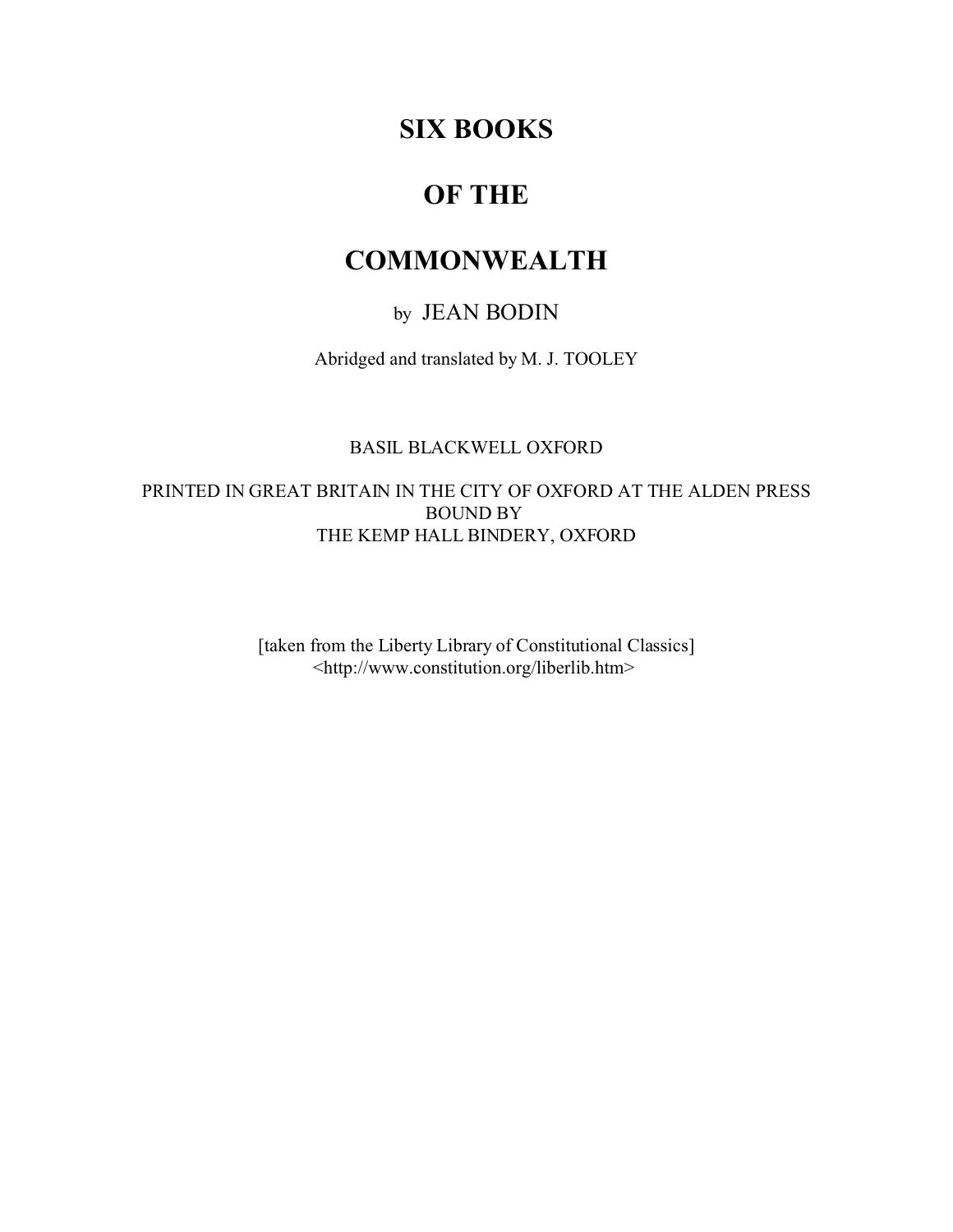## **CONTENTS**

#### **INTRODUCTION**

I. Biographical Sketch.

II. The Argument of the Six books of the Commonwealth.

### TRANSLATOR'S NOTE.

BIBLIOGRAPHICAL NOTE.

## **THE SIX BOOKS OF THE COMMONWEALTH.**

**BOOK I** [The chapter numbers in brackets are those of the original French.]

The final end of the well-ordered commonwealth [Chapter I] 1

Concerning the family [Chapters II-V] 6

Concerning the citizen [Chapters VI and VII] 18

Concerning sovereignty [Chapter VIII] 25

Concerning feudatory and tributary princes [Chapter IX] 36

The true attributes of sovereignty [Chapter X] 40

## **BOOK II**

Of the different kinds of commonwealth [Chapter I] 51

Concerning despotic monarchy [Chapter II] 56

Concerning royal monarchy [Chapter III] 59

Concerning tyrannical monarchy [Chapters IV and V] 61

Concerning the aristocratic state [Chapter VI] 69

Concerning popular states [Chapter VII] 72

## **BOOK III**

The council [Chapter I] 77

Officers of state and holders of commissions [Chapters II and III] 80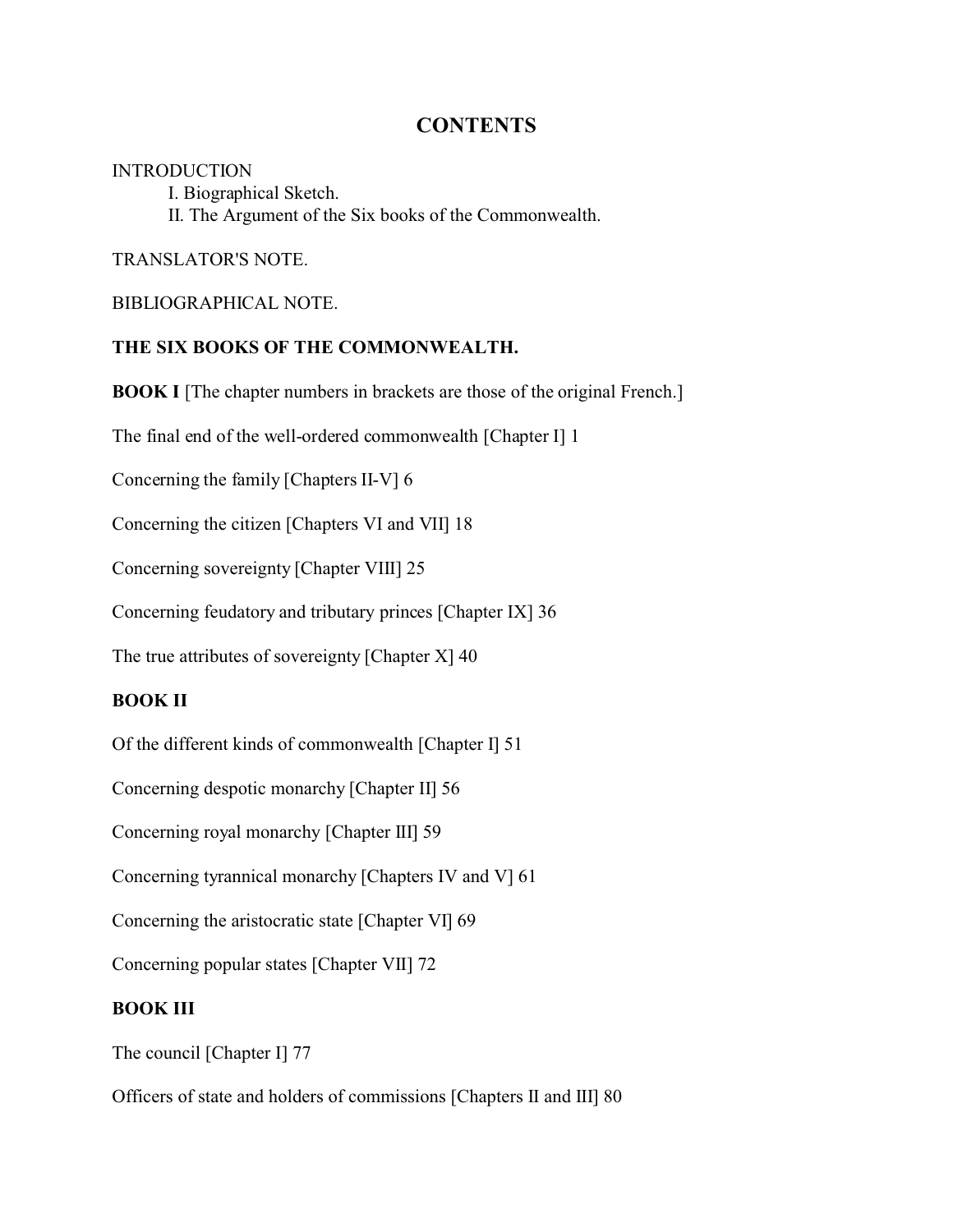The magistrate [Chapters IV and V] 84

Concerning corporate associations, guilds, estates, and communities [Chapter VII] 96

### **BOOK IV**

The rise and fall of commonwealths [Chapter I] 109

That changes of government and changes in law should not be sudden [Chapter III] 123

Whether the tenure of office in the commonwealth should be permanent [Chapter IV] 128

Whether the prince should render justice to his subjects in person [Chapter VI] 133

How seditions may be avoided [Chapter VII] 138

#### **BOOK V**

The order to be observed in adapting the form of the commonwealth to divers conditions of men, and the means of determining their dispositions [Chapter I]

How to prevent those disorders which spring from excessive wealth and excessive poverty [Chapter II]

Concerning rewards and punishments [Chapter IV]

Whether it is expedient to arm subjects, fortify and organize for war [Chapter V]

The keeping of treaties and alliances between princes [Chapter VI]

## **BOOK VI**

The census and the censorship [Chapter I]

```
The revenues [Chapter II]
```
A comparison of the three legitimate types of commonwealth, popular, aristocratic, and monarchical, concluding in favour of monarchy [Chapter IV]

That in a royal monarchy succession should not be by election nor in the female line, but by hereditary succession in the male line [Chapter V]

Concerning distributive, commutative, and harmonic justice, and their relation to the aristocratic, popular, and monarchical states [Chapter VI]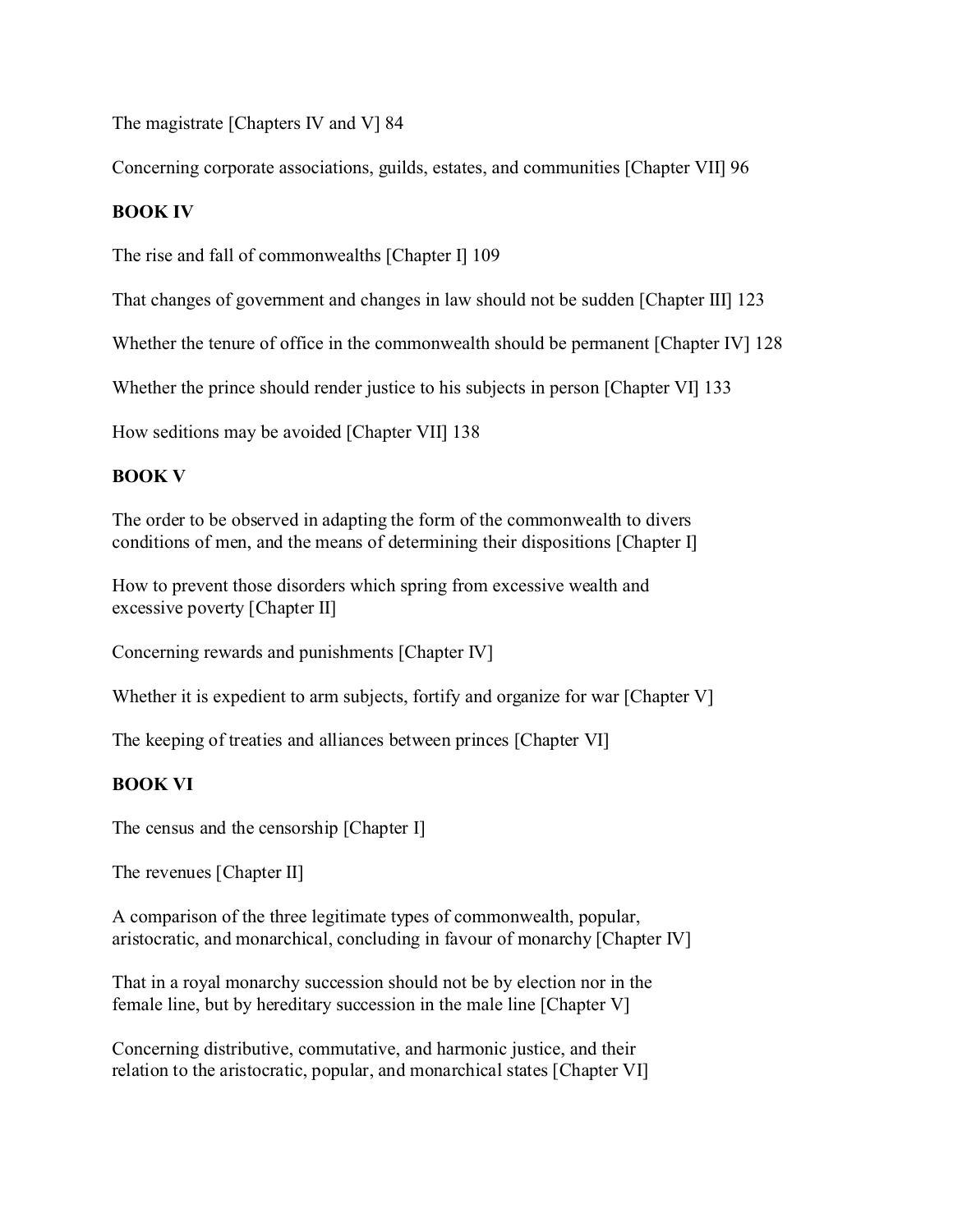#### **INTRODUCTION**

#### I. BIOGRAPHICAL SKETCH

JEAN BODIN, like Machiavelli, was one of those writers whose political thinking developed under pressure of personal experience. The Six books of the Commonwealth was published early in 1576, and more than any of his other works, reflects all the facets of his very varied experience. It is the work of a humanist who had had a conservative education; of a jurist who was as familiar with the work of Du Moulins on the customary law as of the medieval civilians; and of a patriot who had turned his attention to politics in the conditions produced by the Wars of Religion. The circumstances under which the first years of his life were passed explain how he came to be all these things.

He was born in Angers in 1529 or 1530 of a prosperous bourgeois family. His first patron was its bishop, Gabriel Bouvery, a man of influential connections -- he was a nephew of Francis I's Chancellor Poyet -- and a scholar versed in Latin, Greek and Hebrew. Under his influence, at the early age of 15 or 16 years, Bodin was professed in the Carmelite house of Nôtre-Dame at Angers, and then sent with three other young monks to be educated at the house of their Order in Paris.

In Paris he came in contact with both the old and the new learning. His style of exposition makes it clear that he was trained in the old methods of formal argument. It is also clear that he was grounded in the traditional aristotelianism of the schools, without however succumbing entirely to its influence. He was familiar with Aristotle, but nearly always treats him as the antagonist to be refuted rather than the master to be followed. What, understandably enough, he seems to have found more attractive was the new learning centred in the Collège des Quatre Langues, later to become the Collège de France, where linguistic studies replaced theological, and Plato superseded Aristotle as the master philosopher. Its courses were open to all who cared to attend, and there Bodin probably acquired his extensive knowledge of Greek and Hebrew literature, and his platonism. As a legacy of his Paris education his style was permanently modelled on the disputation, but he was a man of the renaissance in preferring Plato to Aristotle, and in being at any rate as much interested in the humane studies of languages and history as in philosophy and theology.

His first sojourn in Paris ended when he was 18 or 19 years old with his leaving the convent, after being dispensed from his vows, and abandoning the study of philosophy and the humanities for that of law. The circumstances leading up to this great change of direction are obscure. But in 1547 the prior of the Carmelites of Tours and two brothers, one of whom was named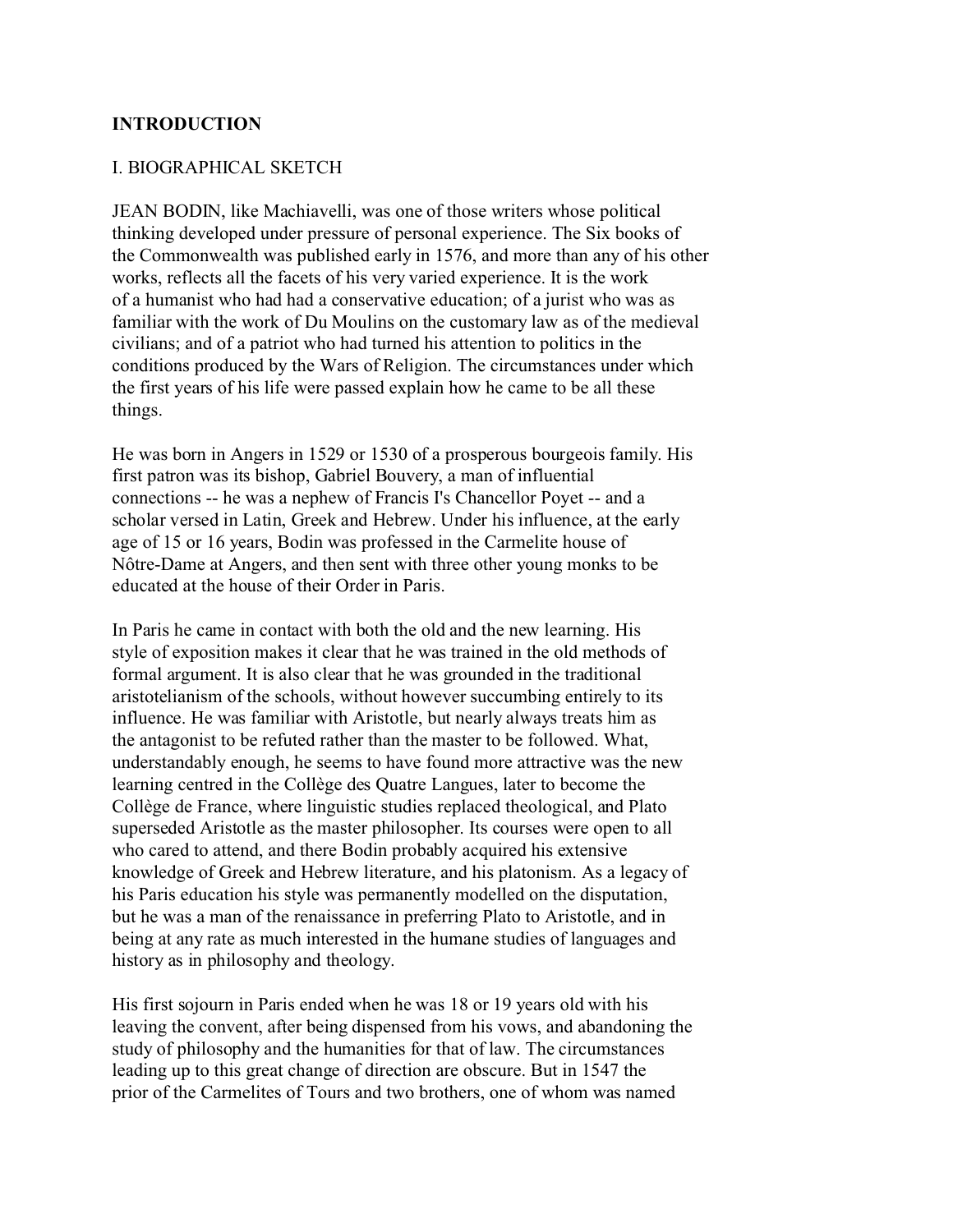Jean Bodin, were cited before the Parlement of Paris for having too freely debated matters of faith. In the event the prior and one of the brothers, but not Jean Bodin, were burned. It is not certain whether this was the author of the Six books of the Commonwealth, for the name Jean Bodin was fairly common in the sixteenth century, nor why he escaped, whoever he was. Did he recant? Or was influence used to save him, perhaps that of Gabriel Bouvery? Our Jean Bodin's written works are evidence that he was the sort of man who might easily have got into such dangers in his youth. His last book, the Heptaplomeres, a dialogue between people of different religious faiths, shows him to have been deeply interested in religion, to have been profoundly curious about all the various systems of belief professed in his day, and to have reached so detached a judgement of them that what his own convictions were is a matter of some controversy. He always expressed great repugnance for any policy of forcing men's consciences, and declared in the Heptaplomeres that under such a threat a man was justified in concealing his convictions. He never risked publishing this work. If the Carmelite of 1547 was our Jean Bodin, the reason for his leaving the dangerous environment of the convent becomes clear; and his attitude to religious persecution, and his tendency to conform his own religious profession to time and place, is explained.

The same sort of ambiguity hangs over what may have been another incident in his religious experience. In 1552 a Jean Bodin was in Geneva and left about a year later. If this man also was our Jean Bodin it is evidence of his desire to acquaint himself thoroughly with what Calvinism stood for, but one cannot be certain of anything else than that he must have conformed openly to Calvinist practises. The treatment of Calvinism in the Heptaplomeres does not suggest that he became, much less remained, a convinced Calvinist. The burning of Servetus for heresy in 1553 might well have determined his leaving the city.

Before this happened, about 1550, he had embarked on the study of the civil law, and but for the possible break in 1552, was for ten years in Toulouse, both as student and teacher. That is to say his life in Toulouse was the counterpart of his life in Paris. His environment was academic, and his activities those of a scholar, though Roman law had replaced the classics as the subject of his studies.

His entry into the world of affairs came in 1561 when he abandoned the teaching of the law for its practice, and went to Paris to be called to the bar. He had, of course, to take the oath declaring his catholic orthodoxy required of every avocat du roi on entering into his office. The removal involved more than a change of occupation, important as that was to his development as a writer. The climate of legal opinion was very different in Paris from what it had been in Toulouse. In south France the new learning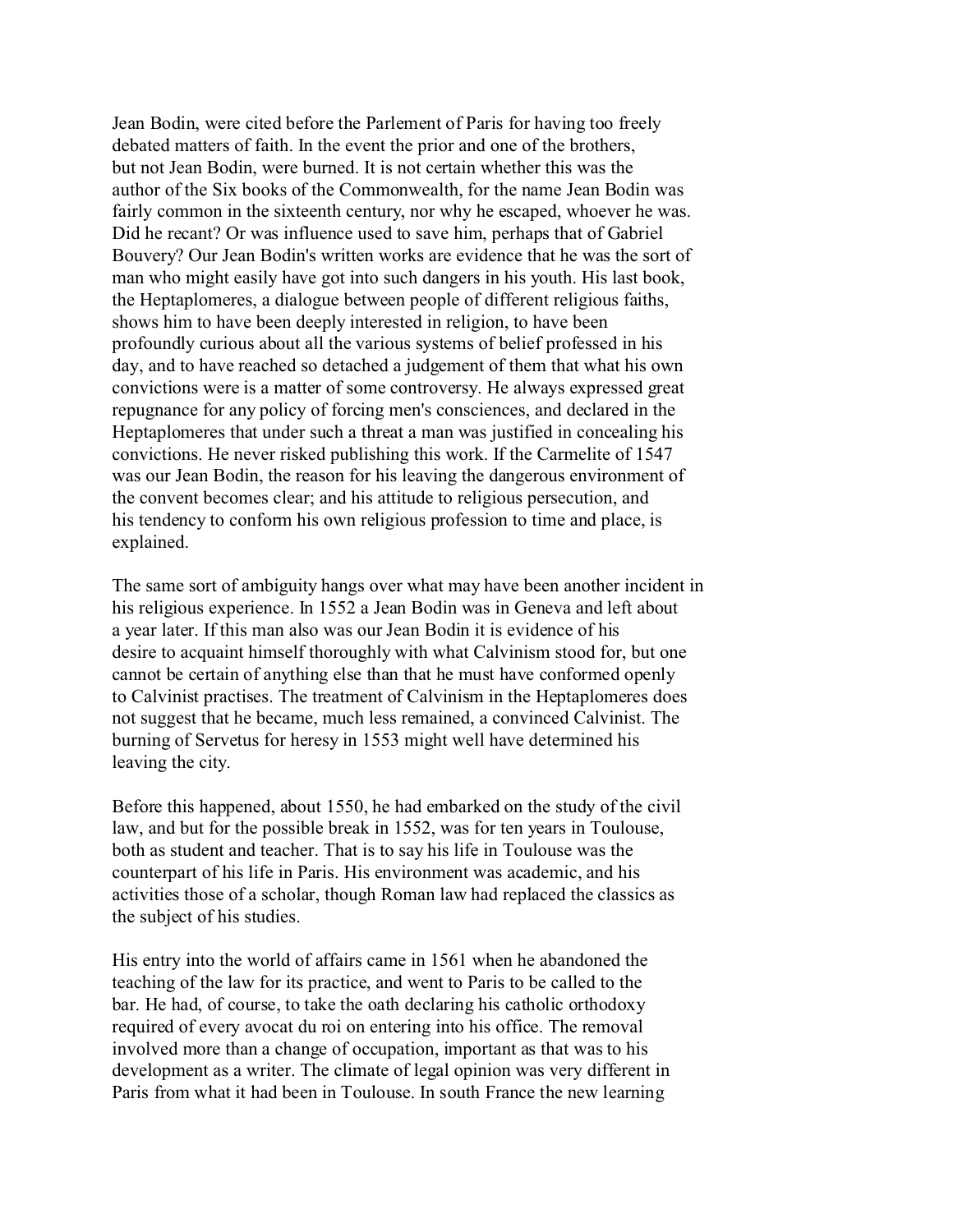had invaded the law schools. A new jurisprudence, especially associated with Bourges, and the name of Jacques Cujas, developed out of the humanist passion for recovering and reconstituting the classical past. The great medieval civilians, a Bartolus or a Baldus, consciously adapted Roman law to the legal requirements of their own age, just as the medieval grammarian consciously developed Latin to be a vehicle for expressing his own processes of thought. To Cujas this was a work of barbarization, and he aimed at restoring the original text of the corpus iuris civilis. The results of his endeavours was one of the monuments of renaissance scholarship, and put him in the front rank of sixteenth-century jurists.

Paris lawyers were at once more conservative and more practical, perhaps because the customary law of the north, though deeply penetrated by the principles of Roman law, was not a derivation from it, as was the case in the south, but fundamentally an indigenous growth. The Paris lawyer, concerned with the problems of actual legal practice, necessarily therefore perpetuated the Bartolist tradition in his treatment of Roman law. What interested him more, because of its practical import, were projects for the codification and unification of the still very localized law of north France. Such a project, first mooted under Charles VII, was taken very seriously by Louis XII who ordered an extensive survey of the kingdom to collect the necessary material, and while Bodin was in Paris was being actively prosecuted by the Chancellor, Michel de L'Hôpital, despite the distraction of the political situation. This comprehensive attitude to law Bodin found far more sympathetic than the purism and exclusiveness of the law universities. In the Six books of the Commonwealth Bartolus and Baldus are the authorities on the civil law that he constantly appeals to. Along with them he cites Charles Du Moulins on the customary law with equal respect. Cujas is only quoted in order to be refuted.

Projects of codification were inspired in the first instance by considerations of administrative convenience. But they appealed also to scholars, among them Bodin, who represented another aspect of the French renaissance than the classicism of Cujas and his school, and that was its universalism. This was quite different from the universalism of the schoolmen, which was a matter of abstractions, and centred on the problem of form. What French humanists of the first half of the sixteenth century were interested in was the integration of concrete facts into comprehensive and comprehensible systems. Religion being the urgent topic of the day, it was the search for the universal and comprehensive religion which most engaged their attention, and encouraged the hope that some sort of agreed formula could be reached which would unite Catholic and Huguenot.

Bodin, the humanist and the civilian turned lawyer, embarked on an enquiry into universal law. But he did not approach it through the study of texts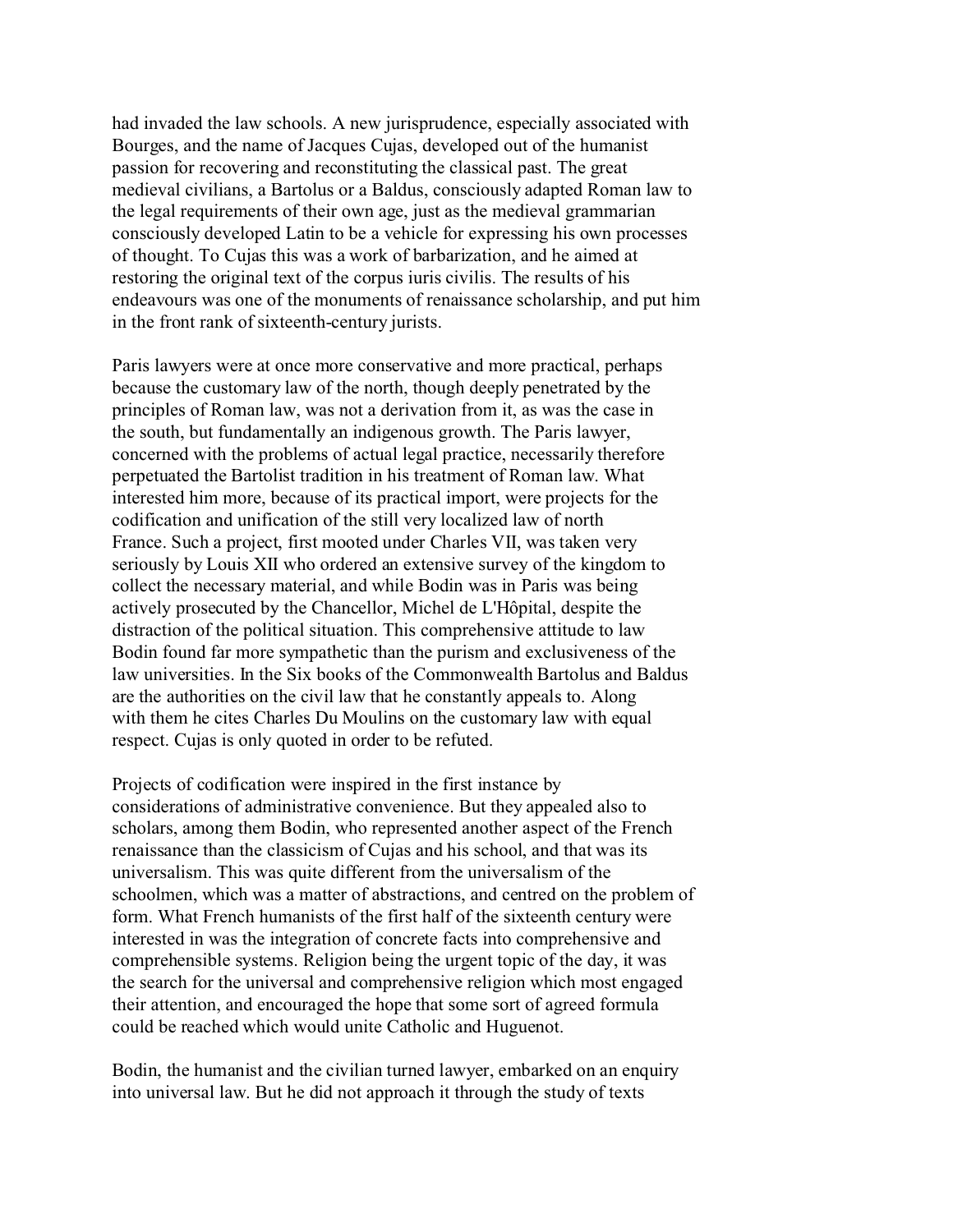and judgements, despite his experience both as teacher and practitioner, for universal law, he thought, was best ascertained through a study of history. He was not original in this respect, such ideas were in the air. François Hotman made the same association in his Antitribonien published in 1567. But the previous year Bodin had already produced his far more thorough and systematic study, The Method for the Easy Comprehension of History.[1] He announced his plan in the Dedication ' [The civilians] have described the laws of no people except the Romans. They should have read Plato, who thought that one way to establish law and government in a state was for wise men to collect and compare all laws of all states, and from them extract and combine the best models.' The Method therefore -- though Bodin reviewed all the available material in the form of histories and travel-books, ancient and modem -- was not just a scholarly examination of sources. His emphasis was on the comprehension of history. What he wanted to establish was what experience had shown to be the best and most enduring forms of law. 'In history the best part of universal law lies hidden; and what is of great importance for the appraisal of laws -- the customs of peoples, and the beginnings, growth, conditions, changes and decline of all states -- are obtained from it. The chief subject-matter of this Method consists of these facts, since nothing is more rewarding in the study of history than what is learnt about the government of states.'

Bodin in fact, by the time he came to write the Method was already more interested in forms of government than forms of law. In Paris apparently he found himself too near to the centre of things to escape being drawn into the overmastering preoccupations of the times, religion on his first visit, and politics on his second. The development of his career emphasized this bias by bringing him new contacts. In 1571 he entered the household of the King's brother, François duc d'Alençon, as master of requests and councillor. This brought him into the world of high politics just at a time when politics were already engaging his attention. The Six books of the Commonwealth is evidence of the extent to which he made use of the opportunities of his position. He inspected diplomatic correspondence, and conversed with foreign ambassadors or Frenchmen returned from abroad. He also came with Alençon to England, and saw something of the court of Elizabeth and the University of Cambridge. In 1583 he accompanied him on his journey to the Netherlands.

In the household of Alençon he was in a world intellectually congenial to him. The Duke was the official leader of the party of the politiques, whose distinction it was, in an age of rising fanaticism, to hold that the state is primarily concerned with the maintenance of order and not with the establishment of true religion. The party therefore stood for the absolute authority of the monarchy to determine the measures necessary to that end, and its unqualified right to demand obedience, as against the doctrine of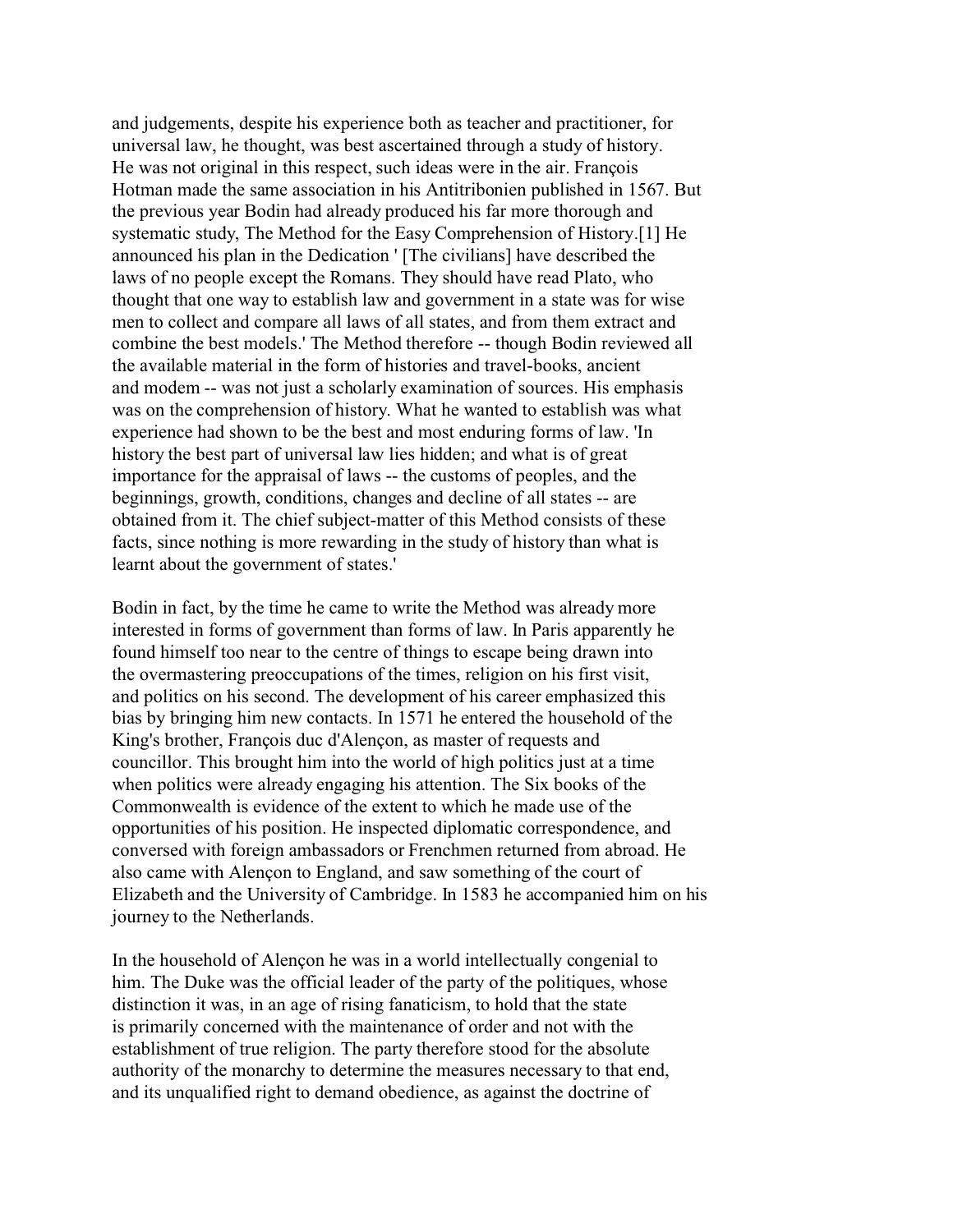the right of resistance in the name of religion. A public and official statement of these principles had been made by the Chancellor, Michel de l'Hôpital, in his speech to the Estates of Orleans in 1560, just about the time Bodin came to Paris. It fell on ears mostly deaf. In 1562 the long series of the Wars of Religion started, and for the space of thirty years France enjoyed neither settled peace nor order. At this stage of his career, in these circumstances, and in this environment, Bodin composed the Six books of the Commonwealth, published in 1576.

Civil war inspired him with a horror of rebellion and the anarchy that comes in its train, and convinced him that the politiques were right, and that the only remedy was the recognition of the absolute authority of the state 'to which, after immortal God, we owe all things'. Roman law suggested to him the essential concept of such a power. But the comparative historical studies already undertaken in the Method enabled him to free the concept of sovereignty from its particular Roman associations, and to consider it in general as the mark of all types of states at all times. His conviction that it is the condition of human well-being that this power must in all circumstances be preserved led him into the attempt to construct a universal science of politics.

Almost immediately after the publication of the book his career took a downward turn. This had nothing to do with the work itself, but was a consequence of his disinterested conduct as deputy for Vermandois in the Estates of Blois. The occasion proved to be one of the first importance. Since the Estates of Tours in 1484, assembled by the Regency on the death of Louis XI, there had been none in France till Francis I summoned them to meet at Orleans in December 1560. His death a few days before they assembled robbed the meeting of any direction, and they were dissolved in January. The Estates-General met again that year at Pontoise, but was again overshadowed, this time by the Colloquy of Passy, which was looked to more hopefully for a solution of the growing religious troubles of the kingdom. It failed however and civil war started. Therefore the expedient of a meeting of the Estates was again tried. This time they were summoned to meet at Blois in December 1576.

The opportunity was the Paix de Monsieur which had brought a lull in hostilities. The politiques hoped to convert it into a lasting peace by negotiating a settlement. But the Catholic League had just been founded by the intransigent conservatives, and it dominated the two privileged orders of the nobles and the clergy. In these circumstances religious peace was unattainable. Much important business was nevertheless transacted. The Estates discussed a considerable programme of administrative reform, and financial expedients to relieve the chronic inadequacy of the revenues. The results of these deliberations were embodied in the bills of recommendation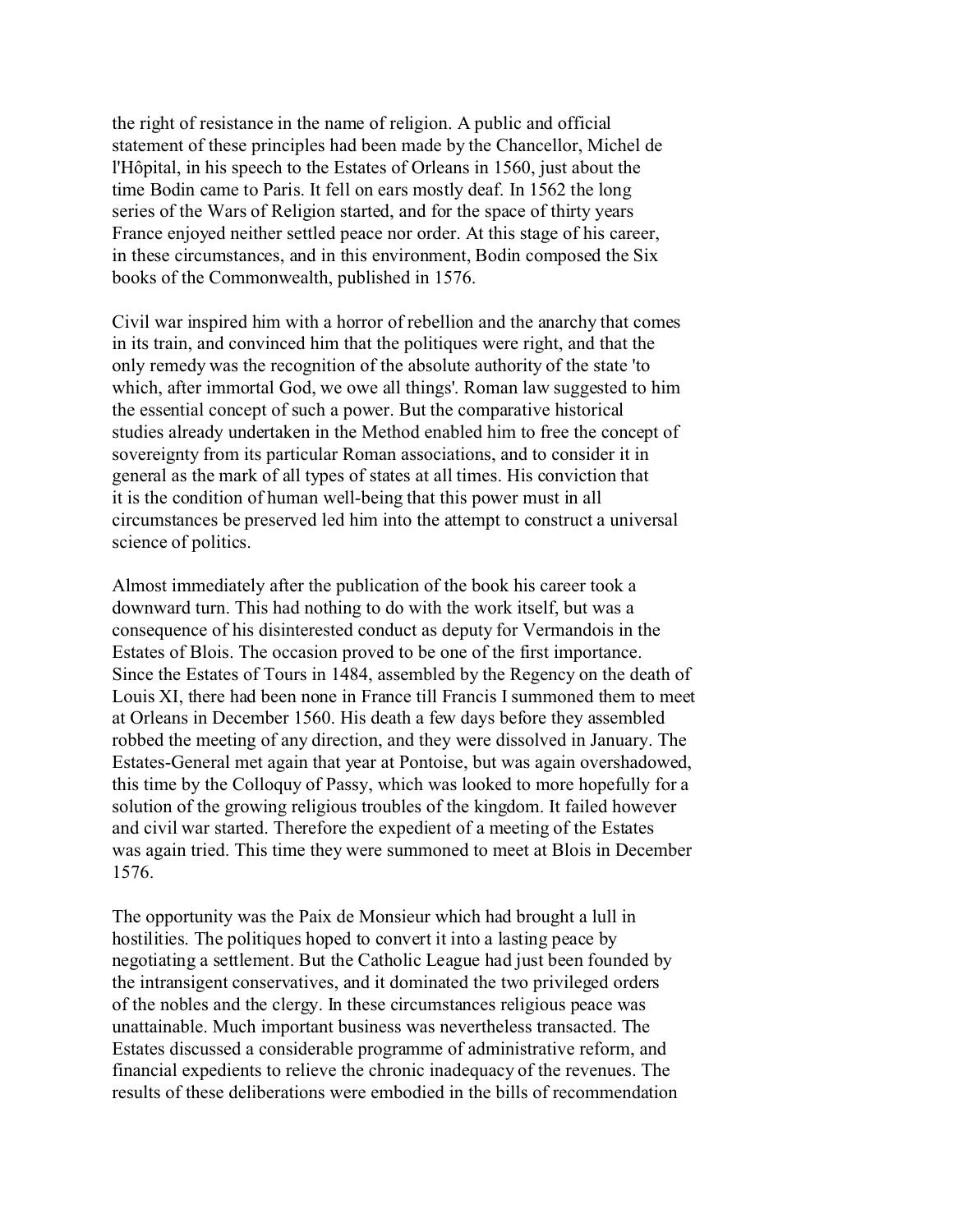presented by the three estates, and on these the great Ordinance of Blois of 1579 was based, for the Estates could only petition for legislation. The framing and publication of edicts belonged to the Crown.

Judging by what he says in the Six books of the Commonwealth these Estates, the most important of any that met in the sixteenth century, were a model of what Estates should be to Bodin's mind. Yet his personal share in them was disastrous to himself. It was his first and only appearance in public life, and also the only occasion on which he made an open stand for principles in circumstances damaging to himself. He perhaps found the courage, or the conviction, necessary to do this because it was the future of France, and not simply his own safety, which was at stake. His sense of the importance of the occasion led him to publish an account of what had happened in a pamphlet entitled Recueil de tout ce qu'il s'est négocié en la compagnie du Tiers Etat de France ... en la VIIIe de Blois. In an assembly dominated by the Catholic League, of which the King himself, Henry III, was aspiring to become head, he opposed the reopening of the war against the Huguenots, and urged that a solution of the religious problem could only be achieved by negotiation. He upheld the right of the third estate to dissent from the recommendations of the two privileged orders, despite their opposition. He opposed as damaging to the monarchy the alienation of royal domain as a means of raising money for the prosecution of the war.

His success in the last two instances cost him the favour of the King. When therefore the Duc d'Alençon died in 1583, he retired from Paris and took up the office of procurateur au présidial de Lâon which he inherited from his brother-in-law in 1578. Provincial seclusion did not, however, mean peace and security. In 1588, on the assassination of its leader, the Duc de Guise, the League started a reign of terror in Lâon as in so many other places in France, and Bodin thought it prudent to join an association which stood for everything in both politics and religion which he utterly condemned. The advent of Henry IV in 1594, and the long-deferred triumph of the policy of the politiques, could not have been anything but profoundly welcome to him. But if he had entertained any hopes of restored favour, his joining the League cost him any advancement. He was still in Lâon when he died towards the end of 1596.

Judging by his writings at this time, however, his withdrawal from politics went deeper than a mere change of scene and occupation. There was also an intellectual withdrawal. He abandoned his preoccupation with men and affairs in favour of the contemplation of the order of nature, and an enquiry into the truths of religion. He was still the same Bodin however in search of a universal system. In the Novum Theatrum Naturae of 1594 he set out to describe the universal system of nature, and the unpublished Heptaplomeres[2] was a search for the principles of universal religion. It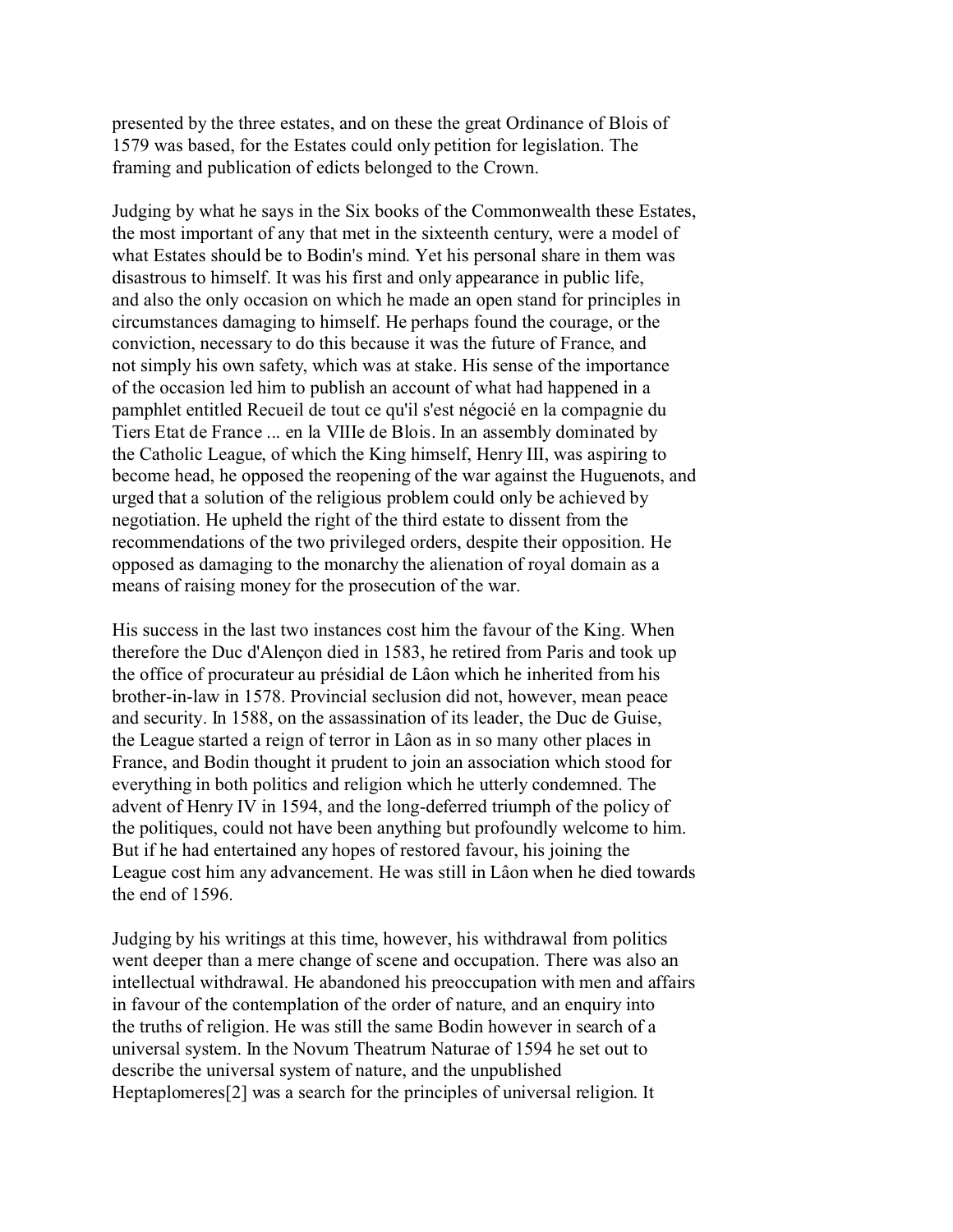is also significant of this shift of interest that of his minor works, the essay on currency belongs to the second Paris period, while in Lâon he composed the Demonomania, a study of the influence of good and evil spirits in the world. It could hardly have been the result of any deliberate plan, but in fact the order of Bodin's intellectual development, as reflected in his writings, follows the order of man's ascent from the contemplation of his fellows to the contemplation of nature and of God, described in the Six books of the Commonwealth as the fulfilment of the end and purpose of life.

Despite this withdrawal he was already a famous man at the time of his death. Ten editions of the Six books of the Commonwealth appeared in the French version during his lifetime. In 1586 he published a slightly expanded Latin version, and two more editions of this appeared before he died. Other translators rendered the book into Italian, Spanish, German and English. But his fame, though great, was comparatively short-lived. New editions of his book continued to appear at intervals till the middle of the seventeenth century after which the stream dried up. This was because, though the book did much to bring about a revolution in political thinking, once that was accomplished it had not the literary qualities to recommend it to the general reader. It remains all the same an important book, both in its own right, and as a landmark in the history of political thought.

#### II. THE ARGUMENT OF THE SIX BOOKS OF THE COMMONWEALTH

THE true turning points in the history of political thinking are marked not so much by new things that are said, as by new questions that are asked. With the possible exception of the authors of the Defensor Pacis, no one in the middle ages asked 'What is a state and how is it constructed?', but only 'Who are the rulers and what are their powers?' Even Machiavelli, individual as he was in treating the state as existing in its own right without reference to any higher purpose or order, never asked this question. But Bodin did, and so got away from the endless debate on the relations of temporal and spiritual powers, and found the new approach required of the new situation which had arisen in the sixteenth century.

The break-up of the medieval Church destroyed the framework of the older forms of political thinking. So long as there was a universally recognized Church, having authority, it was possible to conceive of a realizable order in Christendom in terms of obligation to the Church. To require princes to act as the sword of the Church, or subjects to renounce their allegiance to an excommunicate ruler, might be unpalatable, but were not impracticable commands. But when princes and subjects alike had first to make a decision as to what was the Church they recognized, such commandments could only, and did, lead to confusion. Some other focus of political obligation had to be found before order could ensue.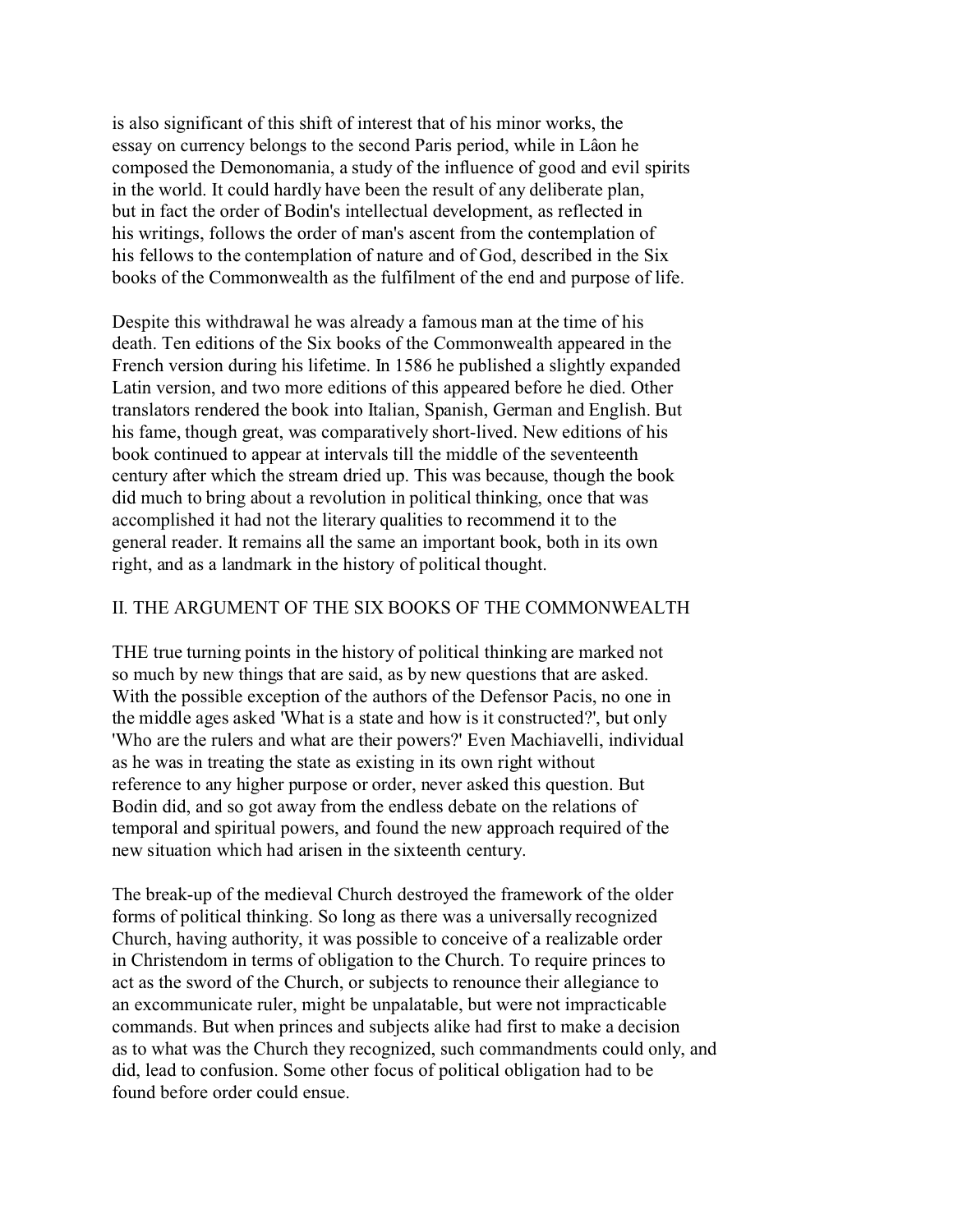His French environment, and his sympathy with the party of the politiques probably helped Bodin to recognize where the new centre of gravity lay. He no longer talks about the temporal and spiritual powers, the Church and the secular ruler, but about the commonwealth, la république. Moreover he described it with what was recognized to be such insight into its essential character, that all but the simplest political thinkers that came after him, whether they agreed with him or not, thought and wrote not about the powers that be, but the political community as such, and in terms used by him.

For a modem reader the newness of his outlook is somewhat disguised by its formal academic presentation. By comparison with Machiavelli, for instance, he seems to belong to an earlier tradition of political writing. It is true that he did so. His university education along traditional lines turned him out a formal and systematic thinker not only by habit but also by training. Without always keeping to the strict form of the disputation, he nevertheless followed the method in principle in establishing his conclusions. Whether he was discussing slavery [I, v], the exercise of the royal prerogative of justice [IV, vi], or the best form of the commonwealth [VI, iv], he first put the subject to be debated in the form of a question, then assembled all the arguments that could be urged on one side and the other, proceeded point by point to rebut the view which he rejected, and so established a reasoned conclusion. The Six books of the Commonwealth has in consequence about as much pretension to literary grace and charm as a scholastic treatise, and the full text makes very laborious reading. But it also has the merits of its defects. The exposition is complete and coherent. The other, and even more important lesson that Bodin learned in the schools was to achieve clarity and unambiguity by careful definition of all the important terms used. It was these definitions that on occasions he quite rightly claimed were new, and that a generation that was fast casting behind it the rigid formalism of the schools found most arresting and most illuminating.

The opening sentences of the Six books of the Commonwealth betray the original plan of the whole work. Bodin starts by defining the commonwealth as 'the rightly ordered government of a number of families and of those things which are their common concern, by a sovereign power'. He then goes on 'we start in this way with a definition because the final end of any subject must be understood before the means of attaining it can profitably be considered, and the definition indicates what that end is'. In other words he is concerned to establish first what a state is and the ends for which it exists, and then to discuss the practical policies necessary for their accomplishment. His book is therefore a work of the same mixed character as Aristotle's Politics. That is to say it is concerned at once with a philosophy of the state, and with the science of politics. In fact, although he seldom mentions Aristotle except to disagree with him, the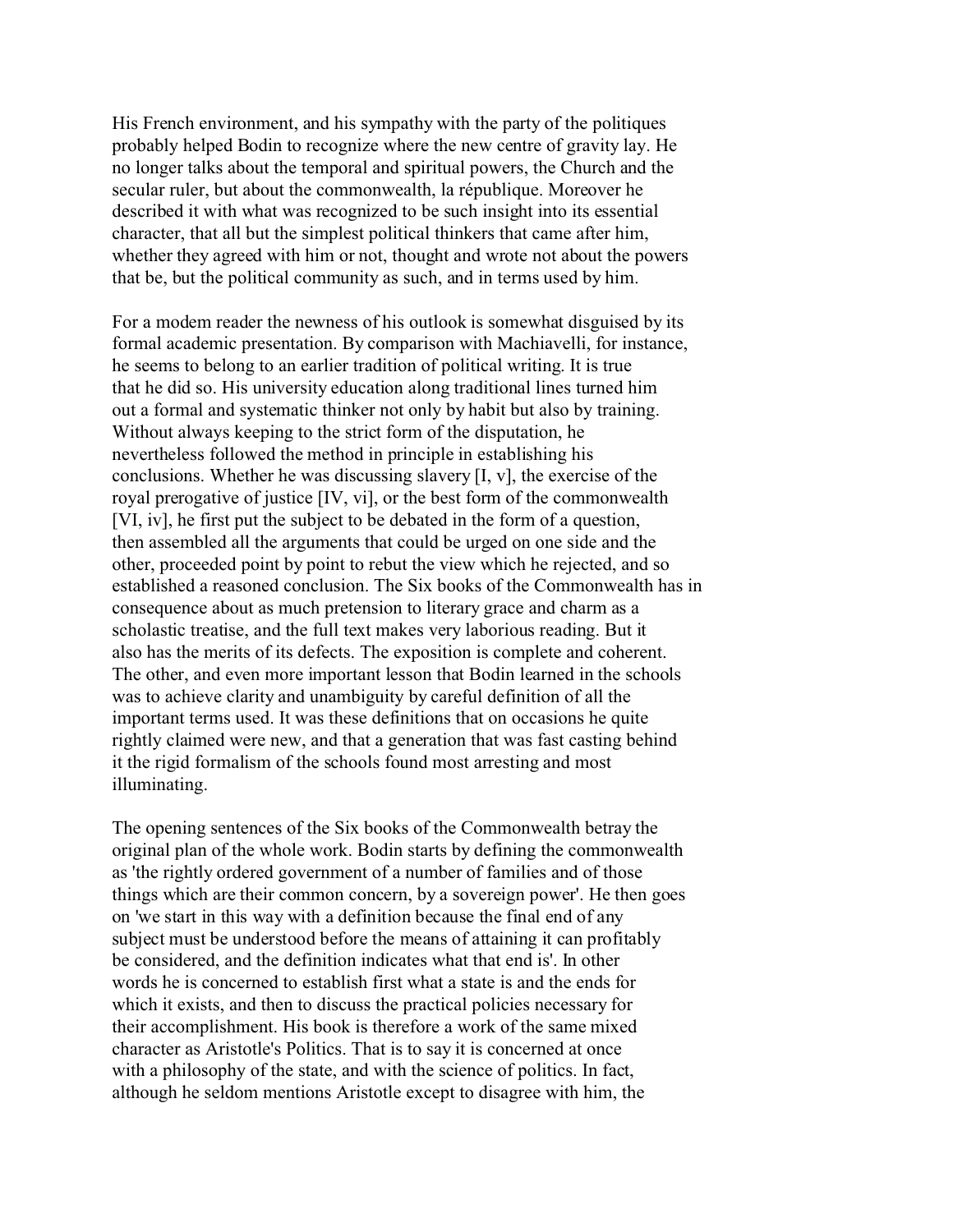Politics obviously provided the general model for the Six books of the Commonwealth. The structure is the same. The first two books of the latter work reproduce the order of the argument in books I and III of the former, being concerned with establishing the nature of the state as such, its end, its foundation in the family, citizenship, and the possible forms the state can assume, and in the same order. Again, Bodin shared Aristotle's lively interest in the causes of the preservation and destruction of states, and therefore the theme of books IV and V in the Six books of the Commonwealth bear a general resemblance to the central books of the Politics. But in this part of the work, where he is concerned with the practice, and not with the theory of politics, Bodin moves away from Aristotle. For one thing the great difference in political conditions in ancient Greece and in his own times meant that there could be little correspondence in the particulars of this discussion. The problems were not the same. Moreover there is an urgency in Bodin's writing that one does not sense in the Politics. He wanted to remedy, not just to analyse, the evils of the times. As he says in the Dedication, when the ship of state is in danger of foundering, it behoves the very passengers to give what assistance they can, and it is in the hope of restoring the ancient splendour of the French monarchy that he has undertaken to write on the commonwealth. The theme of what is to be done and what avoided becomes more and more insistent as the argument proceeds, and altogether dominates the later books.

But as has been said, though France might be his immediate concern, he wanted to enlarge his enquiry so as to arrive at a universal science of politics. His procedure was the same as that already used in the Method, induction from the known relevant facts. He surveyed all the evidence about the way the state works, much as Aristotle conducted a preliminary enquiry into the constitutions of Greek city states, only he did what Aristotle did not do, included all this material in the main work. For Bodin the relevant facts were in the first instance all the information he could collect about the contemporary world from the dominions of the Grand Turk to the New World, and from Sweden to Ethiopia. His sources were those already used for the enquiry into universal law, the accounts of travellers and contemporary historians such as Leo the African and Francesco Alvarez, Paolo Giovio and Las Casas, Machiavelli, Guicciardini and the Venetian constitutional historians, Sleidan, Sigismond d'Herberstein and many others. As has been shown, this information he checked, supplemented and brought up to date by inspecting diplomatic correspondence, and talking with diplomats whenever he could.

In the second place the relevant evidence included, he considered, the facts of past history. This meant for him, as for all men of the renaissance, primarily the ancient world as portrayed by the Greek and Roman historians, and he shared the characteristic humanist admiration for its achievements.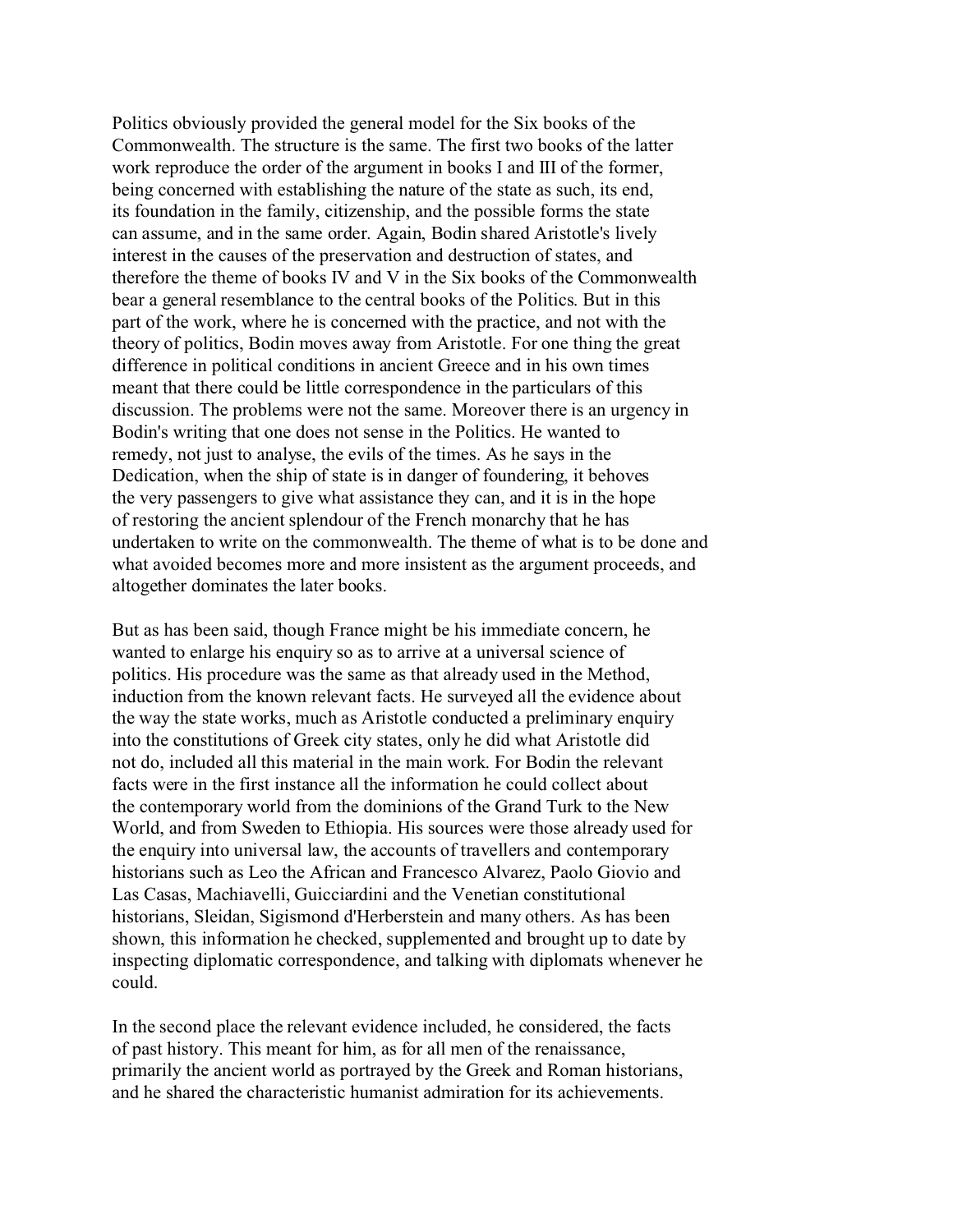But he also had a good deal to say about medieval France, and had troubled to consult the archives at Rheims, Beauvais and elsewhere. He knew something about England, and how the Empire and the Papacy had developed during the middle ages. As he had already explained in the Method, the study of history is not only the means of discovering the principles of universal law, but also of political wisdom. 'For acquiring prudence nothing is more important or more essential than history, because episodes in human life recur as in a circle, repeating themselves.' It is clear that he regarded history as the record of a series of recurrences rather than of a process of change. As will appear later, his cosmological system implied that the order of events is cyclic and not evolutionary. History therefore is a storehouse of immediately relevant examples, mostly of the character of cautionary tales. He could in consequence assume that the proper collection and collation of these examples would enable one not only to interpret contemporary politics, but also to formulate rules for the guidance of statesmen which should have a timeless validity, 'reliable maxims for what we should seek and what avoid'.

Such use of such material for the building up of the science of politics was not original. The resemblance to Machiavelli is too close to be fortuitous. Machiavelli's collected works were published in 1550, and Bodin refers to the Prince, the Discourses on Livy, and the History of Florence, besides basing a chapter [V, v] on the Art of War. In the introduction to the Discourses he could find the statement that history is the proper study of the statesman because, human nature being constant, men always behave in the same way, and therefore the same sequence of cause and effect is always repeating itself. One learns by the experience of others. In the Prince and the Discourses he could see Machiavelli applying this principle by regularly juxtaposing examples of what he was discussing taken first from ancient and then from contemporary history, deducing general conclusions, and so proceeding to frame general maxims. Bodin took over the method but vastly extended the scope. He thought Machiavelli's survey too restricted to allow of conclusions universally valid, and complained that he was very ignorant of many things because he had not read a sufficiency of good books, nor acquainted himself with any peoples but the Italians. Hence what appears to be Bodin's prolixity. It was a consequence of the extent of the field he surveyed, and, it must be admitted, his inability to condense or select.

The science of politics, like any other science, is shaped by the questions asked, and for which an answer is sought. Here again Machiavelli suggested some, though not always all the most important, questions asked. Ought princes to keep the terms of the treaties they made? Should they aim at being rather loved or feared by their subjects' Is it expedient to arm one's subjects and train them for war? But here the resemblance ends. It is an indication of the fundamental difference in values between the two men that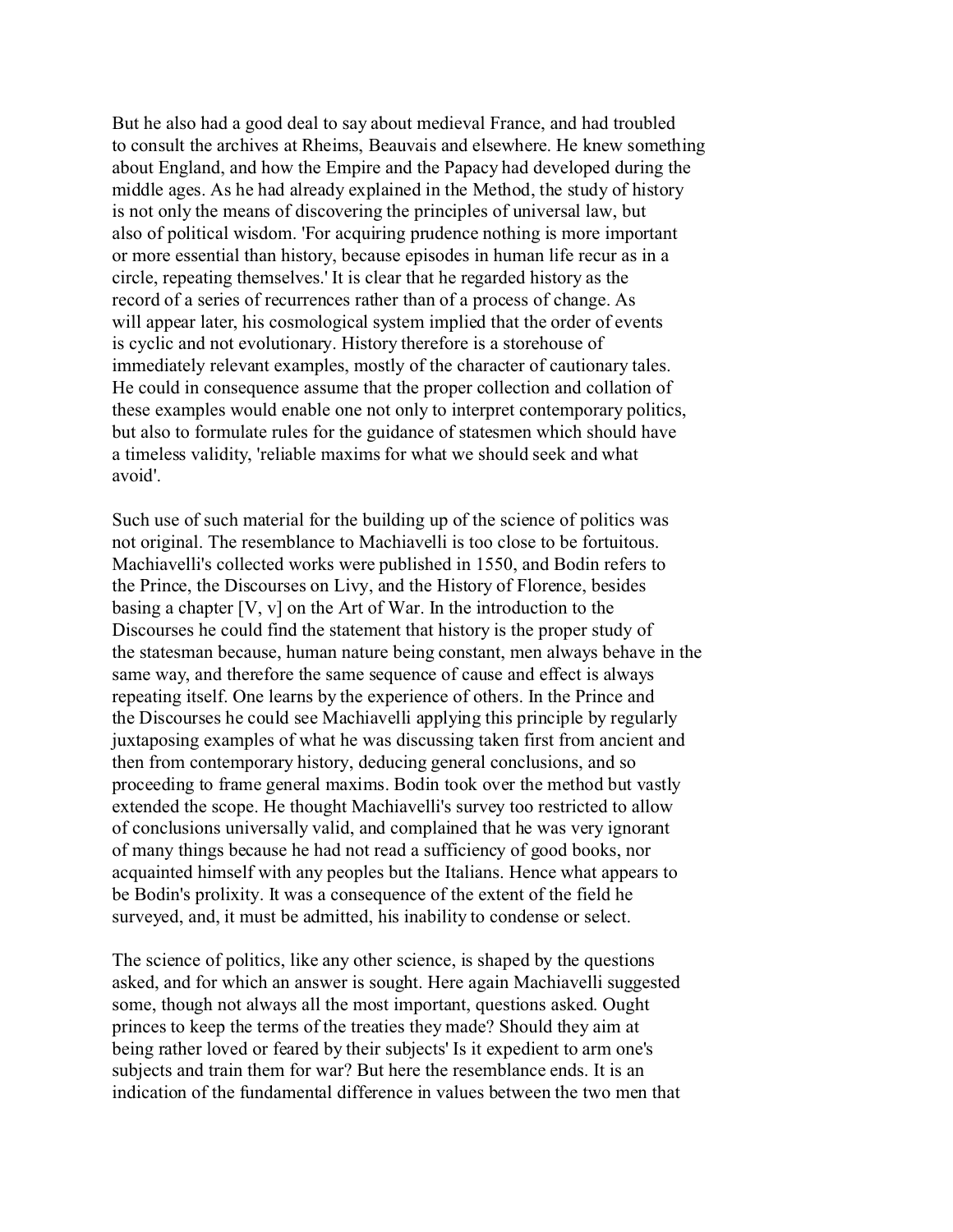the answers are always different where morals are concerned. If Machiavelli holds that a prince is only bound to keep a treaty when it furthers his interests, Bodin says he must do so if the interests of the other party to the treaty are at stake [I, viii]. If Machiavelli argues that a prince should rely on fear to keep his subjects obedient and in awe, Bodin thinks that he should win their affection because friendship and not interest is the bond of society [IV, vi].

It is clear from these instances that for Bodin the science of politics was not just a study of the technique of successful government as it was for Machiavelli. He borrowed the method of investigation, but he strongly reprehended the lack of regard for moral principles, and in the Dedication classed Machiavelli with the apologists of the right of rebellion, as the writers whose doctrines had caused the ruin of commonwealths in his own day. He had as clear a vision as the Italian of what states are like, and of how men conduct themselves politically. But unlike the Italian he always measured them by an absolute standard of right to which they ought to conform. Therefore for him the examination of things as they are did not cover the whole enquiry necessary. An historical survey can be made to yield conclusions about what are politically expedient ways and means, but he did not think it was capable of determining the ends to which those ways and means should be directed. He rejected the notion that one can arrive at a true conception of the proper order in human affairs by considering things merely as they are. This comes out in his discussion of slavery [I, v]. He will not allow that it can be defended as a natural institution simply because it has always existed among men. It is the work of sin, not of nature, and condemned as such by Jew, Christian, and Mohammedan alike.

This is indicative of his whole approach to politics. His values are as traditional as was his cosmology. He thought of the natural order as contained within an eternal order comprehending the universe and all particulars within it, in a single system of relationships. To that order all actions and all institutions must be referred as their end. It is spontaneously realized in all created things save man. The proper motions of the heavenly bodies can be determined by observation because in them there is no imperfection. But when one comes to consider men, the divine and natural intention has been disturbed by the Fall. The proper order of human society cannot therefore be determined by observation simply, because men are imperfect. To know that order we must consult natural reason, and with even more certainty, the law of God revealed in the scriptures. For Bodin therefore, as he himself observed at the beginning, the science of politics must be founded in a philosophy of the state indicating ends.

Moreover a moral imperative is implied since men, knowing by revelation and the light of natural reason what the divine intention is, are bound in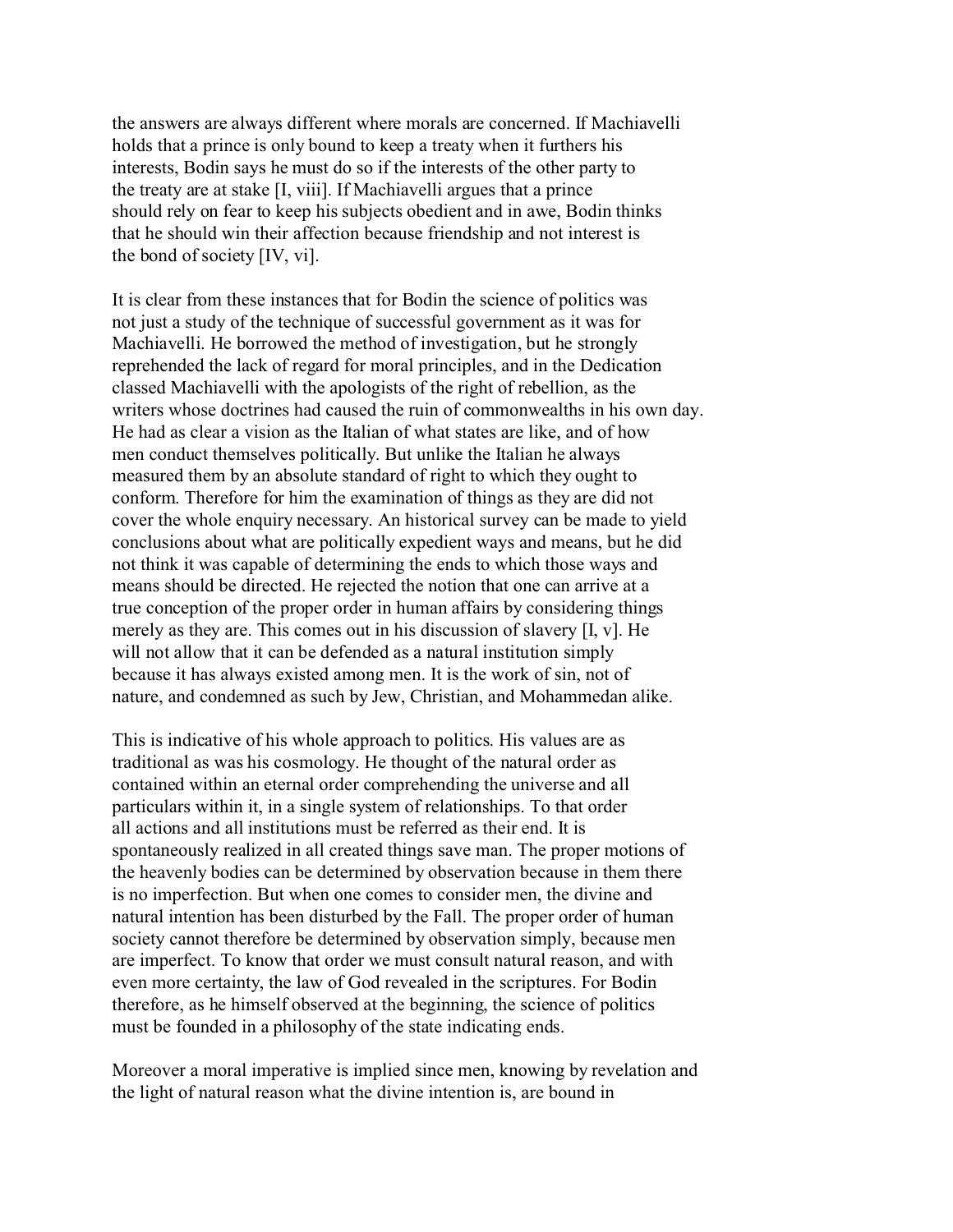conscience to endeavour to realize it.

In fact Bodin's political thought was rooted in a body of dogma, the law of God. It should perhaps be observed in passing that he appears to mean the Old Testament Scriptures alone. There is no single citation from the New Testament throughout the work, and a reference to the trial of Christ is only there to illustrate the powers of Roman provincial governors. Bodin had read Calvin, and forcibly approved his condemnation of rebellion, yet he never mentions Romans xiii on which it was based [II, v].

From these premises it is not surprising to find that Bodin was at one with Calvin and the earlier reformers in seeing the state as originating in the Fall. The disorder and violence of the times he lived in converted what had been a traditional doctrine into a living belief. The state is necessary because men are wicked. But whereas Calvin adhered to the old view that the sin was the sin of rebellion against "the commands of God, for Bodin it was the sin of injustice against one's fellow men. He reverts several times to the theme that the state originated in violence [I, vi and IV, i]. Sometimes he represents it as the consequence of a passion for dominion, of which Nimrod was the first exemplar. At others he ascribes it to an instinct of mutual association as a means of protection against such acts of violence [III, vii]. But in either case, it is the same evils which threaten men, the destruction of their liberty and the seizure of their possessions.

This shift of emphasis to be observed when one passes from Calvin to Bodin is significant of a newly developing doctrine of rights inherent in the individual, and prior to the state. In the second half of the sixteenth century the old conception of the primitive state of innocence was undergoing important modification. The liberty that men enjoyed in that primitive natural society was assumed not to have been lost -- as Calvin thought it had been lost -- but to be inalienable, and its preservation the foundation of all legitimate political authority. Such views were being expressed by François Hotman in his Franco-Gallia of 1573, and a short while after the publication of the Six books of the Commonwealth in the Vindiciae contra tyrannos of 1579. Bodin never used such phrases as 'natural rights', or 'inherent rights'. But he assumed all through two rights in the individual sanctioned by divine and natural law, liberty and property.

For once his treatment of the subject of liberty was fragmentary, perhaps because his preoccupation with order led him to approach the state throughout from the point of view of the authority of the ruler, rather than that of the rights of the subject. But his main conception is clear. He defined natural liberty as perfect freedom to live as one pleases, subject only to the rule of reason [I, iii]. This is qualified when a man becomes a citizen by the obligation to obey the ruler. But he did not, as did Hotman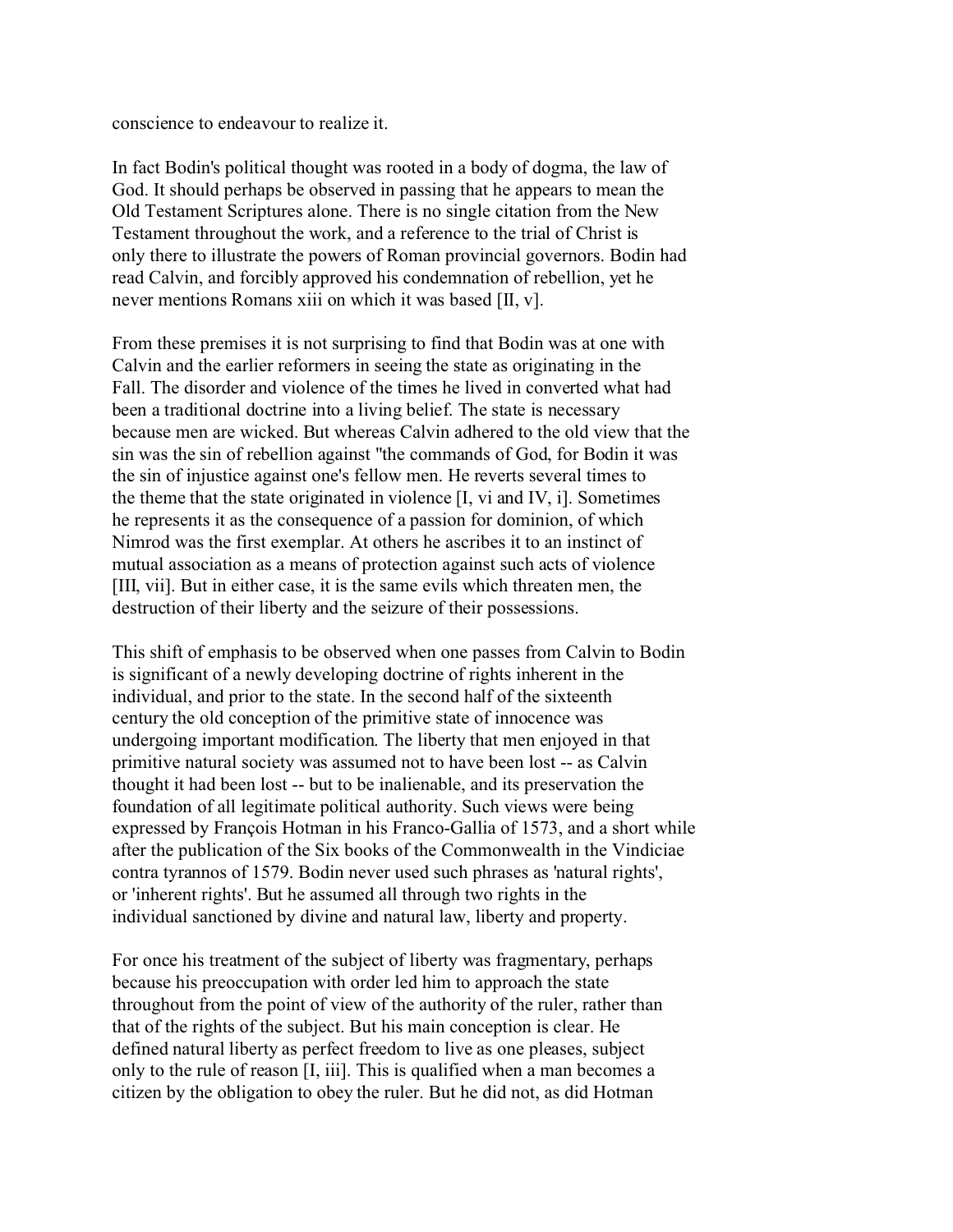and the author of the Vindiciae contra tyrannos, hold that such an obligation is compatible with freedom only when the citizen consents to law and government. He would not allow that consent plays any part whatsoever in the obligation to obey. Since, as will appear later, the prince and the law through which he speaks are subject to divine and natural law, for Bodin the ultimate sanction of the individual's liberty, and the guarantee that the necessary restrictions on it in a political society shall be reasonable, is not consent, but the imprescriptibility of divine and natural law.

His treatment of the subject of property is incidental to his defence of the family, and his desire to preserve its integrity. This he saw could only be done by preserving the integrity of its property, threatened by rights of alienation and the depredations of the tax-collector. He therefore, long before either Grotius or Locke, defended private property as sanctioned by divine and natural law, and deduced that the ruler has no right to tax at will [I, viii]. He never asked however, as Grotius and Locke asked, how these rights were distinguished and delimited in the first instance. He simply assumed that the existing state of affairs was sanctioned by the tenth commandment. As a civilian, writing of a society in which property usually meant inherited real estate, he may have assumed as obvious that the rights of individual families went back to an original occupation of res nullius. But however they arose, these rights he regarded as so sacred that the property of the subject cannot be taken from him without his consent, save by legal escheat or confiscation. Presumably he meant that the consent of the Estates was necessary to the imposition of any new tax.

The establishment of the principle that there are certain imprescriptible rights in the individual provided him with the means of distinguishing the rightly ordered state from that which is not so. Tyrannical government is one under which the liberty and property of the subject are arbitrarily invaded, a legitimate government one where the ruler or rulers respect and guarantee them [II, ii]. If then he agreed with Calvin that the state originated in sin, he did not agree with him that in consequence it is merely a machinery for the punishment of sin. He followed up his account of the wickedness of the first rulers by observing that in the face of the threat of enslavement, men were drawn together to form a society whose purpose was the preservation of rights [III, vii]. A true state is therefore a droit gouvernement.

It is clear from his discussion of the term droit that he meant nothing less by it than the whole good of man. He repeats the accepted formula that the body should be disciplined to virtuous activity, and virtuous activity directed to the apprehension of eternal truth. Aquinas would have agreed. But Bodin added that contemplation, or the development of those qualities of mind whereby men distinguish good and evil, true and false, pious and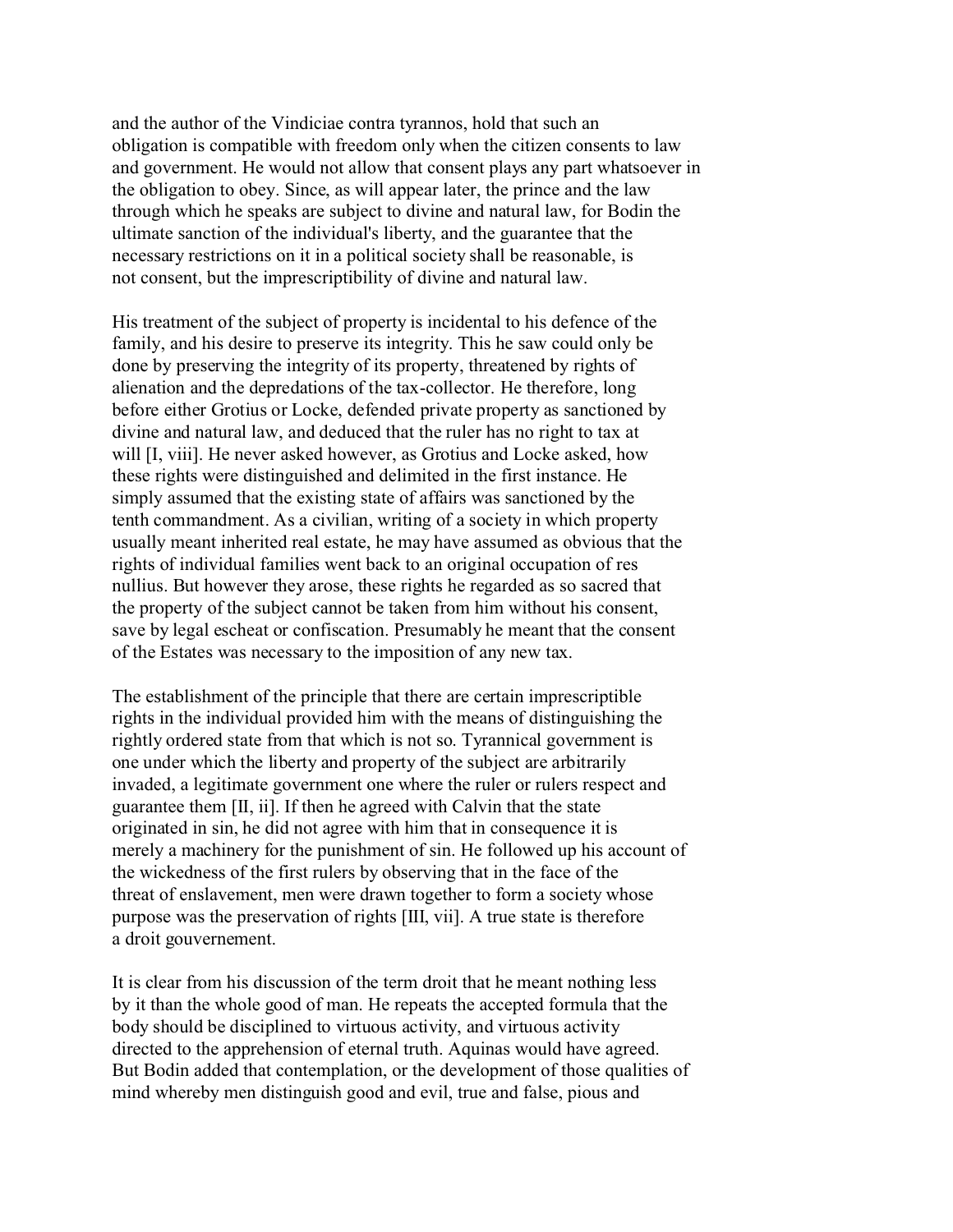impious, is not only the sovereign good of the individual, but also the true end of the state, for he explicitly identified the two. The importance of this modification can hardly be exaggerated, for it brings not only natural virtue, but religion within the sphere of politics [I, i]. He does not however enlarge upon the implications, nor ever discuss the Church as such. But it is clear that he did not mean that the state has an obligation to establish 'true religion', or that it is for the prince to set up an organized Church and compel conformity to it. This is clear from his treatment of the subject of heresy [IV, vii]. He objected to persecution as only too likely to produce a general scepticism about religion. This he thought a disaster of the first importance, for in his opinion any system of beliefs is to be preferred to none. Religion, because it induces reverence and obedience, is the foundation of the commonwealth, and it largely rests with the prince whether it flourishes or not. What the prince must do is to establish conditions under which religion in the general sense is encouraged. Only by toleration of all forms can genuine piety be promoted, and only the prince can implement a policy of toleration. When therefore Bodin makes droit the end of the state, he does not mean, as Aristotle did, that the state is the means to the good life because political activity is the highest exercise of virtue. He meant that the state alone can maintain those conditions under which subjects can individually live virtuous, thoughtful, and pious lives. The best state, he says, is the one in which the greatest number of citizens live such lives.

Bodin was at the same time fully aware of the fact that in this imperfect world all states fall short of this ideal in varying degrees, and pursue not the highest good, but some particular good only, Sparta courage and devotion, Rome justice. As he says, the state must first secure the lives of its citizens before it can consider how they should live virtuously, and the energies of most states are absorbed in the initial effort of survival. In fact, in the ensuing books of the Six books of the Commonwealth the discussion is largely confined to this immediate problem of self-preservation. But as he said in his opening chapter, he did not intend to take Plato as his model and describe an ideal impossible of realization. Like Aristotle, he was looking for the best in the possible, and he was fully aware that as things were, states fell far below the level of what in favourable circumstances they might become. Having defined the ideal, or ultimate goal, his practical intention involved concentrating on what can in fact be achieved.

When he comes to consider the essential structure of the state, he follows Aristotle in holding that the family group, and not the individual, is the unit out of which the commonwealth is made up [I, ii]. He agreed that the family is a natural society held together by the authority of the husband over the wife, the father over his children and the master over his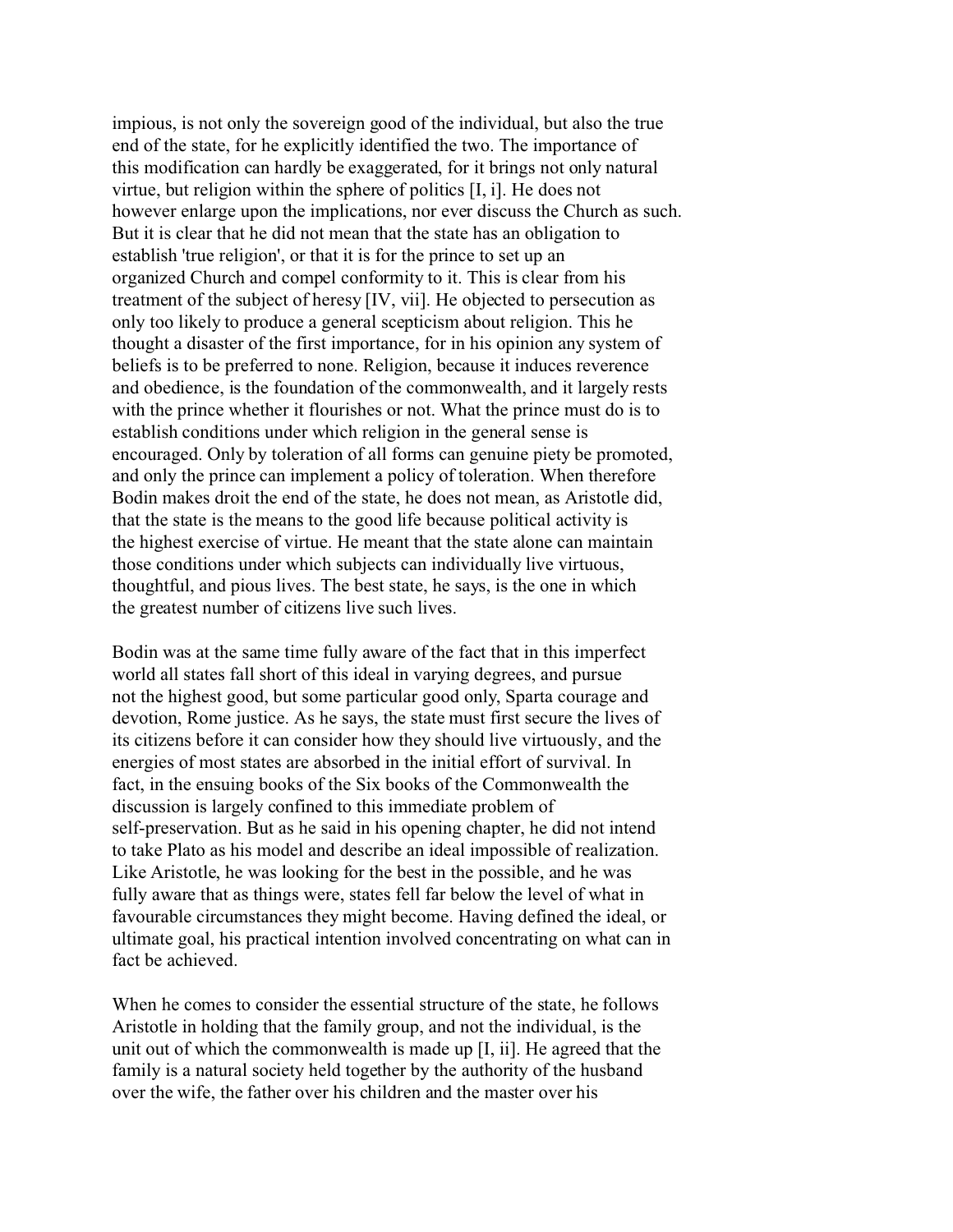servants, all sharing a common means of subsistence. But what he emphasized was its moral and political rather than its economic significance, complaining that Aristotle neglected this aspect of it. He discussed it from the point of view of the father, and the father in his role of ruler rather than in his role of organizer of the common life. This was because, as is clear from all that he has to say about both the origin of the state, and the causes of its destruction, he was convinced that what men chiefly need is discipline to correct their factious and rebellious spirits. Therefore, he wanted to see the authority of the father not only preserved, but strengthened even to the extent of the power of life and death over his dependants, for he saw in that power the only means of training the young in the habit of obedience necessary to be acquired if they were later to exhibit that submission to the ruler proper in a subject [I, iv]. Good citizens are made in the nursery. It is thus its political importance that impels him to defend the authority of parents.

Starting from these ideas of sin and its correction, it is not surprising that he should have seen the state in terms of power [I, viii]. Its distinguishing mark is puissance souveraine, a sovereign power. It is necessarily perpetual and absolute, for any person or persons, within the community or outside it, who can impose any time limits, or restrictions on its competence, must be the true sovereign, and the apparent sovereign only an agent. His admission of lois royales, or fundamental laws of the French monarchy, does not really compromise these statements. The salic law is a rule restricting, not the exercise of sovereignty, but the choice of the person who may exercise it. The denial of the right to alienate royal domain was an application of the principle of Roman law that the one thing a sovereign cannot do is to destroy his own sovereignty, and this, Bodin thought, the impoverishment of the Crown would bring about.

On the other hand the use of the term 'absolute' did not necessarily imply that sovereign power was underived, since jurists were familiar with the Roman theory that the imperium is inherent in the community, and conferred by it on the ruler. But Bodin, though trained in the civil law, rejected this part of it. He did so almost certainly because the doctrine of the popular origin of political authority was already being associated by Huguenot writers such as Hotman, with doctrines of the right of resistance. It was very likely this association which led Bodin to deny that consent to government was any part of natural liberty, or that the obligation to obey depended on such consent being given. Bodin's ideas on the origin of political authority derive not from the civil law but from the Hebrew Scriptures. All power is of God [I, viii]. All right to command is therefore essentially independent of the consent of the commanded. The artificial society of the commonwealth should be modelled on the natural society of the family, and no father is appointed by his children to rule over them.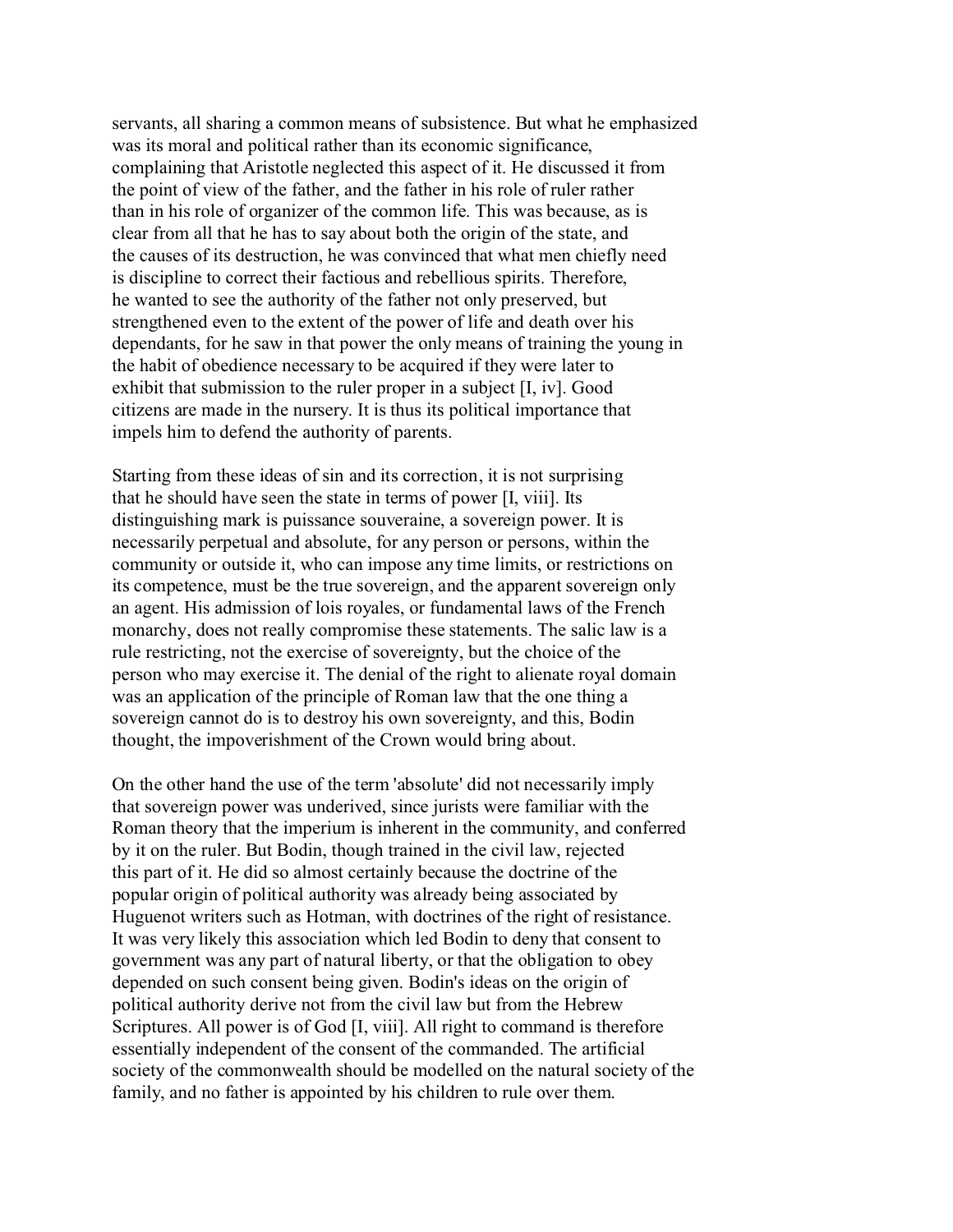The unqualified right to command is therefore the distinguishing mark of the ruler. This characterization of the sovereign in terms of power is one of Bodin's most original conceptions, and marks the break with the traditional view of the king, enshrined in coronation oaths in use everywhere, that he was in virtue of his office essentially the embodiment of justice, and his primary function was to judge his subjects. Such a conception of monarchy was still that commonly held. Louis XII, busy with projects for the codification of law, spoke of himself as 'débiteur de justice à nos sujets'. The same view was taken by so eminent a contemporary of Bodin's as the Chancellor, Michel de L'Hôpital, whose politique views on the French monarchy, expounded in his great speech to the Estates in 1560, were in other ways very much the same as Bodin's. Kings were first instituted, he told them, for the sake of justice, and this remains the essential attribute of the kingly office, as is shown by the representation of the king on the great seal, seated on his throne in the act of judgement.[3] Bodin, while agreeing that all jurisdiction derived from the king, did not even include the exercise of jurisdiction among the attributes of sovereignty, much less make it the distinctive mark, since the king exercises this right indirectly, by delegation [IV, vi]. For him the peculiar and essential mark of sovereignty is the right to make law; it is its unique attribute, for it is the normal means by which the sovereign indicates his commands. Law then is simply the command of the sovereign. This voluntarist conception is underlined by the distinction he makes between law -- that which is commanded -- and right -- that which is equitable. Only the first proceeds from the sovereign.

If law is command simply it includes, as Bodin saw, all activities of the sovereign. There are however certain matters which the sovereign must attend to himself in virtue of his office and not delegate to the subject, as he delegates rights of jurisdiction, and these powers Bodin calls the attributes of sovereignty. First there is included what Locke called the federative power, or sole right of making war and peace, and concluding alliances. Second there is the right to authorize all appointments to public office, whatever the actual procedure in use. Again, as the source of all rights of jurisdiction, the sovereign is the final resort of appeal for all his subjects and in all causes. Finally he has the exclusive right to demand unqualified oaths of submission, for the relations of the subject to his sovereign are unique in that all his other obligations, as vassal of his lord, for instance, are subject to the prior obligation to his sovereign. These rights are inseparable from sovereignty, for the alienation or delegation of any one of them destroys the sovereign.

From these premises Bodin was able to reach that conclusion that he was convinced must be established if any order was to be maintained anywhere. There is no right whatsoever in the subject of rebellion against the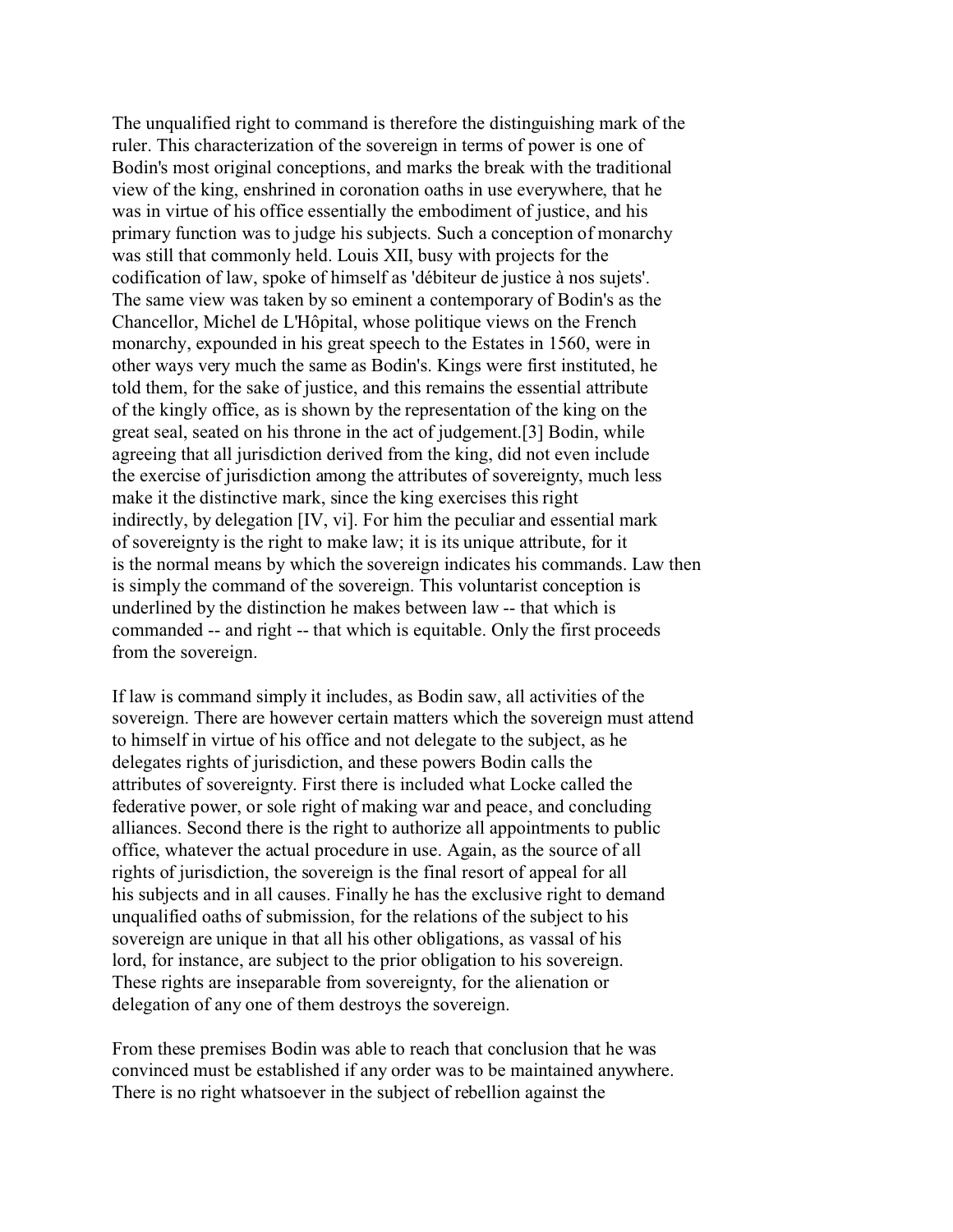sovereign he had no part in instituting or of disobedience to the law he had no part in making [II, v]. So long as the king had been regarded as the embodiment of justice, the obligation to obey was conditional on the justice of the command. But once the king was conceived of as an absolute and independent power, the usual grounds of resistance were denied. At the same time Bodin wanted to establish a positive obligation to unconditional obedience. He did so by postulating that political authority was of divine institution. Natural and divine law oblige a man to obey the ruler set over him by God. Much as he might condemn tyranny, he would not allow that the cruellest of tyrants and the most unjust of laws may be resisted. The virtue of the citizen is the virtue of obedience.

So much does Bodin insist on power as the distinguishing mark of the state that he comes very near to saying that it is the existence of a sovereign that constitutes a state. He defines the state in terms of its government, 'a rightly ordered government', and citizenship in terms of subjection, for it is not any rights which he may enjoy that make a man a citizen, but his subjection to a sovereign power [I, vi]. The identity of a state therefore depends on the identity of its sovereign [IV, i]. Every revolution, whether sudden or gradual, which results in the seat of sovereignty being changed involves the foundation of a new state, though laws and institutions remain without alteration. This happened when the slow growth of the power of the Princes converted Germany from a monarchy to an aristocracy. But no revolution in laws and institutions, such as the setting up of Lutheran churches in the Scandinavian states, creates a new commonwealth, if sovereignty remains in the same place. Bodin could not go quite so far as Hobbes and define the commonwealth as a number of individuals united solely by their individual subjection to a common power, for he thought of men as naturally sociable, and any association of men as based on mutual amity even more than on justice [III, vii]. But sharing Hobbes's acute fear of anarchy, he was possessed by the same conviction that the recognition of an absolute sovereign power was the only bulwark against it. Where there is no such power, there can be no political society.

This insistence that effective power was the mark of the state does not mean however that Bodin was the exponent of power politics in the same sense that Machiavelli was. Nor could he have said with Hobbes that there is no distinction of right and wrong, just and unjust, until a sovereign makes laws creating such distinctions. As has already been shown, he included the idea of right, as well as of power, in his definition of the state. Though he distinguished law and equity, it was because of the difference in provenance. The one proceeds from the sovereign and the other from God. But in a rightly ordered society there should be no opposition between them; law should conform to equity. Starting as he did from the conception of an absolute moral order, he was necessarily emphatic that if the sovereign is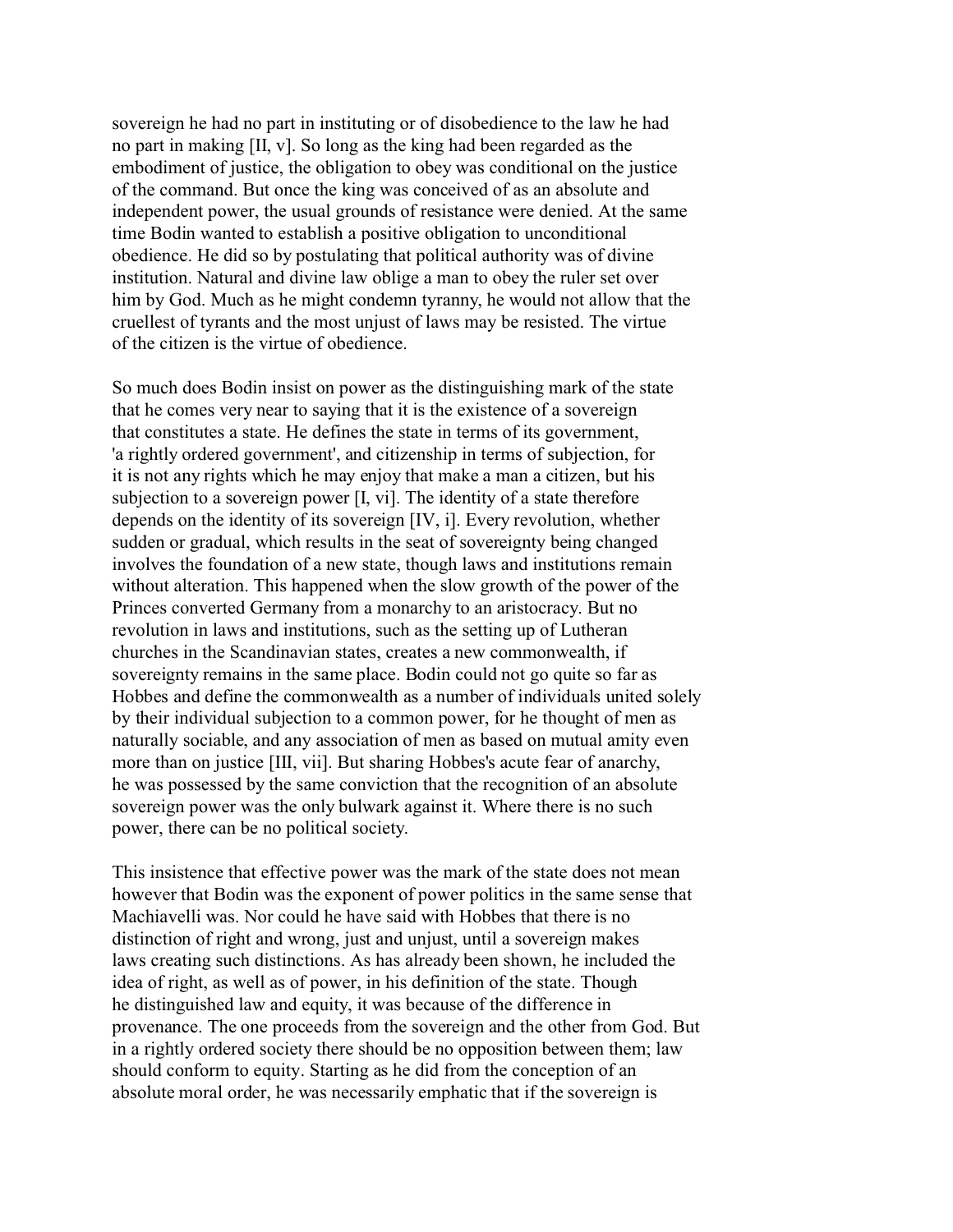absolute in relation to the subject, he is not so in relation to God. To God, as the author of his authority, he is in all things answerable. The sovereign is not therefore a law unto himself, but the instrument of divine law, bound to make his laws conform to its principles [I, viii]. From the point of view of the oppressed subject, this qualification of the absolute authority of the ruler would seem to be of no practical importance, since no human agent might appoint himself the executor of divine justice. But it was a qualification very generally accepted as of the first importance in the sixteenth century. In the next century it was writers such as Bossuet, or James I and Filmer, rather than Hobbes, who were Bodin's spiritual heirs in this respect.

Bodin however did not intend that the moral sanctions governing the exercise of sovereign power should be unreal. His insistence that the prince must act as the instrument of divine and natural law led him to make considerable qualifications of practical import in the absolutism of a monarch who governs as he should. It is sometimes said that Bodin's ideal was constitutional monarchy, because he advocated the summoning of Estates. It is not so much Estates however which he thought of as tempering the improper exercise of absolute power, for he thought their function purely consultative, but rather the unvarying rule of law based on equity.

This comes out very clearly when in book III he proceeds to analyse the essential structure of government, as a counterpart to his analysis of the essential structure of the state. The inclusion of the term 'rightly ordered government' in his definition of the commonwealth required such an investigation. For government to be efficiently, still more for it to be justly, conducted, three things are necessary, counsel, execution, and assent. The commonwealth should therefore be provided with a 'senate' or council with a constitutional right to advise the sovereign, a magistracy with legal rights of jurisdiction, and Estates which provide a means of communication between subjects and sovereign. A council and Estates are not however a necessary part of the government of the commonwealth. It is highly expedient, but not necessary, for the sovereign to act upon advice. He can act on his own unassisted judgement, and may choose to do so [III, i]. Again, the sovereign need not invite representations from his subjects, nor consult with them in matters of public interest. But again, it is highly expedient for him to do so. Emphatically as he rejected the doctrine that law and government derives from the community, he was fully aware of the practical value of consent in securing obedience. Estates provide the sovereign with the opportunity both of informing himself of grievances, and securing approval for proposed remedies. Such consultation is, however, a matter of policy and not obligation [I, viii and III, vii].

But the case of the magistrates is different. They are indispensable to the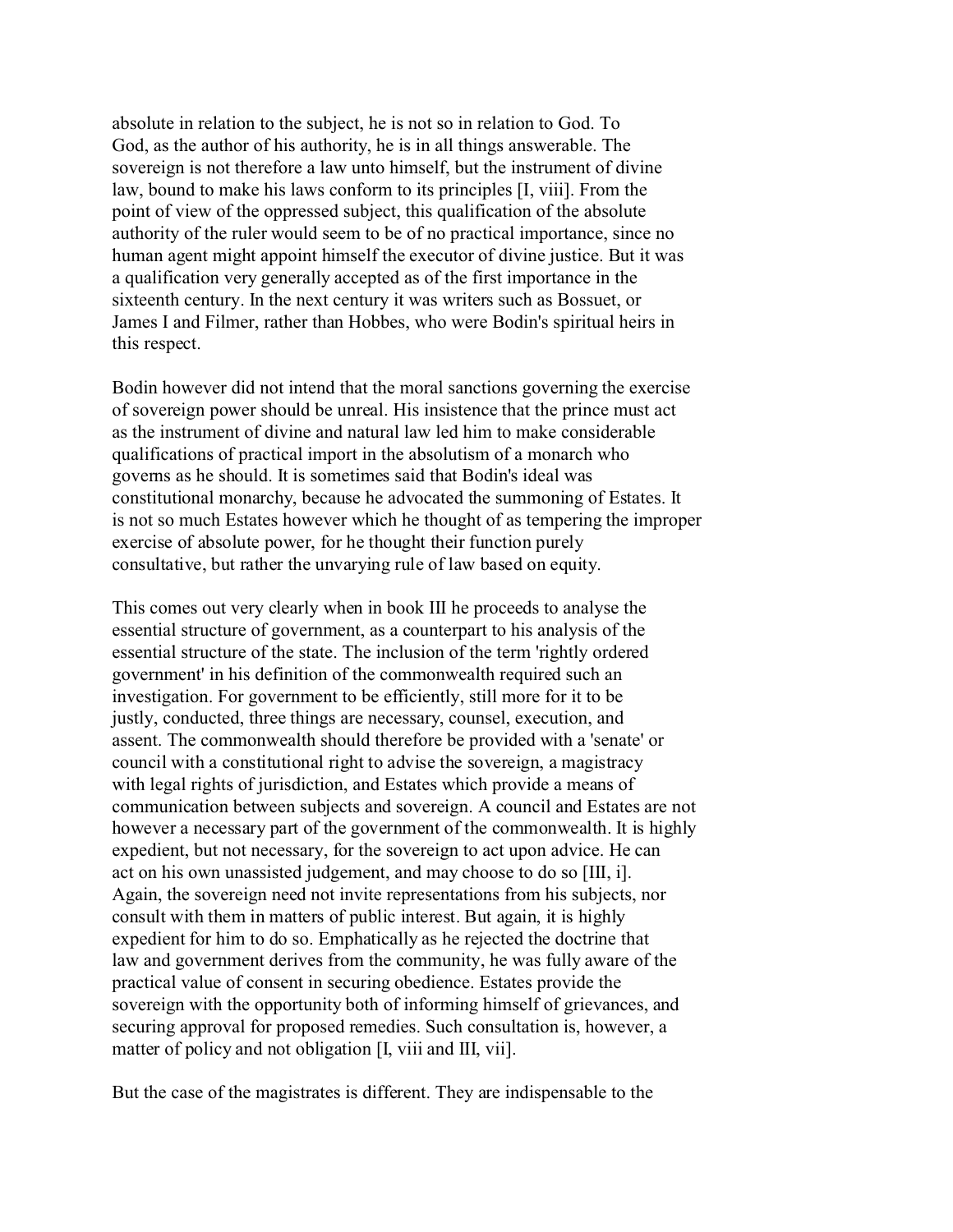government of the commonwealth, for though the sovereign is the fountain of justice, he necessarily delegates the exercise of powers of jurisdiction. The law is his command, but it is not physically possible for him to enforce it personally throughout his dominions, or hear all the suits of all his subjects, without the magistrate as intermediary. It is on the magistrate rather than on the sovereign that the regular functioning of the commonwealth depends. Neither the will of the sovereign, nor the law, can come into operation until the magistrate gives it effect, or as Bodin says, brings it to life [III, v]. He implies that the magistrate has therefore a share in sovereign power, though a strictly subordinate one, for he is bound in obedience to his sovereign, and holds office during pleasure. But because of its indispensability to the functioning of a state, the office pertains to the commonwealth and not to the sovereign, who only has the right of the provision of persons; and when the magistrate is given discretionary powers, and is not bound to apply the letter of the law automatically, he does so in right of his office, and not simply as the agent of the sovereign. He therefore shares the sovereign's responsibility to divine and natural law, and is bound by the principles of equity in all his independent actions.

So Bodin sums up his account of the government of the commonwealth, 'a state cannot fail to prosper where the sovereign retains those rights proper to his majesty, the senate preserves its authority, the magistrates exercise their legitimate powers, and justice runs its ordinary course'. For a prince to govern in any other manner is for him to risk becoming a tyrant.

Perhaps an even more serious check on the arbitrary exercise of absolute power was the obligation of the sovereign to keep his 'covenants' with his subjects. Bodin deduces this obligation from the subjection of the prince to divine and natural law. By a 'covenant' he means any law which is the outcome of an agreement between the sovereign and his subjects. He gives as illustration the promises of redress of grievances, given to the Cortes by the Spanish kings on various occasions, in return for a grant of taxation. All such agreements he thought binding, and he distinguished them from the laws which proceed from the sole will of the prince and so can be abrogated by him at pleasure [I, viii]. Moreover his insistence that the prince may not tax without consent provides occasions tor the making of such covenants, as his example of the Spanish kings shows.

It is clear then that in a rightly ordered commonwealth, governed according to the principles of divine and natural law, there is necessarily an absolute power, but it should not function as an arbitrary one. Much as he learned from Machiavelli, he did not share his faith in the unfettered rule of men of ability. His ideal was a state in which, as Harrington would have said, there is the regiment of laws and not the regiment of men.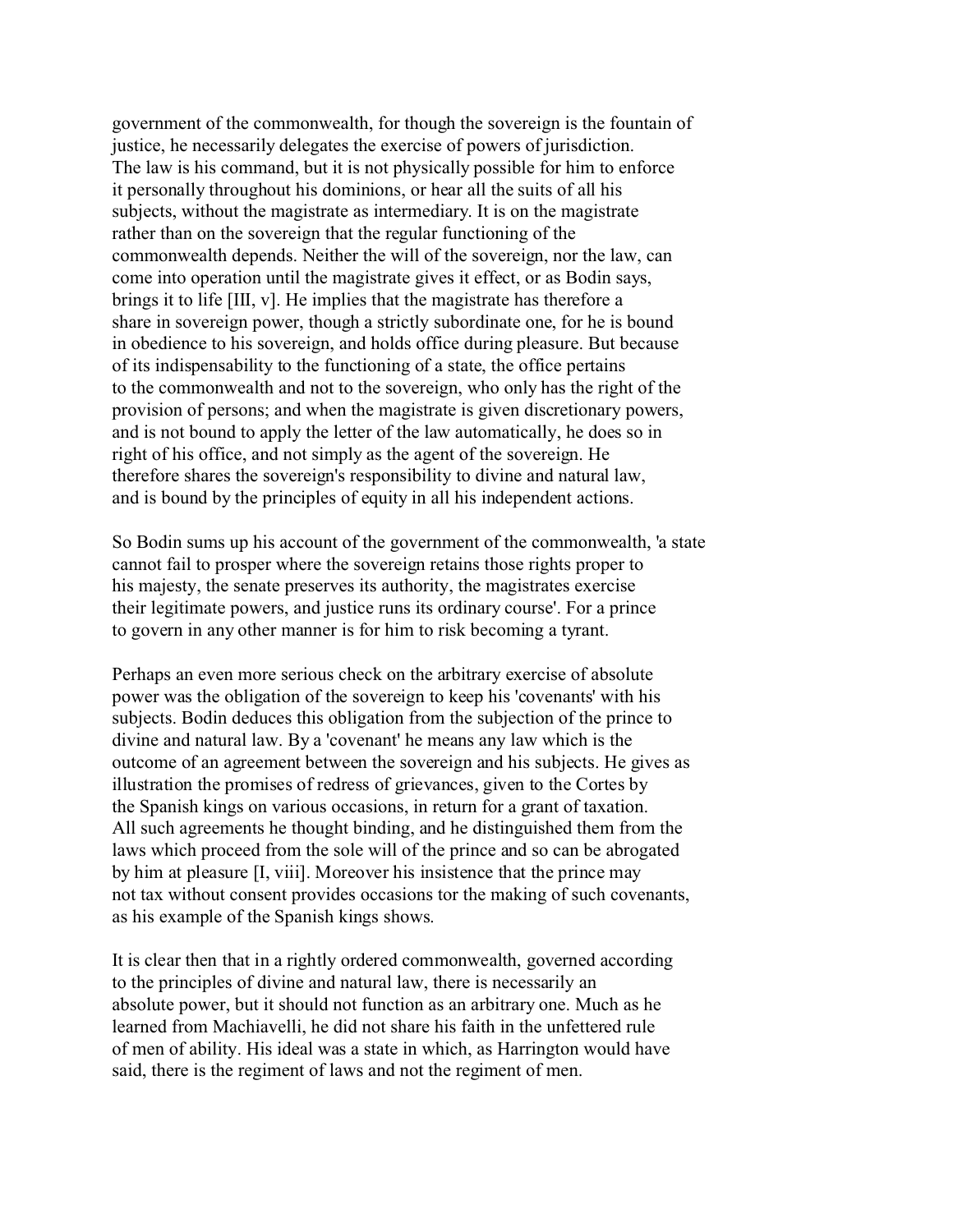At the same time, though in the rightly ordered commonwealth there is the rule of law, divine, natural, and positive, a political society does not cease to be a true commonwealth if these conditions are violated. It is still a true commonwealth if it is characterized by a sovereign power. This becomes clear when Bodin turns from the consideration of the state to states, or the various forms in which the state can be embodied. Until the Italians started comparing the workings of despotisms and popular governments as they knew them in Italy, no one since ancient times had thought of analysing the forms that the state can take. It is true that in the later middle ages knowledge of the Politics familiarized scholars with Aristotle's six pure types. But since the speculations thus provoked had no roots in the practical politics of those times, nothing of importance was added to what Aristotle had to say. The Italians on the other hand confined themselves to the two types they knew, and did not attempt an exhaustive analysis of all possible forms. What is remarkable about Bodin's handling of the theme is that it is both exhaustive and freshly observed. He took the greatest care to find as exact a description as possible of the actual situation and therefore, based as it was on individual observation, there was nothing merely derivative in his account.

He started by reducing Aristotle's six types to three, monarchy, aristocracy and democracy. because, as he saw, if the existence of a sovereign power is the mark of a state, this is a matter of fact, and provides no criterion for distinguishing good and bad states. All that can be distinguished in fact is the location of sovereign power. With his eye on the actualities of the situation, he defined aristocracy not as the rule of the few, but the rule of a minority group, and democracy not as the rule of the many, but the rule of a majority of the whole body. The mixed constitution, so much admired by most of Aristotle's readers, especially in the sixteenth century, he rejected as impossible of existence. That which is absolute cannot be divided. An absolute power must be unique or it is no power at all  $[H, i]$ .

Right as he might be in this respect, he would seem to have been sacrificing one great advantage. Constitutions, especially European constitutions, were very various. The supposition of mixed constitutions provided a formula for differentiating a great number of permutations and combinations. Bodin however solved the problem in another way. In the first place he made a distinction in the way sovereign power is exercised. Each type can operate tyrannically as a mere exercise of arbitrary power, regardless of the claims of justice or the rights of the subject. Or it can operate despotically as the rightful exercise of an arbitrary power over subjects conquered in a just war. Or it can operate legitimately in accordance with the principles of divine and natural law, safeguarding the inherent rights of subjects.

Bodin appears here to be doing what he had just said could not be done,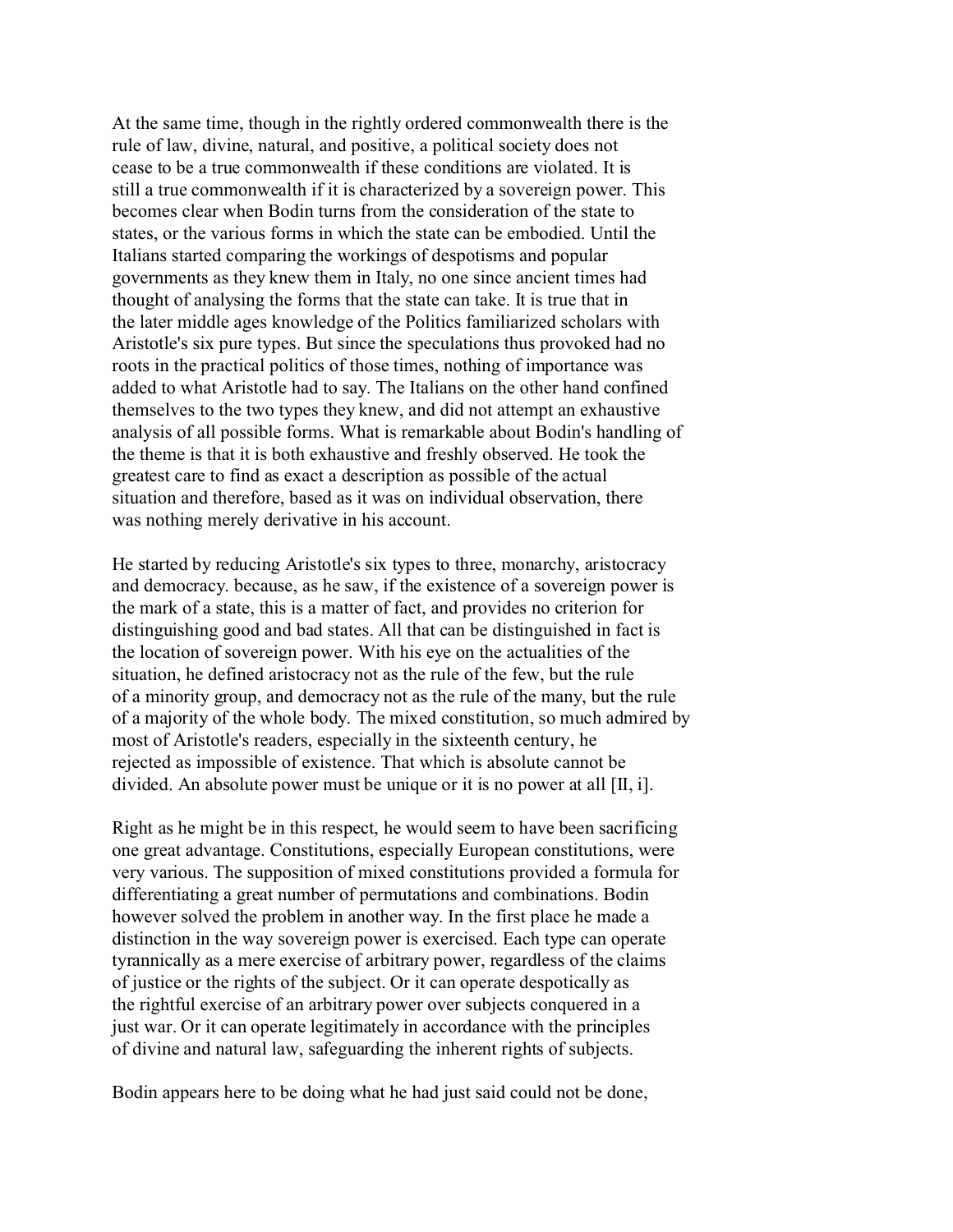distinguishing states by a standard of value and not simply by a matter of fact. It is not only that the terms 'tyrannical' and 'legitimate' imply condemnation in the one case and approval in the other. In the one the principles of divine and natural law, which are the mark of the rightly ordered government, are observed, and in the other they are not. Bodin would probably have answered that he is not here classing states according to the particular ends they pursue, but only according to the mode of their operation. Nevertheless one cannot get over the fact that another element than purely constitutional factors is brought in. It is a particular example of his tendency to mingle judgements of fact with judgements of value without distinguishing them.

Much more original was the distinction he made in the second place between the sovereign and the government, or machine through which the sovereign operates. Each of the three fundamental types of commonwealth can be provided with a form of government normally characteristic of one of the other two [II, ii]. By this test ancient Rome was a democracy governed aristocratically, and contemporary France, England, and Spain monarchies governed democratically. This analysis was, he claimed with justice, new. Moreover it was surely much more true to the facts than the old doctrine of mixed constitutions.

Bodin gave so much time and space to the meticulous examination of the structure of actual states because the ultimate purpose of his analysis was a practical one. He wanted to find out the secret of stability in a politically unstable world. Being a sixteenth-century Frenchman, and a patriot, his decision was inevitably in favour of monarchy [VI, iv]. The essential mark of sovereignty is the power to command, and commands, as he says, must proceed from a single will. Collective sovereignty belongs to the realm of ideas rather than of actualities, so that in times of crisis, when immediate and decisive action is necessary, all types of commonwealth tend to revert temporarily to monarchy by the institution of a dictatorship, or some such expedient. Moreover, since he rejected the necessity of consent to government, the important thing about government in his view is not that it should be approved, but that it should be well-advised. A king alone can consult whom he wills, and be governed by the advice of the wiser, and not just the more numerous part. Democracies where the opposite is true, and it is the opinion of the majority that prevails, he thought the least stable form of commonwealth because the majority of men include the ignorant, passionate, and gullible. Aristocracies he also thought insecure because perpetually threatened by dissensions, dissension between the governed and the governing class, and struggles for power within the governing class itself. Only in a monarchy are conditions to be found favourable to that alliance of unity with wisdom which makes the proper exercise of power possible.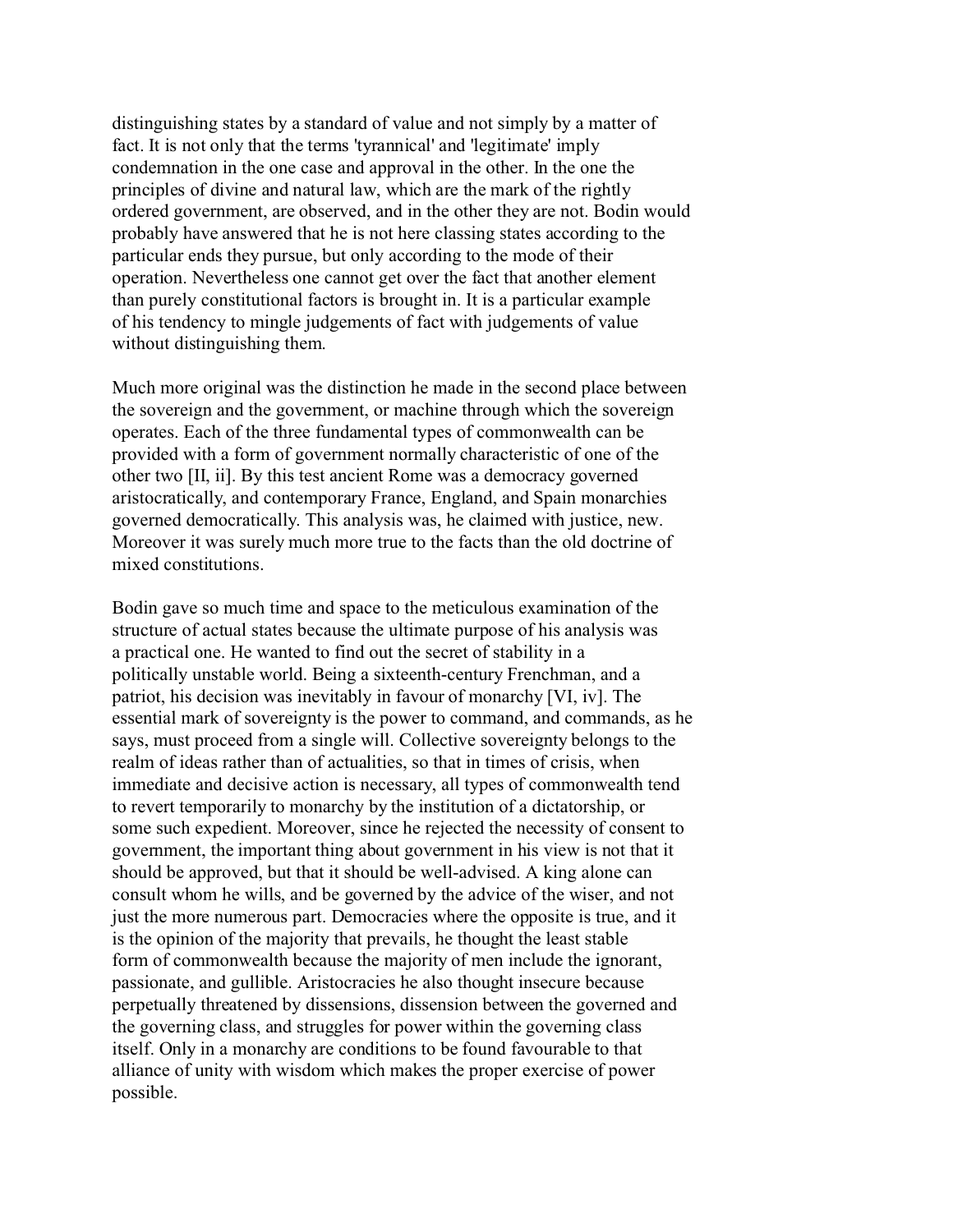Defects however can be mitigated, if not eliminated, if the form of the government is different from that of the commonwealth. The democratic Roman Republic lasted so long because governed aristocratically, in that office was largely confined to the patrician class. It was much vexed by civil strife, but it exhibited a measure of wisdom and discipline in the conduct of affairs which could not have been expected from the plebs, and which secured its long survival. But with the example of the three great western monarchies before his eyes, he was convinced that the most stable form is a monarchy governed democratically, that is to say where the king consults the estates, and all subjects are eligible to office, and it is not exclusive to any one class. Such a state has both the strength that comes from unity, and the strength that comes from common consent.

Not that Bodin thought that it was possible to establish at will those forms perceived to be the most stable. On the contrary he did not consider that the particular forms of states are a matter of human choice and contrivance at all, but rather the inevitable product of environment, or 'climate' as he calls it [V, i]. His doctrines were a deduction from still current medieval physiological theories about the close inter-relation of mind and body. Temperature and humidity determine physique, and physique determines mental and moral aptitudes. This being so it is obvious that the forms of law and government must also be shaped by these unalterable conditions. Rather surprisingly for so systematic a thinker he makes no attempt to bring his argument full circle, and work out a connection between the three climates he distinguished, frigid, temperate, and torrid, and the three fundamental types of commonwealth. It would have meant much forcing of the facts about the distribution of political forms in Europe to make them fit into a neat pattern of this sort. He preferred to leave these ends loose, and confined himself to such scattered observations as that the vigour and independence of mountain peoples, which comes from the severity of the climatic conditions, explain why the Swiss and the Florentines have developed democratic forms of government, whereas the more relaxing effect of damp and marshy country predispose Venetians to submit to the rule of an aristocracy.

Forms of government and of law must be judged therefore by relative and not by absolute standards. The savage penal code, and warlike policies appropriate to the physically vigorous, brave but stupid northern races are altogether unsuited to the delicate, timid, imaginative, and subtle southerner. Diplomacy is the effective weapon of their advancement. Bodin had said at the beginning of the Six books of the Commonwealth that no state pursues the good life absolutely, but always some particular and partial good. His doctrine of the influence of environment meant that it is in the nature of things that this should be so.

Here a modem reader would be satisfied that Bodin had made his point and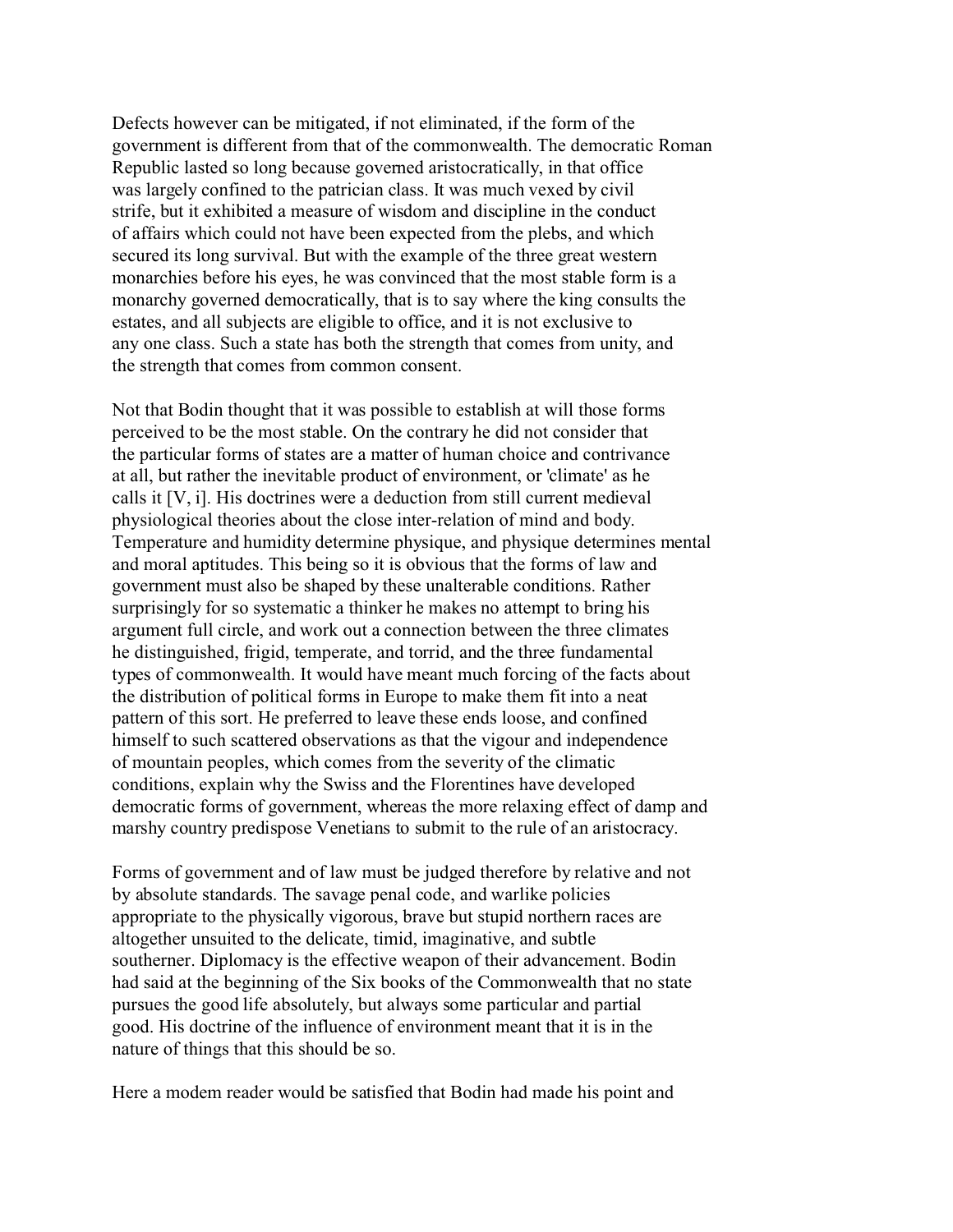need carry the argument no further. But Bodin meant by 'climate' something much more all-pervasive than temperature, humidity, and the he of the land, though he included all these things. When he subordinated the commonwealth to divine and natural law he did not only mean that its laws and its government ought to conform to a moral order. He also meant that it had its necessary place in a physical universe subject to invariable natural laws proceeding from God as first cause. It is only when his cosmological ideas are taken into consideration that the full significance of his relativist views on politics is to be appreciated.[4] His system was medieval, for he deliberately rejected Copernicus in the Novum Theatrum Naturae, and adhered to the traditional view based on Aristotle's physics. That system was necessarily astrological. If Aristotle's premises were accepted, first that the universe consists of a material core, the earth and its atmosphere, enclosed within an immaterial envelope, the heavens; and second, that matter is in itself inert and formless; it followed that its myriad forms, and the unceasing transmutation to which it is subject, must proceed from immaterial agents external to it. These agents can only be the stars. Their perpetual and complex revolutions in their circular orbits round the earth are the cause of all phenomena and all change of any kind. All things, from a grain of corn to a commonwealth, are moulded by the place and time of their occurrence, and their life-histories governed by the movement of the heavens. Hence his view of history as the record of recurrences. The historical process must be cyclic rather than evolutionary since it proceeds from the circular motion of the heavens.

It was therefore natural and inevitable that his treatment of history should seem from our point of view to lack perspective. He agreed with Machiavelli that history repeats itself: democracy in ancient Rome, or in the Forest Cantons of contemporary Switzerland was a manifestation of a fixed and constant type. But whereas Machiavelli derived his cyclic view of the historical process from his doctrine of the constancy of human nature, Bodin derived it from the recurrent pattern of events inherent in the cosmic process. It will be observed that Bodin's ideas about the relativity of laws and institutions have a spatial rather than a temporal reference. As one moves through space they differ, according to the different figure of the heavens enclosed within their horizon. But as one moves through time one keeps on coming upon the same phenomena, according as the stars repeat their revolutions.

This is not to say that he believed in an order of necessity in human affairs. The search for the principles of practical wisdom in politics which dominates so much of the Six books of the Commonwealth presupposes the opposite. Bodin held the orthodox view that the will, being immaterial, is free of those celestial forces that mould matter. If a man cannot change his environment and the influences to which he is subject, he can make the best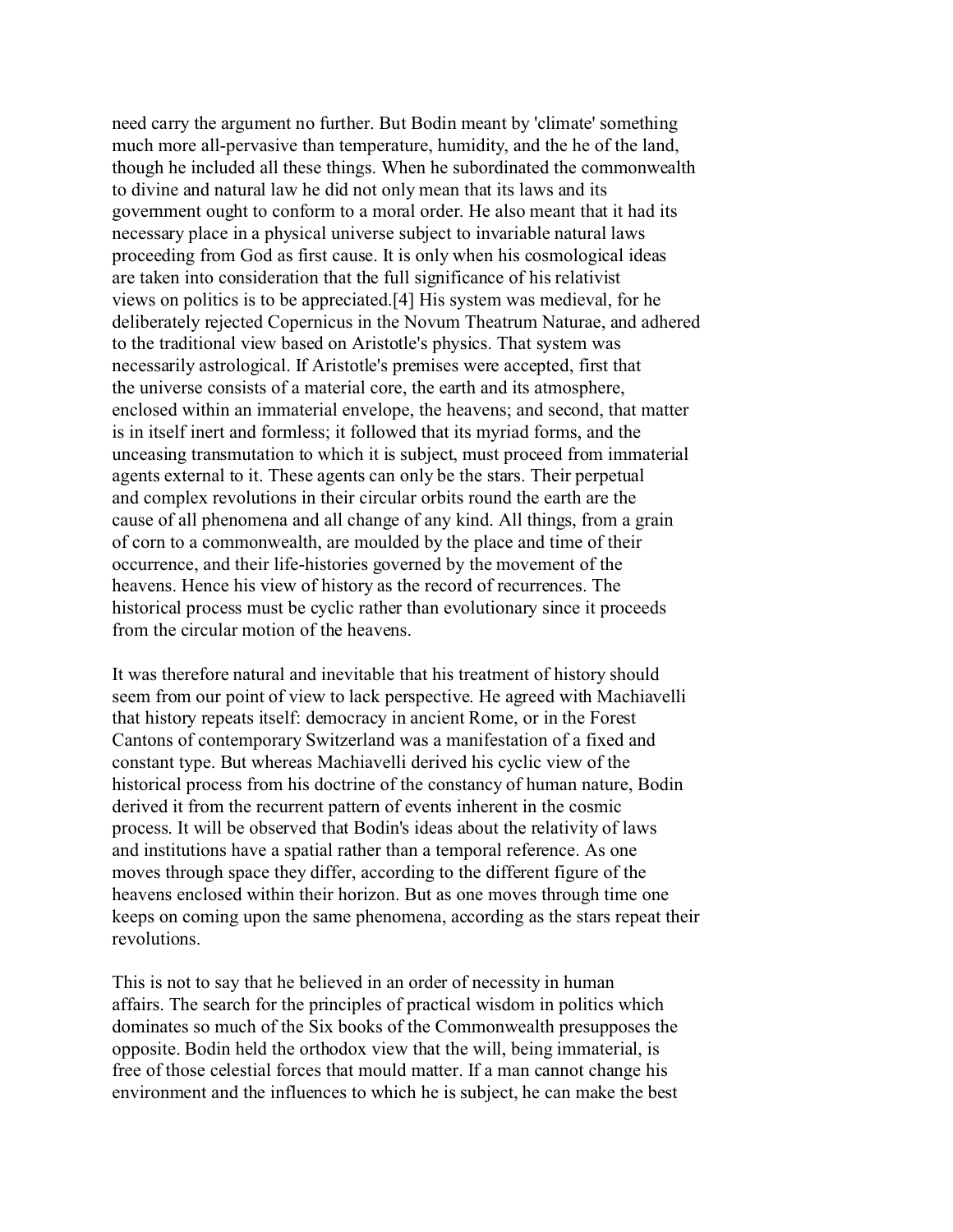or the worst of his situation. The increasing disorder of the world in which he lived convinced Bodin that statesmen were making the worst of it, largely through ignorance, and states, as do natural bodies, were perishing untimely from violent disorders.

Books IV and V therefore are devoted to the problem of the preservation of the commonwealth, or rather, of the sovereign power which is its constitutive principle. It takes the form of a discussion of revolutions, what induces them, and what precautions are necessary to avoid them, for it must be remembered that for Bodin a revolution which removes the seat of sovereignty involves the destruction of one state and the foundation of a new one. Bodin was always drawing conclusions about what ought to be done, but these two books are entirely devoted to the applied science of politics. He considers such questions as the laws governing the distribution of property [V, ii], the rules relating to eligibility for office and the terms of appointment [IV, iv], the attitude to be taken to political parties, or to professional and other associations of citizens [IV, vii and III, vii], or the best way of securing the state against attack [V, v]. He lays down a few rules of general application. Patrimonial estates should not be confiscated, whatever the needs of the exchequer [V, iii]. Divisions among citizens such as are embodied in political parties should never be encouraged, but peaceful associations such as trade-guilds should [III, vii]. Office should never be sold [V, iv].

But nearly all his conclusions are, as is to be expected, relative to the type of commonwealth to be preserved, for as he says, states of opposite tendencies require opposite policies. For instance, in a democracy office must be open to all and of short duration to preserve an even distribution of power by equal and rapid rotation. If this is not secured democracy perishes. By parity of argument in an aristocracy eligibility must be confined to the ruling class. In the case of monarchy, however, since it is not based on the rule of a class, the king can choose his officers where he will, and be guided solely by convenience in fixing the terms of appointment, long in subordinate positions where experience is useful, short in the high offices of state where long enjoyment of power makes a mere subject too mighty.

He owed much in these two books to a similar discussion in the Politics. But he was an independent observer of contemporary politics, and not only did he apply what Aristotle had to say to conditions in the sixteenth century, but recognized problems which did not exist for Aristotle. Aristotle suggested his treatment of the subject of tyranny. But such discussions as those on treatment of political factions, or the arming of the subject, derived from his own observation or reading. This preoccupation with contemporary problems is a result of his didactic intentions. As has been said already,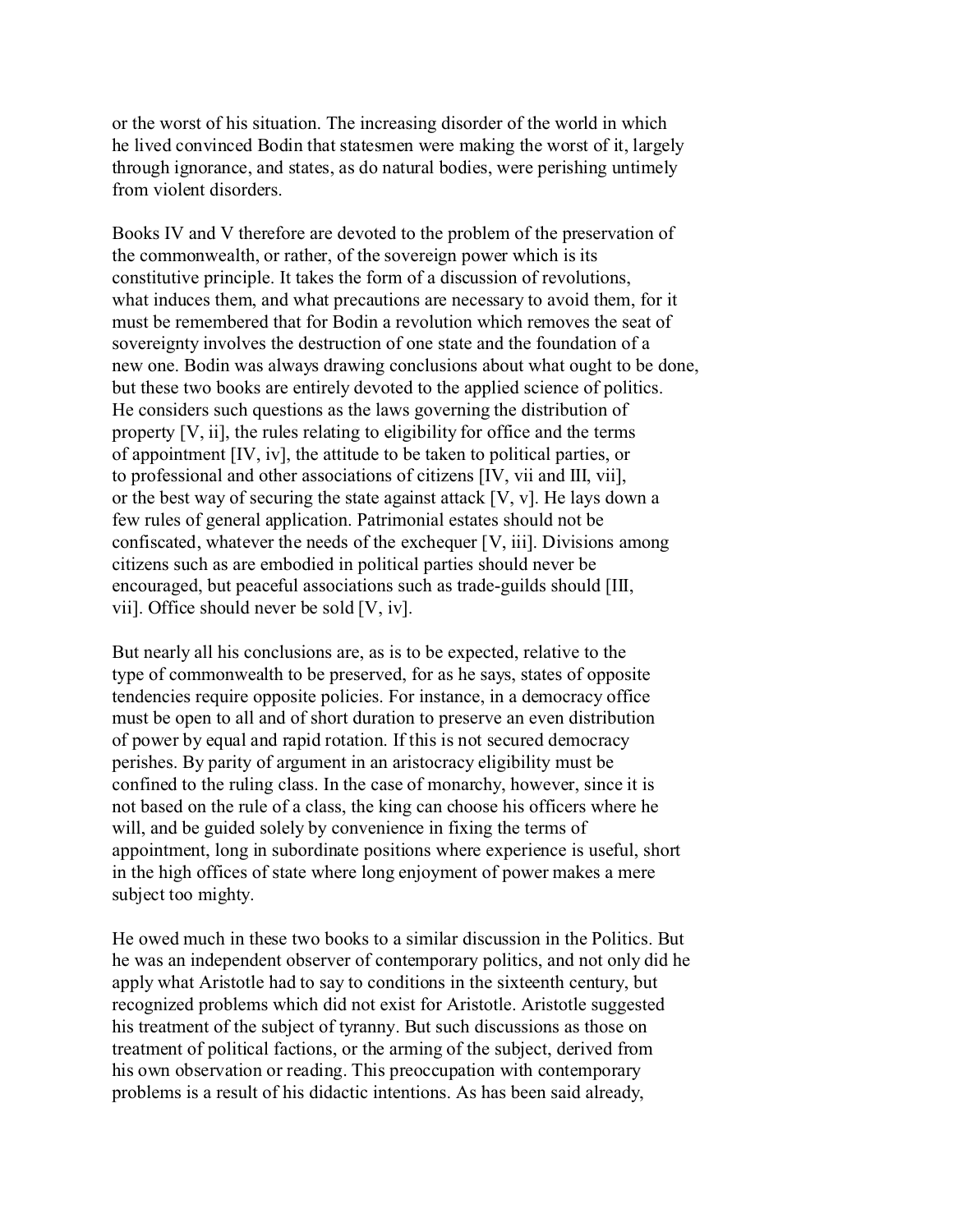he wished to remedy, not just analyse, the causes of disruption. He was addressing himself to statesmen, and there were two lessons he wished to impress on them. First, that just because a commonwealth is the outcome of circumstances, preconceived notions about how it should be governed are useless and even mischievous. The ruler must start with a thorough understanding of the particular situation with which he has to deal, since fundamentally he cannot change it. And second, having such knowledge of the situation, he must then know what experience has shown to be the appropriate way of dealing with it.

The discussion of the means of preservation of the different kinds of commonwealth, when taken in conjunction with the initial account of the commonwealth as such, raises considerable difficulties. What ends did Bodin really think the state served? In book I it is said that it exists to promote the good and virtuous life for its citizens. A commonwealth is contrasted with a band of robbers, for one is based on justice and the other on violence. He also said that having determined the end, the means to its realization would then be considered. But the argument does not develop in this way. It is not means to the end of virtue in the citizen which are subsequently discussed, but means to the end of the preservation of the state, regardless of its character.

He had of course pointed out in book I that a state must live before it can live well, and this concentration on the immediate problem of survival rather than on the ultimate purpose of the good life does not in itself create any difficulty. But he not only includes tyranny among the true types of commonwealth, but considers how it may best be preserved. Since tyranny is by definition that form of the commonwealth in which divine and natural law is set at defiance, it is difficult to see why he should have recognized it as a commonwealth while rejecting a robber-band, or how it is to be reconciled with the definition of the state as a rightly ordered government.

His inconclusiveness on this crucial point was a consequence of what was characteristic of much of his argument, a tendency to pass from a discussion of what is right to a discussion of what is necessary or expedient, without apparently being aware of the shift of ground. An example has already been noticed in his analysis of the fundamental types of commonwealth. Another is the criteria appealed to in determining the best form of commonwealth [VI, iv]. Or again, it is never quite clear whether he insisted on discipline because it was conducive to virtue, or because it was a condition of political stability. His hesitation arose from the fact that he saw the state in the first place as the possible, and only possible, instrument of the good life on earth. He also saw that to be this it must be an effective power. Thinking of what the state might be he gave it by definition a moral purpose. Thinking of how necessary it is, he accepted any effective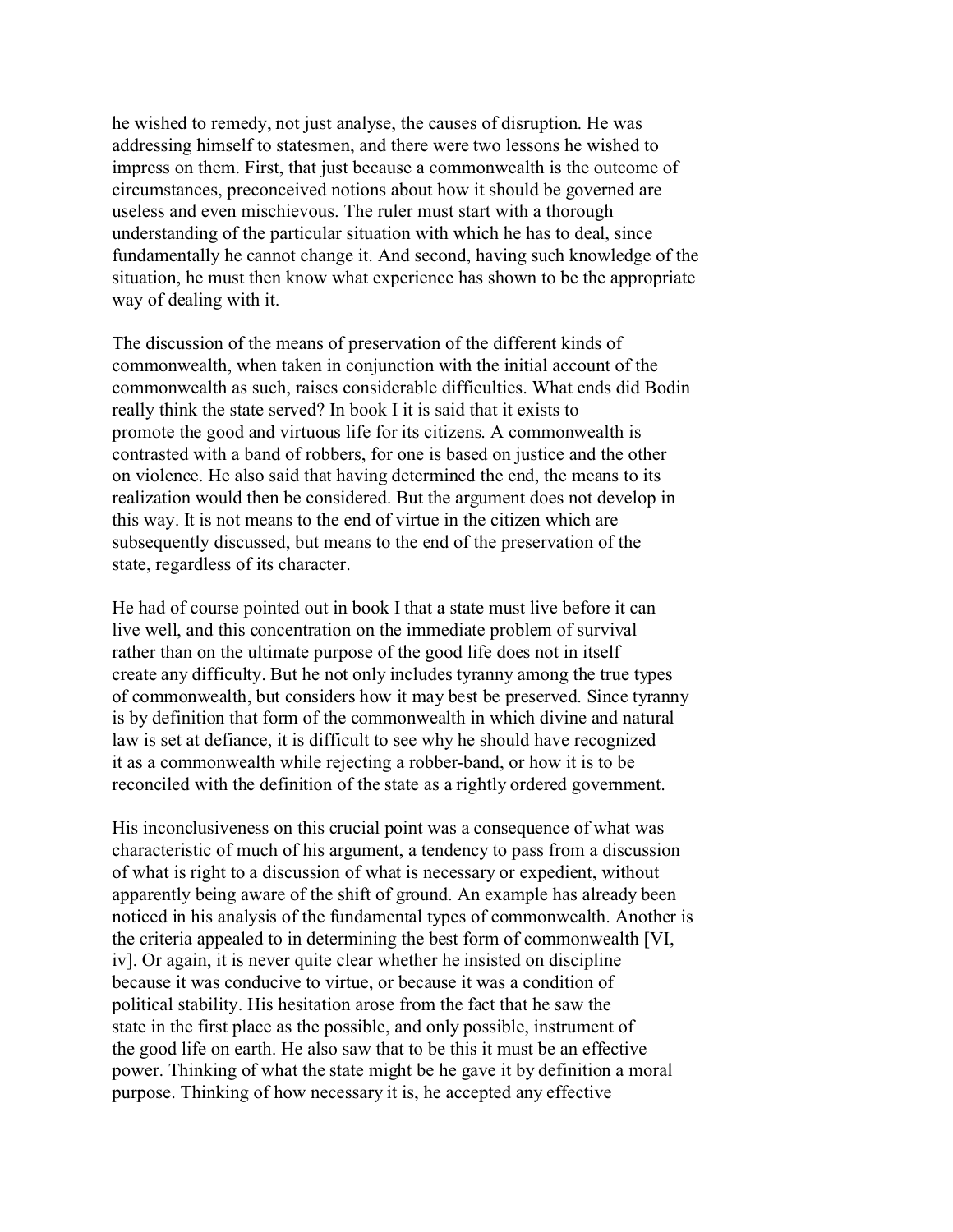organized power as a true state. The contradiction was never resolved. In the last analysis he thought any form of polity, however tyrannical, better than anarchy, just as he thought any system of beliefs, however crude and cruel, better than atheism. Therefore the preservation of some sort of state must in all circumstances be secured.

The whole work concludes with a chapter on justice. This would seem at first glance to be a return at the last to the theme of the rightly ordered commonwealth described at the beginning, as distinct from the efficiently governed one, which subsequently occupied his attention. In book I, when illustrating the partial aims of all particular states, he put Rome highest because her achievement was justice. The whole book therefore closes on the suggestion that the best realizable right order which actual states can hope to achieve is not the whole good of man, but that modest degree of it which is called justice. What he meant by the term is therefore of some importance.

In the earlier part of the Six books of the Commonwealth when he is discussing the commonwealth as such, he not infrequently uses the term 'natural justice', without however explaining what he meant by it. The context generally suggests however that he meant respect for the rights of the subject to his liberty and property. In this last chapter on the other hand it is political justice and not natural that he is talking about. He had noticed the difference when he observed that Plato thought of justice as a philosopher and not as a jurist. In this last chapter Bodin is speaking as a jurist. He defines it in legal terms, as the principle upon which rewards and punishments are distributed in the commonwealth, that is to say the working of the criminal law, and the administration. But whereas natural justice is presumably in his view constant and universal, here the proper order of justice is relative to the type of commonwealth. Commutative justice, or the strictly equal distribution of honours and penalties preserves a democracy but would destroy an aristocracy. Conversely distributive justice, or award in accordance with the quality of persons, safeguards an aristocracy but would corrupt a democracy. In a monarchy where a more elastic social system is possible than in either of the other two types, since in it classes are at once distinguished and yet not mutually exclusive, harmonic justice is the appropriate form since by it honours are given not in accordance with the status of persons, but with their particular suitability [VI, vi].

This treatment of the theme of justice, therefore, does not really bring the argument back to the state considered as the instrument of the good life. It is true that justice here means right order in the commonwealth, but it is the right order that preserves it as a type, rather than any embodiment of universal moral principles. As he said, states must live before they can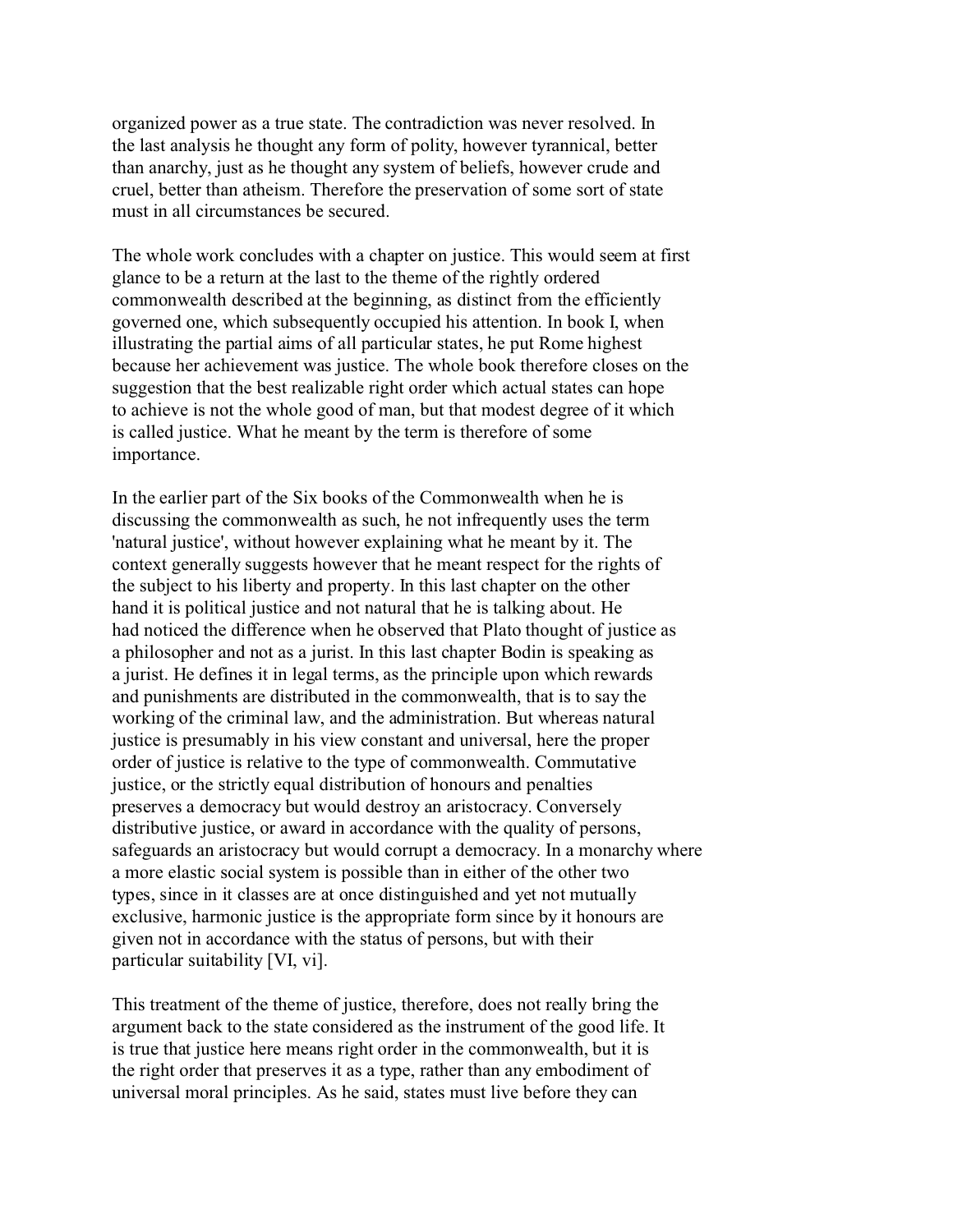live well, and the discussion in book IV of the causes of revolution made it clear that they do not find it so easy to live. The whole work ends on this note, how may their survival be assured.

However, the theme of book I, that the state exists to promote virtue in its citizens, is not completely lost sight of, and at one point in the final book he returns to the problem of the pursuit of higher ends. Every state, he says, ought to undertake the moral discipline of its citizens, such as was exercised in pagan Rome by the censors. In the modem state he regarded it as the function of priests and ministers of religion, [VI, i]. The Church has a duty and a place within the state. It is clear that when he included true religion in that total good which it is the state's purpose to promote, he did not only mean that the prince should free the practice of one's beliefs from legal restrictions. He also meant that the clergy have a necessary function in the disciplining of the citizen. They are not however solely responsible for this discipline. It is a duty incumbent on the sovereign to use such opportunities as he has to the same end. Surprisingly enough he thought the proper management of taxation a suitable means. In spite of the chronic inadequacy of the revenues in France in his day, he clung to the conviction that the king ought to be able to 'live of his own', and that taxes were an extraordinary expedient which ought never to be allowed to establish themselves as an ordinary source of revenue. Nevertheless, he had to recognize that there are crises for which the ordinary revenues do not suffice. On such occasions, when taxes must be imposed, they should be on luxury articles, not because that involves taxing the rich and the rich should pay, or because it is economically sound, but because the most effective way of checking self-indulgence and vicious habits is to make them expensive [VI, ii].

As has been shown, the Six books of the Commonwealth was an immediate success, and a much read book for about fifty years after its appearance. Nevertheless from Bodin's point of view it was perhaps only a partial success. Although his doctrine of the relativity of political institutions has attracted much attention in present times, Bodin wholly failed to impress his contemporaries as a student of politics. Rulers did not carry round a copy of his book as they were reported to do with the Prince. Apart from its immense length, it was not very digestible. The form is repellent to all except the determined reader. Bodin buried his conclusions under a mass of evidence and long scholarly discussions of its interpretation. The presentation was formal and elaborate in an old-fashioned way. The chapters were very long, unparagraphed, and with few marginal headings to indicate the succession of subjects of discussion. Emphatically, not the sort of reading that men of affairs take up. He was read by people whose interest in politics was speculative rather than practical. What attracted them was his doctrine of sovereignty, his analysis of forms, and his defence of monarchy.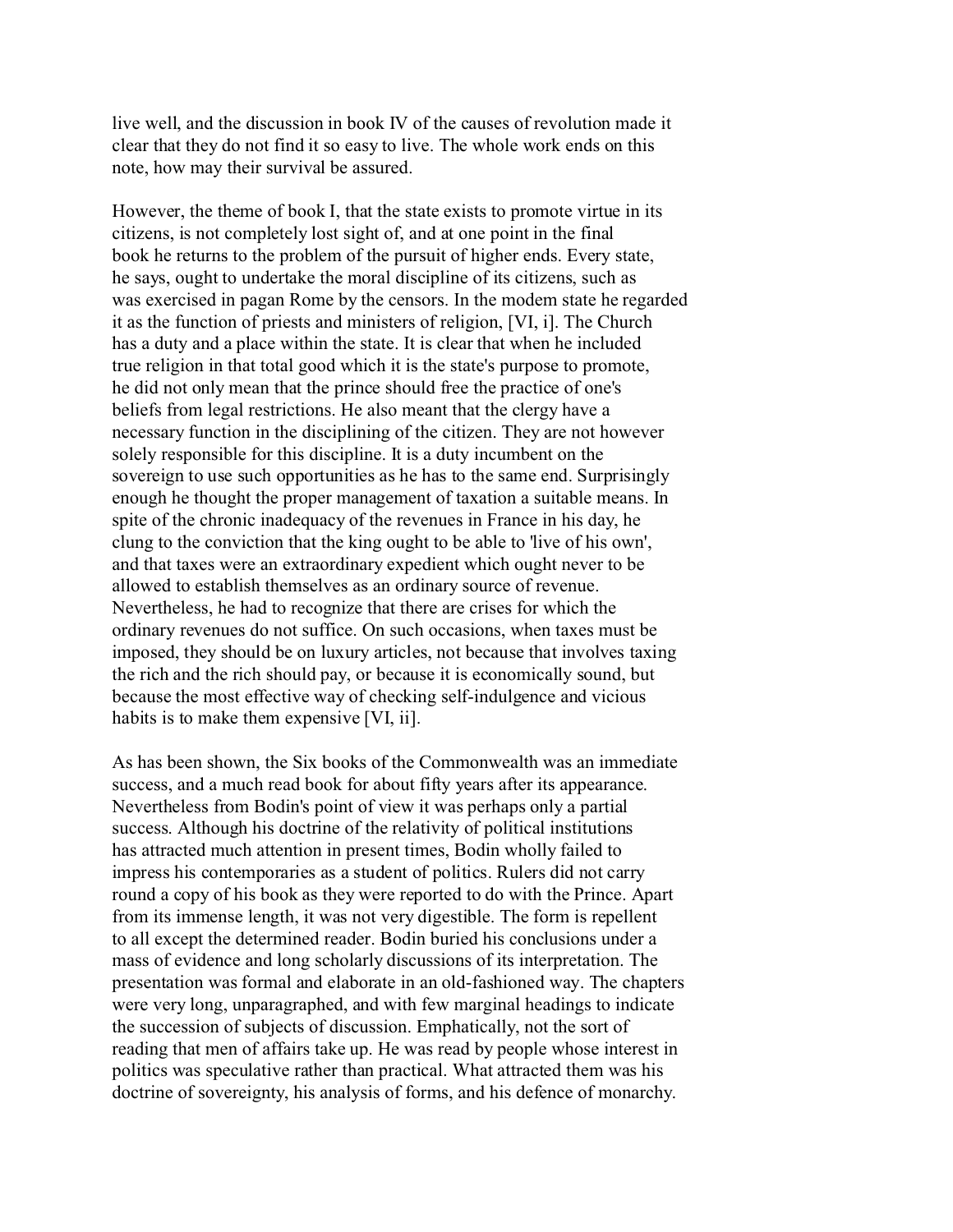Everyone writing after Bodin, by direct or indirect influence, repeats what he has to say in whole or in part on these subjects. Hobbes, the royalist writers, and Locke all assume that the essence of sovereignty is the authority to make law, and attribute to the sovereign the powers which he does. Hobbes takes over his analysis of essential forms, the royalists his defence of monarchy on grounds of expediency, and Filmer repeats the whole comparative discussion of the characteristics of each form. Even Harrington, who belonged to the school of thought that Bodin rejected, and ascribed final authority to the people, analysed government into the senate proposing, the magistrate executing, and the people resolving. This part of his book was indeed almost too convincing. Once his doctrine of sovereignty was accepted as common form, his book was no longer kept alive by being a subject of controversy. On the other hand the later part suffered from the opposite disadvantage, neglect. His scholarly readers were not so interested in the discussion of means as of ends. Moreover the fact that he based his doctrine of environment on a cosmological system which was on the point of being abandoned at the very time he was writing probably contributed to the oblivion which was the fate of this part of his work. Montesquieu could claim that the Esprit des Lois was a work which had no parentage.

It was a long time before anyone else attempted to survey so immense a field of political experience, and to carry any further his enquiry into the meaning of the variety of political forms and institutions in all places and at all times. No one, not even Montesquieu, emulated the grandeur of his design. One had to be as near the middle ages in time, and in spirit, as Bodin was, to think and write of the state in relation to the cosmic process, at once rooted in it and reflecting it. He concluded his defence of monarchy with the same argument as Dante and his kind had used. The microcosm should reflect the macrocosm, and thus. since the universe is subject to the sole and sovereign majesty of God, so the commonwealth should be subject to the sole and sovereign majesty of the prince [VI, iv].

The Six books of the Commonwealth marks the transition from specifically medieval to specifically modem ways of political thinking. It at once recorded that process and assisted its accomplishment. His scholarship combined the methods of the old learning with the interests of the new. He asked new questions because he perceived new problems. He recognized the emergence of the state as the all-important and all-powerful instrument of men's fate. But he could not, as could Machiavelli, rid himself of the belief in a universal order of absolute values, in which the state still had a place. His book is all the more interesting because the transition is not perfectly accomplished. This comes out in his inability to make a clear separate of right and fact. He could neither say consistently with the schoolmen, let us consider things as they ought to be if the purposes of God are to be accomplished, or with Machiavelli, let us consider things as they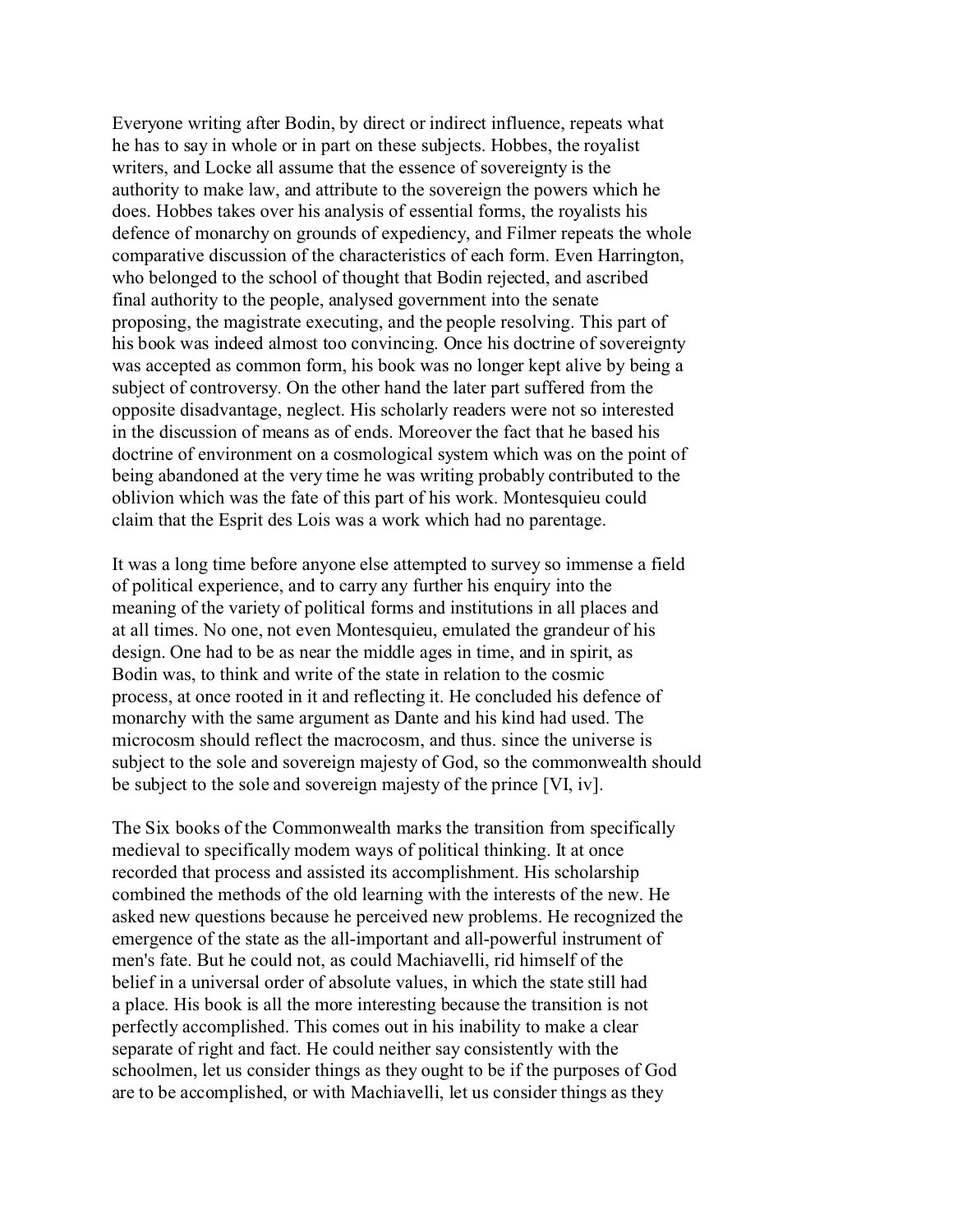must be if men are to have what they desire. Because he was an acute and original observer he was able to analyse the state, its marks, its types, its functions, with clarity. But it is not finally clear whether he still thought its purpose was to make men good by acting as the instrument of a higher law, or had begun to think it existed in its own right to afford them security.

#### **TRANSLATOR'S NOTE**

An abridgment of an important work, to be justified, must preserve not only the whole of the essential argument, but also its characteristic proportions. Closely argued and economically written books are therefore not susceptible of such treatment without suffering loss or distortion. The Six books of the Commonwealth, however, is marked by great elaboration because of the method of demonstration. Bodin's aim to construct a universal science of politics by surveying all the relevant facts and opinions required that this survey should be exhaustive. He tried to make it so. The definition of a citizen is only established after all the descriptions he knew have been discussed, and tested by reference to the facts. An observation on the instability of Florentine politics leads to a recital of the whole course of the city's history from the middle of the thirteenth century -- and so on and so forth. If one is treating the Six books of the Commonwealth as a document of sixteenth-century scholarship, none of this material can be jettisoned. But if it is taken as a book on political science much of it can, for it is not all necessary to the development of the argument. On the contrary, the very wealth of this illustration gives an impression of confusion that Bodin does not deserve. His book is in fact carefully planned as a whole, and however long his parentheses, he always returns to the argument at the point where he broke off. If much of this illustrative material is discarded the main shape of the argument emerges clearly and coherently. This has been the principle of selection in this abridged version, though sufficient reference to past and present political actualities has been preserved to show how he established his conclusions.

Bodin's prose is not easy to translate. The problem is partly one of style and partly one of vocabulary. His sentences are long, elaborate, loosely constructed and elliptical. It would take a Sir Thomas Hoby to convey their quality. No attempt has been made to do this, but only to convey the sense. Though the result may make easier reading, much of the weightiness and force of the original is inevitably lost. But no translation, however inadequate, could fail to preserve one characteristic of the original, and that is the sound of a voice arguing, for this is not just a matter of style, of the way Bodin writes, but of the way he thinks. Difficulties over his vocabulary arise because it was designed to express the actualities of sixteenth-century politics, especially in France, and where there are no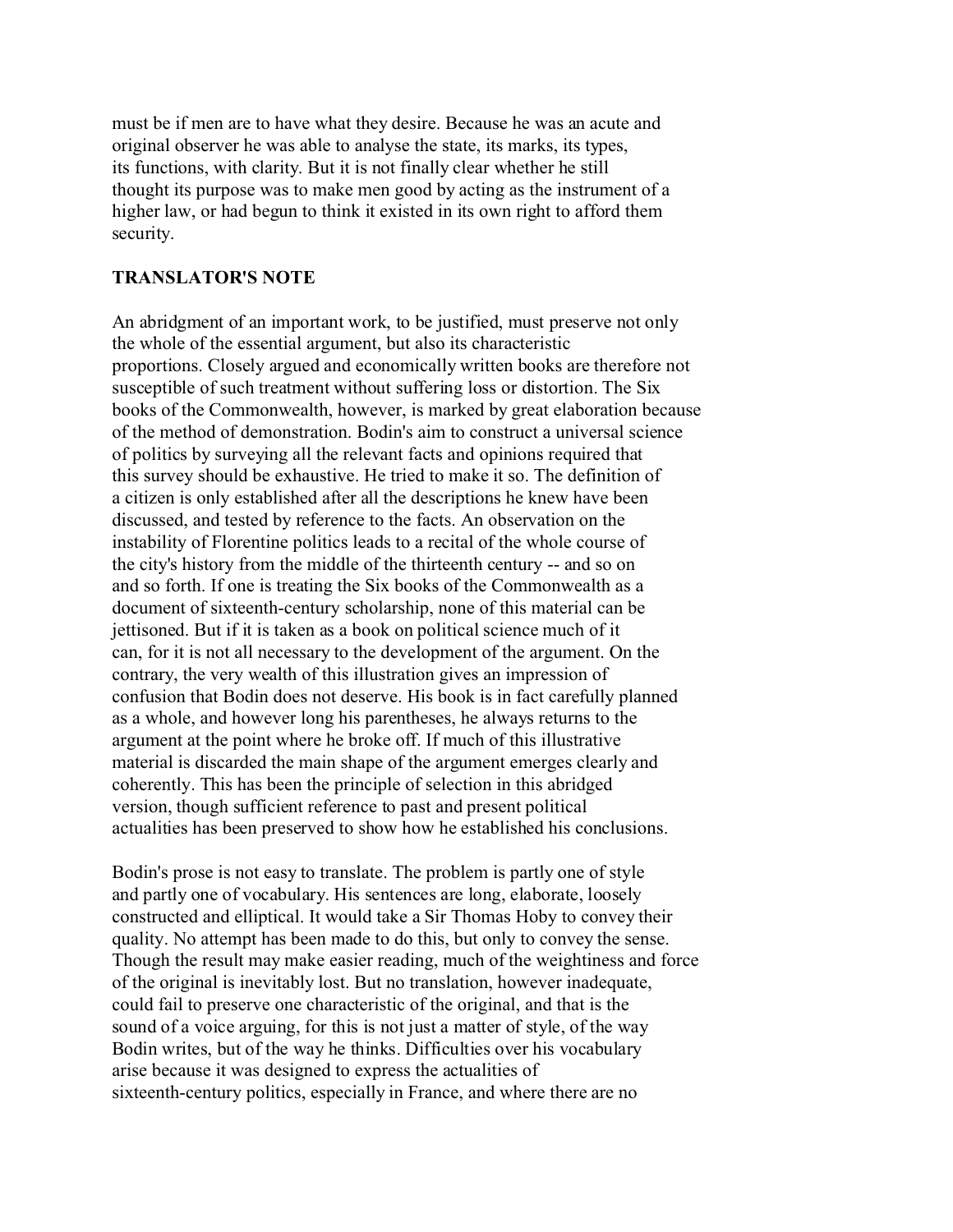English counterparts, it is hard to find English equivalents. The distinction he makes between cité and république for instance describes the situation in France but bears no relation to conditions of English political organization. In case of such special difficulties a note has been added. République has been translated commonwealth to avoid the suggestion of a specific form of constitution that republic conveys in English.

Footnotes have been kept to a minimum. Bodin's method of demonstration involves constant reference to the literature of law, philosophy, and history. It has been assumed that his classical and biblical references need no elucidation. Only his references to the more obscure incidents of contemporary politics have been explained, for here his encyclopaedic reading had made him familiar with the bye-ways that are not common knowledge. Discussion of his accuracy in using his sources must however lie outside the scope of a book in which only fragments of them are incorporated.

## **BIBLIOGRAPHICAL NOTE**

Texts.

A collected edition of Bodin's works is in preparation. Jean Bodin. OEuvres philosophiques, texte établi, traduit, et publié par P. Mesnard (Corpus général des philosophes français). Of this series the first volume has appeared, Methodus ad facilem historiarum cognitionem (Paris, 1951). (This is prefaced by the most recent biography.)

For the Six books of the Commonwealth only sixteenth- and seventeenth-century editions are at present available. An abridged version by J. C. de Laire was published in 1755. Authorities.

H. J. L. Baudrillart, Jean Bodin et son temps (Paris, 1853). R. Chauviré, Jean Bodin, auteur de la République (Paris, 1914). E. Hancke, Bodin. Studien über die Begrijf der Souveränitat (Breslau, 1894). A. Garosci, Jean Bodin, Politica e diritto nel rinascimento francese (Milano, 1934).

E. Fournol, Bodin, prédécesseur de Montesquieu (Paris, 1896). J. Moreau-Reibel, Jean Bodin et le droit public comparé dans ses rapports avec la philosophie d'histoire (Paris, 1933). B. Reynolds, Proponents of limited monarchy in sixteenth century France.

François Hotman and Jean Bodin (Columbia University Studies in History, No, 334). (New York, 1931). See also:

J. W. Allen, Political Thought in the Sixteenth Century (London, 1928). P.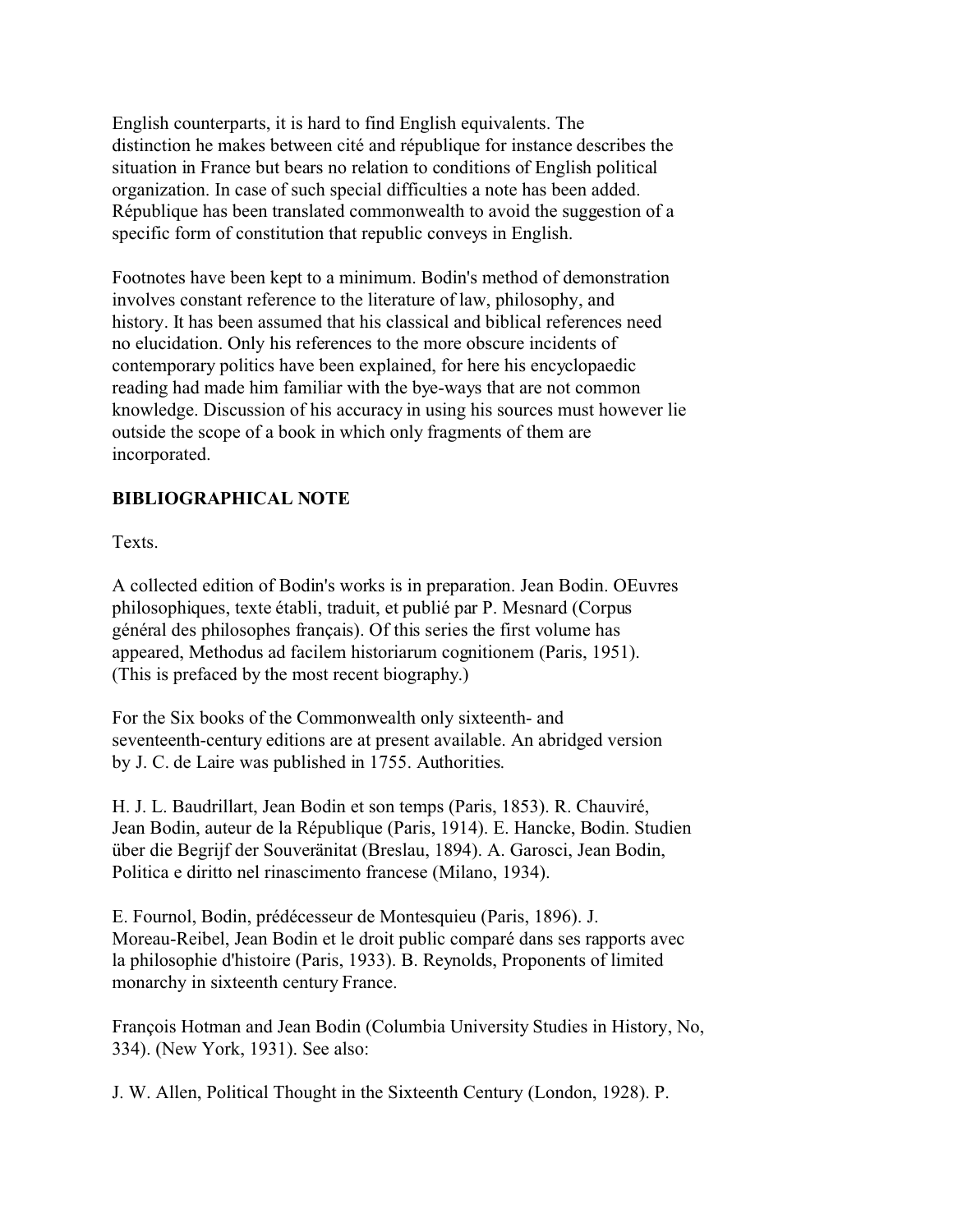Mesnard, L'Essor de la philosophic politique au 16è siècle (Paris, 1936). G. H. Sabine, A History of Political Theory (London, 1937). G. Weill, Les théories sur le pouvoir royal en France pendant les guerres de religion (Paris, 1891).

1. This is most easily consulted in the translation by B. Reynolds (Columbia University Records of Civilization), New York, 1945.

2. This was first published, in an incomplete form, by Guhrauer in 1841. L. Noack published a complete version, Colloquium Heptaplomeres lie abditis rerum sublimium arcanis (Schwerin, 1857). An incomplete French version was published by R. Chauviré in 1914.

3. P. Duféy. Michel de L'Hôpital: OEuvres complètes (Paris, 1824-26), Vol. I, No. 4.

4. For a fuller account of this relationship, see my article, 'Jean Bodin and the medieval theory of climate', in Speculum, Vol. XXVIII, No 1, Jan. 1953.

 $\mathcal{L}$  , we have the set of  $\mathcal{L}$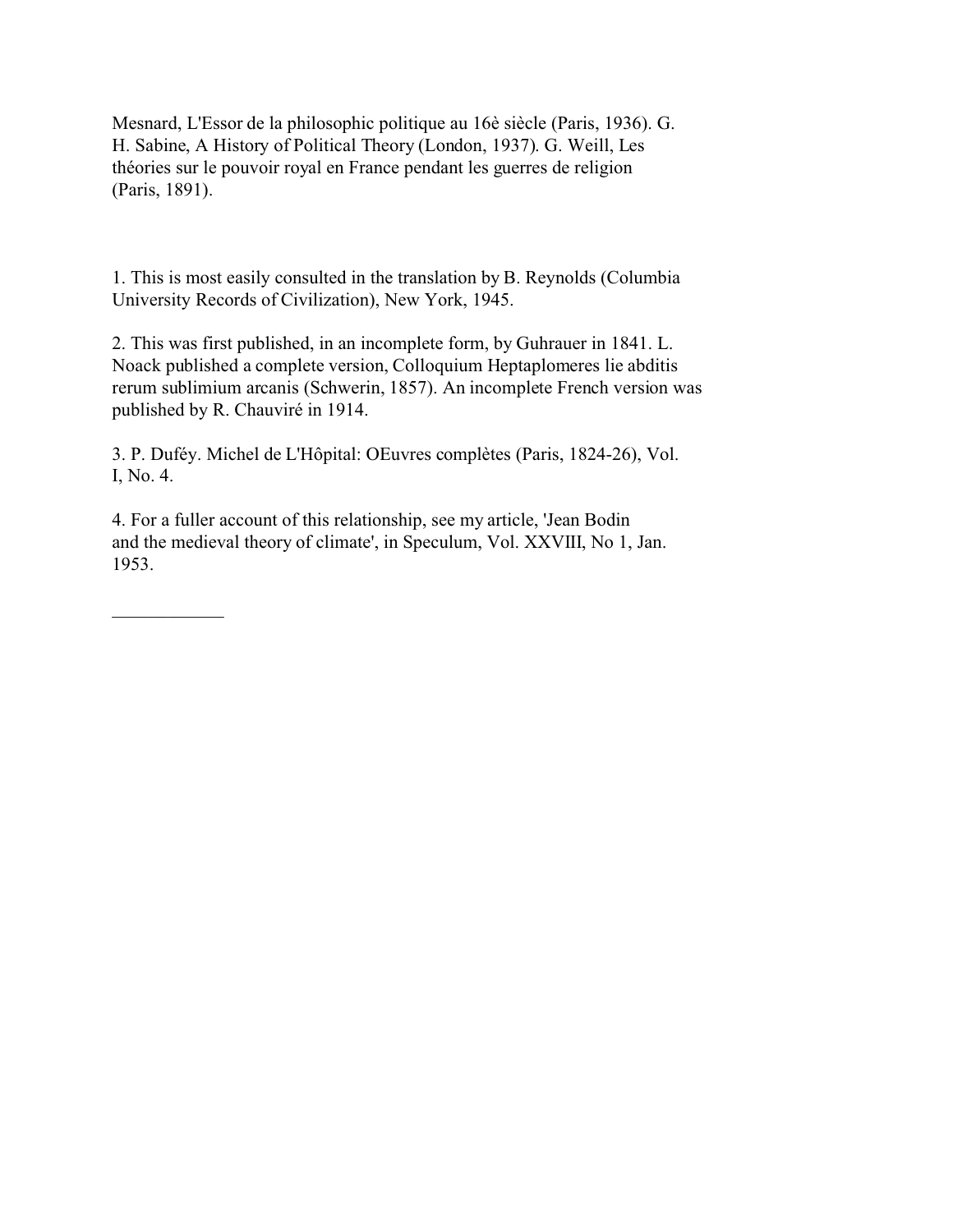#### **BOOK I**

The Final End of the Well-ordered Commonwealth [CHAPTER I]

A COMMONWEALTH may be defined as the rightly ordered government of a number of families, and of those things which are their common concern, by a sovereign power. We must start in this way with a definition because the final end of any subject must first be understood before the means of attaining it can profitably be considered, and the definition indicates what that end is. If then the definition is not exact and true, all that is deduced from it is valueless. One can, of course, have an accurate perception of the end, and yet lack the means to attain it, as has the indifferent archer who sees the bull's-eye but cannot hit it. With care and attention however he may come very near it, and provided he uses his best endeavours, he will not be without honour, even if he cannot find the exact centre of the target. But the man who does not comprehend the end, and cannot rightly define his subject, has no hope of finding the means of attaining it, any more than the man who shoots at random into the air can hope to hit the mark.

Let us consider more particularly the terms of this definition. We say in the first place right ordering to distinguish a commonwealth from a band of thieves or pirates. With them one should have neither intercourse, commerce, nor alliance. Care has always been taken in well-ordered commonwealths not to include robber-chiefs and their followers in any agreements in which honour is pledged, peace treated, war declared, offensive or defensive alliances agreed upon, frontiers defined, or the disputes of princes and sovereign lords submitted to arbitration, except under the pressure of an absolute necessity. Such desperate occasions however do not come within the bounds of normal conventions. The law has always distinguished robbers and pirates from those who are recognized to be enemies legitimately at war, in that they are members of some commonwealth founded upon that principle of justice that brigands and pirates seek to subvert. For this reason brigands cannot claim that the conventions of war, recognized by all peoples, should be observed in their case, nor are they entitled to those guarantees that the victors normally accord to the vanquished. ...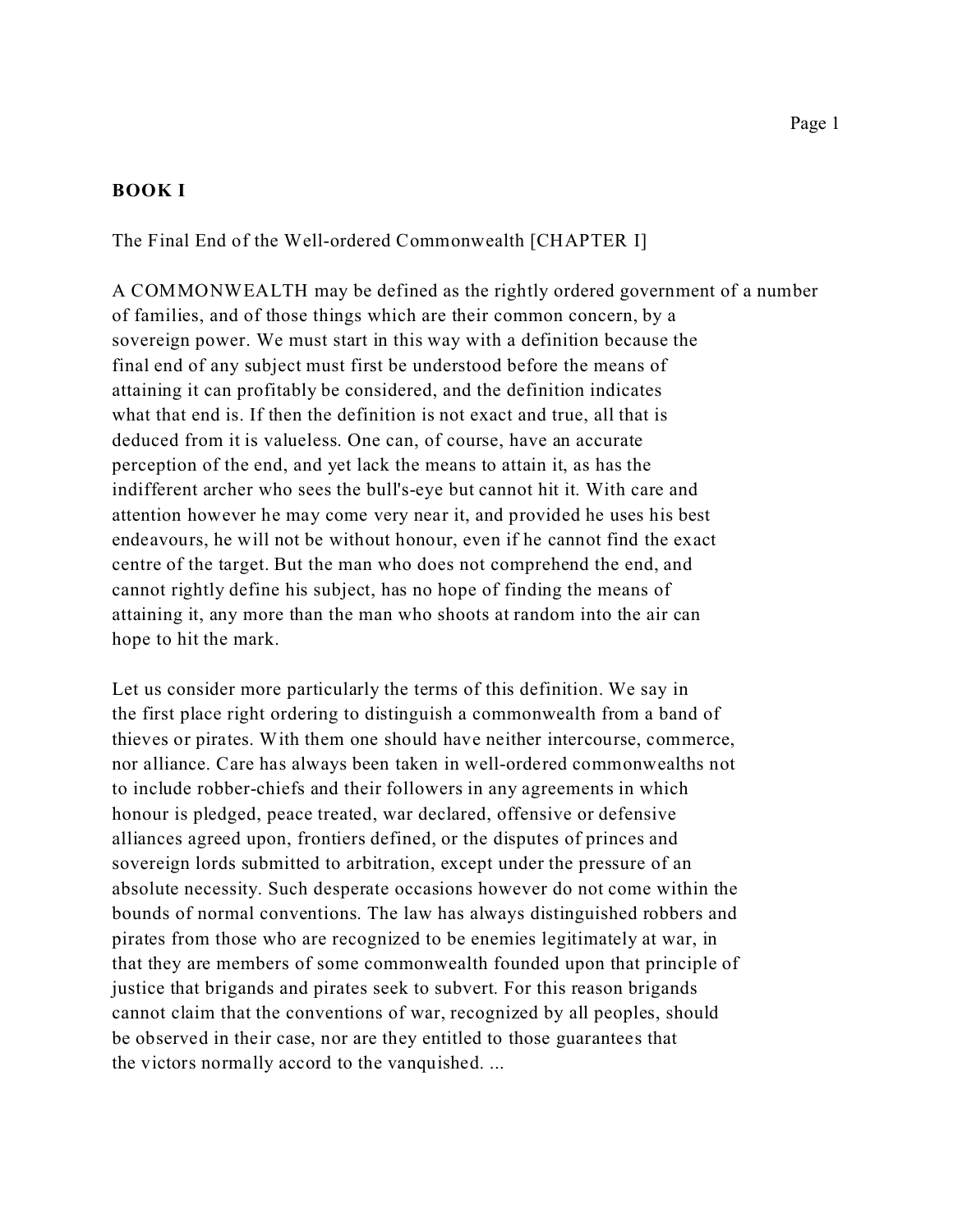Page 2

It is true that we see brigands living amicably and sociably together, sharing the spoil fairly among themselves. Nevertheless the terms amity, society, share cannot properly be used of such associations. They should rather be called conspiracies, robberies, and spoliations. Such associations lack that which is the true mark of a community, a rightly ordered government in accordance with the laws of nature. This is why the ancients define a commonwealth as a society of men gathered together for the good and happy life. This definition however falls short on the one hand, and goes beyond the mark on the other. It omits the three principal elements of a commonwealth, the family, sovereign power, and that which is of common concern, while the term 'happy', as they understood it, is not essential. If it were, the good life would depend on the wind always blowing fair, a conclusion no right-thinking man would agree to. A commonwealth can be well-ordered and yet stricken with poverty, abandoned by its friends, beset by its enemies, and brought low by every sort of misfortune. Cicero saw this happen to the city of Marseilles in Provence, yet he thought it the best-ordered and most civilized city, without exception, of any in the world. On the same showing the commonwealth that is well-situated, wealthy, populous, respected by its allies, feared by its enemies, invincible in war, impregnable, furnished with splendid buildings, and of great reputation, must be considered well-ordered, even if given over to every wickedness and abandoned to vicious habits. But there is surely no more fatal enemy to virtue than worldly success of this sort, fortunate as it is accounted to be, for they are contraries not to be reconciled. Therefore we do not include the term 'happy' as an essential term in our definition. We aim higher in our attempt to attain, or at least approximate, to the true image of a rightly ordered government. Not that we intend to describe a purely ideal and unrealizable commonwealth, such as that imagined by Plato, or Thomas More the Chancellor of England. We intend to confine ourselves as far as possible to those political forms that are practicable. We cannot therefore be blamed if we do not succeed in describing the state which is rightly ordered absolutely, any more than the pilot, blown out of his course by a storm, or the doctor defeated by a mortal disease, is to be blamed, provided he has managed his ship or his patient in the right way.

The conditions of true felicity are one and the same for the commonwealth and the individual. The sovereign good of the commonwealth in general, and of each of its citizens in particular lies in the intellective and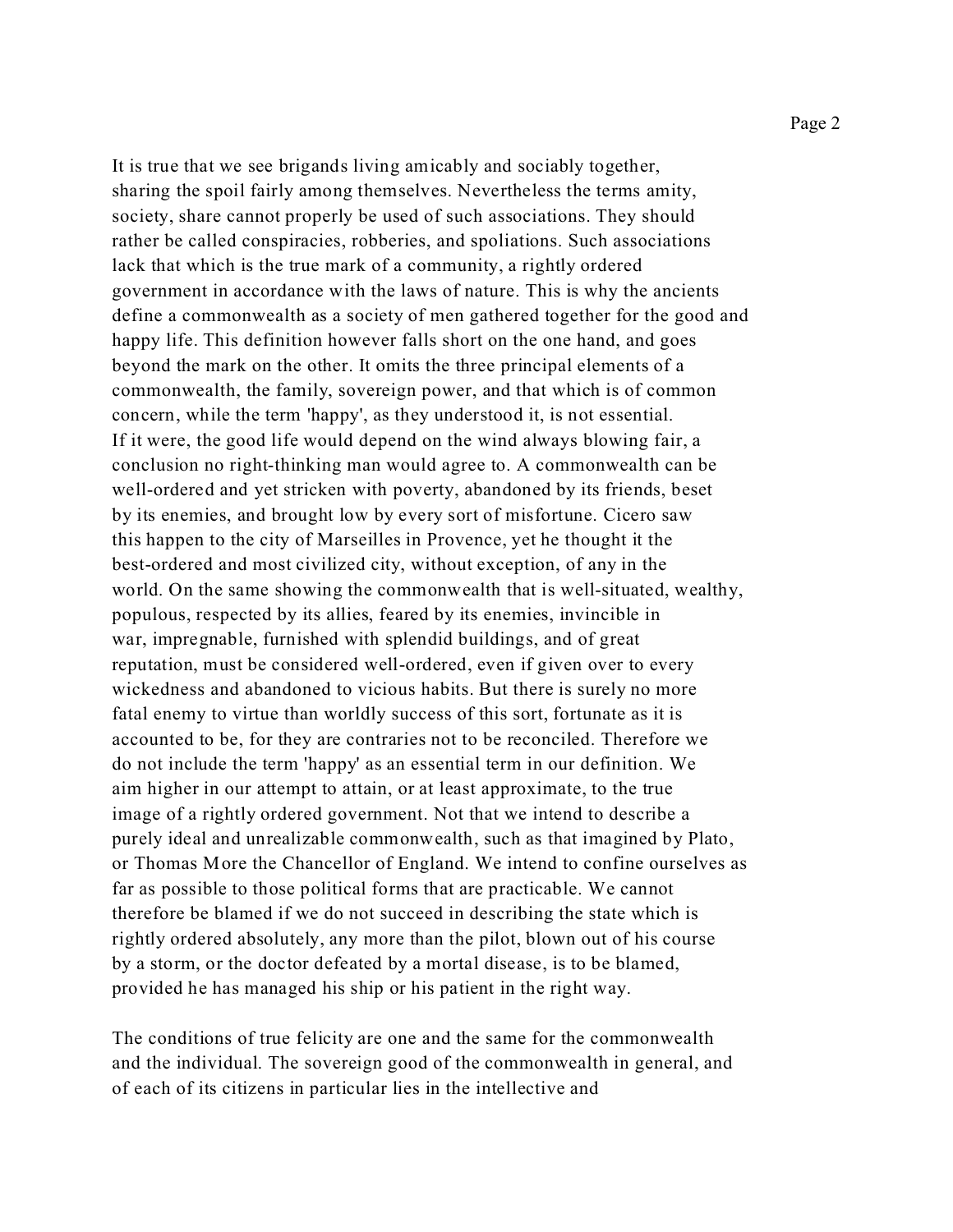contemplative virtues, for so wise men have determined. It is generally agreed that the ultimate purpose, and therefore sovereign good, of the individual, consists in the constant contemplation of things human, natural, and divine. If we admit that this is the principal purpose whose fulfilment means a happy life for the individual, we must also conclude that it is the goal and the condition of well-being in the commonwealth too. Men of the world and princes however have never accepted this, each measuring his own particular well-being by the number of his pleasures and satisfactions. Even those who have agreed that the sovereign good of the individual is contemplation, have not always agreed that the good of the individual and good of the commonwealth are identical, and that to be a good man is also to be a good citizen. For this reason there has always been a great variety of laws, customs, and policies attendant on the desires and passions of princes and governors. Since however the wise man is the measure of justice and of truth, and those reputed wise have always agreed that the end of the individual and the end of the commonwealth are one, without distinction of the good man and the good citizen, we also must conclude that contemplation is the end and form of the good to which the government of the commonwealth should be directed.

Aristotle was not always consistent in what he had to say on the subject. At times he compromised with the views of various people, coupling now riches, now power, now health, with virtue, in order to take into account commonly received opinions. But in moments of greatest insight he made contemplation the height of felicity. It may have been similar considerations which prompted Marcus Varro to say that human felicity springs from the union of action and contemplation. To my mind this is so, because whereas the well-being of a simple organism may be simple in character, that of a dual organism, composed of diverse elements, must itself be of a dual nature. The well-being of the body comes from health, strength, vigour, and the beauty of well-proportioned members. The well-being of the active principle of the soul, which is the link between body and soul, consists in the subordination of appetite to reason, in other words, the exercise of the moral virtues. The well-being of the intellective part of the soul lies in the intellectual virtues of prudence, knowledge, and faith. By the first we distinguish good and evil, by the second truth and falsehood, and by the third piety and impiety, and what is to be sought and what avoided. These are the sum of true wisdom, which is the highest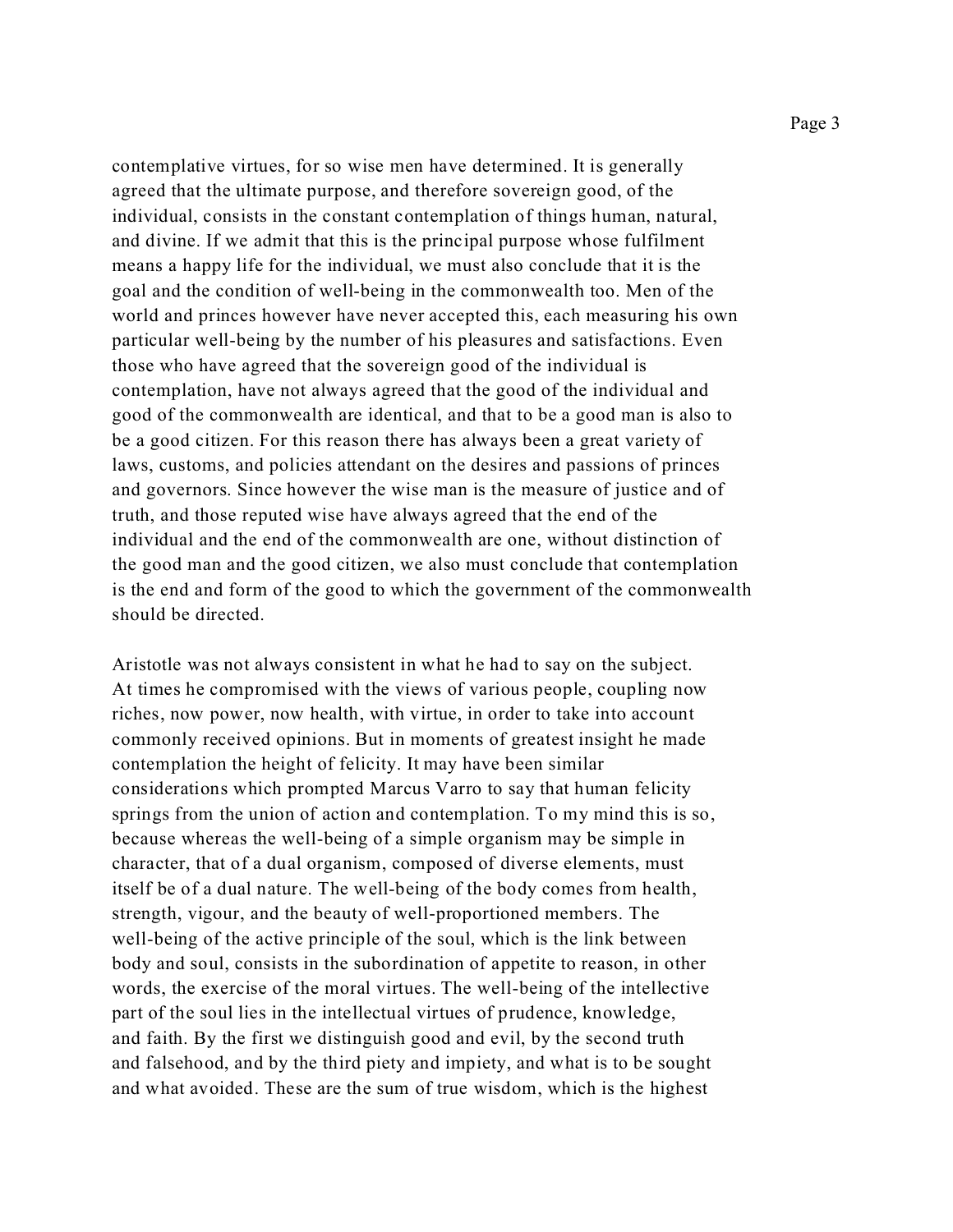felicity attainable in this world.

If one turns from the microcosm to the macrocosm, it follows by parity of argument that the commonwealth should have a territory which is large enough, and sufficiently fertile and well stocked, to feed and clothe its inhabitants. It should have a mild and equable climate, and an adequate supply of good water for health. If the geography of the country is not in itself its best defence, it should have sites capable of fortification against the danger of attack. These are the basic needs which are the first objects of concern in all commonwealths. These secured, one looks for such luxuries as minerals, medicinal plants, and dyes. Offensive weapons must also be provided if one would extend one's frontiers and subjugate the enemy, for the appetites of men being for the most part insatiable, they desire to secure great abundance not only of what is necessary and useful, but of what is pleasant merely, and redundant. But just as one does not think of educating a child until it is grown and capable of instruction, so commonwealths do not concern themselves with the moral and mental sciences, still less with philosophy, till they are amply furnished with all that they regard as necessities. They are contented to cultivate that modest degree of prudence which is sufficient for the defence of the state against its enemies, the prevention of disorders among its subjects, and the reparation of injuries.

A man of good disposition however who finds himself well provided with the necessities and comforts of life, secure and at peace, turns away from unworthy companions and seeks the society of wise and virtuous men. When he has purged his soul of troubling passions and desires, he is free to give his attention to observing his fellows, and interests himself in the difference that age and temperament makes between them, the causes of the greatness of some and the failure of others, and of the fluctuations of states. From men he turns to the contemplation of nature, and considers the great chain of being, minerals, plants, and animals in their hierarchical order, the forms, qualities, and virtues of all generated things, and their mutual attractions and repulsions. From the world of material things he moves forward to the contemplation of the immaterial world of the heavens, where the splendour, beauty, and power of the stars is manifested in their proud, remote, and majestic movements, comprehending the whole universe in a single harmony. The ecstasy of this vision inspires him with a perpetual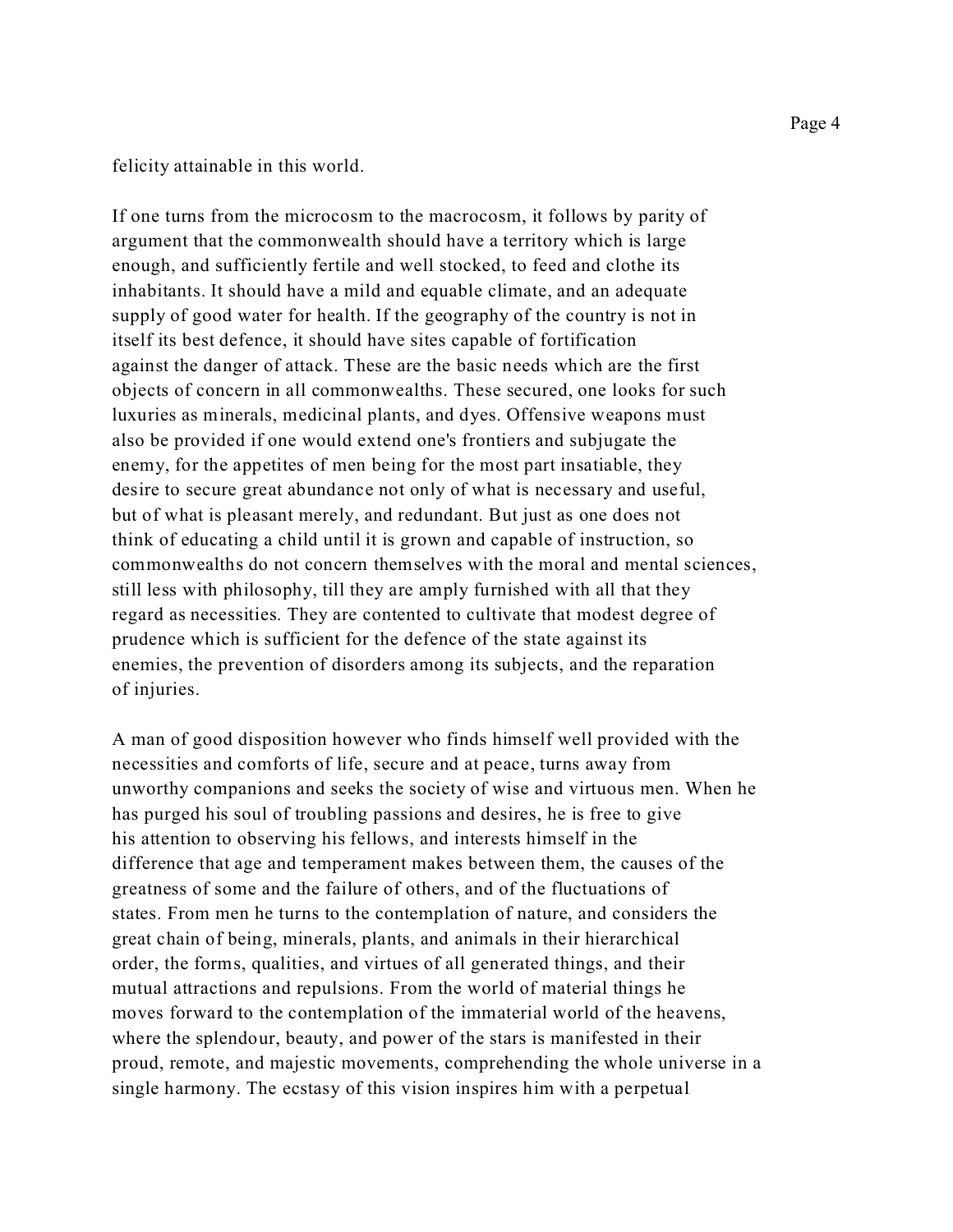longing to penetrate to the first cause and author of this perfect creation. But there he must pause, for the greatness, the power, the wisdom, and goodness of the Supreme Being, being infinite, must for ever remain inscrutable in its essence. By such a progression a wise and thoughtful man reaches the concept of the one infinite and eternal God, and thereby as it were attains the true felicity of mankind.

If such a man is adjudged both wise and happy, so also will be the commonwealth which has many such citizens, even though it be neither large nor rich, for in it the pomps and vanities of proud citizens, given over to pleasure, are contemned. But it must not be assumed from this account that felicity comes from a confusion of many elements. Man is made up of a mortal body and an immortal soul, but his final good pertains to the more noble part of himself... For though those activities such as eating and drinking by which life is supported are necessary, no thoughtful man finds in them his sovereign good. The habit of good deeds is of the first importance, for the soul that is not illumined and purified by the moral virtues cannot enjoy the fruits of contemplation. The moral virtues are therefore ordained to the intellectual. Felicity cannot be found in that imperfect state in which there is still some good yet to be realized; that which is less noble is ordained to that which is more noble as its final end, body to spirit, spirit to intellect, appetite to reason, living to right living. Therefore when Varro found felicity in both contemplation and action, he would have done better, in my opinion, to have said that a man has need of both action and contemplation in this life, but that bis sovereign good lies in contemplation. Nevertheless it is certain that a commonwealth is not rightly ordered which neglects altogether, or even for any length of time, mundane activities such as the administration of justice, the defence of the subject, the provision of the necessary means of subsistence, any more than a man whose soul is so absorbed in contemplation that he forgets to eat and drink can hope to live long. ...

The same principles hold good for the well-ordered commonwealth. It is ordained to the contemplative virtues as its final end, and those things which are least in order of dignity come first in order of necessity. Those material things necessary to the sustenance and defence of the subject must first be secured. Nevertheless such activities are ordained to moral activities, and moral activities to intellectual, or the contemplation of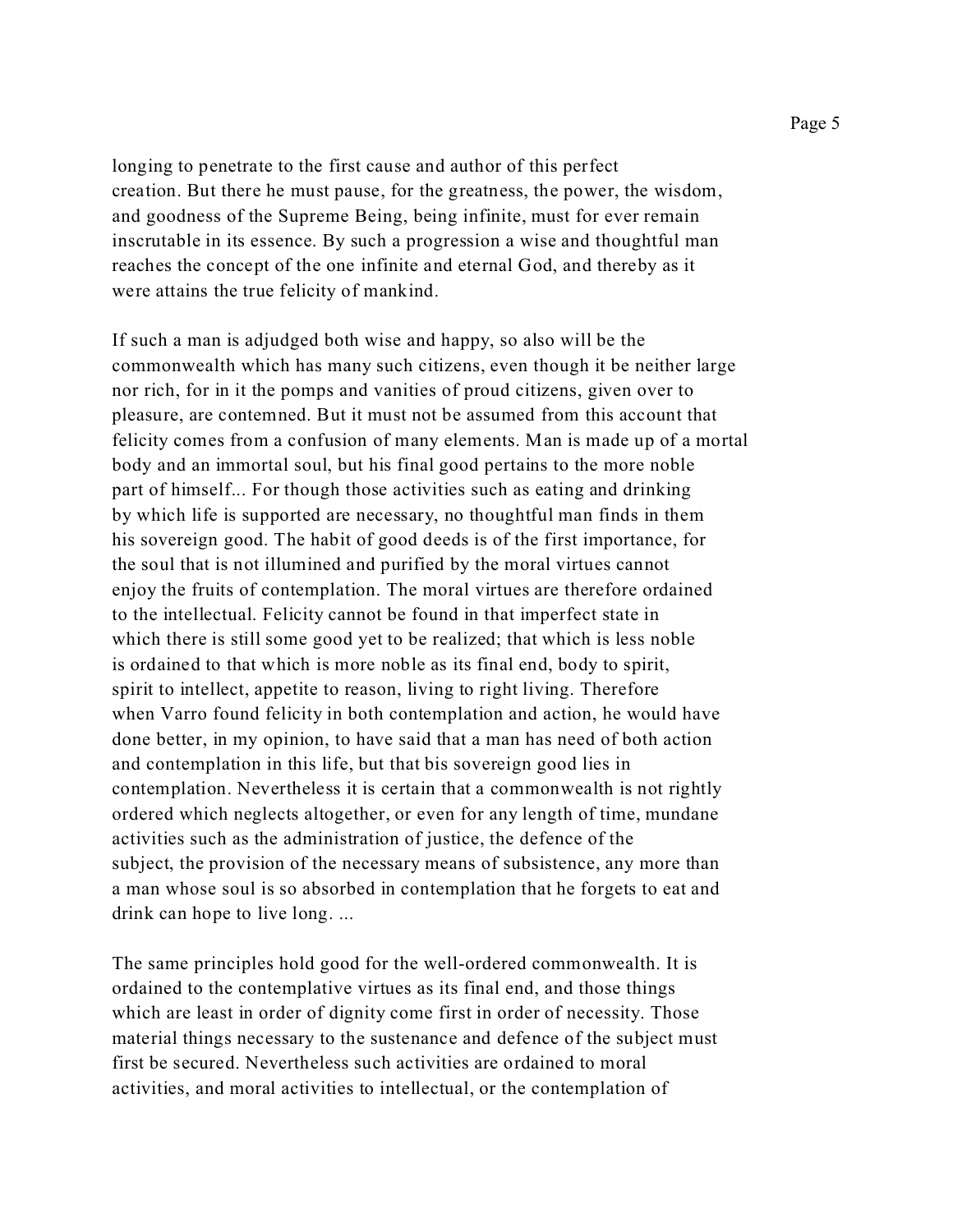Page 6

the noblest subjects within the scope of men's imaginations. Thus we see that God allotted six days for all those labours to which the greater part of man's life is dedicated. But He ordained that these labours should cease on the seventh day, and He blessed it above all other days as the holy day of rest, so that men might then have leisure to contemplate His works, His law, and His glory. Such is the final end of well-ordered commonwealths, and they are the more happy the more nearly they come to realizing it. For just as there are degrees of felicity among men, so are there among commonwealths, some greater, some less, in accordance with the end which each sets out to attain. It was said of the Spartans that they were courageous and magnanimous, but for the rest unjust and perfidious, if they could thereby further the public interest. The sole purpose of their laws, their customs, their institutions was to make men brave and indifferent to hardship and pain, contemptuous of ease and pleasure, and totally devoted to the state. The Roman Republic on the other hand was distinguished for its justice, and surpassed that of the Spartans, for its citizens were not only magnanimous, but justice was the mainspring of all their actions.

In treating of the commonwealth we must therefore try and find means whereby it may come as near as possible to realizing the felicity we have described, and conforming to the definition we have postulated. Let us continue with the terms of the definition and pass on to the family.

## Concerning the Family [CHAPTERS II-V]

A FAMILY may be defined as the right ordering of a group of persons owing obedience to a head of a household, and of those interests which are his proper concern. The second term of our definition of the commonwealth refers to the family because it is not only the true source and origin of the commonwealth, but also its principal constituent. Xenophon and Aristotle divorced economy or household management from police or disciplinary power, without good reason to my mind ... I understand by domestic government the right ordering of family matters, together with the authority which the head of the family has over his dependants, and the obedience due from them to him, things which Aristotle and Xenophon neglect. Thus the well-ordered family is a true image of the commonwealth, and domestic comparable with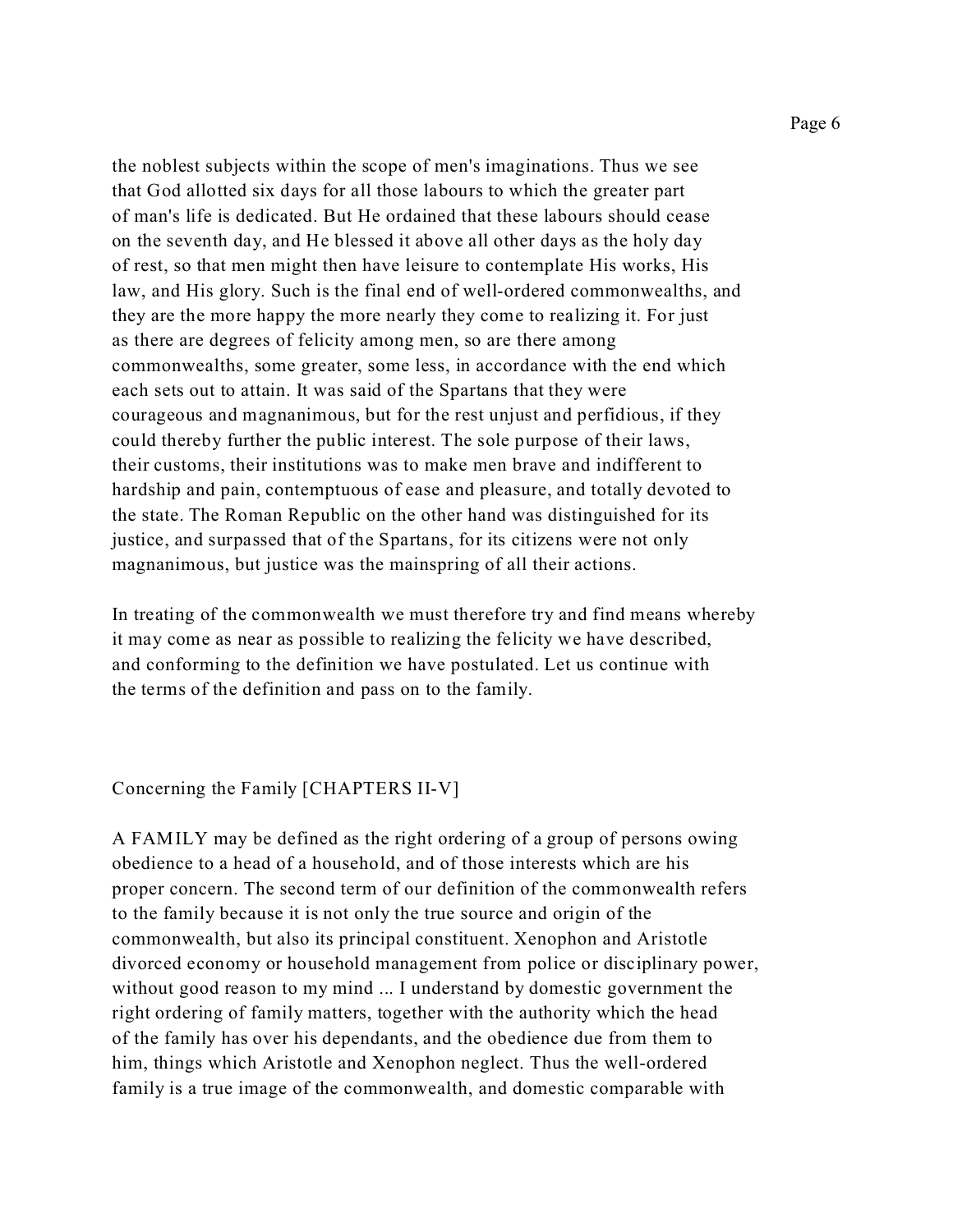sovereign authority. It follows that the household is the model of right order in the commonwealth. And just as the whole body enjoys health when every particular member performs its proper function, so all will be well with the commonwealth when families are properly regulated.

We have said that a commonwealth is the rightly ordered government of a number of families and of those matters which are their common concern, by a sovereign power. The phrase a number cannot mean just two, for the law requires at least three persons to constitute a college, and the same number to constitute a family in addition to its head, whether they be his children, slaves, freedmen, or free dependants who have voluntarily submitted to his authority. He is the fourth member of the group. Furthermore, since households, colleges and corporate bodies of all sorts, commonwealths, and indeed the whole human race would perish unless perpetuated from generation to generation, no family is complete without the wife, who is therefore called the mother of the family. By this reckoning, a minimum of five persons is required to constitute a family. I think this is the reason why ancient writers, such as Apuleius, said that fifteen persons could become a political community, meaning by that three complete households. Otherwise, even if the head of the family had three hundred wives and six hundred children, like Hermotinus, King of Parthia, or five hundred slaves like Crassus, if all these persons were a single household under the authority of a single head, they would not constitute either a political community or a commonwealth, but only a family. ...

The law says that the people never dies, but that after the lapse of a hundred or even a thousand years it is still the same people. The presumption is that although all individuals alive at any one moment will be dead a century later, the people is immortal by succession of persons, as was Theseus' ship which lasted as long as pains were taken to repair it. But a ship is no more than a load of timber unless there is a keel to hold together the ribs, the prow, the poop and the tiller. Similarly a commonwealth without sovereign power to unite all its several members, whether families, colleges, or corporate bodies, is not a true commonwealth. It is neither the town nor its inhabitants that makes a city state, but their union under a sovereign ruler, even if they are only three households. Just as the mouse is as much numbered among animals as is the elephant, so the rightly ordered government of only three households, provided they are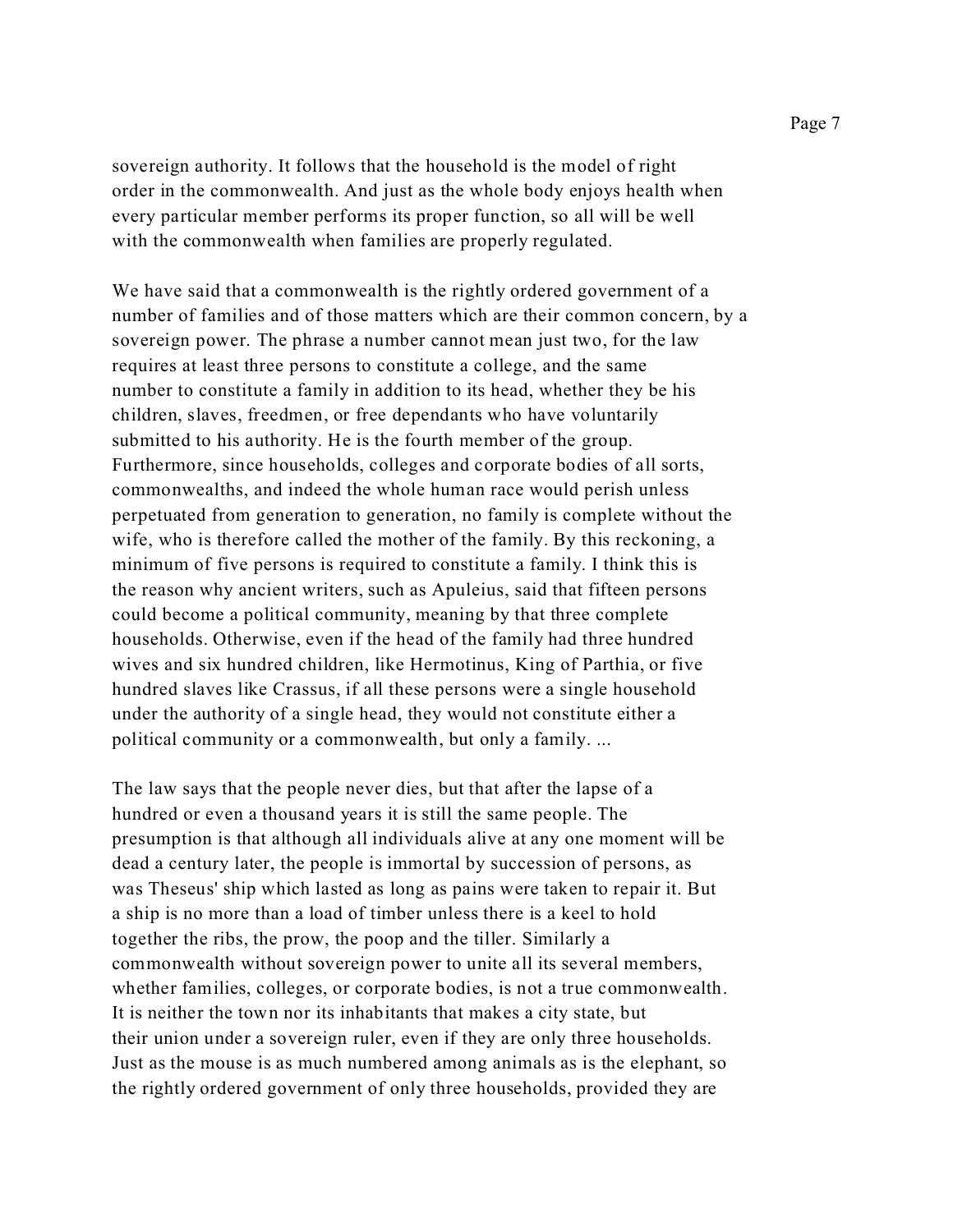subject to a sovereign authority, is just as much a commonwealth as a great empire. The principality of Ragusa, which is one of the smallest in Europe, is no less a commonwealth than the empires of the Turks and the Tartars, which are among the greatest in the world. ...

But besides sovereign power there must also be something enjoyed in common such as the public domain, a public treasury, the buildings used by the whole community, the roads, walls, squares, churches, and markets, as well as the usages, laws, customs, courts, penalties, and rewards which are either shared in common or of public concern. There is no commonwealth where there is no common interest... It is not desirable however that all things, including women and children, should be possessed in common as Plato advocated in his Republic. His intention was to banish from the city the words 'mine' and 'thine', since he thought them the cause of all the misfortunes and disasters that befall commonwealths. He forgot that even if this could be achieved, then the peculiar mark of a commonwealth would be lost. For nothing could properly be regarded as public if there were nothing at all to distinguish it from what was private. Nothing can be thought of as shared in common, except by contrast with what is privately owned. If all citizens were kings there would be no king. There can be no harmony if the subtle combination of various chords, which is the charm of harmony, is reduced to a monotone. Moreover such a commonwealth would be directly contrary to the law of God and of nature, for that law not only condemns the incests, adulteries, and parricides which would be the inevitable consequence of women being possessed in common, but forbids theft, or even the mere coveting of that which is the private possession of another. We see therefore that commonwealths were ordained of God to the end that men should render to the community that which is required in the public interest, and to each individual that which is proper to him. ...

It is of course possible for all the subjects of a commonwealth to live in common, as did the Cretans and the Spartans in ancient times... or as the Anabaptists attempted to do when they founded their community in the city of Münster. They ruled that all things should be possessed in common save only women and personal belongings, thinking this would promote amity and mutual concord. They soon discovered their mistake however. So far from accomplishing what they expected, and banishing quarrels and animosities, they destroyed affection between husband and wife, and the love of parents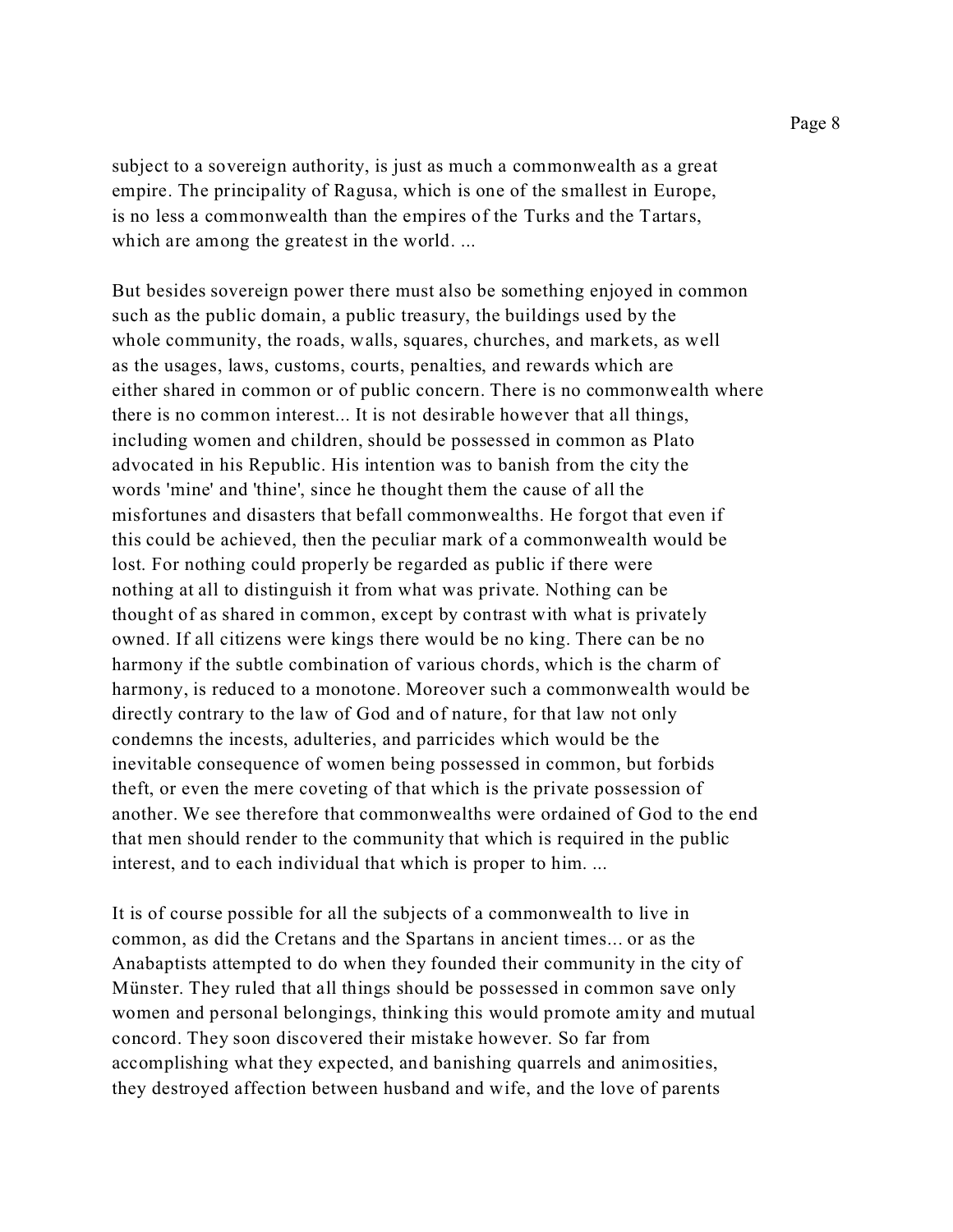for their children, the reverence of children for their parents, and the goodwill of parents towards one another.[1] Such are the consequences of ignoring the tie of blood, the strongest bond there is. It is common knowledge that no one feels any very strong affection for that which is common to all. Common possession brings in its train all sorts of quarrels and antagonisms. They deceive themselves who think that persons and property possessed in common will be much cared for, for it may be observed everywhere, that those things which are public property are habitually neglected, unless someone calculates that he may extract some private advantage from looking after them. The proper organization of the household requires the separation and distinction of the goods, the women, the children, and servants, of one family from another, and that which pertains to each from that which is common to all, or in other words pertains to the public good. ...

So much for the difference and the resemblance that there is between the family and the commonwealth in general. Let us now consider the members of the family. The government of all commonwealths, colleges, corporate bodies, or households whatsoever, rests on the right to command on one side, and the obligation to obey on the other, which arises when the natural liberty which each man has to live as he chooses, is exercised subject to the power of another. The right to command another is either of a public or a private character; public when vested in a sovereign who declares the law, or in the magistrate who executes it, and issues orders binding on his subordinates and private citizens generally; private when vested in heads of households, or in the collective authority which colleges and corporate bodies exercise over their particular members, or the minority of the whole body. Authority in the family rests on the fourfold relationship between husband and wife, father and child, master and servant, owner and slave. And since the rightful government of any society, public or private, depends on a proper understanding of how to command and how to obey, we will consider the household in the order described.

We understand by natural liberty the right under God to be subject to no man living and amenable only to those commands which are self-imposed, that is to say the commands of right reason conformable to the will of God. The first of all commandments was the commandment to subordinate animal appetite to reason, for before a man can govern others he must learn to govern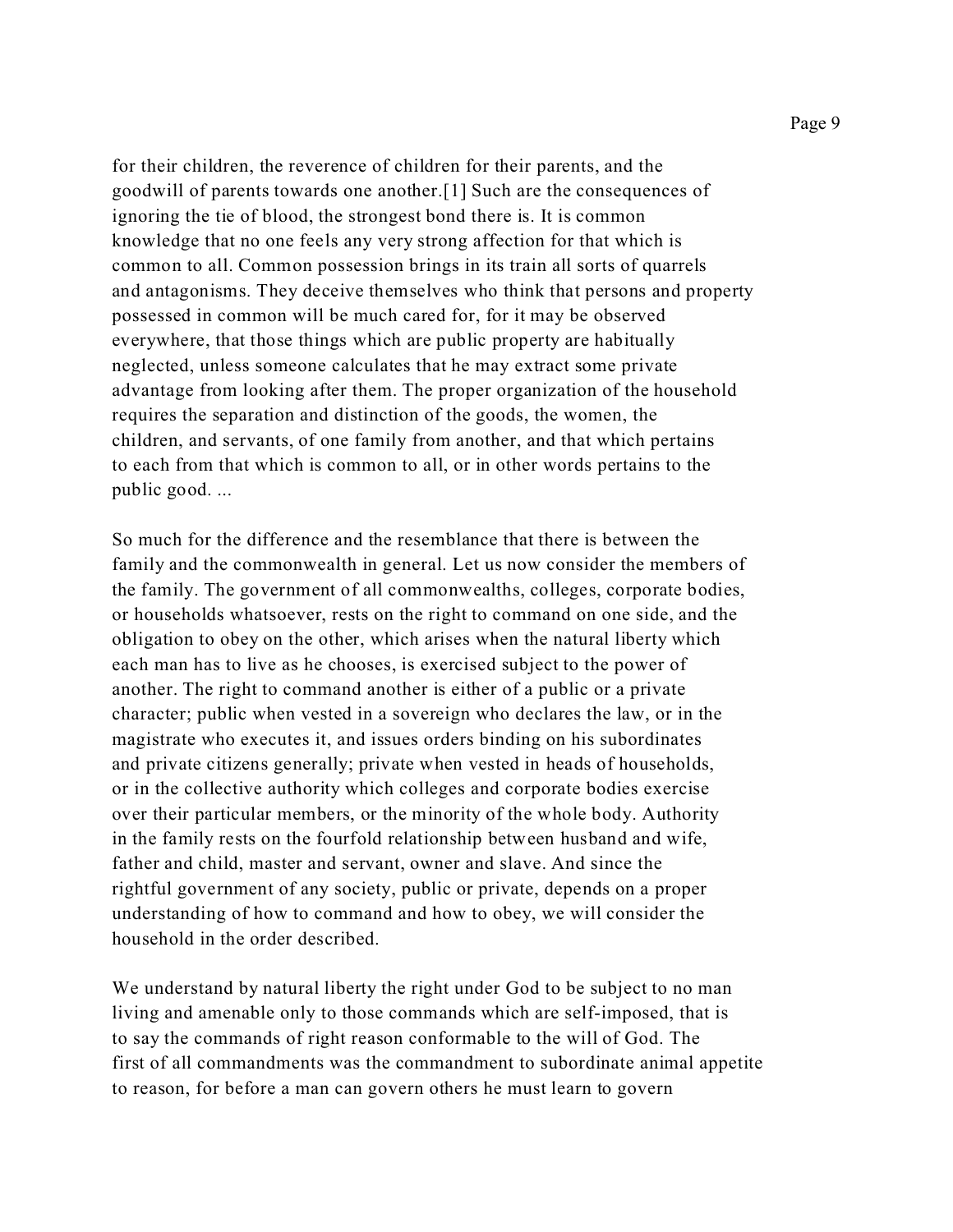himself, surrendering to reason the power of direction, and schooling the appetites to obedience. In this way each man will achieve that which truly pertains to his nature, which is the original and purest form of justice. The Hebrews expressed this proverbially in their saying 'Charity begins at home', meaning that one should subordinate appetite to reason in accordance with the first express commandment of God, laid upon him who killed his brother. The commandment that He had given the husband to rule over his wife has a double significance, first in the literal sense of marital authority, and second in the moral sense of the soul over the body, and the reason over concupiscence, which the Scriptures always identify with the woman. ...

From the moment a marriage is consummated the woman is subject to her husband, unless he is still living as a dependant in his father's house. Neither slaves nor other dependants have any authority over their wives, still less over their children. They are all subject to the head of the family until such time as he shall have given his married son his independence. No household can have more than one head, one master, one seigneur. If there were more than one head there would be a conflict of command and incessant family disturbances... wherefore a woman marrying a man still living in his father's house is subject to her father-in-law. ...

By a law of Romulus the husband was not only given full authority over his wife but could without any formal process of law take her life on four occasions, when she was taken in adultery, for substituting a child not his own, for having duplicate keys, or for being habitually drunk ... In order to show how general among all people has been this subjection of women, I will add two or three examples. We read that by the laws of the Lombards wives were held in the same subjection as had been customary among the ancient Romans, and their husbands had a power of life and death over them that they were still exercising when Baldus was writing, only two hundred and sixty years ago. As for our ancestors, the Gauls, nowhere in the world have husbands enjoyed a more absolute power than among them. Caesar makes this clear in his Memoirs when he says that they had the same absolute power of life and death over their wives and children as over their slaves. ...

With regard to divorce, the law of God permitted the husband to repudiate his wife, if she did not please him, on condition that he never took her back, but married another. This was at one time a custom common to all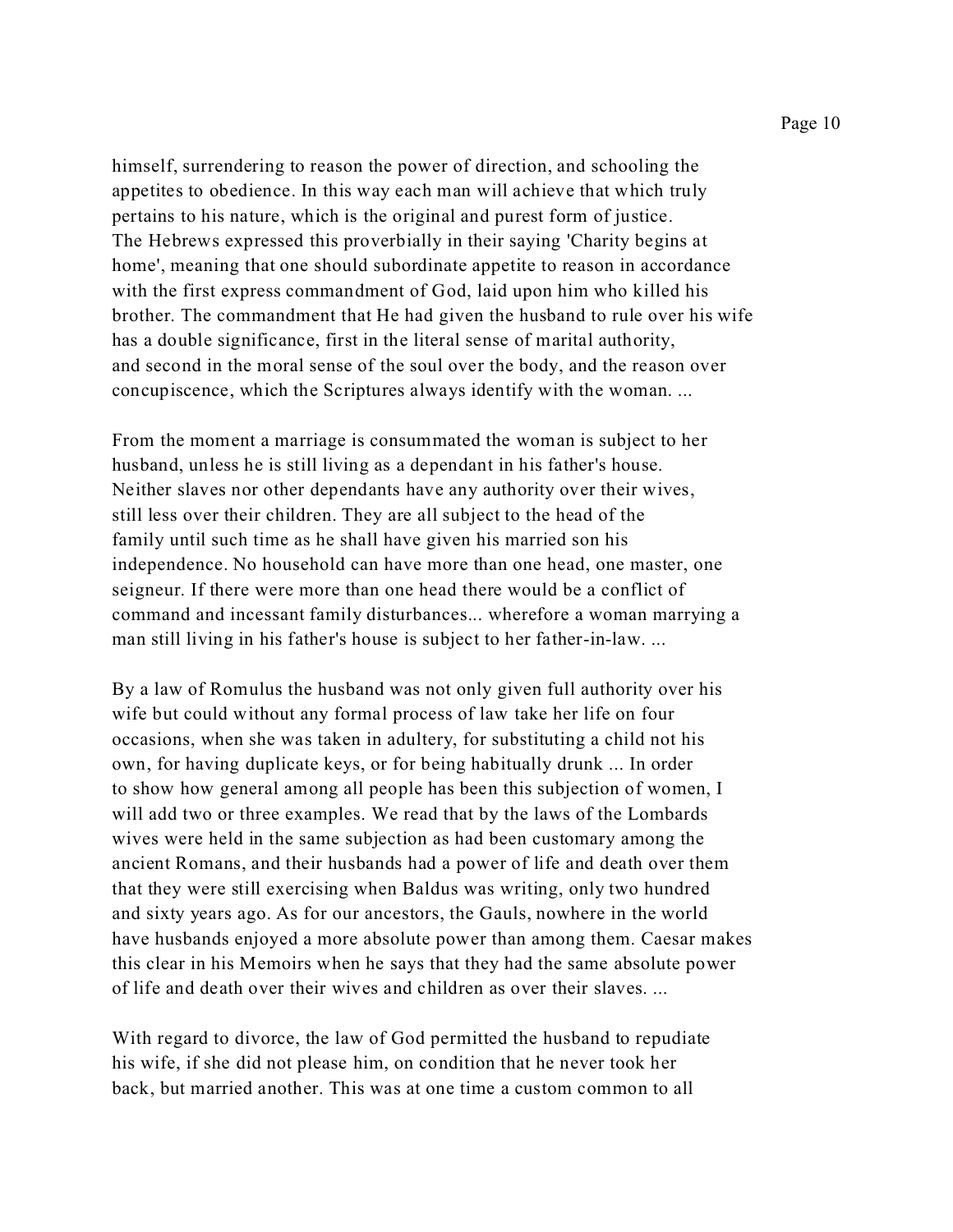peoples, and is still practised in Africa and throughout the East. It was a means of humbling proud wives, while the knowledge that he had repudiated one wife without sufficient provocation made it difficult for an exacting husband to find another. If it is objected that it does not seem right that a man should be able to repudiate his wife without giving any reason, I appeal to the common usage in the matter. There is nothing more ill-advised than to compel two people to go on living together unless they are willing to publish the reason for the separation that they desire. The honour of both parties is at stake, whereas it is safeguarded if no reason has to be alleged. ...

However great the variety, and subsequent changes in law, it has never been customary anywhere to exempt wives from the obedience, and even the reverence which they owe their husbands ... Therefore in all systems of law the husband is regarded as the master of his wife's actions, and entitled to the usufruct of any property she may have, while the wife cannot come into the courts either as plaintiff or defendant save with the consent of her husband, or should he withhold it, the permission of the magistrate. The power, authority, and command that a husband has over his wife is allowed by both divine and positive law to be honourable and right. I know that in marriage alliances and settlements clauses are sometimes included exempting the wife from subjection to her husband. But such stipulations cannot detract from the authority of the husband, for they are contrary to both divine and positive law, as well as to the public interest. They are therefore invalid, and oaths to observe them cannot in consequence bind the husband.

The rightly ordered government of a father over his children lies first in the proper exercise of that power which God gives to a father over his natural children, and the law over his adopted ones, and second in the obedience, love, and reverence that children owe their father. Authority properly belongs to all those who have recognized power to command another. So, says Seneca, the prince commands his subjects, the magistrate the citizens, the master his pupils, the captain his soldiers, and the lord his slaves. But of all these there is none that has a natural right to command save only the father, who is the image of Almighty God, the Father of all things. Therefore Plato, having first defined the laws which touch the honour of God, speaks of them as an introduction to the reverence that a son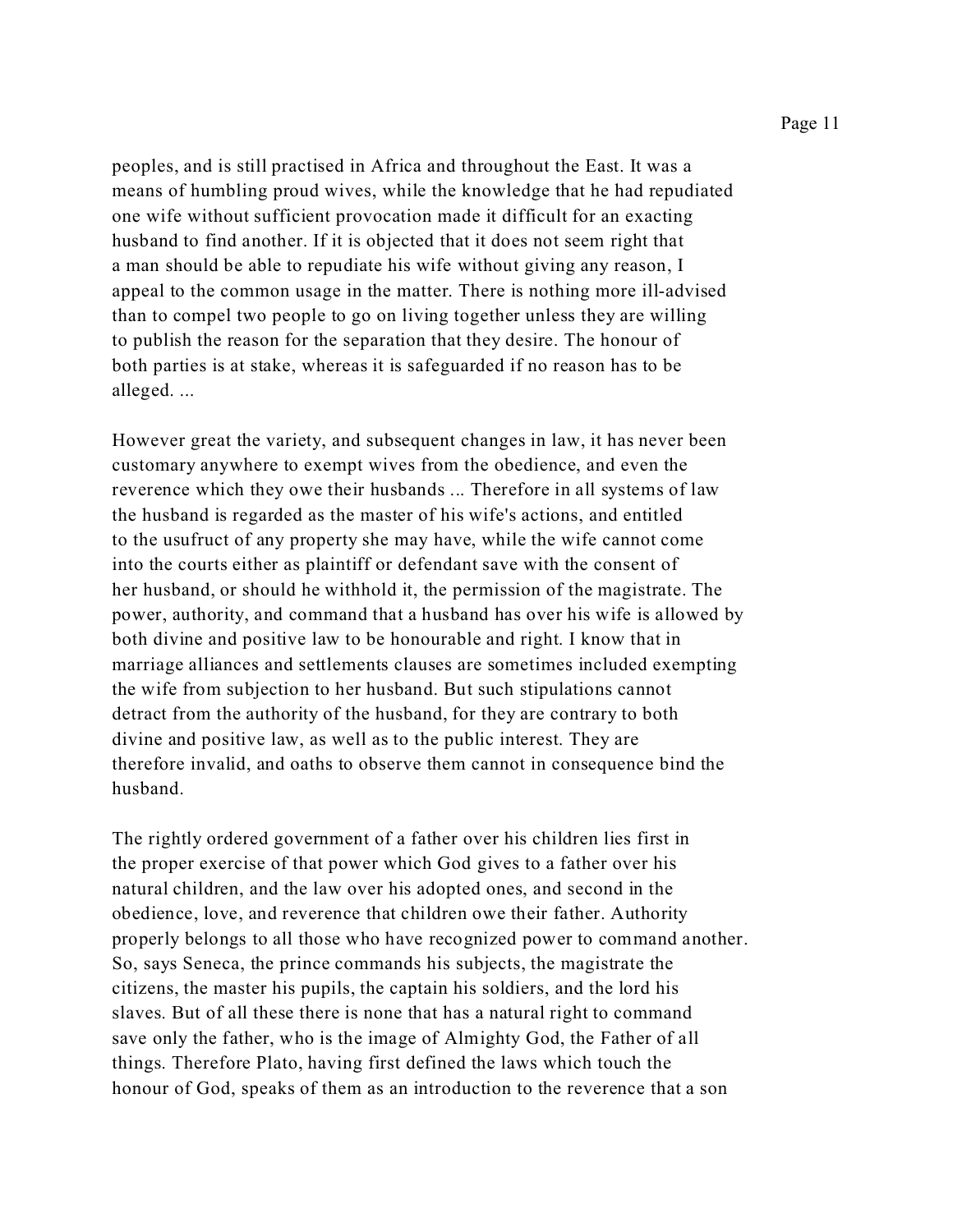Page 12

owes his father, from whom, after God, he draws his life and all he may expect to enjoy in this world. And just as nature impels the father to foster his child so long as he is defenceless, and educate him in honourable and virtuous principles, so the child is prompted, and by an even stronger impulse, to love, honour, serve, and care for his father, to be obedient to his commands, support him, protect him, conceal all his infirmities and imperfections, and to spare neither goods nor life to preserve the life of him from whom he draws his own. This obligation is obvious, and founded in nature. But if one wishes further proof, one has only to remember that it was the first commandment in the second table of the law, and the only one of the ten commandments of the Decalogue that carried with it any promise of reward, for it is not usual to reward one who simply does that which he is under a strict obligation to do by both divine and positive law. Conversely we find the first curse recorded in Scripture was the curse laid on Ham for not concealing his father's shame. ...

In any rightly ordered commonwealth, that power of life and death over their children which belongs to them under the law of God and of nature, should be restored to parents. This most primitive of customs was observed in ancient times by the Persians, and people of Asia generally, by the Romans and the Celts; it was also recognized throughout the New World till the time of the Spanish conquests. If this power is not restored, there is no hope of any restoration of good morals, honour, virtue, or the ancient splendour of commonwealths. Justinian and those who have repeated him are wrong in saying that the Romans alone recognized such power of parents over their children. We have the testimony of the law of God which ought to be regarded as holy and inviolate by all peoples. We also have the evidence of Greek and Roman historians such as Caesar, of the customs of the Persians, the Romans, and the Celts. He said of the Gauls that they had power of life and death as much over their wives and children as over their slaves. Moreover by the laws of Romulus, whereas the power of life and death which a husband had over his wife was restricted to four occasions only, that which he had over his children was unqualified, being a plenary power to dispense life or death to them as he thought fit, and to be seized of all property which they might acquire. Roman fathers had such authority not only over their natural children, but also over their children by adoption. ...

A father is bound to educate and instruct his children, especially in the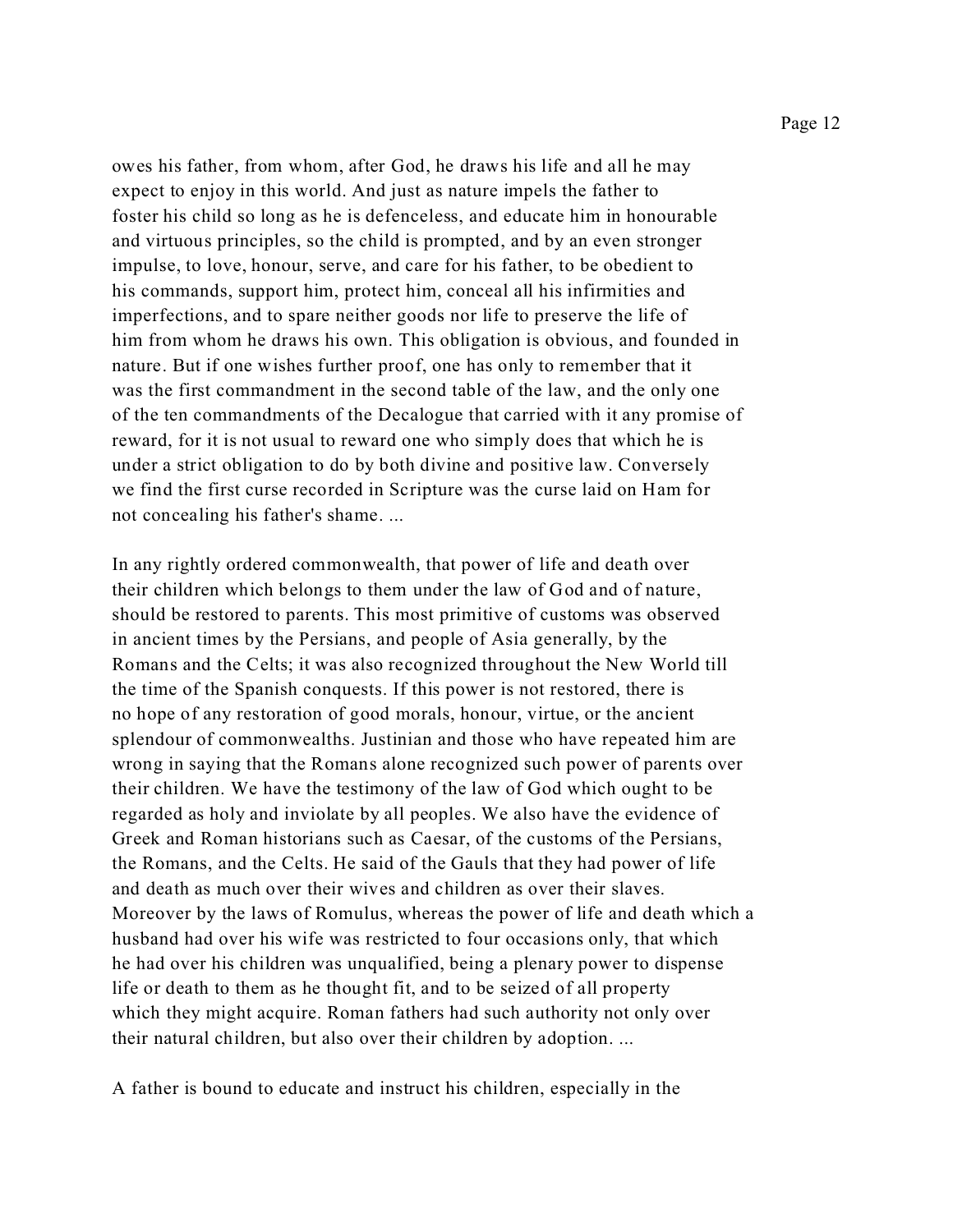fear of God. But if he fails of his duty, the son is not excused his, though Solon in his laws acquitted children from the obligation of supporting their father if he had failed to apprentice them to some trade by which they could earn a living. There is no need to enter into any discussion of this particular point since we are only concerned here with the question of paternal authority. One of the greatest benefits which resulted from it in ancient times was the proper upbringing of children. Public courts do not take cognizance of the contempt, disobedience, and irreverence of children towards their parents, nor the vices to which their indiscipline disposes the young, such vices as extravagance, drunkenness, fornication, and gambling, not to mention those graver crimes punishable by law, which their unhappy parents neither dare to discover, nor have the power to punish. For children who stand in little awe of their parents, and have even less fear of the wrath of God, readily set at defiance the authority of magistrates, who in any case are chiefly occupied with the habitual criminal. It is therefore impossible that a commonwealth should prosper while the families which are its foundation are ill-regulated. ...

Yet paternal power was gradually undermined in the time of the decline of the Roman Empire. The antique virtue thereupon vanished and with it the glory of the Republic, and a million vices and evil habits replaced the old loyalty and upright ways. For the paternal power of life and death was gradually restricted by the ambition of the magistrates, who wished to extend their own jurisdiction over all such matters ... Nowadays, fathers having been deprived of their paternal authority, and any claim to property acquired by their children, it is even suggested that the son can defend himself and resist by force any unjust attempt at coercion on the part of his father, and there are those that agree that he can ... But I hold that it is imperative that princes and legislators should revive the ancient laws touching the power of fathers over their children, and restore the usages prescribed by the law of God. ...

It may be objected that an enraged father may abuse the power which he has over the life and property of his children. The law however puts those who are truly mad under ward, and takes from them any power over others when they do not possess it over themselves. But if a father is not out of his mind, he will never be tempted to kill his own child without cause, and if the son has merited such a fate, it is not for the magistrate to intervene.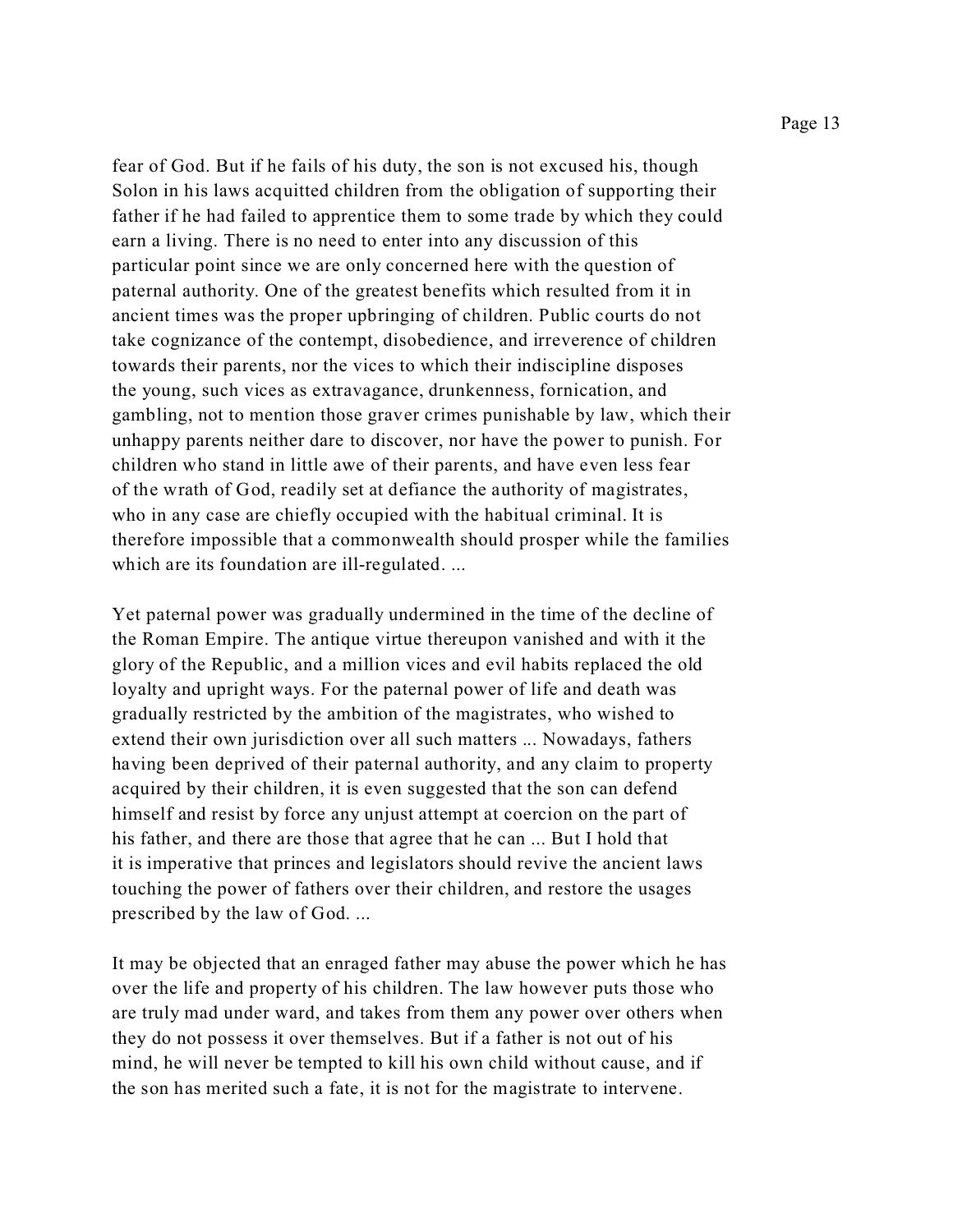Page 14

The affection of parents for their children is so strong, that the law has always rightly presumed that they will only do those things which are of benefit and honour to their children. The real danger lies in the temptation of parents to be too partial. Indeed there are innumerable cases of parents setting at defiance both divine and positive law in order to advance the interests of their children by fair means or foul. Therefore the father who kills his son is not liable to the same penalty as the parricide, for the law presumes he would only commit such an act upon good and just grounds. The law moreover gives him, to the exclusion of all others, the right to kill the adulteress, or his daughter taken in sin. All these instances show that parents are not suspected of being liable to abuse their authority. Even if it be true that there have been cases where such powers have been misused, one cannot refuse to establish a good custom because certain ill consequences might occasionally ensue. No law, however just, natural, and necessary, but carries with it some risks. Anyone who wished to abolish all those laws which were liable to give rise to difficulties would abolish all laws whatsoever. But I hold that the natural affection of parents for their children is incompatible with cruelty and abuse of power. ...

The third type of government in the household is that of the lord over his slaves and the master over his servants ... And seeing that there are slaves all over the world except in that quarter which is Europe, we must necessarily consider the power of masters over their slaves, and the advantages and disadvantages of the institution. It is a matter of moment both to families and to commonwealths everywhere.

Slaves are either naturally so, being born of slave women, or slaves by right of conquest, or in punishment for some crime, or because they have sold or gambled away their liberty to another ... Household servants are in no sense slaves but free men, and both before the law, and in fact, have an equal liberty of action. All the same they are not simply paid employees or day labourers over whom those who have hired their services have no such authority or right of punishment as the master has over his servants. For so long as they are members of their master's household they owe him service, respect, and obedience, and he can correct and punish them, though with discretion and moderation. Such briefly is the power of masters over their servants, for we do not want here to enter into any discussion of the rules which should govern the conduct proper on each side.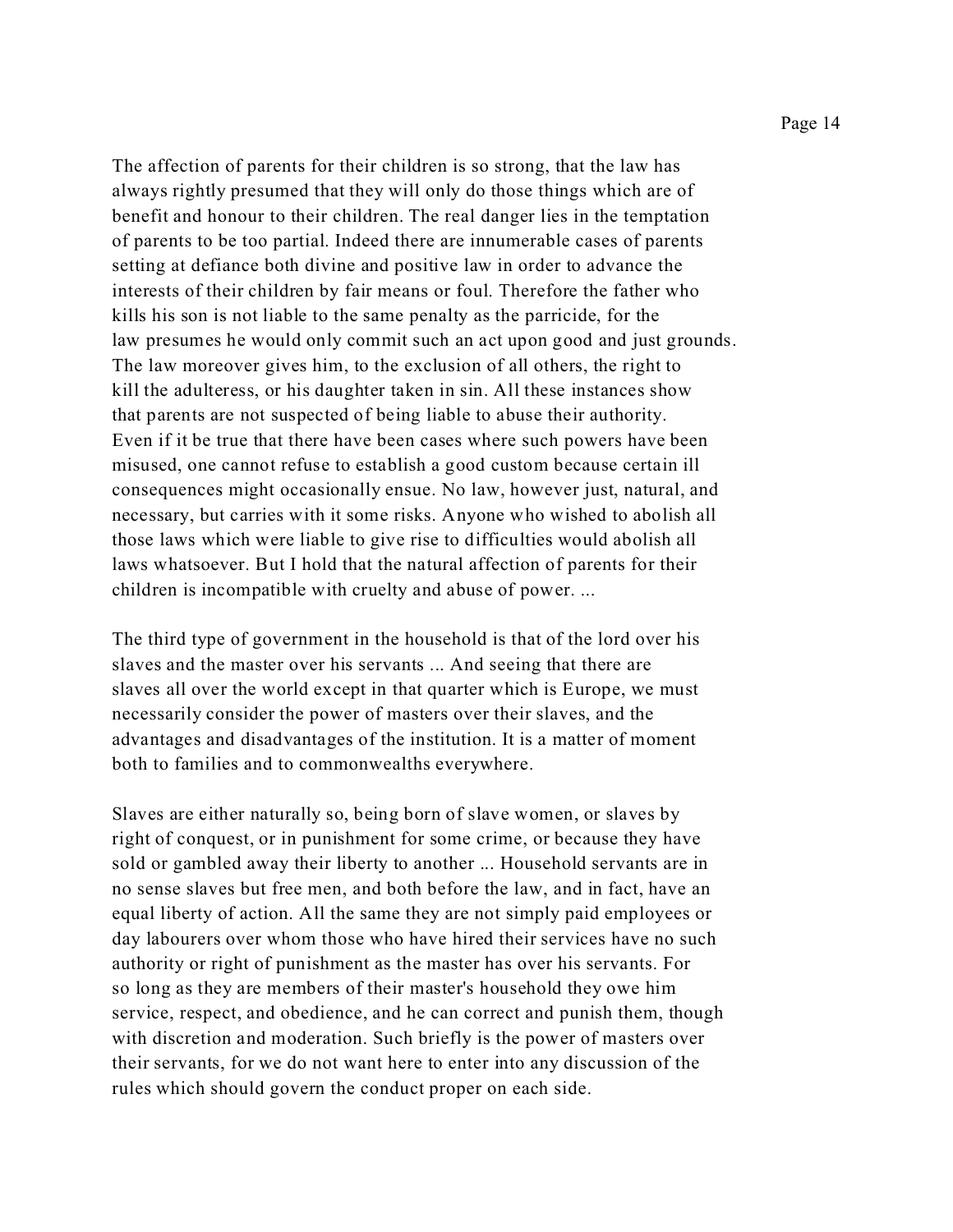But the institution of slavery raises difficulties which have never been satisfactorily resolved. First of all, is slavery natural and useful, or contrary to nature? And second, what power should the master have over the slave? Aristotle was of opinion that servitude was natural, and alleged as proof that it is obvious that some are born fit only to serve and obey, others to govern and command. On the other hand jurists, who are less concerned with philosophical arguments than with commonly received opinions, hold that servitude is directly contrary to nature, and have always done what they could to defend personal liberty, despite the obscurity of laws, testaments, legal decisions, and contracts. ...

Let us consider which of these two opinions is the better founded. There is a certain plausibility in the argument that slavery is natural and useful to the commonwealth. That which is contrary to nature cannot endure, and despite any force and violence that one can use, the natural order will always re-establish itself, as is clear from the behaviour of all natural agents. Slavery appeared suddenly in the world after the flood, and at the very same time that the first commonwealths began to take shape, and has persisted from that day to this. Although in the last three or four hundred years it has been abolished in many places, one continually sees it reappearing in some form. For instance in the West Indies, which are three times as extensive as the whole of Europe, people who have no knowledge of divine and positive laws to the contrary, have always had great numbers of slaves. There is not a commonwealth to be found anywhere that has never known the institution, and wise and good men in all ages have owned and employed slaves. What is more, in all commonwealths the master is always recognized as having absolute power to dispose of the lives and belongings of his slaves as he thinks fit, save in a few cases where princes and lawgivers have restricted this power. It cannot be that so many rulers and legislators have upheld an institution which was unnatural, or so many wise and virtuous men approved of them for doing so, or so many peoples for so many centuries maintained the practice of slavery, and even restricted the right of manumission, and still prospered in peace and war, if it had been against nature.

Again, who would deny that it is laudible and charitable to spare the life of a prisoner taken in legitimate warfare who cannot find a ransom, instead of killing him in cold blood, for this was generally the origin of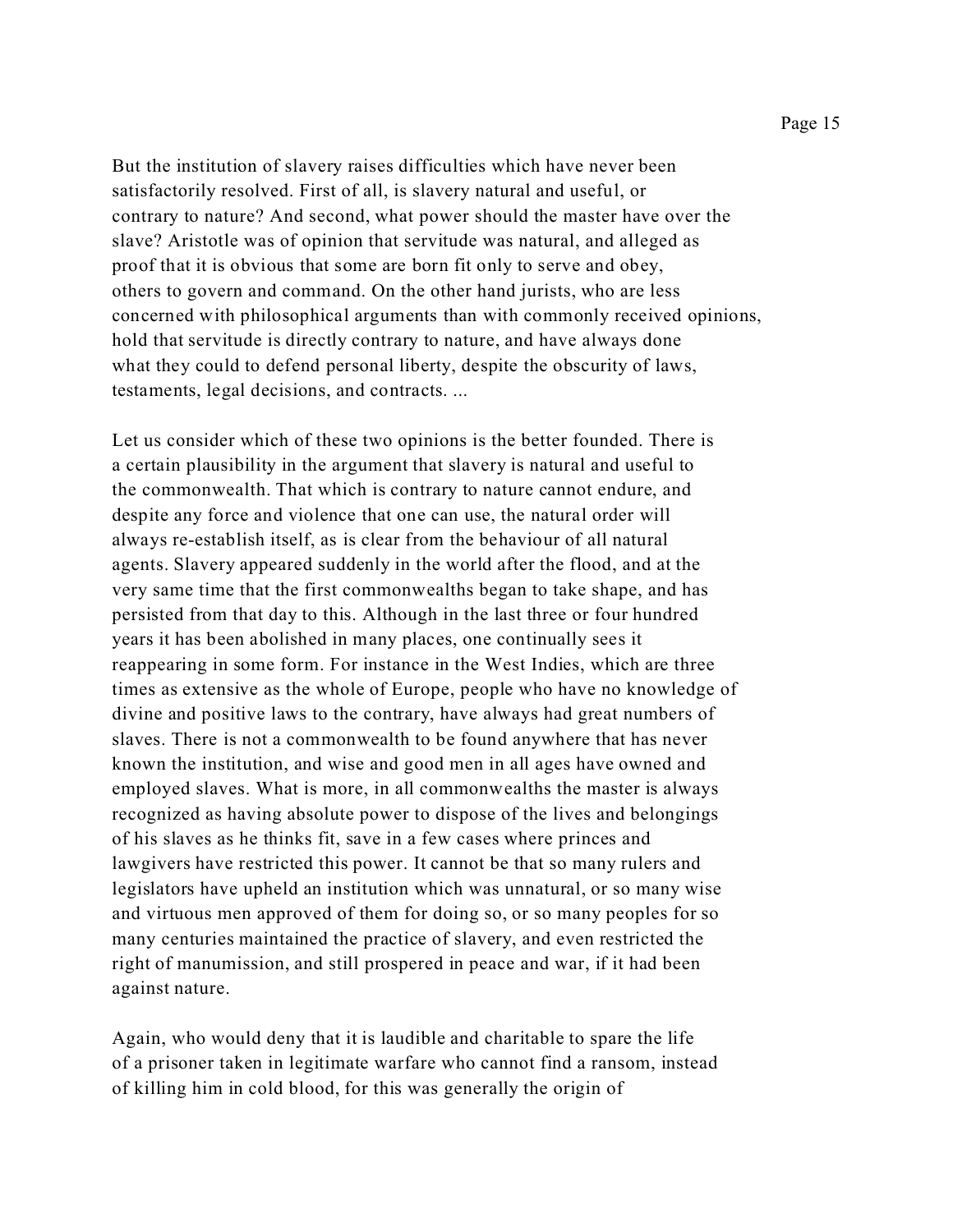enslavement. Moreover a man is required by divine and positive law to submit to corporal punishment if he cannot pay the forfeit for any act he has committed. No one doubts that those who make violent assaults upon the goods and lives of others are brigands and robbers, deserving of death. It cannot be against nature in such a case to exact services from the malefactor instead of killing him. If it were against nature to have power of life and death over another, all kingdoms and lordships in the world would be against nature, seeing that kings and princes have the like power over their subjects, noble and simple, if they are proved guilty of a capital crime.

All these arguments tend to prove that slavery is natural, useful, and right. I think however that strong objections can be urged against them all. I agree that servitude is natural where the strong, brutal, rich, and ignorant obey the wise, prudent, and humble, poor though they may be. But no one would deny that to subject wise men to fools, the well-informed to the ignorant, saints to sinners is against nature ... One sees in fact how often quiet and peaceable men are the prey of evildoers. When princes attempt to settle their differences by war, it is always claimed that the victor had right on his side, and the vanquished were in the wrong. If the vanquished did indeed make war without just cause, as do brigands, ought one not rather to make an example of them and put them to death, than to show them mercy? As for the argument that slavery could not have been so enduring if it had been contrary to nature, I would answer that the principle holds good for natural agents whose property it is to obey of necessity the unchanging laws of God. But man, being given the choice between good and evil, inclines for the most part to that which is forbidden, and chooses the evil, defying the laws of God and of nature. So much is such a one under the domination of his corrupt imagination, that he takes his own will for the law. There is no sort of impiety or wickedness which in this way has not come to be accounted virtuous and good. I will be content with one instance. It is sufficiently obvious that there can be no more cruel and detestable practice than human sacrifice. Yet there is hardly a people which has not practised it, and each and all have done so for centuries under the cover of piety. In our own times it was common throughout the Western Isles... Such things show how little the laws of nature can be deduced from the practices of men, however inveterate, and one cannot on these grounds accept slavery as natural. Again, what charity is there in sparing captives in order to derive some profit or advantage from them as if they were cattle? For where is the man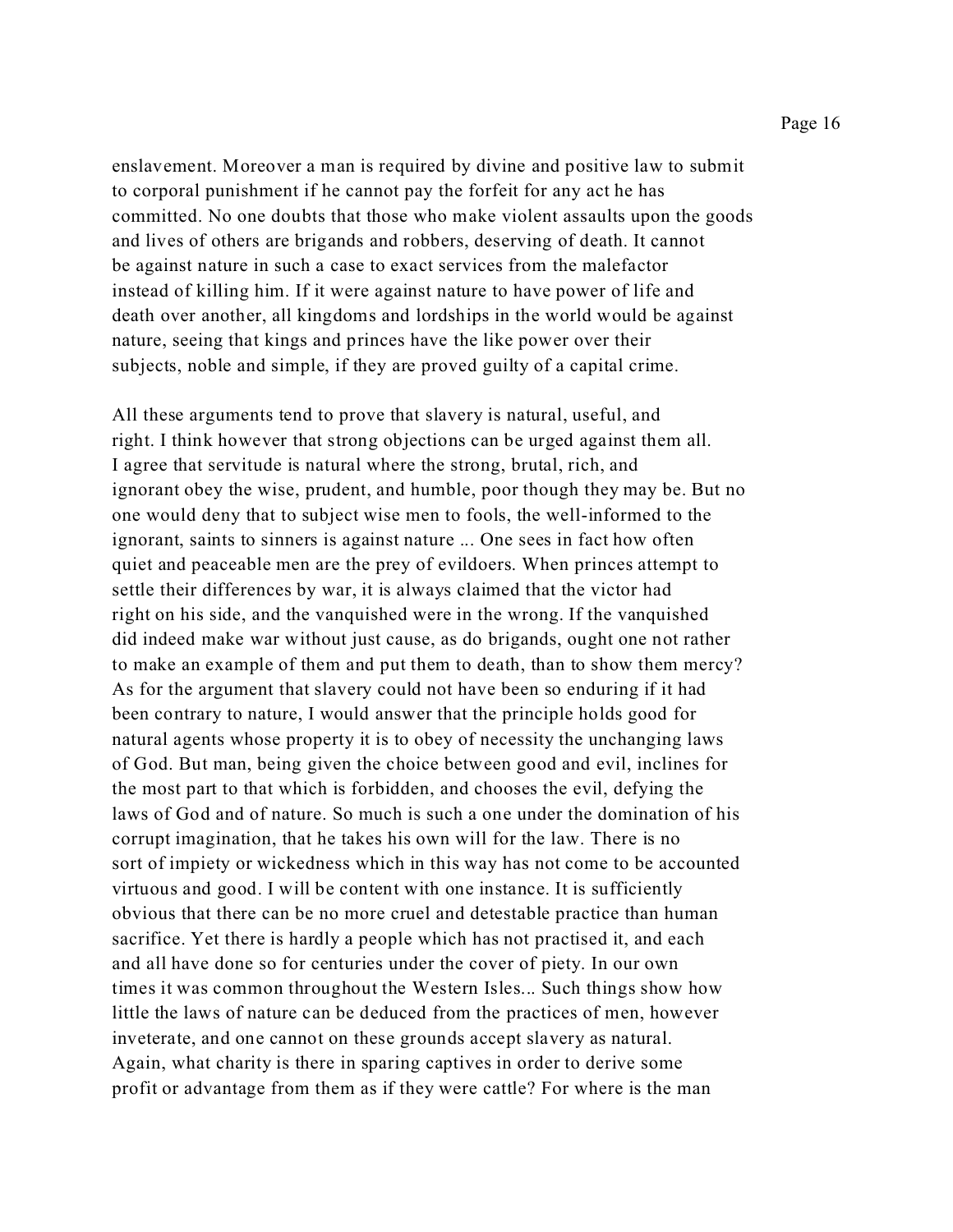who would spare the lives of the vanquished if he saw more profit in killing than in sparing them? ...

I will refrain from setting down in words the base humiliations that slaves have been made to suffer. But the cruelties one reads about are unbelievable, and yet only the thousandth part has been told. For writers only refer to the subject incidentally, and such accounts as we have, come from the most civilized races in the world. Slaves were made to work in the fields chained, as they still do in Barbary, and sleep in the open when work was done, as they still do everywhere in the East, for fear that they would abscond, or fire the house, or murder their masters ... So much have cities and commonwealths always feared their slaves that they have never dared to permit them the use of arms, or to be enrolled for service. It was forbidden on pain of death... Yet they never succeeded so well but that some desperate man, by promising liberty to the slaves, threw the whole state into confusion, as did Viriat the pirate who made himself King of Portugal, Cinna, Spartacus, and others down to Simon Gerson the Jew. All these raised themselves from humble origins to be powerful rulers simply by enfranchising the slaves who joined them. ...

Since the Christian religion was established however the number of slaves has diminished. The process was hastened by the publication of the law of Mahomet, which enfranchised all who professed that faith. By the year 1200 slavery had been abolished nearly everywhere save in the West Indies, where great numbers were found at the time of their discovery... It may be objected that if the Mohammedans really enfranchised their co-religionists, who cover the whole of Asia, the greater part of Africa and even a considerable area of Europe, and the Christians have done the same, how come there to be still so many slaves in the world? For the Jews by the terms of their law may not make slaves of their own people either, nor yet of Christians if they live in a Christian country, still less of Mohammedans among whom they are chiefly settled. The answer is that those who profess all these three religions only partially observe the law of God with regard to slaves, for by the law of God it is forbidden to make any man a slave except with his own entire good will and consent... Seeing that the experience of four thousand years has shown us the insurrections, the civil commotions, the disasters and revolutions that commonwealths have suffered at the hands of slaves, and the homicides, the cruelties and barbarities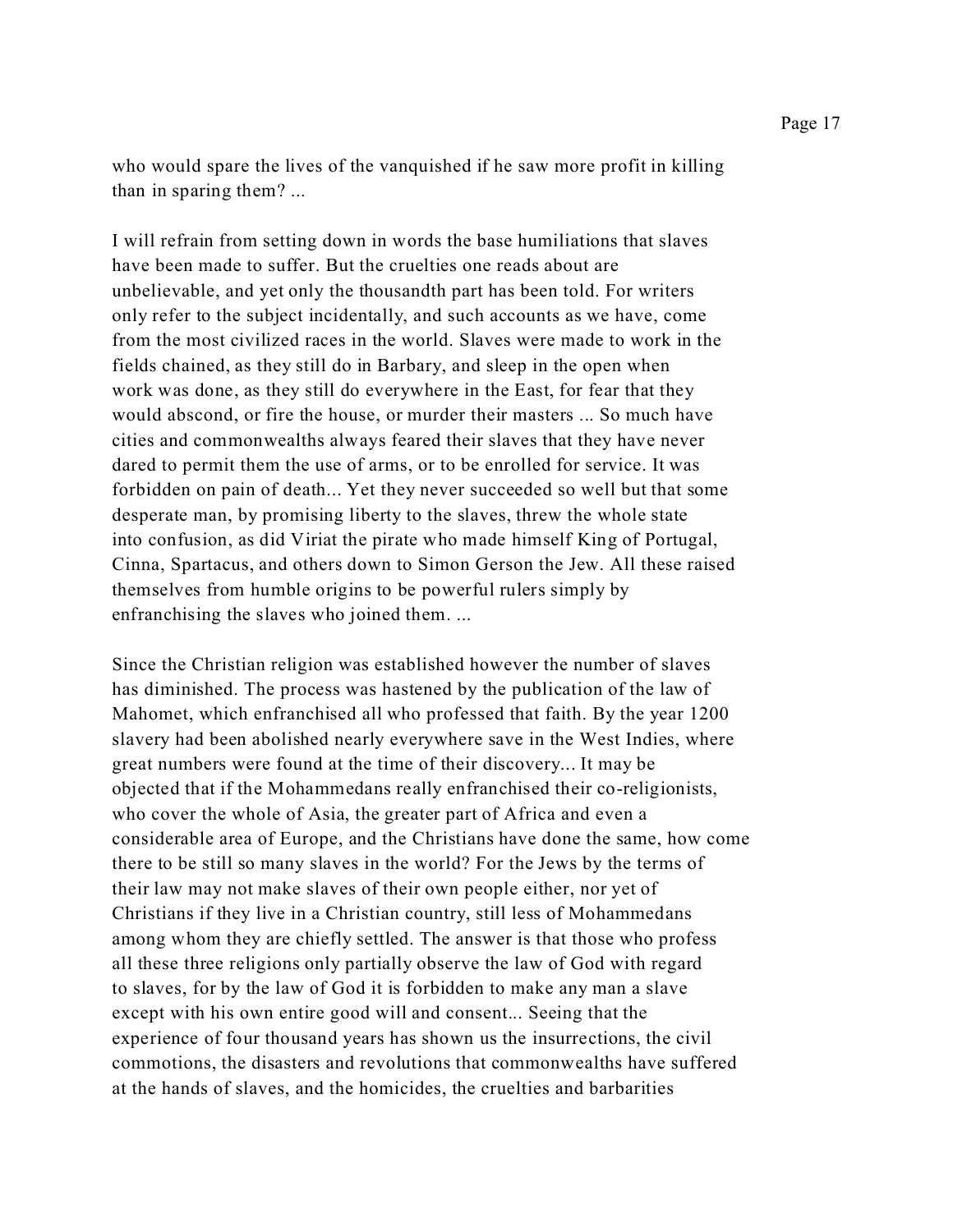inflicted on slaves by their masters, it was an unmitigated catastrophe that the institution was ever introduced, and then, that once it had been declared abolished, it should ever have been allowed to persist.

## Concerning the Citizen [CHAPTERS VI AND VII]

...WHEN the head of the family leaves the household over which he presides and joins with other heads of families in order to treat of those things which are of common interest, he ceases to be a lord and master, and becomes an equal and associate with the rest. He sets aside his private concerns to attend to public affairs. In so doing he ceases to be a master and becomes a citizen, and a citizen may be denned as a free subject dependent on the authority of another.

Before such things as cities and citizens, or any form of commonwealth whatsoever, were known among men, each head of a family was sovereign in his household, having power of life and death over his wife and children. But force, violence, ambition, avarice, and the passion for vengeance, armed men against one another. The result of the ensuing conflicts was to give victory to some, and to reduce the rest to slavery. Moreover the man who had been chosen captain and leader by the victors, under whose command success had been won, retained authority over his followers, who became his loyal and faithful adherents, and imposed it on the others, who became his slaves. Thus was lost the full and entire liberty of each man to live according to his own free will, without subjection to anyone. It was completely lost to the vanquished and converted into unmitigated servitude; it was qualified in the case of the victors in that they now rendered obedience to a sovereign leader. Anyone who did not wish to abandon part of his liberty, and live under the laws and commands of another, lost it altogether. Thus the words, hitherto unknown, of master and servant, ruler and subject, came into use.

Reason and common sense alike point to the conclusion that the origin and foundation of commonwealths was in force and violence. If this is not enough, it can be shown on the testimony of such historians as Thucydides, Plutarch, Caesar, and even by the laws of Solon, that the first generations of men were unacquainted with the sentiments of honour, and their highest endeavour was to kill, torture, rob, and enslave their fellows. So says Plutarch. We also have the evidence of sacred history, where it is said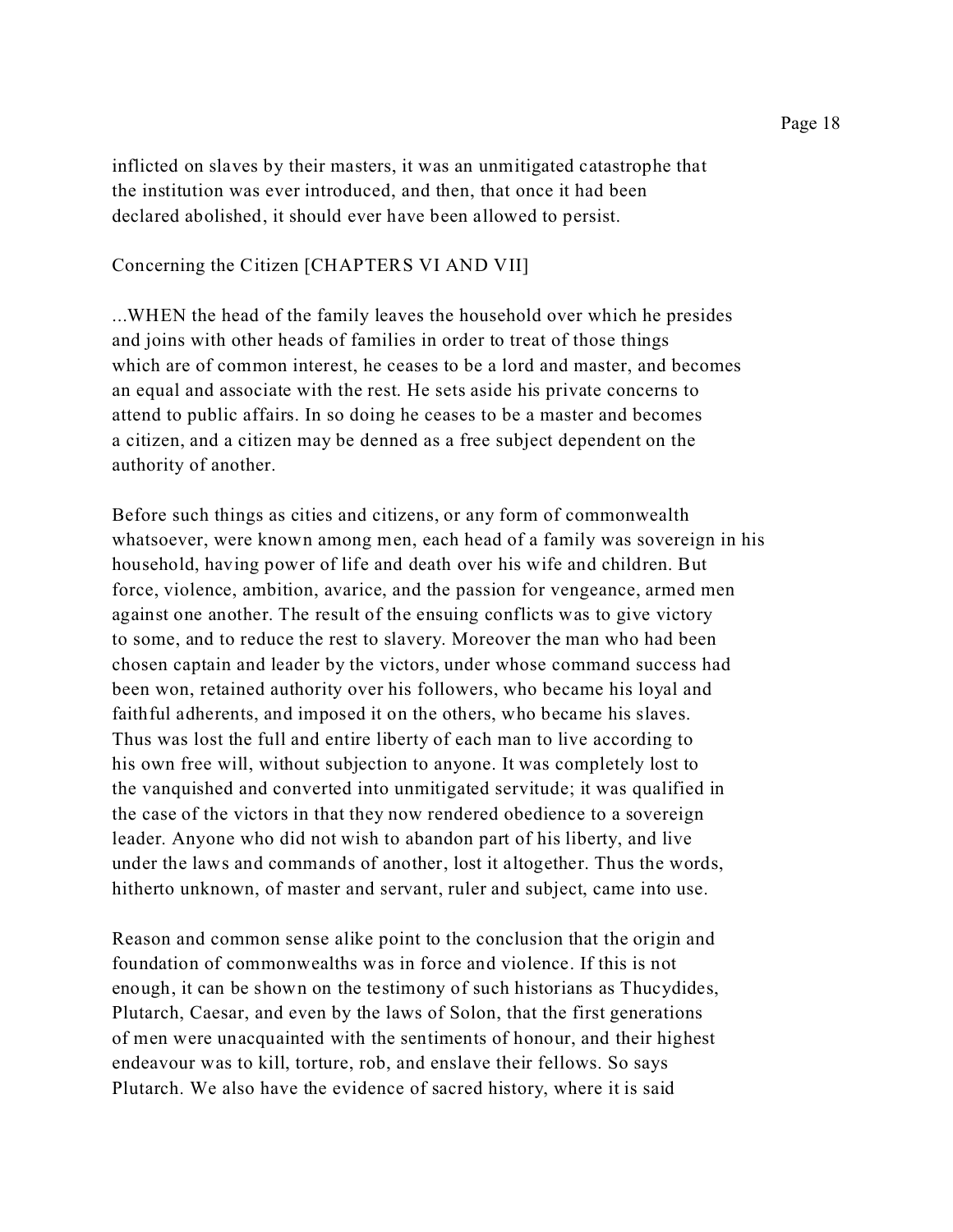that Nimrod, the youngest son of Ham, was the first to subject his followers by force and violence. Wherefore he was called the mighty hunter, which to the Hebrews suggests the robber and despoiler. Demosthenes, Aristotle, and Cicero laboured under a misapprehension in repeating the error of Herodotus, who held that the first kings were chosen for their justice and their virtue, in what were believed to be heroic times. I have rebutted this view elsewhere[2] on the grounds that in the first commonwealths, and for a long time after Abraham, there were innumerable slaves, as indeed was also found to be the case in the West Indies. This could hardly be unless there had been some violent forcing of the laws of nature. ...

Such being the origin of commonwealths, it is clear why a citizen is to be defined as a free subject who is dependent on the sovereignty of another. I use the term free subject, because although a slave is as much, or more, subject to the commonwealth as is his lord, it has always been a matter of common agreement that the slave is not a citizen, and in law has no personality. This is not the case with women and children, who are free of any servile dependence, though their rights and liberties, especially their power of disposing of property, is limited by the domestic authority of the head of the household. We can say then that every citizen is a subject since his liberty is limited by the sovereign power to which he owes obedience. We cannot say that every subject is a citizen. This is clear from the case of slaves. The same applies to aliens. Being subject to the authority of another, they have no part in the rights and privileges of the community. ...

Just as slaves can be slaves either by birth or by convention, so citizens can be either natural or naturalized. The natural citizen is the free subject who is a native of the commonwealth, in that both, or one or other of his parents, was born there... The naturalized citizen is one who makes a voluntary submission to the sovereign authority of another, and is accepted by him as Us subject. An honorary citizen who has been granted certain privileges such as civic rights, either as the reward of merit, or an act of grace and favour, is not properly a citizen because he does not thereby become a subject. The whole body of the citizens, whether citizens by birth, by adoption or by enfranchisement (for these are the three ways in which citizen rights are acquired) when subjected to the single sovereign power of one or more rulers, constitutes a commonwealth, even if there is diversity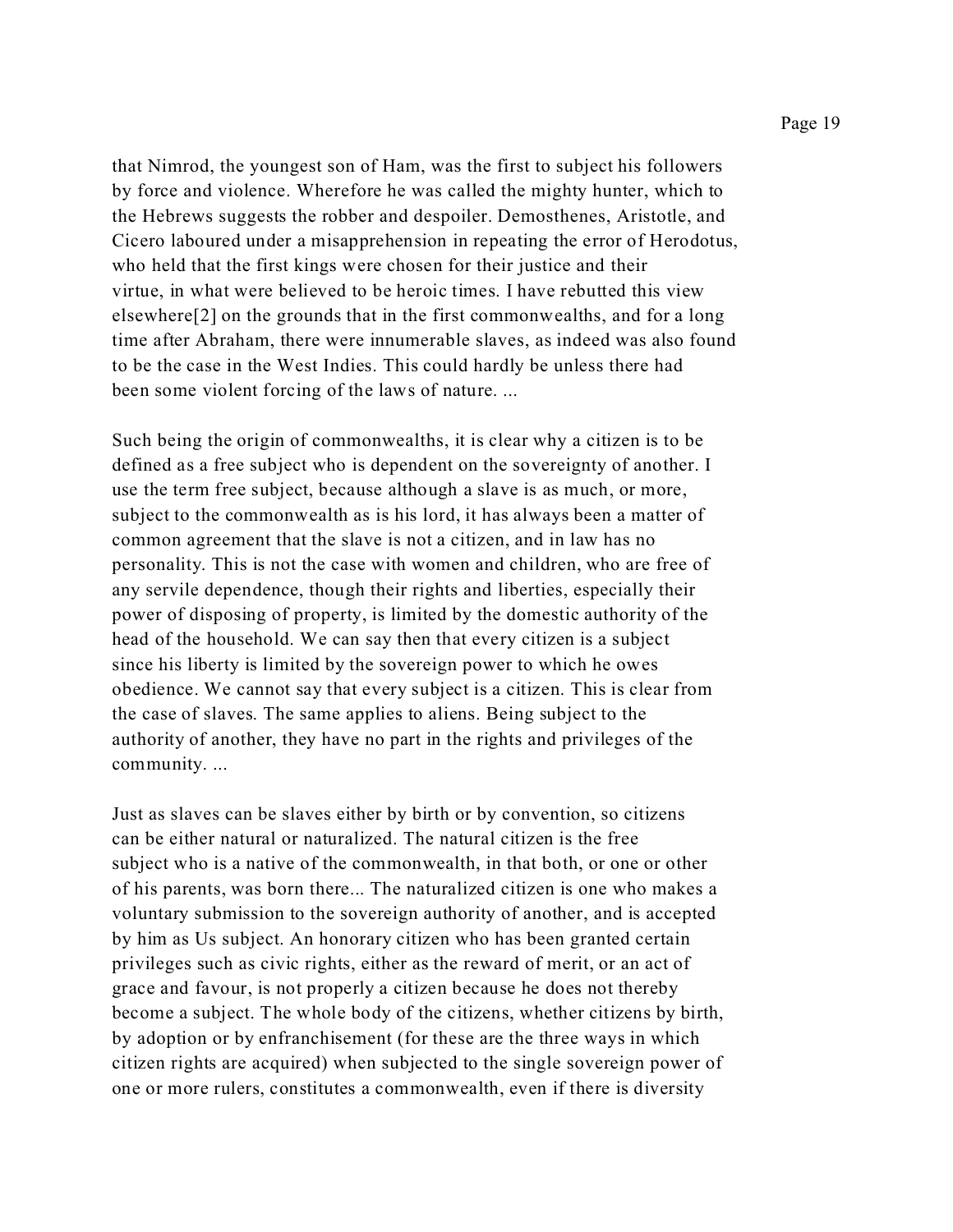of laws, language, customs, religion, and race. If all the citizens are subject to a single uniform system of laws and customs they form not only a commonwealth but a commune,[3] even though they be dispersed in divers townships, villages, or the open countryside. The town is not the commune, as some have held, any more than the house is the household, for dependants and children can live in widely separated places, yet still form a household, if they are subject to a single head of the family. The same applies to the commune. It can consist of a number of townships and villages, provided they share the same customs, as is the case with the bailliwicks of this realm. Similarly the commonwealth can include a number of communes and provinces which all have different customs. But so long as they are subject to the authority of a single sovereign, and the laws and ordinances made by it, they constitute a commonwealth. ...

It is a very grave error to suppose that no one is a citizen unless he is eligible for public office, and has a voice in the popular estates, either in a judicial or deliberative capacity. This is Aristotle's view. Later he corrects himself when he observes that it only applies to popular states. But he himself said in another place that a definition is valueless unless it is of universal application ... Plutarch improved on this description when he said that citizenship implied a right to a share in the rights and privileges of a city-state, implying that he meant such a share as accorded with the standing of each, nobles, commoners, women, and children too, according to the differences of age, sex, and condition ... It must however be emphasized that it is not the rights and privileges which he enjoys which makes a man a citizen, but the mutual obligation between subject and sovereign, by which, in return for the faith and obedience rendered to him, the sovereign must do justice and give counsel, assistance, encouragement, and protection to the subject. He does not owe this to aliens... Moreover, although a man can be a slave of more than one master, or a vassal of more than one lord provided they all hold of the same overlord, a citizen cannot be the subject of more than one sovereign, unless they are both members of a federated state. For princes are not subject to any jurisdiction which delimits their claims over their subjects, as are lords and masters in respect of their vassals and slaves. Neglect of this principle is the reason why there are so frequently frontier wars between neighbouring princes. Each claims the population of the march country as his own. These latter recognize one or other disputant as it suits them, or escape dependence on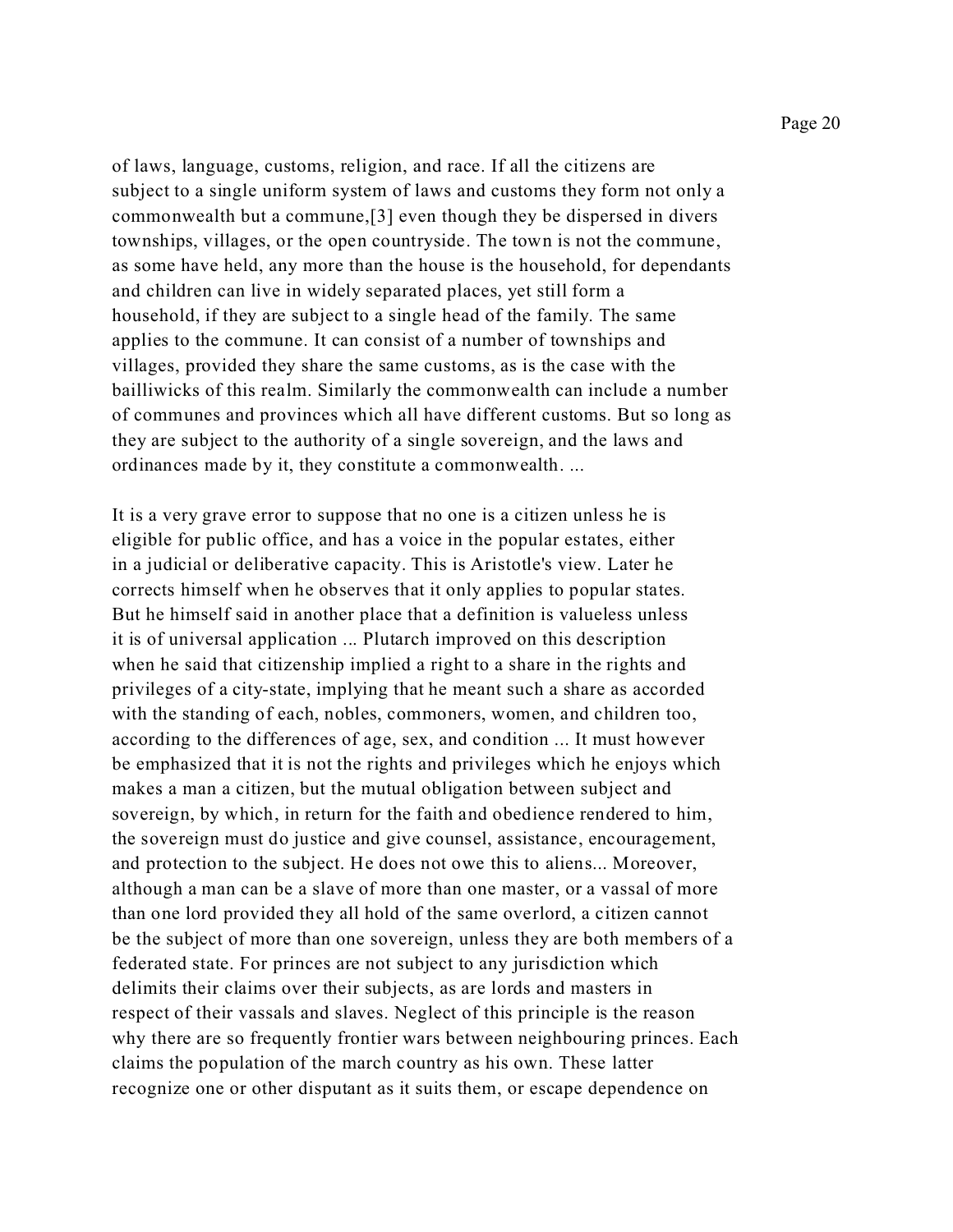either, and in consequence are invaded and pillaged by both sides equally. ...

It is a generally accepted principle of public right that mere change of domicile from one country to another does not deprive the subject of his citizen rights, nor his prince of his sovereign authority over him. The case is parallel to that of the vassal who under feudal custom cannot escape the faith he owes his lord, any more than his lord can excuse himself from the obligation to protect his vassal, unless there has been agreement between them to this effect, seeing that the obligation is mutual and reciprocal. But if both parties have expressly or tacitly consented, and the prince has suffered his subject to renounce his subjection and submit to another, then the subject is no longer bound in obedience to his former sovereign ... In order then to acquire full rights of citizenship, it is not sufficient to have been domiciled for the statutary period. Letters of naturalization must also have been asked for and obtained. A settlement cannot be made on anyone unless the benefactor has offered, and the beneficiary duly accepted, the gift offered. Similarly an alien does not become a citizen, nor the subject of a foreign prince, until he has been received as such by that prince, but remains the subject of his natural prince. The same is the case if he has asked for admission to citizenship and been refused. ...

It is therefore the submission and obedience of a free subject to his prince, and the tuition, protection, and jurisdiction exercised by the prince over his subject that makes the citizen. This is the essential distinction between the citizen and the foreigner. All other differences are accidental and circumstantial, though it is an almost universal rule in commonwealths that all or certain offices and benefices should be open only to citizens, and aliens debarred from them altogether. ...

As for the differences that distinguish different classes of subjects from each other, they are almost as numerous as those which distinguish citizens from aliens, taking all places into account. I have referred to some, the difference between noble and commoner, adults and children, men and women. There are also distinctions of persons before the law, some being exempt from the taxes, charges, and impositions that others are subject to. In nearly every state in Europe citizens are divided into the three orders of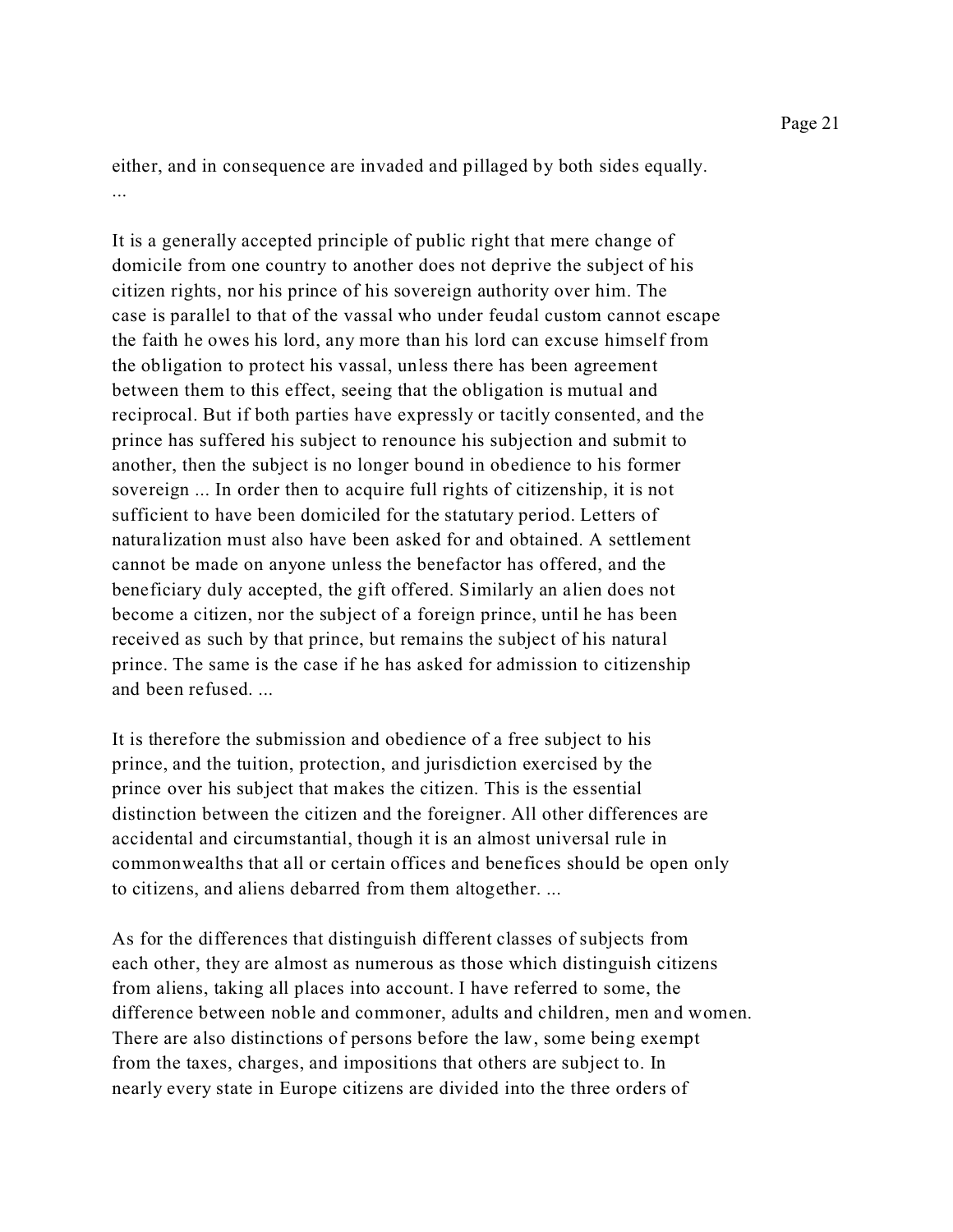nobles, clergy, and people. In addition to this general division there are special arrangements in certain commonwealths such as the division into gentlemen, citizens, and proletariat in Venice ... Even Plato, although he intended all his citizens to enjoy an equality of rights and privileges, divided them into the three orders of guardians, soldiers, and labourers. All this goes to show that there never was a commonwealth, real or imaginary, even if conceived in the most popular terms, where citizens were in truth equal in all rights and privileges. Some always have more, some less than the rest.

So much for the meaning of the terms subject, citizen, and alien. Let us now consider allies, especially those under protection, for no one who has written about the commonwealth has considered this subject, important as it is for all governments. The term protection can be applied in a general sense to all subjects owing obedience to a sovereign lord or prince. As we have already shown, the prince is obliged to safeguard the persons, possessions, and families of his subjects, by force of arms, and by force of law, while his subjects are under a reciprocal obligation to give their prince loyal and obedient service. This is the first and most effective form of protection there is. The rights of protection that masters have over their slaves, patrons over their freedmen, and lords over their vassals are much inferior. The slave, freedman, vassal, it is true, owes faith, homage, and service to his lord, but subject to the prior claims of his sovereign prince, whose liege man he is. In the same way the soldier owes obedience and assistance to his captain, and merits death if he does not guard his life at the risk of his own.

But in treaties between sovereign princes the word protection is used in a special sense, implying neither subjection on the part of the one who is protected, nor right to command in the one who protects. The latter can only claim honour and reverence from those whose defence he has undertaken; their sovereignty is in no way diminished by the relationship, nor has he any authority over them. This particular right of protection is therefore the best, the most honourable and dignified of all rights. Sovereign princes, masters, patrons, and overlords exact obedience and derive some profit from the defence of their subjects, slaves, freedmen, or vassals as the case may be. But the simple protector is satisfied with the mere honour and gratitude of his protégés. If he takes any profit it is not, properly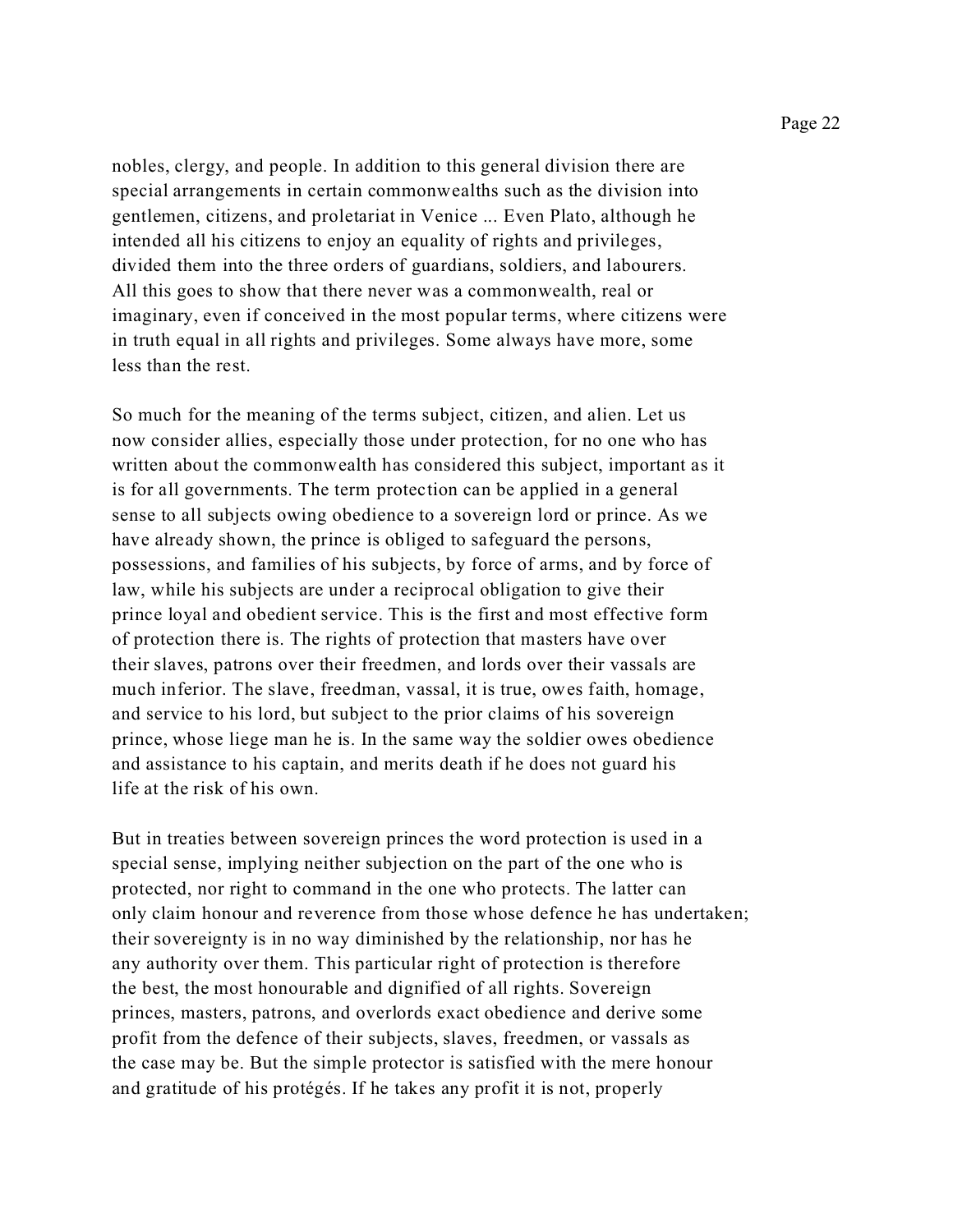speaking, simple protection that he gives. If anyone lends any of his belongings to another, or assists him by good offices on his behalf, but sees he makes a profit in so doing, he is no better than a mercenary who hires out his services for gain. In the same way if anyone freely promises assistance to another, he is obliged to redeem his promise without expecting any reward for so doing. There is no promise more binding than the undertaking to defend the goods, the life, and the honour of the weak against the strong, the poor against the rich, or the innocent threatened by the violence of wicked men. ...

Protégés are sometimes called clients, and protectors patrons, because of a similarity in the two relationships. But it is the difference between them that is more important. The freedman owes services to his patron and can be reduced to servitude again if he fails in his obligations. But the protégé owes no services, and cannot be deprived of his liberty however ingrate he may be. The freedman must leave a proportion of his goods to his patron should he predecease him. The protégé owes nothing of his inheritance to his protector. Again the vassal also resembles the protégé to such an extent that some have confused the two. But again, the difference between them is more significant than the resemblance. The vassal owes faith, homage, and honour to his lord. If he commits a felony, renounces his allegiance, or refuses the services due to his lord he loses his fief, which then reverts to his lord by right of escheat. The protégé, holding no fief, has no such penalty to fear. Furthermore if the vassal is his lord's liege man, he is also his natural subject, and owes him not only faith and homage but submission and obedience, and cannot escape from the authority of his sovereign lord without his consent, even should he have been deprived of his fief. The protégé bears no such relationship to his protector, and is not subject to him. ...

But in the case of the sovereign prince who puts himself under the protection of another, does he lose his sovereign authority thereby and become a subject? It would seem that if he recognizes a greater than himself, he is no longer sovereign. Nevertheless I hold that he does remain a sovereign, and in no sense becomes a subject. The point is settled by a passage in the civil law which is unique. There are various readings of it, but I follow the original of the Pandects at Florence, where it is said that in treaties of alliance between sovereign princes, those that put themselves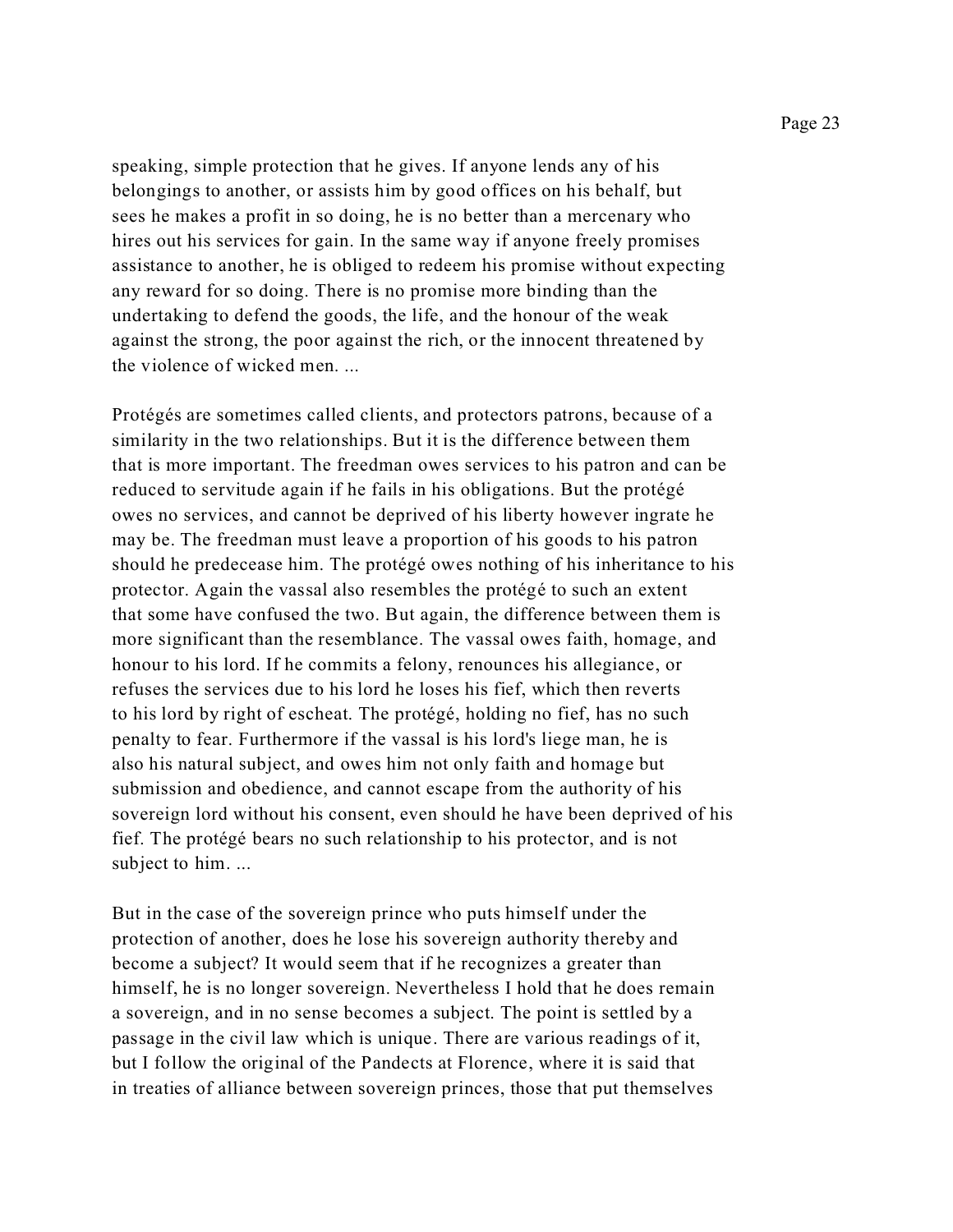under the protection of one greater than themselves do not become his subjects. Even when, in treaties of an unequal alliance, it is expressly stated that one of the parties will defend the authority of the other, this does not make the latter the subject of the former. Our protégés and clients are as free as we are ourselves, even though they may not be our equals in wealth, in power, or in honour. ...

Here someone may ask why allies bound together by an offensive and defensive alliance against all outsiders without exception, who share the same laws, customs, estates, and diets, should treat one another as foreigners. We have the example of the Swiss who have been leagued together in this way ever since 1315. I hold that such an alliance does not prevent its members remaining foreigners to one another, nor make them citizens of one another's countries... Many have made the mistake of thinking that the Swiss are members of a single commonwealth ... The Confederates and their allies altogether consist of twenty-one republics in all, besides the Abbot of St. Gall who is a prince-bishop. Each Confederate state is a sovereign power with its own distinct magistrates, distinct estates, distinct revenues, distinct domain, distinct territory. The army, the emblem, the name, the coinage, the seal, the jurisdiction, the ordinances of each are separate from those of all the rest. If one of the cantons makes any conquest, the others have no share in it... The fact that there are common estates, a common domain, and general diets, and the fact that they acknowledge the same friends and enemies does not make them one state, even though they have a common treasury derived from certain taxes, for they do not recognize any sovereign power of making law for each and all of their subjects. In like case if a number of heads of families joined together to administer all their property in common, they would not make a single family. We regard the alliances made by the Romans with the other cities of Italy in the same way. They formed an offensive and defensive league against all without exception. Nevertheless they all remained distinct and sovereign states. ...

## Concerning Sovereignty [CHAPTER VIII]

SOVEREIGNTY is that absolute and perpetual power vested in a commonwealth which in Latin is termed majestas ... The term needs careful definition, because although it is the distinguishing mark of a commonwealth, and an understanding of its nature fundamental to any treatment of politics, no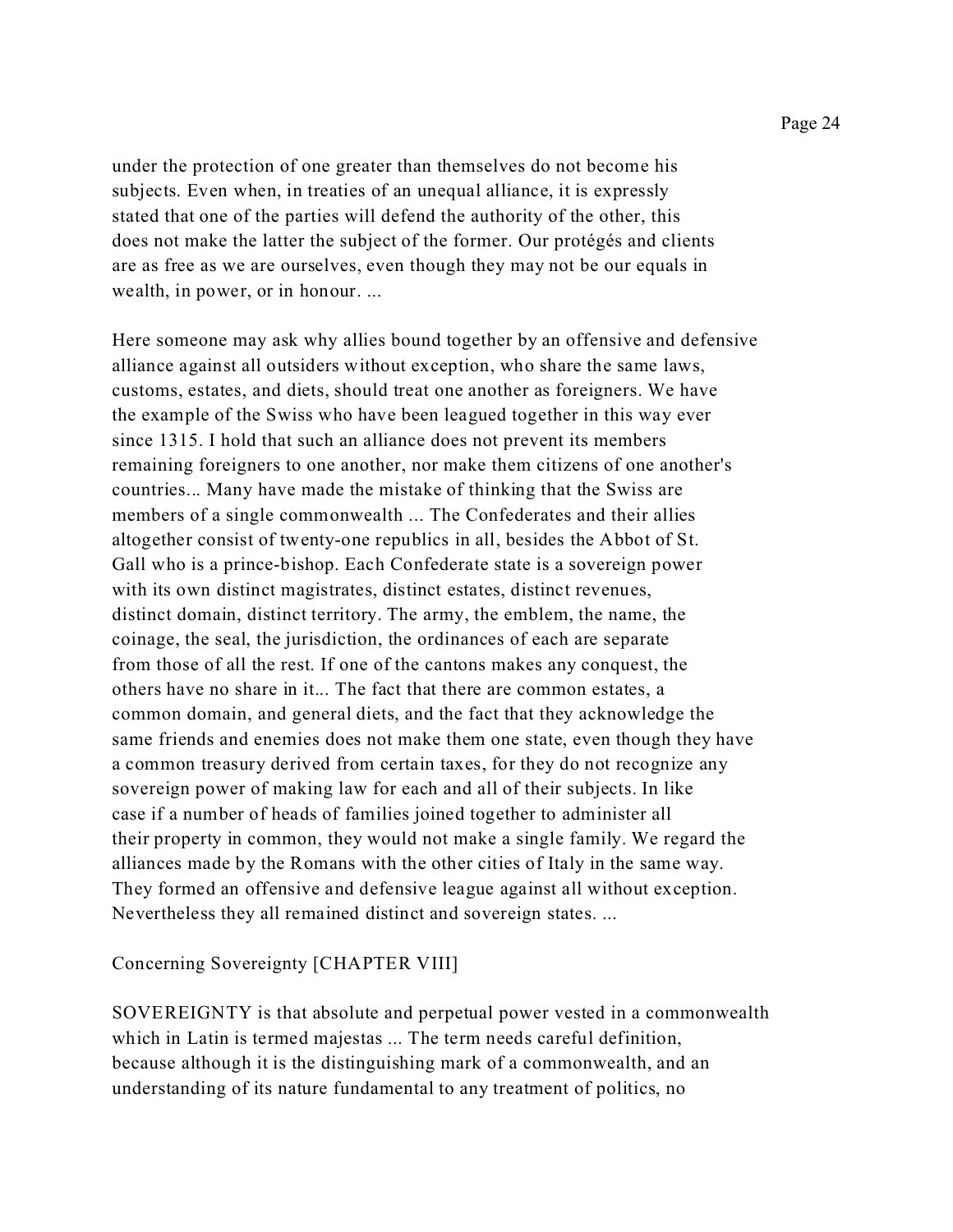jurist or political philosopher has in fact attempted to define it. ...

I have described it as perpetual because one can give absolute power to a person or group of persons for a period of time, but that time expired they become subjects once more. Therefore even while they enjoy power, they cannot properly be regarded as sovereign rulers, but only as the lieutenants and agents of the sovereign ruler, till the moment comes when it pleases the prince or the people to revoke the gift. The true sovereign remains always seized of his power. Just as a feudal lord who grants lands to another retains his eminent domain over them, so the ruler who delegates authority to judge and command, whether it be for a short period, or during pleasure, remains seized of those rights of jurisdiction actually exercised by another in the form of a revocable grant, or precarious tenancy. For this reason the law requires the governor of a province, or the prince's lieutenant, to make a formal surrender of the authority committed to him, at the expiration of his term of office. In this respect there is no difference between the highest officer of state and his humblest subordinate. If it were otherwise, and the absolute authority delegated by the prince to a lieutenant was regarded as itself sovereign power, the latter could use it against his prince who would thereby forfeit his eminence, and the subject could command his lord, the servant his master. This is a manifest absurdity, considering that the sovereign is always excepted personally, as a matter of right, in all delegations of authority, however extensive. However much he gives there always remains a reserve of right in his own person, whereby he may command, or intervene by way of prevention, confirmation, evocation, or any other way he thinks fit, in all matters delegated to a subject, whether in virtue of an office or a commission. Any authority exercised in virtue of an office or a commission can be revoked, or made tenable for as long or short a period as the sovereign wills.

These principles accepted as the foundations of sovereignty, it follows that neither the Roman Dictator, the Harmost of Sparta, the Esymnete of Salonika, the Archus of Malta, nor the ancient Balia of Florence (who had the same sort of authority), nor regents of kingdoms, nor holders of any other sort of commission, nor magistrates whatsoever, who have absolute power to govern the commonwealth for a certain term only, are possessed of sovereign authority. ...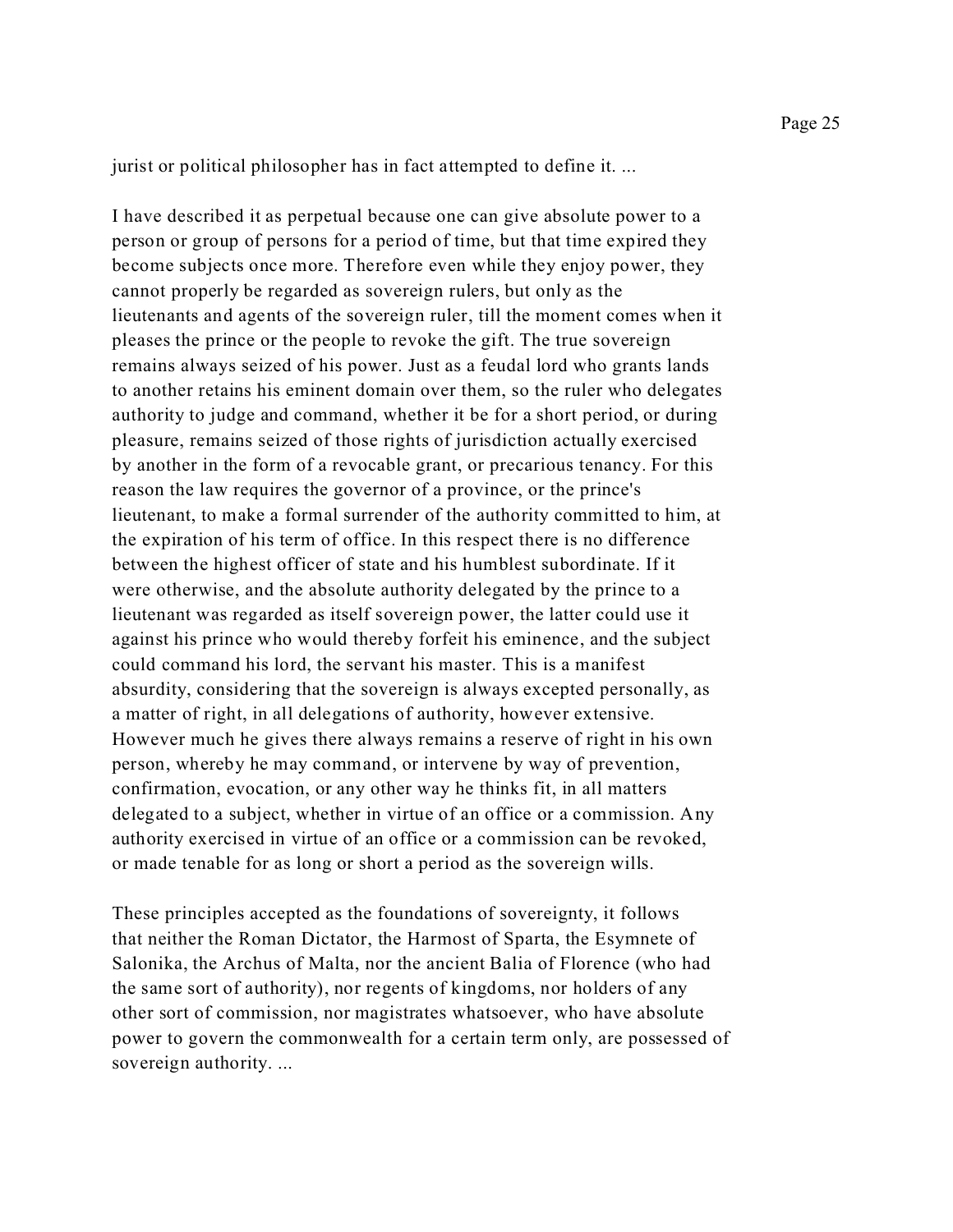But supposing the king grants absolute power to a lieutenant for the term of his life, is not that a perpetual sovereign power? For if one confines perpetual to that which has no termination whatever, then sovereignty cannot subsist save in aristocracies and popular states, which never die. If one is to include monarchy too, sovereignty must be vested not in the king alone, but in the king and the heirs of his body, which supposes a strictly hereditary monarchy. In that case there can be very few sovereign kings, since there are only a very few strictly hereditary monarchies. Those especially who come to the throne by election could not be included.

A perpetual authority therefore must be understood to mean one that lasts for the lifetime of him who exercises it. If a sovereign magistrate is given office for one year, or for any other predetermined period, and continues to exercise the authority bestowed on him after the conclusion of his term, he does so either by consent or by force and violence. If he does so by force, it is manifest tyranny. The tyrant is a true sovereign for all that. The robber's possession by violence is true and natural possession although contrary to the law, for those who were formerly in possession have been disseized. But if the magistrate continues in office by consent, he is not a sovereign prince, seeing that he only exercises power on sufferance. Still less is he a sovereign if the term of his office is not fixed, for in that case he has no more than a precarious commission. ...

What bearing have these considerations on the case of the man to whom the people has given absolute power for the term of his natural life? One must distinguish. If such absolute power is given him simply and unconditionally, and not in virtue of some office or commission, nor in the form of a revocable grant, the recipient certainly is, and should be acknowledged to be, a sovereign. The people has renounced and alienated its sovereign power in order to invest him with it and put him in possession, and it thereby transfers to him all its powers, authority, and sovereign rights, just as does the man who gives to another possessory and proprietary rights over what he formerly owned. The civil law expresses this in the phrase 'all power is conveyed to him and vested in him'.[4]

But if the people give such power for the term of his natural life to anyone as its official or lieutenant, or only gives the exercise of such power, in such a case he is not a sovereign, but simply an officer,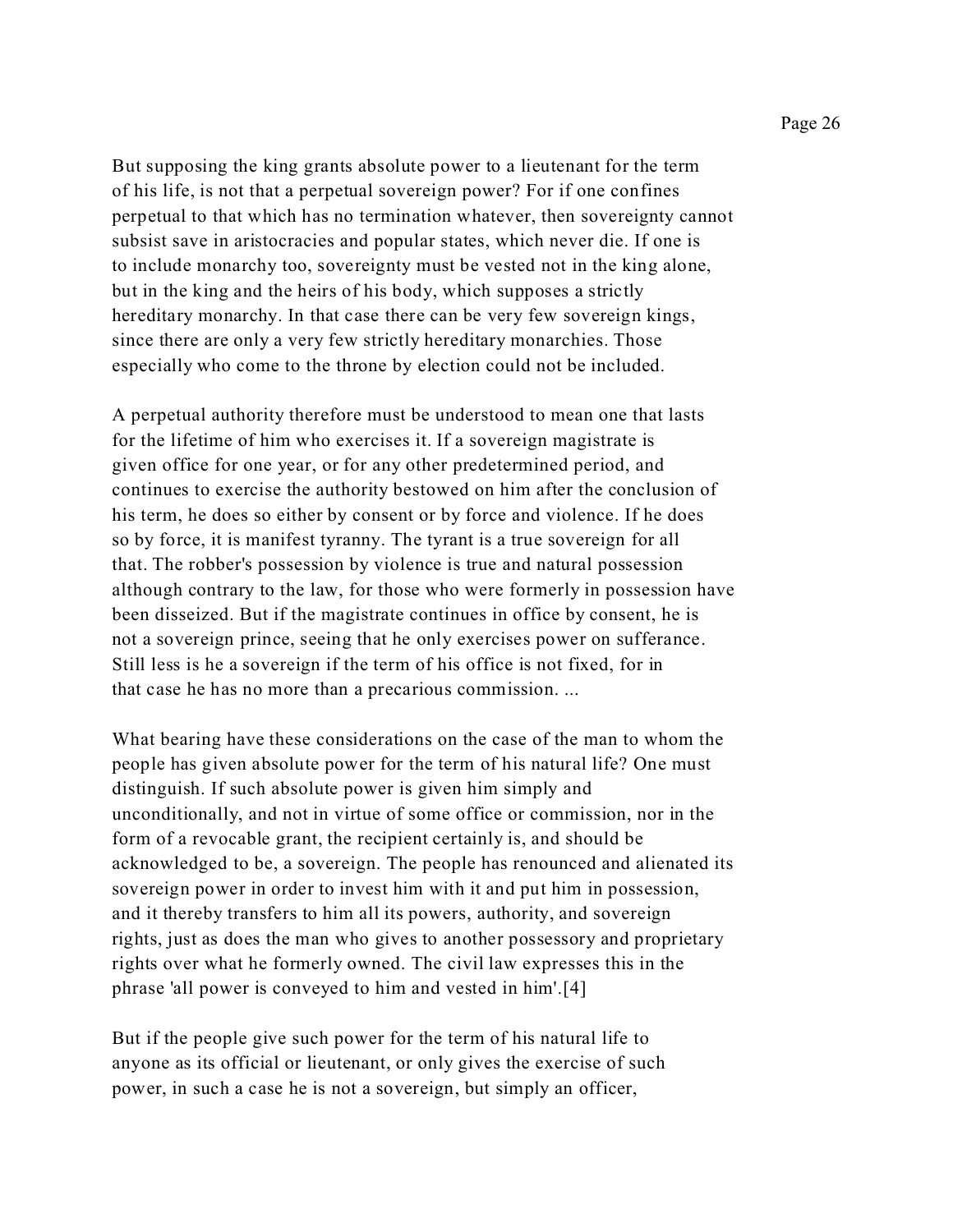lieutenant, regent, governor, or agent, and as such has the exercise only of a power inhering in another. When a magistrate institutes a perpetual lieutenant, even if he abandons all his rights of jurisdiction and leaves their exercise entirely to his lieutenant, the authority to command and to judge nevertheless does not reside in the lieutenant, nor the action and force of the law derive from him. If he exceeds his authority his acts have no validity, unless approved and confirmed by him from whom he draws his authority. For this reason King John, after his return from captivity in England, solemnly ratified all the acts of his son Charles, who had acted in his name as regent, in order, as was necessary, to regularize the position.

Whether then one exercises the power of another by commission, by institution, or by delegation, or whether such exercise is for a set term, or in perpetuity, such a power is not a sovereign power, even if there is no mention of such words as representative, lieutenant, governor, or regent, in the letters of appointment, or even if such powers are a consequence of the normal working of the laws of the country. In ancient times in Scotland, for instance, the law vested the entire governance of the realm in the next of kin, if the king should be a minor, on condition that everything that was done, was done in the king's name. But this law was later altered because of its inconvenient consequences.

Let us now turn to the other term of our definition and consider the force of the word absolute. The people or the magnates of a commonwealth can bestow simply and unconditionally upon someone of their choice a sovereign and perpetual power to dispose of their property and persons, to govern the state as he thinks fit, and to order the succession, in the same way that any proprietor, out of his liberality, can freely and unconditionally make a gift of his property to another. Such a form of gift, not being qualified in any way, is the only true gift, being at once unconditional and irrevocable. Gifts burdened with obligations and hedged with conditions are not true gifts. Similarly sovereign power given to a prince charged with conditions is neither properly sovereign, nor absolute, unless the conditions of appointment are only such as are inherent in the laws of God and of nature. ...

If we insist however that absolute power means exemption from all law whatsoever, there is no prince in the world who can be regarded as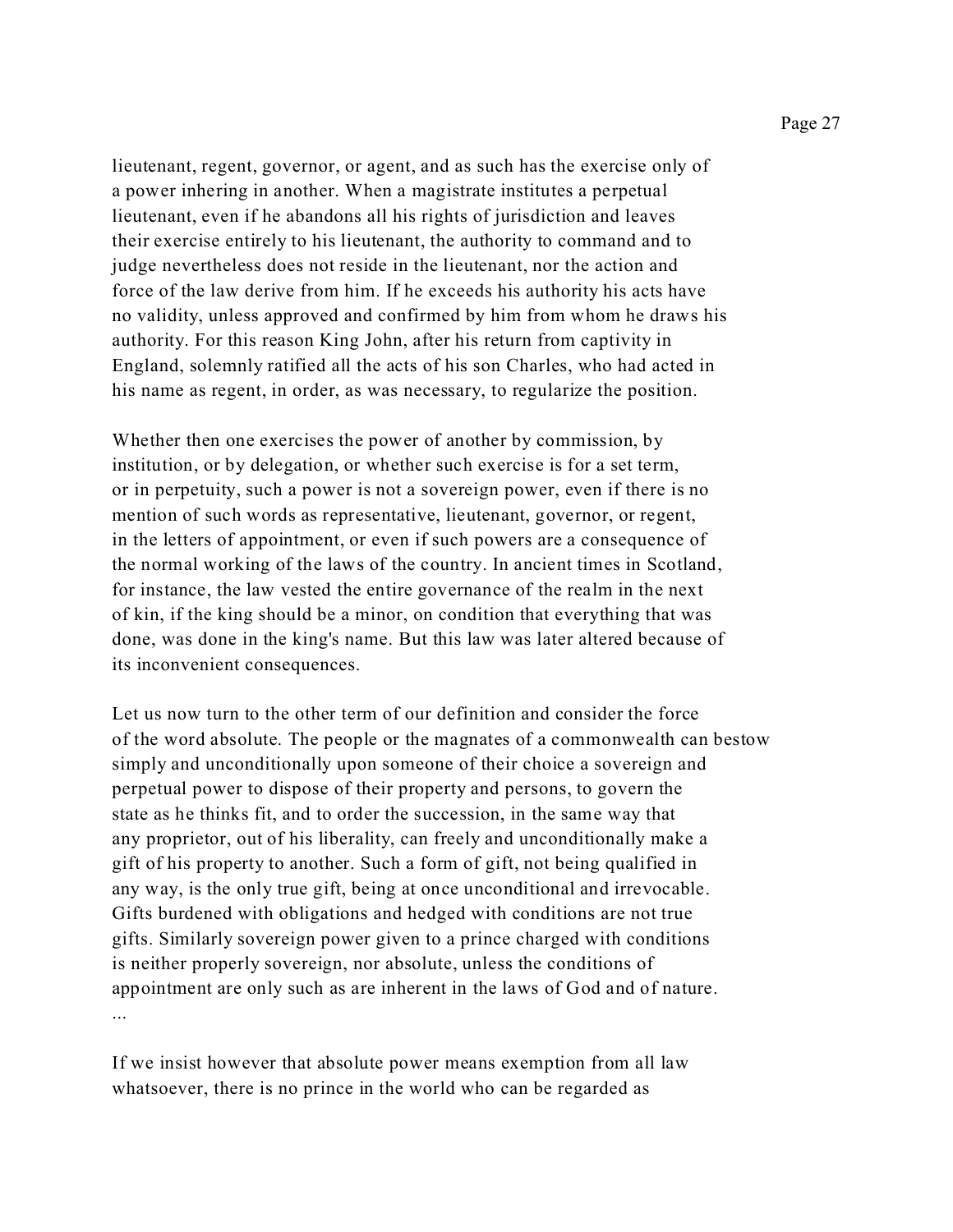sovereign, since all the princess of the earth are subject to the laws of God and of nature, and even to certain human laws common to all nations. On the other hand, it is possible for a subject who is neither a prince nor a ruler, to be exempted from all the laws, ordinances, and customs of the commonwealth. We have an example in Pompey the Great who was dispensed from the laws for five years, by express enactment of the Roman people, at the instance of the Tribune Gabinius ... But notwithstanding such exemptions from the operations of the law, the subject remains under the authority of him who exercises sovereign power, and owes him obedience.

On the other hand it is the distinguishing mark of the sovereign that he cannot in any way be subject to the commands of another, for it is he who makes law for the subject, abrogates law already made, and amends obsolete law. No one who is subject either to the law or to some other person can do this. That is why it is laid down in the civil law that the prince is above the law, for the word law in Latin implies the command of him who is invested with sovereign power. Therefore we find in all statutes the phrase 'notwithstanding all edicts and ordinances to the contrary that we have infringed, or do infringe by these present'. This clause applies both to former acts of the prince himself, and to those of his predecessors. For all laws, ordinances, letters patent, privileges, and grants whatsoever issued by the prince, have force only during his own lifetime, and must be expressly, or at least tacitly, confirmed by the reigning prince who has cognizance of them ... In proof of which, it is the custom of this realm for all corporations and corporate bodies to ask for the confirmation of their privileges, rights, and jurisdictions, on the accession of a new king. Even Parlements and high courts do this, as well as individual officers of the crown.

If the prince is not bound by the laws of his predecessors, still less can he be bound by his own laws. One may be subject to laws made by another, but it is impossible to bind oneself in any matter which is the subject of one's own free exercise of will. As the law says, 'there can be no obligation in any matter which proceeds from the free will of the undertaker'.[5] It follows of necessity that the king cannot be subject to his own laws. Just as, according to the canonists, the Pope can never tie his own hands, so the sovereign prince cannot bind himself, even if he wishes. For this reason edicts and ordinances conclude with the formula 'for such is our good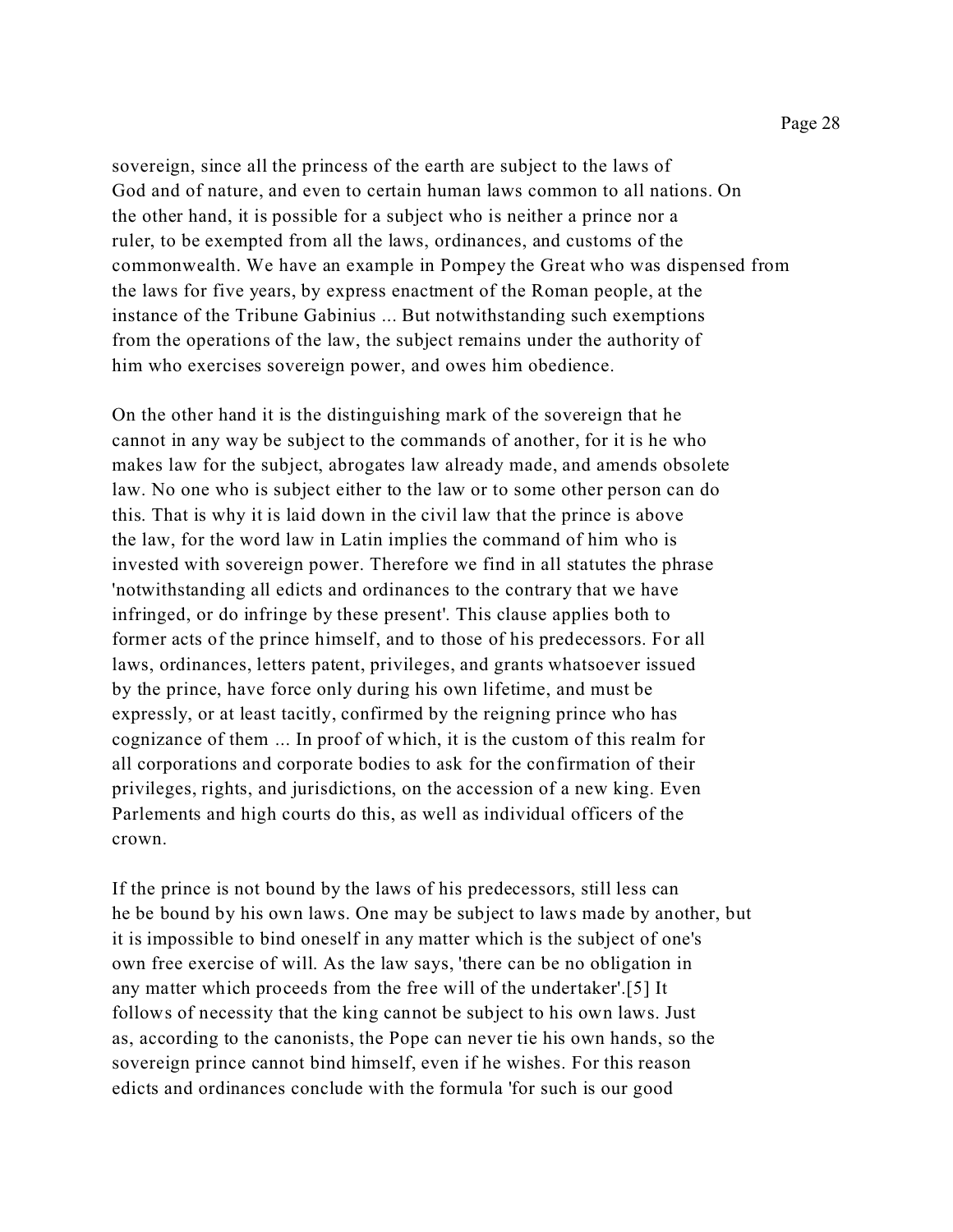pleasure', thus intimating that the laws of a sovereign prince, even when founded on truth and right reason, proceed simply from his own free will.

It is far otherwise with divine and natural laws. All the princes of the earth are subject to them, and cannot contravene them without treason and rebellion against God. His yoke is upon them, and they must bow their heads in fear and reverence before His divine majesty. The absolute power of princes and sovereign lords does not extend to the laws of God and of nature. He who best understood the meaning of absolute power, and made kings and emperors submit to his will, defined his sovereignty as a power to override positive law; he did not claim power to set aside divine and natural law.[6]

But supposing the prince should swear to keep the laws and customs of his country, is he not bound by that oath? One must distinguish. If a prince promises in his own heart to obey his own laws, he is nevertheless not bound to do so, any more than anyone is bound by an oath taken to himself. Even private citizens are not bound by private oaths to keep agreements. The law permits them to cancel them, even if the agreements are in themselves reasonable and good. But if one sovereign prince promises another sovereign prince to keep the agreements entered into by his predecessors, he is bound to do so even if not under oath, if that other prince's interests are involved. If they are not, he is not bound either by a promise, or even by an oath.

The same holds good of promises made by the sovereign to the subject, even if the promises were made prior to his election (for this does not make the difference that many suppose). It is not that the prince is bound either by his own laws or those of his predecessors. But he is bound by the just covenants and promises he has made, whether under oath to do so or not, to exactly the same extent that a private individual is bound in like case. A private individual can be released from a promise that was unjust or unreasonable, or beyond his competence to fulfil, or extracted from him by misrepresentations or fraud, or made in error, or under restraint and by intimidation, because of the injury the keeping of it does him. In the same way a sovereign prince can make good any invasion of his sovereign rights, and for the same reasons. So the principle stands, that the prince is not subject to his own laws, or those of his predecessors, but is bound by the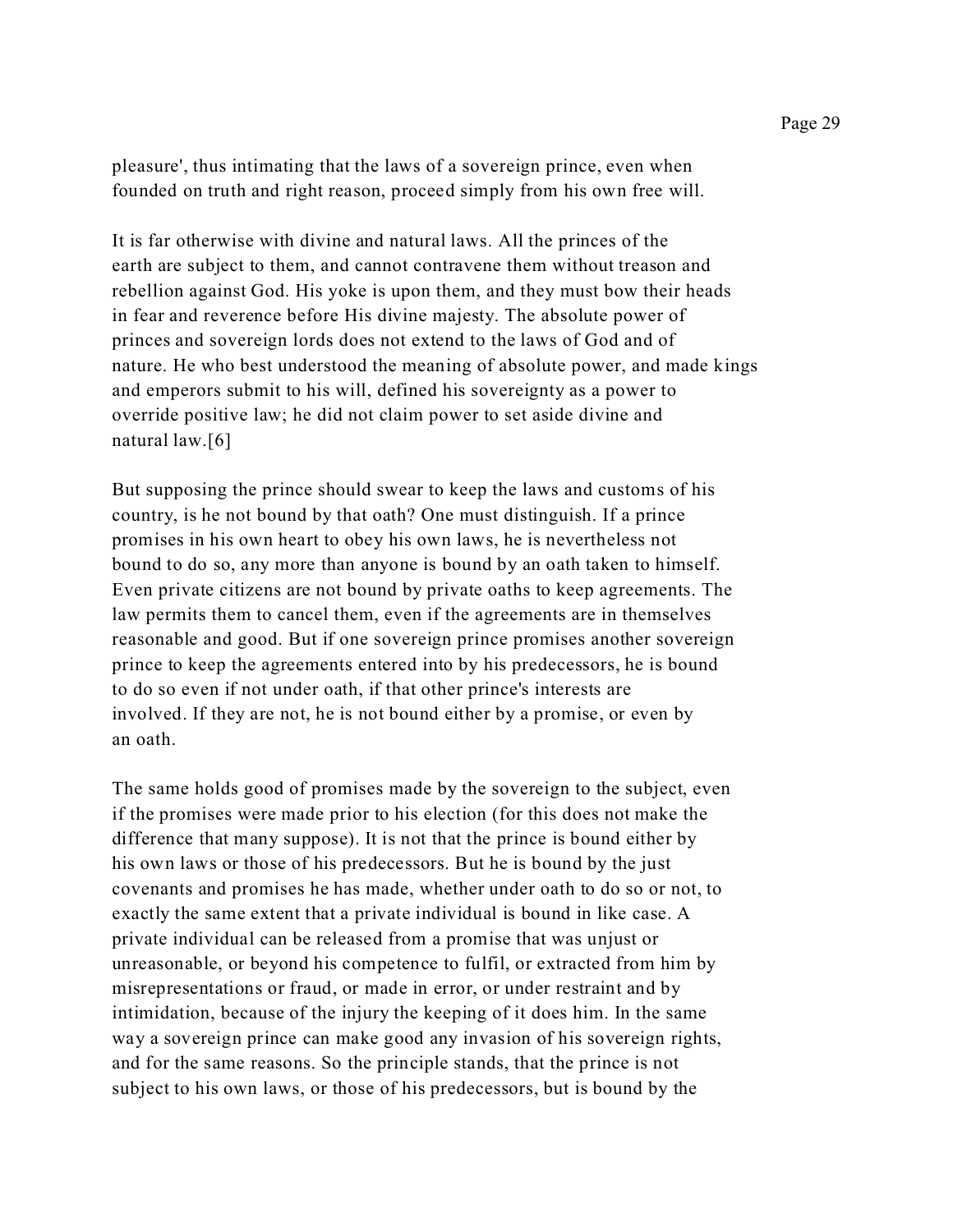just and reasonable engagements which touch the interests of his subjects individually or collectively.

Many have been led astray by confusing the laws of the prince with covenants entered into by him. This confusion has led some to call these covenants contractual laws. This is the term used in Aragon when the king issues an ordinance upon the petition of the Estates, and in return receives some aid or subsidy. It is claimed that he is strictly bound by these laws, even though he is not by any of his other enactments. It is however admitted that he may override even these when the purpose of their enactment no longer holds. All this is true enough, and well-founded in reason and authority. But no bribe or oath is required to bind a sovereign prince to keep a law which is in the interests of his subjects. The bare word of a prince should be as sacred as a divine pronouncement. It loses its force if he is ill-thought of as one who cannot be trusted except under oath, nor relied on to keep a promise unless paid to do so. Nevertheless it remains true in principle that the sovereign prince can set aside the laws which he has promised or sworn to observe, if they no longer satisfy the requirements of justice, and he may do this without the consent of his subjects. It should however be added that the abrogation must be express and explicit in its reference, and not just in the form of a general repudiation. But if on the other hand there is no just cause for breaking a law which the prince has promised to keep, the prince ought not to do so, and indeed cannot contravene it, though he is not bound to the same extent by the promises and covenants of his predecessors unless he succeeds by strict hereditary right.

A law and a covenant must therefore not be confused. A law proceeds from him who has sovereign power, and by it he binds the subject to obedience, but cannot bind himself. A covenant is a mutual undertaking between a prince and his subjects, equally binding on both parties, and neither can contravene it to the prejudice of the other, without his consent. The prince has no greater privilege than the subject in this matter. But in the case of laws, a prince is no longer bound by his promise to keep them when they cease to satisfy the claims of justice. Subjects however must keep their engagements to one another in all circumstances, unless the prince releases them from such obligations. Sovereign princes are not bound by oath to keep the laws of their predecessors. If they are so bound, they are not properly speaking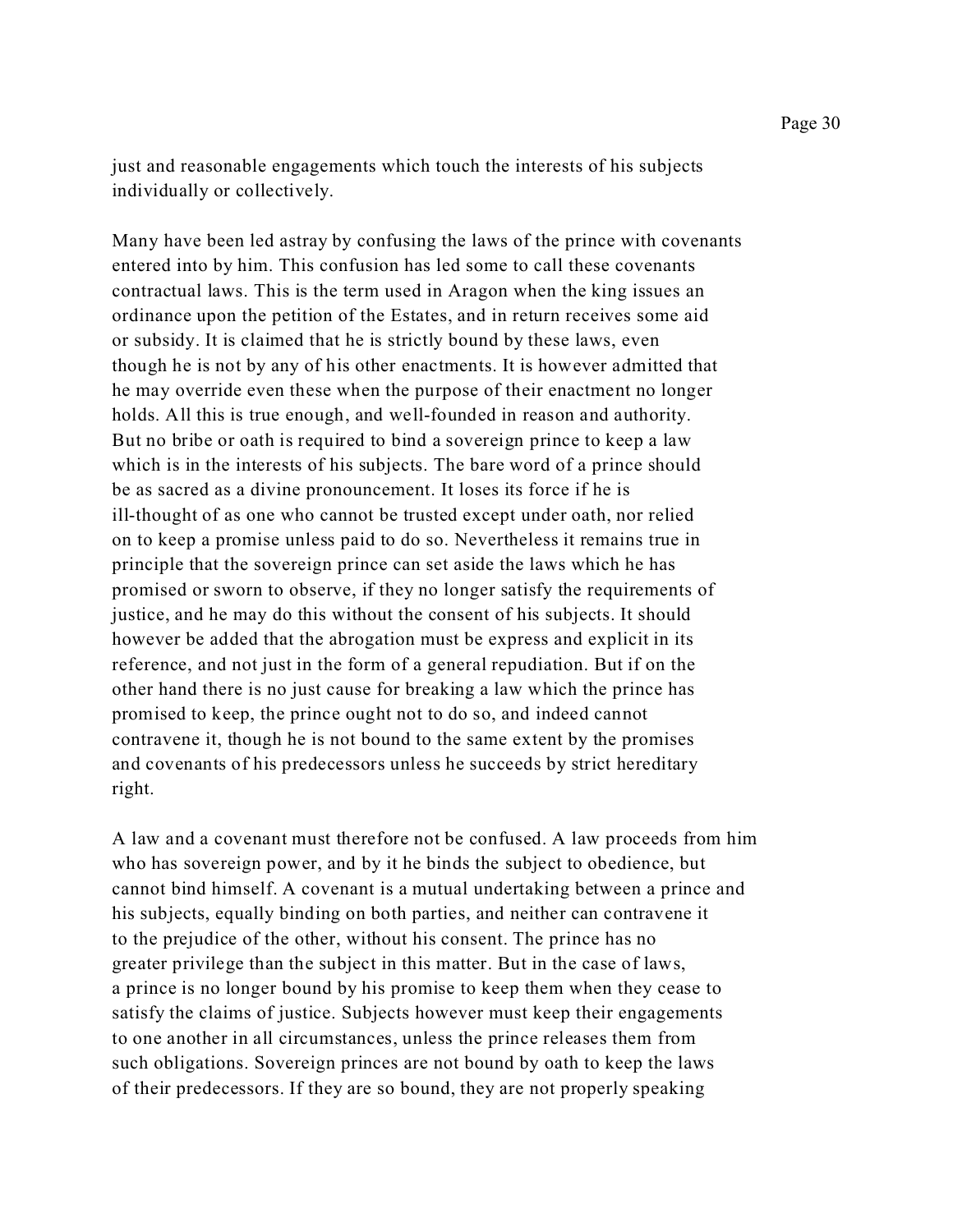sovereign. ...

The constitutional laws of the realm, especially those that concern the king's estate being, like the salic law, annexed and united to the Crown, cannot be infringed by the prince. Should he do so, his successor can always annul any act prejudicial to the traditional form of the monarchy,[7] since on this is founded and sustained his very claim to sovereign majesty. ...

As for laws relating to the subject, whether general or particular, which do not involve any question of the constitution, it has always been usual only to change them with the concurrence of the three estates, either assembled in the States-General of the whole of France, or in each bailiwick separately. Not that the king is bound to take their advice, or debarred from acting in a way quite contrary to what they wish, if his acts are based on justice and natural reason. At the same time the majesty of the prince is most fully manifested in the assembly of the three estates of the whole realm, humbly petitioning and supplicating him, without any power of commanding or determining, or any right to a deliberative voice. Only that which it pleases the prince to assent to or dissent from, to command or to forbid, has the force of law and is embodied in his edict or ordinance.

Those who have written books about the duties of magistrates and such like matters[8] are in error in maintaining that the authority of the Estates is superior to that of the prince. Such doctrines serve only to encourage subjects to resist their sovereign rulers. Besides, such views bear no relation to the facts, except when the king is in captivity, lunatic or a minor. If he were normally subject to the Estates, he would be neither a prince nor a sovereign, and the commonwealth would not be a kingdom or a monarchy, but a pure aristocracy where authority is shared equally between the members of the ruling class. ...

Although in the Parliaments of the kingdom of England, which meet every three years, all three orders use great freedom of speech, as is characteristic of northern peoples, they still must proceed by petitions and supplications ... Moreover Parliaments in England can only assemble, as in this kingdom and in Spain, under letters patent expressly summoning them in the king's name. This is sufficient proof that Parliaments have no independent power of considering, commanding or determining, seeing that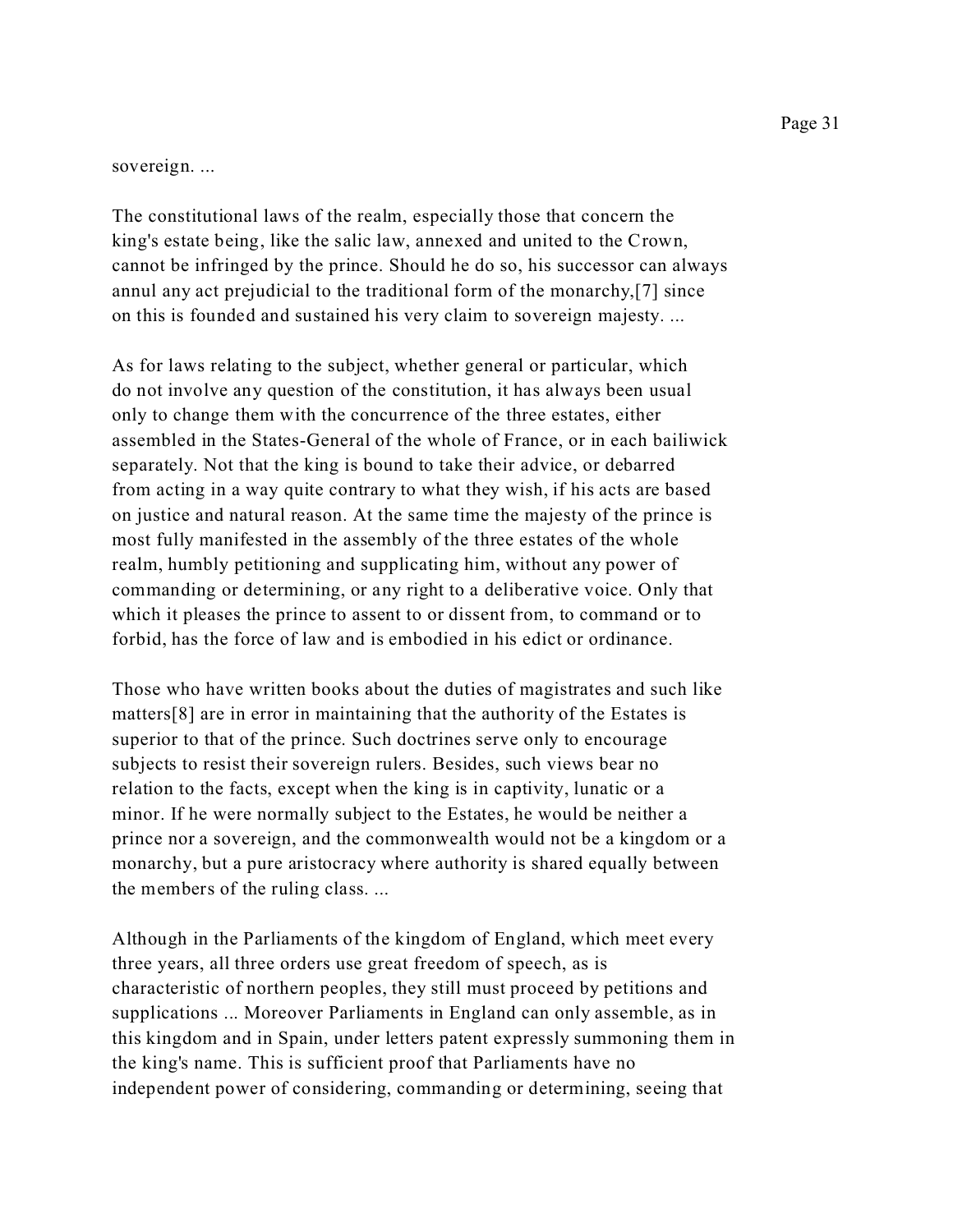they can neither assemble nor adjourn without express royal command ... It may be objected that no extraordinary taxes or subsidies can be imposed without the agreement and consent of Parliament. King Edward I agreed to this principle in the Great Charter, which is always appealed to by the people against the claims of the king. But I hold that in this matter no other king has any more right than has the King of England, since it is not within the competence of any prince in the world to levy taxes at will on his people, or seize the goods of another arbitrarily, as Philippe de Comines very wisely argued at the Estates at Tours, as we may read in his Memoirs.[9]

We must agree then that the sovereignty of the king is in no wise qualified or diminished by the existence of Estates. On the contrary his majesty appears more illustrious when formally recognized by his assembled subjects, even though in such assemblies princes, not wishing to fall out with their people, agree to many things which they would not have consented to, unless urged by the petitions, prayers, and just complaints of a people burdened by grievances unknown to the prince. After all, he depends for his information on the eyes and ears and reports of others.

From all this it is clear that the principal mark of sovereign majesty and absolute power is the right to impose laws generally on alt subjects regardless of their consent ... And if it is expedient that if he is to govern his state well, a sovereign prince must be above the law, it is even more expedient that the ruling class in an aristocracy should be so, and inevitable in a popular state. A monarch in a kingdom is set apart from his subjects, and the ruling class from the people in an aristocracy. There are therefore in each case two parties, those that rule on the one hand, and those that are ruled on the other. This is the cause of the disputes about sovereignty that arise in them, but cannot in a popular state ... There the people, rulers and ruled, form a single body and so cannot bind themselves by their own laws. ...

When edicts are ratified by Estates or Parlements, it is for the purpose of securing obedience to them, and not because otherwise a sovereign prince could not validly make law. As Theodosius said with reference to the consent of the Senate, 'it is not a matter of necessity but of expediency'. He also remarked that it was most becoming in a sovereign prince to keep his own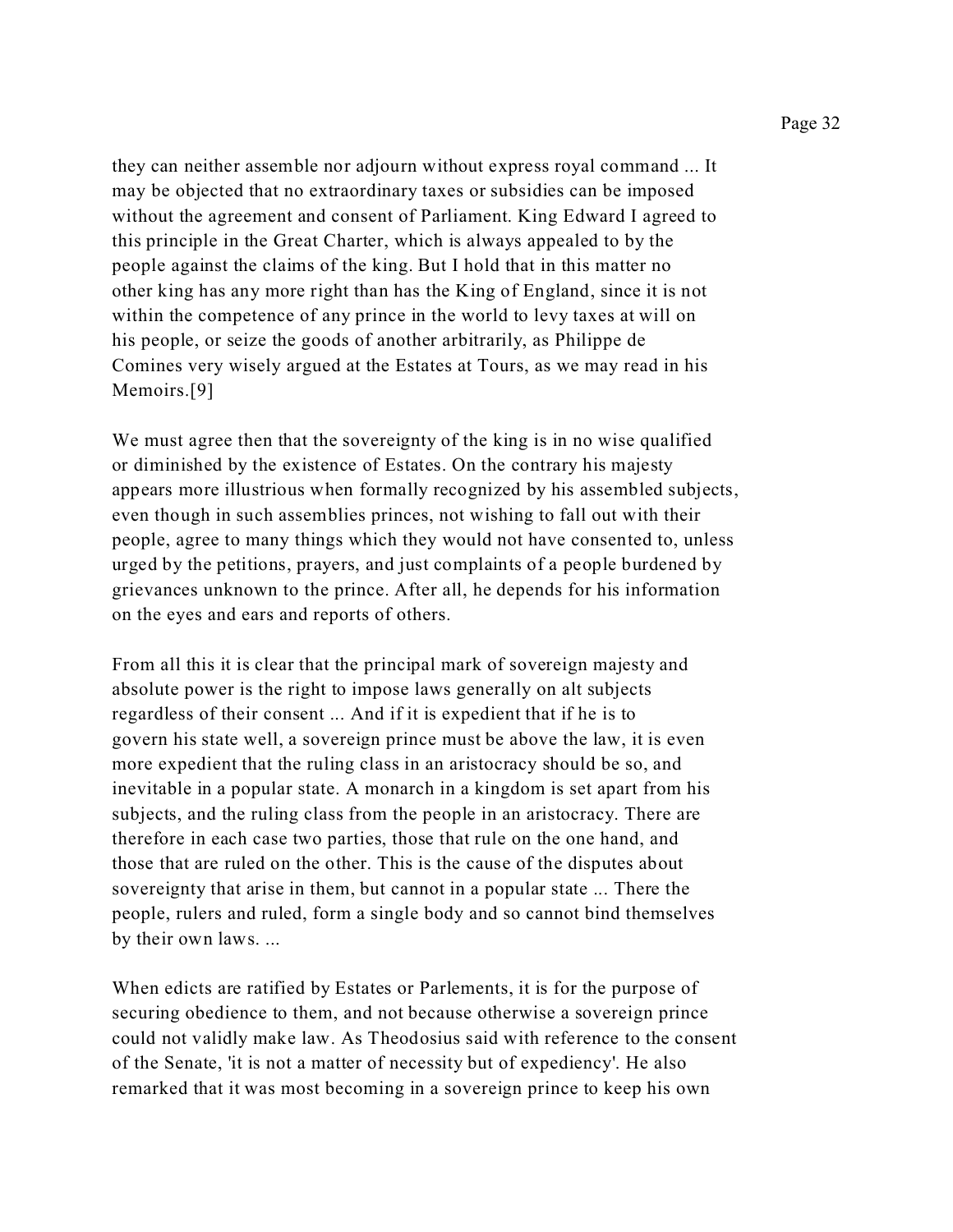laws, for this is what makes him feared and respected by his subjects, whereas nothing so undermines his authority as contempt for them. As a Roman Senator observed 'it is more foolish and ill-judged to break your own laws than those of another'.

But may it not be objected that if the prince forbids a sin, such as homicide, on pain of death, he is in this case bound to keep his own law The answer is that this is not properly the prince's own law, but a law of God and nature, to which he is more strictly bound than any of his subjects. Neither his council, nor the whole body of the people, can exempt him from his perpetual responsibility before the judgement-seat of God, as Solomon said in unequivocal terms. Marcus Aurelius also observed that the magistrate is the judge of persons, the prince of the magistrates, and God of the prince. Such was the opinion of the two wisest rulers the world has ever known. Those who say without qualification that the prince is bound neither by any law whatsoever, nor by his own express engagements, insult the majesty of God, unless they intend to except the laws of God and of nature, and all just covenants and solemn agreements. Even Dionysius, tyrant of Syracuse, said to his mother that he could exempt her from the laws and customs of Syracuse, but not from the laws of God and of nature. For just as contracts and deeds of gift of private individuals must not derogate from the ordinances of the magistrate, nor his ordinances from the law of the land, nor the law of the land from the enactments of a sovereign prince, so the laws of a sovereign prince cannot override or modify the laws of God and of nature. ...

There is one other point. If the prince is bound by the laws of nature, and the civil law is reasonable and equitable, it would seem to follow that the prince is also bound by the civil law. As Pacatius said to the Emperor Theodosius 'as much is permitted to you as is permitted by the laws'. In answer to this I would point out that the laws of a sovereign prince concern either public or private interests or both together. All laws moreover can be either profitable at the expense of honour, or profitable without involving honour at all, or honourable without profit, or neither honourable nor profitable. When I say 'honour' I mean that which conforms with what is natural and right, and it has already been shown that the prince is bound in such cases. Laws of this kind, though published by the prince's authority, are properly natural laws. Laws which are profitable as well as just are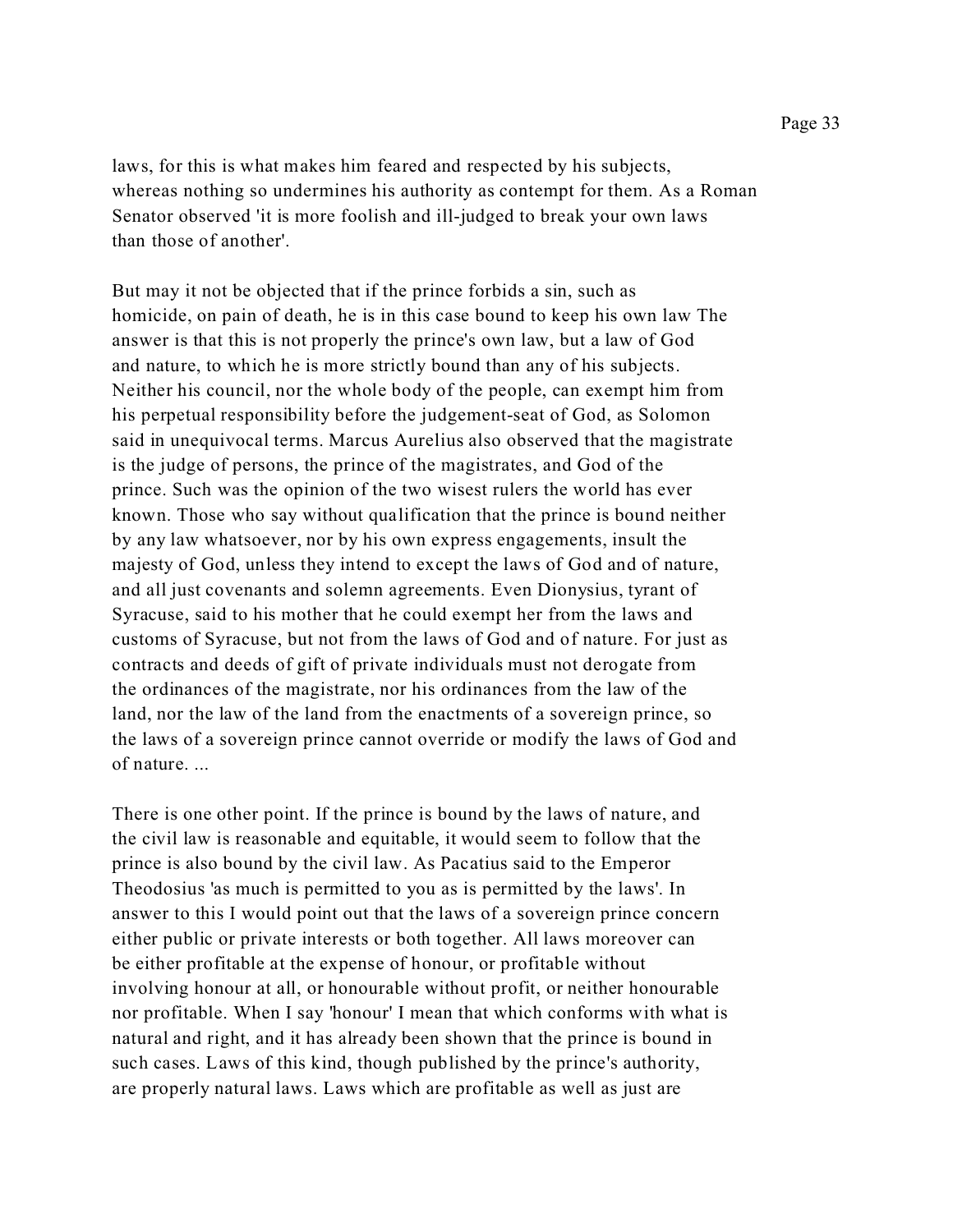even more binding on him. One need hardly concern oneself about the sanctity of laws which involve neither profit nor honour. But if it is a question of weighing honour against profit, honour should always be preferred. Aristides the Just said of Themistocles that his advice was always very useful to the people, but shameful and dishonourable.

But if a law is simply useful and does not involve any principle of natural justice, the prince is not bound by it, but can amend it or annul it altogether as he chooses, provided that with the alteration of the law the profit to some does not do damage to others without just cause. The prince then can annul an ordinance which is merely useful in order to substitute one more or less advantageous, for profit, honour, and justice all have degrees of more and less. And just as the prince can choose the most useful among profitable laws, so he can choose the most just among equitable laws, even though while some profit by them others suffer, provided it is the public that profits, and only the private individual that suffers. It is however never proper for the subject to disobey the laws of the prince under the pretext that honour and justice require it. ...

Edicts and ordinances therefore do not bind the ruler except in so far as they embody the principles of natural justice; that ceasing, the obligation ceases. But subjects are bound till the ruler has expressly abrogated the law, for it is a law both divine and natural that we should obey the edicts and ordinances of him whom God has set in authority over us, providing his edicts are not contrary to God's law. For just as the rear-vassal owes an oath of fealty in respect of and against all others, saving his sovereign prince, so the subject owes allegiance to his sovereign prince in respect of and against all others, saving the majesty of God, who is lord of all the princes of this world. From this principle we can deduce that other rule, that the sovereign prince is bound by the covenants he makes either with his subjects, or some other prince. Just because he enforces the covenants and mutual engagements entered into by his subjects among themselves, he must be the mirror of justice in all his own acts ... He has a double obligation in this case. He is bound in the first place by the principles of natural equity, which require that conventions and solemn promises should be kept, and in the second place in the interests of his own good faith, which he ought to pre-serve even to his own disadvantage, because he is the formal guarantor to all his subjects of the mutual faith they owe one another. ...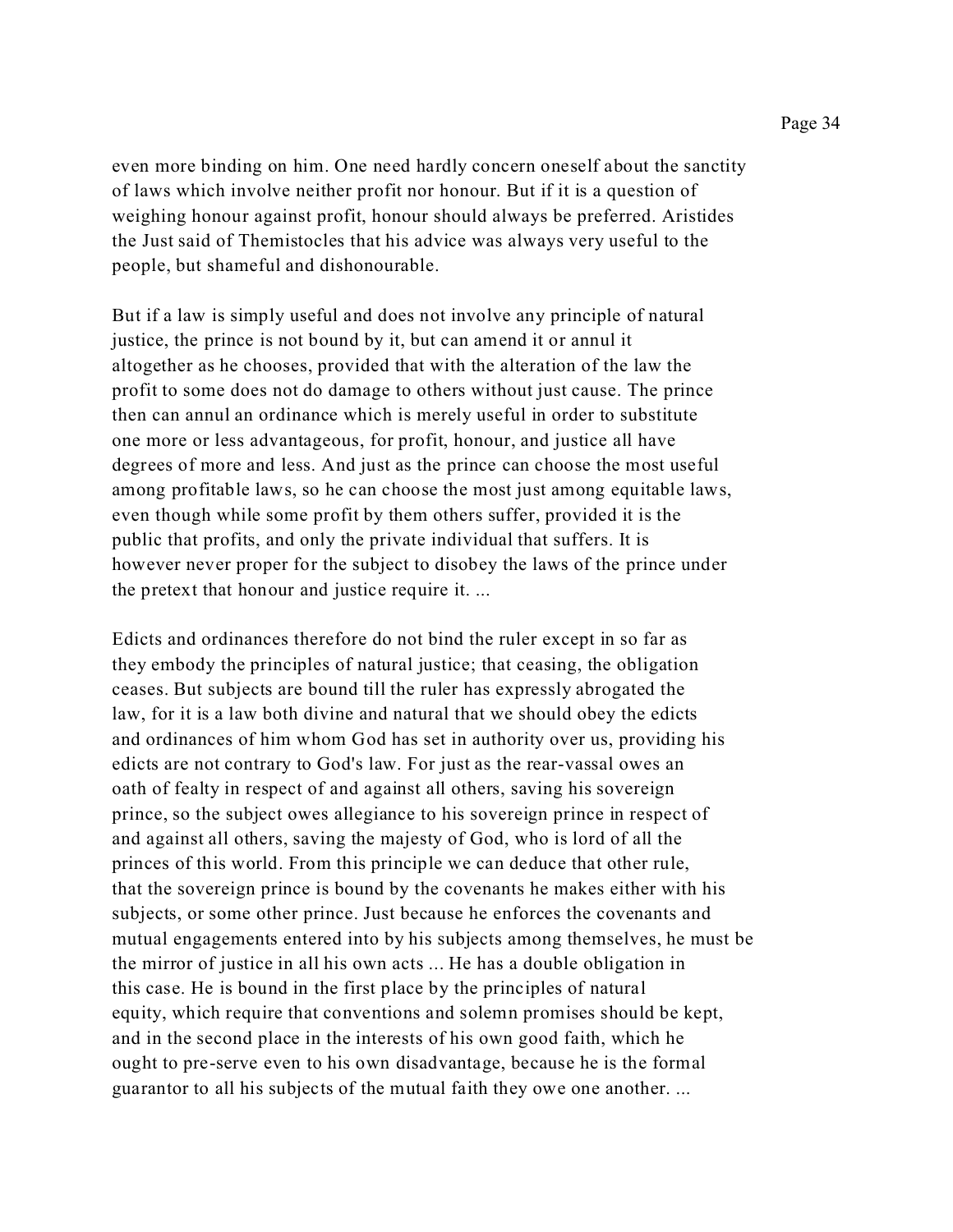Page 35

A distinction must therefore be made between right and law, for one implies what is equitable and the other what is commanded. Law is nothing else than the command of the sovereign in the exercise of his sovereign power. A sovereign prince is not subject to the laws of the Greeks, or any other alien power, or even those of the Romans, much less to his own laws, except in so far as they embody the law of nature which, according to Pindar, is the law to which all kings and princes are subject. Neither Pope nor Emperor is exempt from this law, though certain flatterers say they can take the goods of their subjects at will. But both civilians and canonists have repudiated this opinion as contrary to the law of God. They err who assert that in virtue of their sovereign power princes can do this. It is rather the law of the jungle, an act of force and violence. For as we have shown above, absolute power only implies freedom in relation to positive laws, and not in relation to the law of God. God has declared explicitly in His Law that it is not just to take, or even to covet, the goods of another. Those who defend such opinions are even more dangerous than those who act on them. They show the lion his claws, and arm princes under a cover of just claims. The evil will of a tyrant, drunk with such flatteries, urges him to an abuse of absolute power and excites his violent passions to the pitch where avarice issues in confiscations, desire in adultery, and anger in murder. ...

Since then the prince has no power to exceed the laws of nature which God Himself, whose image he is, has decreed, he cannot take his subjects' property without just and reasonable cause, that is to say by purchase, exchange, legitimate confiscation, or to secure peace with the enemy when it cannot be otherwise achieved. Natural reason instructs us that the public good must be preferred to the particular, and that subjects should give up not only their mutual antagonisms and animosities, but also their possessions, for the safety of the commonwealth. ...

It remains to be determined whether the prince is bound by the covenants of his predecessors, and whether, if so, it is a derogation or his sovereign power ... A distinction must be made between the ruler who succeeds because he is the natural heir of his predecessor, and the ruler who succeeds in virtue of the laws and customs of the realm. In the first case the heir is bound by the oaths and promises of his predecessors just as is any ordinary heir. In the second case he is not so bound even if he is sworn, for the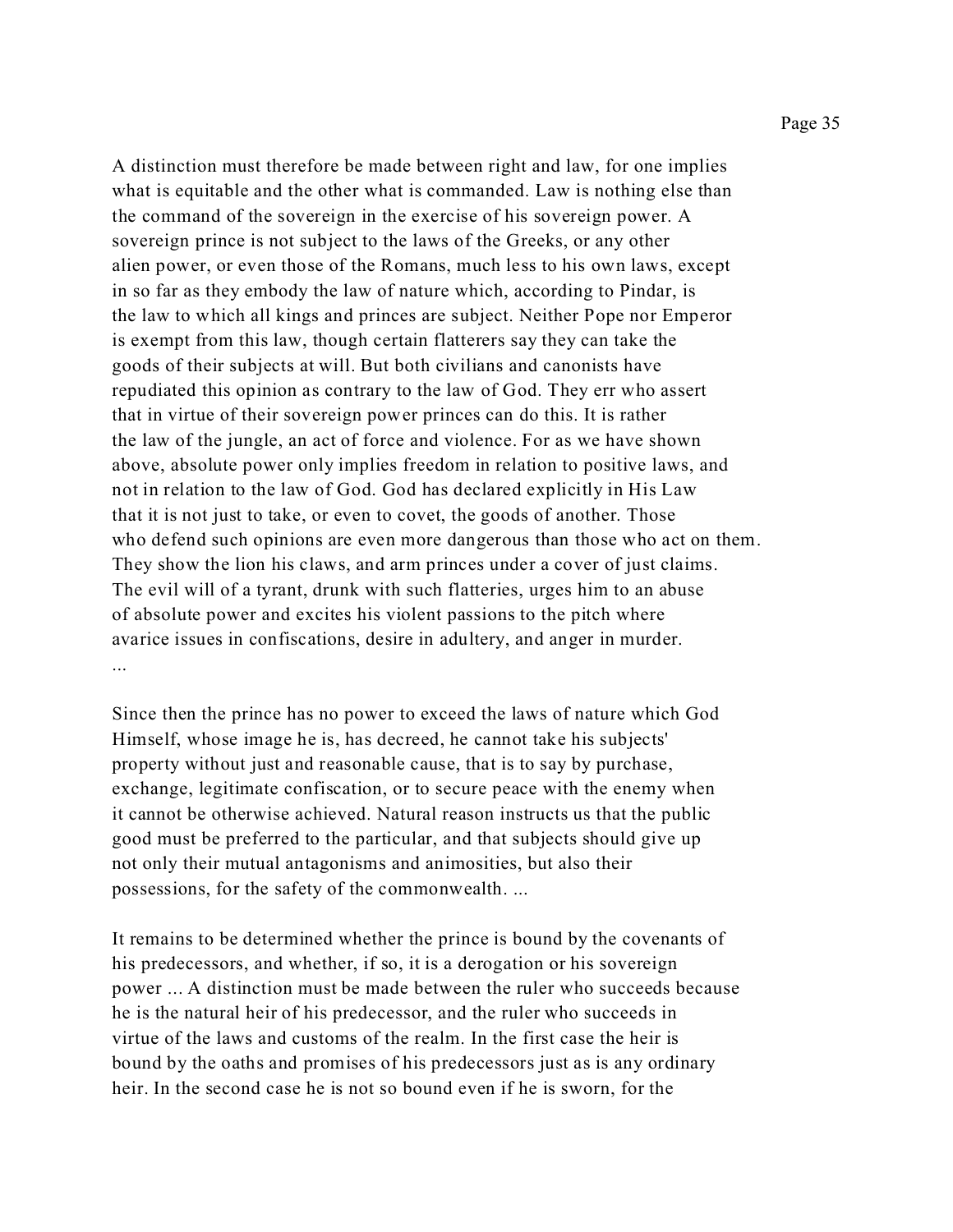oath of the predecessor does not bind the successor. He is bound however in all that tends to the benefit of the kingdom.

There are those who will say that there is no need of such distinctions since the prince is bound in any case by the law of nations, under which covenants are guaranteed. But I consider that these distinctions are necessary nevertheless, since the prince is bound as much by the law of nations, but no more, than by any of his own enactments. If the law of nations is iniquitous in any respect, he can disallow it within his own kingdom, and forbid his subjects to observe it, as was done in France in regard to slavery. He can do the same in relation to any other of its provisions, so long as he does nothing against the law of God. If justice is the end of the law, the law the work of the prince, and the prince the image of God, it follows of necessity that the law of the prince should be modelled on the law of God.

## Concerning Feudatory and Tributary Princes [CHAPTER IX]

A CHAPTER must be devoted to this subject, since formerly the rights of sovereignty were identical with feudal rights, such as are found throughout Europe and Asia ... We have already said that an absolute sovereign is one who, under God, holds by the sword alone. If he holds of another he is not sovereign. But this raises a difficulty. If those who hold anything at all of another in faith and homage are not sovereigns, there are hardly any sovereign princes in the world. On the other hand if we concede that those who do so hold in faith and homage are sovereigns, we are in effect saying the vassal and his lord, the servant and his master, are equals in honour, power, and authority. But it is a fact that civilians have treated the Dukes of Milan, Mantua, Ferrara, Savoy, and even certain counts as sovereigns, though this is not in the least consistent with the principle we have laid down. It is clear therefore that the matter needs examining, since it touches so closely upon the question of sovereignty, and the standing and honour of princes.

We have already shown in the chapter on protection that princes who are under the protection of, but not subject to another, remain sovereign, even though the alliance is an unequal one in that the protected must needs defer to the protector. But there is a great difference between being simply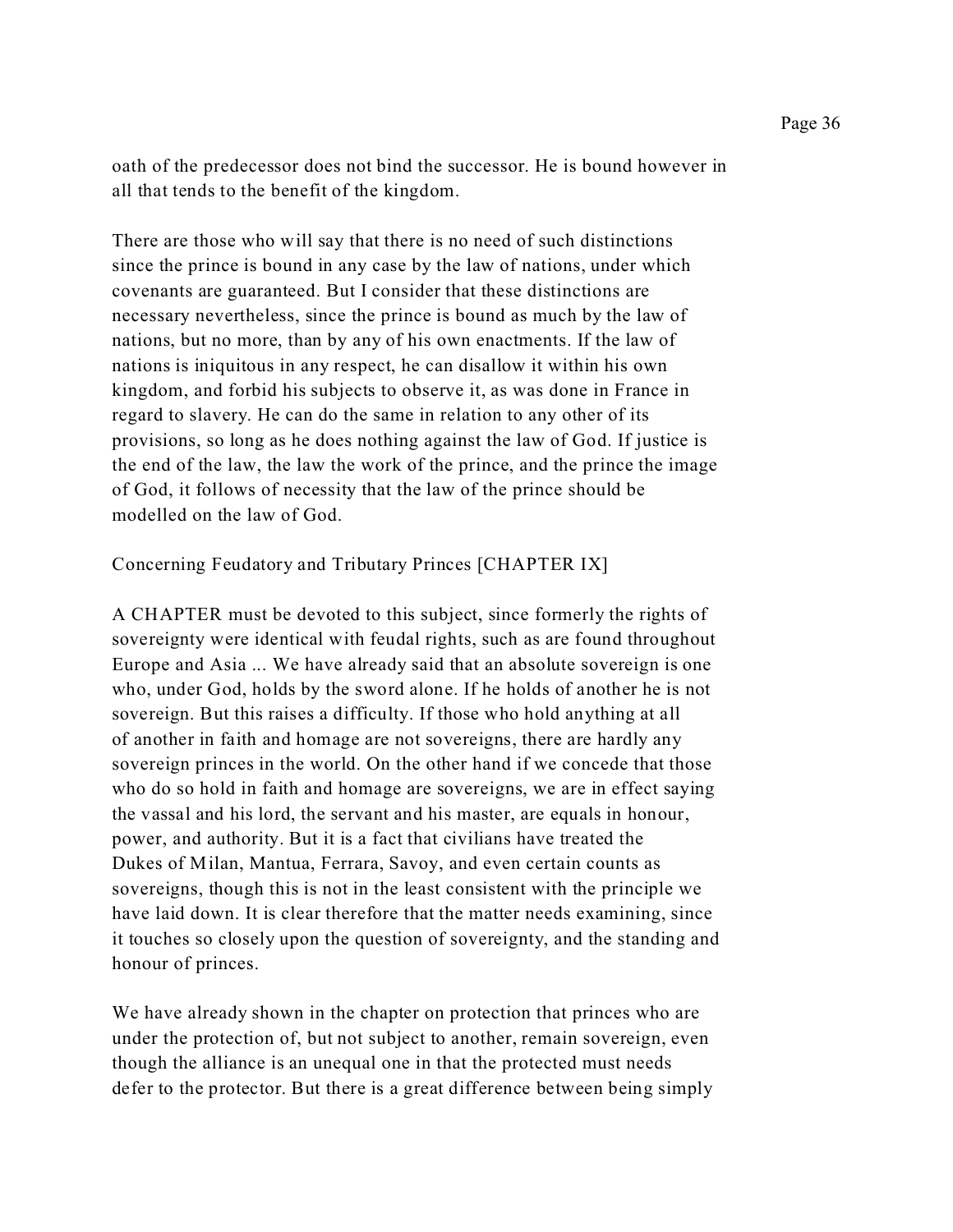under the protection of another, and owing him faith and homage, by which I mean the oaths of fidelity, submission, service, and duty owed by a vassal to his lord.

There are in fact six degrees of dependence below the status of an absolute prince who holds of none and is dependent on none. First there is the tributary prince who is the inferior of him to whom he pays tribute, but nevertheless is a sovereign prince, since he is not in subjection to him. Though he may be more heavily burdened than a prince who is under protection, his status is nevertheless the higher, in that once the tribute which he has promised in order to secure peace is paid, he is quit of all further obligations, and may take what steps he pleases for the defence of his rights. Next in order is the prince who has commended himself to another for protection. His status is lower than that of either his protector or a tributary prince, for he cannot defend his rights save with the assistance of his protector, whose protégé and dependant he is, as has been shown in an earlier chapter. The third type is that of the prince who is a sovereign in his own realm and under no man's protection, but at the same time is the vassal of another prince for some fief, in respect of which he owes him the honour and service due on that fief. The fourth is the simple vassal who owes faith and service for his fief, but is neither a sovereign himself, nor the natural subject of the man of whom he holds the fief. The fifth is the liege-vassal of a sovereign prince but not his subject. The last is the natural subject, whether vassal or tenant, who holds his feudal or peasant holding of a sovereign prince who is his natural lord and has jurisdiction over him; it includes those who have neither fief nor lands, but are nevertheless justiciable by and subject to the prince of their native country.

I have made all these distinctions in order to clear up the very common confusion between the subject and the vassal, and between the simple vassal and the liege-vassal. The liege-vassal owes obedience to his lord in relation to and against all. The simple vassal reserves the rights of his lord's superior. But only the subject owes absolute obedience. The vassal, whether liege or simple, if he is not a subject, only owes the service and homage promised at his investiture, and can be quit of it by abandoning his fief without breach of faith. But the subject, whether vassal, tenant, free proprietor, or landless man cannot be quit of the authority of his prince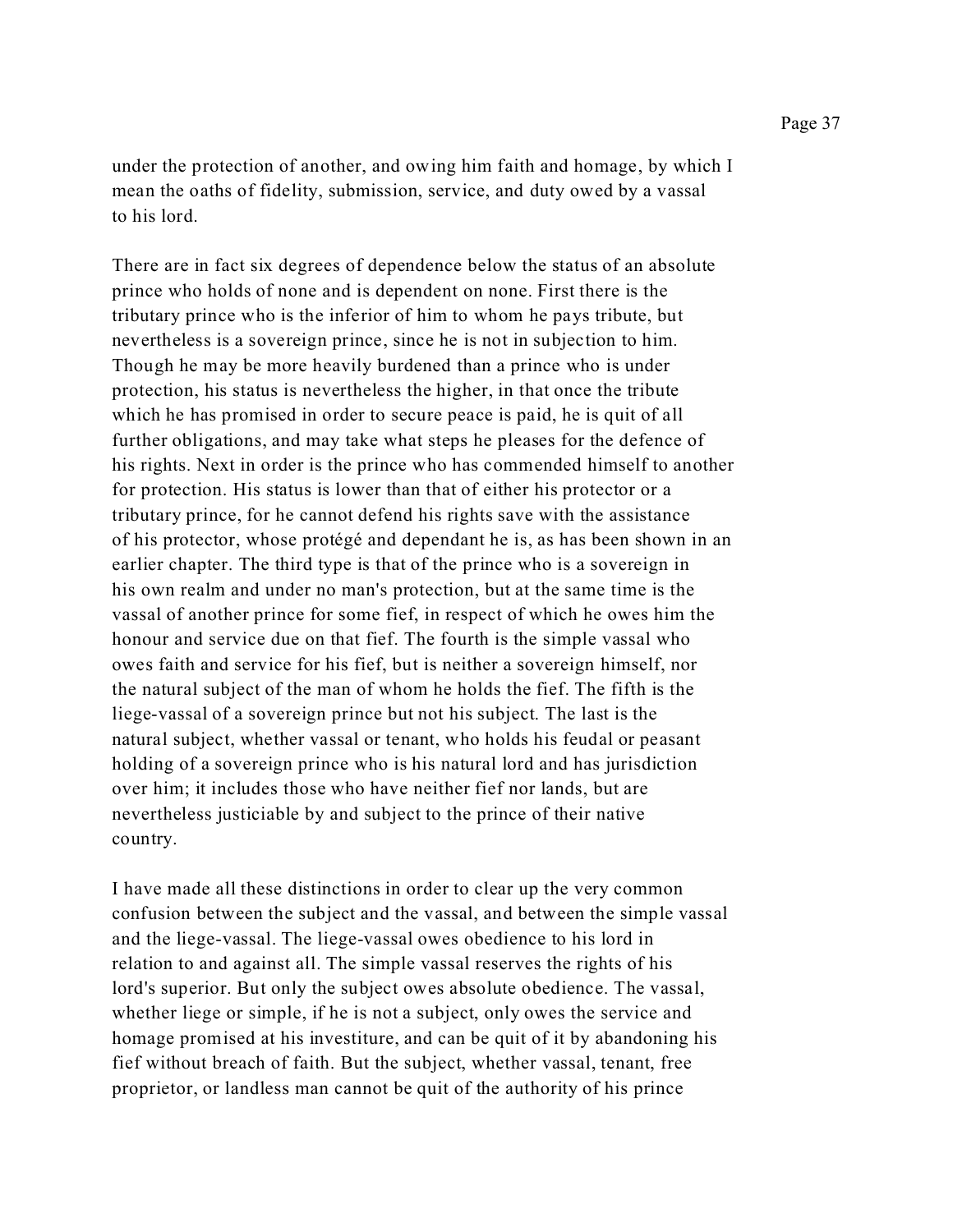against his prince's will, or without his consent, as has been shown in the chapter on the citizen. The simple vassal only takes the oath of submission to his lord once and there are even vassals who take no oath, for there are fiefs on which no homage is due. But a subject, whoever he is, whether vassal, tenant, free proprietor, landless man, or even a bishop without temporalities, must take an oath of submission to his sovereign prince whenever, and as often as, he chooses to demand it. As for liege-homage, one need not be the subject of the man to whom it is due, for a sovereign prince can hold a fief of another in respect of which he owes him liege-homage. ...

These considerations suggest that the only ruler who is sovereign in an absolute sense is one who holds nothing of any other prince, for the vassal, even if he is the Pope or the Emperor himself, if he holds any kind of fief, owes personal service to the man of whom he holds it. This term 'service', when used in relation to fiefs, is in no country prejudicial to the personal liberty of the vassal. Nevertheless it implies obligations, duties, honour, and reverence owed to the feudal overlord. These do not at all imply real servitude, but they are inseparably attached to the person of the vassal, so that he cannot escape them save by abandoning his fief, and only then if he is not the natural subject of his lord. In that case he cannot escape his subjection even in abandoning his fief... Can then a prince really be regarded as an absolute sovereign who takes the oath of homage, who is obliged to serve another, who is the man, or to speak more exactly, the servitor of another? ...

Bartolus once wrote that it was a kind of heresy to reject the claims of the Emperor to lordship of the world. Such a statement hardly requires refutation, seeing that Rome itself never ruled more than a thirtieth part of the globe, and the German Emperors only a tenth part of the Roman Empire ... Nevertheless the partisans of the Emperor on the one hand, and the Church on the other have claimed, the one for the Emperor, the other for the Pope, final sovereign authority over all Christian princes. Some have argued that all anointed kings are vassals of the Pope, others that the Pope is the guardian of all kings incapable of discharging their functions. Innocent IV, hearing that the King of Portugal neglected the interests of his realm, commanded the princes and barons of Portugal to choose a regent to take over the management of the finances and the administration, 'not', he said, 'that I intend to do anything to the prejudice of the crown, but rather to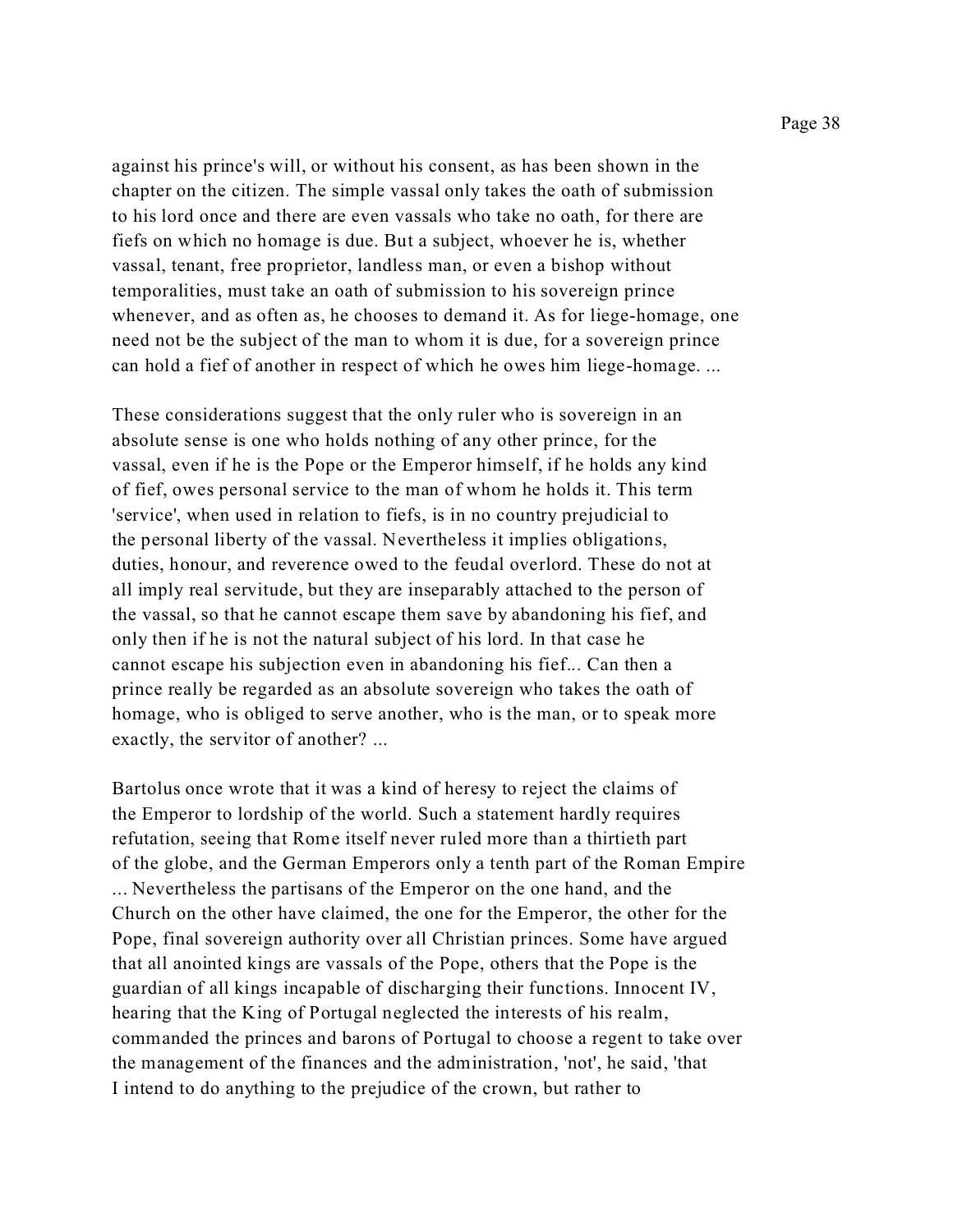preserve its rights'. But his acts belied his words. Urban V presumed to legitimatize Henry, bastard of Castile, in order to give him grounds for expelling his legitimate brother Pedro from the kingdom, as he did. For Popes claimed the right of legitimization in respect of all princes. Others were prepared to go even further and ascribe to the Pope jurisdiction over the Emperor, and over all kings and princes, of right, and in fact, excepting only the Kings of France. Even canonists have admitted that in fact the latter acknowledge no superior save God alone. ...

But all these various claims rested on no surer foundation than the authority of Pope Gelasius,[10] who wrote that Popes could deprive kings of their authority. It was also claimed that there was an appeal from all kings and peoples to the Pope; that only an Emperor or a Pope could revoke their tides and deprive kings; that there was no prince rightly instituted unless the Pope had confirmed him in his principality; that the Pope could grant privileges, exemptions, and immunities to the subject regardless of the laws and customs of the realm, and that he was the sole judge of all exemptions. Finally it has been claimed that in virtue of the phrase de plenitudine potestatis used in Papal rescripts, the Pope can set aside the laws of all princes whatsoever. ...

I do not wish to enter into matters of religion, but to confine myself to the question of temporal sovereignty which is the subject of my discourse. This subject has not been discussed in a way which makes clear which princes are absolute sovereigns, and whether the rest are the subjects of either Pope or Emperor.

From the time that Pope Gregory, the one who first described himself as servant of the servants of God,[11] obtained from Phocas the Emperor in Constantinople authority over all the other bishops, his successors by using spiritual weapons for temporal ends gradually extended their power. Princes in their turn, more from piety towards God than respect for the Papal office, came to reverence its authority more and more ... In the end the Popes came to claim sovereignty not only in respect of spiritual matters, but also in temporal affairs, over all Christian princes. They acquired such rights in some cases by agreements and concessions, in others by usurpation and prescription, excepting only the kingdom of France, which always withstood such attempts, hard as the Popes tried to subject it to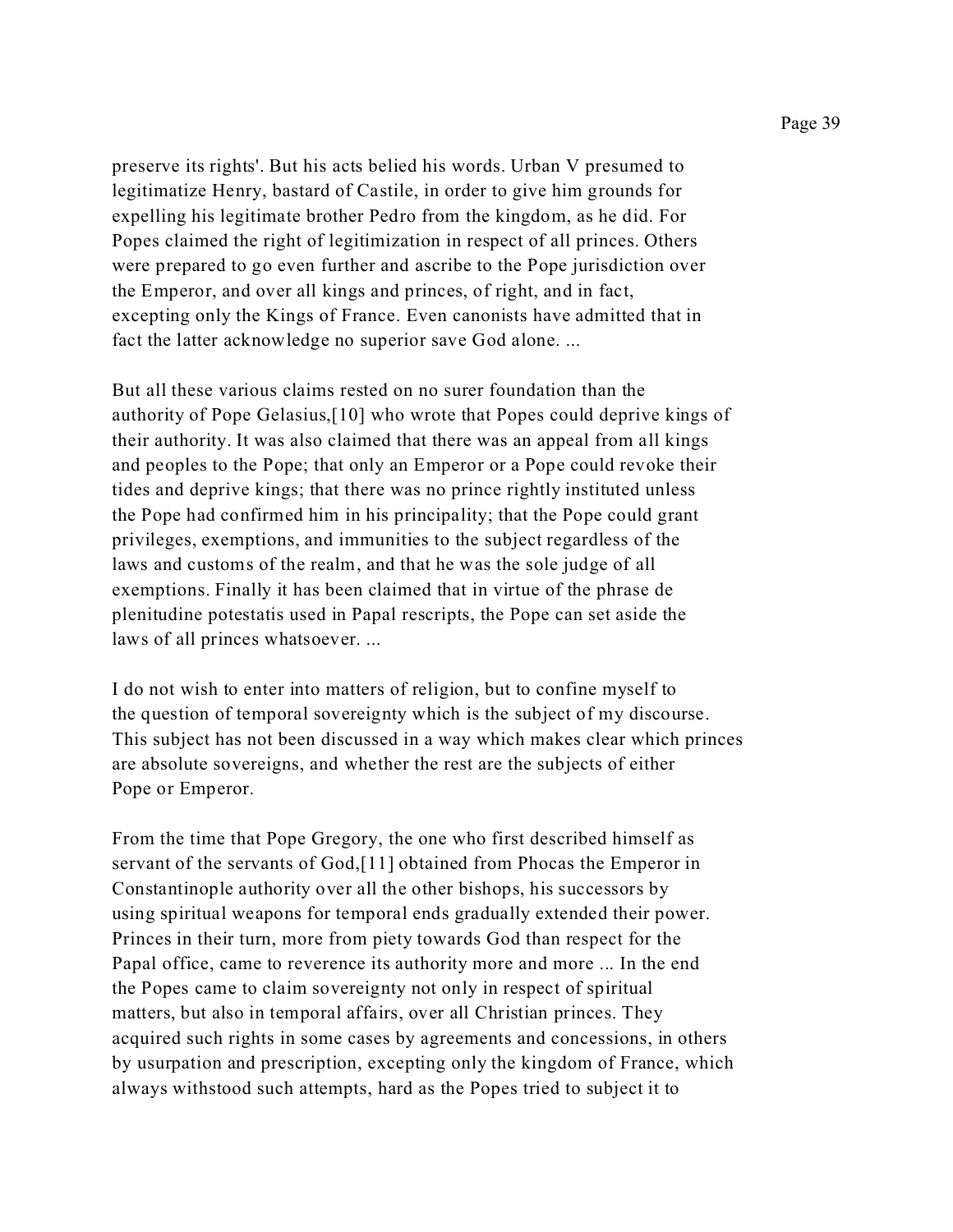their authority. ...

[The rest of this very long chapter is devoted to a survey of the actualities of the political scene. Therefore, though he manifestly disapproved of the way the temporal power of the Popes had been built up, he admitted it as a fact. He regarded the Spanish kingdoms, Naples, Hungary, and Jerusalem together with many of the Italian city states as Papal fiefs. The rest of the Italian states, with the exception of Venice were Imperial fiefs. The New World was also held of the Pope in consequence of the Bull of Alexander VI. The Emperor he would not allow to be a sovereign prince anywhere. He either held of the Pope, or in Germany itself was subject to the Diet, for he regarded Germany as an aristocracy. His views on England are not so clear. It was a Papal fief till Henry VIII repudiated Papal authority. He says however in another place that feudal dependence was imprescriptible unless the fief was abandoned. Yet whereas in one place he speaks of the Swiss Cantons as originally fiefs of the Empire, he ends by describing them as absolute sovereign states, admitting no overlord. Of the Mohammedan world he says he has not enough evidence to discuss it, but he notices a passage in the Koran which forbids the title of Seigneur to any but the Caliph, and supposes that this is why no Mohammedan ruler wears a crown.

Tributary princes he hardly discusses, since by his own account it is a temporary status. He gives a few examples such as the tribute paid by Carthage to Rome, or by the Emperor Ferdinand to the Sultan in respect of the kingdom of Hungary. France alone emerges from this survey with an unqualified claim to be a sovereign state with no limitation whatsoever. In II. v [p. 67] however he lists France, Spain, England, Scotland, Ethiopia, Turkey, Persia, and Muscovy as absolute and sovereign monarchies.]

# The True Attributes of Sovereignty [CHAPTER X]

BECAUSE there are none on earth, after God, greater than sovereign princes, whom God establishes as His lieutenants to command the rest of mankind, we must enquire carefully into their estate, that we may respect and revere their majesty in all due obedience, speak and think of them with all due honour. He who contemns his sovereign prince, contemns God whose image he is. ...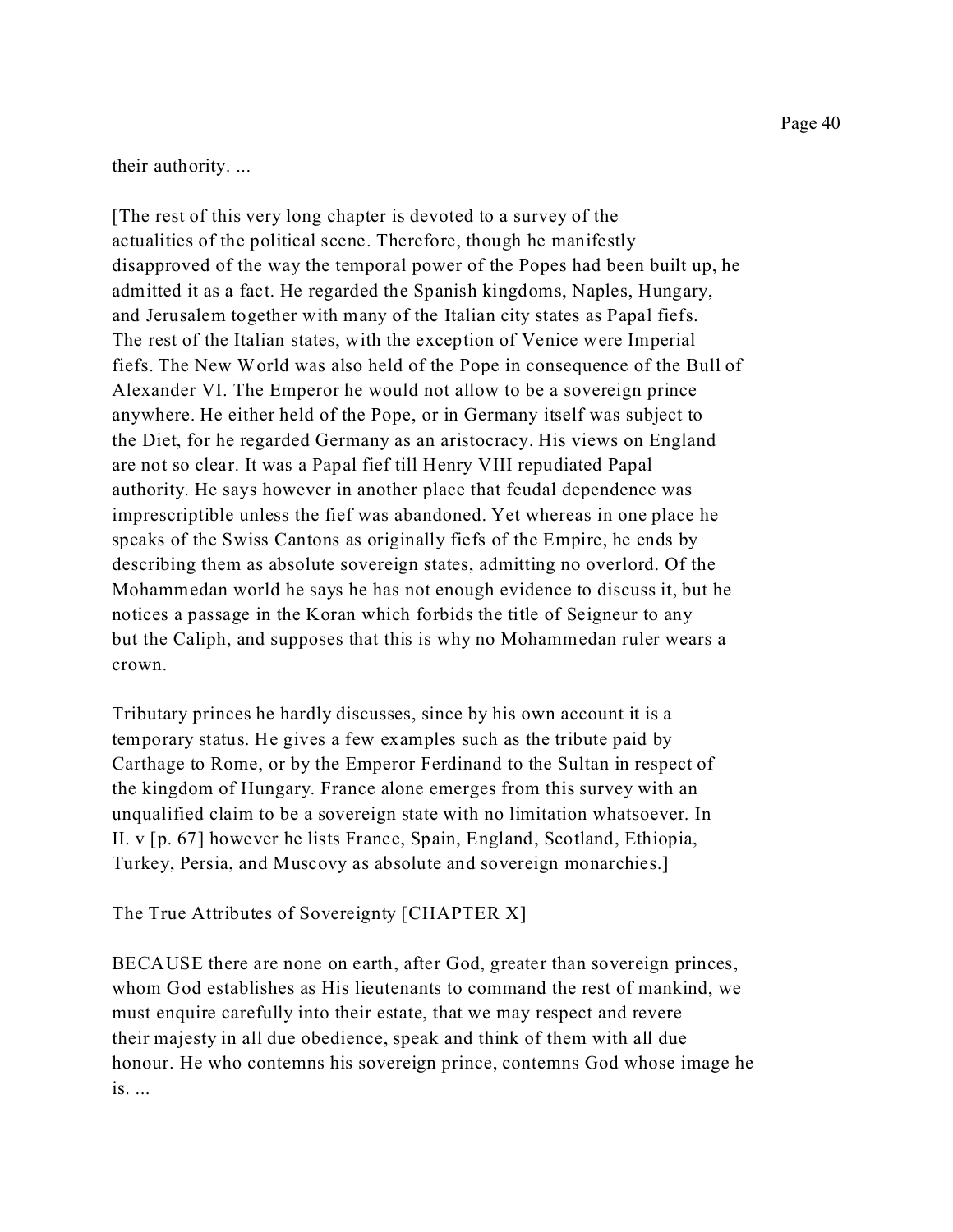Aristotle, Polybius, and Dionysius Halicarnassus alone among the Greeks discussed the attributes of sovereignty. But they treated the subject so briefly that one can see at a glance that they did not really understand the principles involved. I quote Aristotle. 'There are', he says, 'three parts of a commonwealth. There must be provision for the taking and giving of counsel, for appointing to office and assigning to each citizen his duties, for the administration of justice.' If he did not mean by parts attributes of sovereignty, he never treated of the subject at all, since this is the only passage which has any bearing. Polybius does not define the rights and duties of sovereignty either, but he says of the Romans that their constitution was a mixture of monarchy, aristocracy, and popular government, since the people made law and appointed to office, the Senate administered the provinces and conducted great affairs of state, the consuls enjoyed the pre-eminence of honour accorded to kings, especially in the field, where they exercised supreme command. This passage appears to imply a treatment of sovereign rights, since he says that those who enjoyed those rights had sovereign power. Dionysius Halicarnassus however had a clearer and better understanding of the matter than the others. When he was explaining how the King Servius deprived the Senate of authority, he observed that he transferred to the people the power to make and unmake law, to determine war and peace, to institute and deprive magistrates, and the right of hearing appeals from all courts whatsoever. In another passage, when describing the third conflict between the nobles and the people, he reported how the Consul Marcus Valerius rebuked the people and said that they should be content with the powers of making law, appointing to office and hearing appeals. Other matters should be left to the Senate.

Since ancient times civilians, and especially those of more recent years, have elaborated these rights, especially in their treatises on what they call regalian rights. Under this heading they have collected an immense number of particular rights and privileges enjoyed by dukes, counts, bishops, and various officials, and even subjects of sovereign princes. As a result they describe dukes, such as those of Milan, Mantua, Ferrara, and Savoy, and even counts, as sovereign princes. However reasonable it may appear, this is an error. How can these rulers be regarded as anything but sovereign, they argue, when they make law for their subjects, levy war and conclude peace, appoint to all office in their dominions, levy taxes, make a free man of whom they please, pardon those who have forfeited their lives.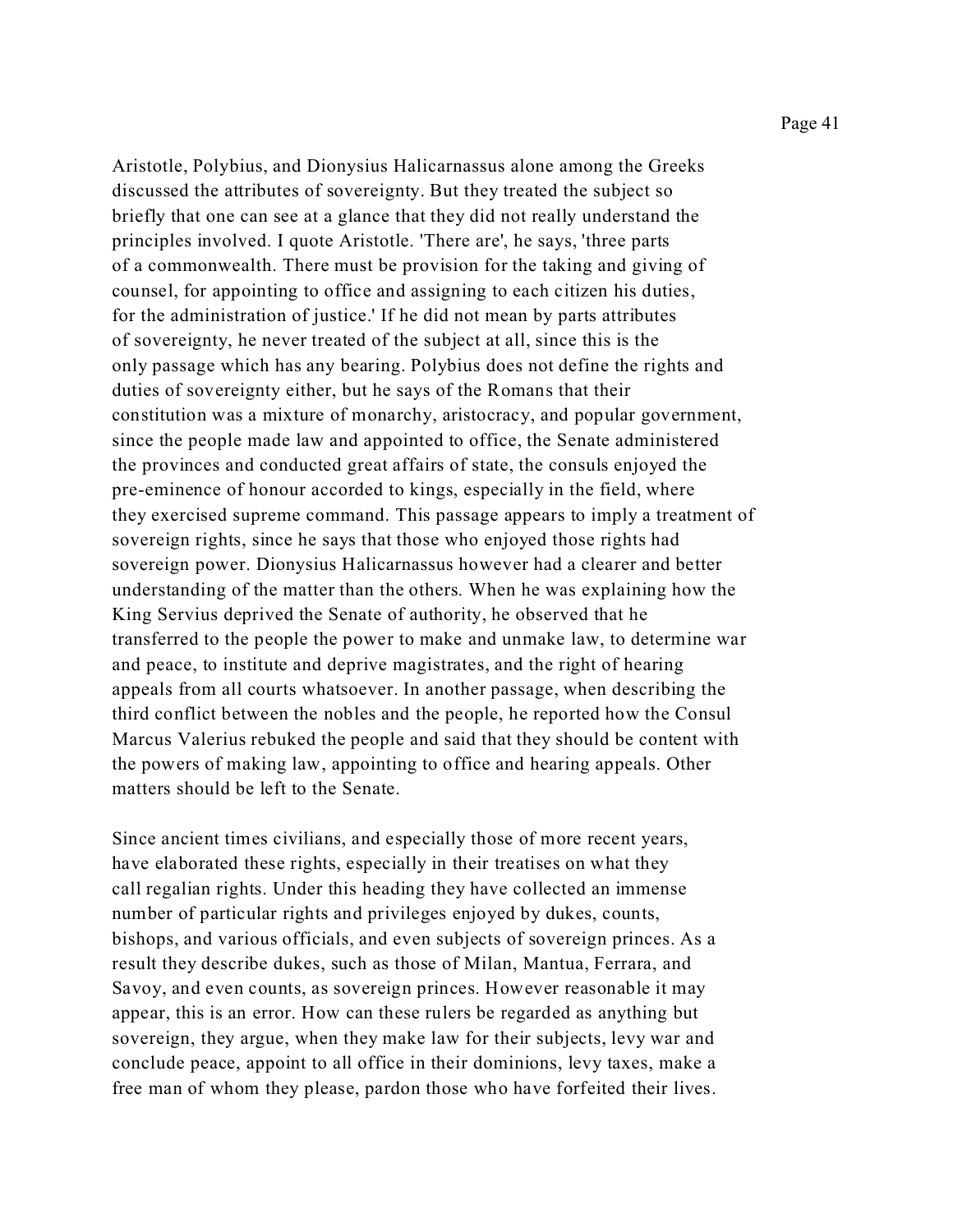What other powers has any sovereign prince? But we have already shown above that the Dukes of Milan, Mantua, Ferrara, Florence, and Savoy hold of the Empire. Their most honourable title is that of Imperial Vicar and Prince of the Empire ... We have also pointed out the absurdities that ensue if one makes sovereigns of vassals, since the lord and his subject, the master and his servant, the man who makes the law and the man on whom it is imposed, the man who issues orders and the man who obeys them, are thereby placed on an equal footing. Since this cannot be, it follows that dukes, counts, and all those who hold of another, or are bound by his laws and subject to his commands, whether of right or by constraint, are not sovereign. The same holds good of the highest officers of state, lieutenant-generals of the king, governors, regents, dictators, whatever the extent of their powers. They are not sovereigns since they are subject to the laws and commands of another and may be appealed against.

The attributes of sovereignty are therefore peculiar to the sovereign prince, for if communicable to the subject, they cannot be called attributes of sovereignty ... Just as Almighty God cannot create another God equal with Himself, since He is infinite and two infinities cannot co-exist, so the sovereign prince, who is the image of God, cannot make a subject equal with himself without self-destruction.

If this is so, it follows that rights of jurisdiction are not attributes of sovereignty since they are exercised by subjects as well as the prince. The same is true of the appointment and dismissal of officials, for this power also the prince shares with the subject, not only in regard to the lesser offices of justice, of police, of the armed forces, or of the revenues, but also in regard to responsible commanders in peace and war ... The infliction of penalties and the bestowing of awards is not an attribute of sovereignty either, for the magistrate has this power, though it is true he derives it from the sovereign. Nor is taking counsel about affairs of state an attribute of sovereignty, for such is the proper function of the privy council or senate in the commonwealth, a body always distinct from that in which sovereignty is vested. Even in the popular state, where sovereignty lies in the assembly of the people, so far from it being the function of the assembly to take counsel, it ought never be permitted to do so, as I shall show later.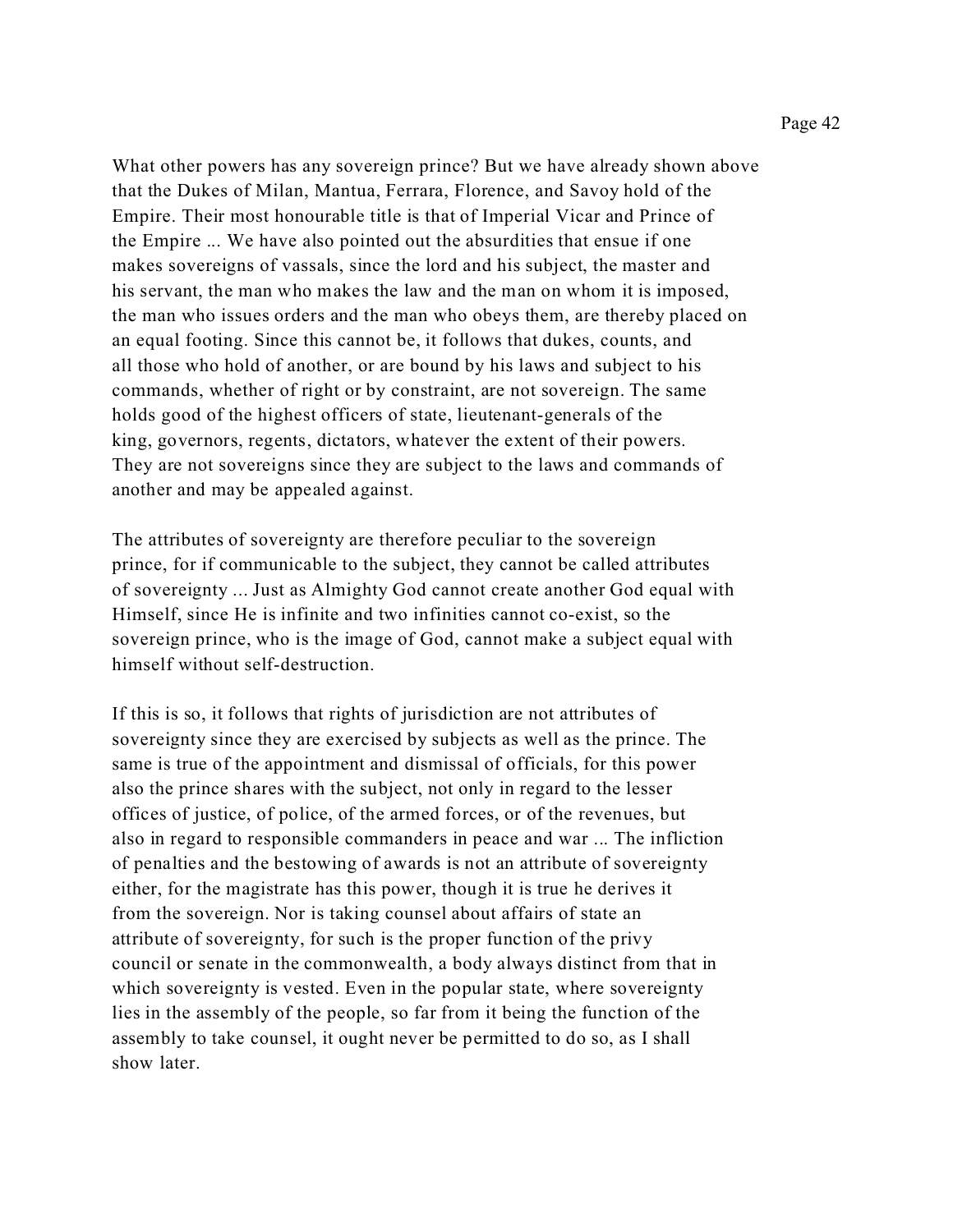It is clear therefore that none of the three functions of the state that Aristotle distinguishes are properly attributes of sovereignty. As for what Halicarnassus says about Marcus Valerius' speech to the people of Rome, when trying to pacify them, that they should be content with the prerogatives of making law and appointing magistrates, he does not make the point sufficiently clear. As I have already said, appointing to office is not an attribute of sovereignty. Moreover some further explanation is necessary of the nature of the law-making power. A magistrate can make laws binding on those subject to his jurisdiction, provided such laws do not conflict with the edicts and ordinances of his sovereign prince.

Before going any further, one must consider what is meant by law. The word law signifies the right command of that person, or those persons, who have absolute authority over all the rest without exception, saving only the law-giver himself, whether the command touches all subjects in general or only some in particular. To put it another way, the law is the rightful command of the sovereign touching all his subjects in general, or matters of general application ... As to the commands of the magistrate, they are not properly speaking laws but only edicts. 'An edict', says Varro, 'is an order issued by a magistrate.' Such orders are only binding on those subject to his jurisdiction, and are only in force for his term of office.

The first attribute of the sovereign prince therefore is the power to make law binding on all his subjects in general and on each in particular. But to avoid any ambiguity one must add that he does so without the consent of any superior, equal, or inferior being necessary. If the prince can only make law with the consent of a superior he is a subject; if of an equal he shares his sovereignty; if of an inferior, whether it be a council of magnates or the people, it is not he who is sovereign. The names of the magnates that one finds appended to a royal edict are not there to give force to the law, but as witnesses, and to make it more acceptable ... When I say that the first attribute of sovereignty is to give law to all in general and each in particular, I mean by this last phrase the grant of privileges. I mean by a privilege a concession to one or a small group of individuals which concerns the profit or loss of those persons only. ...

It may be objected however that not only have magistrates the power of issuing edicts and ordinances, each according to his competence and within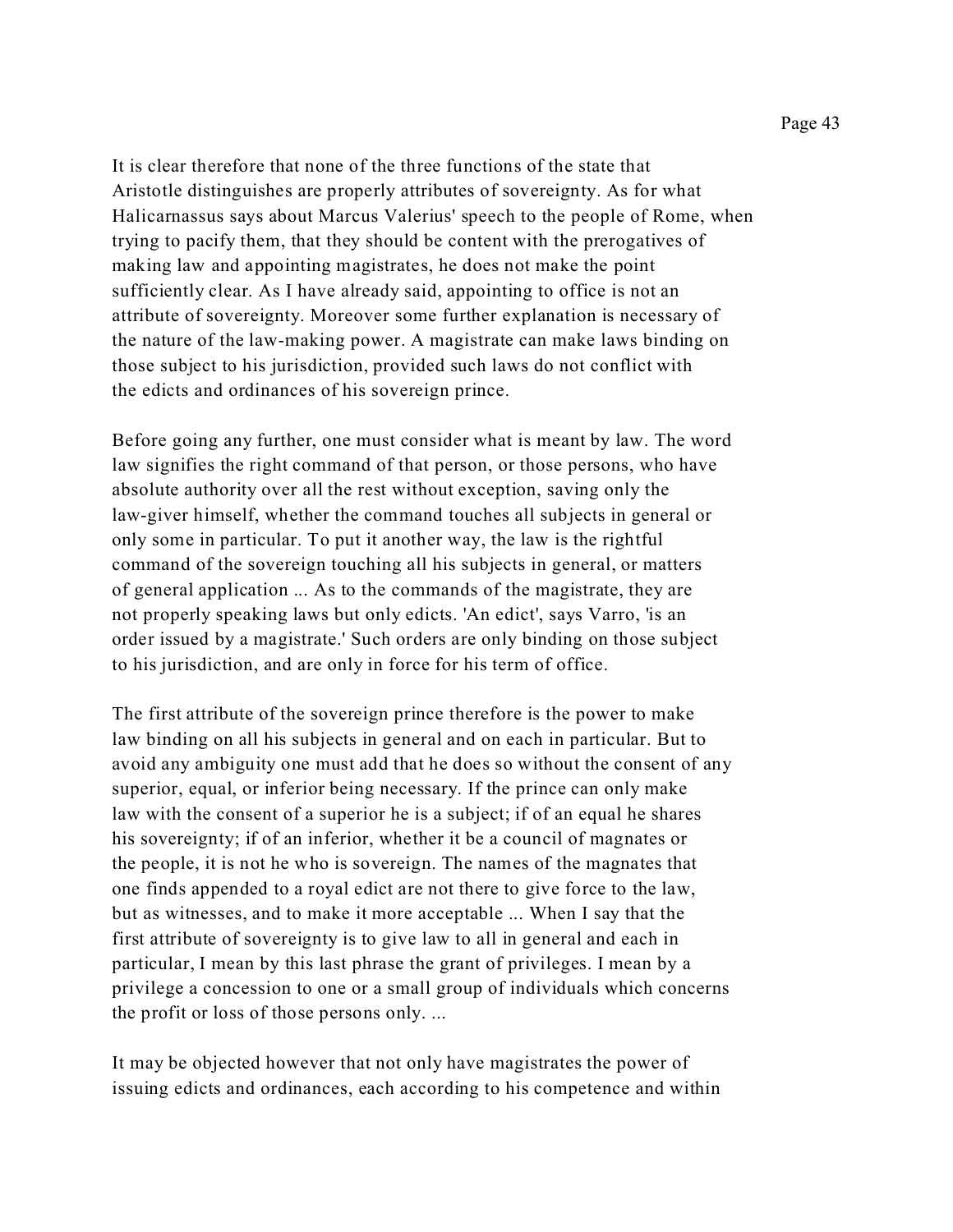his own sphere of jurisdiction, but private citizens can make law in the form of general or local custom. It is agreed that customary law is as binding as statute law. But if the sovereign prince is author of the law, his subjects are the authors of custom. But there is a difference between law and custom. Custom establishes itself gradually over a long period of years, and by common consent, or at any rate the consent of the greater part. Law is made on the instant and draws its force from him who has the right to bind all the rest. Custom is established imperceptibly and without any exercise of compulsion. Law is promulgated and imposed by authority, and often against the wishes of the subject. For this reason Dion Chrysostom compared custom to the king and law to the tyrant. Moreover law can break custom, but custom cannot derogate from the law, nor can the magistrate, or any other responsible for the administration of law, use his discretion about the enforcement of law as he can about custom. Law, unless it is permissive and relaxes the severity of another law, always carries penalties for its breach. Custom only has binding force by the sufferance and during the good pleasure of the sovereign prince, and so far as he is willing to authorize it. Thus the force of both statutes and customary law derives from the authorization of the prince ... Included in the power of making and unmaking law is that of promulgating it and amending it when it is obscure, or when the magistrates find contradictions and absurdities. ...

All the other attributes and rights of sovereignty are included in this power of making and unmaking law, so that strictly speaking this is the unique attribute of sovereign power. It includes all other rights of sovereignty, that is to say of making peace and war, of hearing appeals from the sentences of all courts whatsoever, of appointing and dismissing the great officers of state; of taxing, or granting privileges of exemption to all subjects, of appreciating or depreciating the value and weight of the coinage, of receiving oaths of fidelity from subjects and liege-vassals alike, without exception of any other to whom faith is due. ...

But because law is an imprecise and general term, it is as well to specify the other attributes of sovereignty comprised in it, such as the making of war and peace. This is one of the most important rights of sovereignty, since it brings in its train either the ruin or the salvation of the state. This was a right of sovereignty not only among the ancient Romans, but has always been so among all other peoples... Sovereign princes are therefore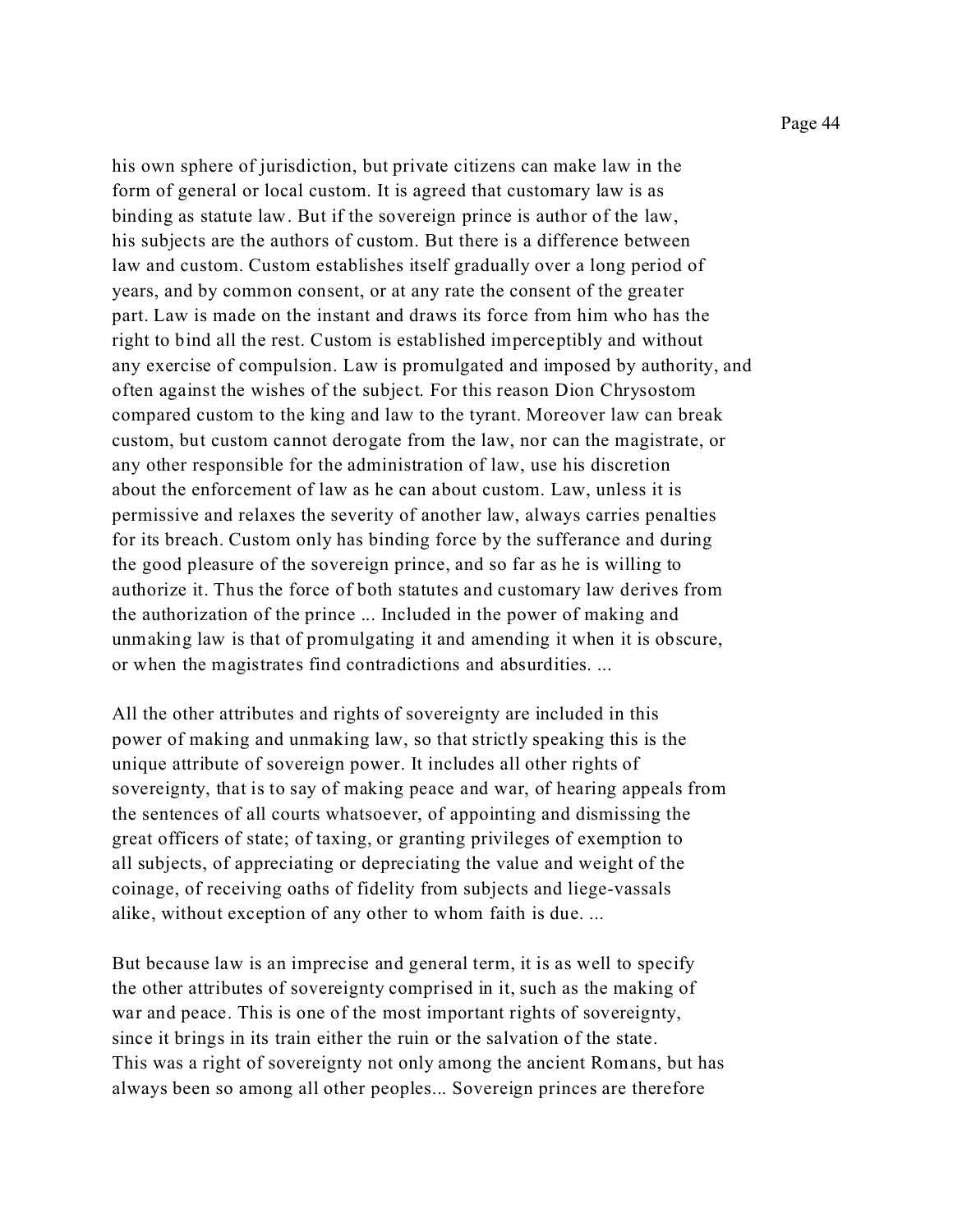accustomed to keep themselves informed of the smallest accidents and undertakings connected with warfare. Whatever latitude they may give to their representatives to negotiate peace or an alliance, they never grant the authority to conclude without their own express consent. This was illustrated in the negotiations leading up to the recent treaty of Câteaux-Cambrésis, when the king's envoys kept him almost hourly informed of all proposals and counter-proposals ... In popular states and aristocracies the difficulty of assembling the people, and the danger of making public all the secrets of diplomacy has meant that the people have generally handed responsibility over to the council. Nevertheless it remains true that the commissions and the orders that it issues in discharge of this function proceed from the authority of the people, and are despatched by the council in the name of the people. ...

The third attribute of sovereignty is the power to institute the great officers of state. It has never been questioned that the right is an attribute of sovereignty, at any rate as far as the great officers are concerned. I confine it however to high officials, for there is no commonwealth in which these officers, and many guilds and corporate bodies besides, have not some power of appointing their subordinate officials. They do this in virtue of their office, which carries with it the power to delegate. For instance, those who hold feudal rights of jurisdiction of their sovereign prince in faith and homage have the power to appoint the judges in their courts, and their assistants. But this power is devolved upon them by the prince ... It is therefore not the mere appointment of officials that implies sovereign right, but the authorization and confirmation of such appointments. It is true however that in so far as the exercise of this right is delegated, the sovereignty of the prince is to that extent qualified, unless his concurrence and express consent is required.

The fourth attribute of sovereignty, and one which has always been among its principal rights, is that the prince should be the final resort of appeal from all other courts... Even though the prince may have published a law, as did Caligula, forbidding any appeal or petition against the sentences of his officers, nevertheless the subject cannot be deprived of the right to make an appeal, or present a petition, to the prince in person. For the prince cannot tie his own hands in this respect, nor take from his subjects the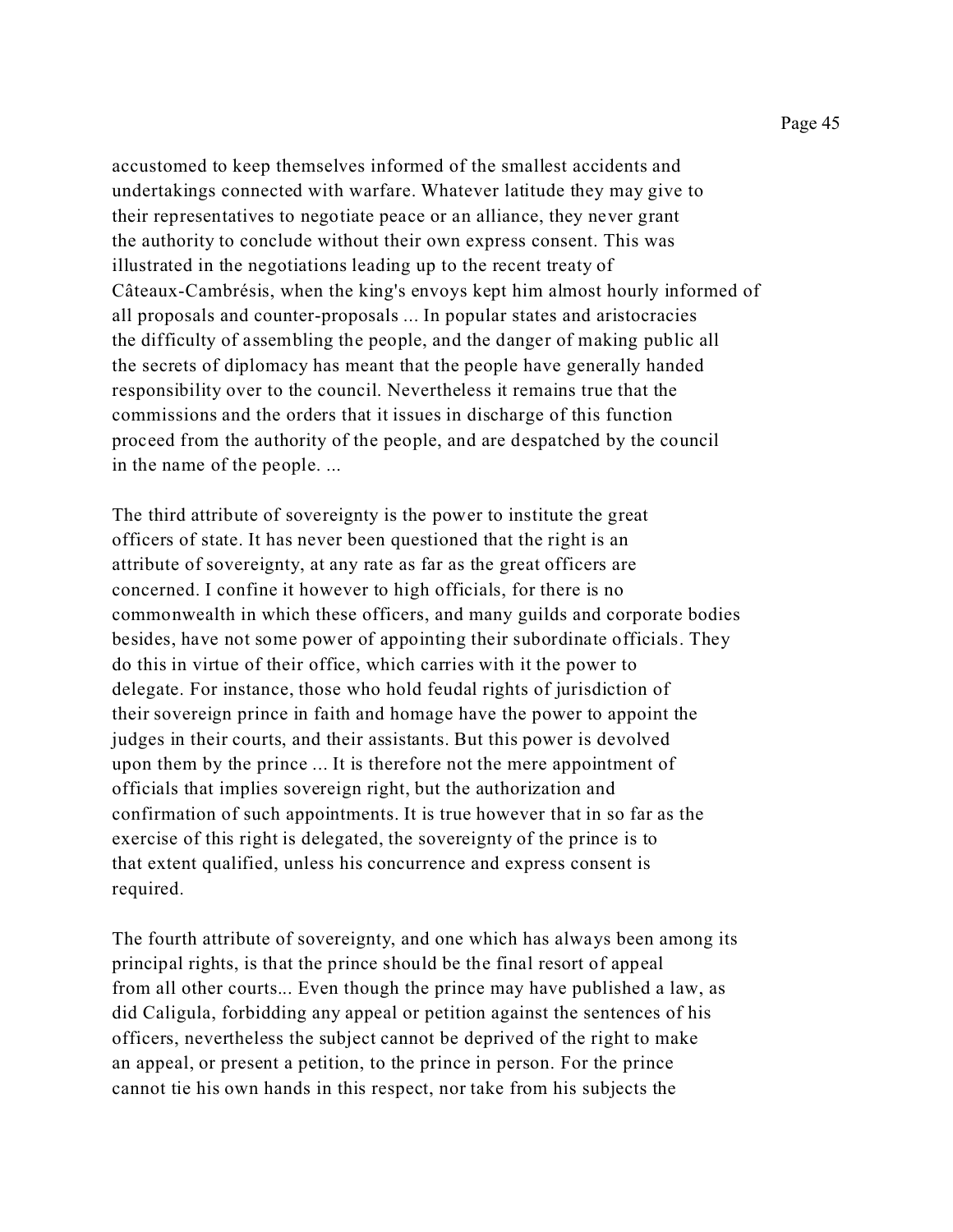means of redress, supplication, and petition, notwithstanding the fact that all rules governing appeals and jurisdictions are matters of positive law, which we have shown does not bind the prince. This is why the Privy Council, including the Chancellor de l'Hôpital, considered the action of the commissioners deputed to hold an enquiry into the conduct of the President l'Alemant[12] irregular and unprecedented. They had forbidden him to approach within twenty leagues of the court, with the intention of denying him any opportunity of appeal. The king himself could not deny this right to the subject, though he is free to make whatsoever reply to the appeal, favourable or unfavourable, that he pleases ... Were it otherwise, and the prince could acquit his subjects or his vassals from the obligation to submit their causes to him in the last instance, he would make of them sovereigns equal with himself... But if he would preserve his authority, the surest way of doing so is to avoid ever devolving any of the attributes of sovereignty upon a subject. ...

With this right is coupled the right of pardoning convicted persons, and so of overruling the sentences of his own courts, in mitigation of the severity of the law, whether touching life, property, honour, or domicile. It is not in the power of any magistrate, whatever his station, to do any of these things, or to make any revision of the judgement he has once given ... In a well-ordered commonwealth the right should never be delegated either to a special commission, or to any high officer of state, save in those circumstances where it is necessary to establish a regency, either because the king is abroad in some distant place, or in captivity, or incapable, or under age. For instance, during the minority of Louis IX, the authority of the Crown was vested in his mother Blanche of Castile as his guardian ... Princes however tend to abuse this right, thinking that to pardon is pleasing to God, whereas to exact the utmost punishment is displeasing to Him. But I hold, subject to correction, that the sovereign prince cannot remit any penalty imposed by the law of God, any more than he can dispense any one from the operation of the law of God, to which he himself is subject. If the magistrate who dispenses anyone from obedience to the ordinance of his king merits death, how much more unwarrantable is it for the prince to acquit a man of the punishment ordained by God's law? If a sovereign prince cannot deny a subject his civil rights, how can he acquit him of the penalties imposed by God, such as the death penalty exacted by divine law for treacherous murder?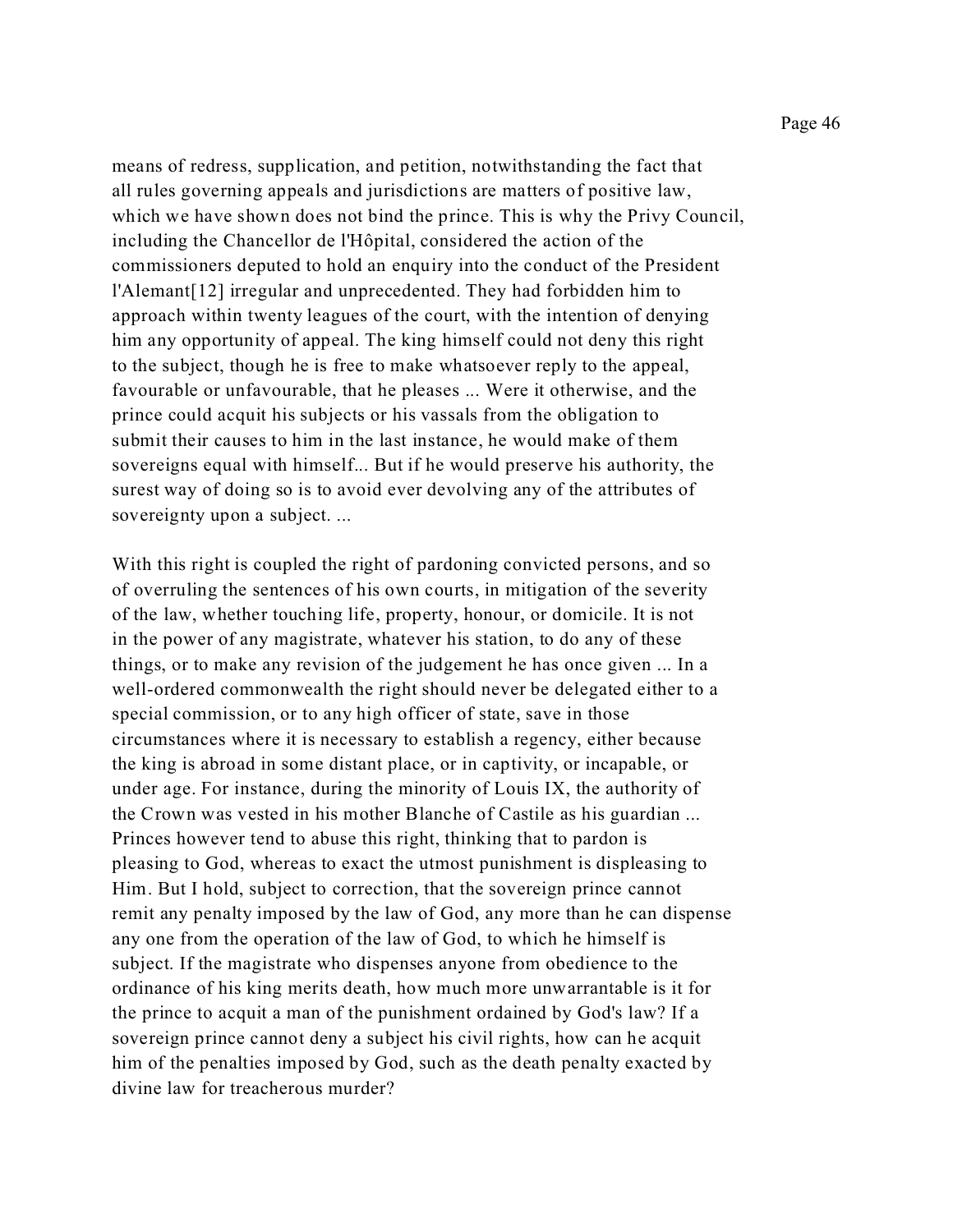It may be objected that the prince can never show the quality of mercy if he cannot remit punishments prescribed by divine law. But in my opinion there are other means of showing clemency, such as pardoning breaches of positive laws. For instance, if the prince forbids the carrying of arms, or the selling of foodstuffs to the enemy in time of war, on pain of death, he can very properly pardon the offence of carrying arms if it was done in self-defence, or the selling of provisions if done under the pressure of extreme poverty. Again, the penalty for larceny under the civil law is death. A merciful prince can reduce this to fourfold restitution, which is what is required by divine law. It has always been the custom among Christian kings to pardon unpardonable offences on Good Friday. But pardons of this kind bring in their train pestilences, famine, war, and the downfall of states. That is why it is said in the law of God that in punishing those who have merited death one averts the curse on the whole people. Of a hundred criminals only two are brought to justice, and of those brought to justice only one half are proved guilty. If the few proven cases of guilt are pardoned, how can punishment act as a deterrent to evil-doers?... The best way for a prince to exercise his prerogative of mercy is to pardon offences against his own person. Of all exercises of mercy none is more pleasing to God. But what can one hope of the prince who cruelly avenges all injuries to himself, but pardons those inflicted on others? ...

Faith and homage are also among the most important attributes of sovereignty, as was made clear when the prince was described as the one to whom obedience was due without exception.

As for the right of coinage, it is contained within the law-making power, for only he who can make law can regulate currency. This is illustrated in the very terms used by Greeks, Romans, and French alike, for the word nummus comes from the Greek nomos signifying both law and alloy. There is nothing of more moment to a country, after the law, than the denomination, the value, and the weight of the coinage, as we have already shown in a separate treatise.[13] Therefore in every well-ordered commonwealth the prince reserves this right exclusively to himself... And although in this kingdom many private persons, such as the Vicomte de Touraine, the Bishops of Meaux, Cahors, Agde, Ambrun and the Counts of St. Pol, de la Marche, Nevers, Blois, and others enjoyed this right, Francis I in a general edict cancelled all such rights whatsoever, declaring the concessions null and void. This right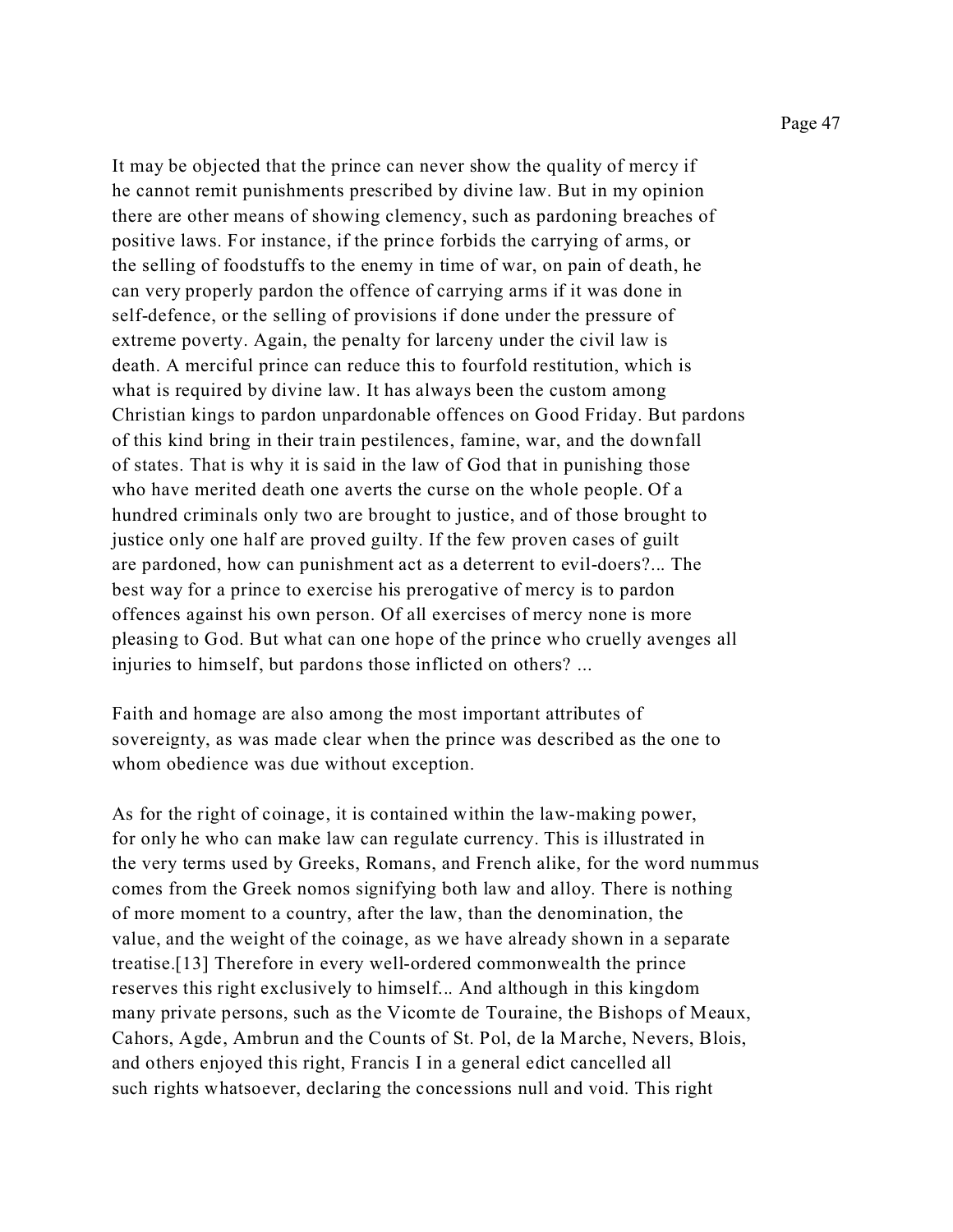and attribute of sovereignty ought not ever to be granted to a subject. ...

The right of levying taxes and imposing dues, or of exempting persons from the payment of such, is also part of the power of making law and granting privileges. Not that the levying of taxation is inseparable from the essence of the commonwealth, for as President Le Maître has shown, there was none levied in France till the time of Louis IX. But if any necessity should arise of imposing or withdrawing a tax, it can only be done by him who has sovereign authority ... It is true that many seigneurs have prescriptive rights of levying tallages, dues, and imposts. Even in this kingdom many seigneurs can levy tallage on four occasions in virtue of privileges confirmed by judgements in the courts, and by custom. Even seigneurs who have no rights of jurisdiction enjoy this privilege. But in my opinion the privilege started as an abuse which in consequence of long years of enjoyment acquired the dignity of a prescriptive right. But there is no abuse, of however long standing, that the law cannot amend, for the law exists to amend all abuses. Therefore, by the Edict of Moulins[14] it was ordained that all rights of tallage claimed by seigneurs over their dependants could no longer be levied, nothwithstanding immemorial prescription. ...

I have left out of this discussion those lesser prerogatives that individual sovereign princes claim in their own particular realms, as I have confined myself to those general attributes of sovereignty proper to all sovereign princes as such, but which, being inalienable and imprescriptible, cannot, of their very nature, be communicated to subordinate persons such as feudal lords, magistrates, or subjects of any degree whatsoever. Whatever grant a sovereign prince makes of lands or jurisdiction, the rights of the crown are always reserved. This was implied in a judgement of the High Court relating to appanages in France, that no passage of time could justify the usurpation of royal rights. If common lands cannot be acquired by prescription, how can the rights and attributes of sovereignty? It is certain, on the evidence of various edicts and ordinances, that the public domain is inalienable, and cannot be acquired by prescription. Over two thousand years ago Themistocles, in recovering common lands occupied by private persons, said in his speech to the people of Athens that men could acquire no prescriptive rights against God nor private citizens against the commonwealth. ...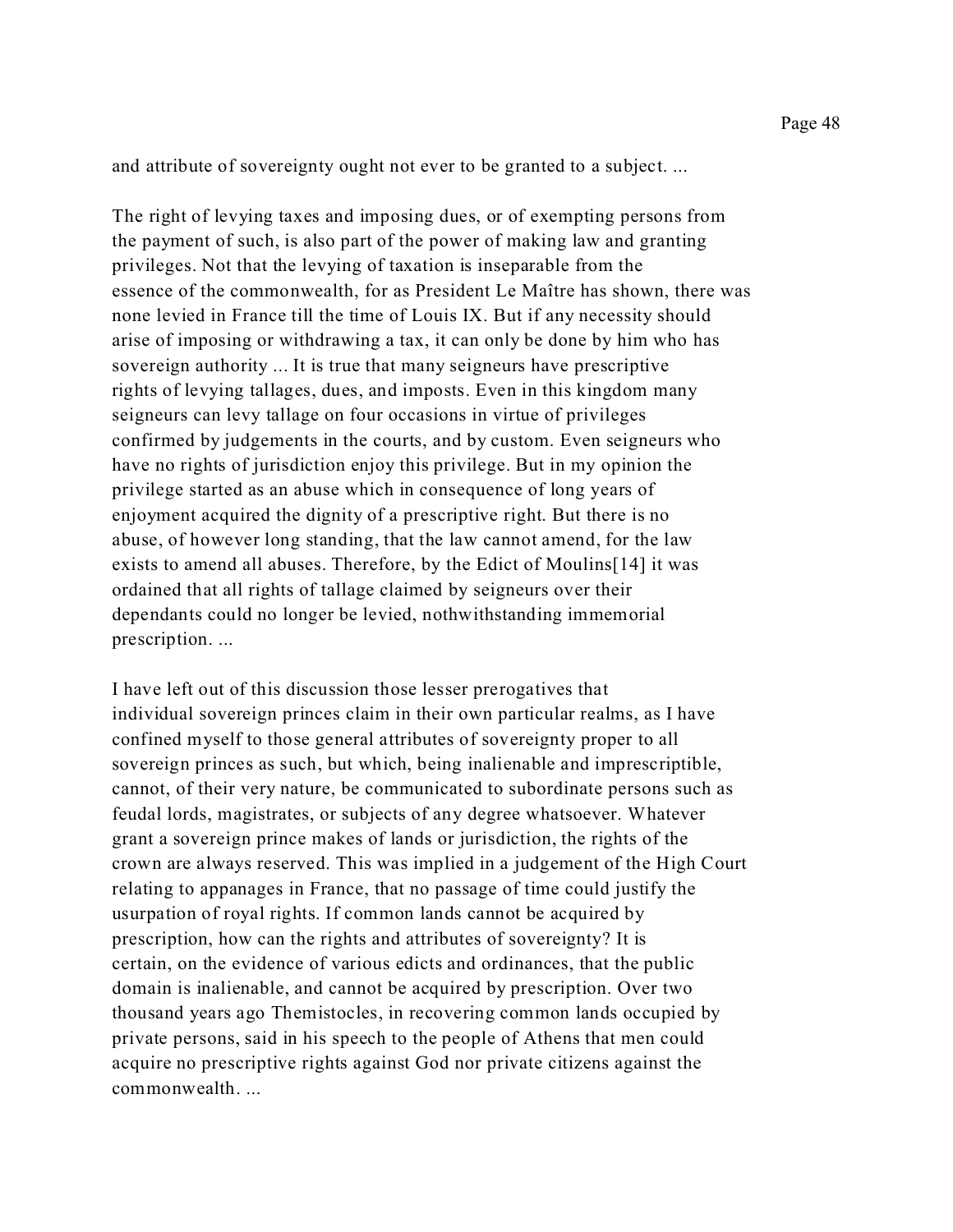Such are the principal characteristics of sovereign majesty, treated as briefly as possible, since I have already written at greater length on the subject in my book De Imperio.[15] It is most expedient for the preservation of the state that the rights of sovereignty should never be granted out to a subject, still less to a foreigner, for to do so is to provide a stepping-stone whereby the grantee himself becomes the sovereign.

1. The Anabaptist movement in the Low Countries and in Germany in the sixteenth century caused widespread fear and anger out of all proportion to its real threat, because the doctrine that the visible Church consisted of a congregation of the elect, or those illuminated by the inner light, under a shepherd, challenged all officially organized and inclusive Churches whether Catholic, Lutheran, or Calvinist. Attention centred on Münster where there was such a congregation of Anabaptists that they established control over the nominally episcopal city. They took as their second leader in 1534, John of Leyden, who established a régime of communism and polygamy. It took an army raised by the Diet, and a seige of eighteen months, to capture the city, when John of Leyden was executed and the community dissipated. Bodin returns several times to the episode as a good illustration of all that he disapproved of. See p. 112 and p. 143.

2. Methodus ad facilem historiarum cognitionem, chap. VI (1566). Translated by B. Reynolds in the Records of Civilization, No. XXXVII, published by Columbia University as The Method for the Easy Comprehension of History.

3. The term used is cité in the sense of the Latin civitas or the contemporary Italian città, a city-state centred in a town, but including all the inhabitants of the surrounding district under its jurisdiction.

4. Ei et in eum omnem potestatem contulit.

5. Nulla obligatio consistere potest, quae a voluntate promittentis statum capit.

6. There is a marginal reference to Innocent IV.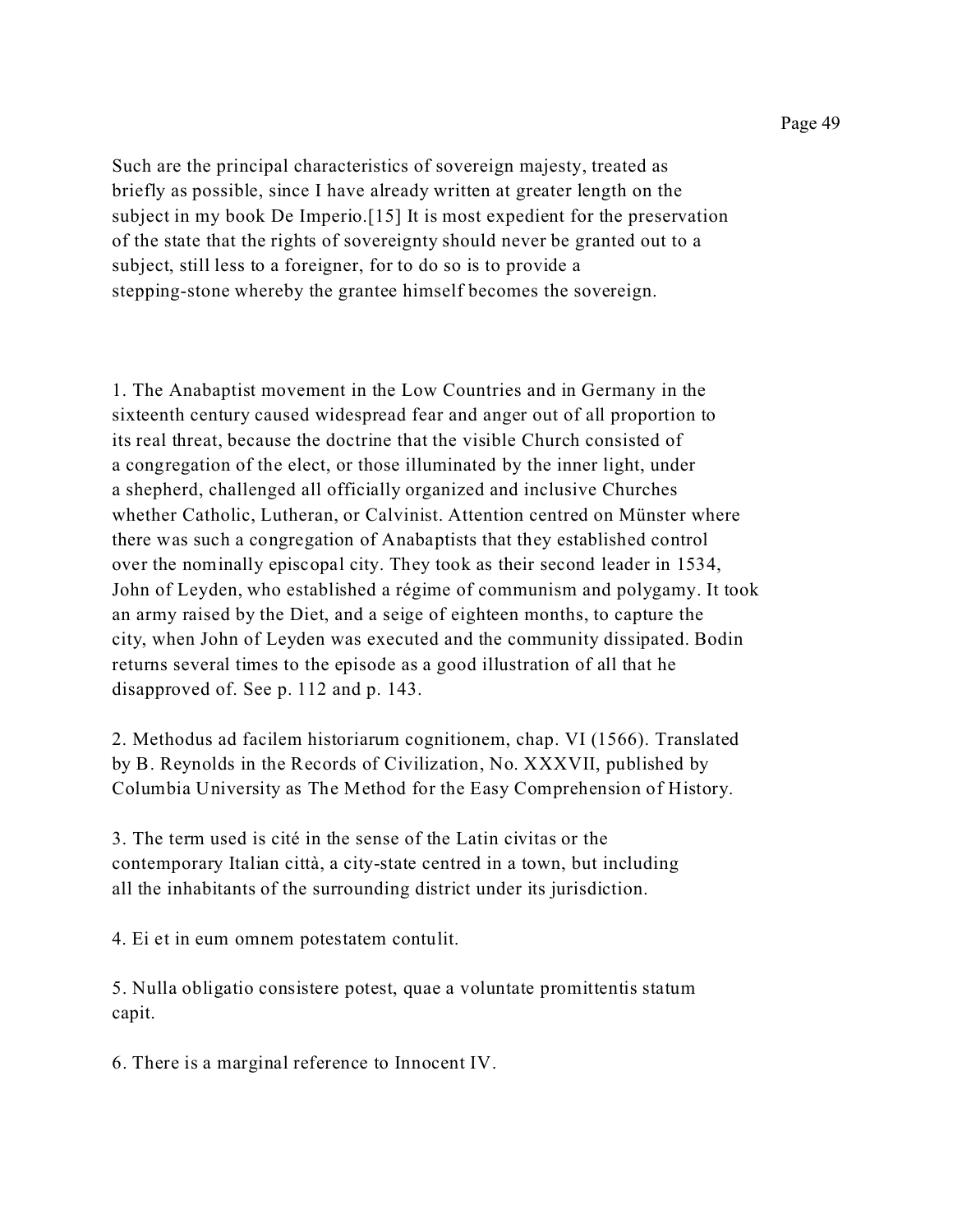7. The term used is 'lois royales'.

8. A reference to Théodore Béza, Du droit des Magistrats, 1576?

9. These Estates met in 1484 after the death of Louis XI. Despite the opportunity offered by the dispute over the regency, the only matter pressed by them was a reduction of the tailles to the lower scale of the times of Charles VII. Though concessions were made to this effect, the government made no surrender in principle of its absolute control of finance. The stand made by de Comines earned him dismissal from office and five years' imprisonment.

10. This must be a reference to Gelasius I, 493-96, whose pronouncements on the separation of powers were incorporated in the Canon Law. Bodin was however ascribing to St. Gelasius views developed by medieval popes, for he only claimed priority in dignity not in power for the spiritual authority, and spoke of priestly authority and imperial authority as such, and not popes and kings. Gelasius II, 1118-19, held the views Bodin described, but when he declared the Emperor Henry V deposed, he was no innovator, but only acting upon the precedent set by Gregory VII in deposing Henry IV,

11. Gregory I, 590-603.

12. I have been unable to identify this episode.

13. This treatise was published three times under different titles. In 1568 as Réponse au paradoxe de Monsieur de Malestroict, in 1574 as Discours sur les causes de l'extrème cherté qui est aujourd'hui en France, and in 1578 as Discours de Jean Bodin sur le rehaussement et diminution des Monnaies. In 1591 a Latin translation appeared.

14. The Ordinance of Moulins, 1566, was an important measure dealing with many aspects of the administration of justice, including feudal and ecclesiastical privilege.

15. This has not survived. In his will Bodin directed that many of his earlier or less important works should be destroyed. The De Imperio belongs to the Toulouse period, and was probably a sketch of parts of the Six books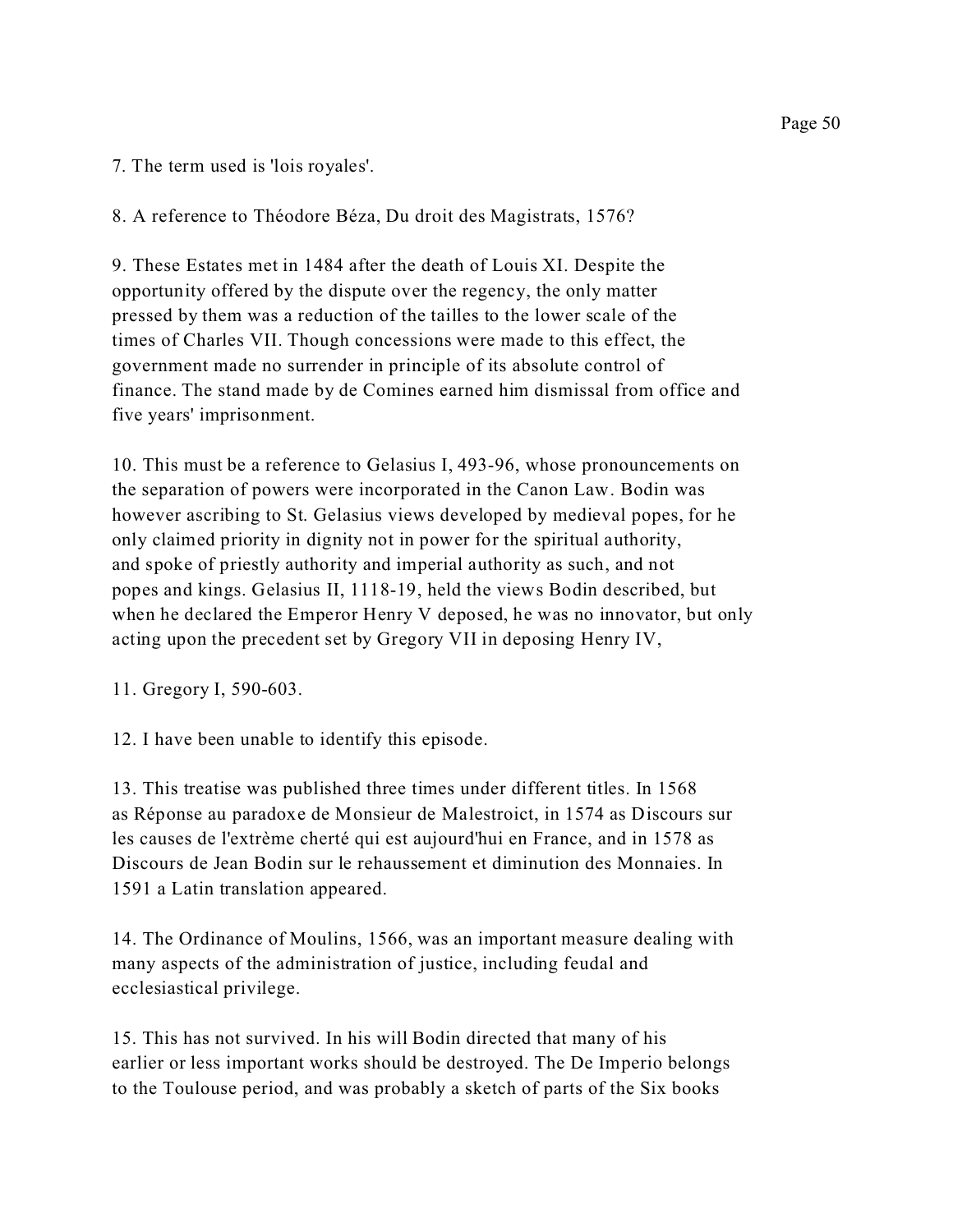of the Commonwealth.

## **BOOK II**

\_\_\_\_\_\_\_\_\_\_\_\_

#### Of the Different Kinds of Commonwealth [CHAPTER I]

Now that we have determined what sovereignty is, and have described its rights and attributes, we must consider in whom it is vested in every kind of commonwealth, in order to determine what are the various possible types of state. If sovereignty is vested in a single prince we call the state a monarchy. If all the people share in it, it is a popular state. If only a minority, it is an aristocracy.

It is desirable to be exact in the use of these terms in order to avoid the confusion which has arisen as a result of the great variety of governments, good and bad. This has misled some into distinguishing more than three kinds of commonwealth. But if one adopts the principle of distinguishing between commonwealths according to the particular virtues and vices that are characteristic of each, one is soon faced with an infinity of variations. It is a principle of all sound definition that one should pay no regard to accidental properties, which are innumerable, but confine oneself to formal and essential distinctions. Otherwise one becomes entangled in a labyrinth which defies exact analysis. For there is no reason why one should stop short at the difference between good and bad. There are other inessential variations. A king can be chosen for his strength, his beauty, his fame, his noble birth, his wealth, all of them matters of indifference. Or he may be chosen because he is the most warlike or most peace-loving, the wisest, the most just, a lover of display, of great learning, the most prudent, the most modest, the simplest, the most chaste. One could add to the list indefinitely and arrive at an infinity of types of monarchy. It would be the same in the case of aristocracies. The ruling class might be drawn from the rich, the nobles, or those esteemed as wise, or just, or warlike. Moreover, one would have to make a similar reckoning of bad qualities. The result would be merely absurd, and for this reason such a method of classification must be rejected.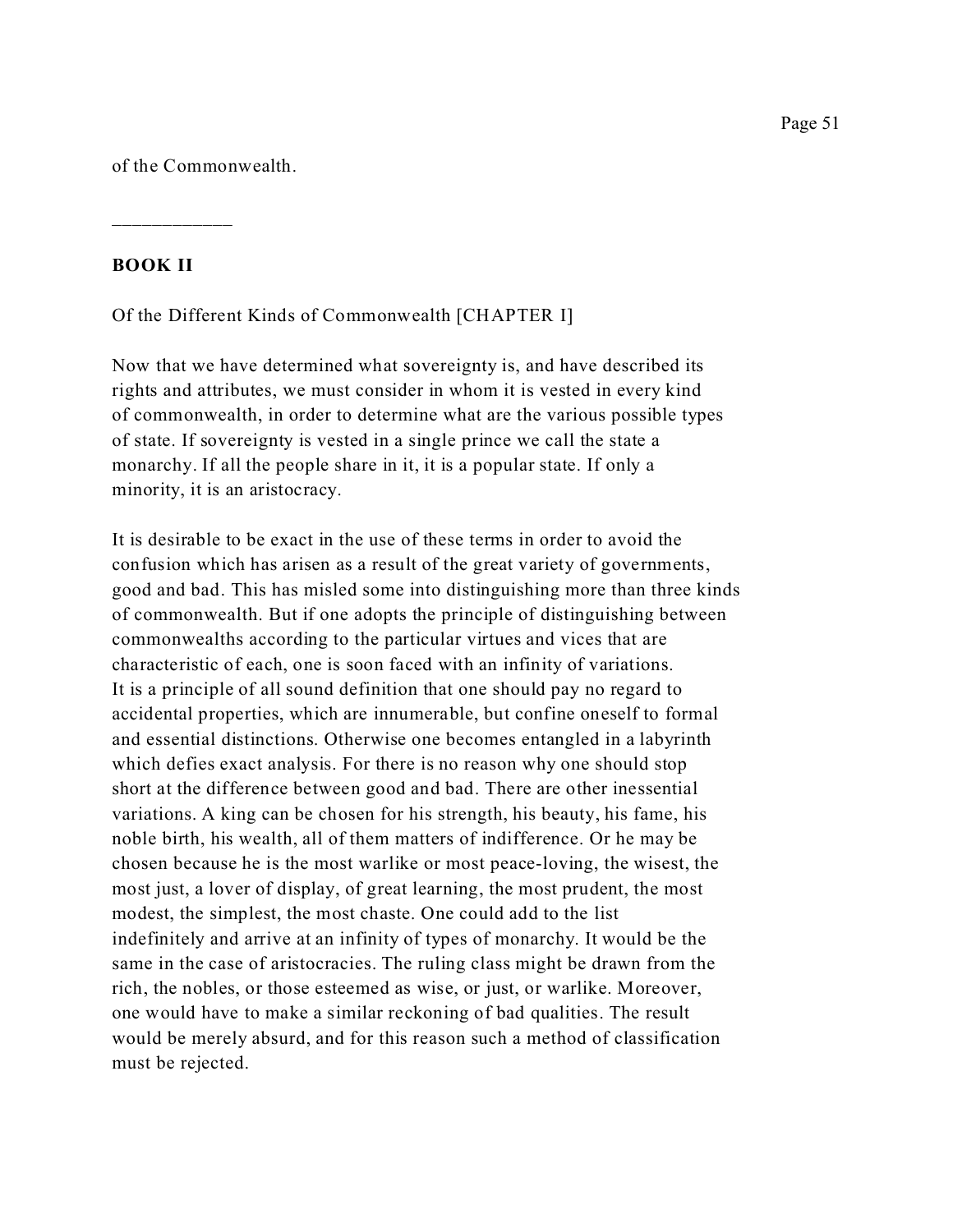Since then the nature of things is not changed by their accidental properties, we conclude that there are only three types of state, or commonwealth, monarchy, aristocracy, and democracy. A state is called a monarchy when sovereignty is vested in one person, and the rest have only to obey. Democracy, or the popular state, is one in which all the people, or a majority among them, exercise sovereign power collectively. A state is an aristocracy when a minority collectively enjoy sovereign power and impose law on the rest, generally and severally.

All the ancients agree that there are at least three types of commonwealth. Some have added a fourth composed of a mixture of the other three. Plato added a fourth type, or rule of the wise. But this, properly speaking, is only the purest form that aristocracy can take. He did not accept a mixed state as a fourth type. Aristotle accepted both Plato's fourth type and the mixed state, making five in all. Polybius distinguished seven, three good, three bad, and one composed of a mixture of the three good. Dionysius Halicarnassus only admitted four, the three pure types, and a mixture of them. Cicero, and following his example, Sir Thomas More in his Commonwealth, Contarini,[1] Machiavelli,[2] and many others have held the same opinion. This view has the dignity of antiquity. It was not new when propounded by Polybius, who is generally credited with its invention, nor by Aristotle. It goes back four hundred years earlier to Herodotus. He said that many thought that the mixed was the best type, but for his part he thought there were only three types, and all others were imperfect forms. I should have been convinced by the authority of such great names, but that reason and common sense compels me to hold the opposing view. One must show then not only why these views are erroneous but why the arguments and examples they rely on do not really prove their point. ...

If sovereignty is, of its very nature, indivisible, as we have shown, how can a prince, a ruling class, and the people, all have a part in it at the same time? The first attribute of sovereignty is the power to make law binding on the subject. But in such a case who will be the subjects that obey, if they also have a share in the law-making power? And who will be the law-giver if he is also himself forced to receive it from those upon whom he has imposed it? One is forced to the conclusion that if no one in particular has the power to make law, but it belongs to all indifferently, then the commonwealth is a popular state. If power is given to the people to make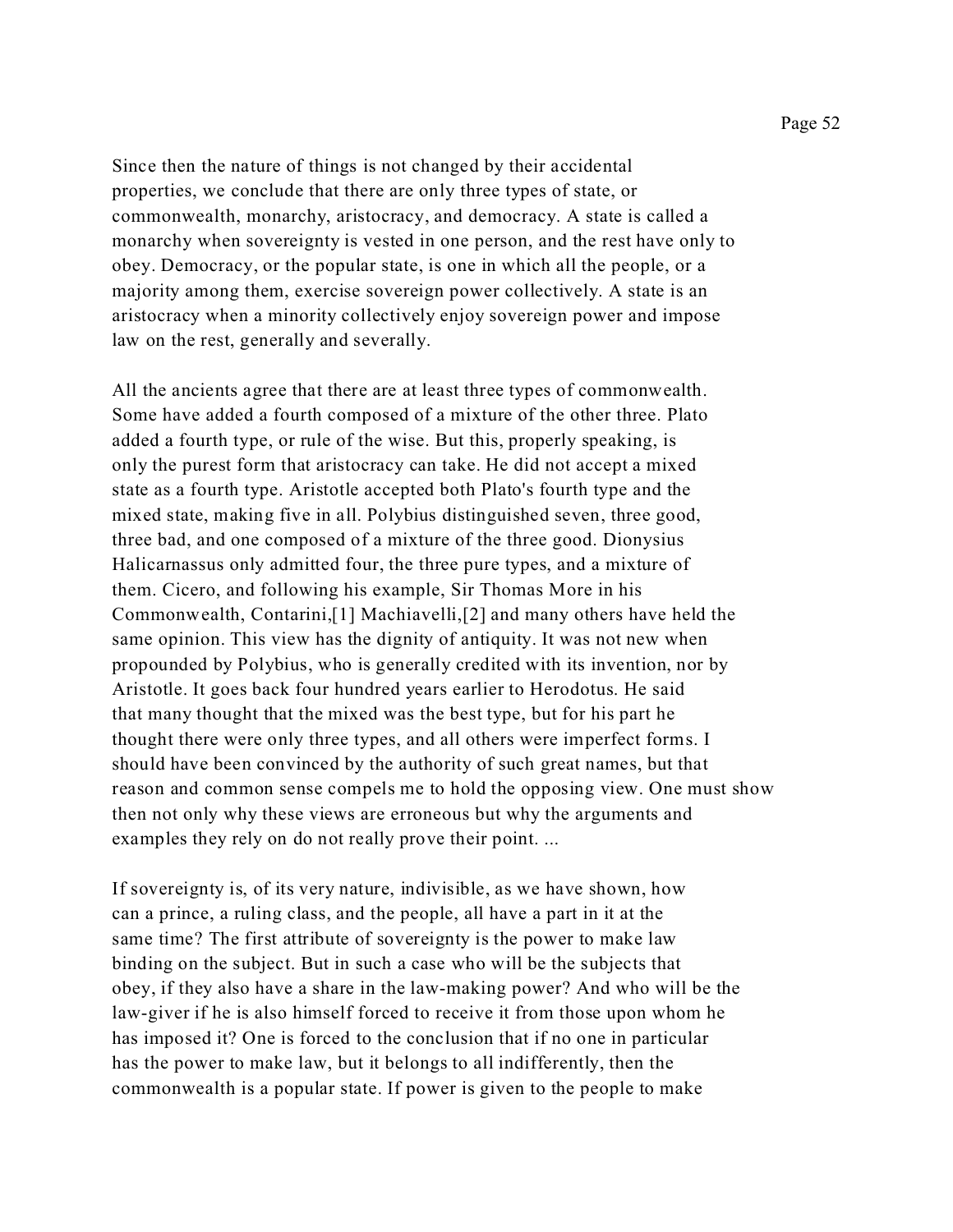law, and appoint to office, but all other powers are denied them, it must nevertheless be recognized that these other powers, vested in officials, really belong to the people, and are only entrusted by them to the magistrates. The people, having instituted the latter, can also deprive them, and the state therefore remains a popular one. In order to confirm what I have just said, let us look more closely at the examples of mixed states cited by Polybius, Contarini and others. ...

One of the examples given is Rome, whose constitution, it is alleged, was a mixture of monarchy, democracy, and aristocracy, in such a way that according to Polybius the Consuls embody the monarchical principle, the Senate the aristocratic, the Estates of the people the democratic. Halicarnassus, Cicero, Contarini, and others have accepted this analysis, inaccurate as it is. In the first place monarchical power cannot subsist in two persons simultaneously, since monarchy by definition is the rule of one. If it is divided, there is either no monarchy, or no kingdom. One could, with more reason, describe the Doge of Genoa or Venice as a monarch. But in any case what kingly power could be ascribed to the Consuls, seeing that they could not make law, declare war and peace, appoint any officials, pardon any offenders, spend a penny of public money, or even condemn a citizen to corporal punishment except in time of war? This last power belongs to any leader in the field. These would also have to be called kings, and with more reason. The Constable in this realm, and the great Pascha in Turkey have ten times the power of the two Consuls put together, yet they are no more than the subjects and slaves of the prince, as the Consuls were of the people. ...

Again, conduct of affairs of state undertaken by the Senate, and the decisions reached by it, had no force unless confirmed by the people, or assented to by the tribunes, as will be explained more fully when we come to deal with the council in the state. There can be no real doubt that the Roman constitution, from the moment that the kings were expelled, was popular, except for the two years of the Decemvirate, erected to revise the laws and customs. This temporarily converted the constitution into an aristocracy, or rather, oligarchy. I have said above that the authority of magistrates, of whatever degree they may be, is never properly their own, but enjoyed by them as a trust. It is clear that the people originally elected the Senate, but in order to get rid of the burden of so doing, they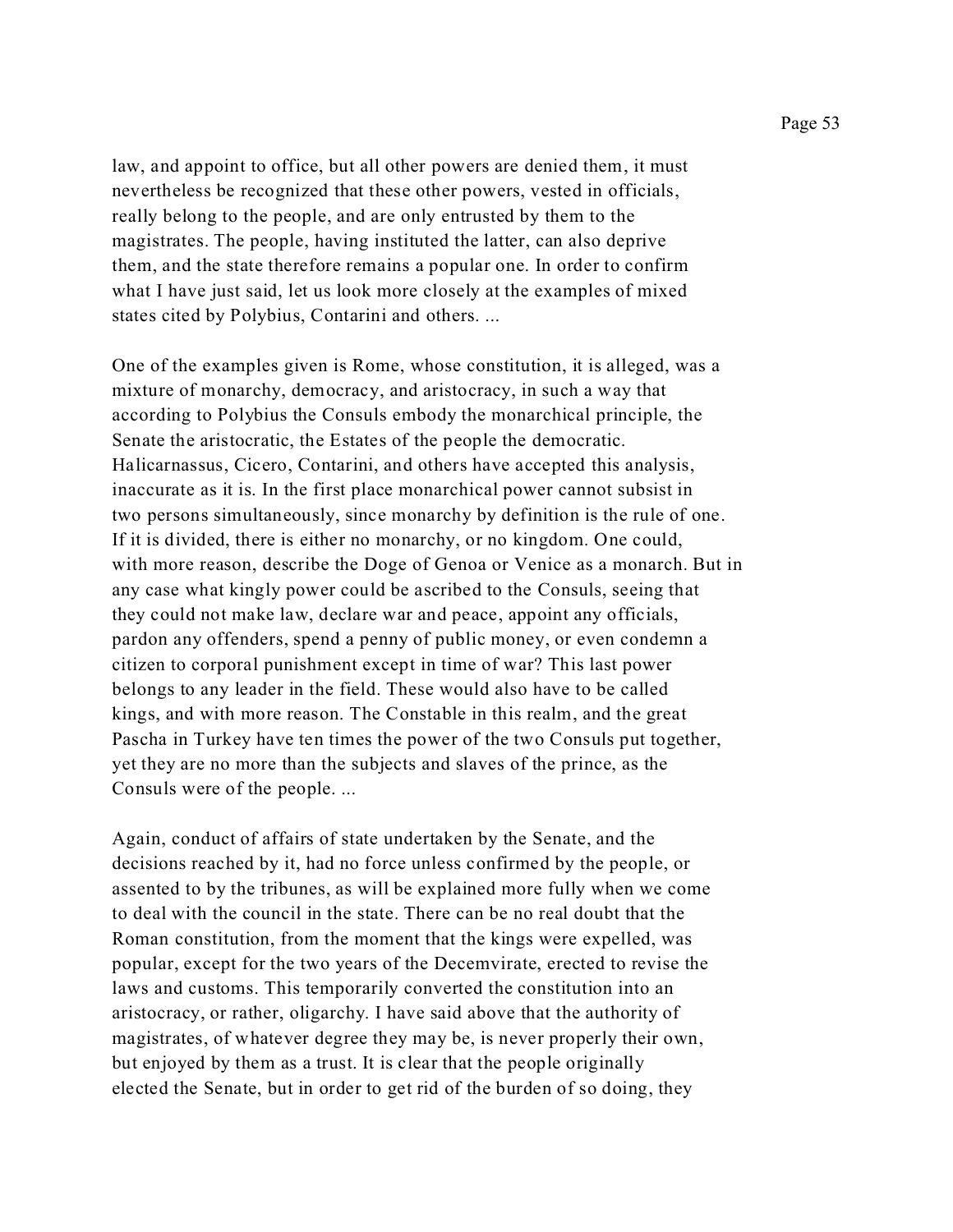committed this power to the censors, who were, of course, also elected by the people. Thus all the authority of the Senate derived from the people. The people were accustomed to confirm or annul, ratify or veto the decisions of the Senate according to their good pleasure.

Contarini has analysed the Republic of Venice in the same way, describing it as a mixture of three pure types, as was that of Rome. He identifies royal power with that of the Doge, aristocratic with the Senate, and popular with the Great Council... But it is only a small minority of Venetians, drawn from noble families, that enjoys sovereign power. By no means all gentlemen who are natives of Venice are participants, for some of these citizens are eligible for the Great Council and others are not, although they may be of the same extraction, the same kin, and even bear the same names. I need not explain how this comes to be so, for it is all in Sabellico.[3] The Great Council, says Contarini, has power to make and unmake laws, institute and deprive officials, hear appeals, determine peace and war, pardon the convicted. But in saying this Contarini is condemned out of his own mouth. If it is as he says, it follows that the constitution of the Republic is an aristocracy, even though the Great Council's only direct power is the institution to office, for whatever power these officials enjoy, they hold them in trust. It follows that neither the Ten, nor the Senate, nor the Ministers of State, nor even the Doge himself with the six ducal councillors have any authority save by commission, and depend on the good pleasure of the Great Council. ...

There are those who say, and have published in writing, that the constitution of France is a mixture of the three pure types, the Parlement representing aristocracy, the Estates-General democracy, and the King monarchy.[4] But this is an opinion not only absurd but treasonable. It is treasonable to exalt the subjects to be the equals and colleagues of their sovereign prince. And what resemblance is there to a popular form of government in the Estates, seeing that each particular member and all in general, kneel in the king's presence, and address him by humble prayers and supplications, which he accepts or rejects as he thinks fit. What counter-weight of popular sovereignty can be set against the monarchy in an assembly of the three estates, or even an assembly of the entire people, were that physically possible, seeing that they approach the king with supplication and entreaty, and address him in terms of reverence? So far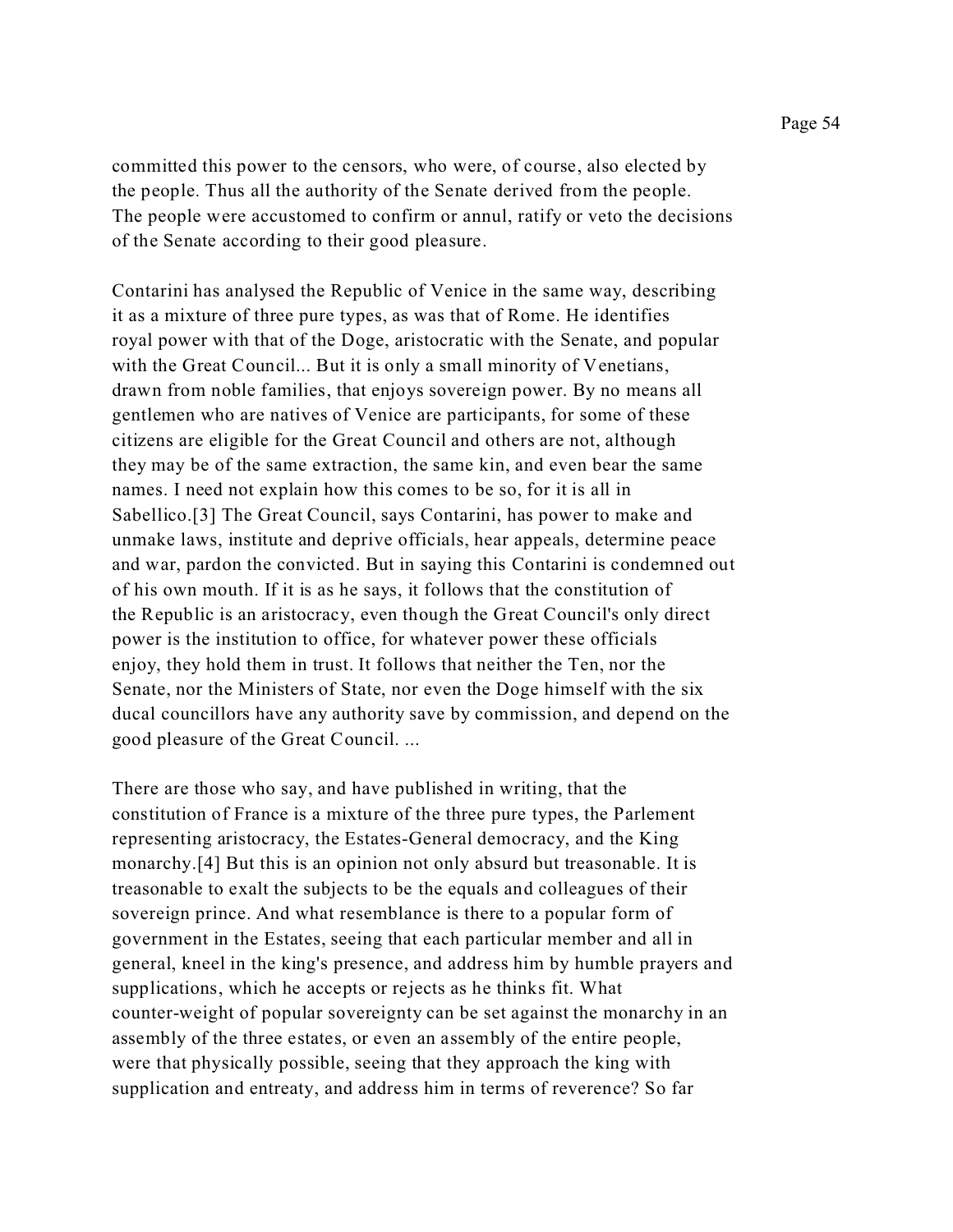from diminishing the power of a sovereign prince, such an assembly enhances and emphasizes it. The king can attain no higher degree of honour, power, and glory, than he enjoys at the moment when an infinite number of princes and seigneurs, an innumerable multitude of people of all sorts and conditions, cast themselves at his feet, and pay homage to his majesty. The honour, glory, and power of princes lies in the obedience, homage, and service of their subjects.

If then there is no vestige of popular sovereignty in the assembly of the three estates of this realm, no more, or even less, than there is in those of Spain and England, still less is there any trace of aristocratic authority either in the Court of Peers, or any assembly of the officers of the kingdom, seeing that in the king's presence the authority of all corporations and colleges, of all officers of the realm collectively or severally, is suspended, so that no magistrate whatsoever has power to issue commands in his presence, as we shall show in due course. ...

But, someone may say, could you not have a commonwealth where the people appointed to office, controlled the expenditure of the revenue and had the right of pardon, which are three of the attributes of sovereignty; where the nobles made laws, determined peace and war, and levied taxes, which are also attributes of sovereignty; and where there was a supreme magistrate set over all the rest, to whom liege-homage was due by all the people severally and collectively, and who was the final and absolute resort of justice. Would not such arrangements involve a division of sovereign rights, and imply a composite commonwealth which was at once monarchical, aristocratic and popular? I would reply that none such has ever existed, and could never exist or even be clearly imagined, seeing that the attributes of sovereignty are indivisible. Whoever could make laws for all the rest, that is to say command or forbid whatever he wished, without there being any right to appeal against or resist his orders, could forbid the declaration of war, the levying of taxes, the swearing of oaths of fealty, without his consent. Or the man to whom liege-homage was due could forbid both nobles and people from obedience to any person but himself. Such situations could only be resolved by an appeal to arms, until by this means it was decided whether final authority remained in the prince, or a ruling class, or in the people ... Since the King of Denmark has been compelled to share sovereign power with the nobility, that kingdom has never enjoyed any secure peace. The same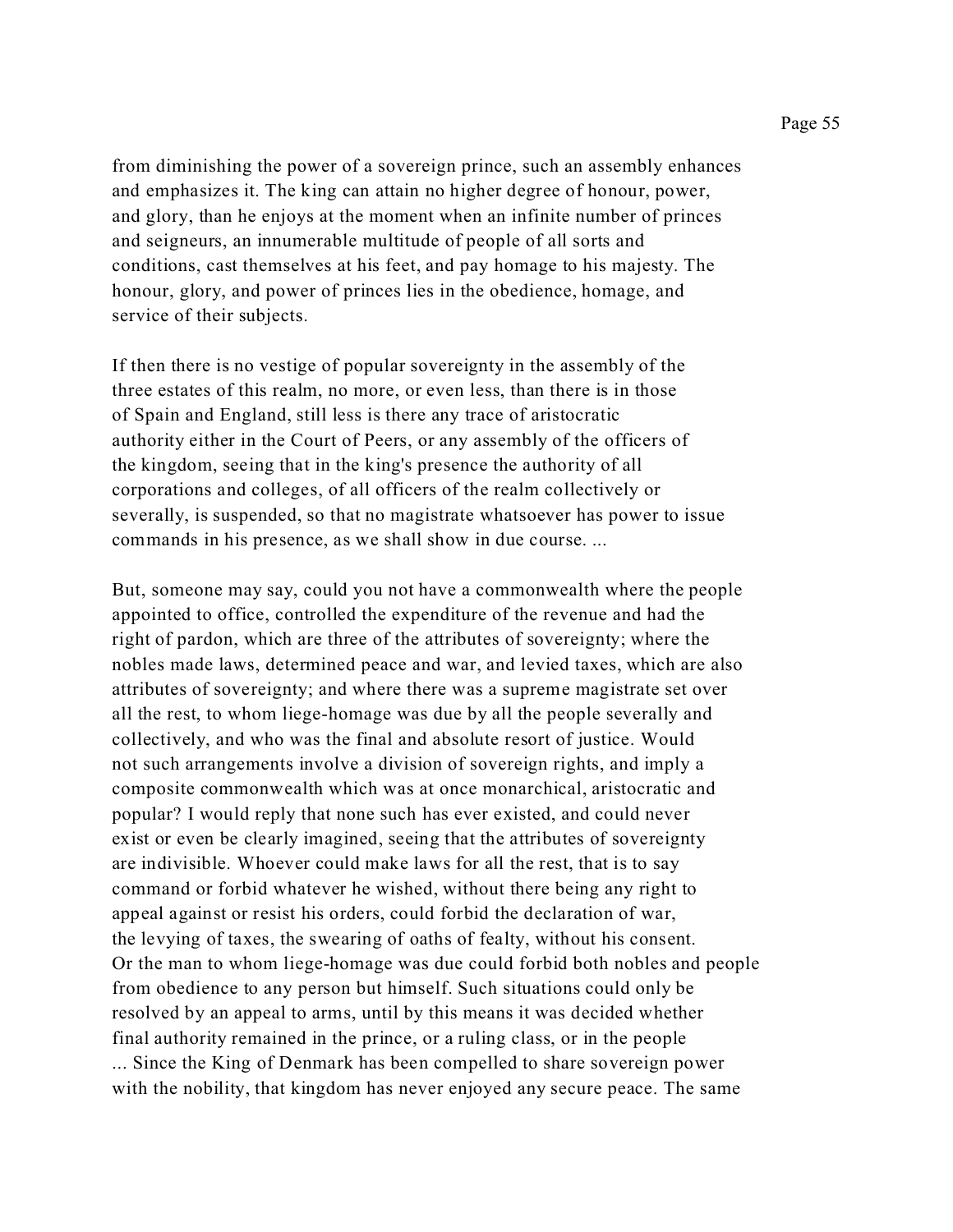is true of Sweden, where the King is so mistrustful of the nobles that he employs a German as Chancellor, and a Norman gentleman called Varennes as Constable. ...

There is just one other point to be considered. The Republic of Rome, under the Empire of Augustus, and for long after, was called a principality. This appears to be a form of commonwealth not mentioned by Herodotus, Plato, Aristotle or even Polybius, who enumerated seven ... But I would reply that in many aristocratic or popular states one particular magistrate has precedence over all the rest in dignity and authority. Such are the Emperor in Germany, the Doge in Venice, and in ancient times the Archon in Athens. But this does not change the form of the state ... A principality is nothing but an aristocracy or a democracy which has a single person as president or premier of the republic, but who nevertheless holds of those in whom sovereign power resides.

### Concerning Despotic Monarchy [CHAPTER II]

... ALL monarchies are either despotic, royal, or tyrannical. These however are not different species of commonwealth, but different modes of operation in their governments. It is important that a clear distinction be made between the form of the state, and the form of the government, which is merely the machinery of policing the state, though no one has yet considered it in that light. To illustrate, a state may be a monarchy, but it is governed democratically if the prince distributes lands, magistracies, offices, and honours indifferently to all, without regard to the claims of either birth or wealth or virtue. Or a monarchy can be governed aristocratically when the prince confines the distribution of lands and offices to the nobles, the most worthy, or the rich, as the case may be. Again, an aristocracy can conduct its government democratically if it bestows honours and rewards on all alike, or aristocratically if it reserves them for the rich and nobly born. This variety in forms of government has misled those who have written confusedly about politics, through failure to distinguish the form of the commonwealth from the form of the government.

Royal, or legitimate, monarchy is one in which the subject obeys the laws of the prince, the prince in his turn obeys the laws of God, and natural liberty and the natural right to property is secured to all. Despotic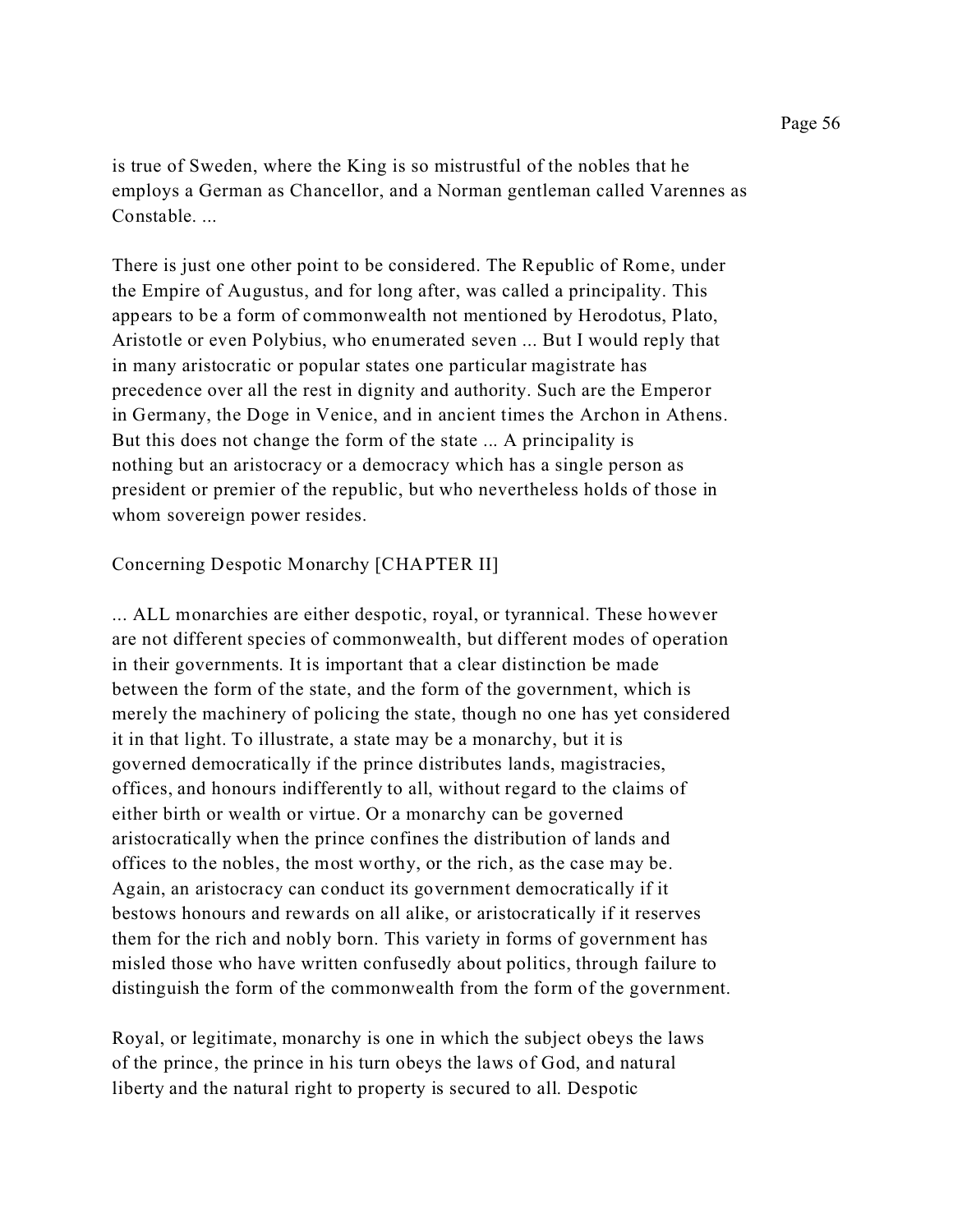monarchy is one in which the prince is lord and master of both the possessions and the persons of his subjects by right of conquest in a just war; he governs his subjects as absolutely as the head of a household governs his slaves. Tyrannical monarchy is one in which the laws of nature are set at naught, free subjects oppressed as if they were slaves, and their property treated as if it belonged to the tyrant. Exactly the same diversity is to be found in aristocracies and popular states, for each in its turn can be either legitimate, despotic, or tyrannical in the way I have described.

Despotic monarchy must be considered first, as it is the earliest kind of government known to men. They are in error who accept Aristotle's opinion that the primitive kings of heroic times were elected by the people. We have evidence that the first monarchy that ever came into being arose in Assyria, in the time of Nimrod.[5] The Scriptures speak of him as the mighty hunter, which in Hebrew is a common way of referring to a robber. Aristotle and Plato themselves include brigandage as a form of the chase. Before Nimrod's time there was none who had authority or domination over others. His very name indicates his character, for Nimrod signifies 'terrible and mighty lord'. Not long after his time, during the life of Shem, Noah's son, the world was found to be full of slaves, and throughout the Scriptures the subjects of the Kings of Assyria and Egypt are always referred to as slaves. The Greeks too were convinced that whereas they themselves were free, the barbarians were enslaved, and by barbarians they meant the inhabitants of Persia and Asia. When the Kings of Persia made war, they always laid claim to both land and water, by way of indicating, says Plutarch, that they were the absolute lords of all property and all persons whatsoever. ...

Despotic monarchy must not be confused with tyranny. There is nothing unfitting in a prince who has defeated his enemies in a good and just war, assuming an absolute right to their possessions and their persons under the laws of war, and thereafter governing them as his slaves; just as the head of a household is the master of his slaves and their goods, and disposes of them as he thinks fit, under the law of nations. But the prince who by an unjust war, or any other means, enslaves a free people and seizes their property, is not a despot but a tyrant. ...

Nowadays, by comparison with the number of tyrannies, there are few despotic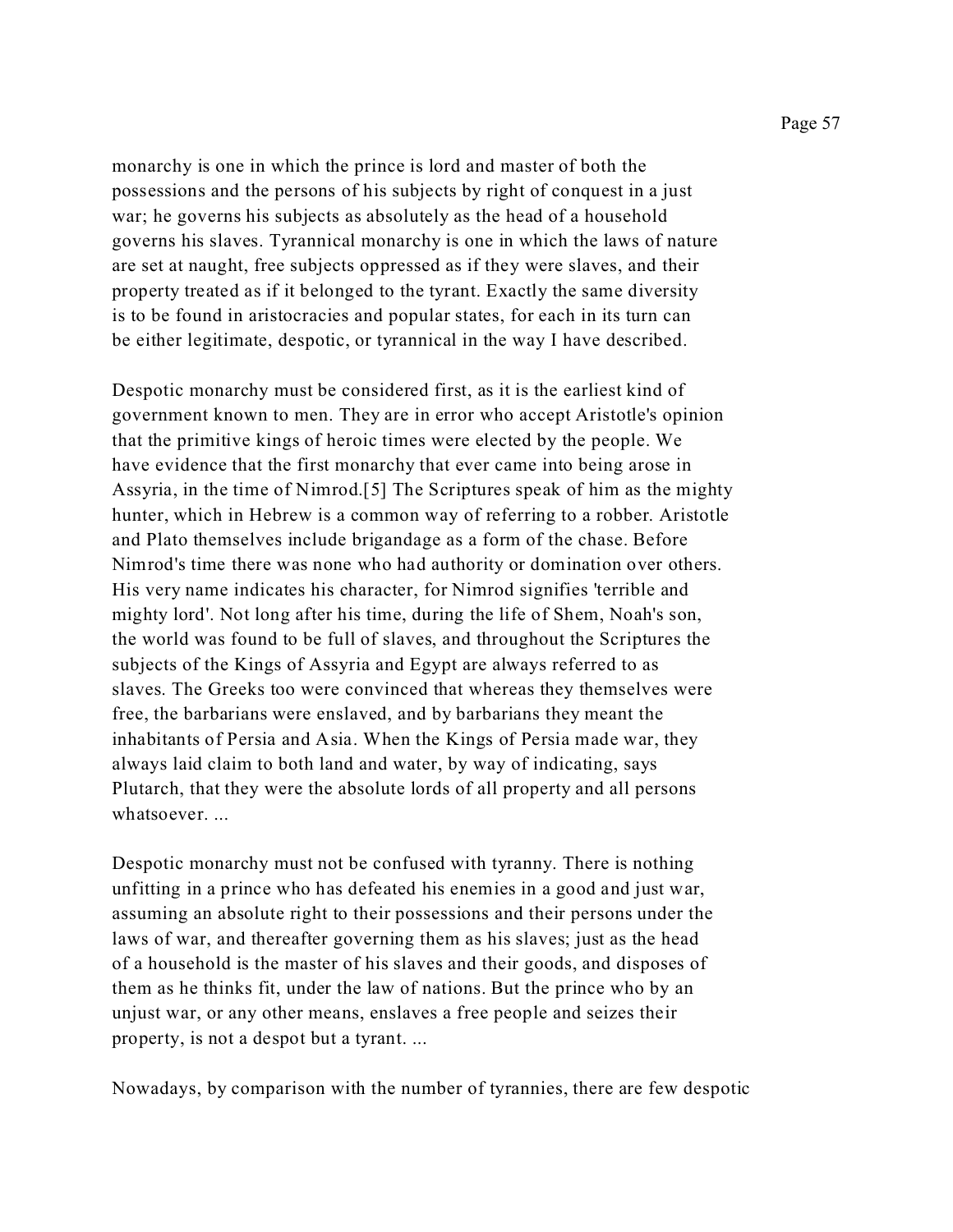monarchies save in Asia, Ethiopia, and those parts of Europe governed by the Kings of Tartary and of Muscovy. According to the History of Muscovy[6] the subjects are called chlopes which means slaves ... Elsewhere in Europe, and in the kingdoms of Barbary, I know of no despotic monarchies... The people of Europe are prouder and more belligerent than the inhabitants of Asia and of Africa, and have never submitted to despotic rule since the Hungarian invasions. Thus Odovacer, who ruled at that time, took a third part of the lands of the vanquished when he subdued Italy, in accordance with the usual penalty inflicted on a conquered people. But he left them their freedom, and absolute control of the property that remained to them, without dues, or oaths of fidelity, or homage whatsoever. But subsequently the Germans, the Lombards, the Franks, Saxons, Burgundians, Goths, Ostrogoths, Angles, and other tribes, having experienced the customs of the oriental Hungarians, began to conduct themselves as lords and masters, not, it is true, of the persons of the conquered peoples, but of their property. They then gradually established rights of overlordship of land, and claims to faith and homage, and other rights knowns as feudal rights, thereby perpetuating the shadow, though in a very attenuated form, of the primitive despotic monarchies. ...

It may occur to someone to object that despotic monarchy is really a tyranny, seeing that it is a violation of the law of nature to deny anyone his personal liberty, and the free disposal of his own goods. I agree that it is against the law of nature to enslave a free man, and to seize the goods of another. But there is, and always has been, universal agreement that what is won in a just war is the property of the victor, and that the vanquished are his slaves. A monarchy so established is not a tyranny. We read in Holy Writ that Jacob left property to his children by will, which he claimed as his own because he had won it by force of arms. Moreover the custom whereby it is recognized that there can be no just war where there is a superior to settle disputes, implies that where there is no superior, recourse to arms is justified. This is illustrated in Germany, where the Princes and Imperial Free Cities are subjected to the imperial ban if they will not restore that which they have seized from another. Otherwise, if we make no distinction between despotism and tyranny, we can make no distinction between rights of war against an enemy and theft, between the just prince and the brigand, between a war justly undertaken and a mere exercise of violence.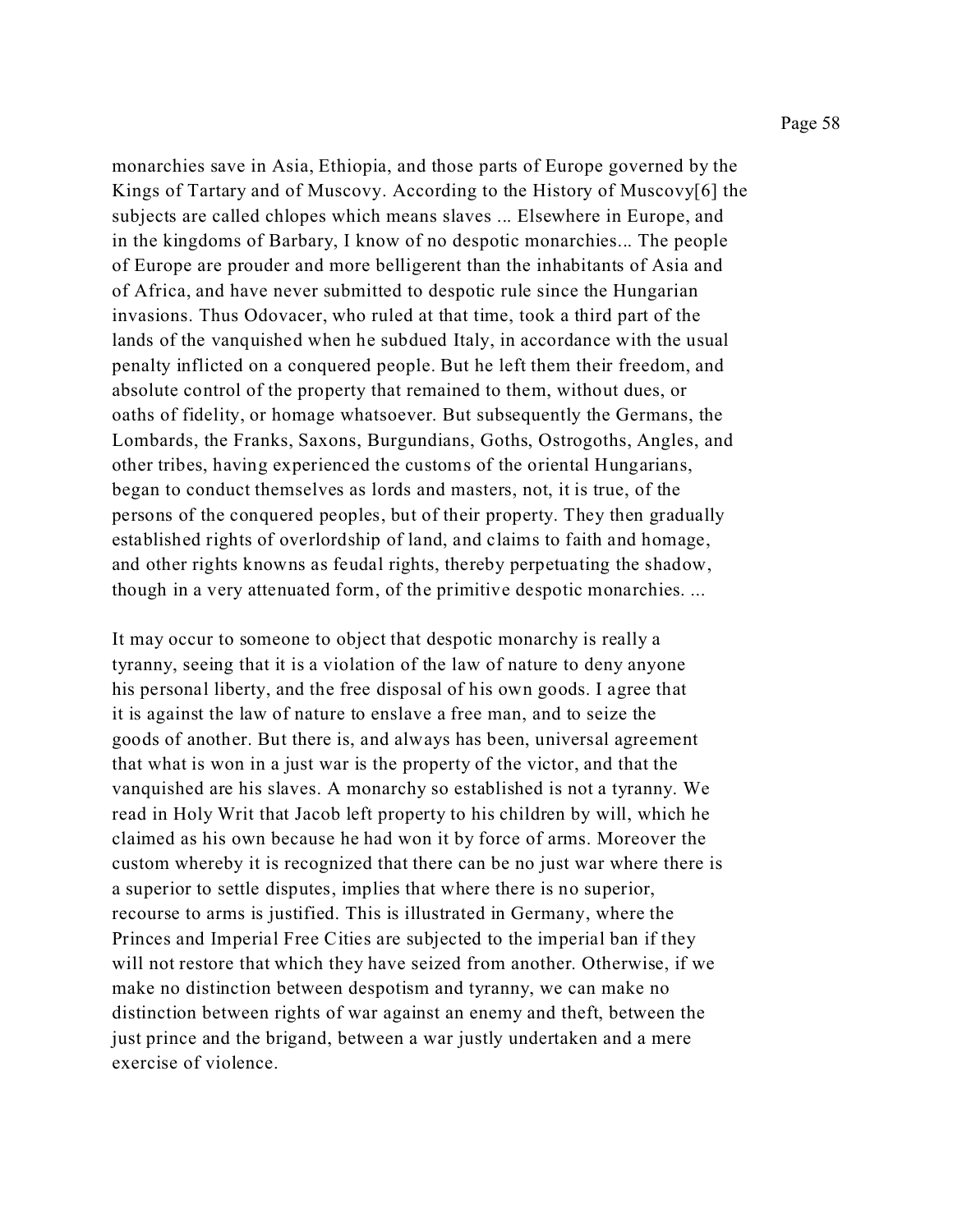Generally speaking we find that tyrannies quickly come to ruin, but that despotic states and despotic monarchies have proved both great and enduring, such as the monarchies of the Assyrians, the Medes, Persians, and Egyptians in ancient times, and in our own day that of Ethiopia where, if we are to believe Paolo Giovio, the Negus commands fifty kings as his subject slaves.[7] The reason why despotic monarchy is more lasting than the others is that it is the most authoritative. The lives, the goods, the liberty of the subjects are at the absolute disposal of the prince who has conquered them in a just war. This greatly discourages unruliness in the subject. As with slaves, awareness of their condition makes them humble, timid, 'servile' as they say. But men who are free, and masters of what is their own, resent any attempt to enslave them or take their property. They are quick to resist, not being debased by servitude, because they have the courageous spirit that is born of freedom. So much for despotic monarchy. Let us now consider royal monarchy.

#### Concerning Royal Monarchy [CHAPTER III]

A TRUE king is one who observes the laws of nature as punctiliously as he wishes his subjects to observe his own laws, thereby securing to them their liberty, and the enjoyment of their own property. I have added these last qualifications in order to distinguish kingship from despotism. A despot can be a just and virtuous prince, and an equitable governor of his people, but he is the master of their persons and their goods. If a despot who has overcome his enemies in a just war, restores to them their liberty, and permits them to dispose of themselves and their possessions as they wish, he ceases to be a despot and becomes a king. ...

In defining royal monarchy I have said that the subjects should obey the king, to make it clear that sovereign majesty is vested in him, and I have said that the king should obey the laws of nature, to show that he should govern in accordance with the principles of natural justice, which are as obvious, as clear and illuminating as the light of the sun.

It is therefore the authentic mark of kingship that the prince is as mild and pliable to the laws of nature as he wishes his subjects to be to him. This means that he is one that fears God, is merciful to the afflicted, prudent in his undertakings, brave in action, modest in prosperity, constant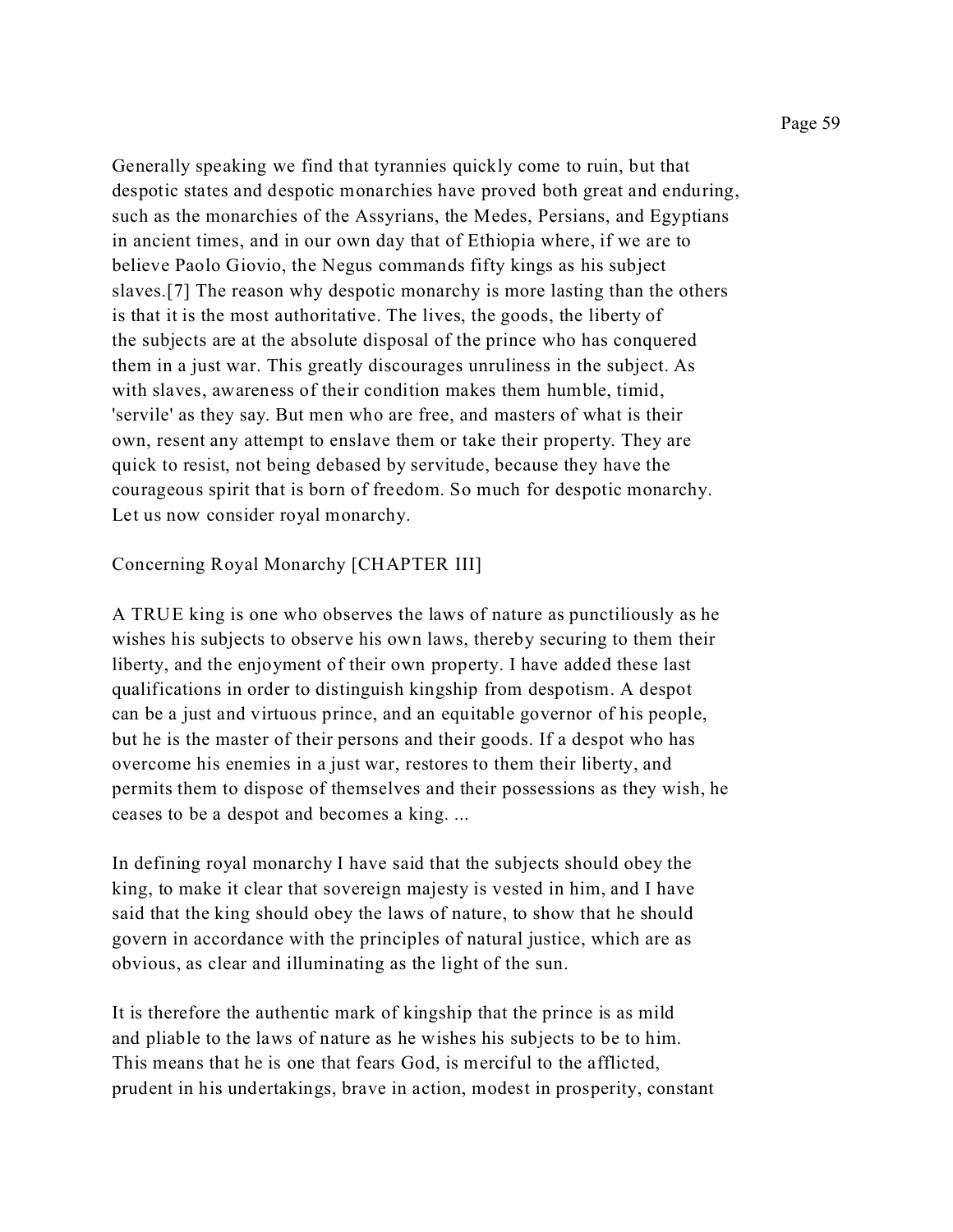in adversity, true to his plighted word, wise in council, careful of his subjects, helpful to his friends, terrible to his enemies, courteous to men of good birth, a scourge of evil-doers, and just towards all. In such a state there is the rule of law rather than of men, or as Pindar puts it, the law is king, since the prince obeys the laws of nature, and the people the civil laws. The result is a condition of mutual harmony between the king and his obedient subjects, and a happy and unforced agreement the one with the other.

Monarchy so conducted is properly called royal and legitimate. This is so whether the king succeeds by hereditary right as did the ancient kings, as Thucydides truly observes; or whether the succession is governed by some law excluding women and their heirs male, as is the case in this kingdom under the salic law; or whether the king is elected as Aristotle says was the case with primitive kings (though in this case he ignores the truths of history, and what Thucydides himself records), and still is the case in many northern kingdoms; or whether the crown is received as a free gift, as when Augustus gave Numidia, recently reduced to a subject province of the Empire, to Juba the Younger, or when the kingdom of the Sicilies was given first to Charles of France, and then to Louis of France, Duke of Anjou; or whether it is disposed of by will, as is the custom in the kingdoms of Thunes, Fez, and Morocco, and as was done by Henry VIII, King of England, who left the crown first to his son Edward, and then to Mary and then Elizabeth, who later succeeded (though in this case the will was ratified by the people). If a man seize the crown by subtle practices, as did Cecrops, Hiero, and Gelo according to Pindar, and in our own times Cosimo de' Medici, Duke of Florence,[8] he is a king if he reigns justly ... Even if he conquers his kingdom by force of arms, rightly or wrongly, provided that he rules the people so conquered equitably, he is a true king, as Livy said of King Servius. In fact, one often finds that a robber and brigand turns into a virtuous prince, and a violent tyranny becomes a just monarchy ... Monarchies cannot be distinguished one from another by the method of succession, but only by the way they are conducted, and of these there are only the three varieties, despotic, royal, and tyrannical ... So much for royal monarchy. Let us turn to tyranny.

Concerning Tyrannical Monarchy [CHAPTERS IV AND V]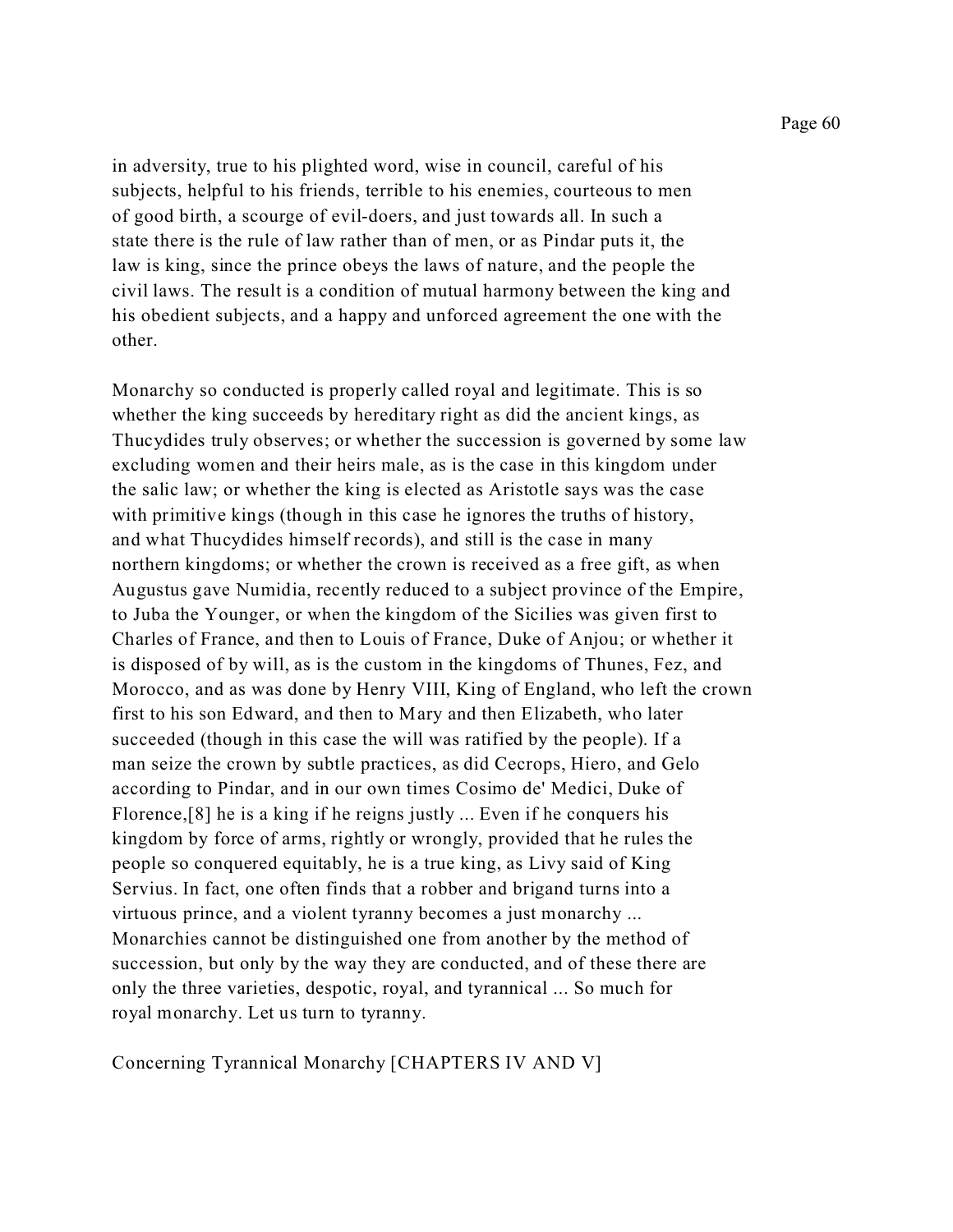A TYRANNICAL monarchy is one in which the monarch tramples underfoot the laws of nature, in that he abuses the natural liberty of his subjects by making them his slaves, and invades the property of others by treating it as his own. The word tyrant, which in Greek was originally an honourable term, merely signified the prince who had come into power without the goodwill of his subjects, and from being an equal had raised himself to be their master. Such a one, even though he proved a wise and just prince, was called a tyrant. Plato, writing to the tyrant Dionysius, addressed him in that style as a mark of respect, 'Plato to the tyrant Dionysius, greeting'. The fact that Pittacus and Penander, who were numbered among the seven sages of Greece, were called tyrants because they had seized the government of their realms, is sufficient proof that the term was used of good as well as bad rulers.

But those who by force or fraud had seized sovereign power soon found that their lives were exposed to the vengeance of their rivals, and were compelled for their own safety to employ foreigners as a bodyguard, and to build great fortresses as a refuge. Their upkeep then compelled them to levy heavy taxes and imposts. Discovering nevertheless that their friends were weak and their enemies powerful, they were prompted to put to death or to banish the latter to enrich the former. The most abandoned ravished not only goods, but women and children. The consequence was that tyrants became loathed and detested. We read that Dionysius the Elder, tyrant of Syracuse, maintained a guard of ten thousand foot and ten thousand horse, besides four hundred armed galleys. He could rely on the loyalty of so few citizens that he forbad them to meet together, even for private banquets, however closely the participants might be related to one another, and he encouraged assaults on anyone going home from such a gathering. Nevertheless Plutarch admits that he was a good ruler, and governed better and more justly than many princes who styled themselves kings. ...

But it is possible that the same man may conduct himself as a despot to some of his subjects, a king to others and a tyrant to the rest. For instance he may tyrannize over the rich and the nobility, but be a beneficent protector of the poor. For tyranny is always a matter of degree, more or less. There is no prince, however worthy, who has not some notable vice. There is no tyrant, however cruel, who has not some virtue, or laudable quality. For this reason it is most ill-advised and dangerous to condemn a prince without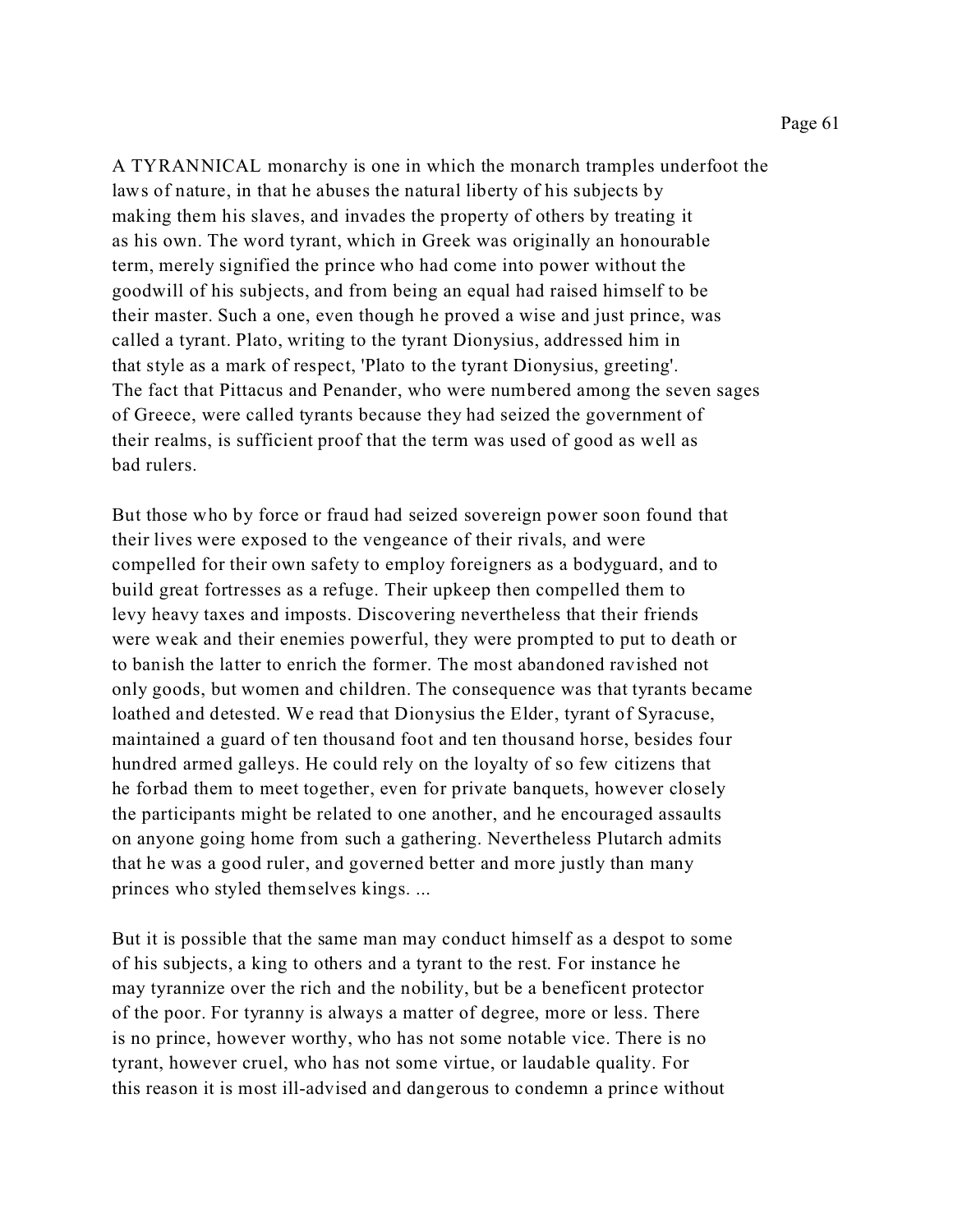a proper understanding of his conduct, and without balancing his good deeds against his bad, his heroic exploits against his mortal wickednesses. The Persians for instance never condemned anyone till it could be shown that the evil that he did outweighed the good.

In contrasting the king and the tyrant therefore we must take the extreme cases of the good and just king, and the utterly detestable tyrant, to make the distinction between them clear. But be it noted that by a good and just king I mean one who is popularly accepted as such, and not some impossible ideal figure of heroic proportions, or a paragon of wisdom, justice, and piety, without blame or reproach. Such perfection is all too rare. I mean by a good and just king one who consistently strives to be such, and who puts all that he has, even to his life's blood, at the service of his people. Such were a Codrus, or a Decius. Apprehending that victory depended on their deaths, they forthwith laid down their lives. But best of all examples is that of Moses, whom Philo calls the wise legislator, just king, and great prophet. He prayed God the rather to blot out his name from the book of life than that the people should go unpardoned, preferring rather his own damnation than that the people should perish. Here indeed is the likeness of the true prince and the father of his people.

The most notable distinction between the king and the tyrant is that the king conforms to the laws of nature and the tyrant tramples them underfoot. The one is guided by piety, justice, and faith. The other denies his God, his faith, and the law. The one does that which he believes will further the common good, and the welfare of his subjects. The other consults only his own profit, vengeance, or pleasure. The one tries to enrich his subjects by any means he can discover. The other builds his prosperity on the ruin of other people's. The one avenges injuries done to his subjects but pardons those committed against himself. The other takes a cruel revenge for injuries done to himself but pardons those done to others. The one encourages free speech on the part of his subjects to the point of wise rebuke when he has failed in his duty. The other dislikes none so much as the serious, free-spirited, and virtuous citizen. The one tries to keep his subjects in peace and unity among themselves. The other sows dissensions, that his subjects may ruin one another, and he himself grow rich on the profits thereof. The one takes pleasure in being seen and heard by his subjects. The other shuts himself away as from his mortal enemies. The one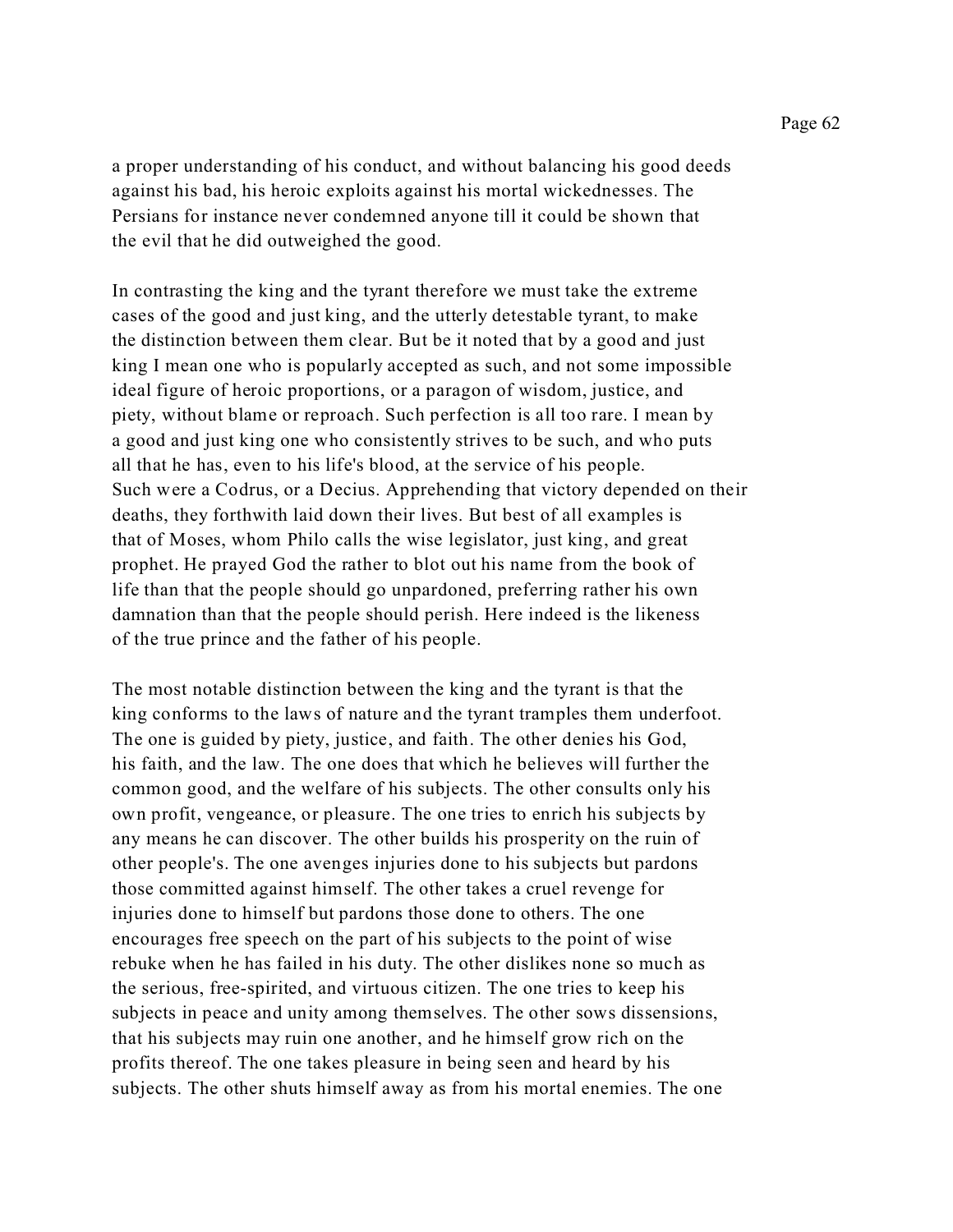bases his rule on the love of his people, the other on their fear. The one only imposes burdens on his people when absolutely necessary, and is as moderate as possible in his demands. The other sucks the marrow from the bones of his subjects, and bleeds them white to keep them weak. The one seeks out upright men to fill the public offices. The other sells them to the highest bidder in order to vex his subjects by setting robbers on them, and then executes the thieves in order to get himself the reputation of a just ruler. The one conforms his conduct to the laws, the other makes the laws subserve his convenience. The one is loved and revered by his subjects, the other is hated by all and hates all. The one appeals to the assistance of his own subjects in time of war, and keeps no garrison unless they man it. The other makes war on his subjects and surrounds himself with foreign guards. The one lives in peace and security, in expectation of eternal felicity, honoured in this life and regretted after death. The other drags out his existence in perpetual terror, without the hope of escaping eternal punishment, defamed while alive, and cursed after his death. There is no need to verify all these truths by a wealth of examples, for they are known to all. ...

One must not however label as evidence of tyranny the executions, banishments, confiscations and other deeds of violence that mark a revolution or restoration in a commonwealth. Such changes are necessarily violent, as was illustrated by what happened at the establishment of the Triumvirate in Rome, and at the election of many of the Emperors. It is not proper, either, to call Cosimo de' Medici a tyrant for building a citadel, surrounding himself with foreign guards, and taxing his subjects heavily for their upkeep, after the assassination of Alessandro, Duke of Florence. Such medicine was necessary to a commonwealth ravaged by so many seditions and insurrections, and for a licentious and unruly populace, everlastingly plotting against the new duke, though he was accounted one of the wisest and most virtuous princes of his age. On the contrary it often happens that mildness in a prince would ruin a commonwealth, whereas severity saves it. It is sufficiently notorious that the tyranny of Domitian was terrible to the Senate, the nobles, the great lords, and governors of the Roman Empire. Nevertheless after his death he was held in great honour by the provincials, for never had they known better officers and magistrates, kept in awe as these had been by fear of the Emperor. ...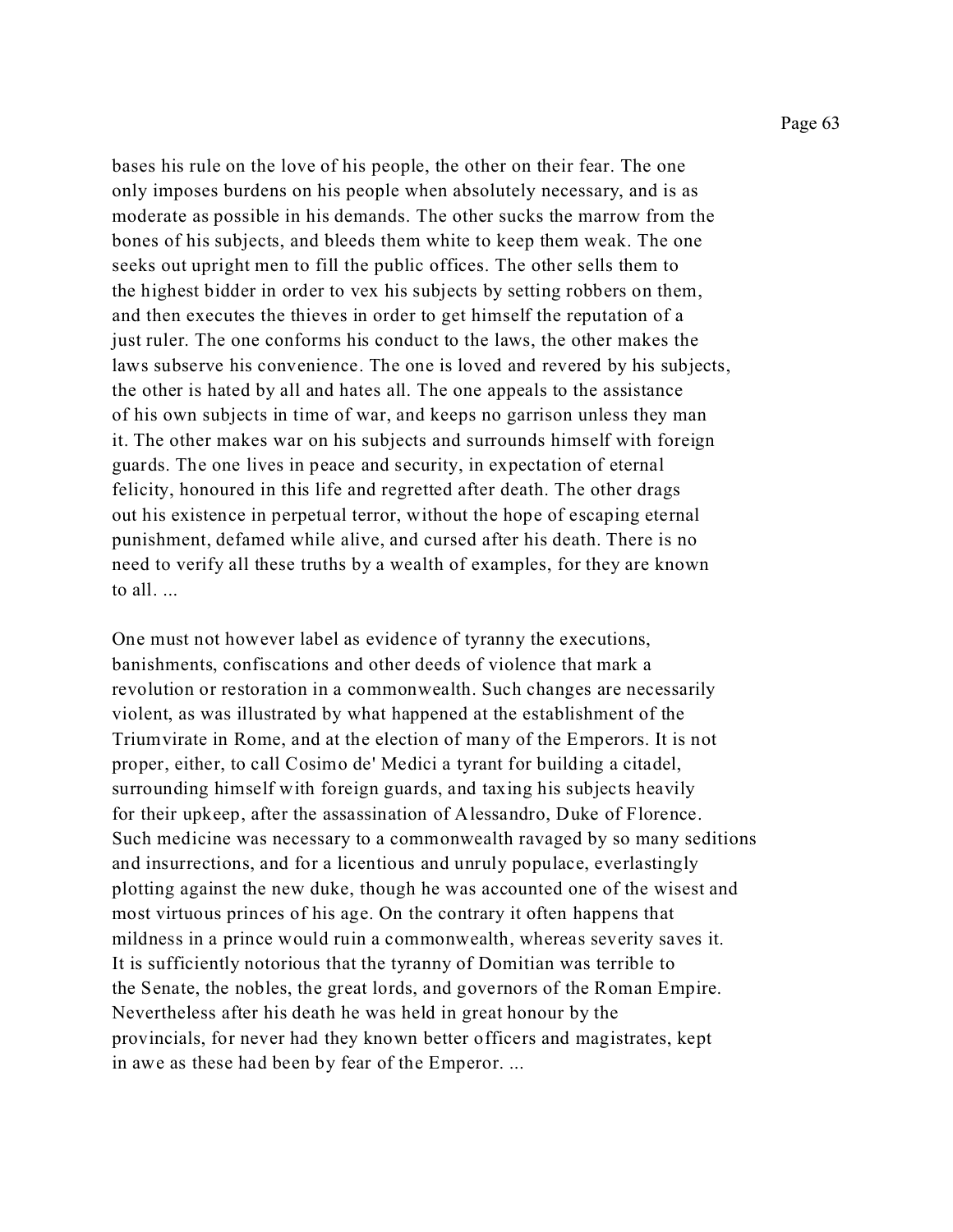Those who go about uttering extravagant praises of princes who are mild, gracious, courteous, and simple, are greatly in error. Simplicity without prudence is dangerous and pernicious in a king, and much more to be dreaded than the cruelty of a severe, close-fisted, and inaccessible prince. Our forefathers did not without reason coin the phrase 'a bad man makes a good king'. This sounds strange to sensitive ears, and to those not accustomed to weigh one thing against another. The tolerance and foolish simplicity of too good a prince admits flatterers, place-hunters, and undesirables of all sorts to the offices, charges, and places of profit in the commonwealth. Thereby the finances are exhausted, and the faces of the poor ground to serve the benefit of the rich. Instead of one tyrant they suffer ten thousand. When there is too great generosity of this kind, wicked men, assassins, and disturbers of the peace of all kinds commit their evil deeds with impunity, for the good and liberal king cannot bring himself to refuse a petition of grace. The public good is sacrificed for the benefit of individuals, and the whole burden of the commonwealth falls on the poor.

One can verify what I say by many examples from both Greek and Latin history. But one need go no further afield than this country. Its condition was never more miserable than under a Charles the Simple. It was correspondingly great and prosperous in war and in peace under Francis I, who became most haughty and unapproachable as he grew older, so that none dared ask anything from him. In consequence lands, offices, and benefices all went to men of honour only. ...

A prince then must not be judged a tyrant because he is harsh and severe, provided always he keeps the laws of God and of nature. This point elucidated, let us consider whether it is right to make attempts upon the life of the tyrant.

The misuse of the term tyrant has misled many, and led to all sorts of unfortunate consequences. We have already said that the tyrant is one who on his own responsibility makes of himself a sovereign prince without election, hereditary claim, just conquest, or special divine commission. The opinions, and the laws of the ancient world condemned such to death. What is more, the ancients bestowed praise and honour in the form of titles of nobility, of chivalry, and statues and other marks of honour on the slayers of tyrants. They regarded them as the liberators of their fatherland, or as the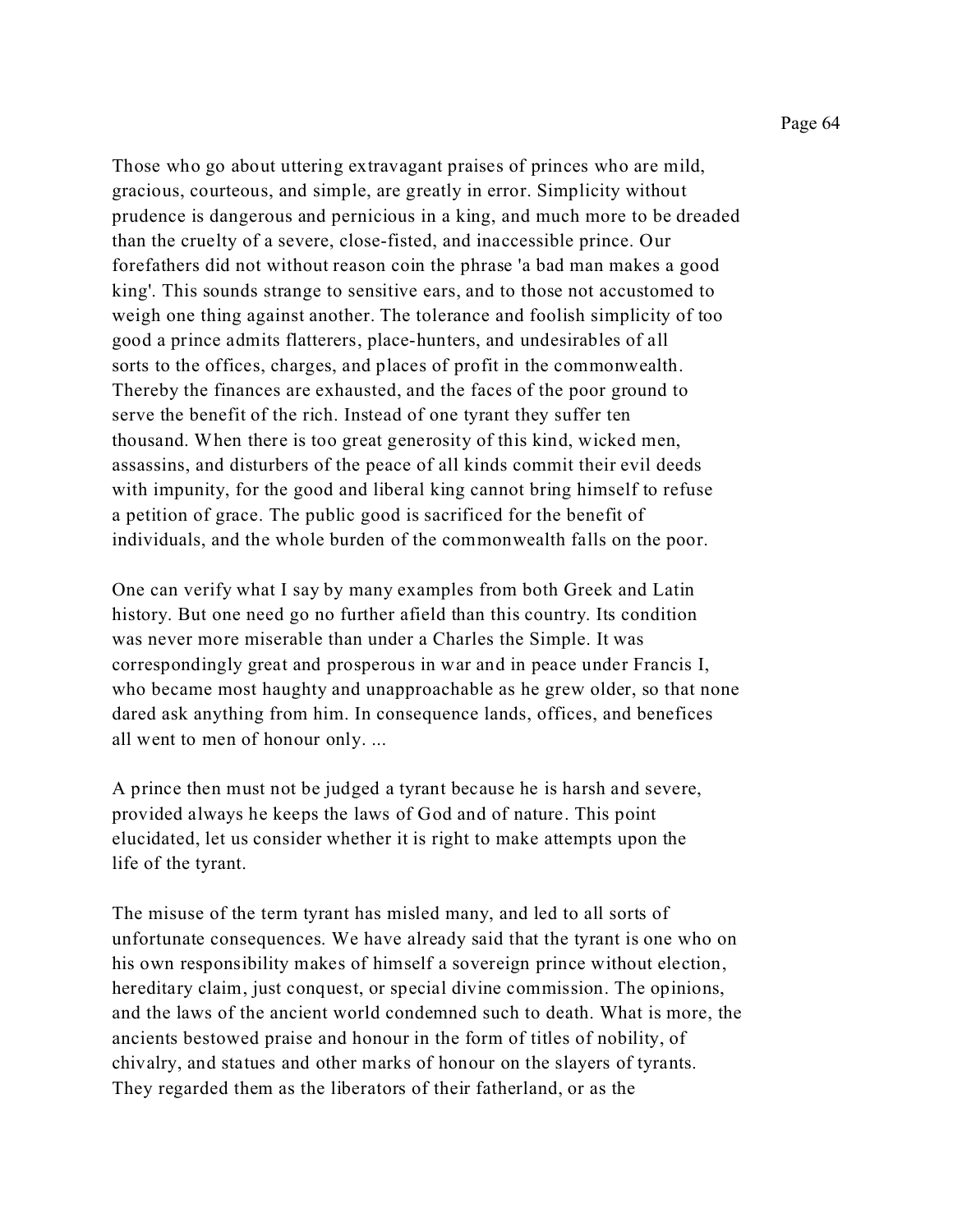inhabitants of Candia said, their motherland. They made no distinction between the virtuous prince and the evil and corrupt one. They did not think it proper that any man living should seize sovereign power, and make himself master over those who had been his equals and companions under any pretence of virtue and justice that he could allege. What is more, according to the civil law, anyone who assumed the authority reserved to the sovereign merited death. Wherefore if the subject tries to seize the government from the hands of his king by any means whatsoever -- and the same principle applies in popular states and in aristocracies -- he is worthy of death. It would seem then that our question is answered.

The Greeks and the Romans were at variance however as to what form the proceedings should take, whether by the operation of the law, or the act of an individual. The Lex Valeria, published at the instance of Publius Valerius Publicola, permitted homicide if one could make out a reasonable case for supposing that the dead man had indeed aspired to sovereign power. It was based on the argument that it was better to have resort to violence than to risk the destruction of both law and government in an anxiety to maintain the rule of law. If one insisted on a legal process, it was unlikely that such could be effected before the would-be tyrant had actually seized power, and once he had done so, it would be impossible to accomplish anything against one in control of all the organized forces in the commonwealth. On the other hand Solon legislated in the opposite sense, by expressly forbidding the resort to violence, and the assassination of the aspirant to power, until he had been brought to justice and condemned by due process of law. This seems more equitable than the Lex Valeria, for many good citizens and men of note have been murdered by their private enemies under the pretence that they were aiming at tyranny. After all, one can in such a case always regularize the situation by a retrospective trial after the fact. But it seems to me that both these principles can be accepted if one applies the law of Solon in the case where the prospective tyrant has not as yet got any armed forces under his control, and the Lex Valeria when the tyrant has come into the open and seized the citadel and its garrison. ...

But the real problem we have to consider is whether the legitimate ruler who has succeeded to power by election, hereditary right, just conquest, or divine commission, and then abandons himself to cruel exactions and every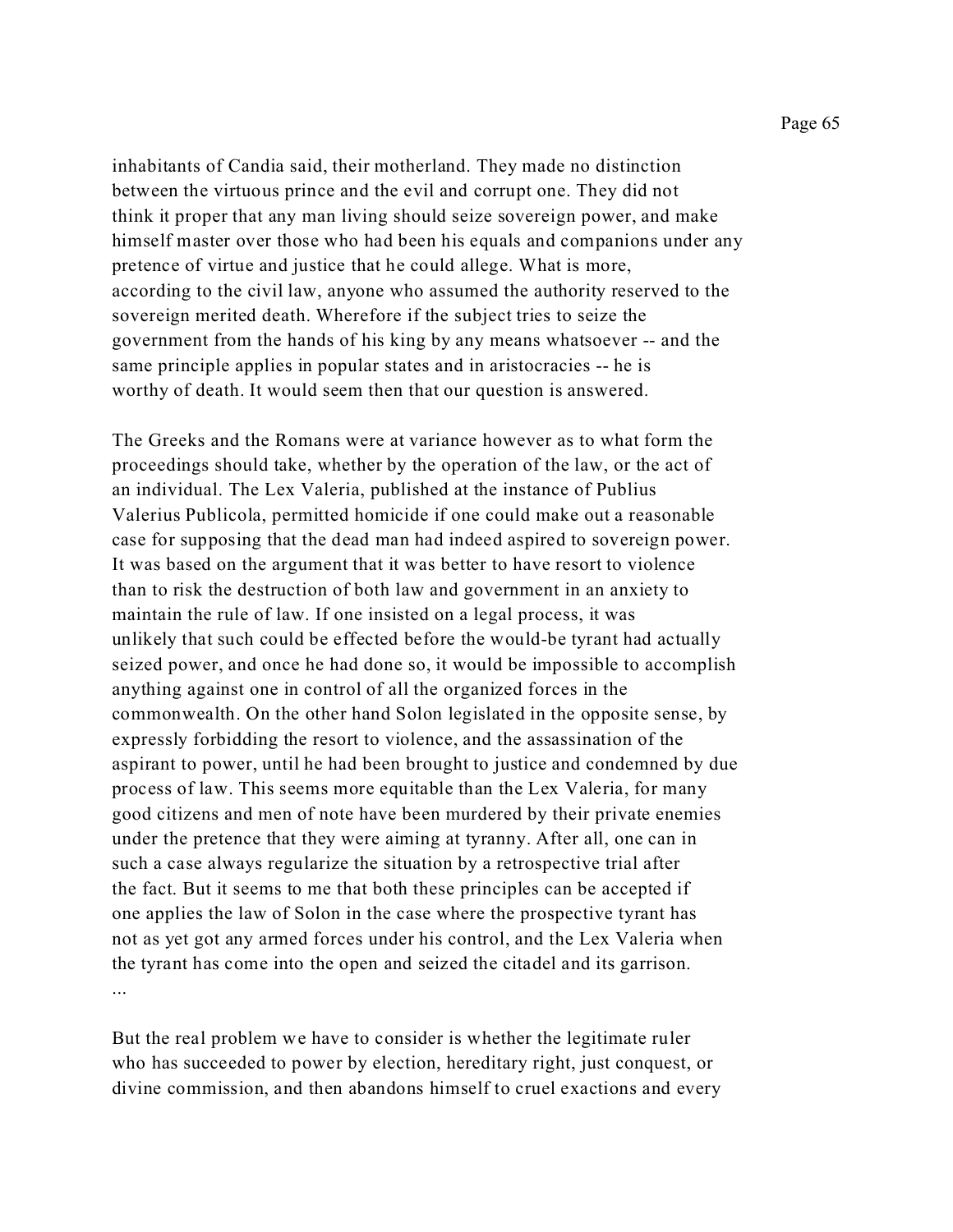sort of wicked oppression can be killed, for this is the sort of man one generally means when one uses the word 'tyrant'. Many of the jurists and theologians who have considered the question have concluded that it is justifiable to kill the tyrant and without distinction. Indeed some have used the mutually exclusive terms 'tyrant-king'. This doctrine has been the ruin of many great and nourishing monarchies.

Before this question can be resolved, one must make a distinction between the prince who is an absolute sovereign, and the one who is not, and between the position in relation to him of the subject and the foreigner. For just as it is right and proper for anyone to take forcible action to defend the honour and life of those who are oppressed unjustly when the law offers no remedy, so it is highly honourable, and befitting a prince, to take up arms in defence of a whole people unjustly oppressed by a cruel tyrant. Such a one was Hercules when he went about the world destroying monsters of tyranny everywhere. For these exploits he was deified. Such also were Dion, Timoleon, and other generous princes who earned the title of scourge of tyrants ... In such a case there is no doubt that a virtuous prince can proceed against a tyrant either by force of arms, diplomatic intervention, or process of law. If he takes the tyrant captive, it is more to his honour to punish him as a murderer, a parricide, or a robber than to allow him the benefit of the law of nations.

But when it comes to the question of the conduct befitting a subject, one must distinguish between the sovereign prince and one who is not so. If he is not sovereign, sovereignty must lie with the people or with the magnates. In such cases one is justified in taking legal proceedings against him, if this is practicable, or in resorting to force and violence if there is no other way of bringing him to reason. Action of the first sort was taken by the Roman Senate against Nero, and of the second against Maximian, for the Roman Emperors were only the first magistrates of the Republic, sovereignty remaining in the people and the Senate ... A parallel case is the Empire of Germany. It is an aristocratic principality, in which the Emperor is only the first magistrate. The power and majesty of the Empire is vested in the Diet, and the Diet deposed the Emperor Adolf in 1296, and again in 1400 the Emperor Wenceslas, in each case by due process of law, for it had jurisdiction over them....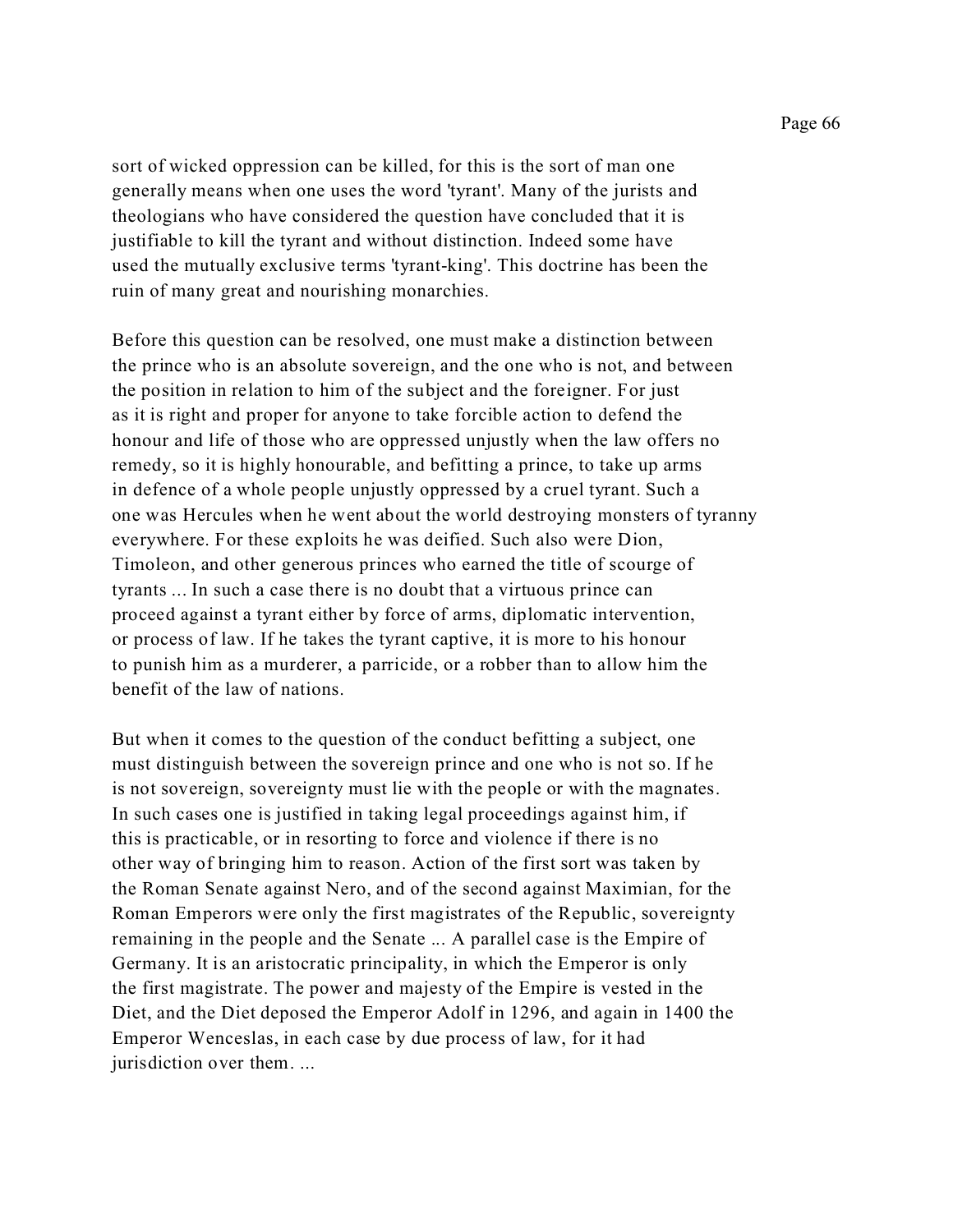But if the prince is an absolute sovereign, as are the true kings of France, Spain, England, Scotland, Ethiopia, Turkey, Persia, and Muscovy, whose authority is unquestionably their own, and not shared with any of their subjects, then it is in no circumstances permissible either by any of their subjects in particular, or all in general, to attempt anything against the life and honour of their king, either by process of law or force of arms, even though he has committed all the evil, impious, and cruel deeds imaginable. No process of law is possible, for the subject has no jurisdiction over his prince, for all power and authority to command derives from him, he can revoke the commissions of all magistrates whatsoever, and his mere presence suspends the powers of all magistrates, corporations, colleges, estates, and communities. And if it is not allowable for the subject to pass judgement on his prince, the vassal on his lord, the servant on his master, that is to say proceed judicially against them, how much less is it allowable to proceed by force of arms. It is not a question of whether the subject has the means to do so, but whether it is lawful or within the competence of the subject to do so.

Not only is the subject guilty of high treason who kills his prince, but so also is he who has merely attempted it, counselled it, wished it or even considered it... We read that the most holy doctors that the Jews ever knew, those who were known as the Essenes or experts in the law of God, held that sovereign princes, of whatever character, should be regarded by their subjects as sacred and inviolable, and given of God. One cannot doubt that David, king and prophet, was informed by the spirit of God if ever man was, having always before his eyes the law of God. It was he who said, 'slander not the prince, nor speak evil of the magistrate'. Nothing is more insisted on in Holy Writ than the wickedness of compassing the death of the prince, or any responsible magistrate, or even making any attempt against their life or honour, even though, adds the Scripture, they be evil men.

If then the man who merely slanders the magistrates commits high treason by both divine and positive law, what punishment is sufficient for the man who attempts their lives? The law of God is much more precise on this point than are positive laws. Under the Lex Julia it is high treason to counsel the death of the magistrate or public official. But the law of God forbids any sort of detraction of the magistrate.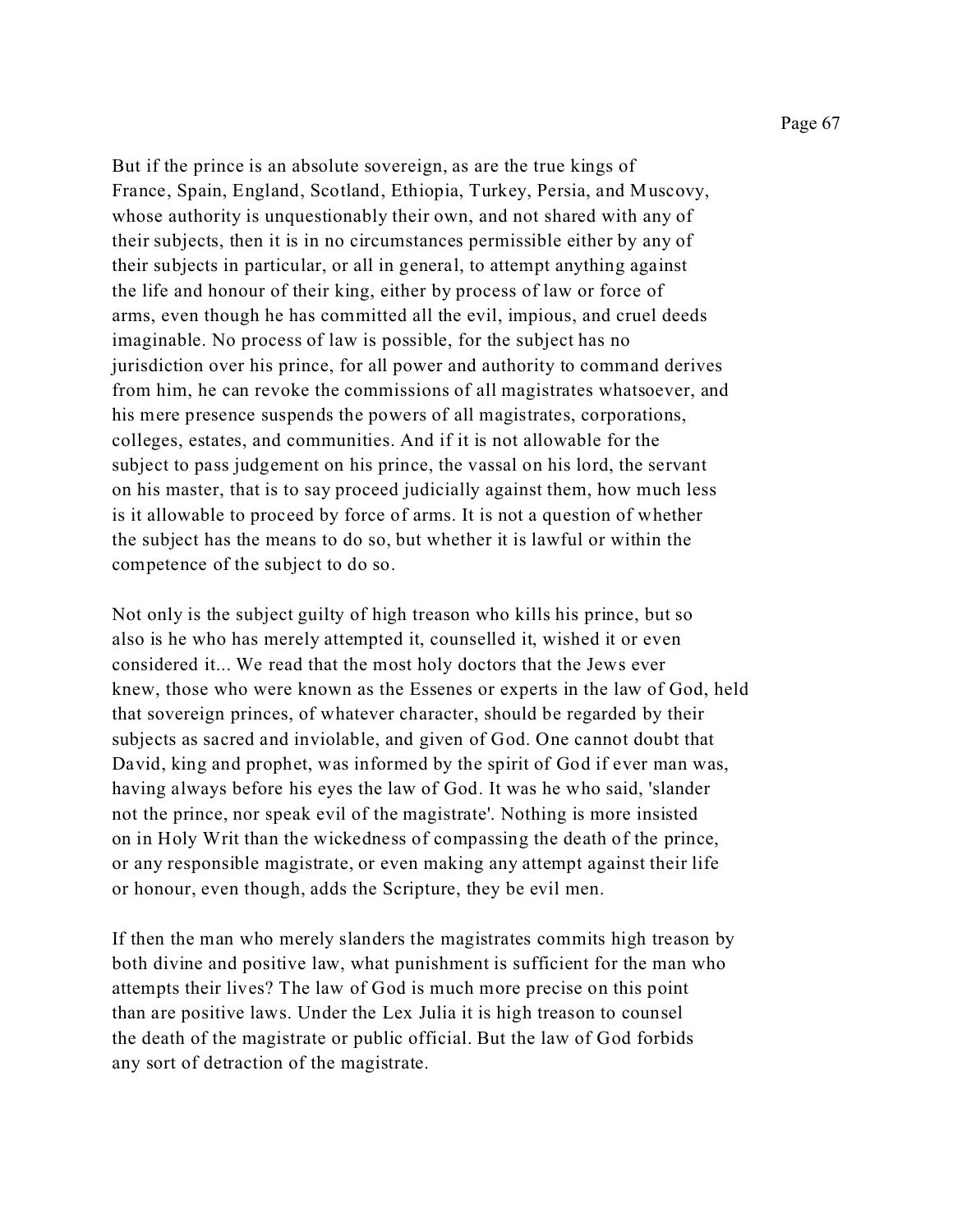It would be waste of time to meet point by point the trivial arguments of those who maintain the opposite view. One does not argue with the man who doubts if there is a God, one merely subjects him to the merited penalties of the law. They should be treated in the same way who have called in question a principle so obvious, and have maintained in print that the subject can justly take up arms against a tyrannical prince, and compass his death by any means in their power. Albeit, some of the most undoubted scholars among theologians[9] have denied that it is ever justifiable to kill or even resist a sovereign prince, unless by a special and indubitable commission from God. We have an example of such a one in Jehu, who was chosen of God, and anointed king by the Prophet with the express command to bring about the destruction of the race of Ahab. He was a subject, and never attempted anything against his prince, despite the latter's many cruelties, exactions and massacres of prophets, until he had received an express command from God through the mouth of the Prophet. ...

But one must not use these occasions of special divine commission to justify in general the conspiracies and insurrections of rebellious subjects against their sovereign lords... I cannot find a better analogy than the relationship between a father and his son. The law of God declares that the son who defies his father or mother should be put to death. If the father is a murderer, a thief, the betrayer of his country, incestuous, a parricide, a blasphemer or an atheist, though all the punishments imaginable would not be sufficient penalty for him, it is not for his son to play the executioner. But the person of one's native ruler is even more sacred, and should be regarded as more inviolable even than that of one's father, for he is ordained and set over his subjects by God.

I conclude then that the subject is never justified in any circumstances in attempting anything against his sovereign prince, however evil and tyrannical he may be. It is however permissible to fail to obey him in any commands contrary to the law of God and of nature, but one must then seek refuge in flight, go into hiding or suffer death rather than attempt anything against his life or his honour. What a great number of tyrants would be discovered if one might kill them. The prince who imposed heavy taxes would be one in the eyes of the vulgar. The man who ruled contrary to the wishes of the people would be one in Aristotle's eyes. The man who kept a body-guard for his protection and the man who executed those who conspired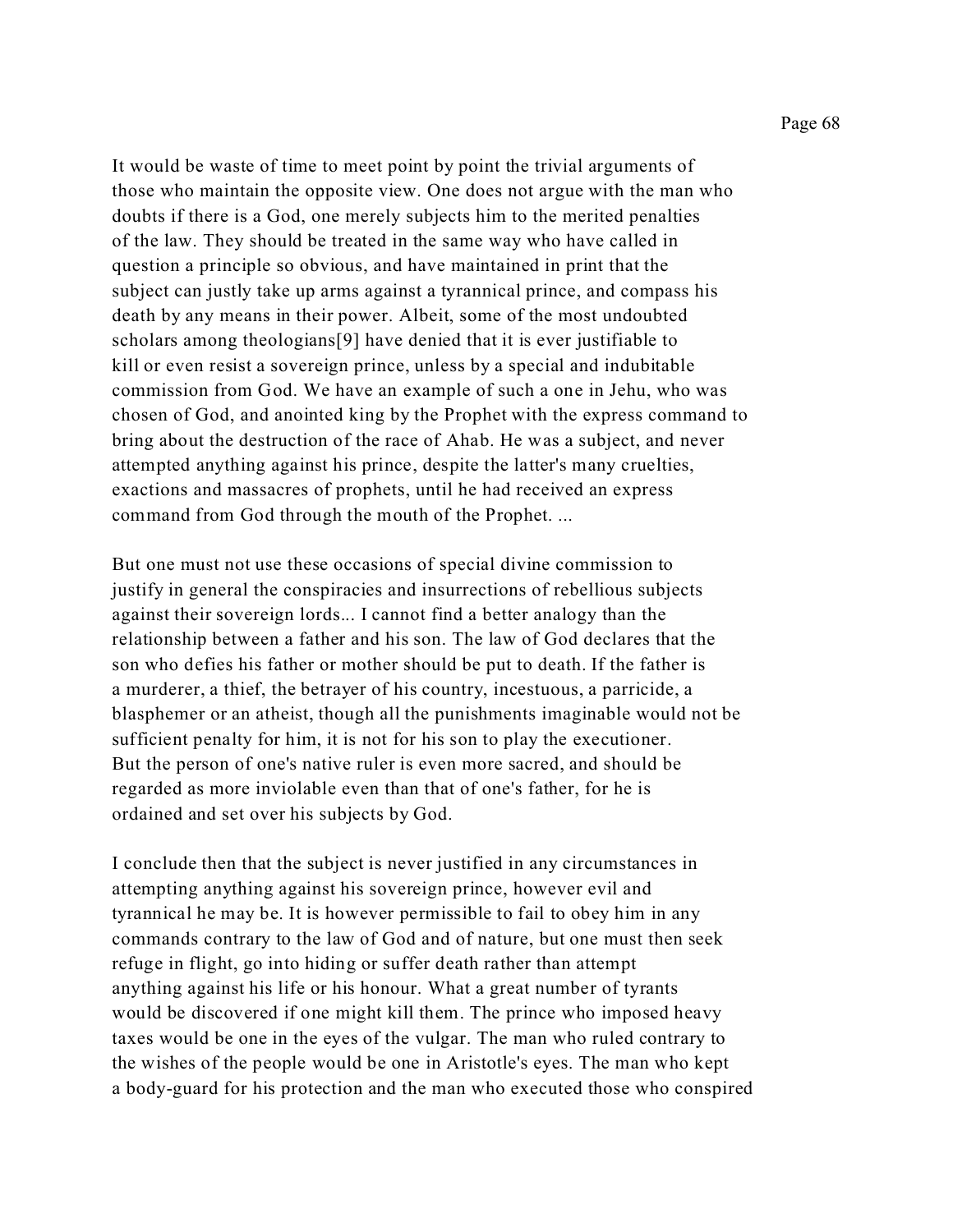against his life would also be tyrants. What security could virtuous princes enjoy? I do not wish to deny to neighbouring princes the right to pursue tyrants by force of arms. I only wish to deny it to the subject. ...

Concerning the Aristocratic State [CHAPTER VI]

ARISTOCRACY is that form of commonwealth in which the minority of the citizens have sovereign authority over the rest considered collectively, and over every citizen considered individually. It is therefore the opposite of the popular state, for there the majority of the citizens command the remainder considered collectively. But they resemble one another in this, that in either commonwealth the governing body has authority over the whole body of citizens only in their individual capacity, and not considered as a corporate whole. The monarchical commonwealth excels the other two in this respect, since the authority of the king extends over all, both in their aspect of a corporate whole, and in their aspect of a collection of individuals.

Just as monarchy can be royal, despotic or tyrannical, so aristocracy can be legitimate, despotic or factious. In ancient times the latter was called oligarchy, or the rule of a small handful of magnates. Such were the thirty rulers of Athens denounced by Thrasybulus, who were known as the Thirty Tyrants. Such also was the Decemvirate appointed to reform the laws and customs of the Romans. By force and violence, and aided by a faction of the citizens, they seized the government. Such practices explain why the ancients always used the term oligarchy in a bad sense, and aristocracy in a good, since they confined the latter to the rule of good and honest men.

But we have already shown that commonwealths cannot be classified according to the vices and virtues of their rulers when considering the form of the state. Such classification only applies to the form of the government. Moreover it is difficult, if not impossible, to erect a government which consists solely of honest men. Casting lots is no way of securing their selection, and election by their fellows is hardly more likely to do so. These are the two methods commonly used, though a third method got by combining the other two is sometimes employed. One must suppose all the electors to be honest men themselves if one is to be sure that honest men will be elected. Rogues choose others like themselves and in such a case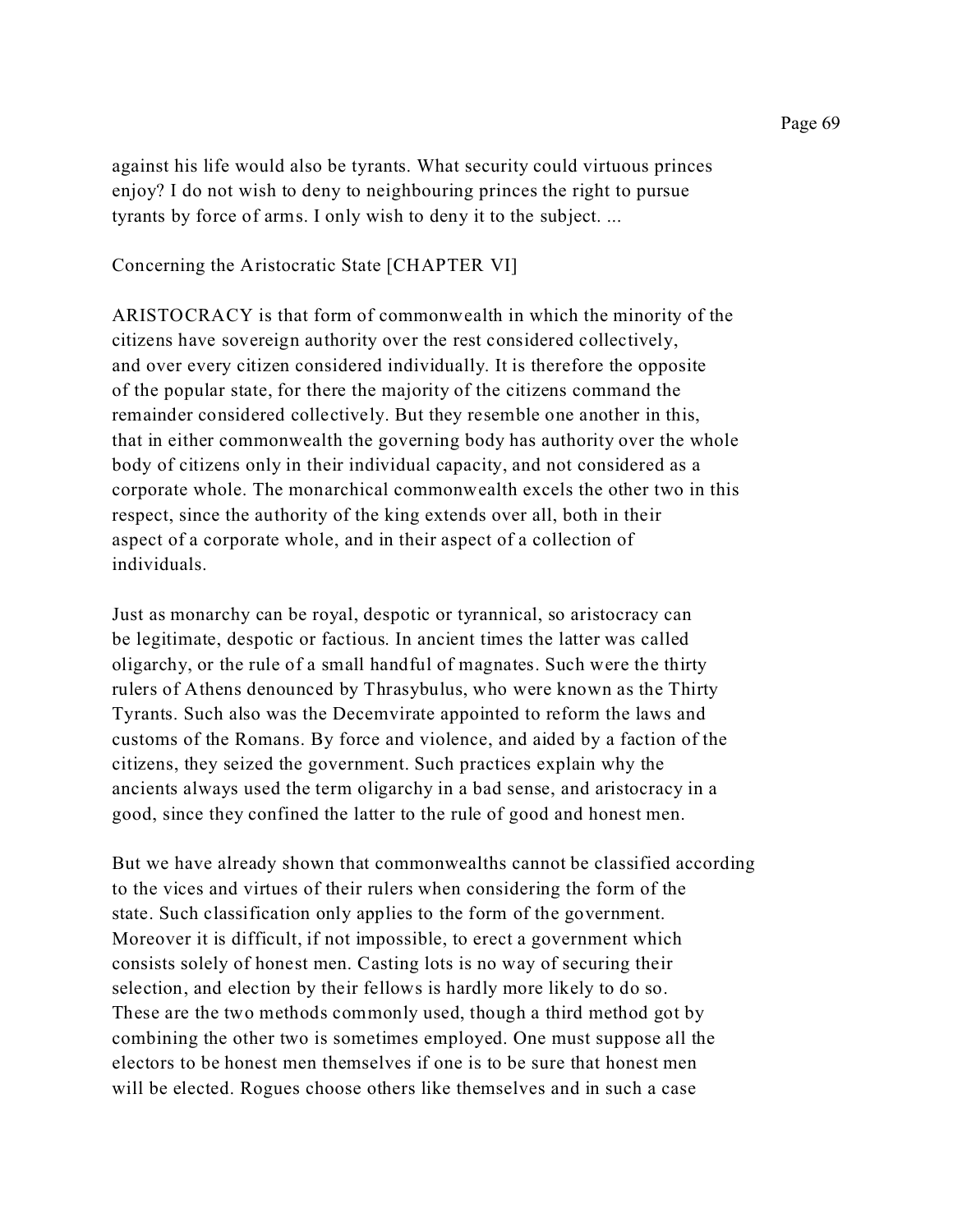honest men have not the effrontery to put themselves forward... In any case what guarantee can there ever be that the electors will not choose some relative, rather, son, brother, or even some friend, rather than a stranger however deserving he may be? This is why there are not now, and perhaps never were, any such states as pure aristocracies.

Therefore whether the government is in the hands of men of birth, of merit, of wealth, a military caste, the poor, the workers, or a set of scoundrels, provided it is a minority that rules, that state I call an aristocracy. When I say the minority of the citizens, I mean the greater number of that minority when assembled together as a corporate body. If there are ten thousand citizens of whom one hundred gentlemen only share sovereign power, if sixty of those are in agreement, they have an absolute right of command over the remaining nine thousand nine hundred citizens in general, who have no part in government, as well as those other forty who have. In other words the sixty have sovereign authority over all the ten thousand citizens considered as individuals, just as much as the hundred considered as a corporate body would have had, had they been in agreement. Neither the size of the state nor the proportion of the minority ruling class to the rest is significant. If there are a hundred thousand citizens and ten thousand of them participate in sovereignty the state is no less an aristocracy than if there are ten thousand citizens of whom one thousand govern the rest. In each case a tenth part governs. The same is true if it is only a hundredth or a thousandth part. But the smaller the governing minority, the stronger and more secure the state.

The state of Germany needs rather more careful examination in this connection. Even many well-informed persons think that it is a monarchy. I have said something about this already, but it is here convenient to show with more preciseness that it is an aristocracy. From the time of Charlemagne to that of Henry the Fowler it was a pure monarchy by right of succession in the line of Charlemagne. After Henry the Fowler, the monarchy long continued as an elective one, till the seven Electors gradually established their own sovereignty, leaving nothing to the Emperor but the symbols of power. All real power was in the seven Electors, the three hundred or so Princes of the Empire, and the representatives of the Imperial Free Cities. We have defined the aristocratic state as one in which the minority of citizens command the rest considered collectively, and each and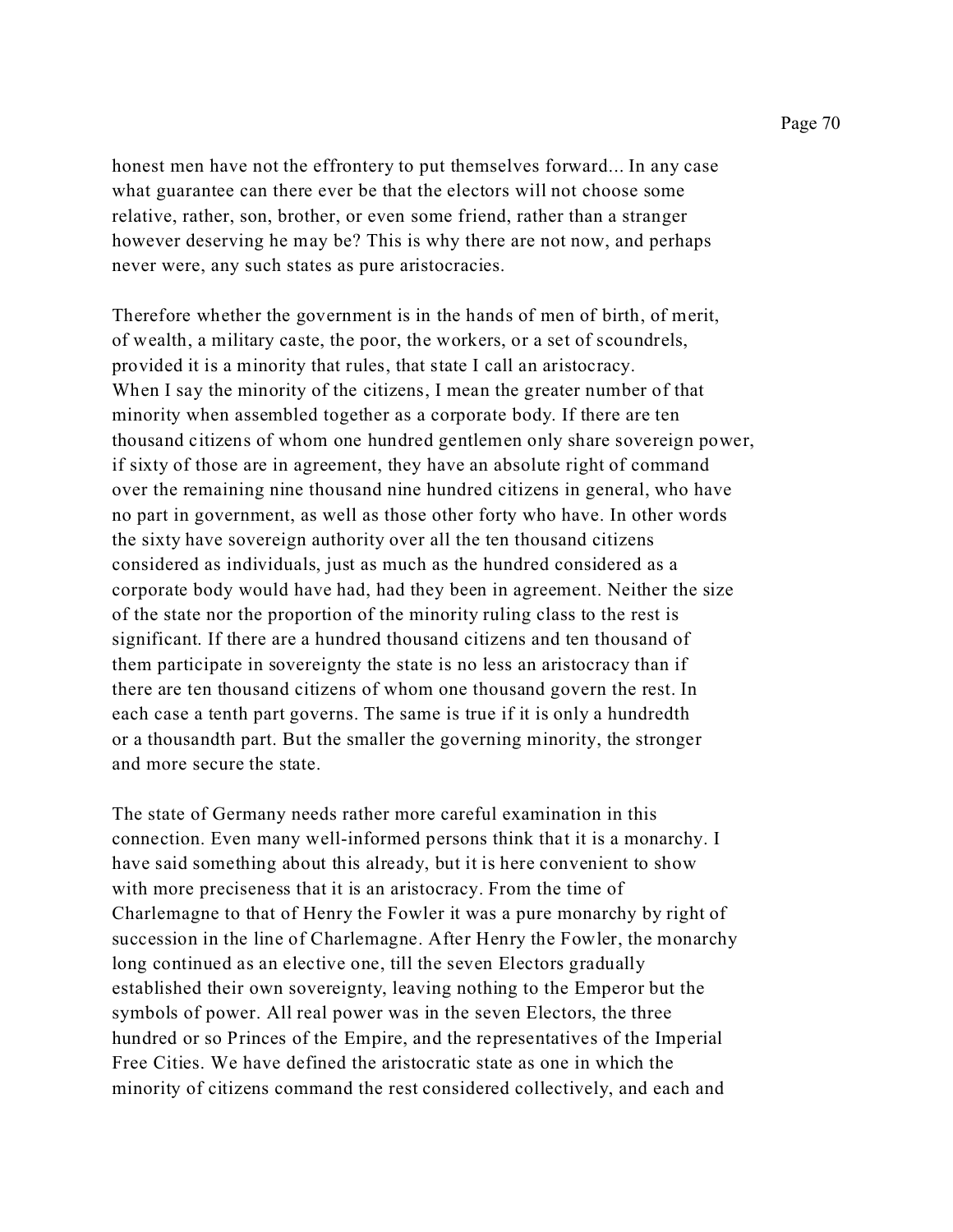all severally. Can it be shown then that the Imperial Diet, made up of three or four hundred men, has sovereign power to the exclusion of the claims of the Emperor on the one hand, and the Princes and Cities individually on the other, to make law for all the subjects of the Empire, to declare war and conclude peace, impose taxes and imposts, appoint judges ordinary and extraordinary with jurisdiction over the possessions, the honours, the life of the Emperor, the Princes and the Imperial Cities -- for such are the authentic marks of sovereignty -- ? If this is the case, and it is certain that it is, then it cannot be denied that the state of Germany is a true aristocracy.

That what I say is true is evident from the fact that sovereign commands are issued in the form of rescripts and decrees of the Diet. Decrees are published by the authority of a body consisting of the seven Electors, who have a third voice, by the other Princes of the Empire who hardly number three hundred in all, who have another third voice, and by the deputies of the Imperial Cities to the number of about seventy, who have the remaining third voice. Together they have full authority to enact or retract, confirm or reject, whatsoever is proposed. There is nothing peculiar about this constitution to distinguish it from any other aristocracy, save that the Electors have one vote, the Princes a second, and the Cities a third, so that if the seven Electors and the deputies, or the deputies and the Princes, or the Electors and the Princes are in agreement, the measure becomes law. ...

There are others who think that the Princes and the Imperial Cities severally enjoy sovereign power, and that the Imperial Diet has no more power than the assemblies of the Swiss Confederation. There is, nevertheless, a great difference between them. Each Canton is sovereign, without subjection to the laws and commands of the others; they have no obligation to one another other than those specified under the terms of their defensive and offensive alliances. But the Empire of Germany is united in its Diet. The Diet can place Cities and Princes under the Imperial ban, and depose Emperors from their estate by the sovereign authority inhering in it, as on the occasion of the rejection of Adolf, and of Wenceslas son of Charles IV, and many others. Moreover the Diet regularly publishes decrees and ordinances binding on all the subjects of the Empire, both in general and in particular.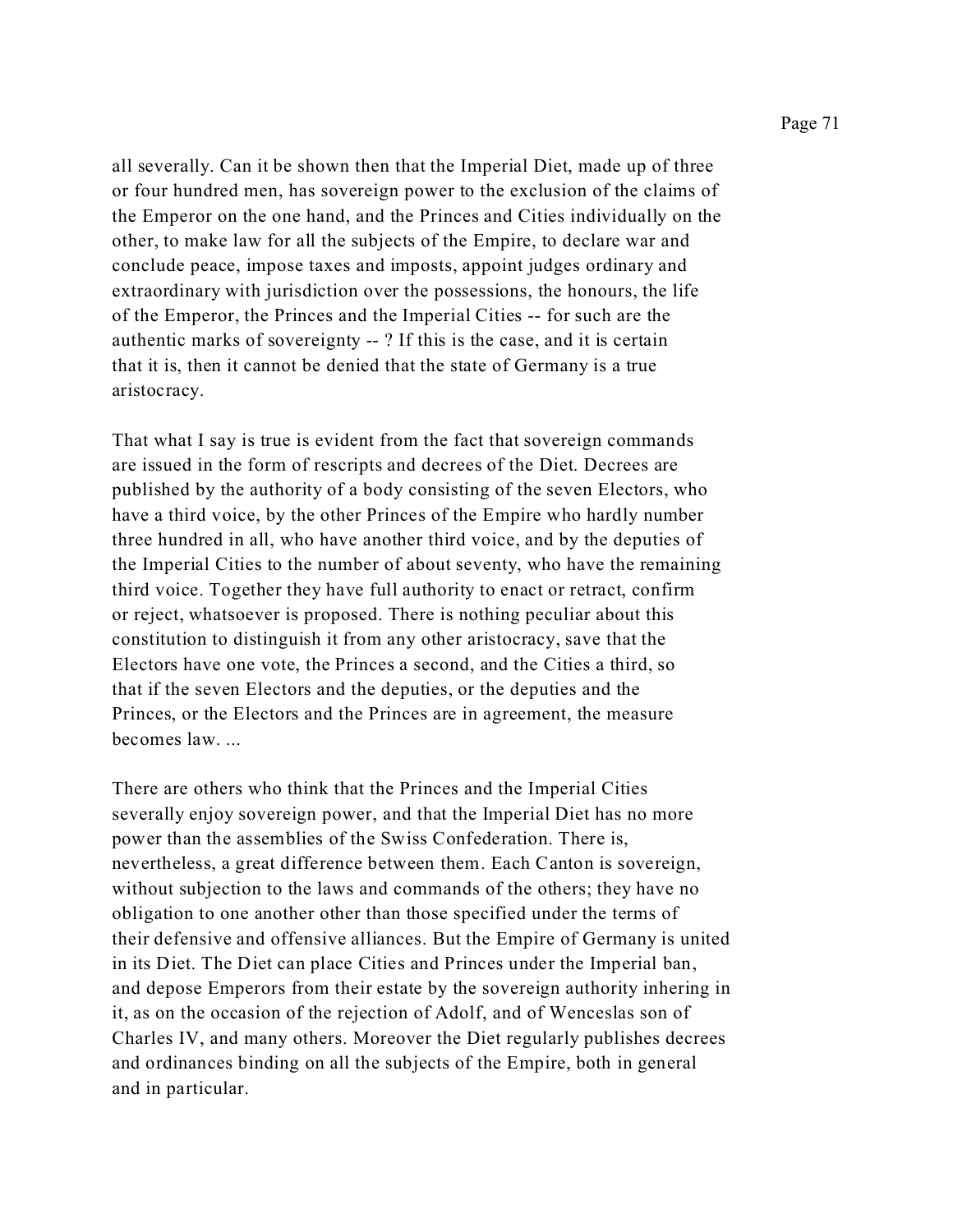What is more, the ten Circles, or circuits of the Empire, hold their separate diets to formulate their particular petitions, grievances, and complaints, to the Imperial Diet, in order that it may issue its decisions in the matter. Again, the Electoral Princes, after the coronation of the Emperor, take an oath of allegiance to the Empire, not to the Emperor, though they actually swear the oath between his hands... Finally, the Emperor as head unites the Empire even more closely in a single commonwealth than if it was only united in the Diet. I have said 'as head of the Empire', or captain in chief, but I do not mean by that as sovereign lord, such as many think he is. For whereas kings and monarchs make princes, the Emperor on the contrary is elected and made such by the Princes. ...

In the face of these facts how can anyone persist in the opinion that the Emperor is a sovereign, and the Empire a monarchy united in a single person?... It must also be conceded that there is no Prince or Imperial City which has sovereign authority. Each is a member of the Empire, governing the state under his authority subject to the laws and ordinances of the Empire ... It is only when the Empire is divided into hostile factions, as has so often happened, and the Princes banded together the one against the other, that the communal governments of the towns, and the subordinate jurisdictions of the Princes, are converted into a number of separate aristocracies and monarchies. Each member of the Empire then constitutes itself a particular sovereign state. ...

A well-ordered aristocracy is extraordinarily satisfactory as a form of government. A corrupted one is correspondingly pernicious, for instead of a single tyrant there are a multitude. This is most likely to happen, and often does when the nobles band together against the common people. In ancient times, when the nobles were admitted to power in aristocratic states, they took an oath that they would be from that time forth the sworn enemies of the people. This was the ruin of aristocracies. Let us now turn to popular states.

Concerning Popular States [CHAPTER VII]

A POPULAR state is that form of commonwealth in which the majority of the people have collectively sovereign authority over the rest considered collectively, and over each several member considered individually. It is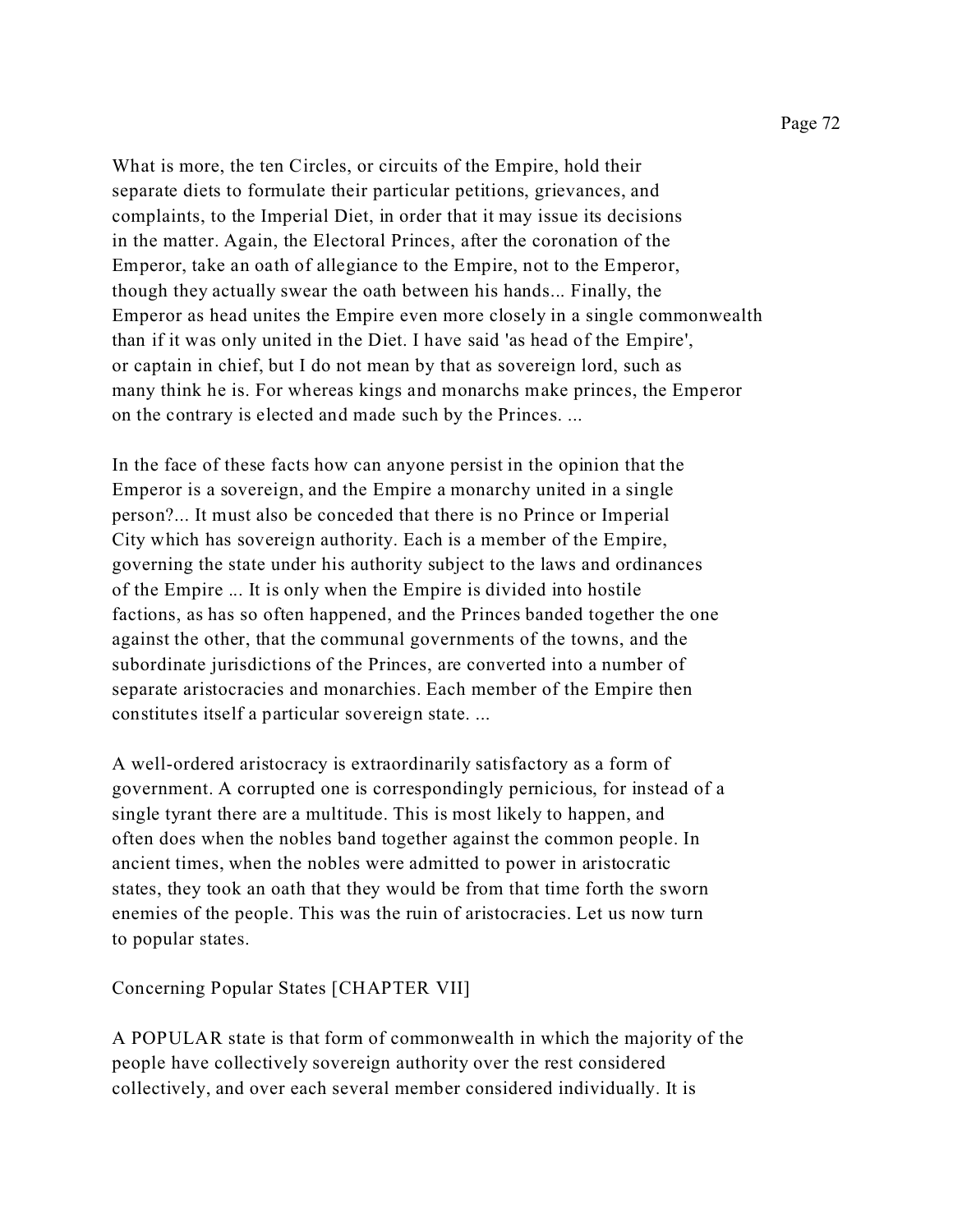the necessary mark of the popular state that the greater part of the people have authority to command not only each particular citizen as such, but the minority of the people as a body. If there are thirty-five clans, or groupings of the people, as in Rome, eighteen of them have sovereign power over the other seventeen and can bind them by the laws they make. This was the case when Marcus Octavius was deprived of the tribunate at the instance of his colleague, Tiberius Gracchus. ...

When I say that the majority of the people are invested with sovereign power in a popular state, this holds good when votes are counted by head as in Venice, Ragusa, Lucca, Genoa, and practically all aristocratic republics. But if one counts votes by clans, or districts, or communities, it suffices that the majority of clans, districts, or communities as the case may be, are agreed, even if the majority so determined includes only a minority of the actual number of citizens. This was practically always the arrangement in the popular republics of the ancient world. ...

These arrangements provide the answer to those who say that there cannot be, never was, nor ever could be a truly popular state where the whole assembled people make law, appoint to office, and exercise all the prerogatives of sovereignty, seeing that the greater number are generally absent, and it is only a small group that actually makes the law. But it suffices if the greater number of clans are agreed, even if there are only fifty people in one and a thousand in another, provided that the right of recording his vote is secured to each individual, should he wish to be present. But in order to prevent a faction securing the ascendancy by intriguing with the most influential members of the various clans, it was customary when some law of importance was under discussion to add some clause, such as that the law about to be published could not be rescinded save by the assembly of the whole people, six thousand citizens at least being present. One finds many examples in Demosthenes, and in the Lives of the Ten Orators, and Plutarch adds that a sentence of ostracism could not take effect if less than six thousand citizens consented. A similar safeguard is provided by the ordinances of Venice, whereby in all matters of consequence, or touching the administration of justice, it is provided that there shall be no amendment of the ordinances of the city by the Great Council unless there are at least a thousand Venetian citizens present, and of these four-fifths, or five-sixths, as the case may be, are in agreement. Only when such conditions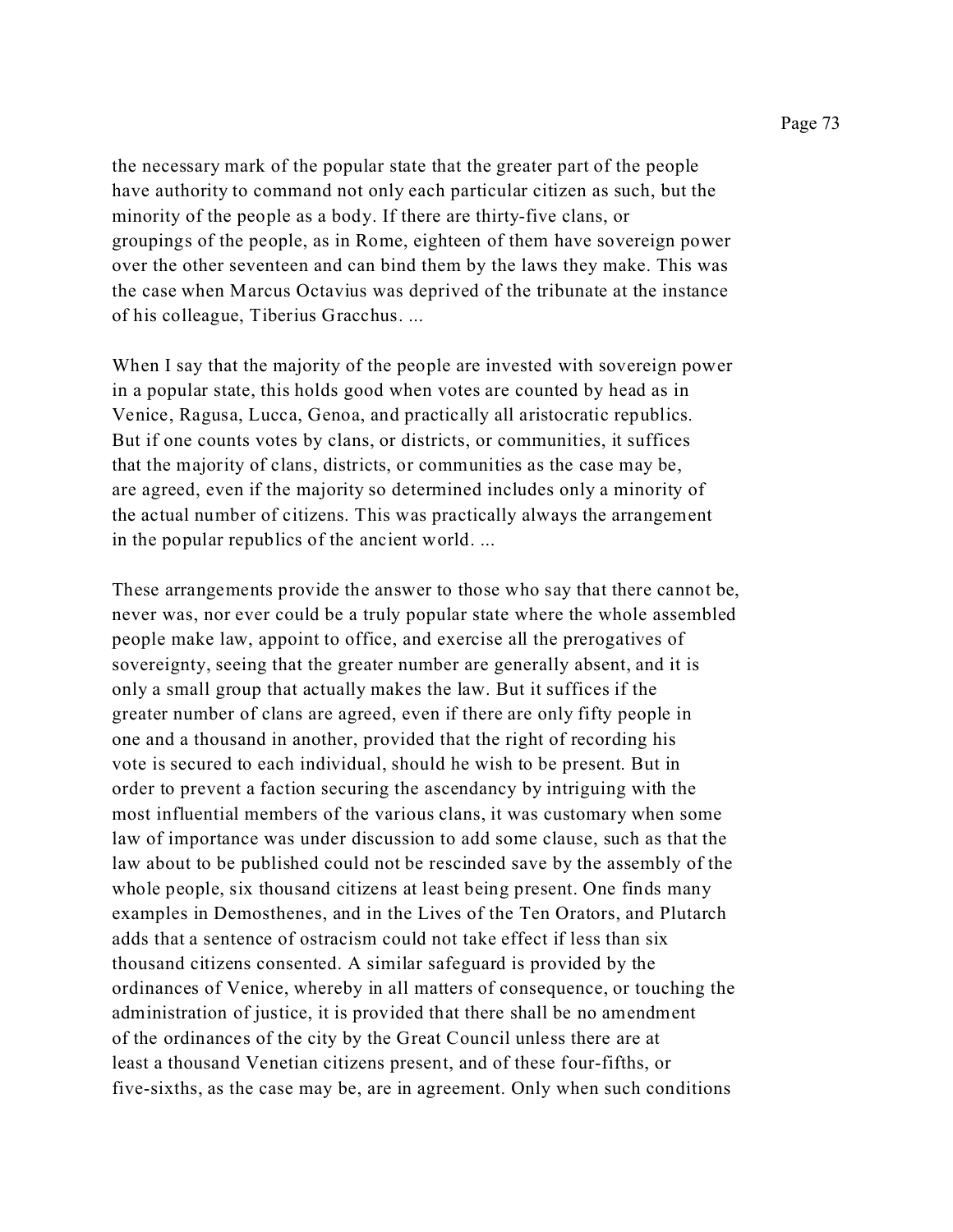are satisfied can a law be imposed on the rest of the community. This law is the same in principle as the law governing the procedure of guilds and corporate associations, by which two-thirds of the members are required to be present in session, and the majority of this two-thirds in agreement, to make a regulation binding on the rest. ...

We have said above that the state can be a pure monarchy and its government popular, as happens when the prince distributes lands, offices, and rewards indifferently to rich and poor, noble and commoner without exception of persons. Or a state can be a monarchy governed aristocratically if the princ e confines his gifts of lands and offices to a few nobles, or a handful of rich men, or his personal favourites. On the other hand if the majority of the citizens share sovereign power, but only bestow the responsible offices, honours, and prerogatives on the nobles, as was done in Rome till the publication of the Lex Canuleia, the state will be a popular one, but the government aristocratic. If government is in the hands of the nobles, or the wealthy, but they open offices and privileges to poor and simple citizens, as well as to the rich, without favour shown, the state is an aristocracy governed democratically. If the people have sovereign power and give lands and political privileges to all without respect of persons, or if all offices and benefices are filled by lot, the state is not only a popular state, but governed as such... In the same way, if the nobles or the wealthy alone govern the state, and reserve lands and honourable charges for their own class, one can say not only that the state is an aristocracy, but also that it is governed aristocratically. Such is the case of Venice.

It may be objected that I am alone in making such distinctions, and that none of the ancients, still less contemporary writers on politics, have developed such views. This I don't deny. But it seems to me necessary to make such distinctions if one would understand the true character of every type of commonwealth, and avoid falling into a maze of errors, such as did Aristotle. He confused the popular and the aristocratic state, and vice versa, against common opinion and even common sense.

But one can never build a secure superstructure on ill-founded principles. Such confusions lead to the ill-formed opinion of those who think one can have a commonwealth compounded of all three basic types which we have rejected as impossible. We consider it indisputable that the form of the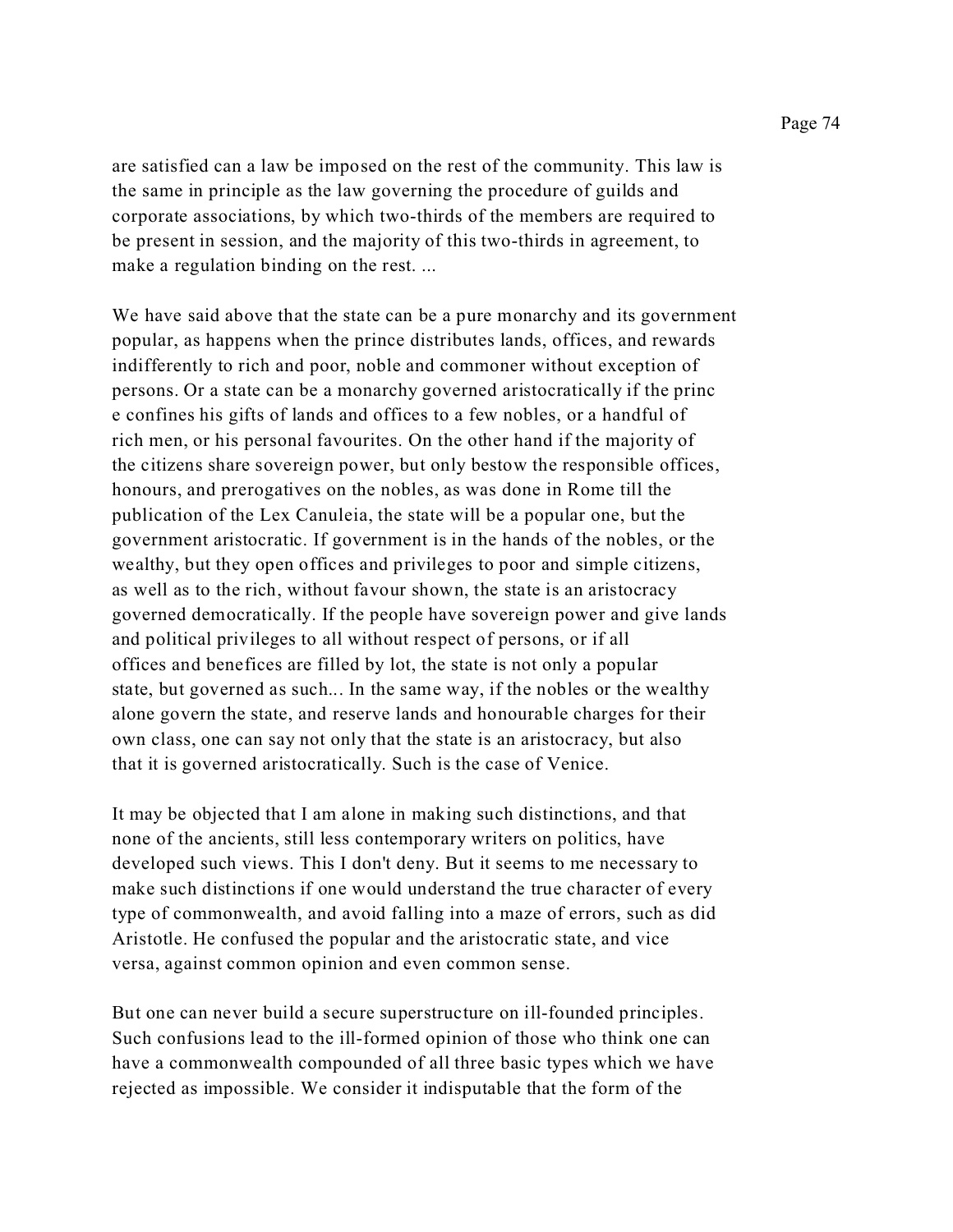commonwealth is always simple, even though the government may be of a contrary type, as a monarchy is clearly contrary to a popular state in principle, yet nevertheless sovereign majesty may reside in a prince who governs his realm as if it were a popular state. But this is not a commixture of monarchy and democracy, which are mutually incompatible. It is a monarchy with a popular government, and this is the most secure kind of monarchy there is. The same may be said of the state which is an aristocracy whose government is popular. It is much more secure than if its government were aristocratic. ...

Popular government can admit of degrees of more and less, as can be seen in the case of the Swiss Republics. Uri, Schwyz, Unterwalden, Zug, Glarus, and Appenzel are governed by sovereign communes, and there is not a fortified town in any of the five, save only Zug. The other nine Cantons and Geneva are governed by a council of magnates, as I learn from M. de Bassefontaine, Bishop of Limoges, who has long discharged the duties of ambassador there in the most unexceptionable and honourable manner. Even the Bernese, whose senate is composed of craftsmen, choose the Advocate from the most noble and ancient families. It is in consequence more stable than the others. The three leagues of the Grisons, which are the most popular in organization, are much the most disturbed, as foreign ambassadors have always found.

For the true nature of a people is to seek unbridled liberty without restraint. They would make all equal in goods, honours, punishments, and rewards, without any respect whatsoever for noble birth, education, or virtue. As Plutarch said in his Symposia, they want everything decided by lot or by divination, without respect of persons. If the nobles or the wealthy show any signs of wishing to make their influence felt, they hasten to massacre or banish them, and divide their confiscated property among the poor. This happened at the foundation of the free Swiss republics, after the battle of Sempach.[10] The noblesse were all but exterminated, and the remnant compelled to renounce their title to nobility, yet nevertheless they were ejected from their lands and offices, save in Zurich and Berne. ...

On the other hand nobles and wealthy men generally look at things in quite a different way. They think that those who are distinguished by birth, wealth, education, or experience should be more esteemed, deferred to, and honoured than the rest, and that all honourable charges should be reserved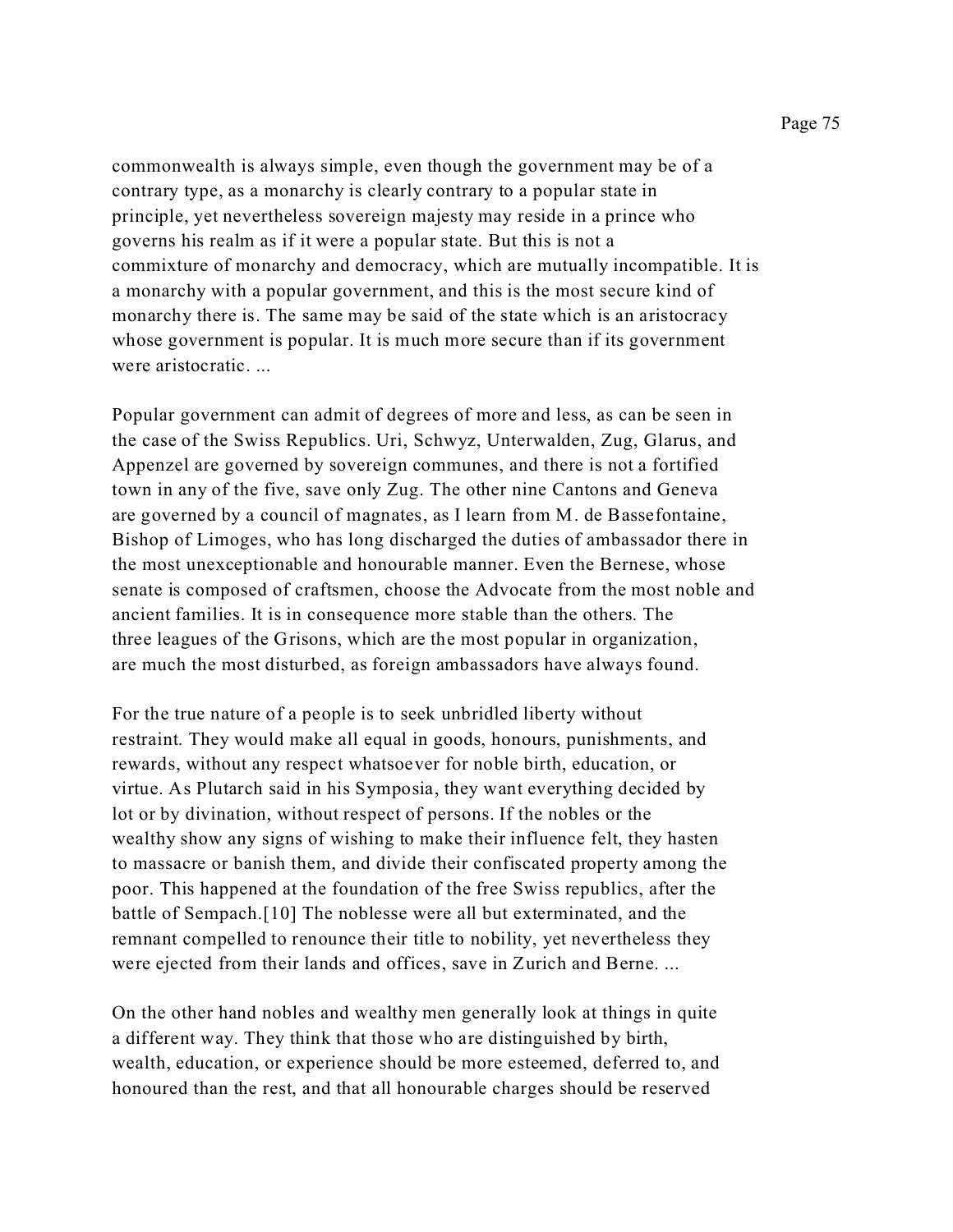to such men. They therefore take pains to exclude the poor from any share in the management of affairs of state. It is impossible to compound two such diametrically opposed attitudes, in spite of Solon's claim to have made laws which were equal alike for rich and poor, noble and simple. For the rich understand by equality, proportional equality, the poor, absolute equality. We shall explain in the proper place what is meant by these terms, and the advantages and disadvantages of each type of commonwealth. At the moment it suffices to have defined and described them.

1. In his work on Venice, Della Republica e Magistrati di Venetia, 1563.

2. In his Discorsi supra la prima deca di Tito Livio, first published 1532, and in a collected edition, 1550.

3. Historian of Venice. His Rerum Venetarum ah urbe condita ad Marcum Barbaricum Libri XXXIII was published in 1487.

4. There is a marginal reference in the Latin version made by Bodin in 1586 to Du Haillan. He wrote a book De I'estat et succes des affaires lie France, published in 1570, which Bodin very largely drew on for his account of the French monarchy.

5. This belief that lordship began with Nimrod, and was rooted in iniquity, was a tradition enshrined in the canon law. Gratian ascribes the founding of societies of men regulated by laws to Cain, and their refoundation after the flood, to Nimrod.

6. Its author was Sigismund, Baron d'Herberstein. His Rerum Muscoviticarum Commentarii was published in 1549 and several times subsequently.

7. Historiarum sui temporis Libri XLV, Lib. xviii. 1530.

8. Succeeded in 1537. He founded a stable dynasty and so put an end to the chronic instability of Florentine politics.

9. There is a marginal reference to Luther and Calvin.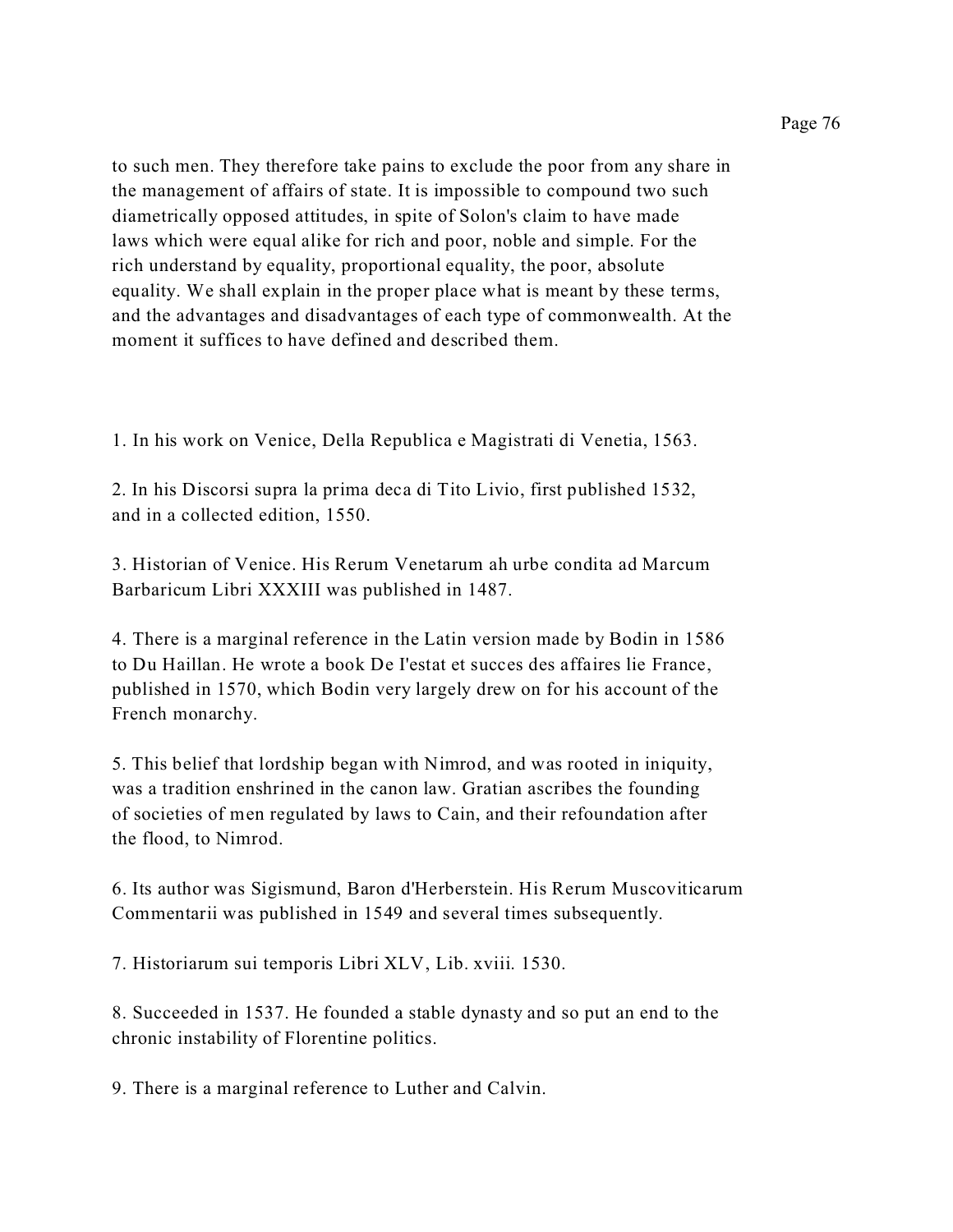10. 1377. It was fought against their Hapsburg overlords, and the victory laid the foundations of the effective independence of the Forest Cantons.

## **BOOK III**[1]

#### The Council [CHAPTER I]

A COUNCIL is the legal assembly of the councillors of state, whose function it is to advise the sovereign in the commonwealth ... Not that a council is necessary to the continued existence of the commonwealth. A prince may be so wise and experienced that he is his own best councillor, and he may dispense with advice from anyone else, whether friend or foreigner. Antigonus, King of Asia, Louis XI of France, and the Emperor Charles V were of this sort. They followed the example of Julius Caesar, who confided in no one about his plans, his expeditions, or even the day he had fixed on for battle. Yet all these men accomplished great things, though assailed by many and powerful enemies. They were the more dreaded in that their designs being unknown, they were put into execution before the enemy had wind of them. Their subjects were kept in good order, ready to execute the commands of their prince the moment he lifted a finger. The state therefore flourished like a healthy body in which all the members obey the head without having any part in its deliberations.

But there are some who have doubted, without much reason to my mind, whether it is better to have a foolish prince who is well-advised or a wise man who eschews good counsel, though those who claimed to be wisest rejected the alternatives as unreal. They argued that in the first place, if the prince is as wise as supposed, he has no great need of counsel, and without it he enjoys the advantage of keeping secret his designs, which being made public would be about as effective as an exploded mine. In fact wise princes order things so well that they habitually talk most about what they are least concerned to accomplish. On the other hand how is it possible for a stupid prince to secure good counsel, when the choice of a council rests with him in the first place, and the ability to recognize worth and act upon good advice is itself a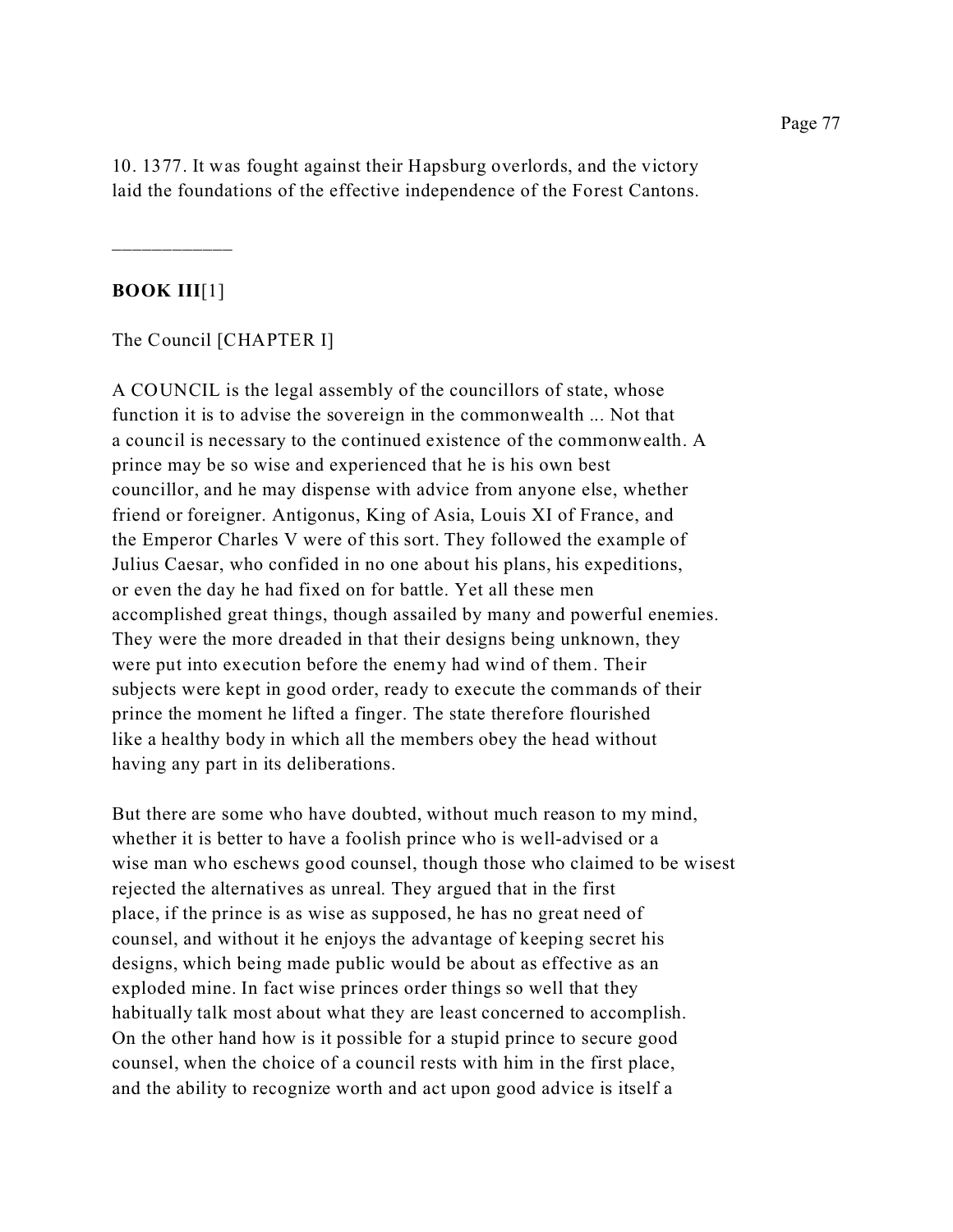mark of knowledge of men and of affairs?

But since the gift of wisdom is vouchsafed only to the very few, and we are bound in obedience to all such princes as it pleases God to bestow upon us, the best thing we can hope for is that he may have wise counsel. It is much less dangerous to have a bad prince who is well-advised than a good one who is ill-advised, as the Emperor Alexander observed. The prince should be guided by the advice of his council in small matters as well as great. Nothing gives more authority to the laws, or to the commands of the prince, the people, or the ruling class as the case may be, than the knowledge that they proceed from good counsel ... Where subjects see edicts and mandates issued contrary to the advice of the council, they tend to treat them with contempt. From contempt of the law springs contempt of the magistrates. Open rebellion against the prince follows, and the whole commonwealth is brought to ruin. Hieronymus, King of Sicily, lost his throne, and was put to a cruel death together with all his family for having despised his council and refused to consult them... For this reason Louis XI caused his son Charles to be brought up practically without education, as Philippe de Comines's History shows, to force him to be guided by his council. Louis well knew that those who have a good conceit of themselves rely entirely on their own judgement, a failing which had brought Louis himself to the brink of destruction, as he afterwards confessed. ...

The council must necessarily be small in numbers in view of the rare qualities requisite in a councillor. It is true however that in popular and aristocratic commonwealths it has been necessary, in order to avoid disturbances, to appease the appetites of ambitious persons. In Athens, for example, by the ordinance of Solon, four hundred councillors were chosen by lot every fourth year. Later the number was increased ... But it is not really desirable that the size of the council should be determined according to the number of citizens, nor to satisfy the vanity of ignorant persons, still less to draw profit from such appointments. It should be chosen solely with regard to the virtue and wisdom of those who merit such a responsibility. If it is not possible otherwise to appease the ambition of those who enjoy political power in aristocracies and democracies, and political necessity demands the opening of the council to the multitude, then let eligibility be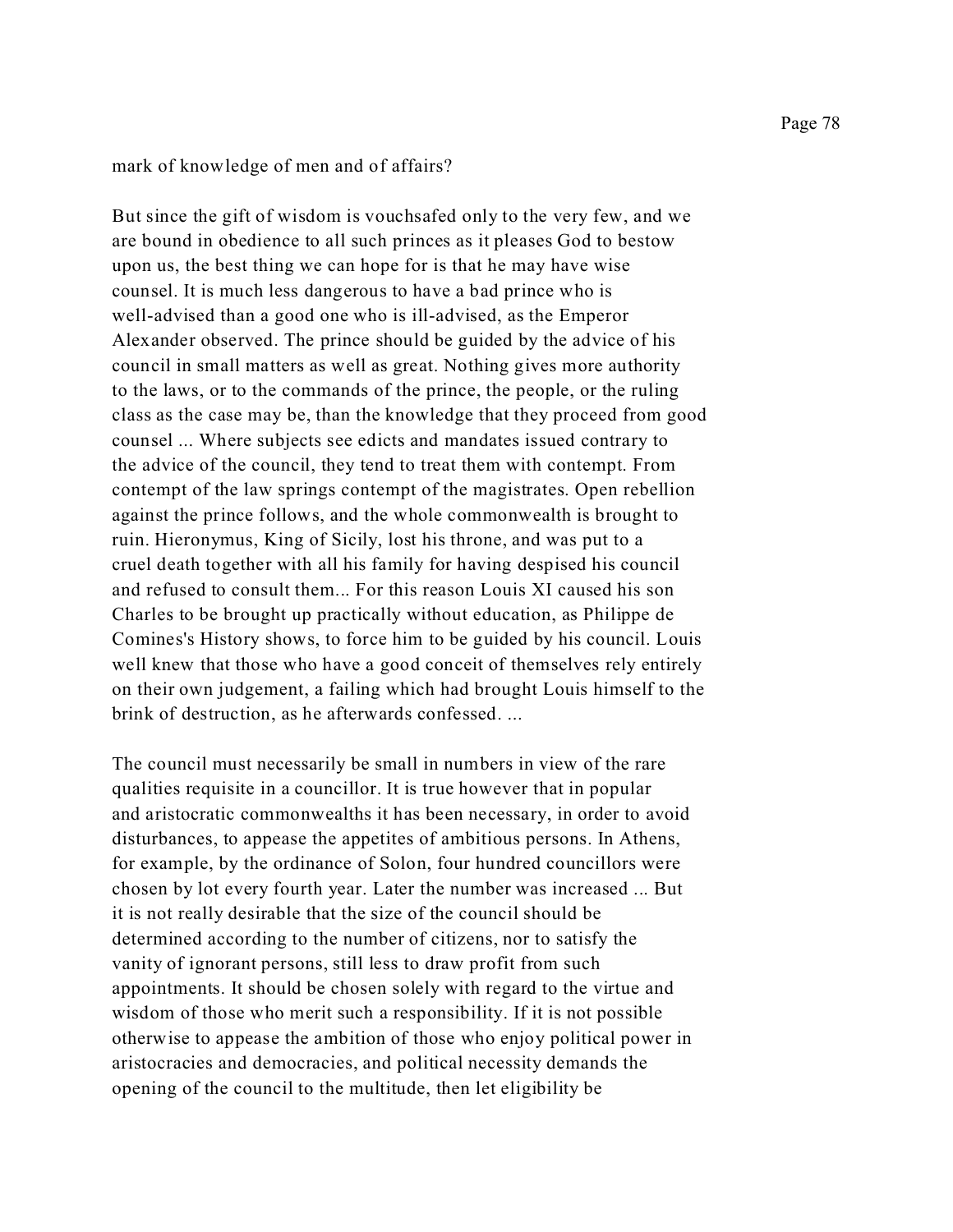confined to those who have held responsible offices. ...

But one should not take such action unless there is no other way of avoiding popular disturbances. Apart from the obvious danger of the publicity which attends the communication of important matters to so many people, opportunity is given to the factions to create disorder ... It is moreover very difficult to assemble a very large council in the required numbers and to secure any agreement among them, and meanwhile the state is in great danger, and the opportunity for successful action is lost. ...

A council is instituted to advise those who exercise sovereign authority in the commonwealth. I say 'advise' because the council in any well-ordered commonwealth should have no power of action, nor of issuing commands, nor of putting into execution the policies it advises. All such matters should be referred to those who exercise sovereign authority. It is of course true that there are commonwealths in which such powers are in fact exercised by the council. But I hold that in a well-ordered commonwealth such powers ought not to be permitted. They cannot be admitted without a considerable diminution of sovereignty, more dangerous to a monarchy even than to an aristocracy or popular state. The majesty of a prince is best displayed when he can, and his prudence when he knows how to, weigh and appraise the advice of his council, and decide according to the opinion of the wiser part, rather than the opinion of the greater part. It may be objected that it is not fitting that high courts and officers of state should have power to command, and issue commissions in their own name, while the council, which judges the differences between them, should be denied such powers. But the answer is that high courts and officers of state have power to command in virtue of their institution, and their powers are delimited and defined in the edicts establishing their offices. There was never a council in any well-ordered commonwealth which had power to command by the terms of its institution. Therefore neither in Spain, England, or France do you find that the council is legally instituted as a college, with its powers defined by law in some statute, as is necessarily the case for the institution of all magistracies, as we shall show. If it is objected that the council has the power to revise the judgements of high courts and supreme magistrates, and that one cannot argue therefore that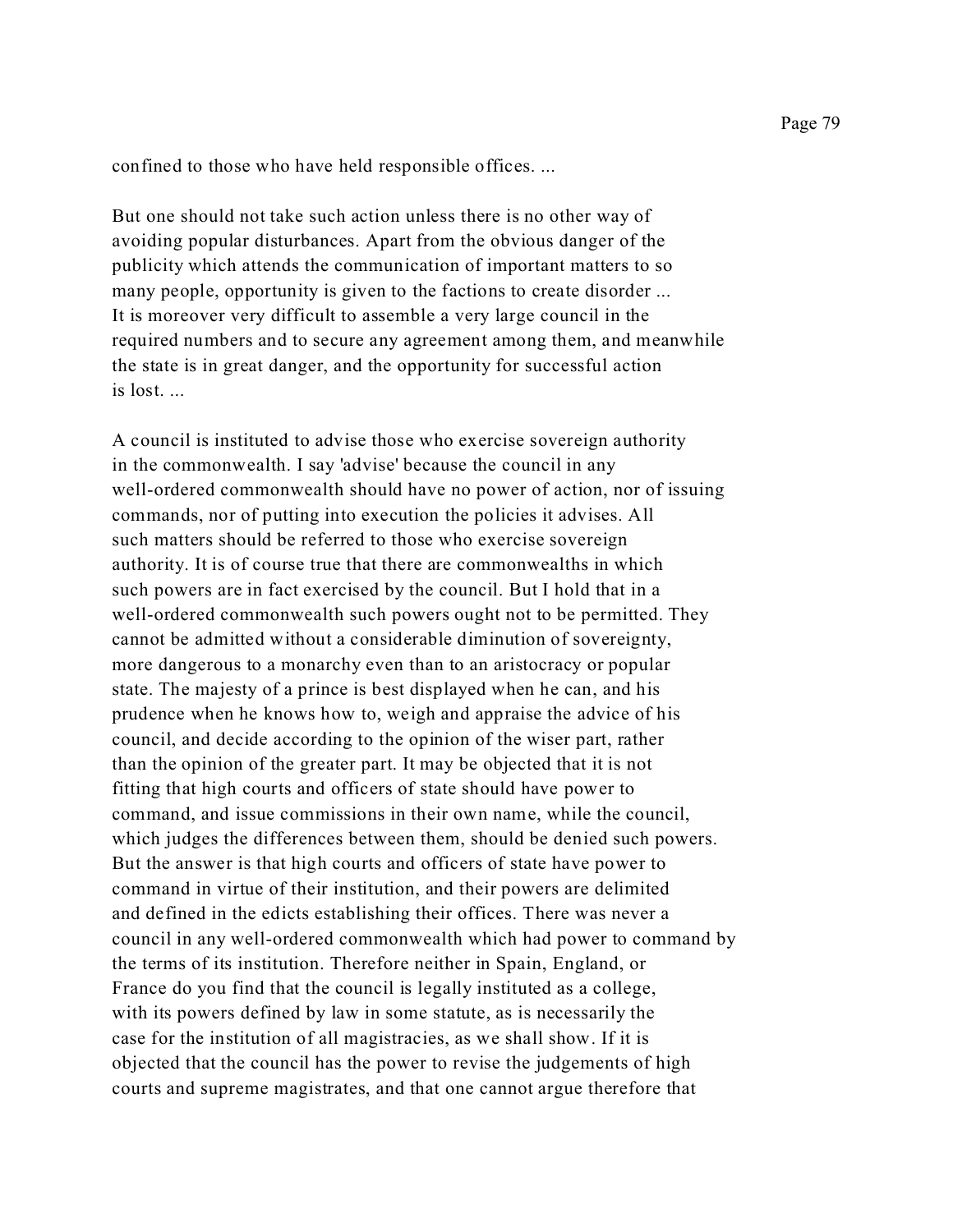it has no power of action, I would point out that the privy council in doing this is not acting independently, but under a royal commission, as judges extraordinary in a matter of justice. ...

It may be questioned whether the council in a popular or aristocratic state has not more power than under a monarchy, having regard to the difference there is between one ruler and many, a prince and the people, a king and a multitude of men. We read of the Romans, whose republic was admittedly the most nourishing and well-ordered that has ever existed, that the Senate had the power to manage the finances, which is one of the undoubted attributes of sovereignty. It could also appoint lieutenants and governors of provinces, award triumphs, and consider matters of religion ... Notwithstanding all this, I still say that the council in a democracy or an aristocracy should have no function but to deliberate and advise. Power to act ought to be reserved to those who have sovereign authority. Whatever can be said about the powers of the Roman Senate, they were only a matter of dignity, authority, and counsel, and not of authority. The Roman people could, whenever it saw fit, confirm or reject the decrees of the Senate. The Senate had no power of command, or even of executing its own orders... If then in a popular state the council has no ordinary power of commanding, save on sufferance, still less has it such powers in an aristocracy or a monarchy. In a monarchy especially, the king is much more jealous of invasions of his authority than are a people.

The reason why the council in a commonwealth ought not to have power to give effect to its own advice is that, if it had, sovereignty would he in the council, and the councillors would rule, having power to manage the affairs of state and order all things according to their own good pleasure. This could not be without the diminution or even destruction of the sovereign majesty, though sovereignty is of so high and sacred a character that no subject of whatever degree can have any part in it, great or small. For this reason the Great Council at Venice, which in that state is the sovereign power, forbad the Ten, who were extending their activities beyond the limits prescribed, upon pain of treason to take any action, or even to dictate letters which they call definitive, without having recourse to the Signory, pending the assembly of the Great Council. ...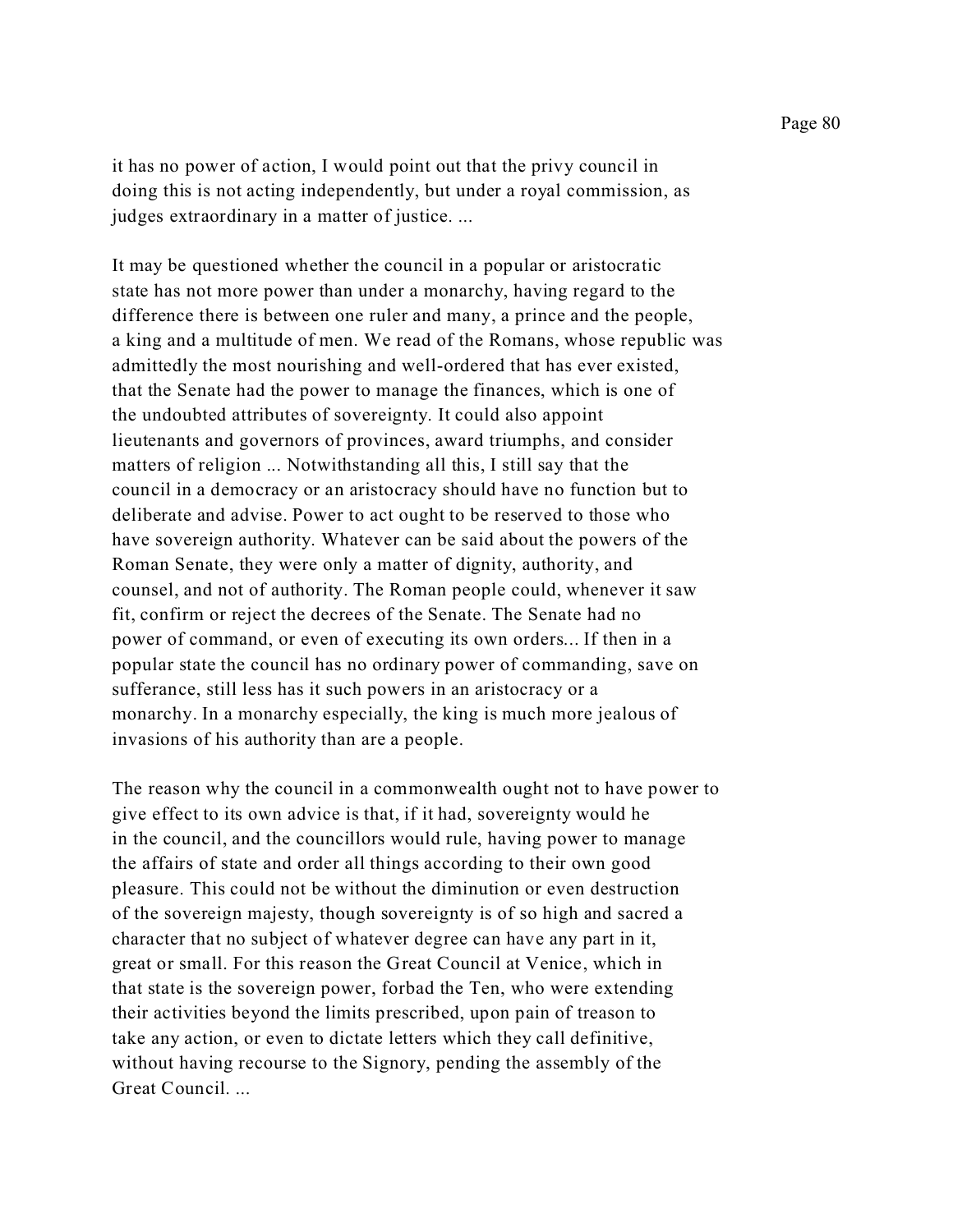### Officers of State and Holders of Commissions [CHAPTERS II AND III]

AN officer is the public person who has an ordinary charge defined by law. The holder of a commission is the public person who has an extraordinary charge defined in the terms of the commission. In each case there are two grades of persons, those who have power to issue orders, or magistrates, and those subordinate officials who can only take cognizance of the facts, or execute orders. There are other sorts of public persons who are neither officers nor holders of commissions, such as popes, bishops, and ministers of religion generally. They are holders of benefices rather than offices. This class of public persons must on no account be confused with the former, for their business is with divine matters, whereas officers and holders of commissions are only concerned with human affairs. Moreover their functions are not determined by edicts, or any laws of the state, as are those of officers.

Let us consider the accuracy of these definitions before entering into a more particular discussion of the various categories of persons. Neither the jurists, nor anyone else who has written about politics, has adequately defined, or even described, what an office is, and what the holder of a commission or a magistrate is. But it is very necessary to have a clear understanding of their functions, seeing that they form one of the principal parts of the commonwealth, for it cannot subsist without them....

The description of an officer as a public person is not disputed, since the difference between an officer and a private individual is simply that one has a public charge and the other has not. I have said that he has an ordinary charge to distinguish him from the holder of a commission. The latter has an extraordinary public charge occasioned by some particular circumstance. Such were in ancient times dictators, and members of commissions set up by the people, on the request of the magistrates, to inform about crimes. I have said that ordinary charges are defined by edict, for there is no way of creating an office to which a specific function is attached save by edict or explicit enactment. This principle was always observed in the ancient commonwealths of the Greeks and the Romans, and is even more strictly followed today. To this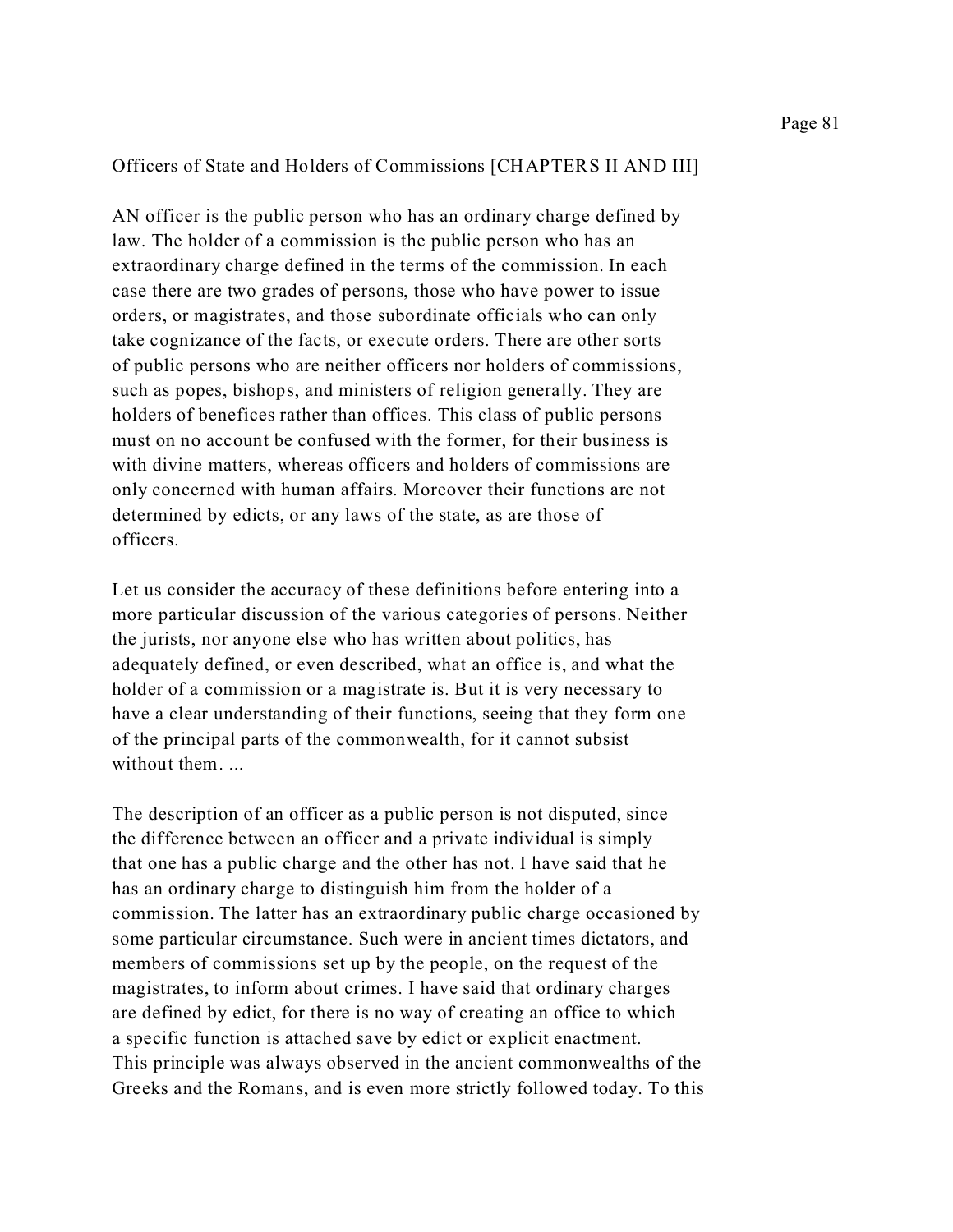end princes are in the habit of requiring edicts establishing the humblest offices to be published both in high courts and inferior courts... An office, once created, is set up in perpetuity, even though the holder of it is only appointed for one year at a time. For whatever the term prescribed for the holder of it, an office remains, once it is established by law, until another law to the contrary effect abolishes it... I have said that it is an ordinary charge set up by law because the mandates of the Roman people, setting up commissions with extraordinary charges, were also given the name of laws, and the duties, the term, and the scope were determined by them. The commissions under which the Roman people from time to time set up a dictatorship are an example. The Lex Gabinia gave Pompey supreme command within the shores, and over the coast towns of the Mediterranean for the term of five years for the purpose of putting an end to piracy. ...

It is of the very nature of commissions that there are no conditions relating to time, place, and function included in their terms of appointment, which cannot be revoked at will. In point of fact a time limit is seldom set in monarchical states. But in popular states and aristocracies there generally is for fear of the commissioners acquiring sufficient power to destroy liberty. This happened with the Decemvirate in Rome ... The Florentines suffered in the same way. They set up a commission of ten, and gave them absolute power for four or five years to order the Republic, all other magistracies being suspended. But no term within which the reordering of the Republic was to be effected was fixed. This gave an opportunity to a clique to monopolize the government indefinitely though they went through the form of resigning.[2] The suspension of all the ordinary magistracies gives too much power to a commission, and cannot be done without grave danger to the commonwealth, save in a monarchy. ...

The distinction between an office and a commission can briefly be expressed in this way, that an office is like a lease which the proprietor cannot terminate till its term is expired; a commission is held at will, a precarious loan that the lender can call in any time he chooses ... A commission is terminated by the death of the grantor, or his express revocation, or when the holder succeeds to any office which makes him the equal of the grantor ... This is not the case with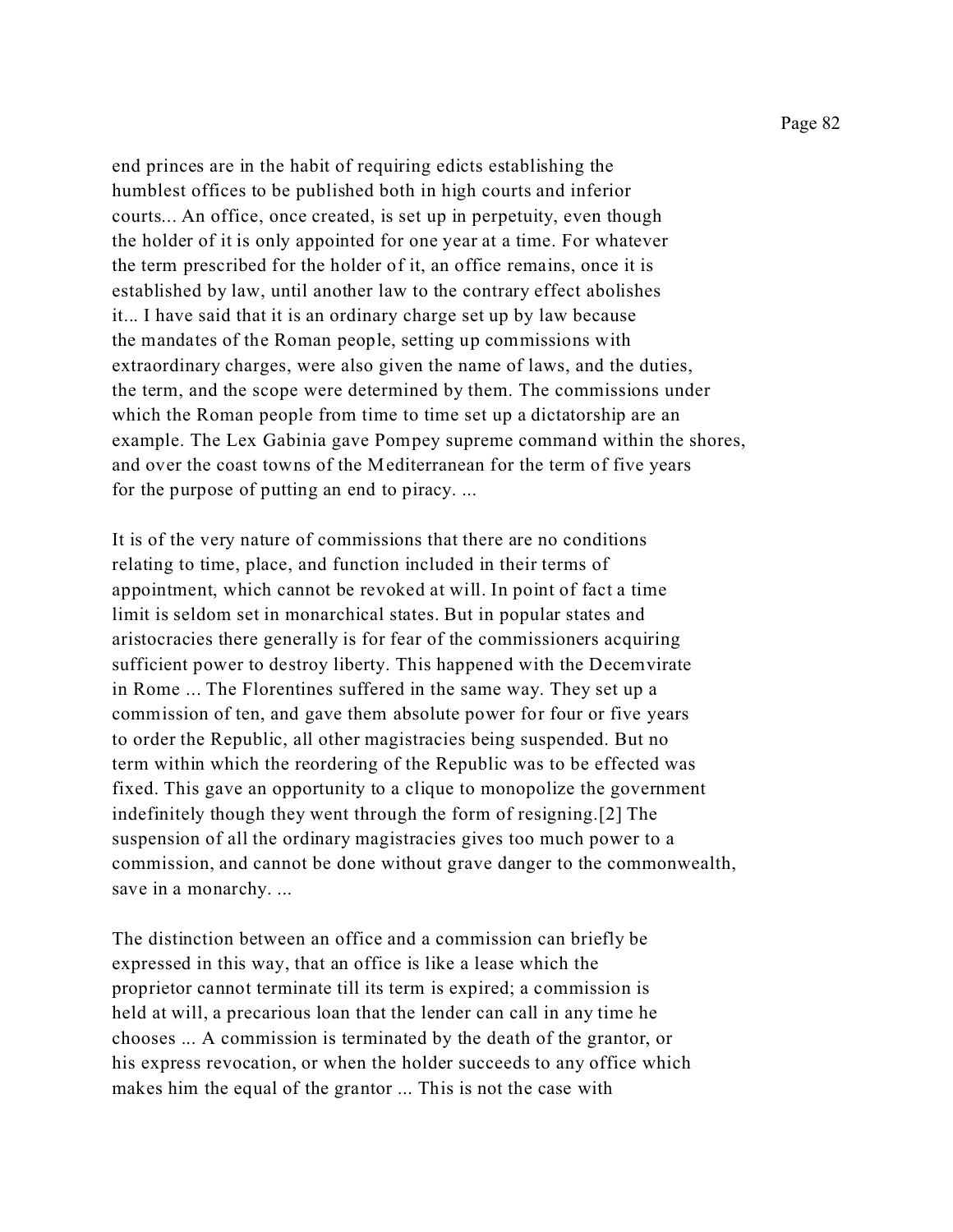officers. Their offices are not terminated by the death of the prince, though they hold them on sufferance, and are, as it were, suspended till they receive letters of reappointment, or are confirmed in their offices by the new prince. For this reason, on the death of Louis XI, the Parlement of Paris, in obedience to a judgement of the court given in October 1381, ruled that all officials should remain at their posts till the will of the new king should be known. ...

There is another difference between an officer and a commissioner besides the fact that one has an ordinary and the other an extraordinary charge, and that is that the authority of an officer is the more extensive and takes precedence. For this reason edicts and ordinances leave much to the good faith and discretion of the magistrates, so that they can apply and interpret the laws equitably, and take into consideration the circumstances of the case. But commissioners on the other hand are strictly bound by the precise terms of their commission, even in affairs of state. Ambassadors and envoys, appointed to negotiate between princes, cannot go a step beyond their instructions unless some clause is added (as is often the case with diplomatic charges) allowing them, when they see how matters stand, to adjust or abate the terms as prudence and discretion dictate. But this never extends to the principal clauses and concessions of treaties, but only to minor matters of less importance. ...

The magistrate is the officer in the commonwealth who has the power to command obedience. We must first however explain that the institution of commissioners is older than that of officers. It is certain that the earliest commonwealths were governed by the sovereign authority of the prince in person, without the assistance of laws. The word, the sign, the will of the prince was law. Princes gave charges in peace and in war to whomsoever they wished, and revoked these charges at their absolute good pleasure. Public servants depended directly on the plenary authority of the prince, and were not secured by either laws or customs. Josephus in his second book against Appion, wishing to prove the illustrious antiquity of the Hebrew race, and of its laws, points out that the word law does not appear in Homer at all. This supports the case for supposing that the earliest commonwealths only knew commissions, since an officer is necessarily established by an express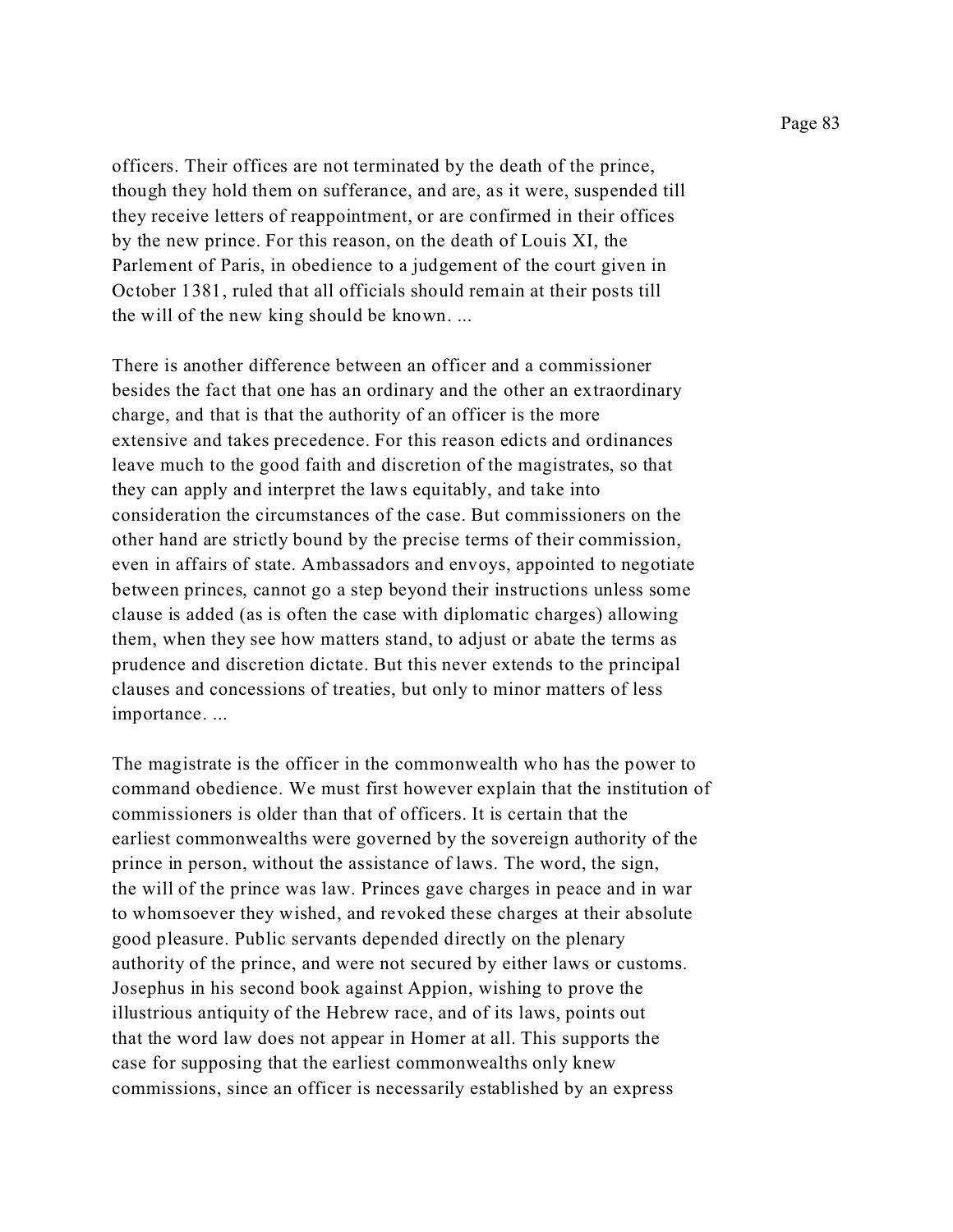Page 84

law. This would seem to compromise the sovereign power of the prince. For this reason the kings and princes who have been most jealous of their authority have adopted the expedient of including in all letters of appointment an ancient clause, reminiscent of the original despotic monarchs, that the office is held 'during our good pleasure'. It is true that in France, though it was once strictly observed, it has no meaning in fact since the ordinance of Louis XI.[3] But in Spain, England, Denmark, Sweden, Germany, and Poland, and all the Italian states, it is still strictly observed. Secretaries never omit it, and its appearance is another argument in favour of supposing that all public charges were originally executed by commissioners.

There is as much confusion among writers on the subject between the terms magistrate and officer as there is between officers and holders of a commission. Every magistrate is an officer, but every officer is not a magistrate, but only those who have power to command obedience ... Public persons who have an ordinary charge defined by law, which does not carry with it power to command obedience, are simple officers, the kind of persons the last Emperors call officiales. ...

In every commonwealth there are three things to be observed about the appointment of officers and magistrates; who appoints, who is eligible for appointment, and the method of selection. In the first case, it is always the sovereign who appoints. Who is eligible is also determined by the sovereign, but as a general rule he keeps to the laws which he himself has made, fixing qualifications. This is more especially the case in aristocracies and popular states. In the one case magistrates are chosen from the nobles, or the wealthy, or those who are most experienced in the matters with which their office is concerned. In the other case they are open to all conditions of citizens. As to the method of selection, it can be either by election, by lot, or a combination of the two. ...

Magistrates can also be divided into three grades. The first are what might be called sovereign magistrates, because they owe obedience to none but the sovereign himself. The second are the intermediate magistrates who owe obedience to the sovereign magistrates, but themselves have subordinates under them. The third are those inferior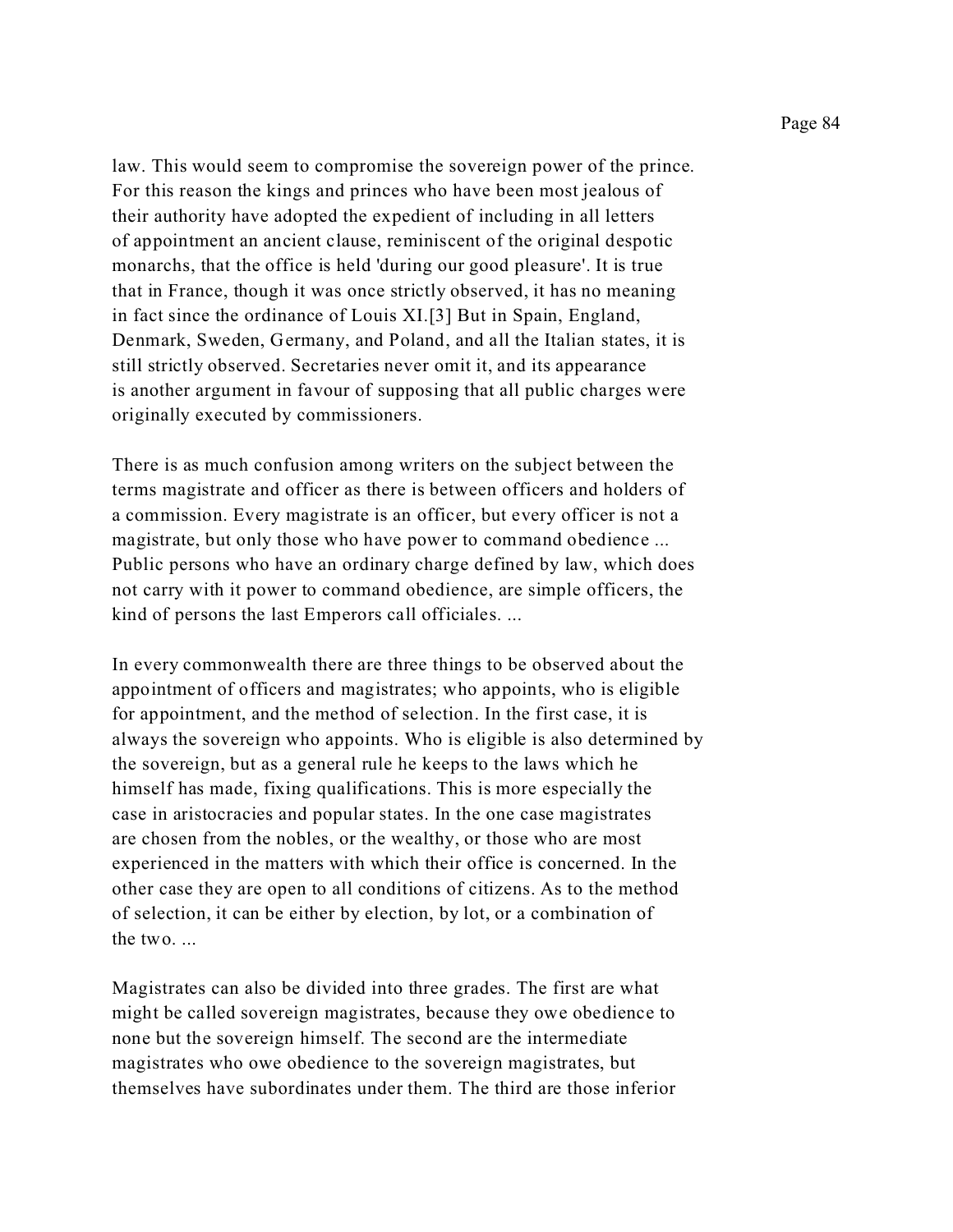magistrates who owe obedience to both ranks of superior magistrates, but themselves can only command private citizens. Let us consider them in order.

# The Magistrate [CHAPTERS IV AND V]

AFTER the sovereign, the magistrate is the chief personage in the commonwealth, for upon him the sovereign devolves his authority and his power of commanding obedience. We must therefore consider what obedience is due from the magistrate to the prince, since this is his first duty. Unlike the sovereign who knows no superior, but sees all his subjects obedient to his power, or the private citizen who has no official right to use compulsion against anyone, the magistrate is many personages of different quality, bearing, appearance, and mode of action in one. To fulfil his role he must know how to obey his sovereign, defer to those magistrates who are his superiors, honour his equals, command those subject to him, defend the weak, hold fast against the strong, do justice to all. ...

But before one can properly consider the obedience due from the magistrate to his sovereign, one must consider the form that the commands of the sovereign can take. For the prince issues orders of various sorts. There are general and perpetual edicts, binding on all sorts and conditions of his subjects whatsoever; or there are laws relating to certain persons, or certain circumstances, by way of provision; there are grants of exemption in favour of a single person, or a small group of such; or there are grants of privilege which do not involve any suspension of the law; there are grants of offices and commissions; there are the orders that declare war, publish peace, raise the army, or equip a fleet; there are levies of taxes, aids, subsidies, new imposts, and loans; there are the despatches issued to ambassadors instructing them to felicitate or condole with foreign princes, and treat of marriages, alliances, and such like matters; there are letters of execution for the expediting of justice, the restitution of minors, the remission of sentences, or pardon of offences and such like matters ... All these various kinds of orders can be reduced to two types, mandates and letters of justice. ...[4]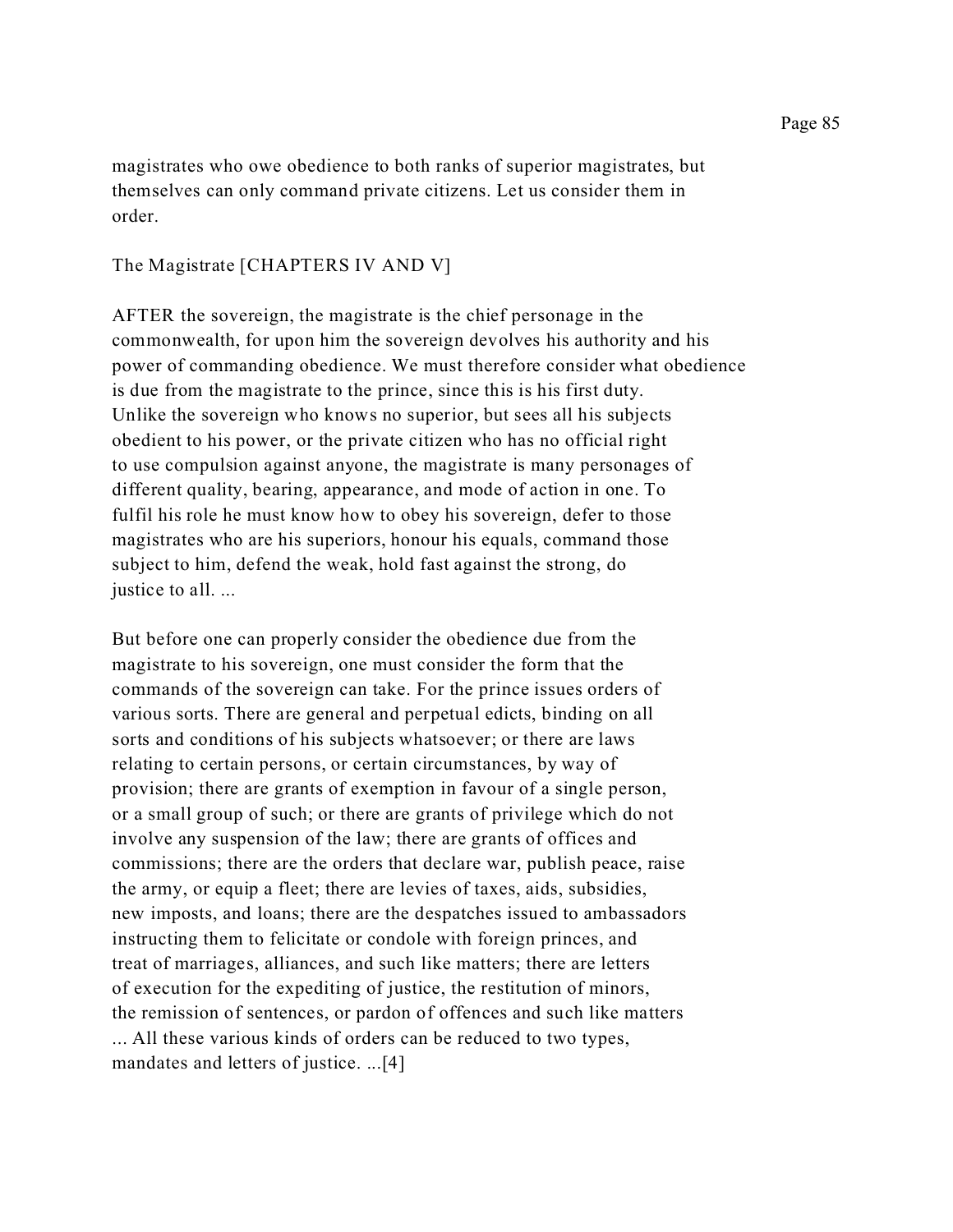Page 86

In letters of justice the prince leaves it to the discretion of the magistrate to whom the letters are addressed to act on them or not as his conscience and the demands of equity dictate. This is not the case with mandates, which leave nothing to the discretion of the executor, unless it be sometimes verification of the facts alone, but without any choice as to the execution of his instructions. It can therefore be said of letters of justice that though they proceed from the prince, they do not impose any command or compulsion on the magistrate to whom they are addressed. On the contrary, by the ordinance of Charles VII and Philip IV, judges are expressly forbidden to apply them if they are inequitable ... The question therefore as to how far the magistrate is bound to obey them does not arise.

Mandates on the other hand raise a difficulty, since they require the magistrate to enquire into the facts without giving him any discretionary power of action. What is he to do if, having informed himself of the facts, as directed, he sees that to act in the way commanded would involve a notable injustice? Sometimes princes accompany unjust mandates by particular letters close, praying the magistrate to execute them. In letters patent prayers are often accompanied by commands, 'We pray and at the same time command you that...' In acting thus, the prince derogates from his authority if the command is of public benefit, and from the law of God and of nature if it is unjust. A magistrate ought never to be entreated to do his duty, or dissuaded from doing a thing which is unjust and dishonest, as Cato said. Moreover command is incompatible with entreaty.

The difficulty may be settled in this way. If his instructions give him cognizance neither of the facts nor of the rights of the case, but simply require him to execute an order, he has no option but to obey, except the letters be notoriously null and void, or contrary to the laws of nature, such as was Pharaoh's and Agrippa's commands to slaughter the innocents, or in our own day those of the Marquis Albert to rob and despoil the poor.[5] If the subject of a particular lord or justice is not under any obligation to obey the lord or the magistrate who exceeds his jurisdiction and invades the sphere of another, even if the thing commanded be just and honourable, still less is the magistrate bound to obey orders from his prince which are unjust and dishonourable. In such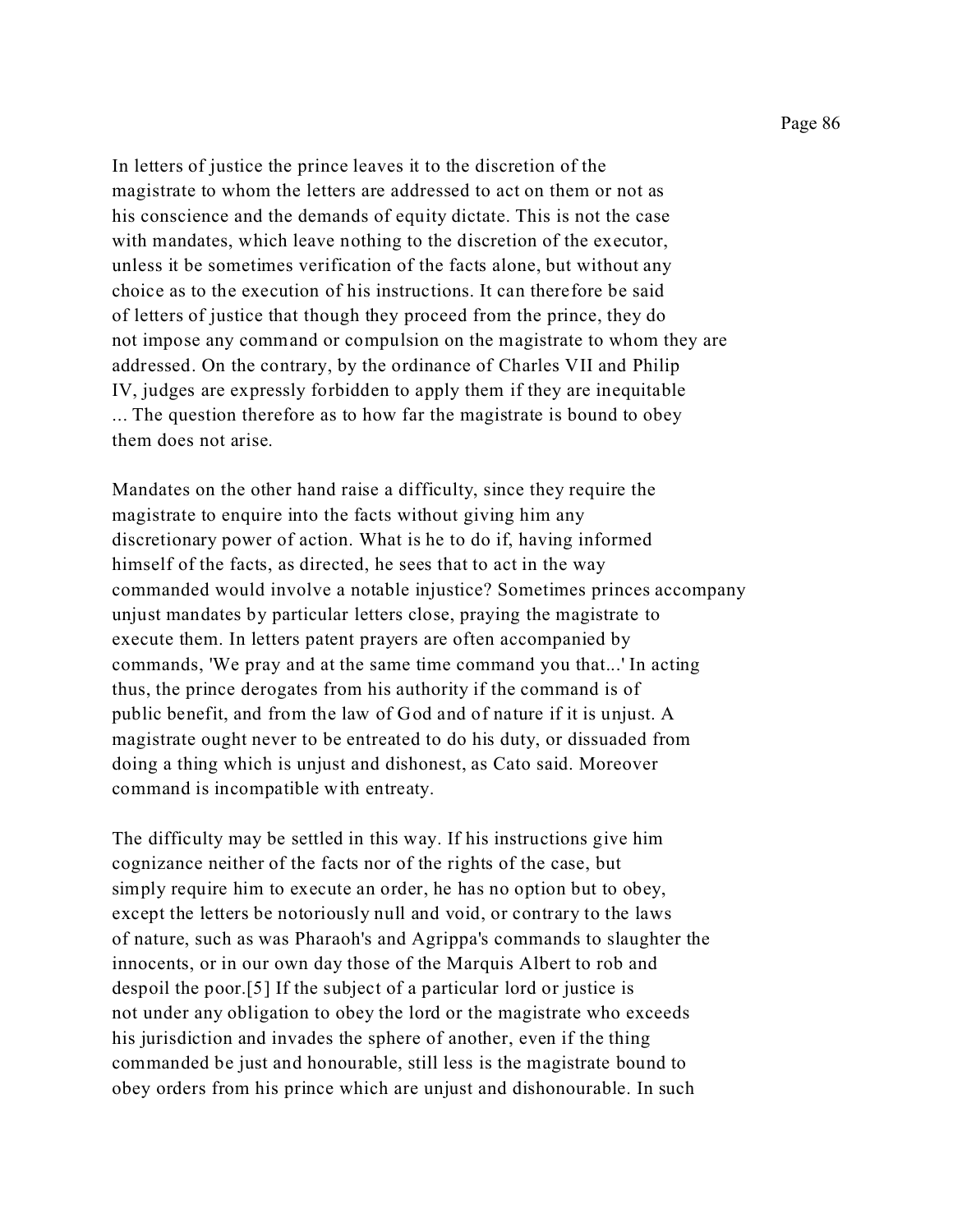a case the prince oversteps the sacred bounds of the laws of God and of nature. ...

If however the orders of the prince are not contrary to the divine and natural law, he must execute them, even if they are contrary to the law of nations, for the law of nations can be modified by the civil laws of any particular state, provided natural justice and equity to which the prince is bound is not infringed, but public or particular utility only is in question. Though we have stated that the prince ought to keep the oath which he has sworn, if he is constrained by oath, and even when not so, he ought to keep the laws of the commonwealth over which he is sovereign, one cannot conclude therefore that if the prince should fail in his duty in this or that respect, the magistrate need not obey him. It is not for the magistrate to take cognizance, or contravene in any particular the will of the prince in regard to positive laws, since the prince is free to disregard them. But if the magistrate is aware that the prince is setting aside a just and useful provision for one that is less so, he can delay execution of the edict or mandate till he has made representations. He can do this not once, but two or three times. But if, notwithstanding these remonstrances, the prince insists on obedience, then the magistrate must give it effect from the time of the original instruction if delay is dangerous. ...

It may be argued that a magistrate should refuse obedience to a mandate that he thinks is against natural justice, even if, in fact, it is not so. For the principles of what is called natural justice and natural reason are not so clear that there can be no uncertainty about them. The most famous jurists have disagreed about them, and the legal systems of different peoples run counter to one another, the laws of one rewarding acts which are punishable under another. One can find any number of examples, and it would take an infinity of time to make a full list. But I would answer that one should never do anything that one thought even doubtfully just, and much less anything that one was persuaded was of its very nature unjust, even though the prince commanded it. But if it is a question simply of justice according to the law, the magistrate ought to execute the sovereign's commands, even though he considers them legally inequitable. Therefore in order to secure that those rules which have been resolved upon as laws shall not be the subject of dispute,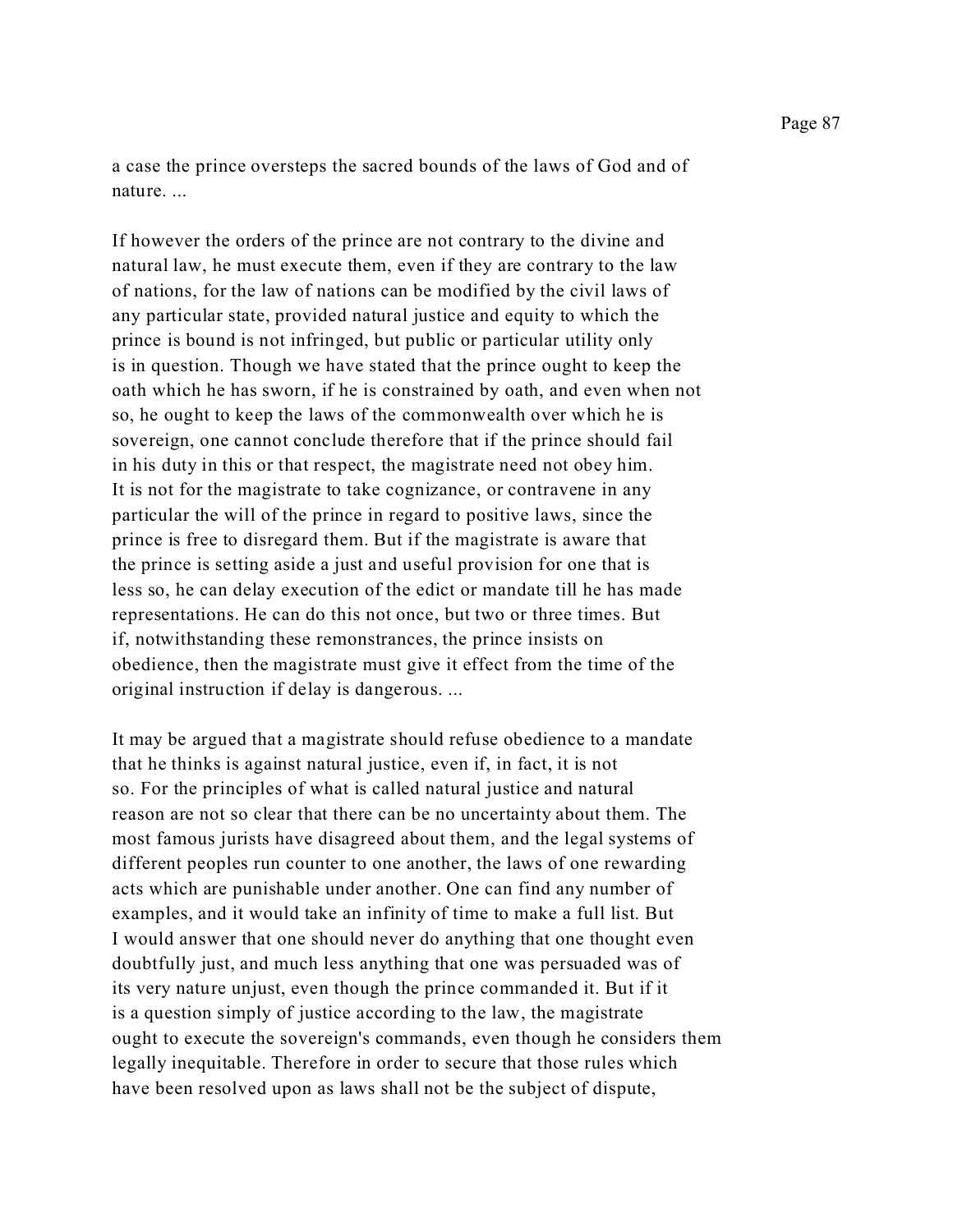magistrates in all commonwealths are required to take an oath to observe the laws and ordinances. ...

There are those who question whether a magistrate ought not to resign his office rather than act upon an edict, a commission, or a mandate which he thinks against justice and natural reason, even if, when challenged, the majority, contrary to the opinion of the rest, consider it to be just. Rational and sound principles, it is argued, imply a well-regulated mind, and that is only found in those few who have wisdom and understanding. But I hold that in such cases it is not permissible for the magistrate to resign his office, unless allowed to do so by the sovereign. He is bound to obey the orders of his prince if, the justice of those orders having been called in question, the majority of the magistrates responsible for their execution are agreed on accepting them. Otherwise, if a magistrate were allowed to resign his charge rather than accept an edict approved by the others a dangerous, precedent would be created for all subjects to question and disobey the edicts of the prince, and it would be open to everyone in a place of trust to expose the commonwealth to danger, and leave it like a ship without a navigator in a tempest, on some pretext of justice which probably is the idle fancy of an eccentric, or of one merely concerned to think differently from the rest. One of the most laudable ordinances of Louis XII was that which required that when the Judges were divided by two or three opinions, the minority must range themselves on the side of the larger party, or parties, in order that a decision might be reached. There was some difficulty in getting the edict registered, for it seemed strange to the court that the consciences of Judges should be constrained in matters committed to their prudence and integrity. Nevertheless having considered the frequent difficulties that arose from the variety of opinions among the Judges, to the prejudice of justice and prevention of any delivering of judgement, the court verified an ordinance, which after some passage of time was recognized to be both just and useful. ...

There is however a great difference between edicts and ordinances which have become law, and those which are being submitted for registration. All magistrates, on their appointment, swear to keep the laws, and if they do otherwise, in addition to the legal penalties they incur, they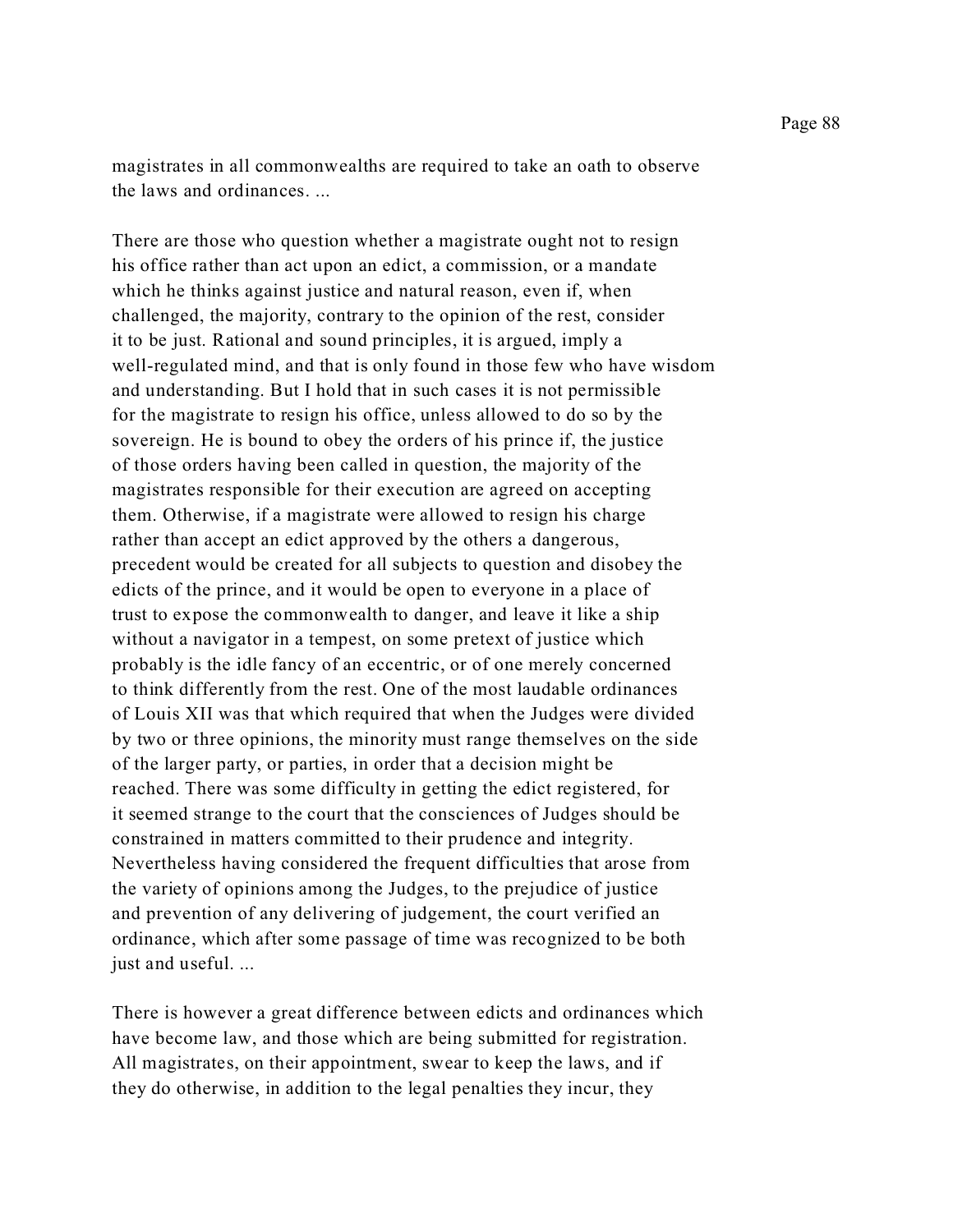suffer dishonour as perjured. But magistrates are free to examine edicts and mandates which are not already law, but submitted for registration, and can remonstrate to the prince before proceeding to verify them, as I have explained above. They can do this when the interest of a private citizen only is at stake. Even more can they do so when it is a question of profit or loss to the whole commonwealth. It is of much greater service to the commonwealth, and much more befitting the dignity of a magistrate, to resign his office than to help to establish an iniquitous law.[6] ... The constancy and firmness of magistrates has often enough saved the honour of the prince and preserved the dignity of the commonwealth.

The mandates which are of greatest consequence to the public welfare are those granting privileges, dispensations, exemptions, and immunities. The magistrate ought therefore to be particularly vigilant in examining them, especially in popular states, where inequalities caused by grants of privileges bring about popular disturbances which often lead to the downfall of the commonwealth ... There is no need to enter into a discussion of the vexed question of privilege at this point. It is sufficient in passing to warn the magistrate to pay close attention to letters granting privileges, and examine carefully the claims of the person to whom the prince is making the grant. It is well known that often enough the prince has never set eyes on those who extract privileges from him. There is no ruse or stratagem which has not been tried in order to defeat the laws and abuse the goodwill of the prince and his officers. ...

Once the magistrate has remonstrated with the prince about the truth of the facts and the import of his orders, he is quit of his duty, and must obey if he is nevertheless required to. Otherwise the majesty of a sovereign prince would be a sham and at the mercy of the magistrates. But what is to be feared is not so much that the sovereign majesty of the prince will be diminished, as that first the lesser magistrates, and then the people as a whole, will be encouraged to disobey the prince. This leads inevitably to the downfall of the state. If anyone says to me that the prince ought never to command anything which is iniquitous, I agree, and would add, he ought never, if possible, to command anything which might be considered reprehensible or open to criticism. If he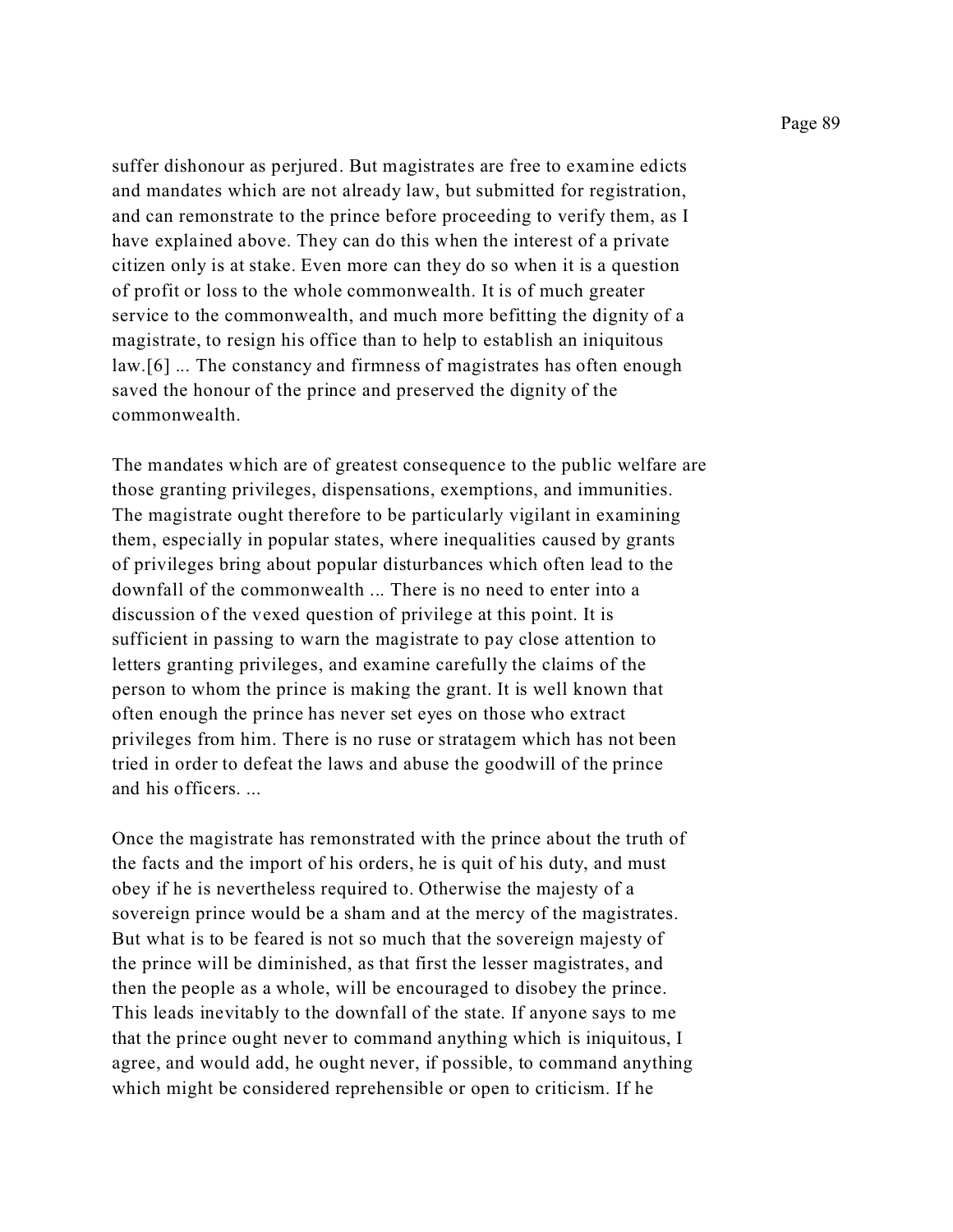knows that the opinion of the magistracy is against him in any matter, he should avoid putting constraint upon its members. For in such circumstances an ignorant people is moved to contempt for the laws, and to the habit of disobedience, seeing them established only by compulsion.

But supposing the prince does indeed fail in his duty, and command something which is contrary to the public good and the justice of the laws, but not contrary to the law of God and of nature, what ought the magistrate to do? If the humblest magistrate ought to be obeyed even when he commands something inequitable, how much more should the sovereign prince be obeyed, since all magistracies derive from him? The laws, founded on the experience of wise men, repeat over and over again that one should obey the magistrate whether he commands what is just or unjust... Have we not all seen subjects arm themselves against their sovereign prince, following the example of disobedient magistrates who have refused to register or execute the laws? The cry is always raised, this edict is damaging to the common good, and we ought not to, and cannot register it. It is good that a protest should be made. But should the will of the prince remain firm and immutable, is one justified in hazarding the safety of the state? Should one allow oneself to be compelled? Is it not better to resign one's office? On the other hand is there anything more dangerous or more wicked than disobedience and contempt of the subject for his sovereign? It is our opinion that it is better to submit obediently to the majesty of the prince, than by refusing to carry out his orders, give an example of rebellion to the subject, bearing in mind always the qualifications we have already made. These principles hold good especially when it is a question of the honour of God which is, and ought to be, of more moment to the subject than the goods, the life, the honour of all the princes of this world ... But it is also necessary to beware of opening the door to rebellion on the pretext of conscience, or an ill-founded doctrine. So much for the obedience due from the magistrate to the sovereign. Let us now consider his powers over private citizens.

We have said that the magistrate is the officer who commands in the name of the commonwealth. The right of command belongs to him who has authority to constrain those who do not wish to obey his orders, or who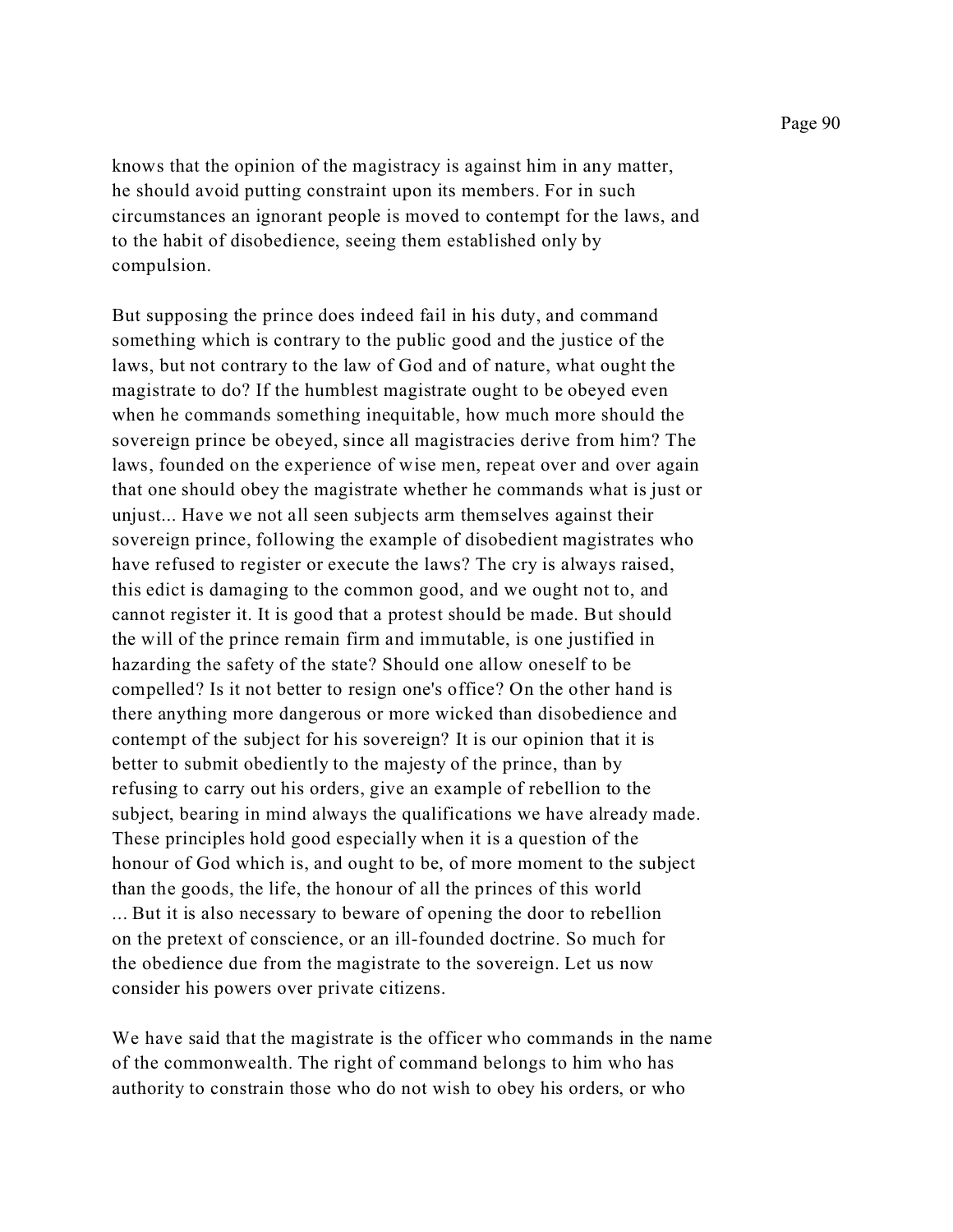disobey his provisions, and who can suspend his own prohibitions. When we say that the force of law lies in the fact that it commands and prohibits, permits, and punishes, we are speaking of the magistrate rather than the law, which is silent. The magistrate is the life of the law because he accomplishes these things. The commands and prohibitions of the law would be useless were it not for the penalties for contravention, and the magistrate who gives them effect.

Properly speaking the law is only concerned with prohibitions and the punishment of those who disobey, for a command implies a prohibition of any breach of that command. Law is not permission, for permission suspends prohibitions, and therefore carries with it no penalty or threat of punishment, without which there can be no law, seeing that law signifies nothing else than the command of the sovereign, as we have shown. But whatever penalties and threats of punishment may be attached to the law, they never follow in fact on an act of disobedience save through the agency of the magistrate. The force of all laws is therefore vested in those with power to command, whether it be the sovereign prince or the magistrate, for they alone can constrain the subject to obey, and actually punish him if he does not do so. Thus are those commands executed which Demosthenes calls the nerves of the commonwealth.

I have said that the magistrate has a public power of commanding, to differentiate his authority from domestic power. I have said he has power to constrain, to distinguish him from those who have only cognizance of causes, who can judge, and pass sentence, and cite before them, but who have no power of compulsion, or of executing their own judgements and injunctions. Such were the ancient pontiffs, and in our times the bishops. In ancient times commissioners appointed by the magistrates had cognizance of the causes committed to them and could pass sentence, and even summon parties before them. But they had no power of compulsion, and they had to submit their sentences to the magistrates for confirmation or rejection as seemed good to them ... Nowadays by our statutes and ordinances, the commissions issued to judges give them powers of compulsion, and they can execute their own sentences by means of their serjeants and other public persons, under commissions sealed with their seals. Bishops, having no such powers,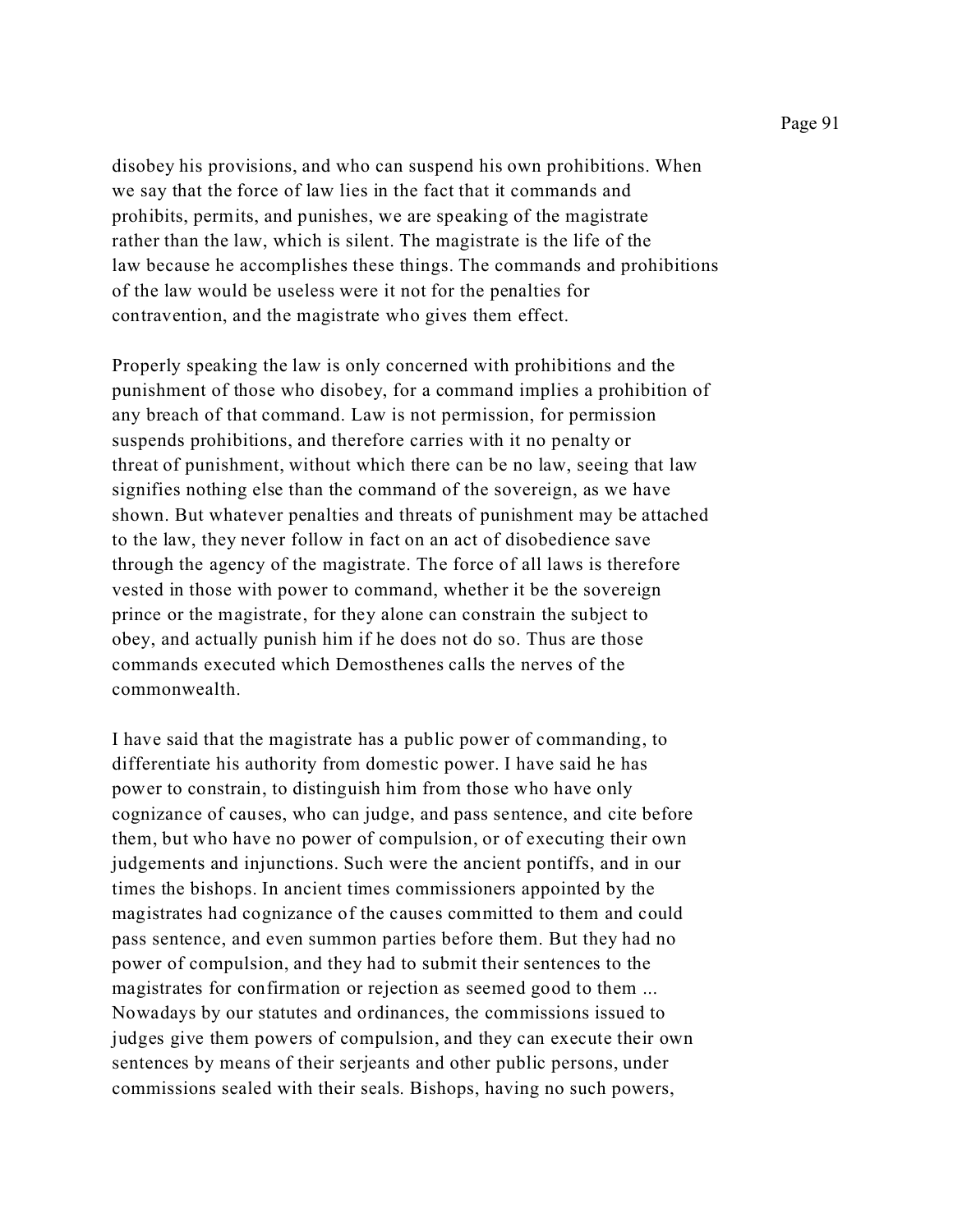report their sentences to the magistrates for execution. ...

The simplest kind of constraint that can be imposed by those who have powers of compulsion is seizure of body or goods. It is no good being able to summon an accused person, pass judgement on him, and impose a fine, unless one can seize the person or the goods of the convicted man who will not obey ... The magistrate has power to convict or acquit, and take cognizance some of matters concerning property, others concerning property and honour, and yet others of property, honour, and corporal pains exclusive or inclusive of the death penalty, with or without appeal from their decisions. The highest degree of compulsion is power of life and death, that is of condemning to death, or of pardoning those who have incurred this sentence. This is the highest attribute of sovereignty, proper to the majesty of a prince, and inherent in him to the exclusion of all other public persons.

It follows that there are two sorts of public persons with a right to command. One is the sovereign right which is absolute, unlimited, and above the law, the magistrates and all citizens. The other is the legal right, subject to the laws and the sovereign. This is proper to the magistrate, and those who have extraordinary powers conferred on them by commission. These persons can exercise the right only until their office is revoked or their commission expired. The prince after God recognizes no superior whatsoever. The magistrate, under God, holds his powers of the prince and exercises them subject to the prince and the laws. The citizen, under God, is each according to his degree subject to the prince, his laws, and his magistrates, each in his proper sphere. I should add that I comprehend under the name of magistrate all those who have rights of jurisdiction annexed to their fiefs, for these rights they hold of the prince just as does any other magistrate. Only sovereign princes have an absolute right to command, in the sense that they alone can use the phrase 'I ordain that ... '. The will of the magistrate, and of all others who have power to command is subject to the will of the sovereign, to which they are strictly bound, for he can revise, amend, or revoke his orders at will. Therefore the magistrates can never, either individually or collectively use the phrases 'for such is our good pleasure', or 'on pain of death' in the commissions they issue. Only the sovereign can do this in his ordinances.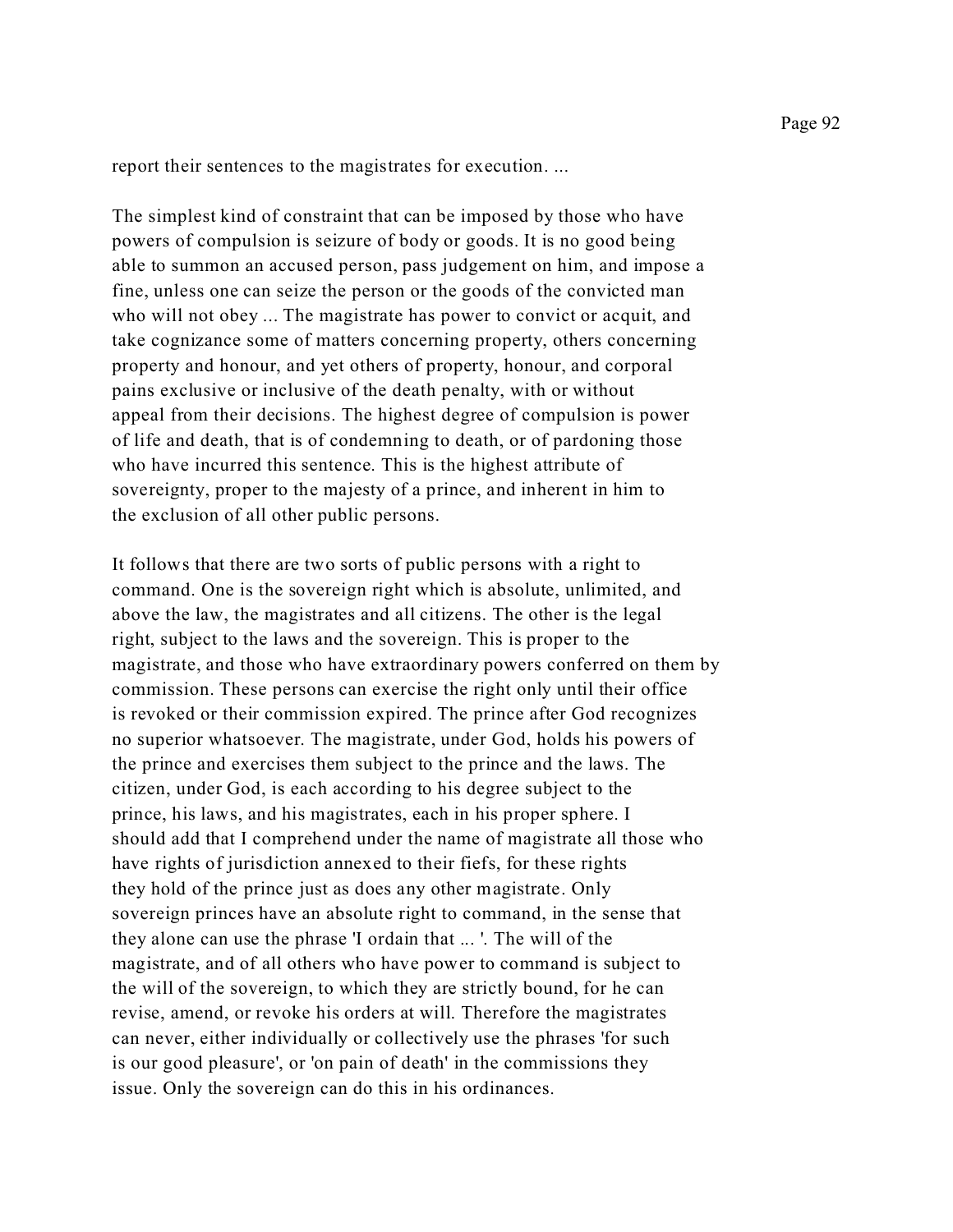This raises an important question which has never been properly determined, and that is whether the power of the sword is peculiar to the prince and inseparable from his sovereignty, so that the magistrate has only the right of execution of high justice, or whether such power is proper to the magistrate because communicated to him by the prince. ...

But this point cannot be settled unless two other questions are resolved. First whether an office belongs to the commonwealth, to the sovereign, to him who holds it, or is common to the public and the subject; second whether the power which is delegated by the institution of a magistrate belongs to him to whom it is given in virtue of his office, or whether it belongs to the person of the prince, but is exercised by the magistrate, or is common to the prince and the magistrate. The first question presents no difficulty. All magistracies, jurisdictions, and offices whatsoever belong to the commonwealth (except in a despotic monarchy) and the provision only belongs to the sovereign. They cannot be appropriated by individuals except by the grant of the sovereign, the consent of the estates, or confirmed by long undisputed enjoyment, as is the case with the duchies, marquisates, counties and other feudal jurisdictions which were in ancient times commissions which could be revoked at will by the sovereign, but were subsequently granted for a man's life, and then to his heirs, male and then female, till they have become a form of patrimony in many kingdoms. The power of the sword and other feudal jurisdictions are now without doubt the property of the holders once they have rendered faith and homage, sworn to hold of the sovereign, saving always the right of appeal and other sovereign rights. ...

Although the powers of the marshals are only given them for the prosecution of war, nevertheless military discipline carries with it the power of the sword, although this is not expressly laid down by statute, and has nothing in common with the powers legally vested in police and other magistrates ... In all commonwealths the power of the sword belongs to marshals and captains in chief, without limitation, or restriction to any given form of procedure, or the ascription of given penalties to given crimes and misdemeanours. All is left to their judgement and discretion. They therefore cannot be regarded as simple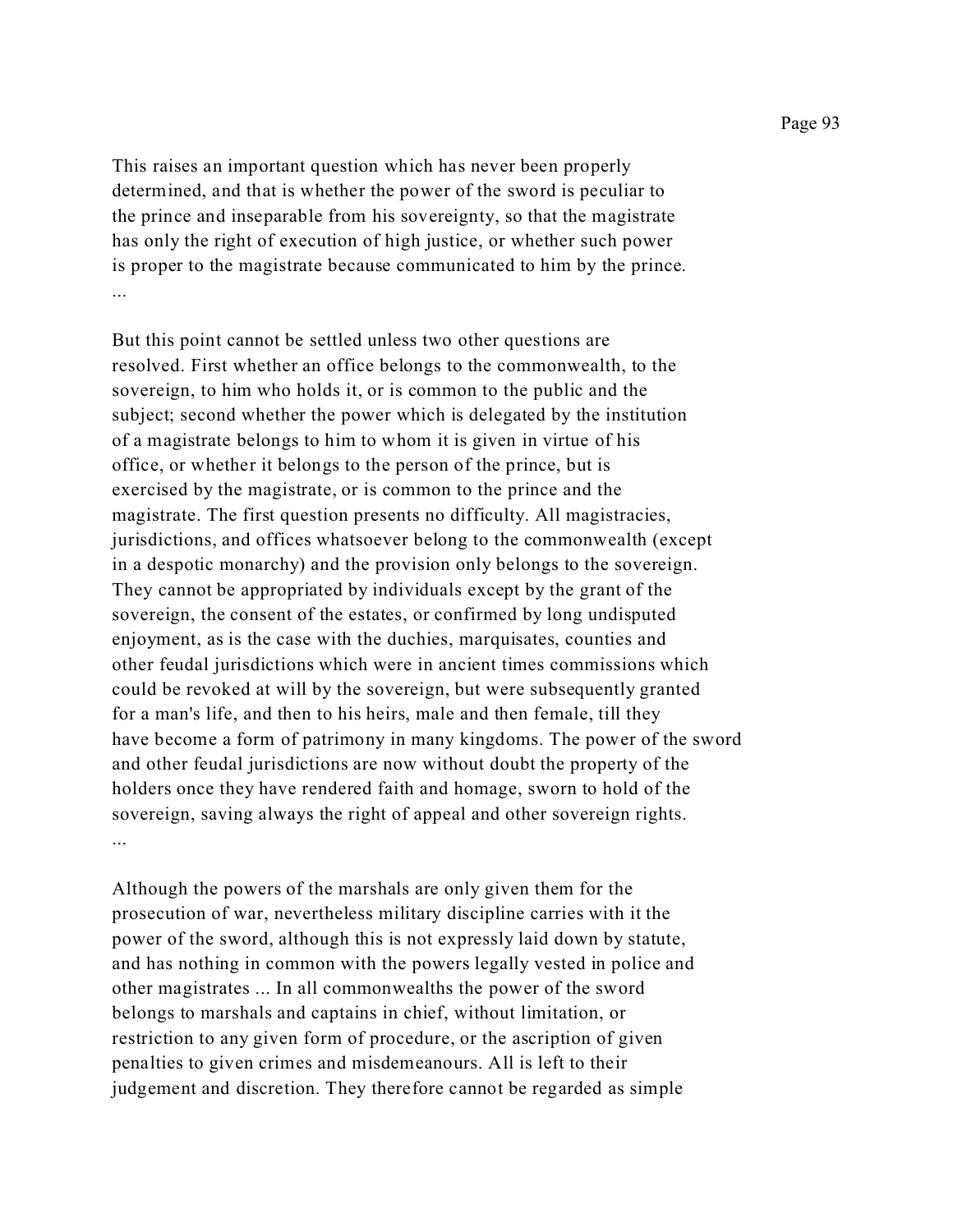executors of the law, for there is no law governing their modes of action. One must therefore conclude that in their case the power of the sword is transferred to them in person. ...

This point cleared up, we can proceed to the next. It follows that the powers granted to a magistrate by his institution to an office are proper to that office, since the office is not his personal property ... One can lay down as a general rule that whenever and in as much as magistrates or commissioners are obliged by laws and ordinances to use the powers committed to them in a strictly prescribed manner, whether in matters of procedure, or in the sentences they must inflict without power of increasing or modifying them, they are the simple executioners and ministers of the prince and the laws. No authority properly belongs to them whether it be a matter of police, or justice, or war, or diplomacy. But where they are allowed to use their own judgement and discretion, power and authority properly belongs to them. There are two principal considerations that magistrates in all commonwealths should have before their eyes, and those are the law and equity. That is to say there is always the question of how the law is to be executed, and of the function of the magistrate in relation to it. The word judgement should be confined to that which is ordained by the magistrate under the terms of the law. The word decree only refers to that which is based on the principles of equity and not law. For this reason the decisions of the prince are called decrees and not judgements, since the sovereign is not subject to the law. It is an error then to use the term decree for anything else than a sentence of the council proceeding from deliberations undertaken at the prince's instance, a sentence of the prince himself, or an order of a magistrate to which neither law nor custom binds him.

There is the same relation between equity and the function of the magistrate as there is between law and its execution. In the cases in which the magistrates are not bound by rigid rules of law they resemble arbitrators in a matter of right. Where they are strictly bound by the letter of the law they resemble judges appointed to take cognizance of the facts simply without power of adjudicating on the justice of the cause. In the one case their position is servile, in the other honourable, because in the one case they are bound by the law and in the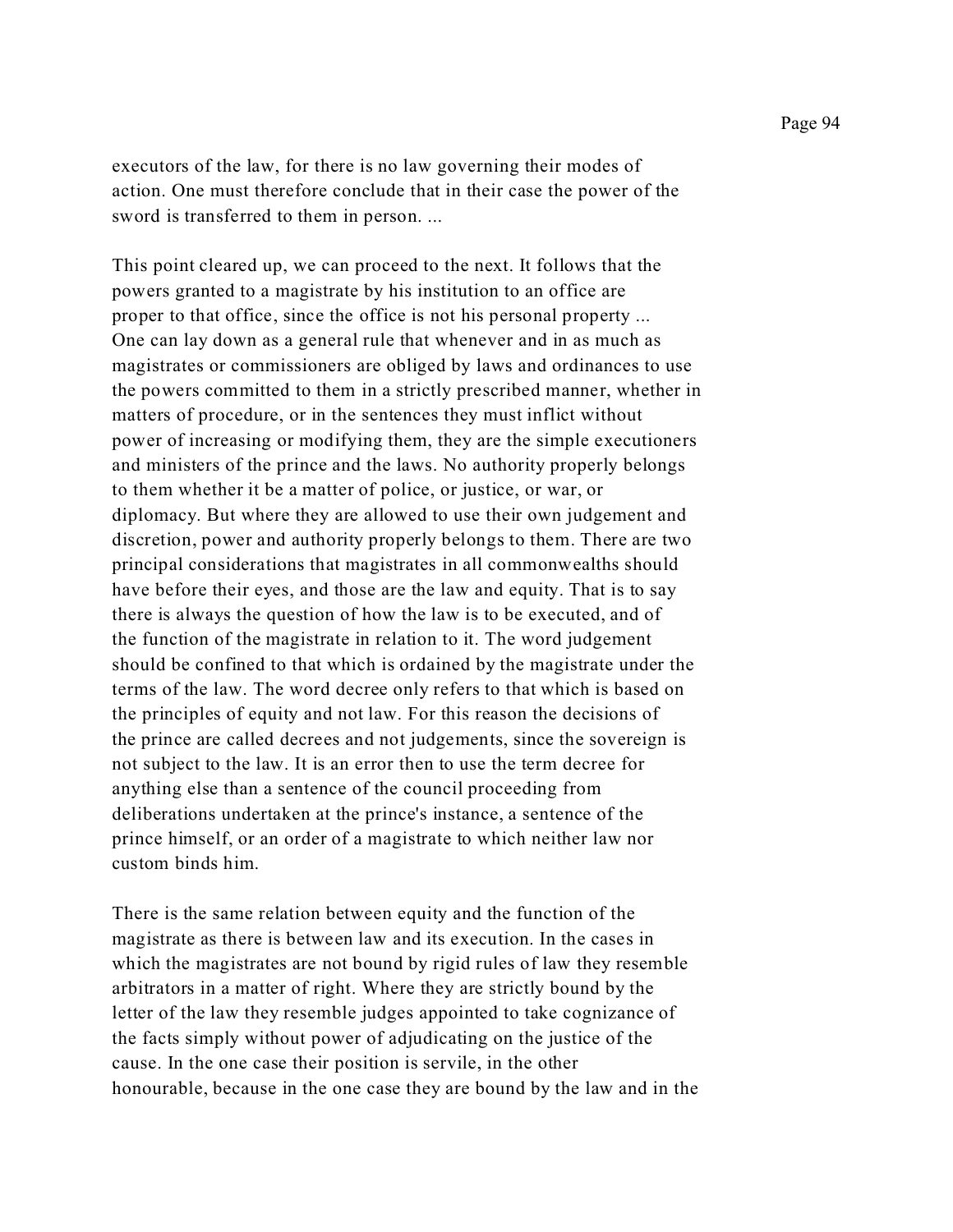other not. In the one case they are only concerned with determining the facts, in the other with determining what is right, so that in the former case the decision rests with the law, and not with them as in the latter case. By way of underlining this difference, the law allows no appeal from a sentence in which the magistrate has no option but to apply the letter of the law, except an appeal against conviction. But one can appeal against a sentence which depends on the discretion of the magistrate. The penalty inflicted by the law however is inflicted by the sovereign, from whom there is no appeal.

In ancient times it was usual to bind the hands of magistrates, governors, ambassadors, and generals in the field by compelling them by the strict letter of the law in what they undertook, the forms they used, and the penalties they inflicted, without power of addition or subtraction of any sort. Today the tendency is all the other way. There is hardly a state in which pains and penalties do not depend upon the consideration and arbitrament of the magistrate. In all civil cases he has complete discretion, without being bound in any way by the pains ascribed by Roman law or by decisions recorded in the courts. The Emperor Justinian caused a great deal of confusion by attempting to embody these latter in a code strictly binding on magistrates in the execution of their functions. But judges and jurists alike wished to do what they considered just, and that was often incompatible with ancient rules. In the end it was found necessary to leave all to the conscience and good faith of the judges, owing to the variety of circumstances, of places, and persons. This variety cannot be comprehended in any law or ordinance. And although there are still certain pains and penalties which are required by law to be inflicted without qualification in certain cases, nevertheless the magistrates do not keep to the restrictions. An example is the edict against coining published by King Francis I, inflicting the death penalty in cases either civil or criminal. The very parlements, bailiffs, and seneschals who registered it without demur do not keep it. They have found by time and experience that the edict is inequitable. The infinite variety of circumstances do not permit of uniform treatment. ...

The magistrate, when not in court or exercising his magisterial function, is no more than any other private citizen, and if he does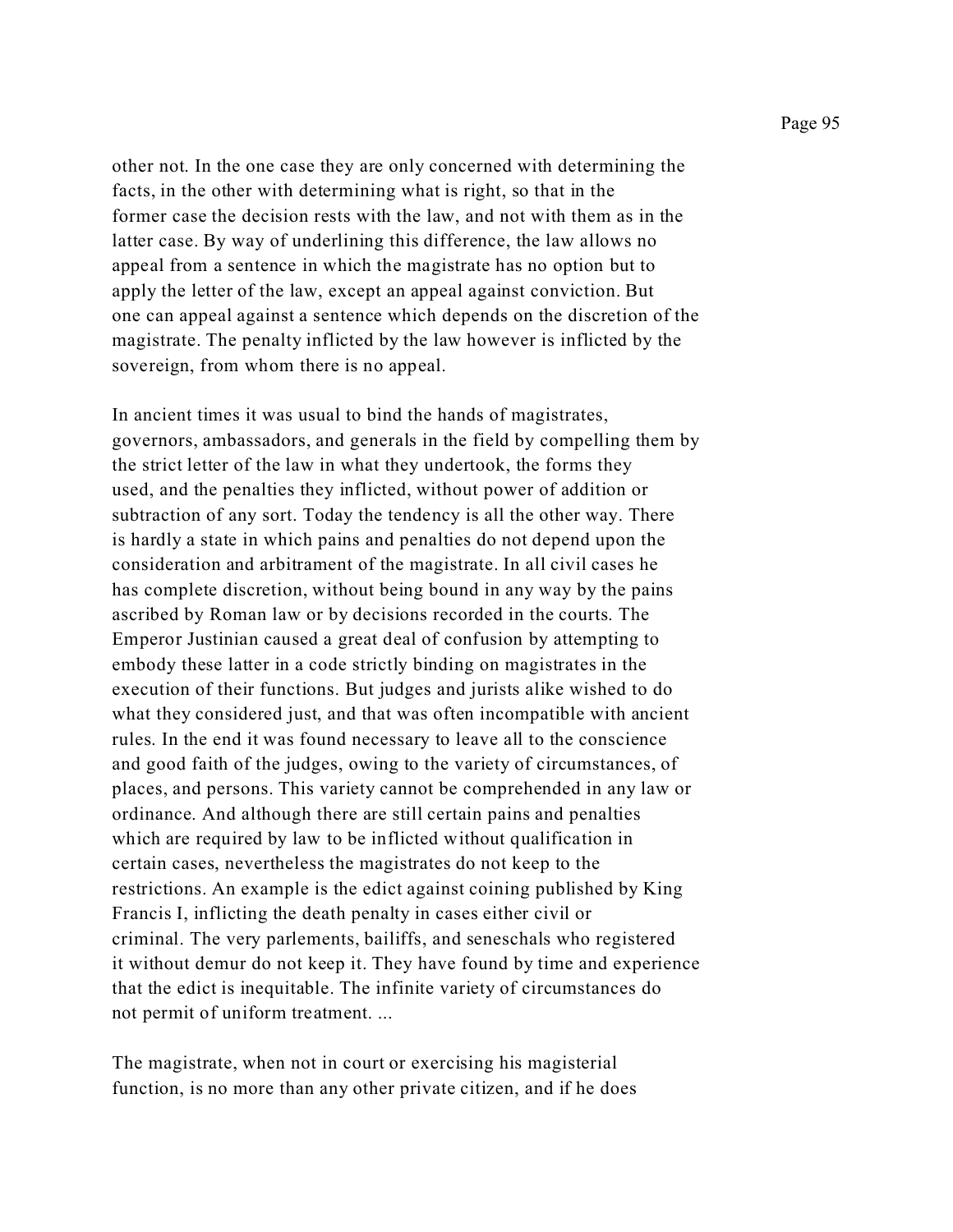anyone a wrong, he may be resisted and legal redress sought. But when exercising his function in his official resort, and not exceeding his powers, there can be no doubt that he must be obeyed whether he does that which is right or wrong, for so says the law. If he exceeds his sphere or his competence one is not bound to obey if the excess is notorious. The remedy is the appeal. If there is no possibility of appeal, or if the magistrate persists without deferring to his superior, then one must distinguish between the wrong that is irreparable and that which can be remedied. If the latter, the injured person has no right of offering any sort of resistance. If the former, for instance if it is a question of life or limb and the magistrate persists in proceeding to execute judgement without permitting appeal, in that case one can resist, not so much in order to defy the magistrate, as to defend the life of one in danger, provided always the action is disinterested. It is never permissible to resist the magistrate in the confiscation of property, even if he is exceeding his powers, and will not allow an appeal. One can proceed to appeal, or petition, or to bring an action against him, or by some other means. But there is no law human or divine that permits one to take the law into one's own hands, and use force against the magistrate, as some have argued. This opens the way to rebels to trouble the commonwealth. For if it is permitted to the subject to seek redress against the magistrate by force, by parity of argument one could similarly resist the sovereign prince, and trample the laws underfoot altogether. ...

Not only is it not permissible to offend or injure the magistrates by word or deed, but they should be honoured and reverenced as those to whom God has given power ... The magistrate on his side should merit respect for his justice, his prudence, and devotion, so that subjects should have sufficient occasion to honour him. He should not prejudice the honour of the commonwealth by his own unworthiness, for a fault committed by a magistrate is doubly reprehensible. By a provision in his laws Solon allowed the magistrate who was drunk in the exercise of his duties to be put to death. This illustrates how strongly vice was reprobated, and a good reputation expected in a magistrate. Many magistrates seek to avoid criticism by severity in judgement. Others seek popularity by pardoning freely. But the law condemns both excesses. Many of those who have discretionary powers of punishment not precisely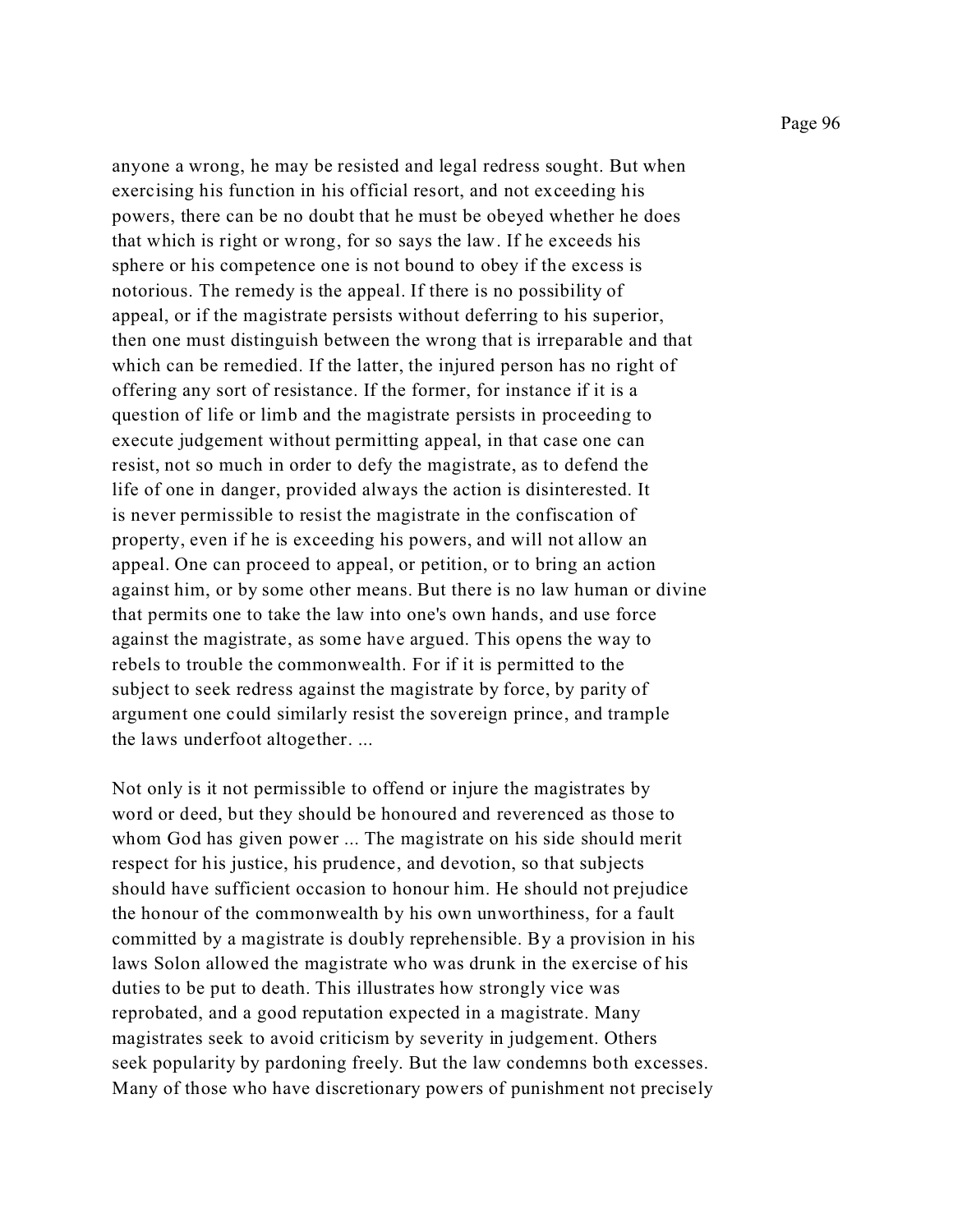defined by law make the mistake of thinking that equity supposes a greater leniency than the rigour of the law requires, imagining that equity does not spring from strict justice but from mercy. But equity is not to be identified with either justice or mercy, but is a balance which can incline either way. If the crime is greater than the penalties of the law cover, the magistrate with discretionary powers should increase them. If the misdemeanour is a light one, he should mitigate them. He should not aim at the reputation of a merciful magistrate; for this is a fault more to be avoided than a reputation for severity. For severity, though it is blameworthy, maintains the subject in obedience to the laws, and the sovereign who has instituted them. That is why the law of God expressly forbids the exercise of mercy towards the poor in giving judgement. ...

Concerning Corporate Associations, Guilds, Estates,[7] and Communities [CHAPTER VII][8]

HAVING discussed the family and its members, sovereign power, and magistrates, let us now consider corporate associations and guilds, beginning with their origins, proceeding to their powers and privileges, and concluding by deciding whether their existence is indispensable to the commonwealth. The difference between the family and a corporate association or guild, and the latter and the commonwealth, is the difference between the part and the whole. A community of a number of heads of households, or of a village, a town or a province can subsist without there being any commonwealth, and the family without there being any guild. But a group of families bound together by mutual trust forms a corporate association or community, and a group of corporate associations and communities bound together by sovereign power forms a commonwealth. The family is a natural community, the guild a civil one. The commonwealth is, in addition, a community governed by sovereign power, but it can be so small as to include no other civil communities or guilds, but to consist only of family groups. The word community is common to the family, the guild, and the commonwealth. The word corporate association properly speaking refers to a group of families, or a group of guilds, or a mixed group of both families and guilds.

The origin of all corporate associations and guilds is rooted in the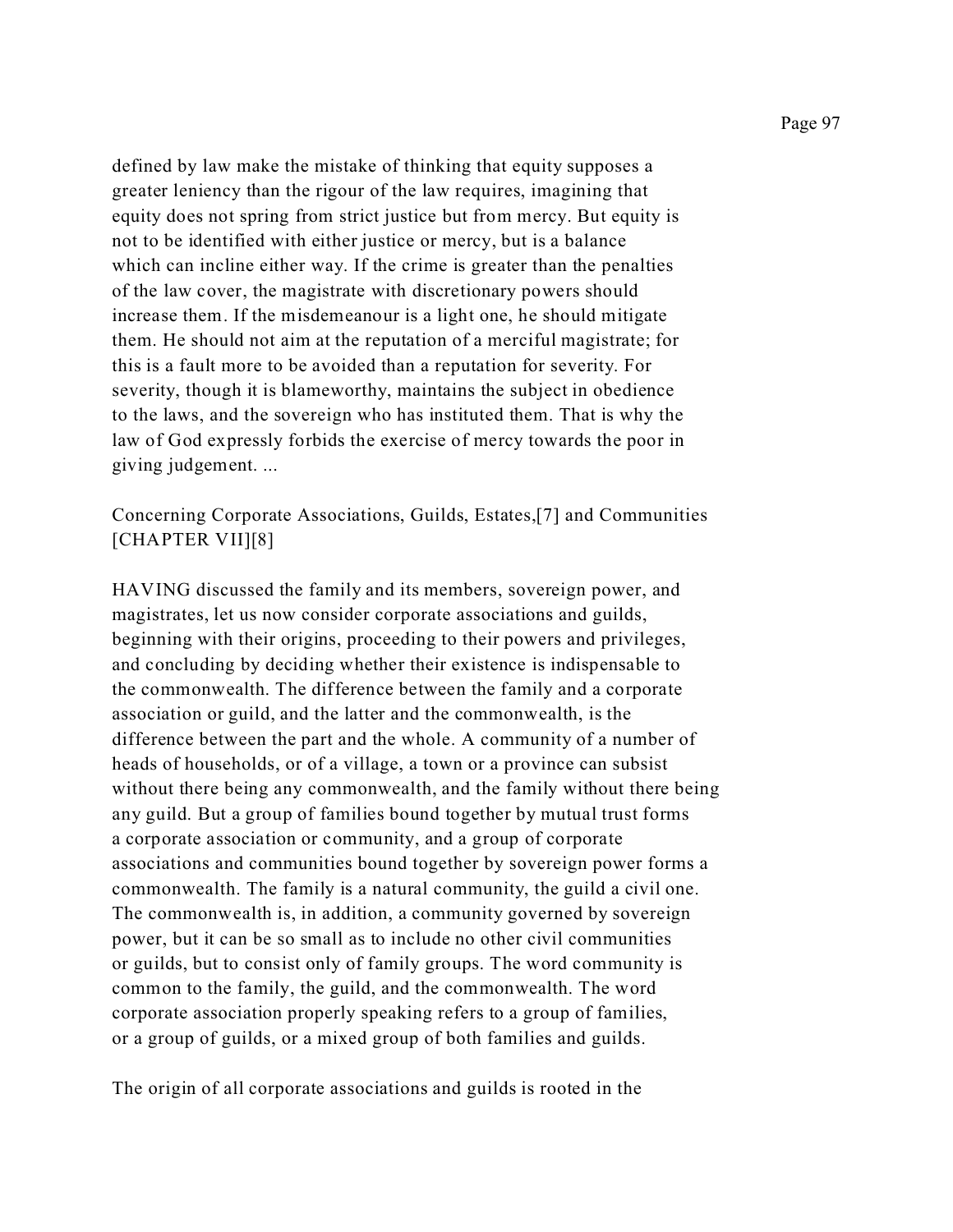family. As the principal stem put forth branches, so it was necessary to found separate households, hamlets, and villages, so that the family spread over a whole neighbourhood. But with the increase in numbers, it became no longer possible for them all to inhabit and find sustenance in a single place, and they were compelled to spread abroad. Gradually the villages grew into towns, each with its separate interests and distinct locality. As these communities were originally without laws, without magistrates, and without sovereign rulers, quarrels easily arose over such things as ownership of some spring or well. We find evidence of this in the Scriptures, and how the stronger party drove its weaker neighbours from their houses and villages. This led to the towns first surrounding themselves with ditches and then walls, and to men associating together, some for the defence of their homes and families, others to attack those in possession, and rob, despoil, and destroy them. The activities which were held in the greatest esteem among primitive men, says Plutarch, were the massacre, slaughter, and ruin of their fellows, and the reduction of them to slavery. We read also in Thucydides that conditions were the same throughout Greece only a little before his day, and brigandage was not in the least contemned. ...

This licence and impunity in preying upon one another compelled men, who knew neither rulers nor magistrates, to join together as friends for mutual defence one against another, and institute communities and brotherhoods ... A society or a community is rooted in mutual affection, that sacred flame which first springs into life with love between husband and wife, then between parents and children, then between brothers and their kindred, till it includes all those belonging to or allied to the family group. But it would have nickered out had it not been kept alight and fed by alliances, communities, corporate associations, and guilds, instituted by all sorts of people who knew no form of commonwealth, and were ignorant of the nature of sovereign power. This is illustrated in the book of Judges, where we read that the Hebrews were long without princes or magistrates, each living as he chose according to his own good pleasure, in perfect freedom. But they were bound together into communities of families and of tribes, and when harassed by their enemies, gatherings of the tribes met and chose a leader, whom God had inspired, to whom they gave sovereign authority. Many families and tribes thus united together by a sovereign power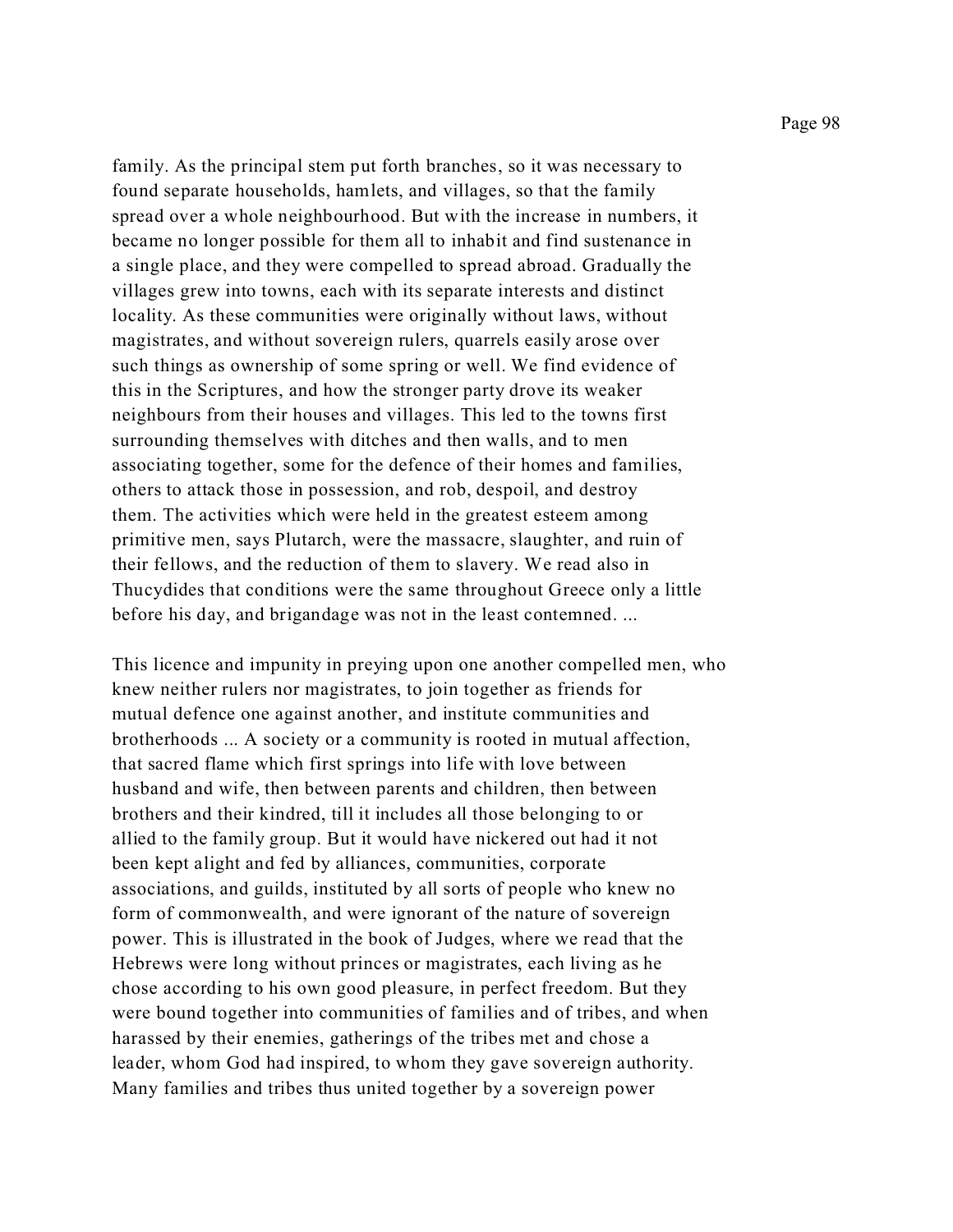The first princes and lawgivers, not yet having discovered how to keep their subjects in the paths of justice, founded fraternities, guilds, and communities, for the parts and members of the body politic being thereby brought into agreement among themselves, it would be easier to regulate the commonwealth as a whole. Numa, the King and lawgiver of the Romans, established fraternities and guilds for all crafts, and to each fraternity appointed a patron, priests, and special sacrifices. Later a fraternity of merchants was founded, with Mercury as its patron, after the example of Solon, who permitted fraternities to be instituted for any sort of purpose, with power to make such statutes as they wished, provided they did not conflict with public law and custom. Lycurgus not only permitted, but strictly enjoined the setting up of such communities for both general and particular ends, and required all subjects to gather themselves into guilds of fifteen persons each for the purpose of common meals. These the Greeks called philitia because of the sworn friendship the members entertained for one another. In Italy similar guilds were called sodalitia because of the unity, intercourse and friendship, which bound together those who were in the habit of eating and drinking together. If differences arose amongst the associates, they composed them themselves, realizing that mutual trust is the foundation of any society, and much more necessary to men than justice. Justice is never pitiful. Involving as it does strict exaction of rights, it often makes enemies of friends. But mutual affection leads men to make concessions, and this secures that natural justice shall prevail. The sole end of all laws divine and human is to foster love among men, and between men and God, and this is best secured by intercourse and daily association ... Nowadays this is better observed among the Swiss than any other people in the world. In every town the fraternities and craft guilds have their guildhalls where they hold frequent banquets and festive meetings. The smallest village never lacks a communal hall for such purposes. Disputes are normally settled amicably, and the sentence recorded in chalk on the table at which they have eaten. As well as artisans and merchants, priests and bishops had their guilds and fraternities, and philosophers too, especially the Pythagoreans who lived together in common for the most part.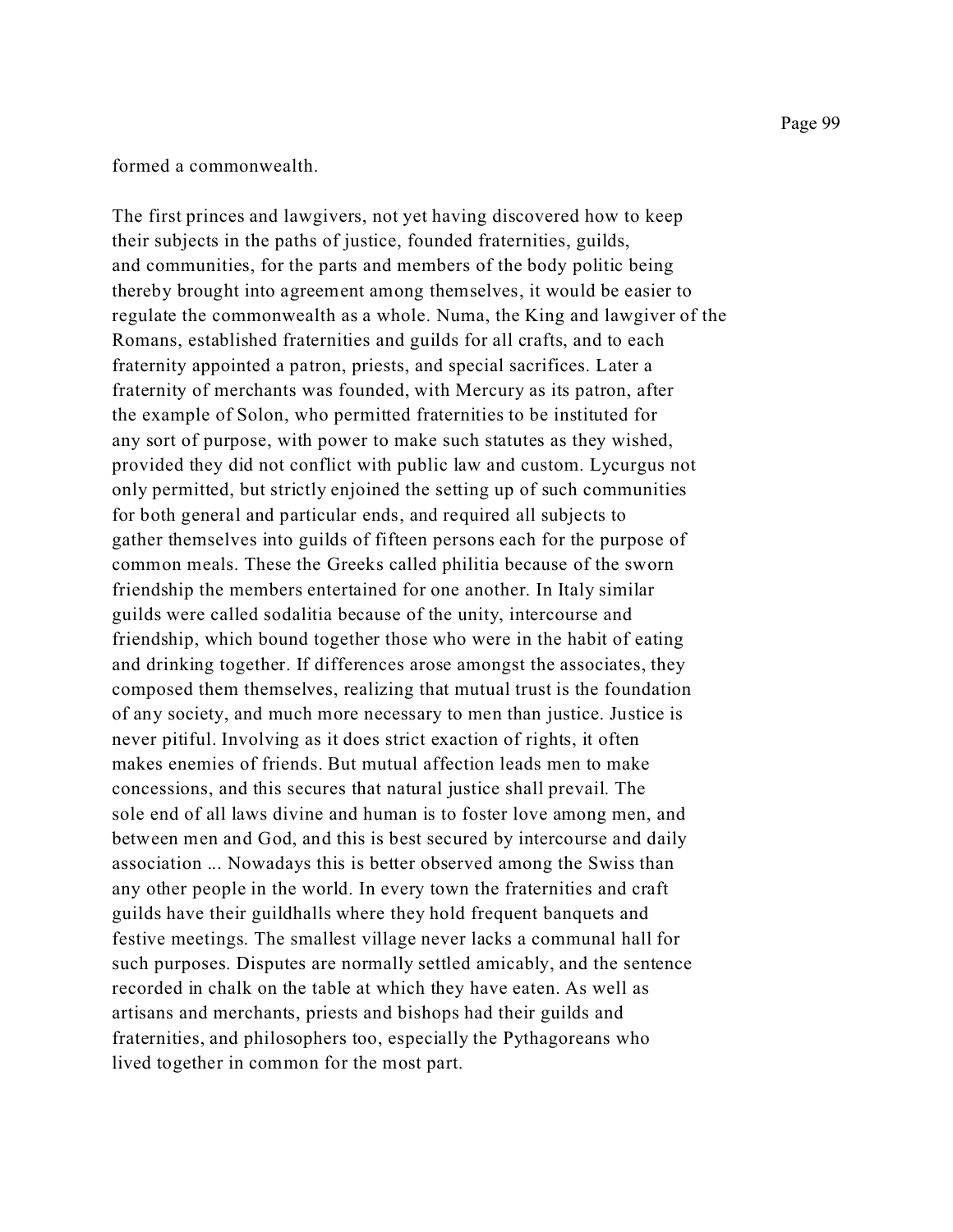So much for the origin and growth of corporate associations and communities, which in course of time have come to be regulated by laws, statutes, and customs, in all commonwealths. In order the easier to explain this last development, one can say that all corporate associations and guilds are instituted for the purpose of religion; or police, which includes the administration of justice and the distribution of obligations; or to regulate the food supply and the merchants who handle it, and the crafts necessary to the commonwealth; or for discipline. A guild can be confined to a single craft or profession, or type of merchandise or kind of jurisdiction. Or many guilds can form a single corporate association, such as a guild for all crafts, merchants dealing in all sorts of commodities, all branches of learning, or all the magistrates. Or many guilds can become a general community or university. And not only guilds and communities, but all the inhabitants of a village, a district or a province have the right of association, and can, together with the guilds and communities, assemble as Estates. Each of these can have its particular regulations, statutes, and privileges.

We can therefore say that a corporate association or a guild is a legal right of communal organization, subject to sovereign power. The word legal implies that it is authorized by the sovereign, for without his permission no guild can be instituted. It also implies there is a constitution of the guild, determining the time, place, and form of meeting, and the business it is competent to transact. The word communal signifies that there can be no college where there is no common bond, though it is not necessary that everything should be in common. It is enough if there is an assembly open to all colleagues, a common trustee, or a common purse. It is not necessary that there should be a common life. Some people have called it a guild when three or more persons live together and share their goods in common. But this is a double error. In the first place such a group is not a guild, but parties to a contract for the sharing of property. In the second place colleagues of a guild live in their own houses apart, as do fraternities of craftsmen.

There are no restrictions as to the number that may form a guild, save that it must be more than three. By colleagues, I mean those who are equal in respect of communal rights, each having a deliberative voice.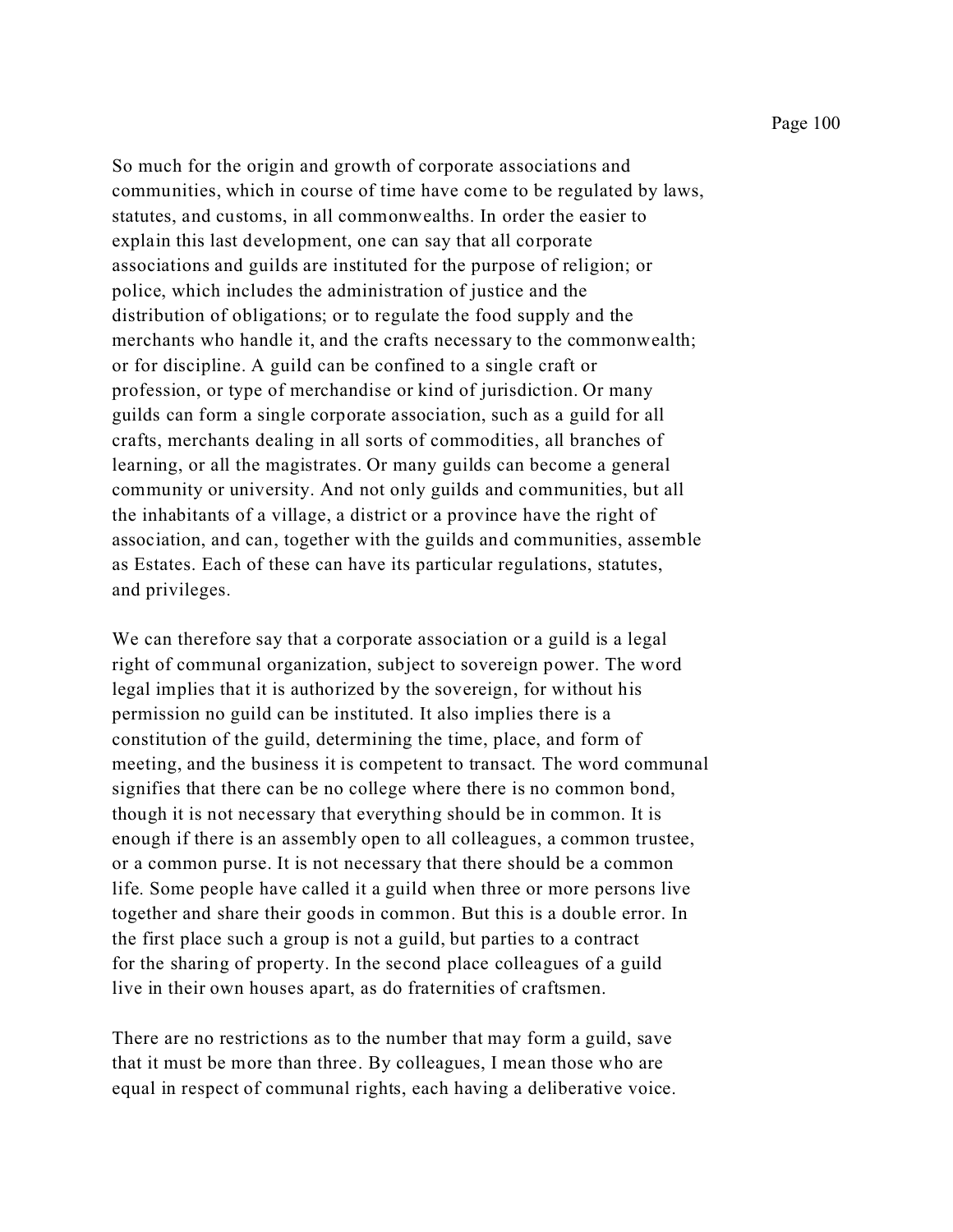But the guild, or the prince, can choose one of the colleagues to rule, correct, and punish each individual among his colleagues. Bishops and abbots have power to chastise canons and monks. But if the head of the guild has such power over the whole body considered collectively, it is not properly speaking a guild, but rather a form of the family, like the colleges of young scholars where none of the bursars have a deliberative voice. If some of the bursars have collegiate rights and a deliberative voice in the assembly, then it is a college even though the rest of the young scholars are subject to the power and correction of a principal. ...

The person chosen by the guild or the prince to have authority over all his colleagues individually has two characters, one in relation to each of the others, and one in relation to the guild as a whole. He is called the principal, the bishop, the abbot, the prior, the president as the case may be, having authority to command each of the others. But in relation to the guild as a whole he is just one of the colleagues, though he has precedence over the rest. That is why these distinctions are preserved in the terminology used, bishop, canons and chapter, abbot, monks, and convent, principal, bursars, and college. One of the greatest of the jurists[9] was in error on this point when he said that the philosophers use college for the persons who make it up. But no philosopher has said this, for college is a legal concept. The whole revenue and privileges of a college may be vested in one person, all the others having died. The college survives legally and its property cannot be seized for the fisc, nor by private persons until the college has been dissolved by the authority of the sovereign. ...

The origin and definition of a guild and a community having been demonstrated, its authority in general must be considered. These general matters cannot be ascertained from articles of incorporation, statutes, and particular privileges, for they are infinite in number, being diverse for the diversity of communities. The first corporate associations and guilds in any commonwealth, and those which are most influential, are the colleges of judges and magistrates. Not only have they authority over the minority of the college considered collectively, and over each in particular, but also over persons who are not members of the college, but subject to its jurisdiction. The peculiarity of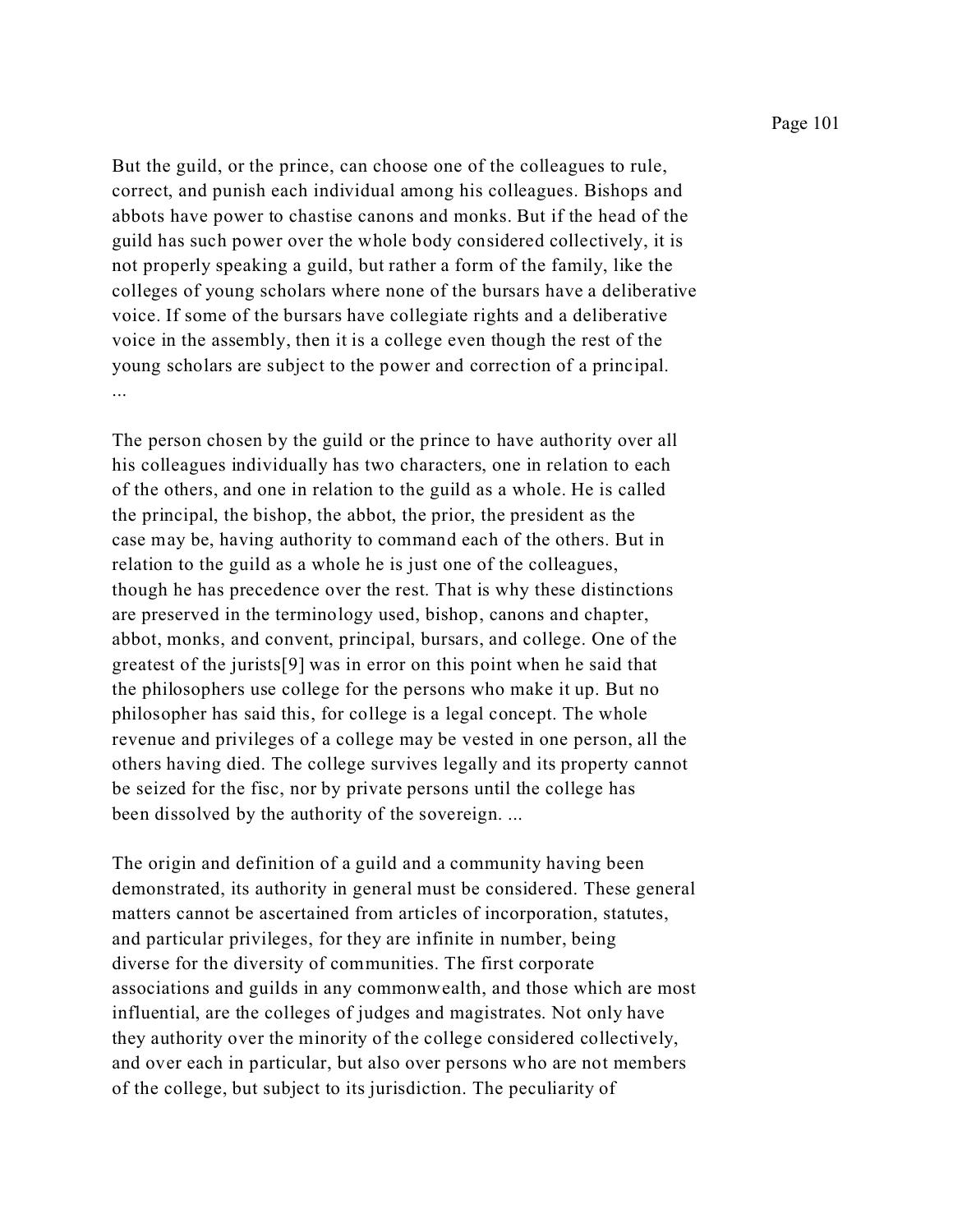colleges of this type by comparison with all others is that whereas guilds are established in general to regulate what is common, colleges of judges and magistrates are instituted chiefly for the purpose of regulating the affairs of outside persons, and even other colleges, and correcting them if they do anything contrary to their laws and statutes.

An upright man should be concerned first to be just in himself, before he starts administering justice to others, whence the Hebrews had a proverb that charity begins at home if it is to be true charity. Colleges of judges therefore should first establish a just order within their own ranks, before dispensing it to other people. It is therefore pertinent to consider whether it is better that colleges of magistrates should punish their own members, or submit the case to outsiders. To be brief, one must make a distinction. If the college is one of vicious men, the correction of their own vices should not be left to them. But if they are upright men there is no doubt that colleagues are better judged by the college than by other judges. There are imponderable values in each college which cannot be properly understood nor judged except by the members of that body. Moreover this reinforces the bond of union among the colleagues. For this reason the Emperor Adrian permitted a Roman senator only to be tried by the Senate. For the same reason civil suits between merchants, and suits concerning matters of trade have been very wisely conceded to the guilds and colleges of merchants, first throughout Italy and then in France. They decide summarily the disputes which arise out of contracts, which have peculiarities not found in other kinds of suits. As to other corporate associations and guilds, although they are not instituted for the purpose of justice or command, they nearly always have a limited power of coercion under their statutes and privileges. At times they even have unlimited powers, and correction is left to the prudence and discretion of the guild or its head. Such power should be exercised with the moderation that a father shows his son ... Canonists ascribe to abbots jurisdiction over their religious to the exclusion of the bishop, and this has been confirmed by a judgement of the Parlement of Paris. Monks cannot be brought before the magistrate even for what they did before entering religion. But this must be understood to refer to light and youthful follies only, otherwise a way would be opened for robbers and murderers to retire into such communities, in preference to the forests, to escape punishment.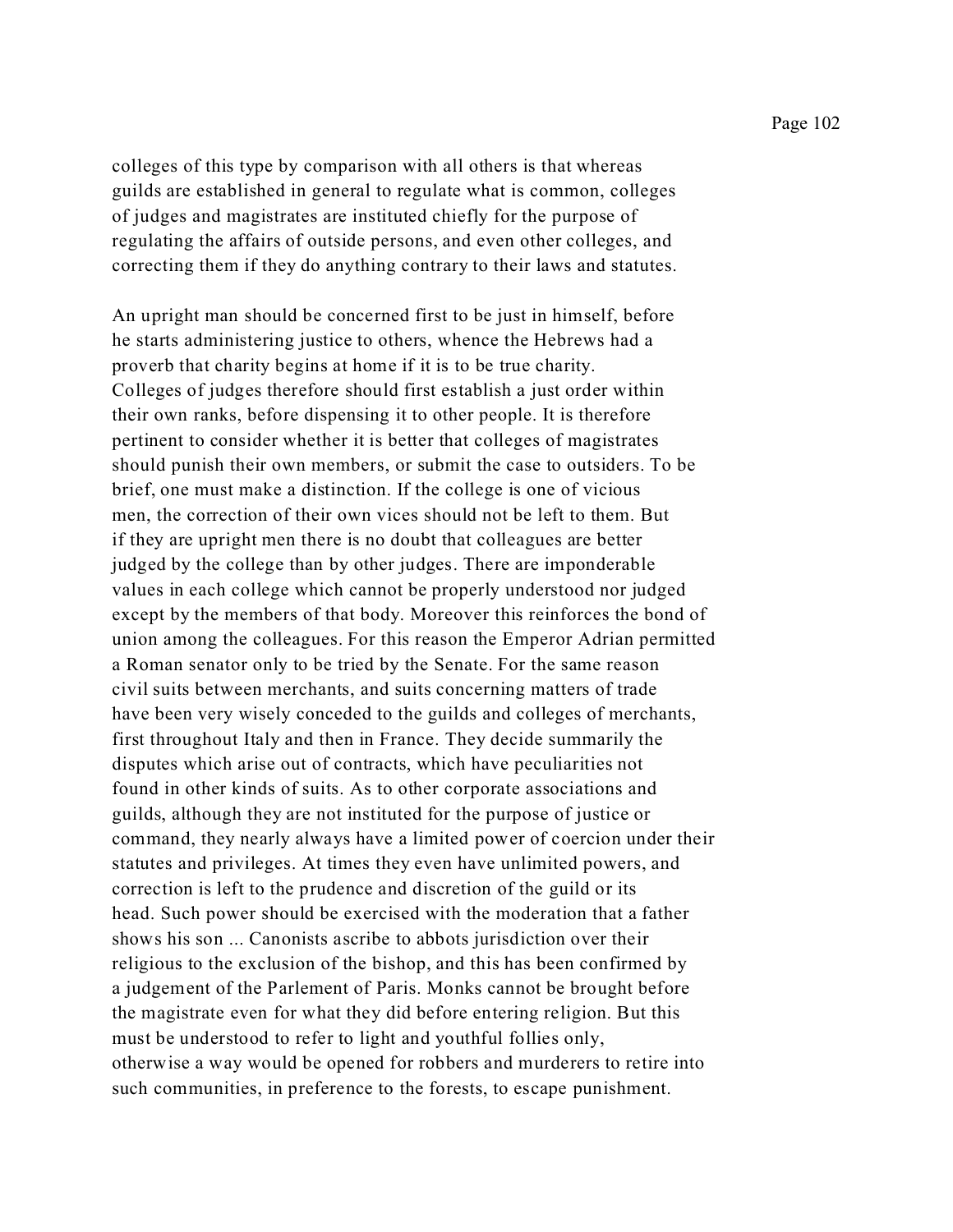...

As to the regulation of matters of individual interest to its members, in my opinion a guild cannot do anything without the consent of all the colleagues, as in the case of arbitrations. In all communities the express consent of each is required in all matters of common interest which concern all considered separately as individuals. But if it is a question of what is common to all considered collectively, then, if the greater part are agreed, they can oblige the rest, provided that what is to be ordained is not contrary to the statutes of the college as established by the sovereign, or by its founder and authorized by the sovereign. The ordinances of the commonwealth, and the statutes of the college not being slighted, the college can make regulations relating to the affairs of the community which bind both the minority as a whole, and each of the colleagues individually, provided that two thirds of the total number are present in the assembly, even if not agreed. But the majority considered as a corporate whole, still more the entire college, cannot be bound by their own statutes, any more than can the prince by his own law, the testator by his own will, or private individuals by their contracts, since they can be dissolved by common consent. Thus two thirds of the guild can repeal an ordinance made by the whole guild. This is a general rule applying to all communities, corporate associations, and guilds.

But in an assembly of estates made up of several corporate associations such as the Diets of the Empire, and the Estates of other commonwealths, which are composed of the three orders of clergy, nobles, and people, two of them cannot do anything to the prejudice of the third. Bodin, deputy for the third estate at Blois,[10] protested against the other two estates, with many forceful arguments, that the appointment of a body of thirty-six judges to examine the bills of recommendation presented by the Estates was prejudicial to the interests of the kingdom.

Whereupon the Archbishop of Lyons, president of the estate of the clergy, argued that the estate of the clergy and of the nobility had already settled the matter by so resolving. Bodin protested that from earliest times each of the three estates had jealously guarded its right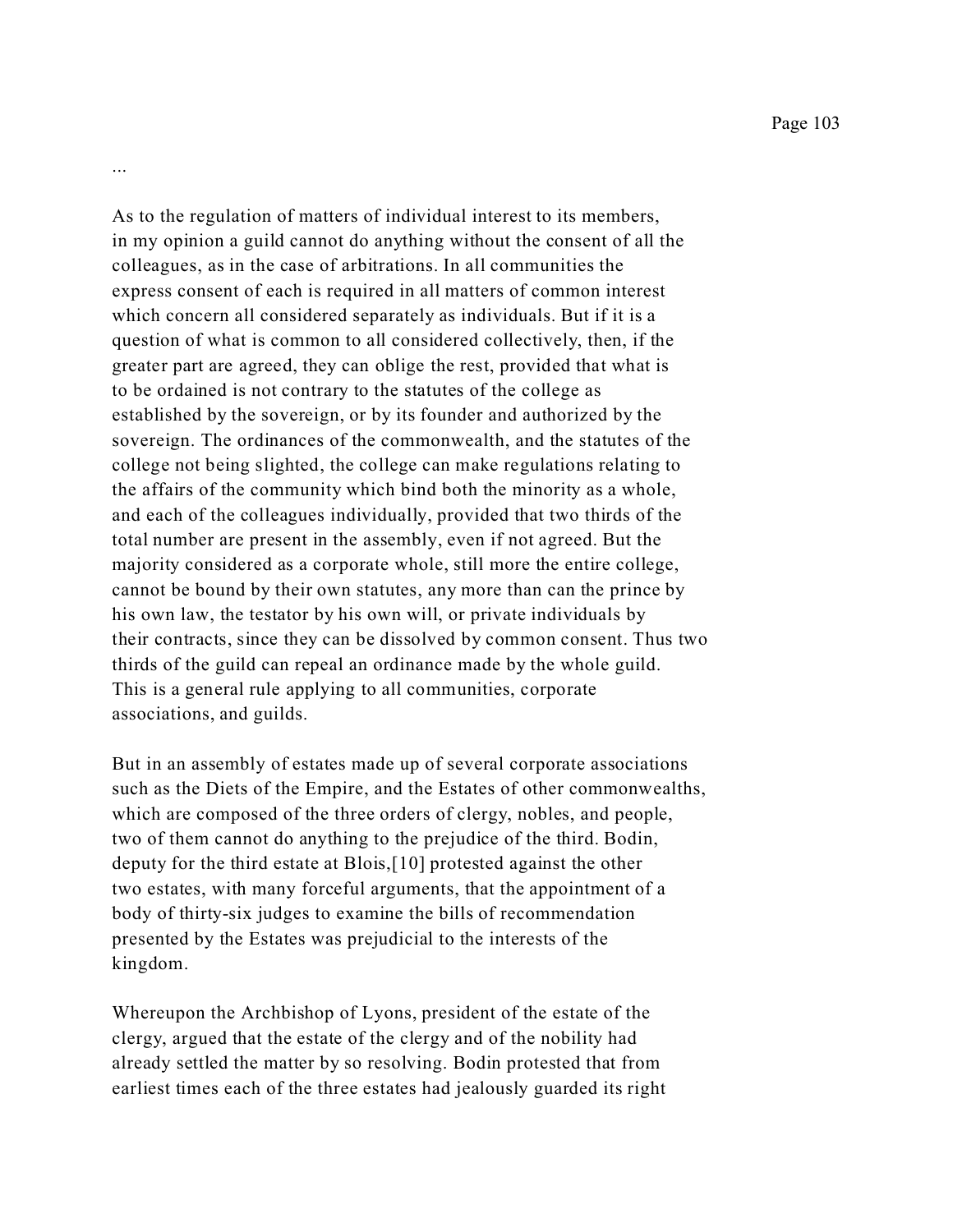not to be liable to coercion against its will by the other two. This principle had been accepted without question at the Estates of Orleans, and was the established practice in the Estates of the Empire, of England, and of Spain. He therefore prayed the other two orders to forgive him if he opposed the proposal, since he represented the interest of the third estate. This led forthwith to the matter being debated, and the estate of the nobility and the estate of the clergy changed their minds. That same day the king said in the presence of the Bishop of Angers and other seigneurs that Bodin had made the Estates dance to his tune. ...

To sum up on the subject of the powers of corporate associations and legitimate communities, the law of Solon is accepted on principle in all commonwealths, and approved by both jurists and canonists, that corporate associations and legitimate communities can establish such ordinances as they think in their best interests, provided they do not derogate from the statutes of the college, imposed or authorized by the king, or run counter to the ordinances of the commonwealth ... I do not agree however with those who say that a guild can make regulations, but cannot attach penalties to the breach of them. An ordinance has no force if there is no punishment for ignoring it, or if he who made the ordinance cannot compel its observation by penalties. We have any number of examples of craft guilds, legally incorporated, that have certain powers of coercion, of inspection of workshops and warehouses, and of seizure or confiscation of anything made contrary to the regulations, though the magistrate always has cognizance if they are resisted in so doing. ...

Let us now consider how an offending community can be punished... The acts of the majority of colleagues, or inhabitants of a town, agreed upon in their legally constituted assemblies, are the acts of the whole community or town. That is why in such a case the whole community is punished. Rebellions of towns, and insurrections of whole communities are punished by deprivation of privileges, of the right of association, by fines, imposts, enslavement, and other penalties according to the gravity of the case. But no such punishment should be inflicted unless the rebellion, or other crime, was committed by the will of the community, and agreed to in their formal assembly, as was decided by an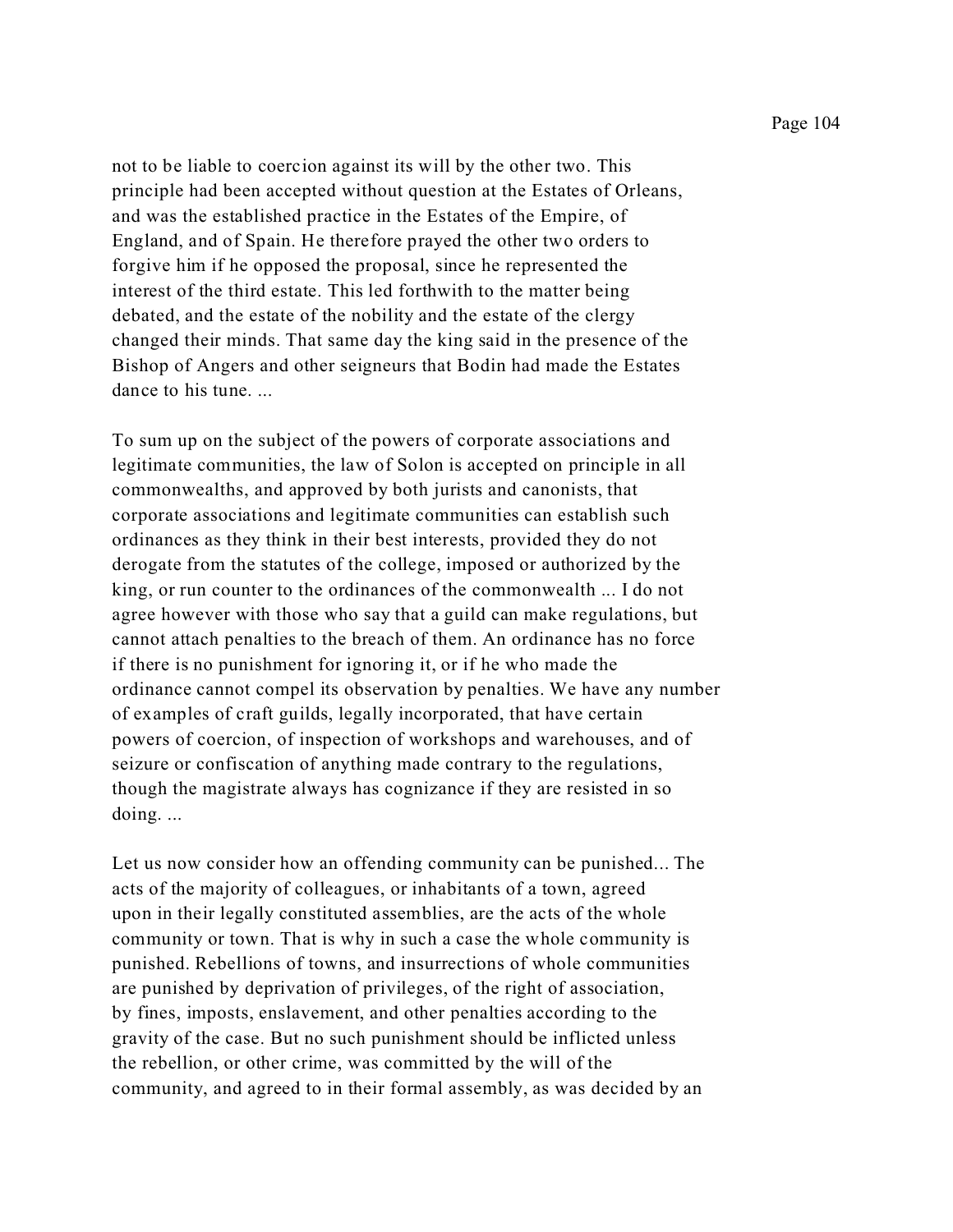order of the Court of the Parlement regarding the commune of Corbeil. Nevertheless if the penalty is corporal, even though the whole community should be convicted, only those who have consented should suffer it. But if the thing is done by some one particular person on the advice and with the will of the rest, they can each and all be prosecuted, and the punishment of one does not acquit the rest.

It may be argued that there seems little appearance of justice in punishing a whole community when the greater part were innocent of the offence. The alternative is however worse, and that is when victims are selected by lot, and the innocent run the same risk with the guilty that the choice will fall on them. This happened when the Roman army was decimated for having behaved with cowardice in the face of the enemy. The lot frequently fell on the bravest and most valiant, but they were executed for cowardice along with the rest. This incident was cited by the Senator Cassius when persuading the Senate to put four hundred slaves to death because one of their number had murdered their master. It is not, it is true, a solution of a problem to point out that the alternative action is worse. But one of the first principles of justice in action is that of avoiding among many inconveniences that which is the worst. When it is a question of crimes, it is of the first importance that they should not go unpunished. ...

The prince who suffers seditions and rebellions of the communities of his realm, whether towns or provinces, to go unpunished, gives encouragement to others to follow suit. Those who practice a remorseless cruelty, on the other hand, put the whole state in peril. He earns the reputation of a just prince, and preserves his state, who takes the middle course and only punishes the leaders of a rebellion. This was what Charles of France, afterwards King of Naples, did. Sent to chastise the inhabitants of Montpellier, he deprived them of their communal rights, consuls, and local jurisdiction, ordered the walls to be razed and the bells dismantled, and imposed a fine of one hundred and twenty thousand gold francs. Some writers say that one half of the property of the inhabitants was confiscated, and six hundred burghers executed by drowning, hanging, or burning. In effect however the matter was managed with more moderation and only the guilty were executed. Yet there had not been at Montpellier any assembly of the inhabitants, nor a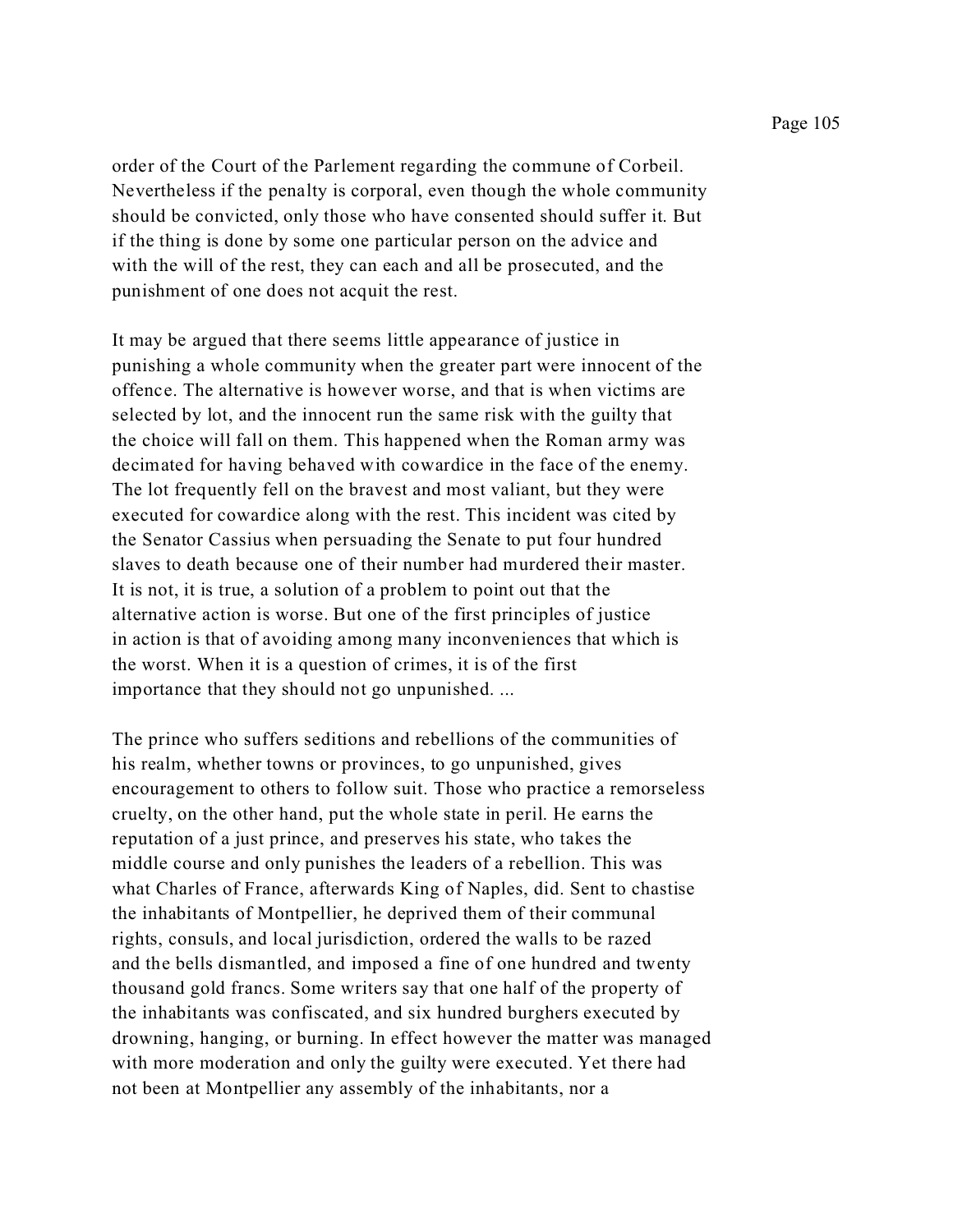deliberate conspiracy of the whole body. Even when all the inhabitants of a city have severally and collectively debated and decided upon a rebellion or a conspiracy, the wise prince will not punish them all, for fear of putting the whole state in danger. ...

It remains to be decided whether a commonwealth can dispense with associations and guilds. We have shown how men led by a sociable and companionable instinct, proceed to the foundation of communities of various kinds, estates, corporate associations, and guilds, till finally they achieve a commonwealth. After God, such communities have no surer foundation than friendship and goodwill among men, the which cannot endure unless fostered by associations, whether of estates, fraternities, corporate associations, or guilds. So to ask whether communities and corporate associations are necessary to the commonwealth, is to ask if the commonwealth can subsist without fellowship, which even the world itself cannot do.

I insist on this point because there have been those who think that corporate associations and guilds ought to be prohibited, forgetting that the family and the commonwealth itself are nothing but communities. It is an error that men of the best minds very often fall into, Because of some inconvenience attendant on a particular custom or ordinance, they want to abolish the whole thing, without considering what good it would do. I confess that the existence of ill-regulated communities entails a swarm of factions, seditions, cabals, monopolies leading at times to the total ruin of the commonwealth. Instead of mutual fellowship and charitable goodwill, one sees plots and conspiracies of one against another hatched. What is worse, under the veil of religion there have been societies practising a wicked and execrable impiety. There is no better example than the fraternity of the bacchanals in Rome. More than seven thousand persons were accused, convicted, and many executed or banished for the abominable misdeeds which they committed in the name of religion. This led to the suppression of the fraternities of the bacchanals throughout Italy by order of the Senate, confirmed by the people. A law was published forbidding sacrifices henceforth save in public. Long before this a Greek sage had argued with the Athenians that sacrifices under cover of darkness were extraordinarily suspect. It is much more conducive to the welfare of the commonwealth either to permit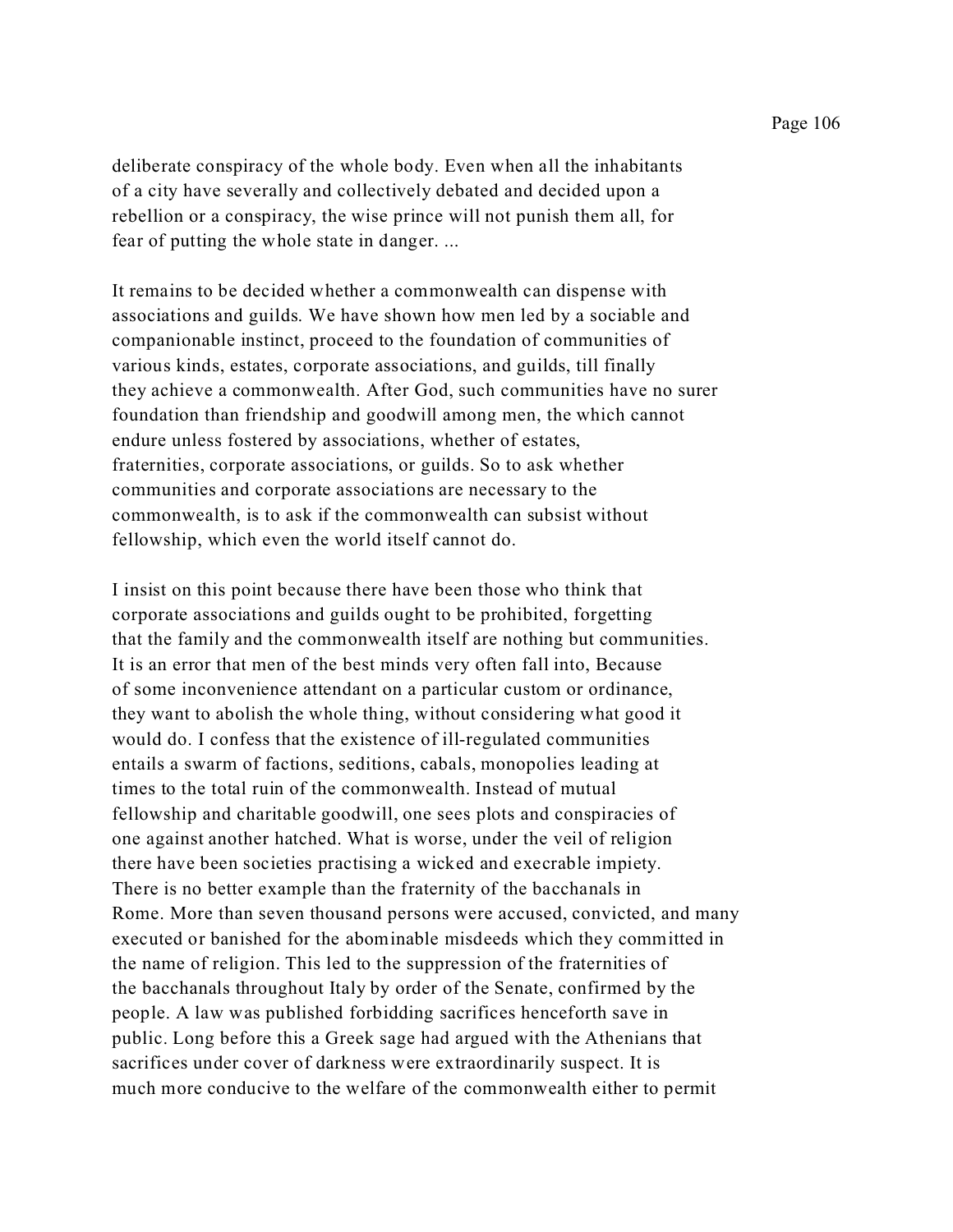the public assembly of societies which claim religion as their purpose, or to prohibit them altogether, than to permit them to function as secret societies. For any sort of plot can be initiated in such secret sessions, and fostered till it infects the whole commonwealth. This is what happened at Münster where the Anabaptists multiplied in secret to such an extent that they invaded the whole state of Westphalia. ...

Therefore in answer to the question whether it is a good thing to have Estates and colleges, or whether the commonwealth can well dispense with them, I hold that there is nothing that contributes more to the security of popular states and the ruin of tyrannies; for these two types of commonwealth, contrary in themselves, owe their preservation or destruction to contrary conditions. Similarly aristocracies and rightly ordered monarchies are preserved by a moderate provision of Estates, corporate associations, and well-regulated communities. Popular states therefore encourage all forms of guilds and corporate associations, as did Solon when he set up a popular state in Athens. But the tyrant tries to eradicate them altogether, knowing full well that unity and bonds of friendship among his subjects spells his inevitable ruin. The good King Numa was the first to institute guilds of craftsmen. Tarquin the Proud was the first to suppress them and prohibit assemblies of the people. He even tried to get rid of the Senate by compassing the death of individual senators without making any new nominations. But immediately he was expelled popular assemblies were restored, the ranks of the Senate filled, the suppressed craft guilds revived. This policy was continued until they had reached a total of about five hundred, and had become so powerful as practically to rule the state, when the Senate abolished them. Nevertheless Claudius the Tribune, who renounced his title to nobility, and got himself adopted by a simple merchant, in order to qualify for the Tribune's office, restored and enlarged the guilds and fraternities in order to balance the nobles by the people. But the moment Caesar was made dictator he abolished them to enhance his own power and overthrow theirs. Once Augustus was secure in power however he restored them by express edict. Nero the tyrant suppressed them again. For tyrants have always hated popular associations and alliances. ...

But a just monarchy has no more secure foundations than the support of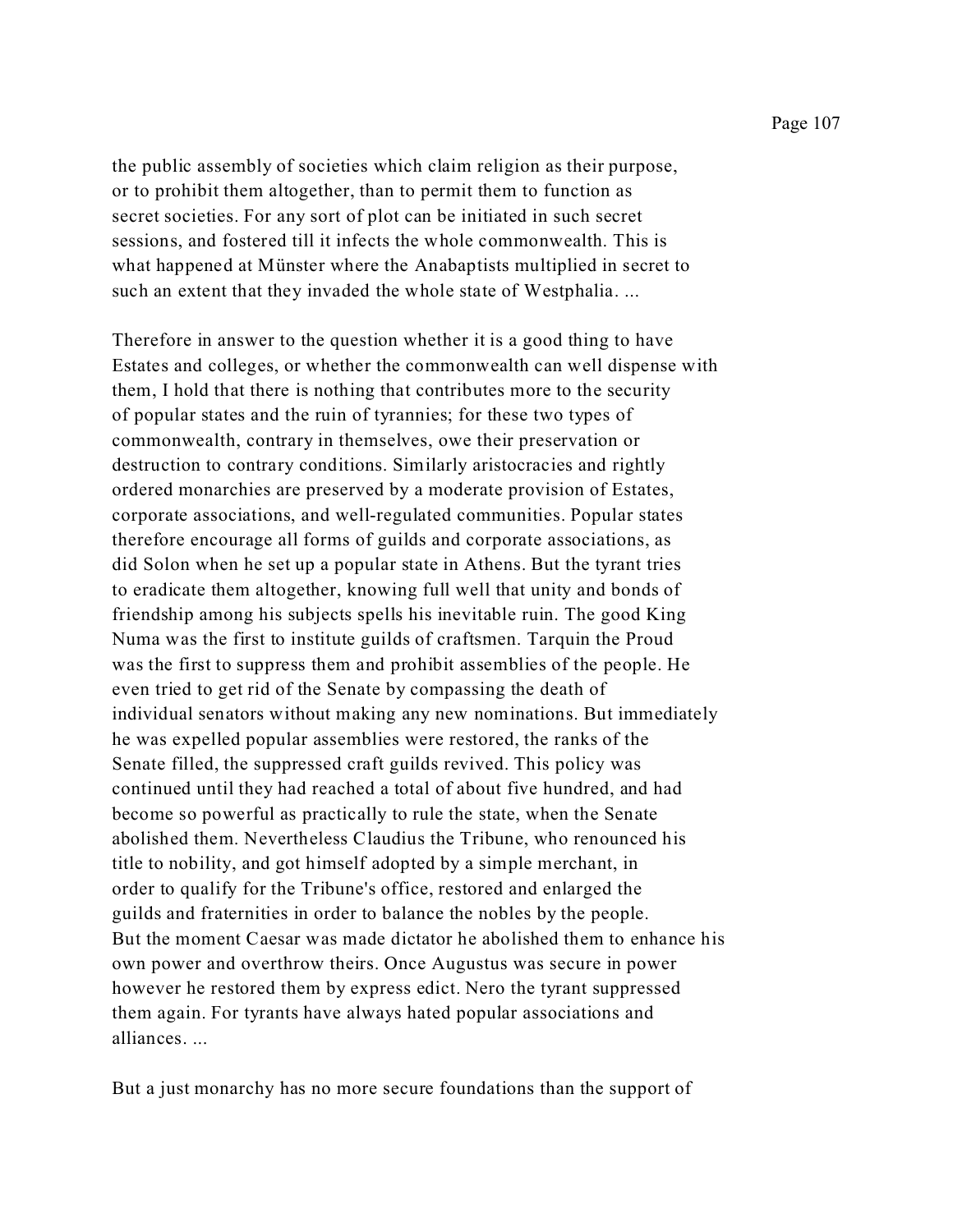popular Estates and the communities of the realm. For whenever there is occasion to raise money, assemble the armed forces, or defend the state against the enemy, these things can hardly be compassed except by means of Estates-Generals, or Estates of each province, town or community. Even those who wish to abolish Estates haven't any recourse save to them in times of necessity, for once assembled to gether the people find the will and the strength for the defence and safety of their princes. This is especially so when an Estates-General of all the people is assembled in the presence of the sovereign. Matters touching the whole body of the commonwealth, and each of its members are there made public. There the just complaints and grievances of poor subjects, which otherwise would never reach the prince's ears, are heard and attended to. There the frauds, depredations, and usurpations committed in the prince's name, but entirely without his knowledge, are discovered. It is extraordinary what satisfaction subjects get from seeing their prince preside in their assemblies, how proud they are to appear in his presence. If he hears their complaints and receives their petitions, even though he must frequently refuse them, they are exalted by the mere fact of having had access to their prince. This practice of holding Estates is better observed in Spain than anywhere else in the world, for they meet every two or three years. This is also the case in England, for the people will not give up their control of taxation, so Parliament must meet. ...

I have said that moderation, which is in all situations a virtue, ought to be observed with regard to all kinds of associations and guilds in aristocracies and royal monarchies. To abolish all such societies is to embark on a barbarous tyranny and so ruin the state. But it is also dangerous to permit all sorts of assemblies and fraternities whatsoever. They are often a cover for conspiracies and illicit monopolies, of which we have had only too many examples. This is the reason why it has been found necessary from time to time to abolish fraternities by express edict, though such edicts have been very ill-observed. It is better however to get rid of abuses only, rather than root out good and bad alike. ...

1. Though this book is devoted to an analysis of the types of public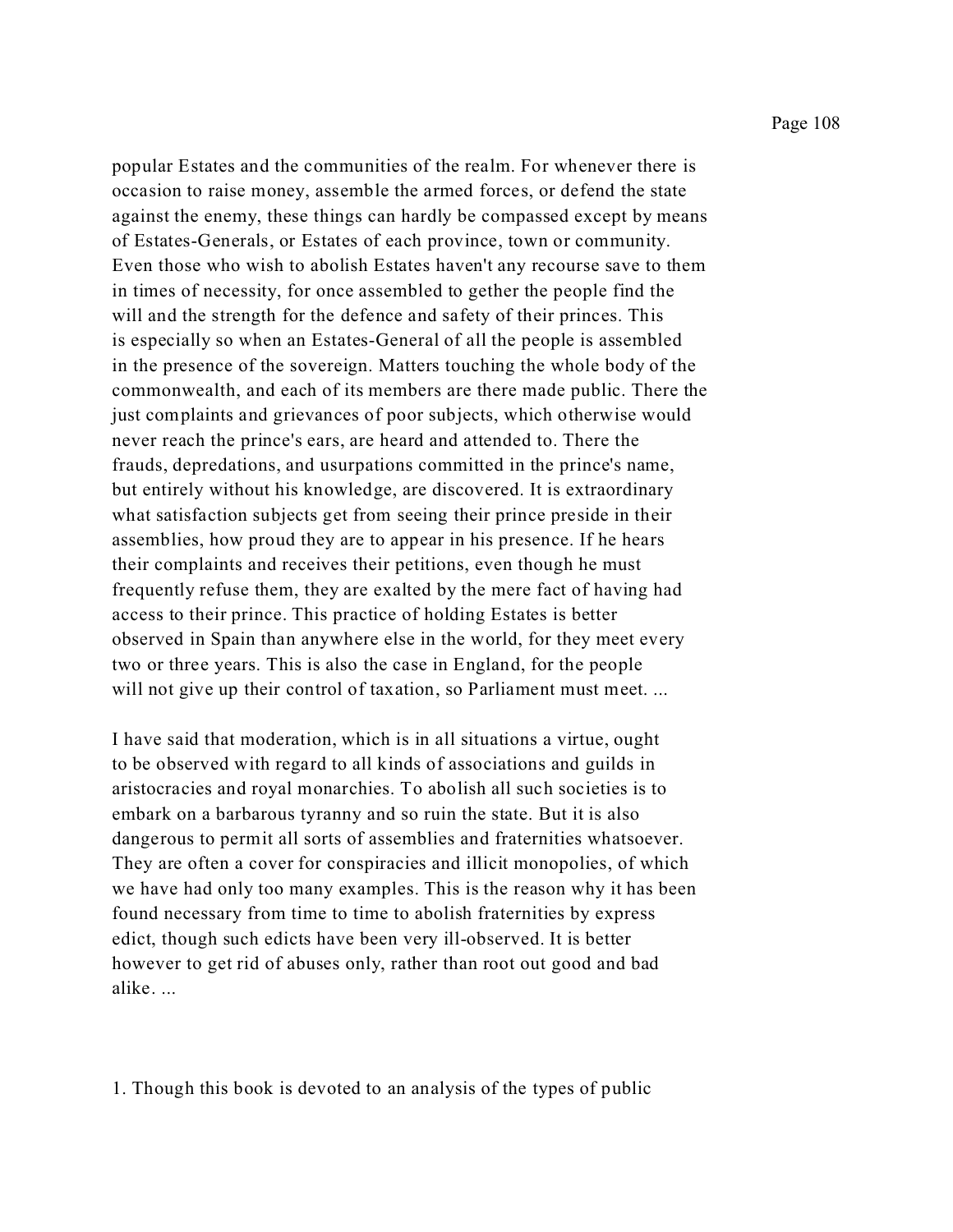functionaries characteristic of the commonwealth as such, Bodin has France in mind all through as his model, and so assumes a certain familiarity in the reader with French institutions. For elucidation of much of what he says in this book and elsewhere see R. Doucet, Les institutions de la France au XVIe siècle, 1948; and A. Esmein, Cours élémentaire d'histoire du droit français, 1892, etc.

2. There were many occasions when such a balm was set up in Florence. Bodin probably has in mind the one set up in 1434 under cover of which the Medici established their political dominance in the following 50 years.

3. After the war of the Public Weal, by an Ordinance of October 21st, 1467, the King pledged himself to fill no office 'unless vacant by death, voluntary resignation, or by forfeiture previously adjudged after sentence in a court of law'. In effect this made officers of the crown irremovable. It was however frequently violated, and only when offices in general became purchasable, under Francis I, were their holders secure.

4. Lettres de justice were designed to mitigate the rigour and rigidity of the customary law in civil cases. They were issued when parties in civil suits wished, for instance, to appeal against a judgement, or plead hardship in the strict application of the law, or contest the validity of a deed on grounds of some irregularity. They were directive, not compulsive, empowering the judge to admit the plea, but leaving the decision to him. Mandement was a term of much more general application, covering all orders indicating the king's will in the matter. For instance, the letters patent communicating to the élus the amount to be raised in taxation in their several districts were mandements. So also were the letters permitting members of the privileged orders to buy salt free of gabelle. The claim had to be verified by the Chambre des Comtes. Most important, to Bodin's mind, were the mandements bestowing any kind of royal gift or grant. They required verification as to the facts by the college of the four Trésoriers de France.

5. The terrible Albert Alcibiades of Brandenburg-Culmbach. He took advantage of the revolt of the Lutheran Princes against Charles V in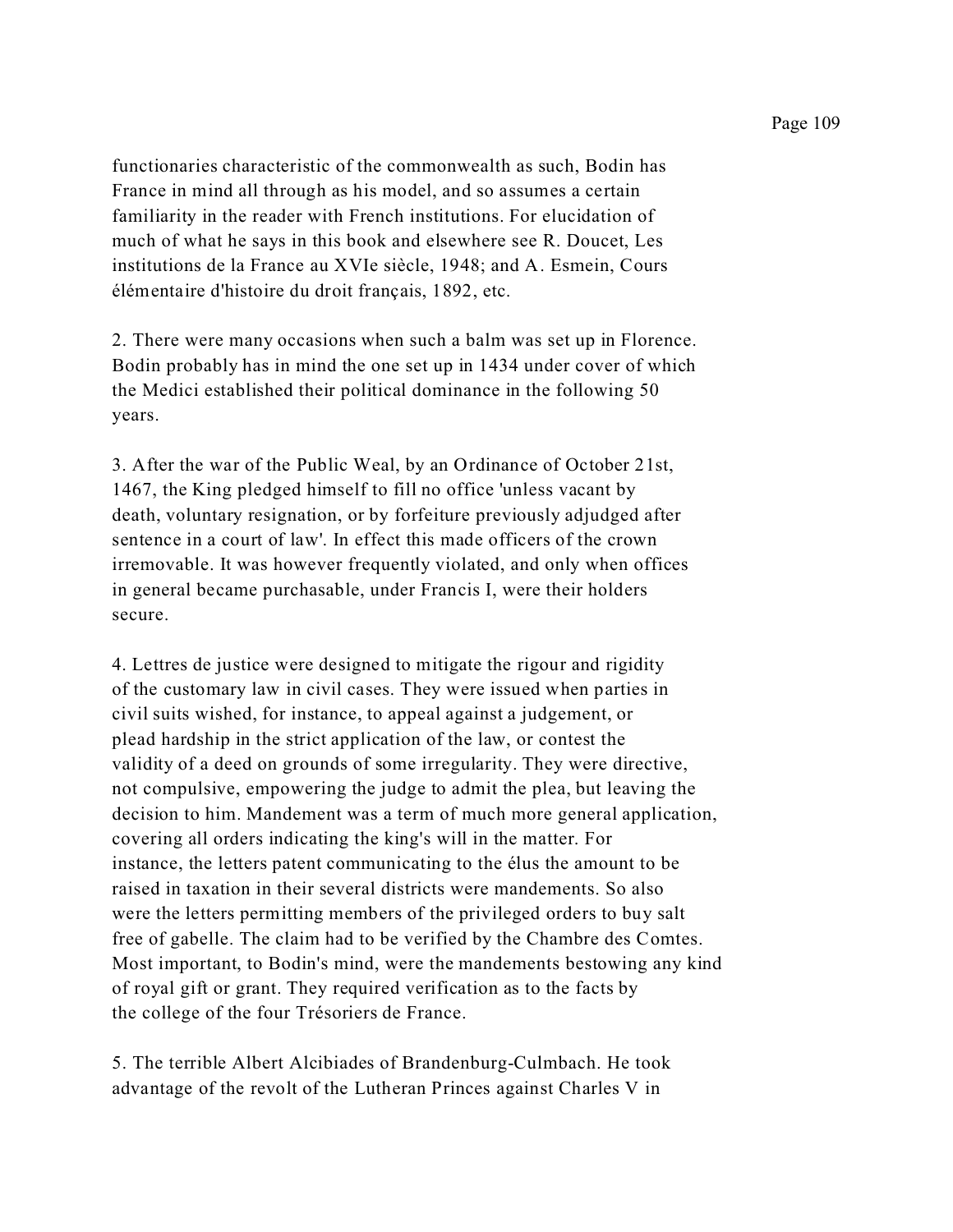1552 to wage his private war of aggression on the Bishops of Franconia, which was distinguished for the ferocity with which he devastated the countryside.

6. Bodin was thinking of the custom requiring the registration of royal edicts by the Parlement of Paris. (In his time the Parlement offered considerable resistance, especially to edicts concerning religion.) Hence for him legal responsibility for consent belongs not to the Estates representing the three orders, but to the Colleges of Judges who administer the law.

7. The terms are, corps, colleges, états, communautés.

8. Chapter VI is concerned with the relations of the different grades of officials to one another. But it adds nothing in principle to Bodin's account of the nature of magistracy.

9. There is a marginal reference to Bartolus.

10. These Estates met in December-January 1576-77, a few months after the publication of the Six books of the Commonwealth. The passage was added in all editions after 1577. The point of the measure was to secure that the proposals of the Estates should be embodied in the forthcoming Ordinance. But the third estate feared its interests would be swamped. Bodin moreover objected on principle to dictation by the Estates to the king.

# **BOOK IV**

\_\_\_\_\_\_\_\_\_\_\_\_

The Rise and Fall of Commonwealths [CHAPTER I]

COMMONWEALTHS originate either in a family which gradually grows into one; or a specific agreement among some chance assemblage of men; or by colonization from some older commonwealth, as when a new swarm of bees leaves the hive, or a cutting from a tree roots and bears fruit more quickly than a plant raised from seed. In all cases the commonwealth can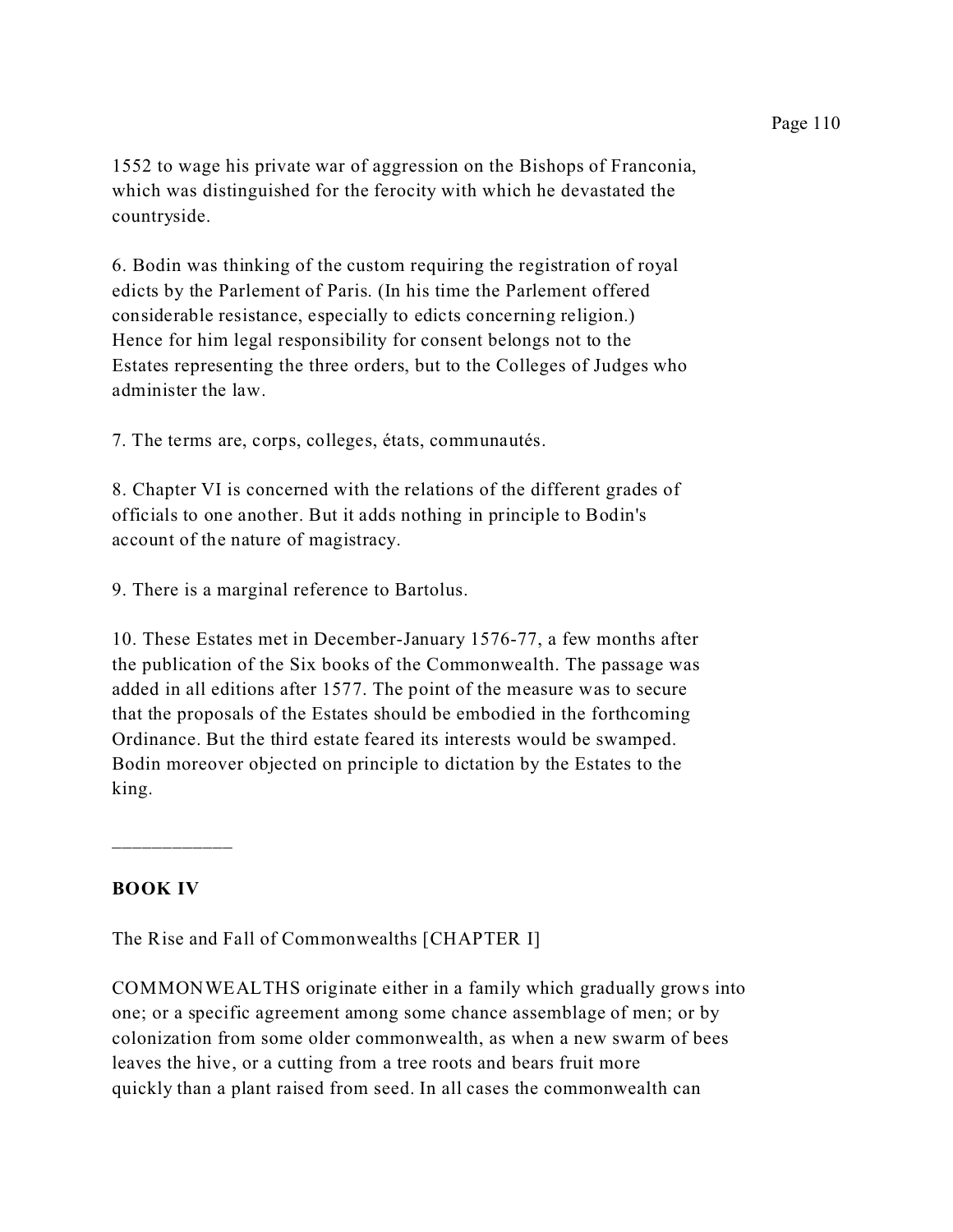be founded either in violence or in consent. In the latter case a certain number surrender their full and entire liberty and submit themselves to the sovereign power of the others to be their sovereign rulers without law, or alternatively to be their sovereign rulers subject to certain conditions and fundamental laws.

Once the commonwealth has come into existence, if it is well ordered, it can secure itself against external enemies or internal disorders. Little by little it grows in strength till it reaches the height of its perfection. But the uncertainty and mutability of human affairs make it impossible that this pre-eminence should last long. Great states often fall suddenly from their own weight. Others are destroyed by the violence of their enemies at the very moment when they feel themselves most secure. Others decay slowly and are brought to their ends by internal causes. As a general rule the most famous commonwealths suffer the greatest changes of fortune. This is no occasion of condemnation, especially if the change is due to external forces, as most often happens, for the most successful states are those that most provoke envy ... Wherefore it is of the greatest importance to understand the causes of these revolutions before either condemning or emulating.

I mean by change in the commonwealth, change in the form of government, as when the sovereignty of the people gives way to the authority of a prince, or the government of a ruling class is replaced by that of the proletariat, or the reverse in each case. If the constitution of the sovereign body remains unaltered, change in laws, customs, religion, or even change of situation, is not properly a change in the commonwealth, but merely alteration in an already existing one. On the other hand the form of the government of a commonwealth may change while the laws and customs remain what they were, except as they affect the exercise of sovereign power. This happened when Florence was converted from a popular state into a monarchy. One cannot therefore measure the duration of a commonwealth from the foundation of a city, as does Paolo Manucci,[1] when he says that Venice has endured for twelve hundred years. It has changed three times in that period. It is possible also that neither the city, the people, nor the laws suffer any change or loss, yet the whole commonwealth perishes. This happens when a sovereign prince voluntarily subjects himself to another, or leaves his state by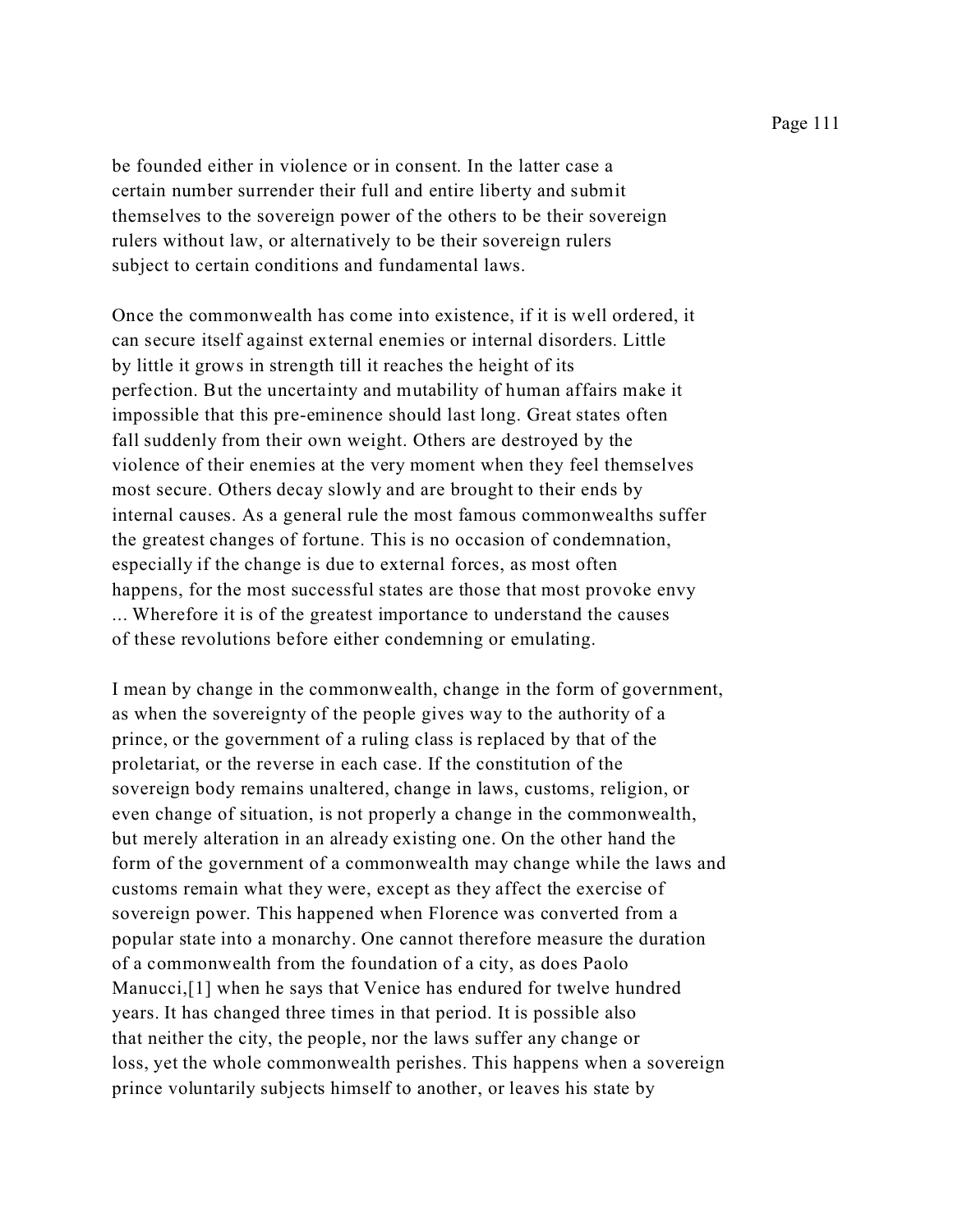will to a popular democracy. Atalus, King of Asia, Coctius, King of the Alps, and Polemon, King of Damasia made the Roman Republic the heirs of their states. But this was not so much a change in the form of commonwealth as a total abolition of sovereign power. On the other hand if a single city or province constitutes itself one or more popular states or kingdoms, this is not a change of commonwealth but the foundation of one or more new states. This happened when the Swiss Cantons and the Grisons, heretofore vicariates and provinces of the Empire, constituted themselves eighteen distinct commonwealths. ...

All change is voluntary or necessary, or mixedly both. Necessity can also bring about a natural or a violent occurrence. Birth is more excellent than death, but in observing the course of nature we come to understand that they are inseparable; the one cannot be without the other. Death is more tolerable when it is the consequence of old age, or follows in the train of a long and insidious malady. Similarly in the case of commonwealths, with the lapse of centuries their very age necessarily brings about their downfall, and not always by violence, for one cannot describe as violent that change which happens to all things in this world in the ordinary course of nature. Change however need not always be from good to bad, from life to death, but can also be progression, from that which is good to that which is better, whether as the result of a slow process of natural development, or of some sudden and violent alteration. Voluntary change is of course the smoothest and easiest of all. Whoever is invested with sovereign power resigns it into the hands of others, and so brings about a change in the form of the commonwealth. The change from a popular state to a monarchy when Sulla was dictator was extraordinarily bloody and violent, but the reverse change from a monarchy, disguised as a dictatorship, back to a popular state was temperate and easy. He voluntarily resigned his sovereign authority to the people, no force or violence was necessary, and everyone was satisfied. There was a similar occasion in Siena when it changed from an aristocracy to a popular state after the tyranny of Pandolfo. It was accomplished with the full consent of the magnates, who willingly resigned their authority into the hands of the people, and left the town.[2]

A man can pass from sickness to health, or health to sickness as a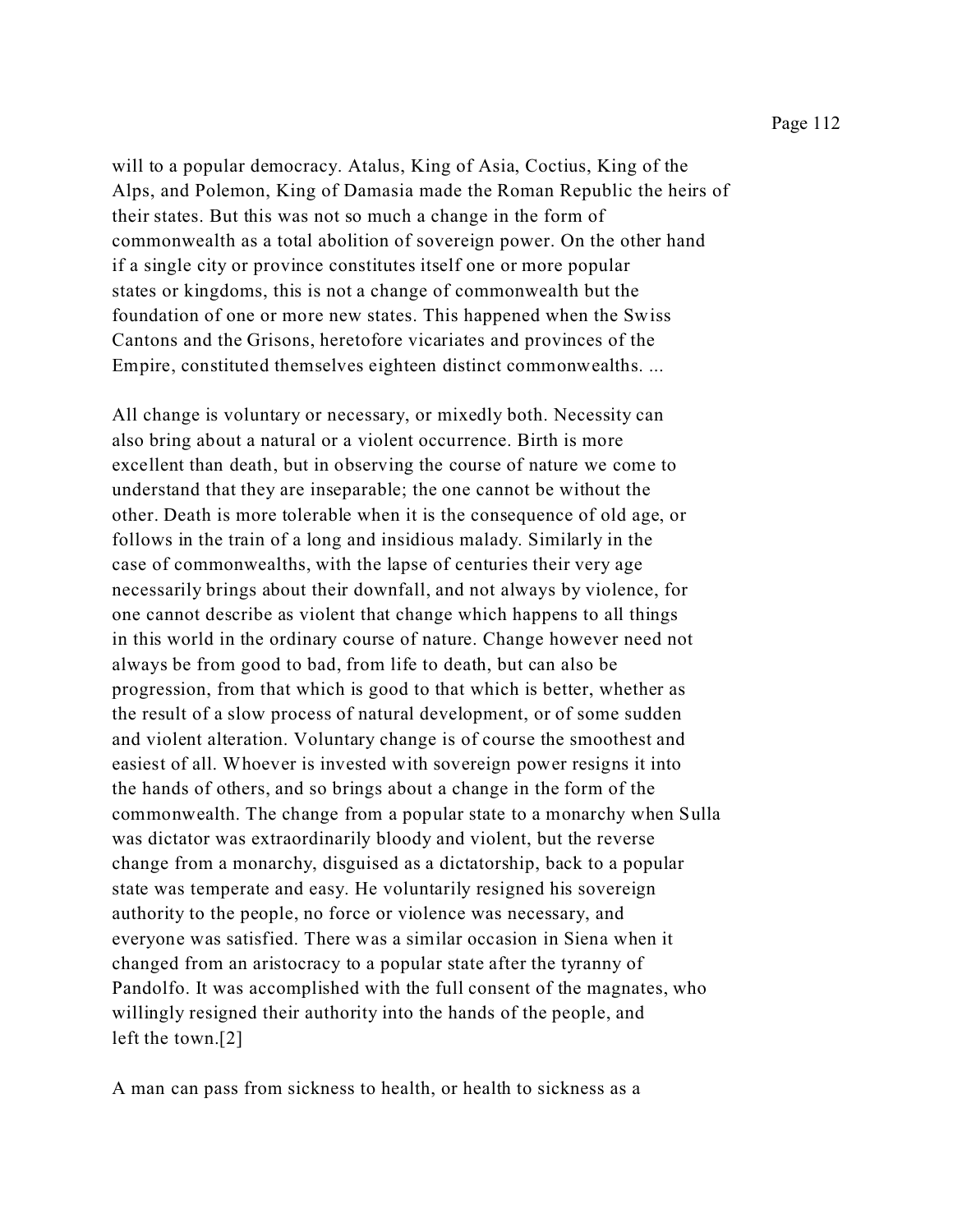result of either external causes, such as his diet, or internal causes effecting bodily or mental changes, or of such accidental causes as wounds, or curative medicine. Similarly a commonwealth can suffer change and decay at the hands of friends or enemies internal or external, whether it is a change for the better or for the worse. Such changes are often accomplished against the will of the citizens who, if there is no alternative, must be constrained and compelled, as doctors constrain and compel the insane for their own good. Lycurgus converted Sparta from a monarchy to a popular state against the will of the citizens, or at any rate the greater part of them. They attacked and wounded him, although he was resigning for himself and his successors the claim to the throne which belonged to him as a prince of the blood, and nearest in the line of succession.

I have already said that there are only three forms of commonwealth. It follows that there are properly speaking only six types of revolution that can befall them, that is to say from monarchy into a popular state and from popular state into monarchy, or from monarchy into aristocracy and aristocracy into monarchy, or from aristocracy to popular state and popular state into aristocracy. But each form of commonwealth can undergo six kinds of imperfect revolution, that is to say from kingship to despotism, despotism to tyranny, tyranny to kingship, kingship to tyranny, tyranny to despotism, despotism to kingship. The same changes can occur in the other two forms of the commonwealth, for an aristocracy can be legitimate, despotic, or factious, and a popular state legitimate, despotic, or anarchic. I call the change from a legitimate aristocracy to a factious one, or from a tyranny to a monarchy imperfect, because there is only a change in the quality of persons governing, good or bad. But sovereignty remains in the monarch in one case, and in the aristocracy in the other. ...

Men often enough die untimely, before they reach old age, in the very flower of their youth, or even in childhood. Likewise there have been commonwealths that have perished before they have achieved any distinction in arms or in laws. Some indeed have been abortive, or perished at birth, like the city of Münster in the Empire of Germany, dismembered from the Empire by the sect of the Anabaptists under their king, John of Leyden. He entirely changed its form of government, its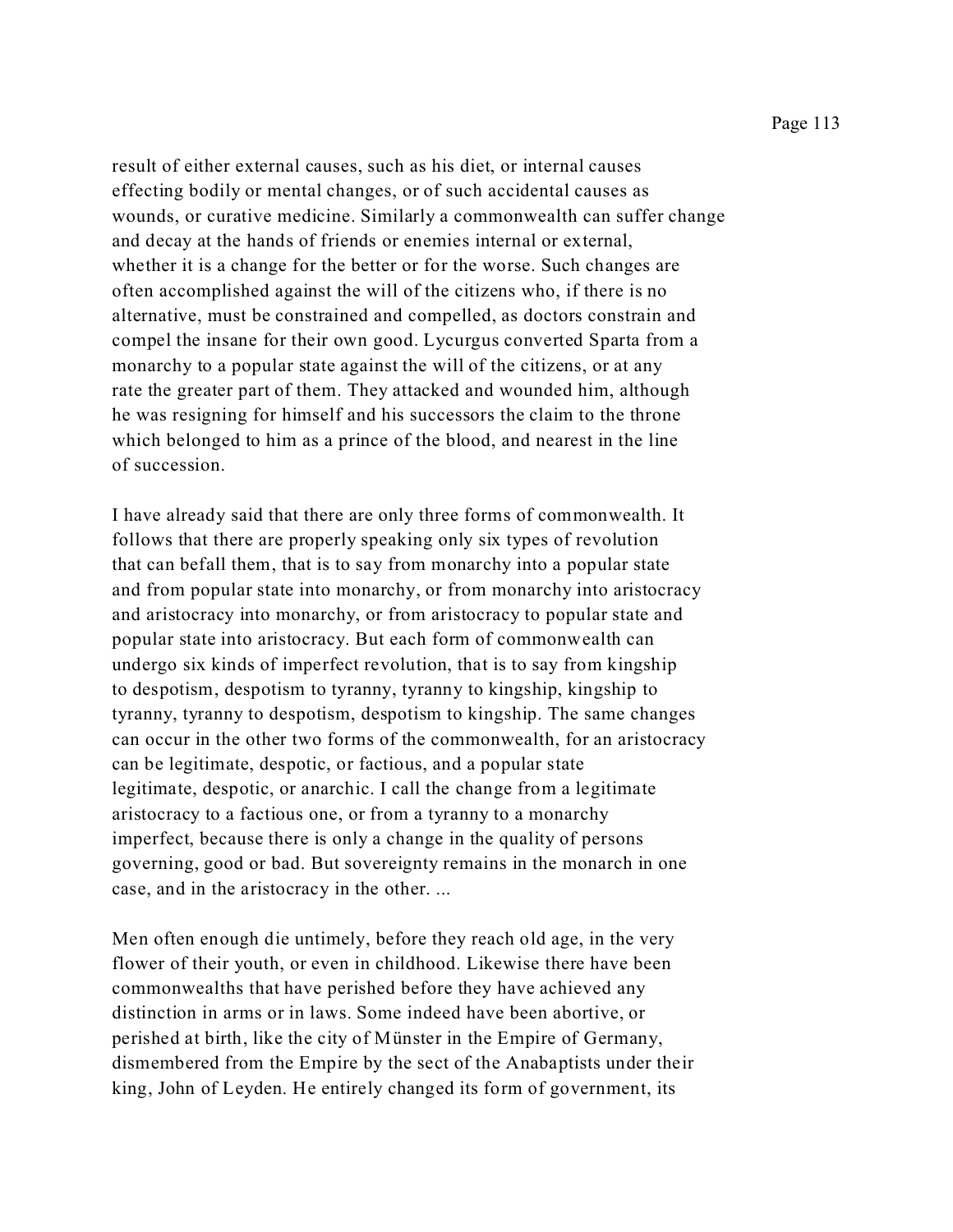laws and its religion. Throughout the three years of his reign the city was continuously beseiged, till at last its defences were forced and its king publicly executed. ...

I hold a commonwealth to be in its prime when it has reached the highest pitch of perfection and of achievement of which it is capable, or perhaps more accurately, when it is at its least imperfect. This can only be judged after its decline and fall. Rome passed through the stages of monarchy, tyranny, aristocracy, and popular government, but it reached its highest perfection as a popular state, and during that phase of its history it was never so illustrious in arms and in laws as in the time of Papirius Cursor ... Never after that time was military and domestic discipline so well maintained, faith better kept, the rites of religion more piously observed, vice more severely punished; never afterwards could it boast such valiant citizens. If it is objected that it was still poor and confined within the frontiers of Italy, I would answer that one cannot measure excellence by riches, nor perfection by the extent of the conquered territories. The Romans were never more powerful, rich, and mighty than under the Emperor Trajan. He crossed the Euphrates and conquered a great part of Arabia Felix, built a bridge over the Danube whose ruins we can still see, and humbled the barbarous and savage peoples of those times. Nevertheless ambition, avarice, and luxury had so corrupted the Romans that they only retained a shadow of their ancient virtue ... Such are the considerations which one must bear in mind if one is going to understand revolutions, though they have never been properly treated before.

There are many causes of revolution in the form of the commonwealth, but they can all be reduced to certain few fundamentals. There are first the struggles for power that develop among the magnates whenever there is a failure of heirs in the royal line, or when the great mass of the people are very poor, and a small handful excessively rich, or where there is great inequality in the distribution of estates and of honours. Or revolutions may be brought about by the ambition which incites some men, or the desire to avenge injuries, or the fear of punishment only too well deserved. Again changes in law or in religion, the cruelty of tyrants, or the indignation with which men see the highest offices in the land defiled by the bestial and voluptuous behaviour of their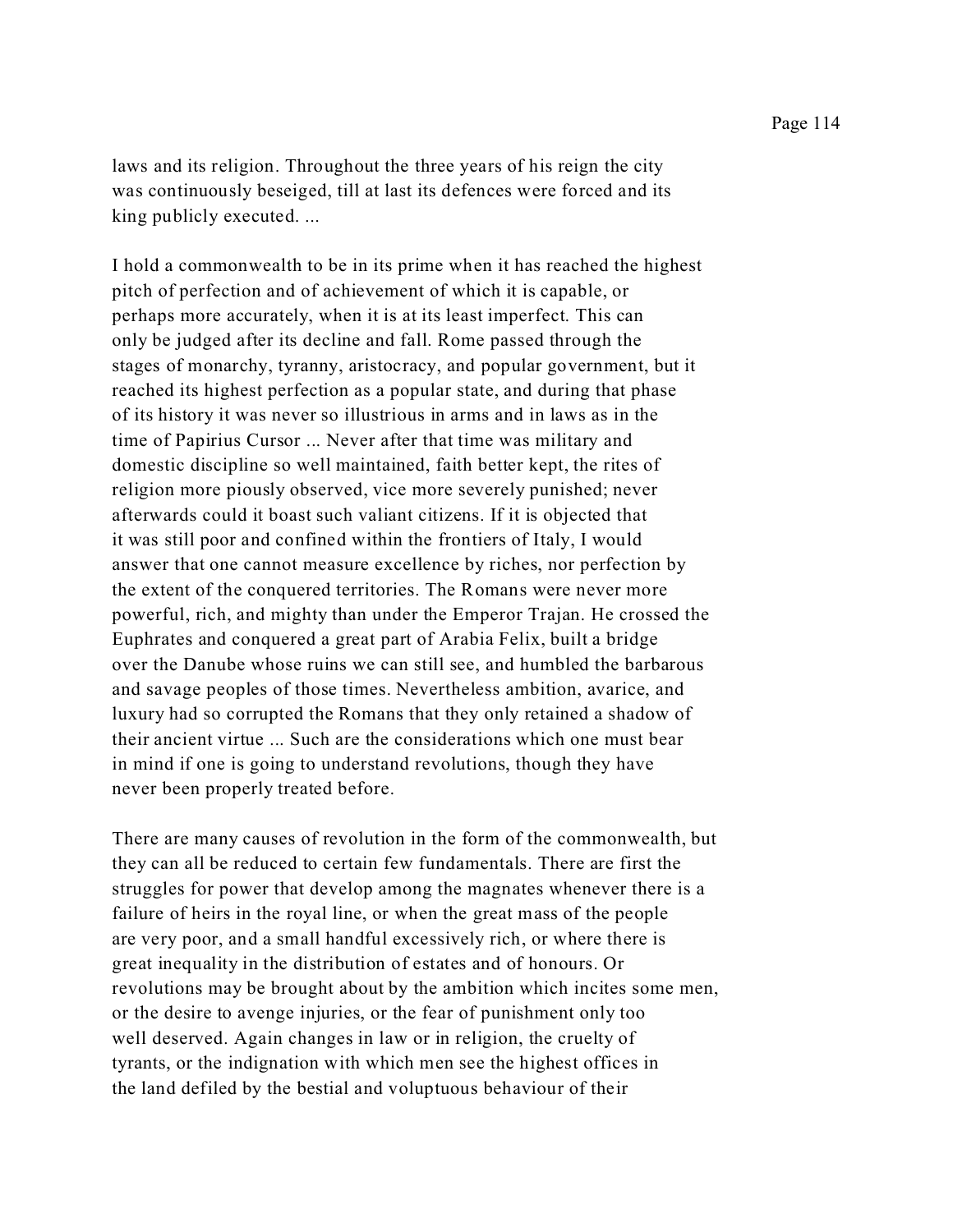occupants, all precipitate revolutions.

I have already said that the original rulers and founders of commonwealths were violent tyrants, but their successors were in some cases despots, in others kings ruling by hereditary right. Further changes were due to the causes I have already indicated. Thus it is that all the histories, sacred and profane, agree that the first form of a commonwealth, and the first creation of a sovereign power, was to be found in the Assyrian monarchy. Its first prince, Nimrod, whom many call Ninus, made himself sovereign by force and violence. His successors ruled as despots, assuming an absolute right to dispose of the lives and goods of their subjects as they thought fit until Arbaces, governor of Media, dethroned Sardanapalus, the last Prince of Assyria, and made himself king in his stead, without any form of election. He was able to do this because Sardanapalus was given over to the vice of luxury, spending his time among the women instead of the men of his court, and men of spirit will not endure to find themselves subjects of one who is a man only in appearance. We read also that the Princes of the Medes, descended from Artabazus, the Kings of Persia, Egypt, and the Kings of the Hebrews, the Macedonians, the Corinthians, the Spartans, Athenians, and Celts all ruled by hereditary succession over kingdoms for the most part founded in force and violence, though they subsequently came to be regulated by good laws, and in accordance with the principles of justice.

This state of affairs continued until either there was a failure of heirs in the royal line, or till some prince, abusing his power, maltreated his subjects and so was expelled or killed. Thereupon their subjects, fearing perhaps that they would fall again under a similar tyranny if they gave sovereign power to a single person, or perhaps merely reluctant to submit to the commands of someone who had been one of themselves, founded an aristocracy, with scant regard however for the wishes of the mass of the people. If by any chance some among the poor and humble citizens also wanted a share in sovereignty, they beguiled them with the fable of the hares who wished to command lions. Even if monarchy was succeeded by a popular state, it was always arranged that the rich or the nobly born should monopolize all public offices, and occupy laws and estates. Thus Solon, having founded a popular state,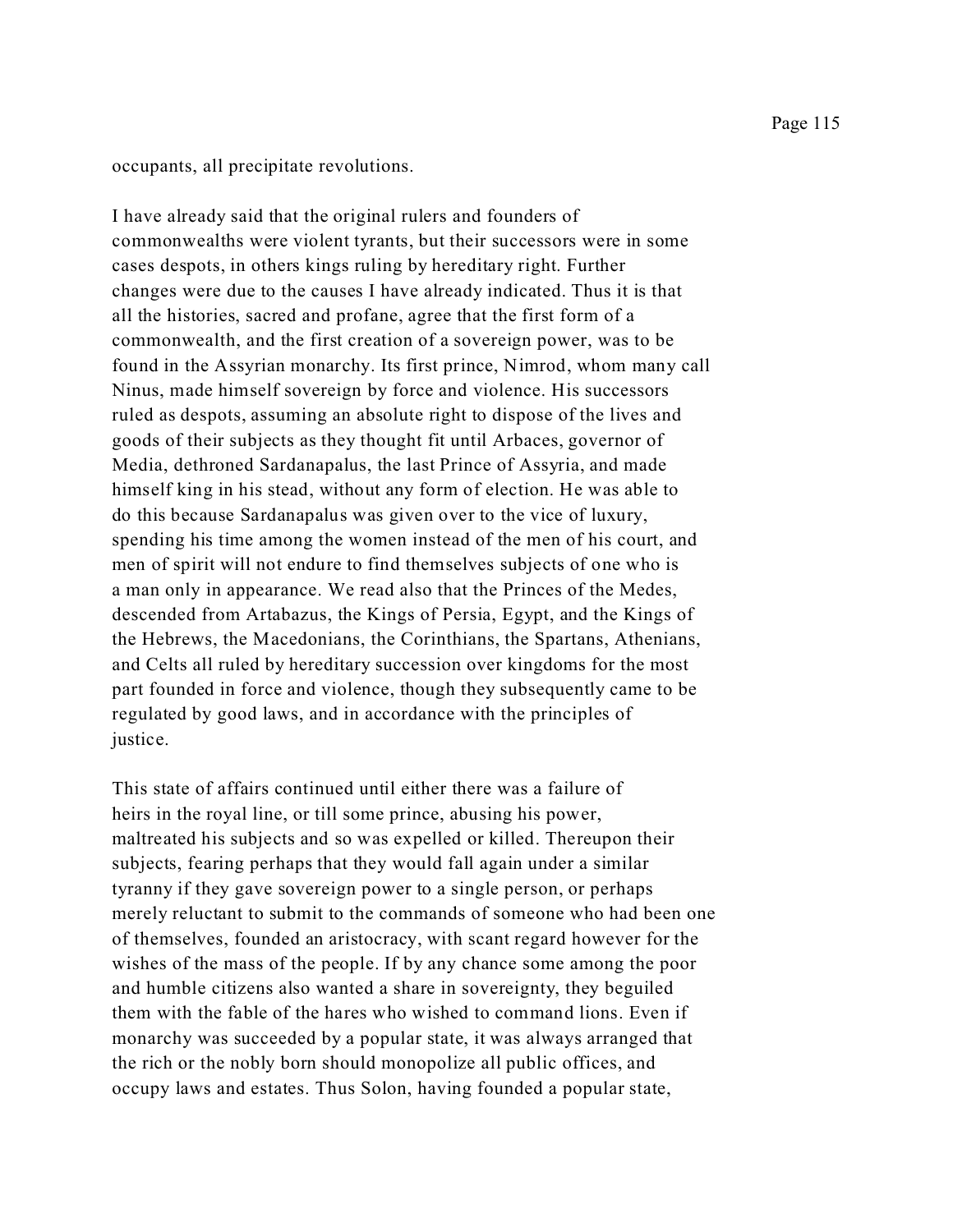Page 116

would not allow the poor and humble citizen to have any share in the distribution of land. Again when the Romans expelled their kings, though they proceeded to found a popular state, they reserved lands and benefices to the nobility. We also read that after the first tyrants were expelled, warriors and soldiers were always endowed with estates, and the poorer people passed over, until Aristides and Pericles in Athens, and Canuleius and other tribunes in Rome opened all offices, and places and sources of profit, to all subjects alike. Since their time people have discovered by the experience of many centuries that monarchy is a more stable, a more desirable, and a more durable form of commonwealth than either aristocracy or democracy, and that the best monarchies are those in which there is a right of succession in the male line. In consequence hereditary monarchies have been established throughout the world. In some places however fear of what would happen were there a failure of heirs male has led to the prince being given the right to choose his successor, as did many Roman Emperors, and nowadays many African rulers. In other cases the right of the election of the successor of a prince who dies without heirs reverts to the people, or in some cases, in the kingdoms of Poland, Bohemia, Hungary, Denmark, Norway, and Sweden, the people elect even if there is an heir.

When the people have been ruled by a tyrant they always choose a just and merciful prince, when by a coward, a weak king, or a scholar, they look for some valiant captain. After the death of Numa, who only concerned himself with matters of morals and religion, the Romans elected the good captain Tullius Hostilius. It therefore generally happens that the cruellest and most ruthless tyrants are succeeded by just and equitable princes. They have before their eyes the miserable end of the tyrant, and fear a like fate for themselves; or they may have been well-educated in sound principles; or they may have been bound by an oath on their coronation, which curtails their authority. Thus we see that after the miserable death of Mark Antony Augustus governed most wisely and virtuously a state which flourished in arms and in good laws. ...

It is no matter for wonder if there have been few virtuous princes. There are, after all, few virtuous men, and princes are not usually chosen even out of this small handful. It is therefore remarkable if one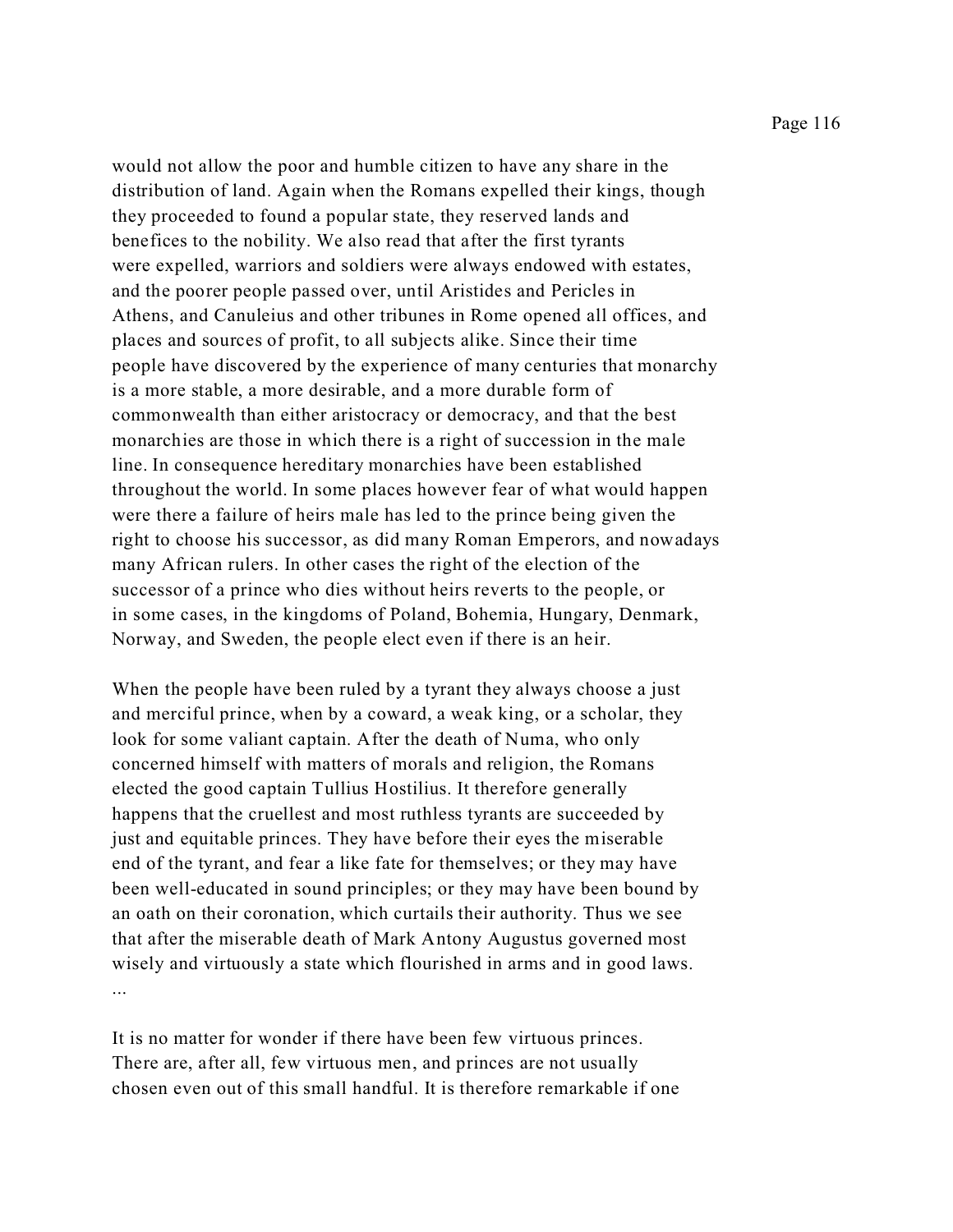does, among many, find one excellent ruler. And once such a one is exalted to a position in which he has no superior save God alone, assailed as he then is by all the temptations which are a trap even to the most assured, it is a miracle if he preserves his integrity. But if a prince arrays himself in the full splendour of justice, the flame he kindles shines long after his death, so that his sons, even if they should prove evil in their ways, are loved for the memory of their father. Cambyses, cruel and evil as he was, was always adored by his subjects, and respected by the rest, for love of the great Cyrus, his father. Affection for the great Cyrus was so engraved on the hearts of his subjects, that as Plutarch says, they admired anyone with a long aquiline nose for no other reason than that Cyrus was so featured.

The tyranny of a single prince therefore does not bring a commonwealth to the verge of revolution if he is the son of a good father. His estate is like a great tree which has as many roots as it has branches. But the self-made prince, who has no predecessors, is like a tall tree without roots, liable to be overthrown by the first gust of wind. If the son and successor of a tyrant follows in his father's footsteps, he and his whole government are liable to be overthrown by a revolution. The son has no security and is unpopular on account of his father's as well as his own vices. If he cannot get help from his neighbours, or alternatively is not upheld by strong armed forces, he lives under a perpetual threat of expulsion, unless, of course, he is the successor of a long line of kings. I say this because the virtue of a self-made king is never sufficient to secure possession to his son, should that son play the tyrant. ...

Revolutions come all the quicker if the tyrant is an oppressor, or cruel, or a voluptuary, or something of all these things as were Nero, Tiberius, and Caligula. But princes have been brought to ruin more through the vice of licentiousness than for any other cause. It is much more dangerous a threat to the prince's security than a reputation for cruelty. Cruelty keeps men in fear, and inactive, inspiring the subject with terror of his prince. But viciousness moves the subject to hatred and contempt of his prince, for it is very generally believed that the voluptuary is a coward at heart, and that the man who cannot command himself is unworthy to command a whole people. Sardanapalus, King of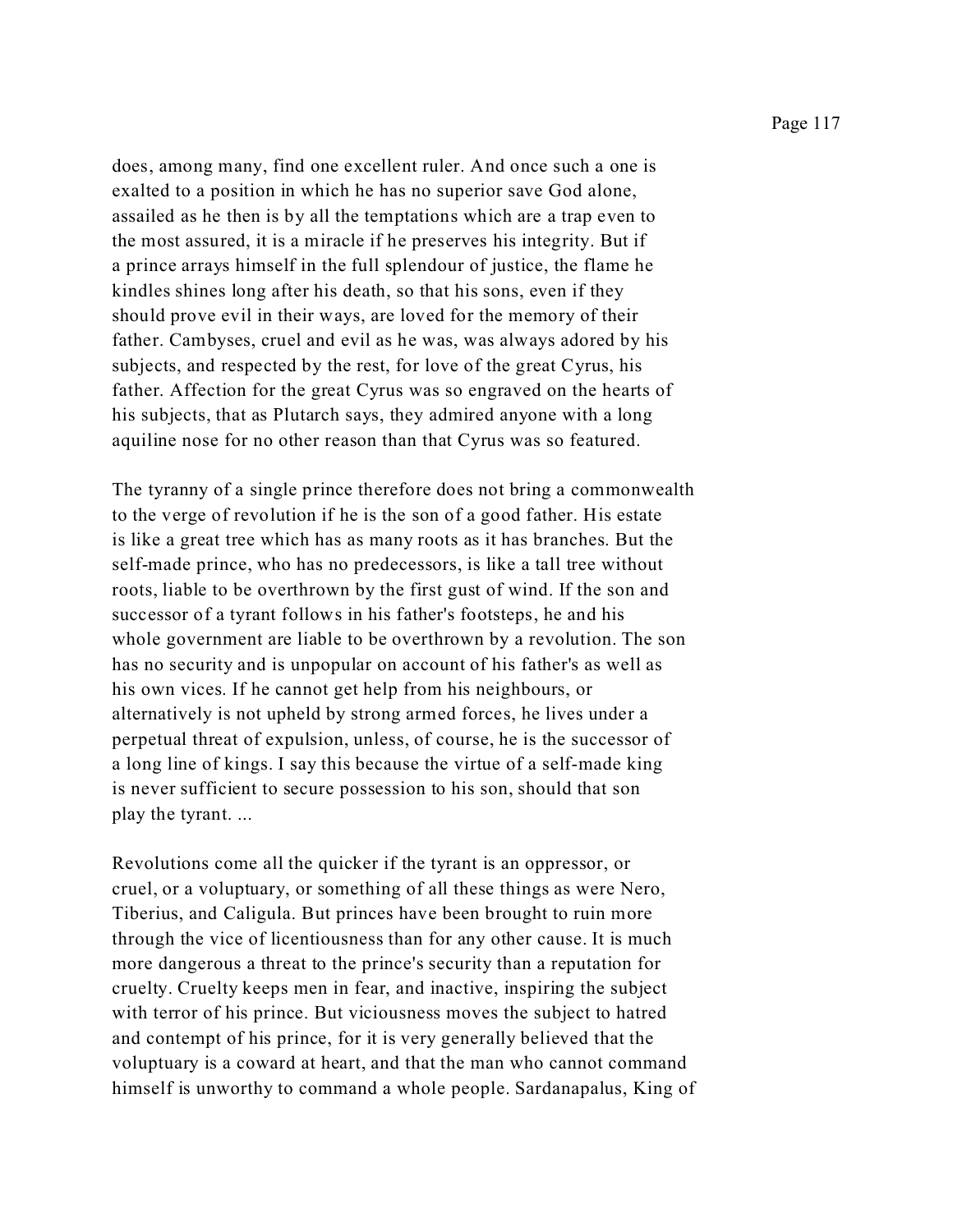Assyria, Canades, King of Persia, Dionysius the Young and Hieronymus, Kings of Sicily ... Galeazzo Sforza, Alessandro de' Medici, the Cardinal Petruccio, tyrant of Siena, all lost their realms as a result of their own viciousness, and the most of them also were killed in the act... But states are not so easily brought to the point of revolution through the cruelty of a prince, unless it be the extreme and bestial cruelty of a Phalaris, a Nero, Vitellius, Domitian, Commodus, Caracalla, Ezzelino of Padua, or Giovanni Maria of Milan who were all killed or driven out, and their tyrannous governments supplanted by popular rule. This fate befell them not so much for their cruelty to their humbler subjects (to whom scant attention is paid in tyrannies) but for acts of individual cruelty committed against the magnates and men of good family. Often the cause of the catastrophe is not so much a cruel act as one that puts shame upon a man, for to be shamed is more intolerable to men of honour than to suffer cruelty. Bodila killed Childeric together with his wife and unborn child for having had him whipped ... The murderers of tyrants have nearly always seized the government, or the highest magistracies as a reward for their action. Both Brutuses seized the highest offices in Rome, the one for having driven out Tarquin, the other for having assassinated Caesar... Luigi Gonzaga having killed Bonaccorsi, tyrant of Mantua, was elected ruler by the subjects, and his posterity has continued in the government for two hundred and fifty years. The Venetians secured the lordship of Padua after they killed the tyrant Ezzelino. ...

All monarchies newly founded on the ruins of an aristocratic or popular state took their beginnings from the moment when one of the magistrates, captains, or subordinate governors, having force at his disposal, raised himself from the position of colleague to that of sovereign; or from conquest by a foreign power; or from voluntary submission to the law and government of another. The first is by far the most usual occurence, and there have been any number of examples ... the Decemvirate in Rome and after them Sulla and Caesar, the Scaligeri in Verona, the Bentivoglio in Bologna, the Malatesta in Rimini, the Baglioni in Perugia, the Sforzas in the duchy of Milan. But many others besides these have by force and violence advanced from the position of a simple captain, or provincial governor, to that of sovereign lord. For in matters of state one can take it as a general rule that he who is in control of the armed forces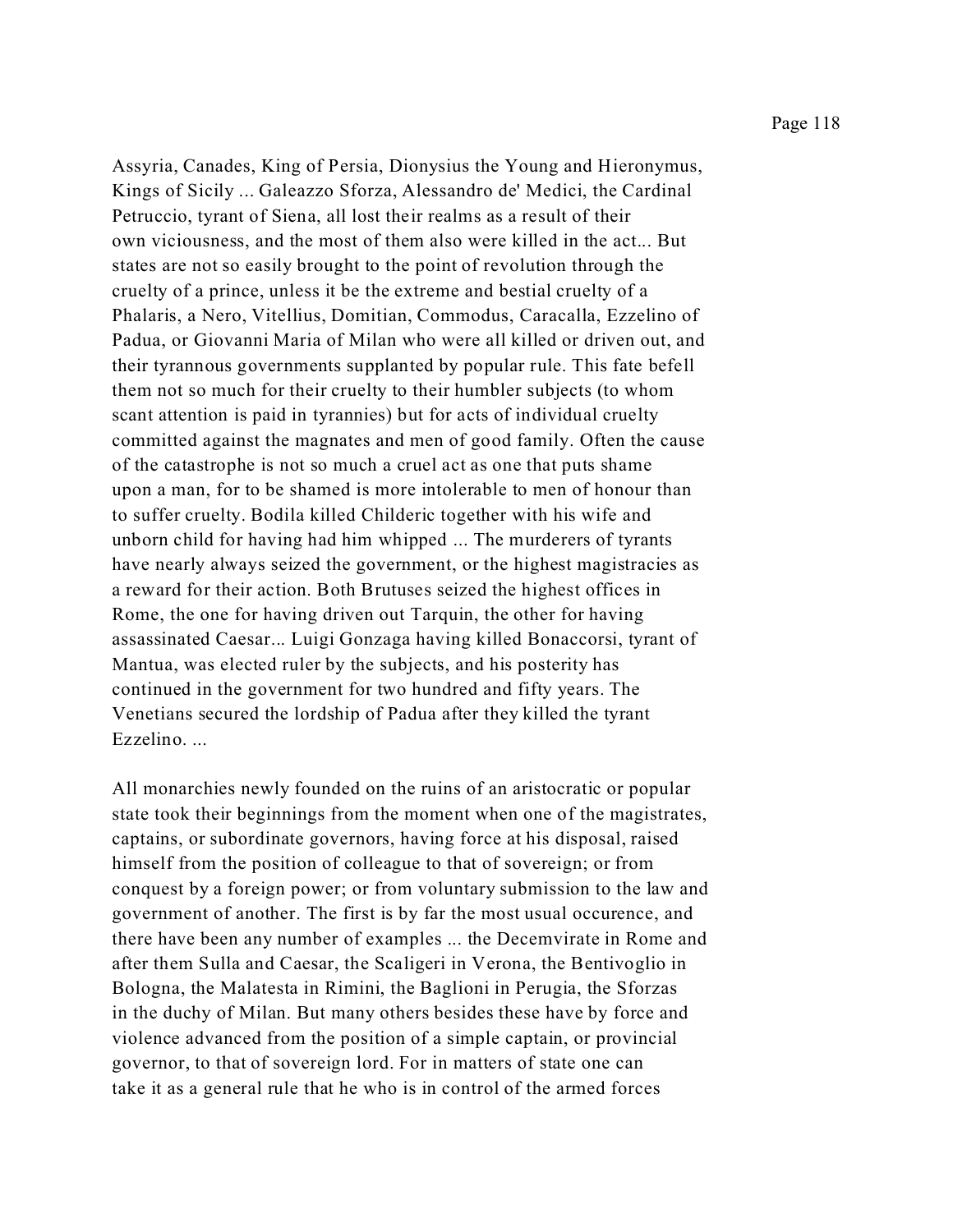is master of the state. It is for this reason that in well-ordered aristocracies and popular states the highest honours in the state are not the positions of most effective power, and further, the most responsible magistracies are always shared by a group of colleagues. If this is not possible, and indeed in time of war such an arrangement is positively dangerous, the term of office is always very short. Thus the Romans instituted two consuls who commanded on alternate days. For although the dissensions which so easily arise between two officials equal in authority sometimes hold up the execution of business, the commonwealth is not so exposed to the danger of conversion into a monarchy as when there is a sole magistrate. For the same reason the Roman dictator was only appointed for such a term as the crisis required. It was never longer than six months, and sometimes lasted only a single day. The time expired, his authority to command expired, and if he continued to keep his forces in being, he could be accused of treason against the Republic ... It is therefore of the utmost importance that the laws governing the terms of office should be preserved without modifications, and the legal terms not prolonged except in cases of extreme necessity ... If the law had been thus strictly observed, Caesar would never have seized control of the state. ...

The conversion of a popular state into an aristocracy is generally the result of defeat in battle, or some other notable injury at the hands of an enemy. On the other hand a popular state is secured and strengthened by victory. These tendencies are illustrated in the histories of two commonwealths, Athens and Syracuse. The Athenians, who till then had enjoyed a popular form of government, having been defeated by the Syracusans through the fault of their captain, Nicias, fell under the dominion of four hundred citizens, though by a trick of Pisander they were known as the Five Hundred. When the humbler citizens tried to resist, they were overcome because the four hundred could dispose of the armed forces, and used them to kill the leaders and keep the rest in awe. But the Syracusans, puffed up by victory, destroyed their aristocracy and set up a popular state. A little later, the Athenians, on learning of the defeat of the Spartans by Alcibiades, killed or expelled their four hundred rulers and restored the popular state under the leadership of Thrasilus ... We read also that the Florentines, on hearing of the sack of Rome and the captivity of Pope Clement,[3] at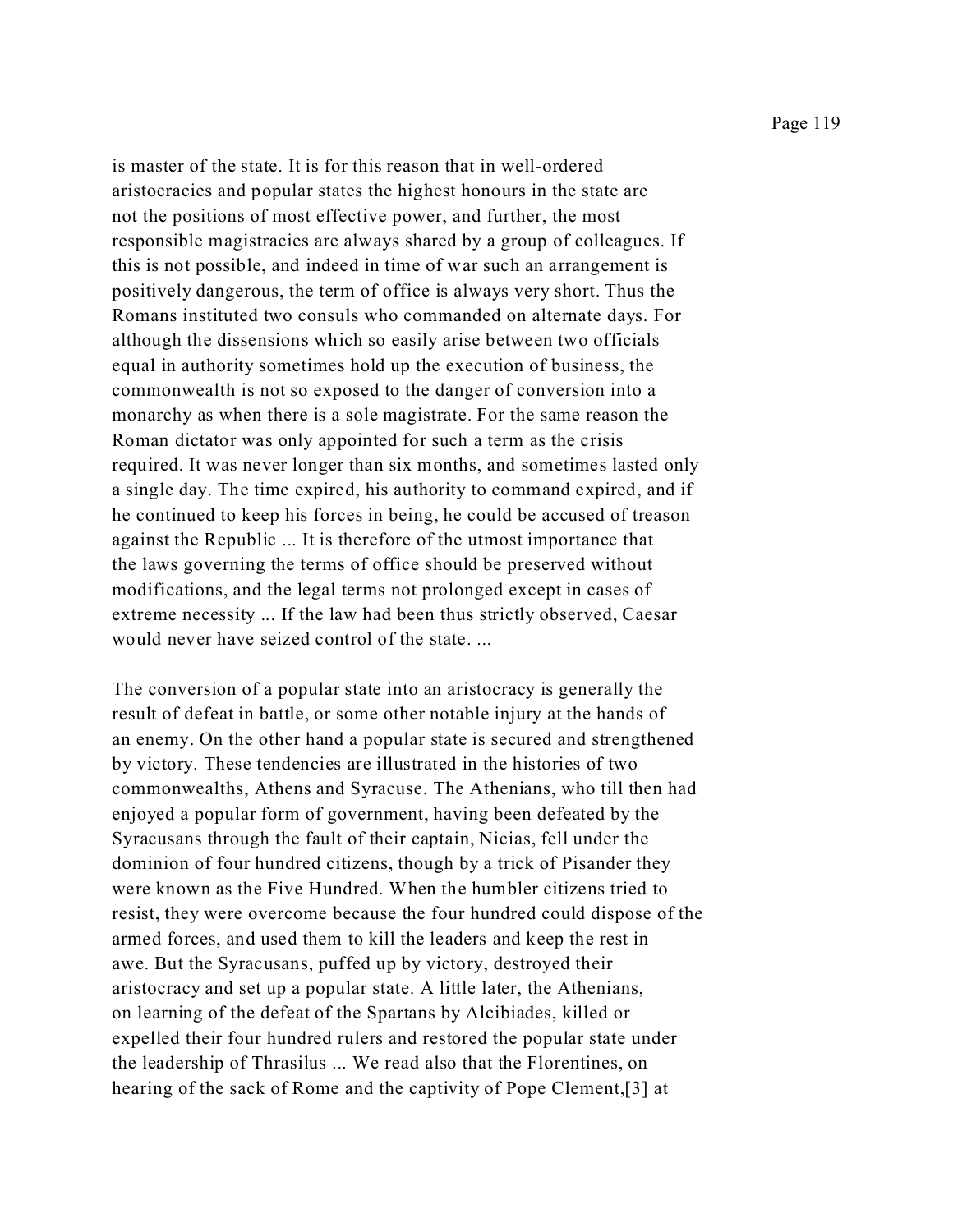once got rid of the oligarchy that he had established in Florence. They persecuted, killed, or banished the partisans of the Medici, threw down their statues, broke open their treasuries, expunged their names from all buildings in the city and re-established the popular state. Again, the moment the Swiss Cantons had defeated the nobles in the battle of Sempach in 1377, there was no more heard of an aristocracy, nor of recognizing the Emperor in any form whatsoever. The reason for a revolution of this sort is the inconstancy and rashness of a populace, without sense or judgement, and variable as the winds. It is stunned by defeat and insupportable in victory. No enemy is more fatal to it than success in its own undertakings, no master so wise as the one that imposes the severest restraints on it, in other words, a victorious enemy. In such a crisis the wiser and richer citizens on whom the greatest burden falls, seeing dangers threaten from all sides, take the conduct of affairs, abandoned by the people, into their own hands. Indeed, the only way to secure the continuance of a popular state is to keep it at war, and create enemies if they do not already exist. This was the chief reason which led Scipio the Younger to try and stop the razing of Carthage. He had the wisdom to foresee that a warlike and aggressive people like the Romans would fall to making war on each other, once all external enemies were disposed of ... But popular states are more likely to change into monarchies as a result either of civil war, or of the folly of the people in giving too much power to an individual. ...

On the other hand when a tyranny is overthrown as a result of a civil war, it is nearly always succeeded by a popular state. This is because the people know no moderation, and once the tyrant is expelled, the hatred of his memory, and the fear of once again falling a victim, excites them to rush to the other extreme ... This happened in Rome after the expulsion of Tarquin the Proud, and in Switzerland, once the Imperial Vicars were killed, the people established a popular state which has lasted till the present day, that is to say for two hundred and sixty years. ...

It also sometimes happens that a people is so unstable that it is impossible to find any form of government with which it does not become discontented after a brief experience of it. The Athenians... the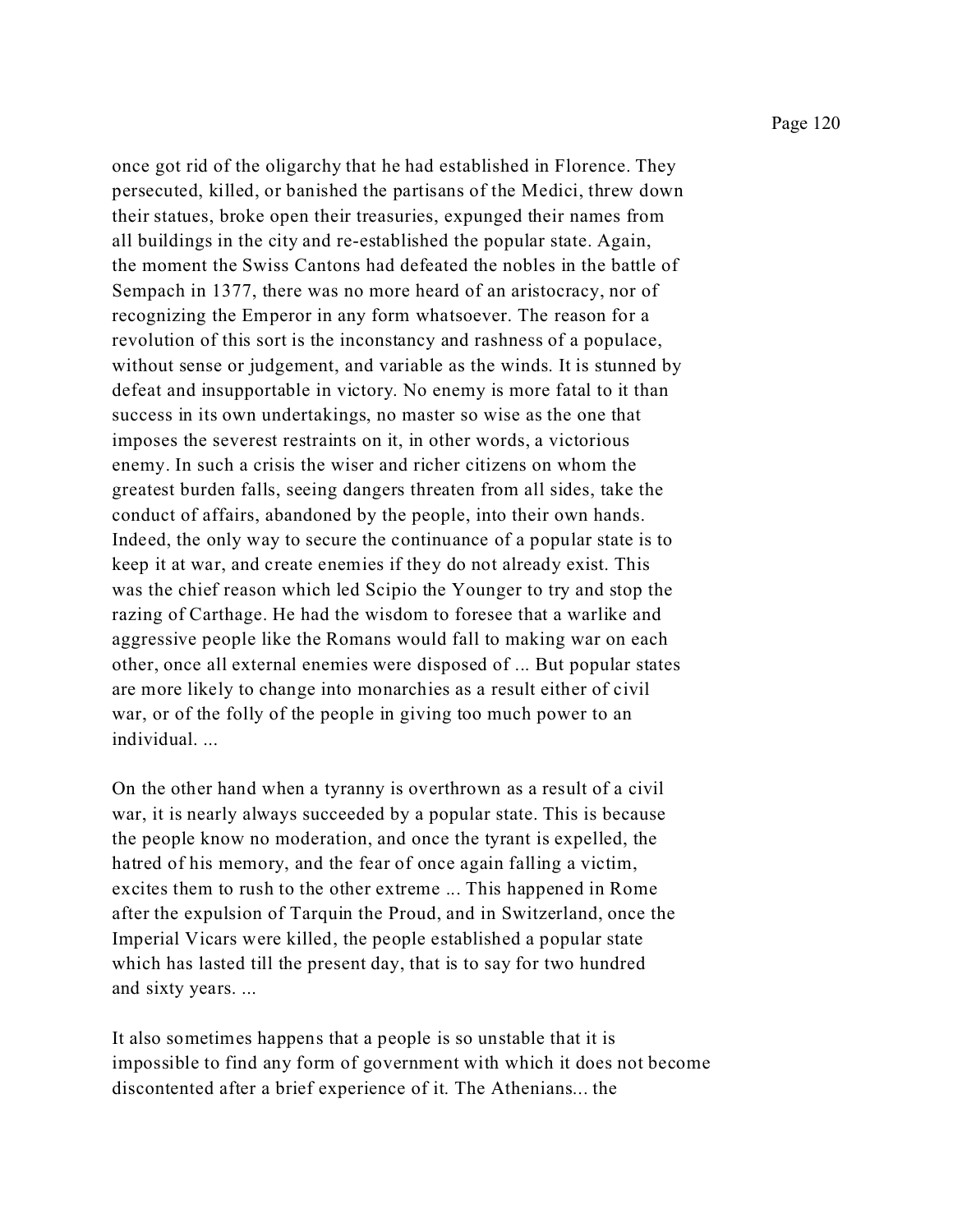Page 121

Florentines and the Genoese were like this. The minute they had established one form of government, they began to long for another. This malady particularly affects those popular states whose citizens are of an active and enquiring turn of mind, as were those whom I have mentioned. Each citizen thought himself fitted to command the rest. When the citizens are of a less restlessly intelligent type they submit complacently to being ruled, and are easily brought to a decision in their public assemblies. More subtle spirits argue the point till intention evaporates in words. Personal ambition prevents anyone deferring to his opponent, and the state is thereby brought to ruin ... It is a matter of common knowledge that Florence is the nursery of ingenious spirits. How much the Florentines differ from, say, the Swiss in this respect. Nevertheless though both peoples substituted a popular state for a monarchical form of government about three hundred and sixty years ago, while the Swiss have preserved their popular institutions... the Florentines have never ceased to change and change again, behaving like the sick man who keeps on moving from one place to another, thinking thus to cure the illness which is attacking his very life. In the same way the malady of ambition and sedition never ceased to afflict Florence until a physician was found to cure her of all her ills. A monarch succeeded who built fortresses in the city, garrisoned them strongly, and by such methods maintained a government which has lasted for forty years now.[4] ...

Aristocratic states are more stable and longer lived than popular ones, provided that the ruling class avoid the two dangers of faction within their own ranks, and attack from a rebellious populace outside them. If they once start to dispute amongst themselves, the people will never fail to seize the opportunity to fall upon them, as the history of Florence shows only too well. This danger is intensified when foreigners are freely admitted into the city and settle in large numbers. Not being qualified for office, when they are heavily taxed or oppressed in any way by the governing body, their ready remedy is to rise and expel the native rulers ... This is the danger which most threatens the state of Venice. It is a pure aristocracy. But it has admitted foreigners in such numbers that by now for every Venetian gentleman there are a hundred citizens, both nobles and burgesses, of foreign extraction. ...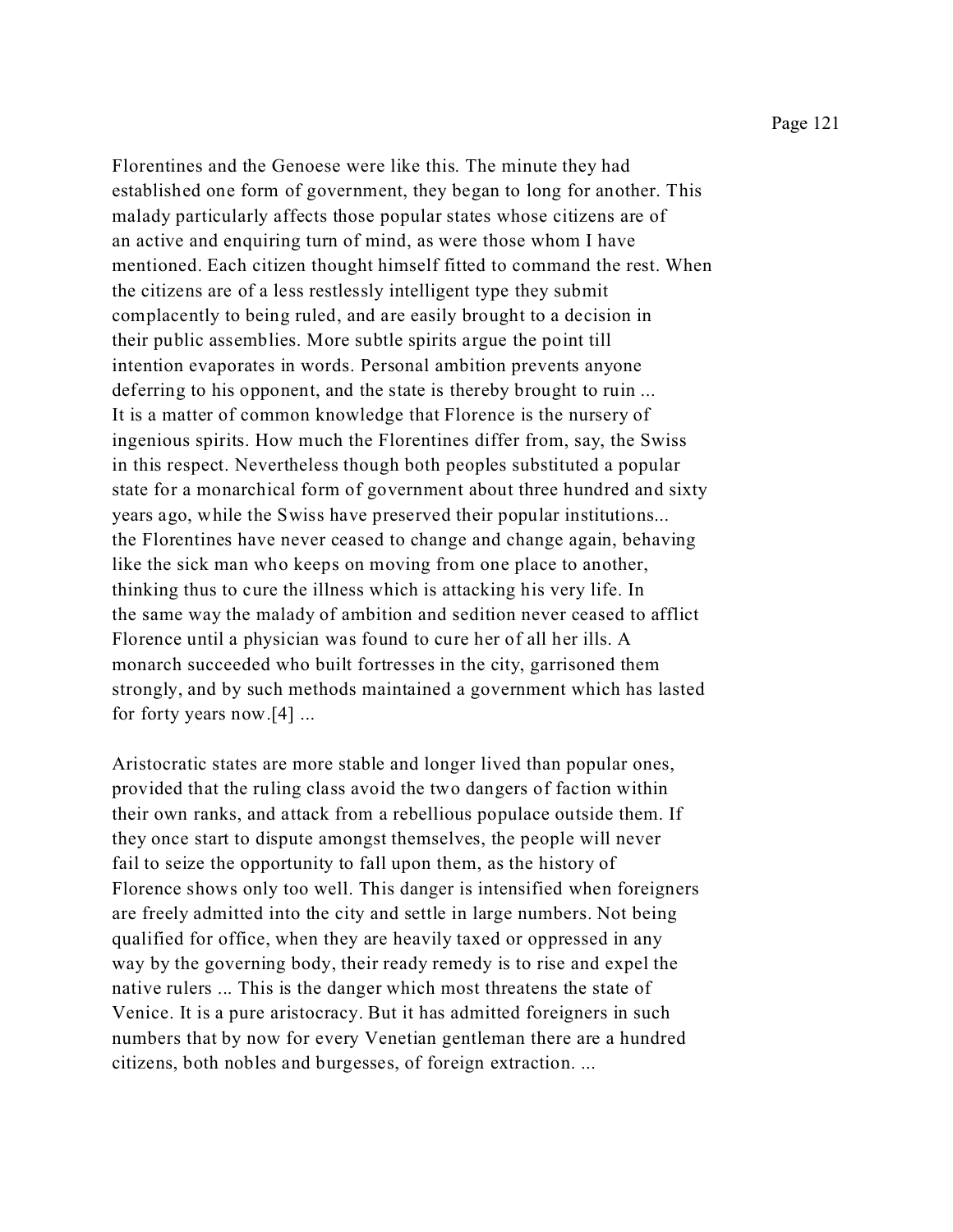Page 122

The change from aristocracy to popular state has nearly always been bloody and violent. On the other hand the reverse process of change from popular state to aristocracy nearly always comes about gradually and peacefully. This happens when a city admits foreign settlers who in course of time considerably increase in numbers, but who remain ineligible for office or political rights. The strain of government and of war brings about a gradual diminution in the ruling class, whereas the number of aliens steadily increases. A point is reached when it is only a minority of the inhabitants who enjoy rights of sovereignty, and this, we have shown, is the distinguishing mark of an aristocracy. The commonwealths of Venice, Lucca, Ragusa, and Genoa were all once popular states which have gradually and insensibly been converted into aristocracies. The change was further facilitated, of course, by the reluctance of the poorer citizens, who needed all their time and energy to make a living, to accept public duties to which no profit was attached. In course of time, and by prescription, their families have lost the right to such offices altogether.

This type of revolution is the easiest and least insupportable of any. But if one wishes to prevent it happening, the children of immigrants must be admitted to public charges and offices, unless there are very urgent reasons why not, especially if the commonwealth is much involved in wars abroad. Otherwise there is the danger that the ruling class, not daring to arm its subjects, will be destroyed by defeat in battle, whereupon the people will seize power ... The thing that most assisted the victory of the Roman people over the nobles was the defeat of the latter by the men of Viei, for the greater part of the gentry were killed, including three hundred members of the most ancient and noble family of the Fabii. The Venetians solve this problem by employing foreign mercenaries as a general rule, if they have to make war, though they avoid doing so whenever possible.

This danger of a revolution in the form of the state, following the destruction of the nobles, does not afflict monarchies, except in the extreme case of all Princes of the Blood perishing with the nobles. The Turks have seen to it that no single gentleman escaped in any province which they intended to annex. But this sort of change is rather the absorption of one state by another than a revolution in government, and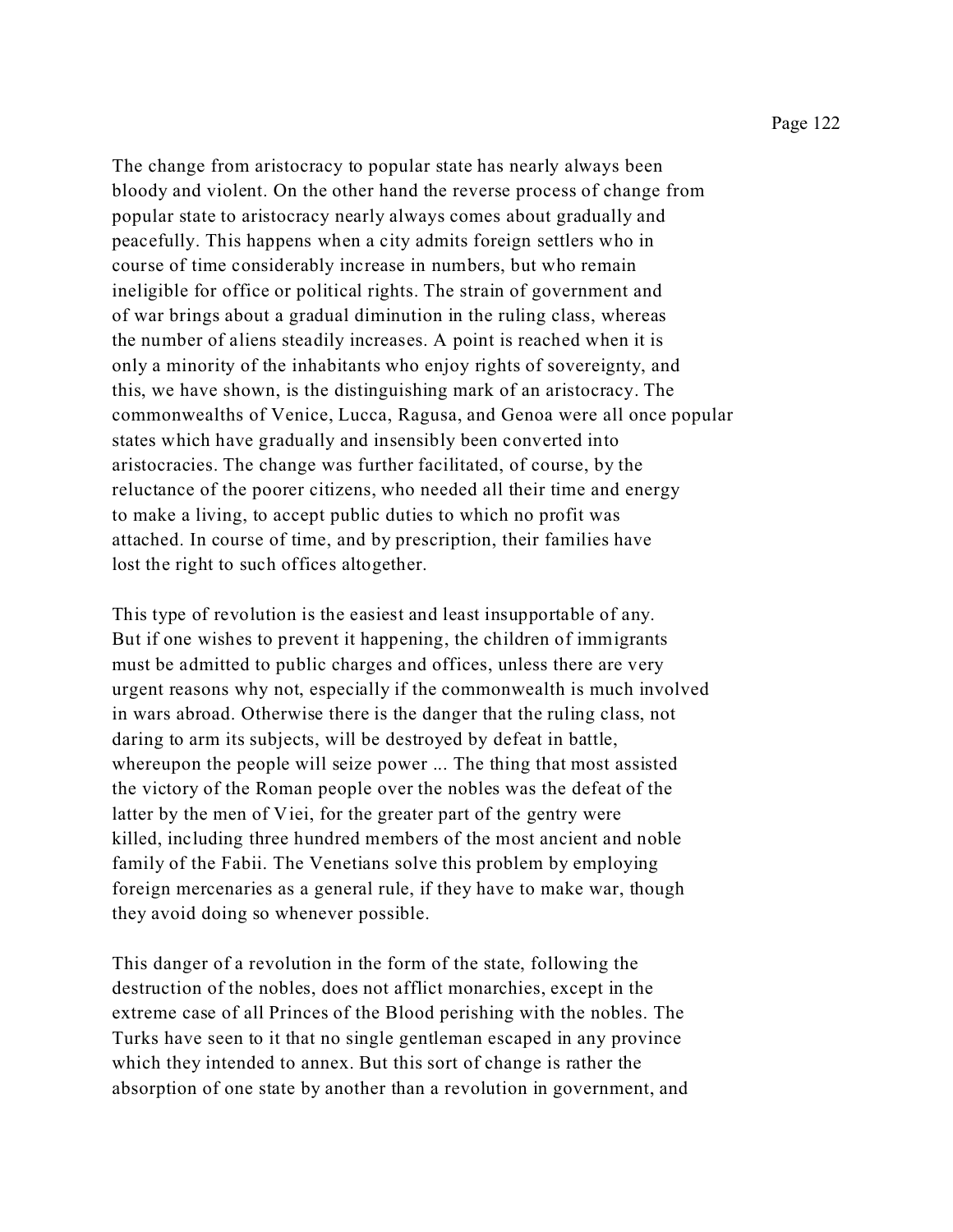proceeds from external and not internal causes. But practically the entire noblesse of France was killed in the battle of Fontenoy near Auxerre, in the war between Lothar, son of Louis the Pious, and his brothers Louis and Charles the Bald. Nevertheless all three monarchies survived as such. ...

Great and notable revolutions are most likely to befall aristocracies and popular states. There is no more common occasion than the ambition of proud men, who cannot obtain the rewards on which they have fixed their desires, and so constitute themselves the friends of the people and enemies of the noblesse. Thus did Marius in Rome, Thrasibulus in Athens, Francesco Valori[5] in Florence, and many others. This is all the easier to accomplish when unworthy persons are preferred to positions of honour and trust, and those who are worthy of them excluded. This angers men of birth and position more than anything else. What most contributed to the ruin of the Emperors Nero and Heliogabalus was the promotion of despicable persons to the highest honours. But this danger is greatest in an aristocracy governed aristocratically, that is to say where the generality of people have no share in office. It is a two-fold grievance to find not only that one is excluded from all offices and benefices, but that these are monopolized by unworthy persons to whom one must submit and do reverence. In such a case those patricians who can organize a following, can change an aristocracy which has no foundations in popular support, into a popular state. This cannot happen if the ruling class preserves its solidarity. Divisions and antagonisms within the ruling class is the danger most to be feared in the aristocratic state. ...

Revolutions tend to occur more frequently in small commonwealths than in those which are large and populous. A small commonwealth easily falls into two hostile camps. It is not so easy for such a division to appear in a large one, for there are always a number of people who are neither great nor humble, rich nor poor, good nor evil who form links between the extremes, because they have affinities with each. We find that the small republics of Italy and ancient Greece, consisting of one, two or three cities only, suffered many and diverse changes of form. There can be no question but that extremes always lead to conflicts if there is no means of uniting or reconciling them one with another. One can see at a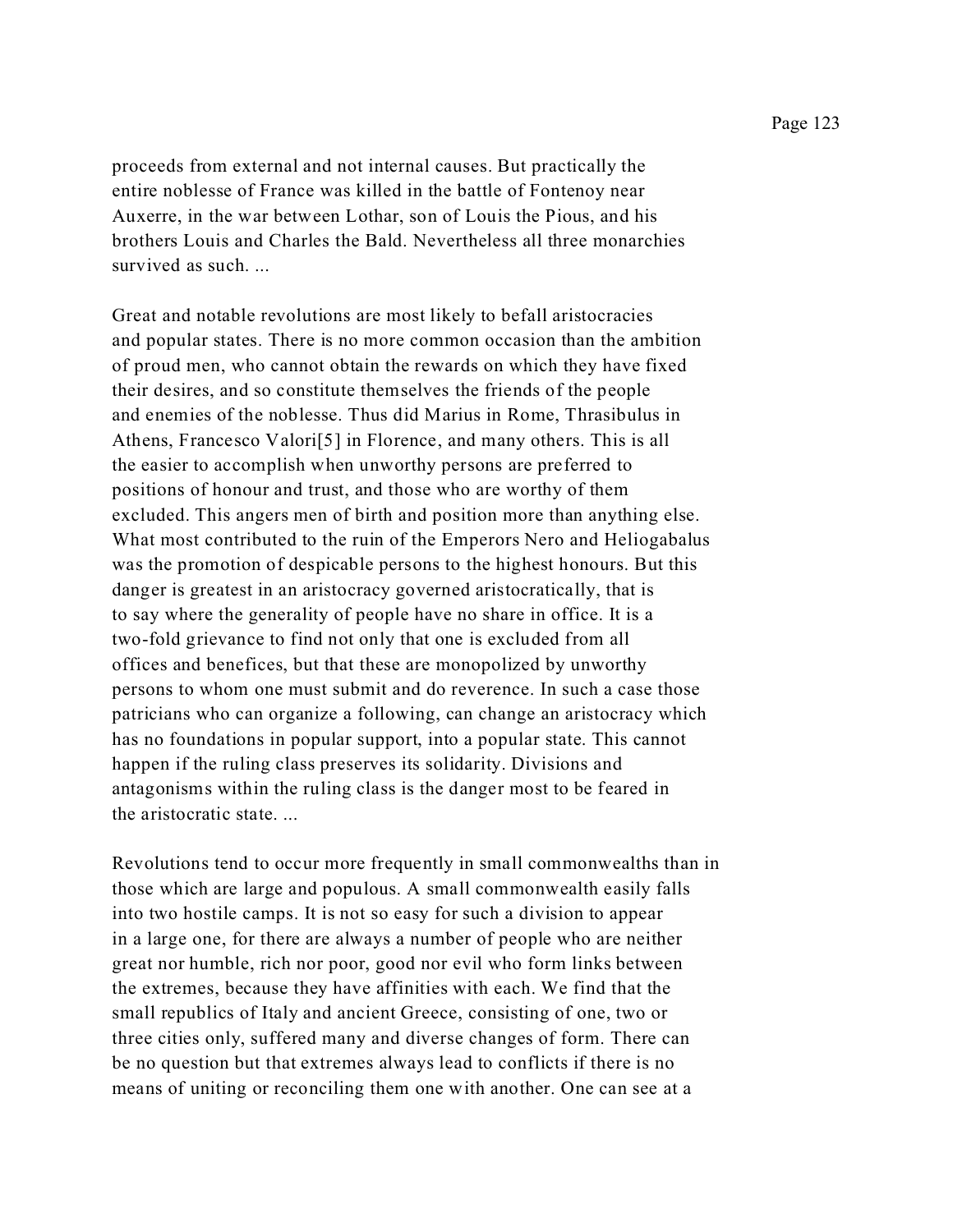glance the jealousy which divides noble and tradesman, the rich man and the poor man, the virtuous and the vicious. But more than this, one sometimes finds that the conflicting interests of different localities in the same city bring about a revolution... We read in Plutarch that the Republic of Athens was harassed by seditions and disorders because the sailors who inhabited the port were separated from those who lived near the Acropolis, and extremely hostile to them till Pericles included the port within his long walls. Venice was at one time in extreme danger from a similar conflict between the sailors and pilots on the one hand, and inhabitants of the city on the other, and but for the intervention of Pietro Loredano[6] would have suffered a violent revolution.

Internal seditions often bring about external disasters, for a neighbouring prince very frequently falls upon an adjacent state in the hour of its defeat, as did the Normans after the battle of Fontenoy when the noblesse of France was practically exterminated ... External disasters attendant on internal disorders are all the more to be feared if one's nearest neighbours are not friends and allies. Proximity whets the appetite for securing that which belongs to another, before he can prevent it. There is nothing surprising in this. When one considers that neither seas, mountains, nor uninhabitable deserts are sufficient barriers against the ambition and avarice of princes, how can one expect them to be content with what they possess, and refrain from encroaching on their neighbours, when their frontiers coincide, and opportunity offers?

Such a fate is much more likely to befall small republics such as Ragusa, Geneva, or Lucca, which consist of a single city and a very small dependent territory. Who conquers the city conquers the state. This cannot happen to great or powerful commonwealths which have many provinces, and many local centres of government. If one is occupied, the others can come to its assistance, as several members of a powerful body who can aid one another at need. Moreover monarchies have this advantage over aristocracies and popular states, that there is no one centre of sovereignty which is the stronghold of the ruling class, so that if it is destroyed the state perishes. A king can remove his capital from place to place. Even if he is himself captured, the ruin of the state does not necessarily follow. When the city of Capua was taken by the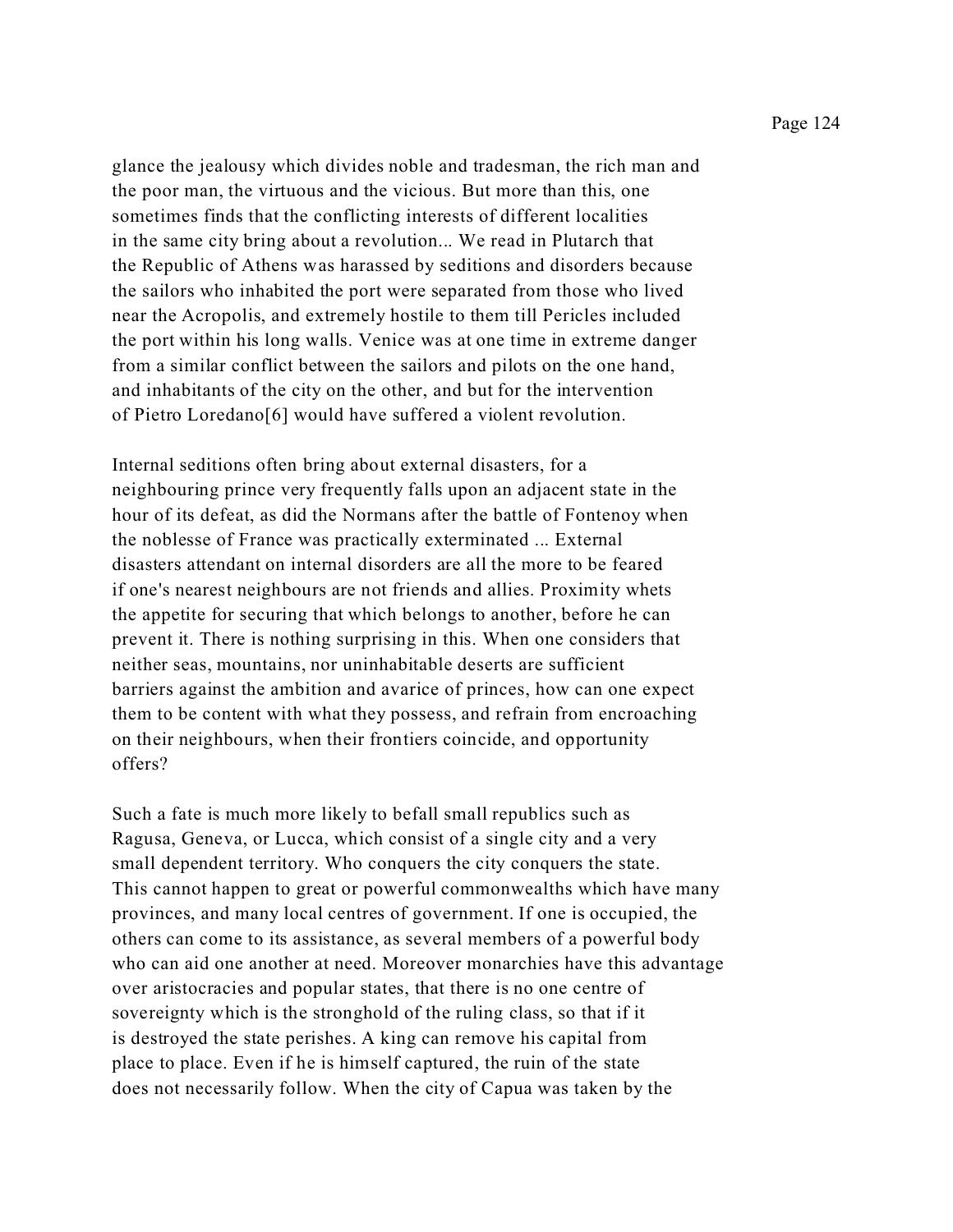Page 125

Romans the whole state perished, and no other city or fortress offered the least resistance, for the sovereign, senate, and people had all been made captive. Again when the Duke of Florence took the city of Siena all its subjects, cities, and fortresses surrendered forthwith. But should a king be made captive, he is often released again for the price of his ransom. Even if the enemy will not be content with that, the estates can always proceed to another election, or enthrone the next in blood if there are other princes. A captive king will sometimes rather lose his throne or die a prisoner than afflict his subjects. The Emperor Charles V was extremely embarrassed by the resolution of Francis I in letting it be known that he would resign the crown to his eldest son were his terms not accepted. For the kingdom and the government had survived intact without suffering revolution or alteration whatsoever as a result of the crisis. Although Spain, Italy, England, the Low Countries, the Pope, the Venetians, and all the Italian estates, were allied against the French house, none dared enter France to conquer her, knowing the strength other institutions and the nature of the monarchy.[7] As a strong building raised on sure foundations, constructed of durable materials and knit together in all its parts need not fear storms and tempests, nor violent assaults, so the commonwealth based on good laws and united together in all its parts does not easily fall a prey to revolution. There are however some so ill-founded and ill-united that the slightest wind destroys them. There is nevertheless no commonwealth which does not suffer transformation with the passage of time, and come to ruin eventually. But the transformation that is accomplished slowly is the most tolerable. ...

That Changes of Government and Changes in Law should not be Sudden [CHAPTER III][8]

... THE first condition that must be observed for the preservation of any commonwealth is that its specific type and the weaknesses to which it is prone, should be thoroughly understood. For this reason I pause here to consider such matters. It is not sufficient to have ideas as to which is the best type of commonwealth. One must also understand the means whereby each is preserved in its proper form, supposing it is not possible to modify it, or supposing any attempt to do so would threaten it with ruin. It is better to keep a sick man going by suitable diet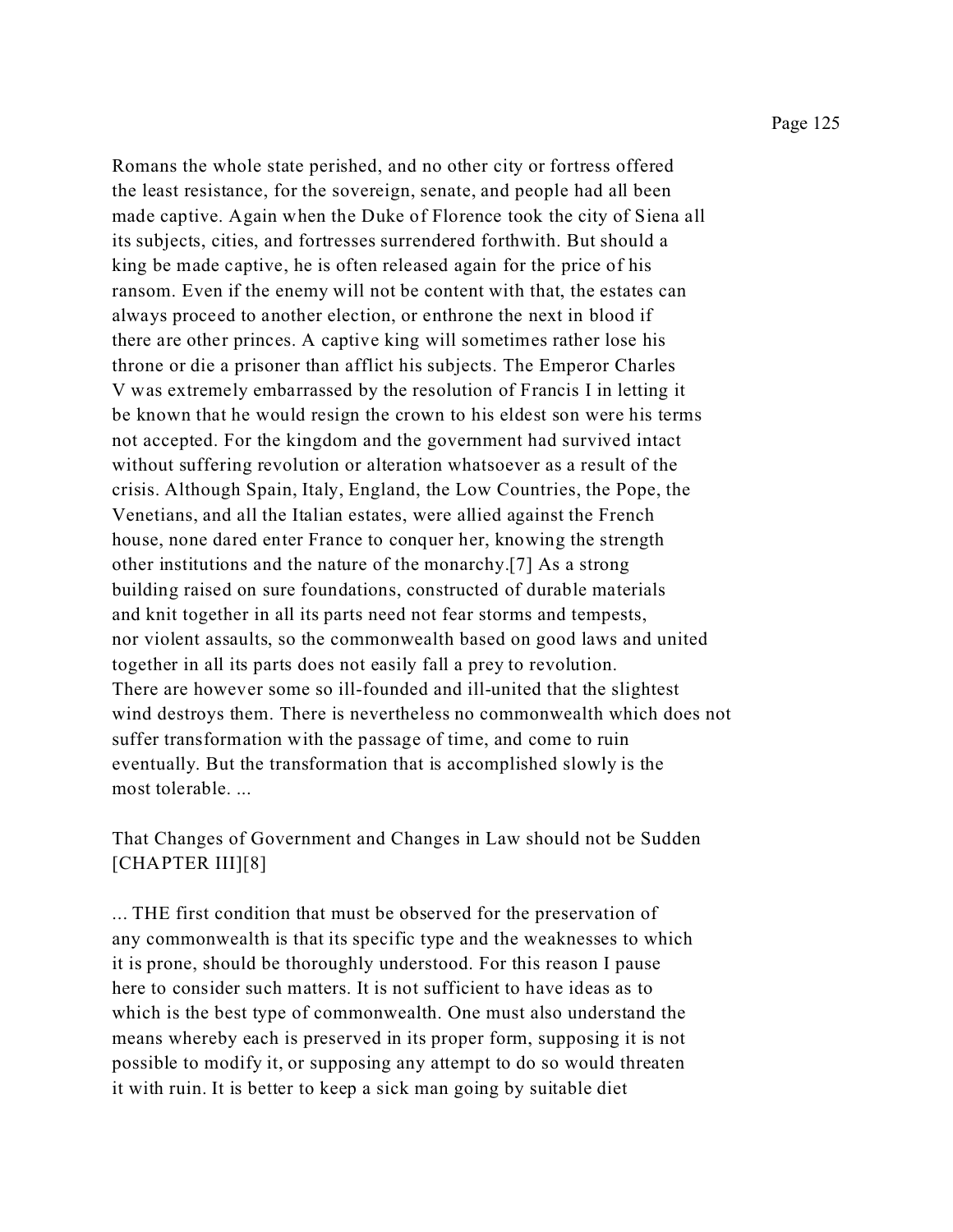than attempt to cure him of a malignant disease at the risk of his life. Violent remedies should never be employed unless the illness is critical, and no other expedients offer any hope. The same principles hold good in the commonwealth, not only regarding changes in the constitution, but also regarding changes in laws, manners, and customs. Lack of understanding of this principle has brought great and flourishing commonwealths to ruin, when the adoption of some admirable custom, borrowed from another state quite different in character, has been attempted. We have already shown that certain good laws which tend to the preservation of a monarchy would be the ruin of a popular state, while certain other laws which preserve the liberty of the people would bring about the downfall of a monarchy.

It is true that there are a number of rules which apply indifferently to all types of commonwealth. But the old problem, so often debated by political philosophers, still remains unresolved. Is the introduction of some new custom, which is an improvement on the old, to be encouraged, in view of the fact that no law, however good, has any force if it is not respected? But novelty always brings the law into disrepute. The binding force of habit is so strong that it secures obedience to the laws without the intervention of any magistrate, whereas new laws, even when backed up by the authority of the magistrate, and reinforced with pains and penalties, are established only with difficulty. It could therefore be argued that the benefit of a new law, however good, is outweighed by the fact that the whole general force of law is weakened once one begins to make changes. In short, there is nothing more difficult to undertake, more doubtful of success, or more dangerous in the attempt, than the introduction of new laws.

This argument seems to me to have considerable force. I would add another consideration which also seems to me of great weight. I think it extremely dangerous to make any change in the law touching the constitution. The amendment of laws and customs touching inheritances, contracts, or servitudes is on the whole permissible. But to touch the laws of the constitution is as dangerous as to undermine the foundations, or remove the comer-stone on which the whole weight of the building rests. Disturbed in this way, apart from the risk of collapse, a building often receives more damage than the advantage of new material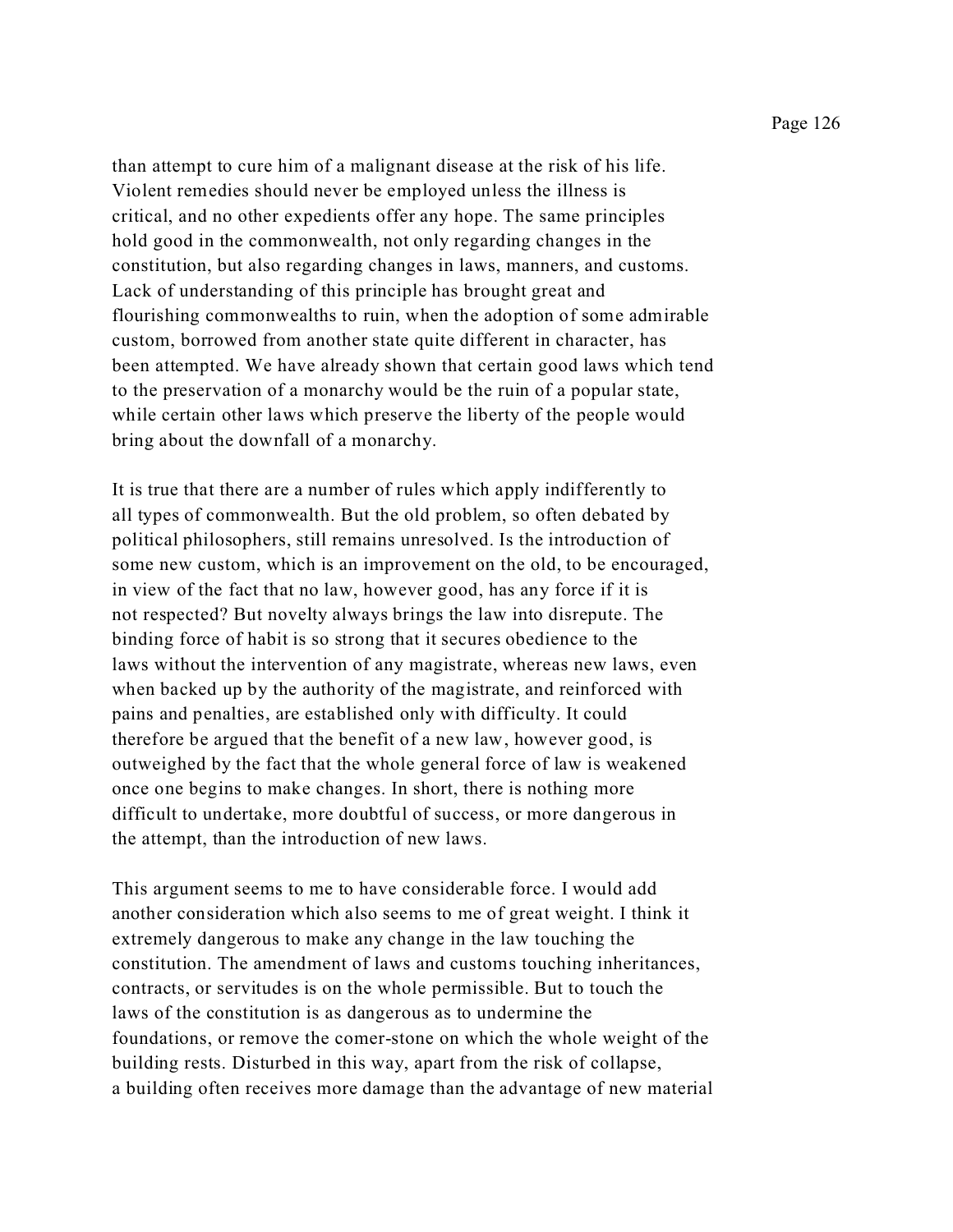is worth, especially if it is old and decaying. The same is true of an old-established commonwealth. The slightest disturbance of its foundations spells ruin. Therefore the ancient maxim of wise statesmen, that one should not tamper with the constitution of any commonwealth which has long maintained itself in good order for any advantage that can be imagined, should be weighed carefully. ...

If anyone objects that changes in the law are often necessary, especially in matters concerning the policing of a country, I agree that such necessity is prior to all rules about wisdom in legislation. But it is always dangerous to introduce laws and edicts which are a matter of choice, however good and profitable they may be, especially if they relate to the constitution. Not that I wish a commonwealth to cling to laws which no longer conduce to its preservation. One must always bear in mind the principle to which there is no exception, salus populi suprema lex esto. Thus Themistocles persuaded the Athenians to fortify the city with walls and fortresses, the better to defend it and secure their own safety. But Theremanes, for exactly the same reason, persuaded them to dismantle them, for otherwise the total rum of the people and of the commonwealth would have been certain. There are no laws, however excellent, which do not sooner or later change their value, and when necessity requires, they should be altered, but not before. Therefore when Solon published his laws, he made the people swear to keep them for the next hundred years, so Plutarch says. In doing this he showed that he did not wish that the laws should be regarded as unalterable, but that they should not be abandoned in any haste. ...

Even when the law is patently unjust, it is better to let it lapse gradually than to make any sudden change... Again, the nature of men is extraordinarily corruptible, and they continually descend from good to bad, and from bad to worse. Their vices slowly establish a hold on them, like the ill humours which gradually invade the body till they entirely possess it. It is therefore necessary at times to make new laws to deal with the situation, but it should always be done very gradually... The ordering of the commonwealth should be modelled on the ordering of the universe. God, the first cause, accomplishes all things gradually and almost insensibly. During the lifetime of the Doge Agostino Barbarino,[9] the Venetians did nothing to curtail his authority because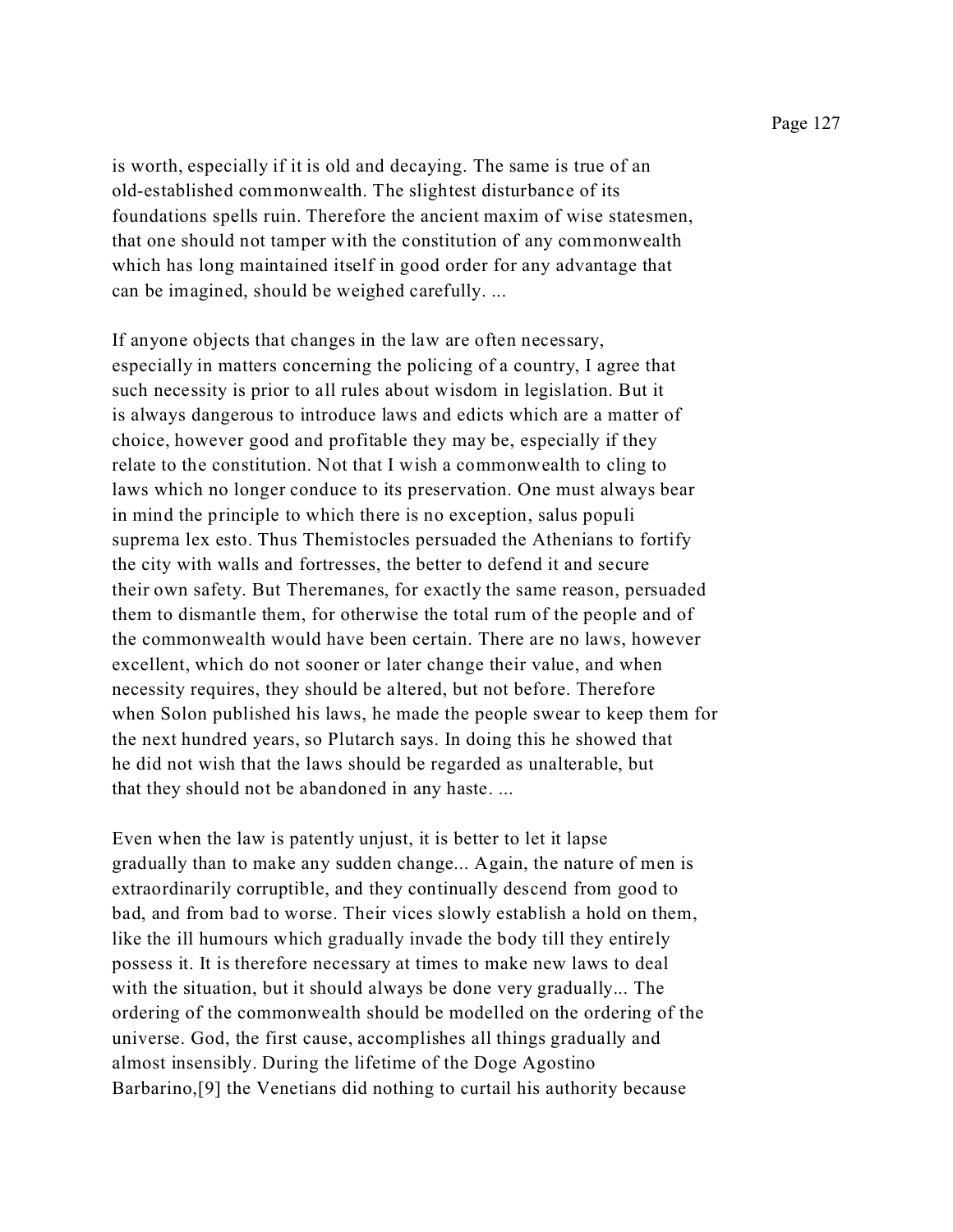of the disturbance it might cause. But after his death, and before proceeding to the election of Loredano, the Signory published new laws which drastically limited the powers of the Doge. We have shown how a similar policy was adopted at the election of the Emperors of Germany. From sovereign kings they were reduced step by step to the position of mere captains in chief. To make the change more palatable, they were left in possession of all the marks of imperial splendour in the vestments they wore, the style in which they were addressed, and in the ceremonies which surrounded them, but of very little else. Just as it is perilous to deprive a sovereign ruler suddenly of his authority, or a prince who has an armed force at his disposal, so it is no less dangerous for a prince to dismiss or rebuff abruptly the former officers of his predecessor, or suddenly to deprive a whole body of officials while retaining others. Those who are retained are suspected of jealous intrigues and those who are dismissed, of incompetence or dishonesty, besides being deprived of the charges which they have often enough bought dear. Perhaps one of the surest foundations of the French monarchy is that the officers of the crown retain their posts on the death of the king, and so are able to preserve the commonwealth intact. ...

This is not a danger which threatens popular or aristocratic states, since with them the sovereign never dies. But the risk is just as great when they have to appoint new high officers of state, or captains in chief; or when they have to initiate some law which is disagreeable to the people, because it favours the nobles and burdens the humbler citizens, or because there is a shortage of provisions, or because prices are too high. Such occasions always breed popular agitations and seditions.

Generally, when it is necessary to deprive magistrates, suppress guilds and colleges, cancel privileges, cut down salaries and benefices, increase penalties; or to restore the ancient usages in either politics or religion when they have deteriorated through the natural human propensity to corruption, there is no better way of achieving success than by gradual means. The use of force, such as is necessary if institutions are to be suppressed, is to be avoided wherever possible. We have a notable warning in the case of Charles V of France. When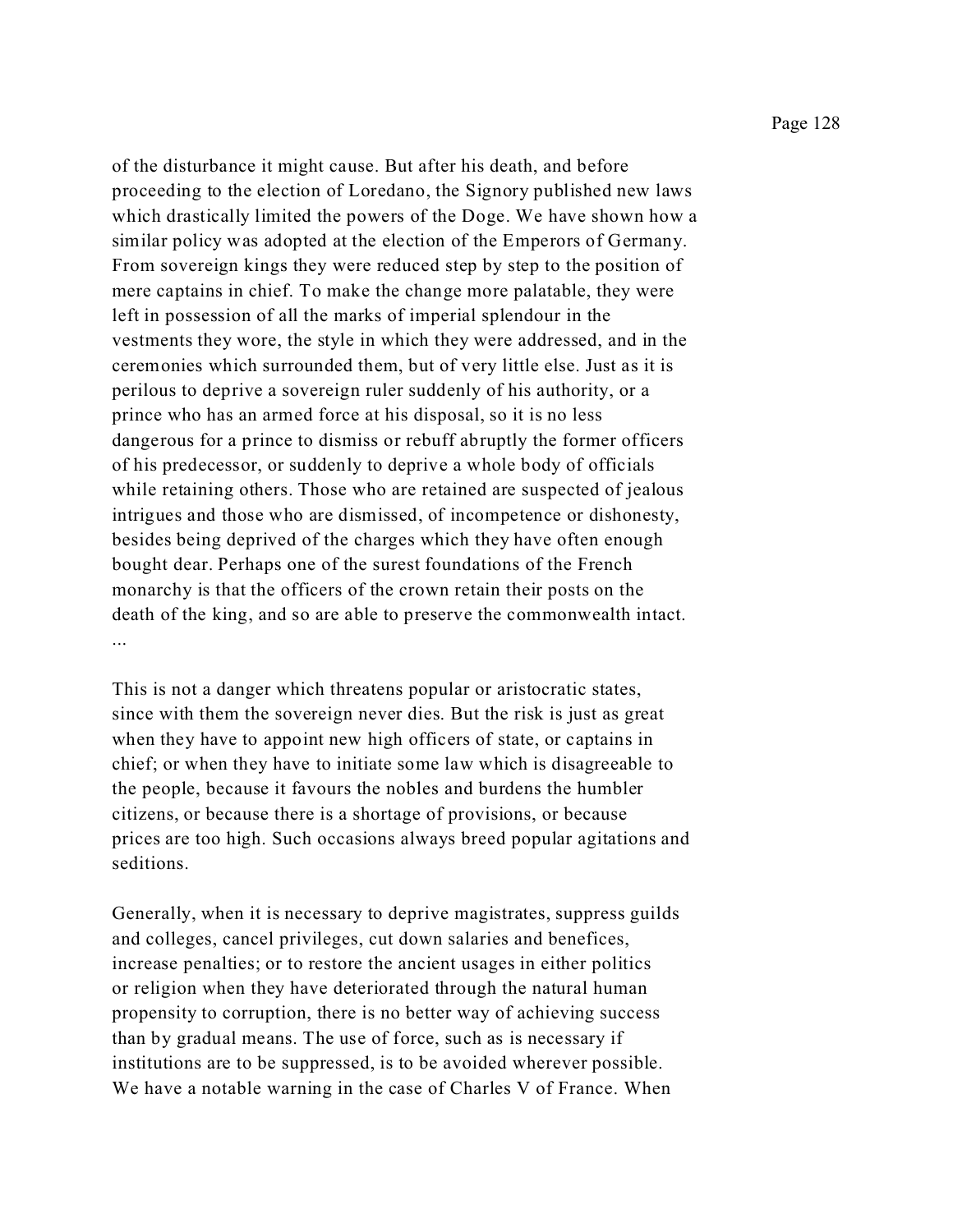regent, he was misled by evil counsel into suspending or dismissing suddenly the majority of the officers of the realm, and replacing them by commissioners. France was immediately shaken by disorders from end to end, from the number of the malcontents[10] ... But when the Signory of Basel established the Reformed Church, it did not wish to expel immediately and forcibly all the inmates of abbeys and monasteries. It merely ordained that as they died no successors should take their place, whereby it happened that a single Carthusian continued to inhabit his convent for a great time all alone, all his fellow monks having voluntarily left. He was nevertheless never compelled to leave the place, nor abandon his habit or his profession. ...

I hold that the great increase in officials, in guilds, in privileged persons, or of evil-doers which has come about through the negligence of princes and magistrates ought to be checked in this way. The same principle holds good for all matters touching subjects as a whole, for it is rooted in the very nature of law, for law only really begins to take effect after some considerable passage of time.

Even in the case of tyranny, which is a thing cruel and detestable in itself, it is better if the tyrant has neither children nor near relatives, to defer bringing an end to the tyranny till after his death, rather than to use violent measures against the tyrant himself, and so expose the state to the risk of the ruin which so often befalls on such occasions. Only if the tyrant has heirs, and is employing himself, as is almost universal custom, in killing off all the people of any importance one by one, and in getting rid of any magistrates who might check him in his courses, in order to establish his own sole and unchallengeable authority, is it permissible to have recourse to violent measures, in accordance with the principles we laid down at the start; otherwise not. In governing a well-ordered state therefore one should follow the example of the workings of nature, by which all things are accomplished slowly, one step at a time. God causes a tall and spreading tree to spring from one small seed, but always by imperceptible degrees. He unites extremes by their mean, putting spring between winter and summer, and autumn between summer and winter, ordering all things according to His perfect wisdom And if it is dangerous to change laws easily, let us consider whether it is dangerous to change the officers of state at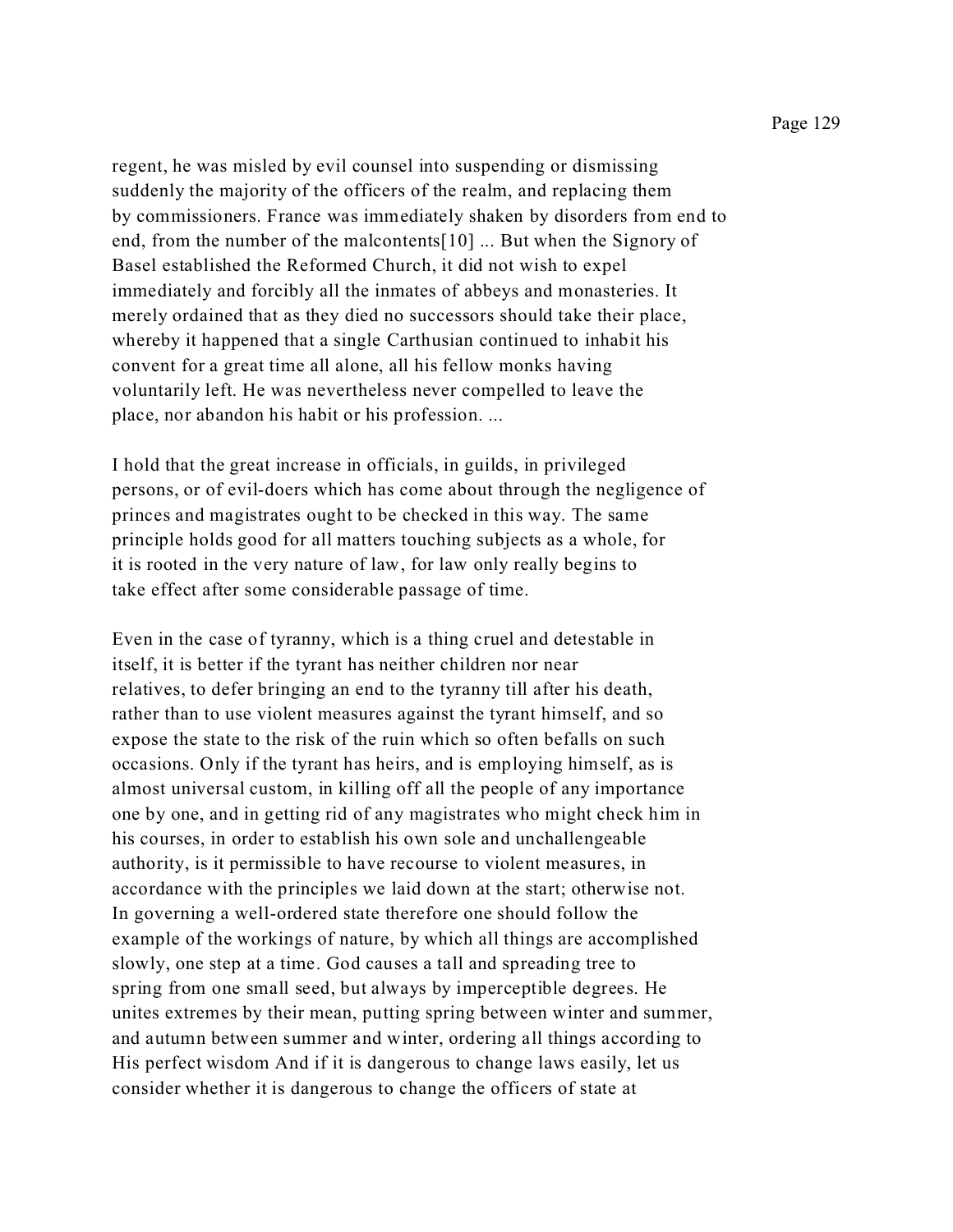intervals, or whether they ought to be appointed permanently.

Whether the Tenure of Office in the Commonwealth should he Permanent [CHAPTER IV]

THEM is perhaps nothing that is more immediately a cause of revolutions in commonwealths than troubles arising out of the terms of office of the magistrates, either because they are too frequently changed, or because too indefinitely prolonged. The matter ought not therefore to be passed over without discussion, since it is a question of great political importance and worthy of careful investigation. I shall not attempt however to determine what should be done. I only intend to suggest those considerations that can persuade one way or the other, and leave the decision to those who have gone more deeply into the question. I do not do this however to encourage those who wish to introduce changes into those already established practices which all subjects ought to treat with great respect. Nor have I any desire to alter the forms of government which have developed in the course of many years. ...

It is to be noticed that even the wisest of those who have gone about to establish or perpetuate commonwealths, families, or other kinds of associations of men, have been liable to fall into two sorts of excess. The one is to be able to see the disadvantages only of any particular institution, without being able to weigh them against any corresponding advantages. The other is the tendency to rush from one disastrous extreme to the other, without being able to adopt any middle position, as it were to escape drowning only to perish by fire. Plato desired magistrates to be irremovable, that was one extreme. Aristotle, his pupil, avoided that error, saying it would light the fires of sedition in any commonwealth, but only to fall into the other extreme. Neither of them made any distinction between one commonwealth and another, yet this is fundamental to any resolution of the problem. ...

It is however obvious that commonwealths of a contrary tendency must be regulated in contrary ways. The institutions proper to the maintenance of popular states are the death of monarchies. Popular states are maintained by a continual replacement of officers, in order that each and all shall have that share in office proper to his station, since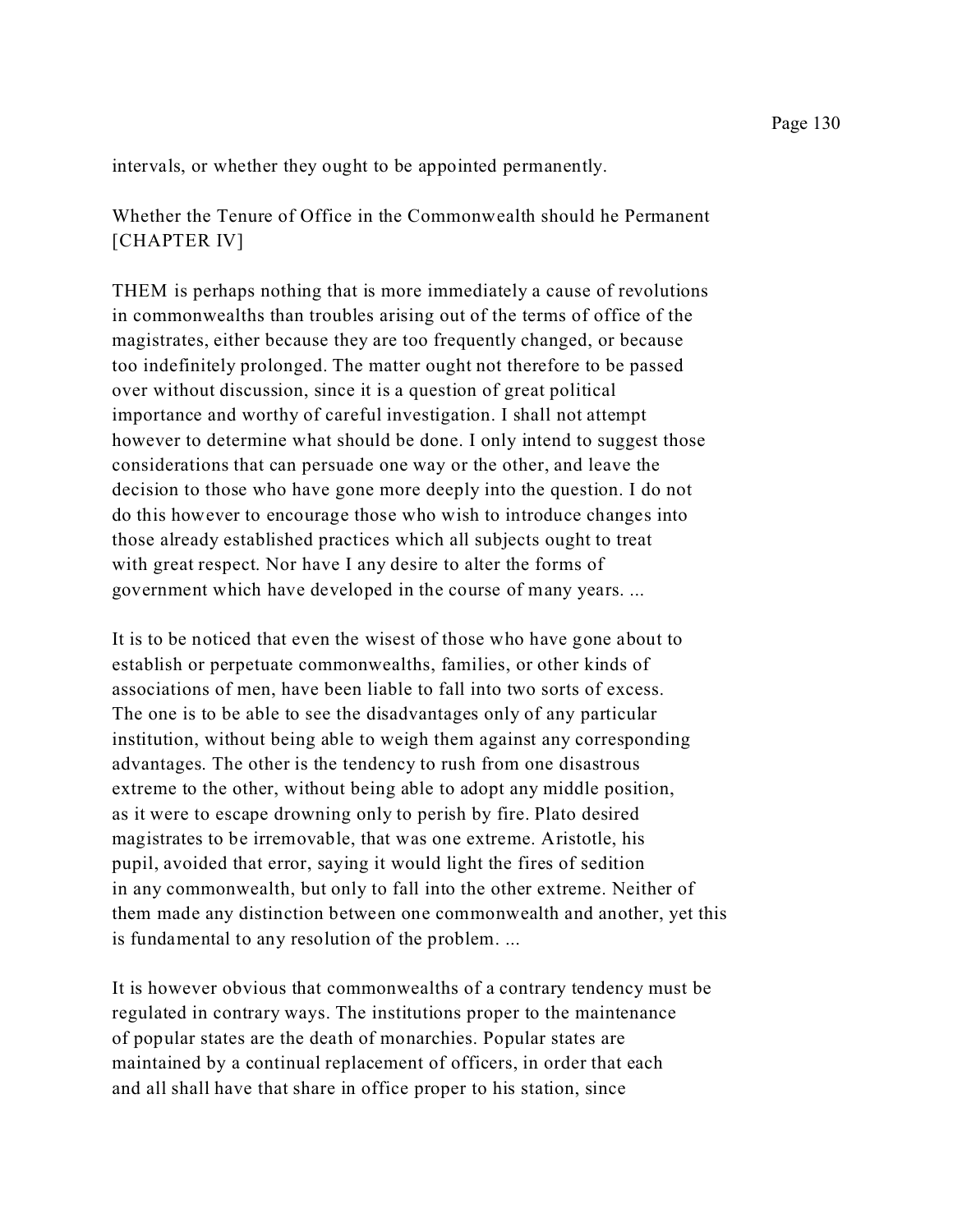Page 131

some share in sovereign power is due to all. Equality, the nurse of popular states, is best secured by annual succession in all magistracies, for the practice of long terms of authority is an encouragement to the ambitious to attempt to seize sovereign power for themselves. But in monarchies, when the subjects have no part in sovereignty, they should not be encouraged to entertain political ambitions; their whole duty consists in learning to obey their prince. This is especially the case in despotic and tyrannical monarchies. There the subjects are either the natural slaves of the despot, or the enforced slaves of the tyrant, and therefore neither the despot nor the tyrant can hope to hold his own if he gives authority to all his subjects successively.

For this reason tyrants, who no less fear and hate their subjects than they are feared and hated by them, and so can place no reliance on them, entrust the care of their persons, their position, their forces, and their goods to foreigners and those very few among their subjects whom they know to be true and faithful to them. These they keep in the same positions indefinitely, not only because they mistrust all others, but also because they do not wish to give any other persons such a taste of the sweets of power as to move them to consider ridding themselves of the tyrant, either from a desire to occupy his place, or to gain popularity.

The despot is obeyed rather more willingly by his subjects in that they are his natural, not his enforced slaves. He has therefore a freer hand in the choice of his officers than the tyrant, who is only obeyed through force and fear. He does not tend therefore to give offices in perpetuity, but at his own discretion, and for as long as he pleases, to such number of people as he thinks fit, without being subject to any rules or customs in the matter.

The king, who is to his subjects what a good father is to his children, though he is no more bound by positive laws than are the other two kinds of monarch, nevertheless does in fact lay down general rules governing the appointment and dismissal of officials with the intention of keeping them. Honours and offices will be distributed not to all indifferently, but to those who merit them. Experience and virtue will be more regarded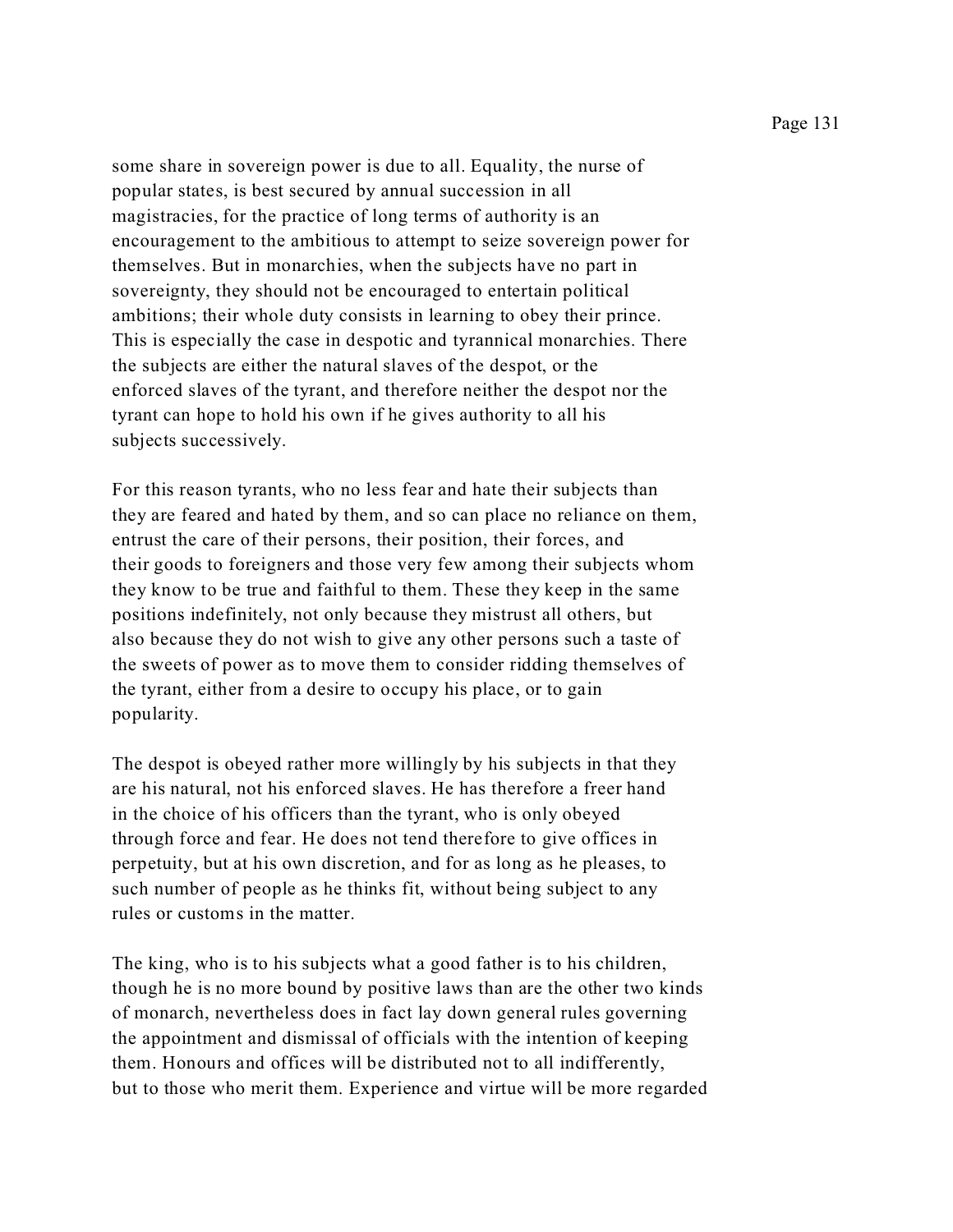than the influence of those who are most recommended. He will observe the golden mean in all things, some offices being perpetual, some terminable at the end of three years, others at the end of one, especially the chief members of the parlements, those responsible for finance, and governors of provinces. Otherwise these exalted persons could never be punished for misdemeanours or abuse of power. Offices and honours will be given to the rich and those of noble birth, even though they may not be as well-informed as less wealthy citizens, because it is a necessary precaution against sedition. But it will always be arranged that those exalted persons who are not really capable of discharging their functions properly shall have men well-versed in the business as their associates, to cover and remedy their defects. But should necessity arise the king is not bound to observe his own laws in the matter. He can deprive men of offices which by law are perpetual, should he judge that those who have been appointed are incapable in either mind or body of the office they hold; or to save the face of those who have proved incapable, he can give them some favourable opportunity of resigning their position, as Augustus did in the case of a number of senators who were induced to resign in this way without public action being taken; or he can at least appoint commissioners to execute the functions of any office, while leaving the holder with the title and the privileges.

In the interests of justice however always the principal foundation of any commonwealth, the king will provide that both criminal and civil jurisdiction shall be committed to colleges of judges in perpetuity, even for cases where there is no appeal. In this way he will secure judges skilled in their profession, partly from long experience in hearing cases, partly from constantly having to listen to the opinions of their colleagues. At the same time their numbers make them individually not very powerful, and therefore less able to abuse their trust, and more difficult to corrupt. It is not easy to contaminate a great volume of water. It often happens that a good and upright judge can carry a whole Bench with him, either by detecting the partiality and secret manoeuvres of dishonest judges, or, where they are honest but led astray by false witnesses and legal chicanery, by putting them wise to such practices. I have seen a single judge cause a whole Bench to change its mind and set free an innocent woman, cleared of all suspicion, whom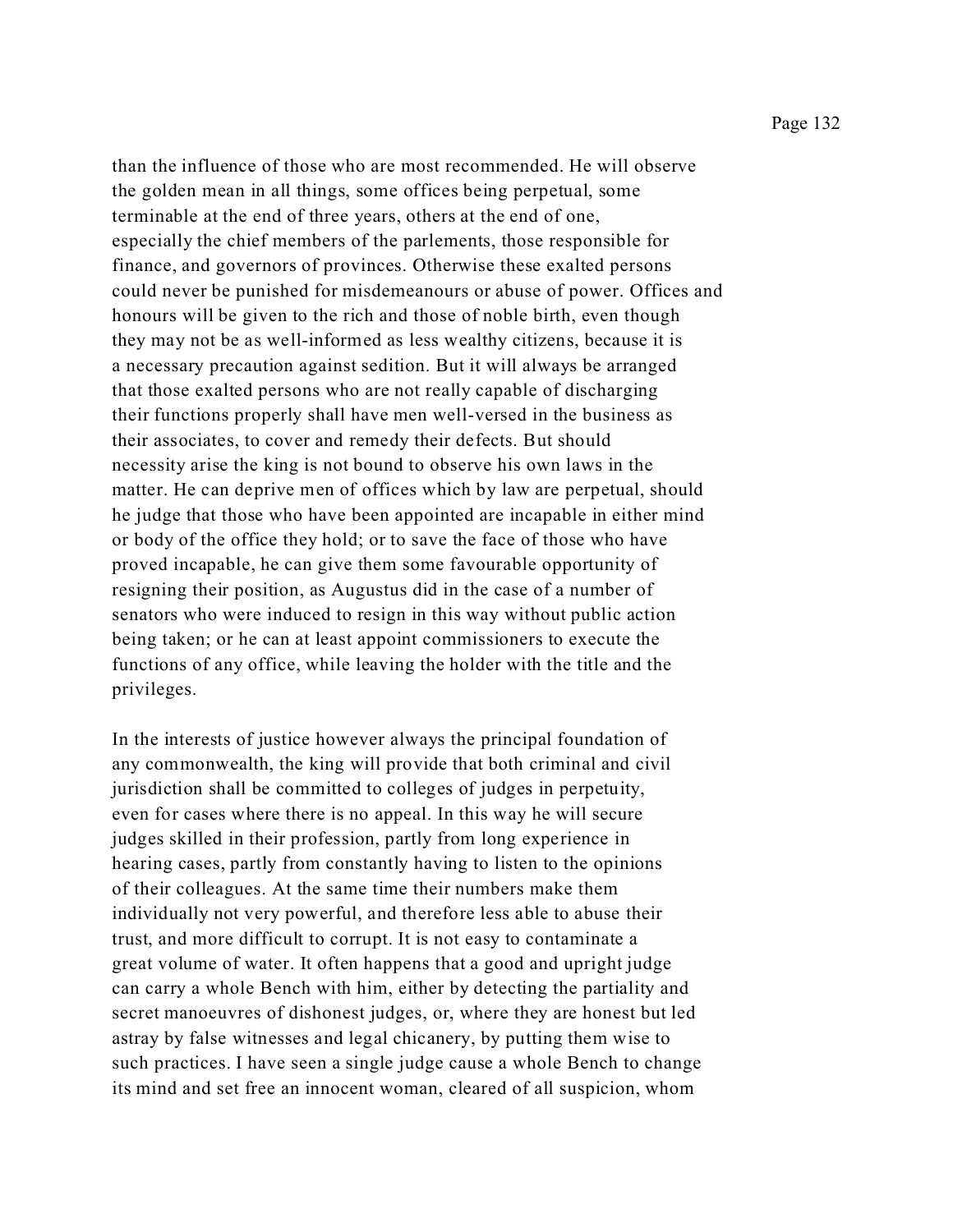the rest had decided to condemn to death as guilty. His name deserves to be recorded. It was the councillor Potier, lord of Blanc-Mesnil. ...

I have said that a king will neither make all office perpetual, nor all office temporary. There is no need to make such subordinates as clerks of the court, constables, ushers, notaries, and such like officers temporary. They have no independent authority and so can do no harm to the state, while the efficiency necessary to the proper discharge of their functions is the result of long practice in them. This is only possible if their appointments are permanent. The same may be said of subordinate magistrates whose sentences are subject to revision by their superiors. But if, in the case of sovereign magistrates, whether concerned with war, justice, or finance, the king only appoints them for the term of one, two, or three years, he has opportunities of examining their actions, and doing justice upon them. Incidentally, the dread of an enquiry keeps dishonest magistrates in check. But sudden and complete change is dangerous, and in order to avoid replacing all the officers of the realm at the same time, to the interrupting of public business, it is best that colleges of magistrates should be renewed by succession of persons, one at a time. This is done in the Republic of Ragusa, where the Senate is perpetual, but the senators, who form the sovereign judicial body, only hold office for one year at a time, but do not all go out of office together, but successively, so that the change is hardly noticeable. After a certain period they may serve again...

Such measures obviate the difficulties which arise with the interruption of public business caused by a simultaneous change of all the chief officers of state, and avoid the danger of the commonwealth being left without magistrates, like a ship without a pilot. This sort of thing frequently occurred in Rome, through the intrigues of magistrates who thwarted one another, and all came into office and went out at the same time. These arrangements also remove all fear that those who attain to the highest positions of trust in the state by bribery and by favour will remain inaccessible to punishment, or that ignorant men will continuously monopolize power, for after a short interval those who have already held office, and acquired experience, can be reappointed. ...

Yet ill-advised princes repeatedly abandon a good custom because of some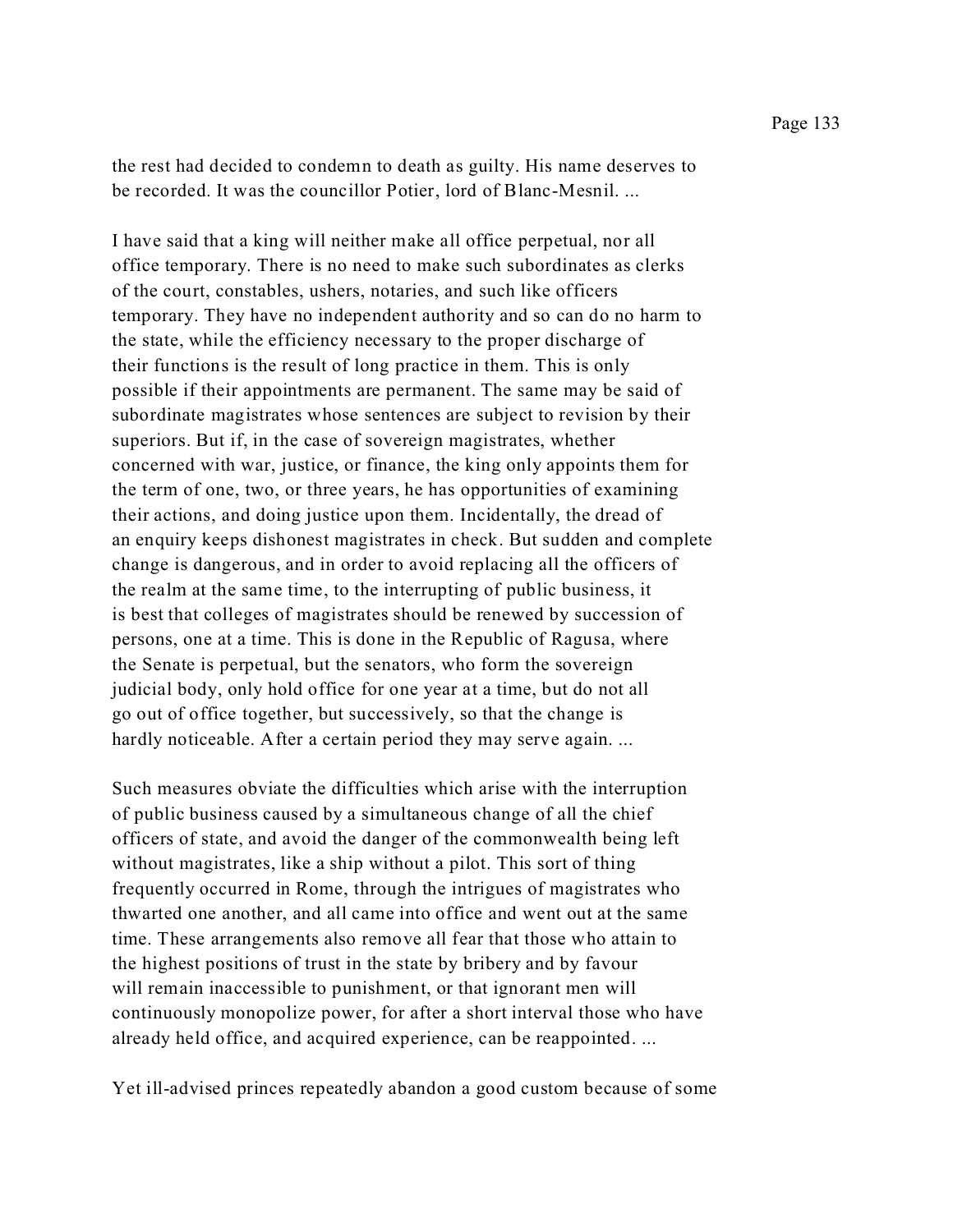defect they find in it. I need only give the one example of Louis XI. When he came to the throne, he immediately dismissed all the former servants of his father. They managed things in such a fashion thereafter as to bring him almost to the point of resigning or losing his crown, as he afterwards confessed. Fearing that his son would fall into the same error, he charged him never to deprive those whom he himself had advanced. Not content with this, he promulgated an ordinance making all office perpetual; once appointed, the holders could not be deprived except as a result of resignation, death, or forfeiture. ...

What we have said about the moderation which ought to be observed in the rules governing the appointment of magistrates, and the prolongation of their charges, applies not only to monarchies, but to aristocracies and popular states. In such states practically all offices are held for the term of one, two, or three years, as one may see in the Swiss and other republics. Nevertheless it is necessary for their conservation that there should be some permanent bodies, especially for the discharge of those matters which require wisdom and experience, for instance, giving counsel. We find therefore that in Rome, Athens, and Sparta the senate was perpetual, and senators continued in office as long as they wished to serve. Thus the senate of Athens and the other republics resembled the hinges and pivots on which great weights revolve. It was fixed and stable, and all the movable offices, and the whole state of republic rested on it. The opposite is the case with monarchies. There practically all offices are perpetual, save a few of the principal and most responsible ones. The Spanish monarchy has best understood how to keep the middle way proper to monarchical states. For the same reason the Venetians whose republic is an aristocracy, make all their appointments for one year only, and some for only two months. But the Doge, the Procurators of St. Mark, the Chancellor, and the Secretaries of State are permanent officials. The Florentines adopted the same expedient. After Louis XII had freed them from the tyrannical designs of the Count Valentino they too set up a permanent chief magistrate, so that the Republic, perpetually subject to rapid changes in all offices and magistracies, should have some stable foundation on which to rely.[11] But the ordinances being shortly after annulled, they fell into civil strife more immediately than they had ever done before. If they had had at least a perpetual senate, and the senators had remained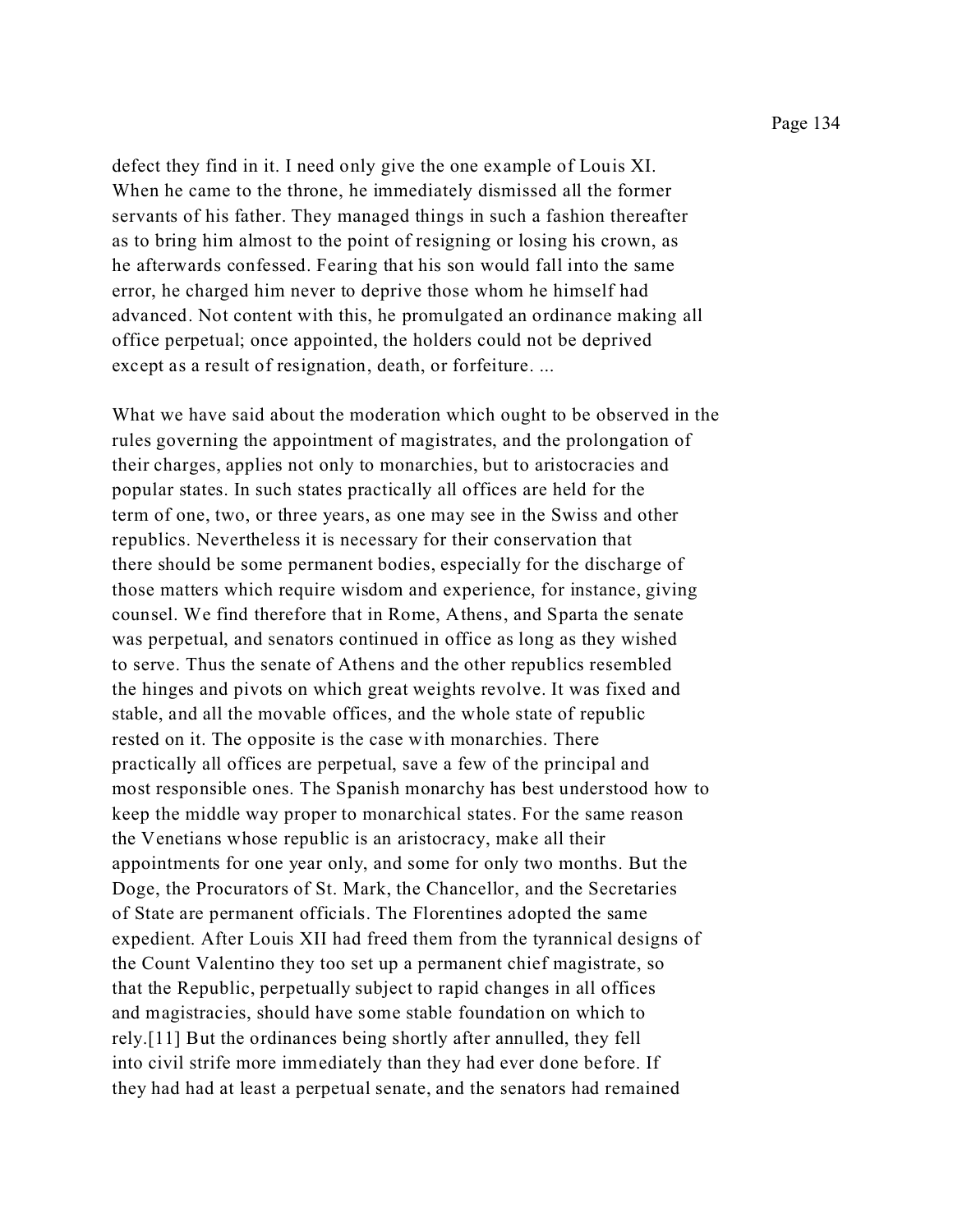in office instead of being replaced every six months, and if they could have found some mean between the extremes of universal change and universal permanence in all offices, their government would have been secure instead of being disturbed by continual conspiracies and civil commotions.

Whether the Prince should render justice to his Subjects in Person[12] [CHAPTER VI][13]

SOME readers may think that this is a question about which no discussion is necessary, seeing that all the ancients, and all discriminating students of politics are agreed that kings were first established for no other reason that to do justice, as Herodotus shows of the Medes and Cicero of the Romans ... The chief consideration that should move princes to do justice is the mutual bond between them and their subjects, whereby the subject owes obedience and assistance to his lord, and the prince owes justice, care, and protection to his subject. He does not discharge this obligation by appointing a representative to act in his name. For just as the subject is bound to swear allegiance in person, and to render homage and service himself, so there is a reciprocal obligation on the prince. Indeed, it is not so serious if the vassal swears allegiance and homage by proxy as if the prince does justice only through his officers. The obedience due from the subject is not thereby called in question. But the subject on his side has no guarantee that the prince's officers will not be corrupt. The prince is responsible before God, and the obligation on his conscience to see that justice is done is not discharged by his mere instruction to judges to see to it.

Moreover it is of the greatest importance for the preservation of the commonwealth that whoever exercises sovereign power should himself dispense justice. Union and mutual amity between a prince and his subjects is best fostered by mutual intercourse. This advantage is lost if the prince acts only through his officers. Subjects always imagine themselves despised and neglected by officials, a suspicion more serious in its results than if they experience actual injustice at the prince's hands, for contempt is harder to endure than a straightforward injury. But when subjects see their prince giving judgement in person, they are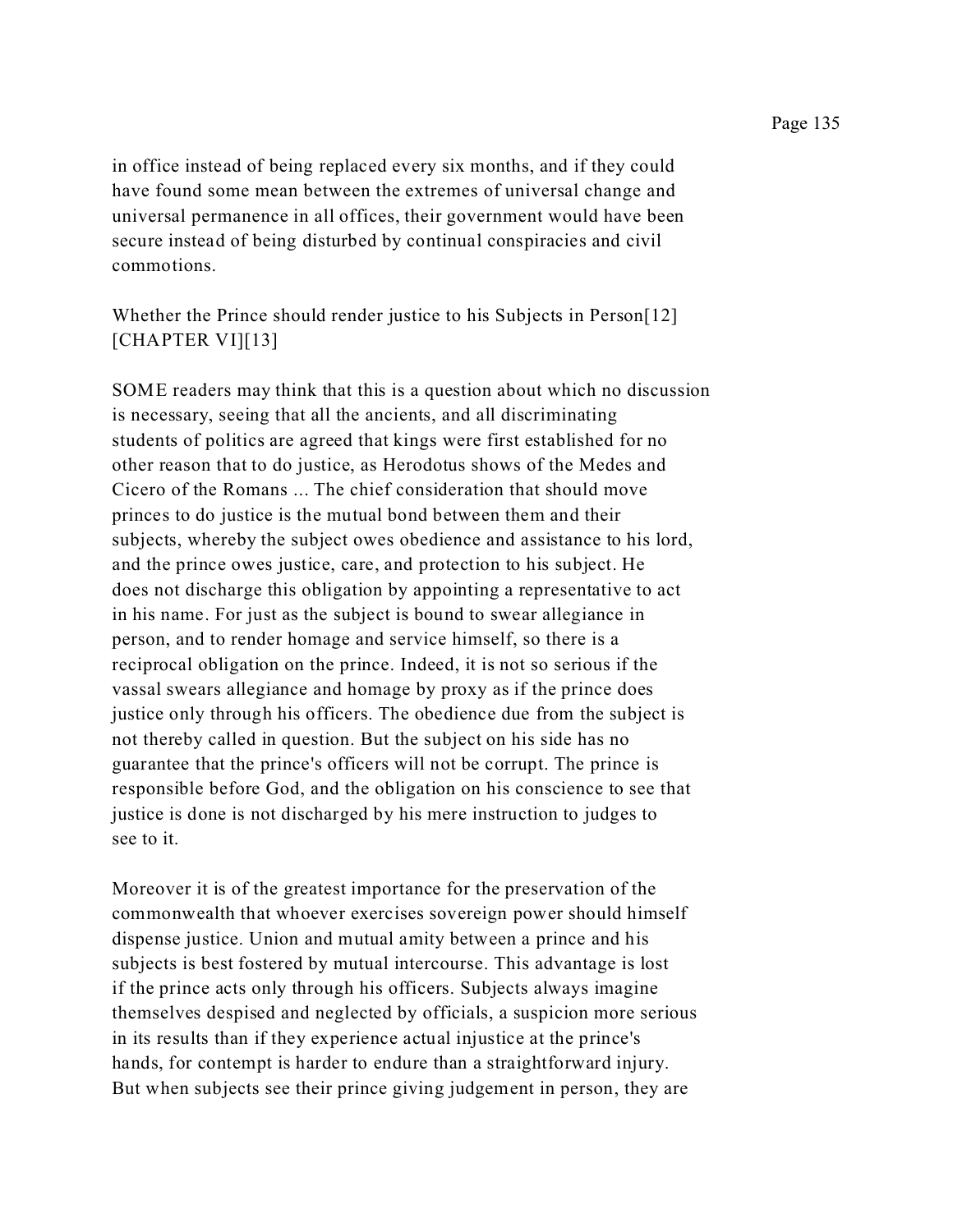by this mere fact already half satisfied, even though he does not thereupon grant their requests. They reflect that at any rate the king has attended to their petition, heard their complaints, and taken pains to judge the matter. It is extraordinary how uplifted and delighted subjects are to be seen, heard, and attended to by a prince even of very modest virtues, or of some mild degree of amiability. Moreover nothing gives greater authority to magistrates and subordinate officials, or excites more fear, and reverence for justice, than the sight of the king enthroned for judgement... In fine, it cannot be doubted that the prince in doing justice constantly upon his subjects accustoms himself to be in his own person just, upright, and true. Seeing that this is the greatest boon that can fall to the lot of any commonwealth, should not one desire constantly and ardently that the prince should be ceaselessly employed in giving judgement? The true function of the prince is to judge his people. He must of course also be armed against the enemy, but justice is his necessary attribute in all places, and at all times.

But the example of wise princes is of more weight than reasons and arguments. Was there ever a prince the equal of Solomon for wisdom? We read that his sole prayer to God was for wisdom so that he might judge his people aright, and his judgements were reported throughout the world, to the wonder and edification of all peoples. Who was ever the equal of the great Augustus for political prudence? We read of him that he was incessantly employed in giving judgement? He would not let even illness prevent him from being carried into the court. Such was the ordinary and daily function of the Roman Emperors and they won thereby a reputation for justice above all other princes of the world. ...

Nevertheless I do not think these arguments are of sufficient weight to settle the question and prove conclusively that the prince should dispense justice in person. It is true this would be expedient and even necessary if princes were, as Scylax said of those in the Indies, as superior to their subjects as God is high above mankind. There is nothing finer or more royal than the spectacle of a prince performing exploits of virtue in the presence of his people, and out of his own mouth rebuking and condemning wicked men, praising and rewarding the good, publicly taking counsel of the wise, and engaging in weighty debate. Only a man who is himself upright esteems virtuous company and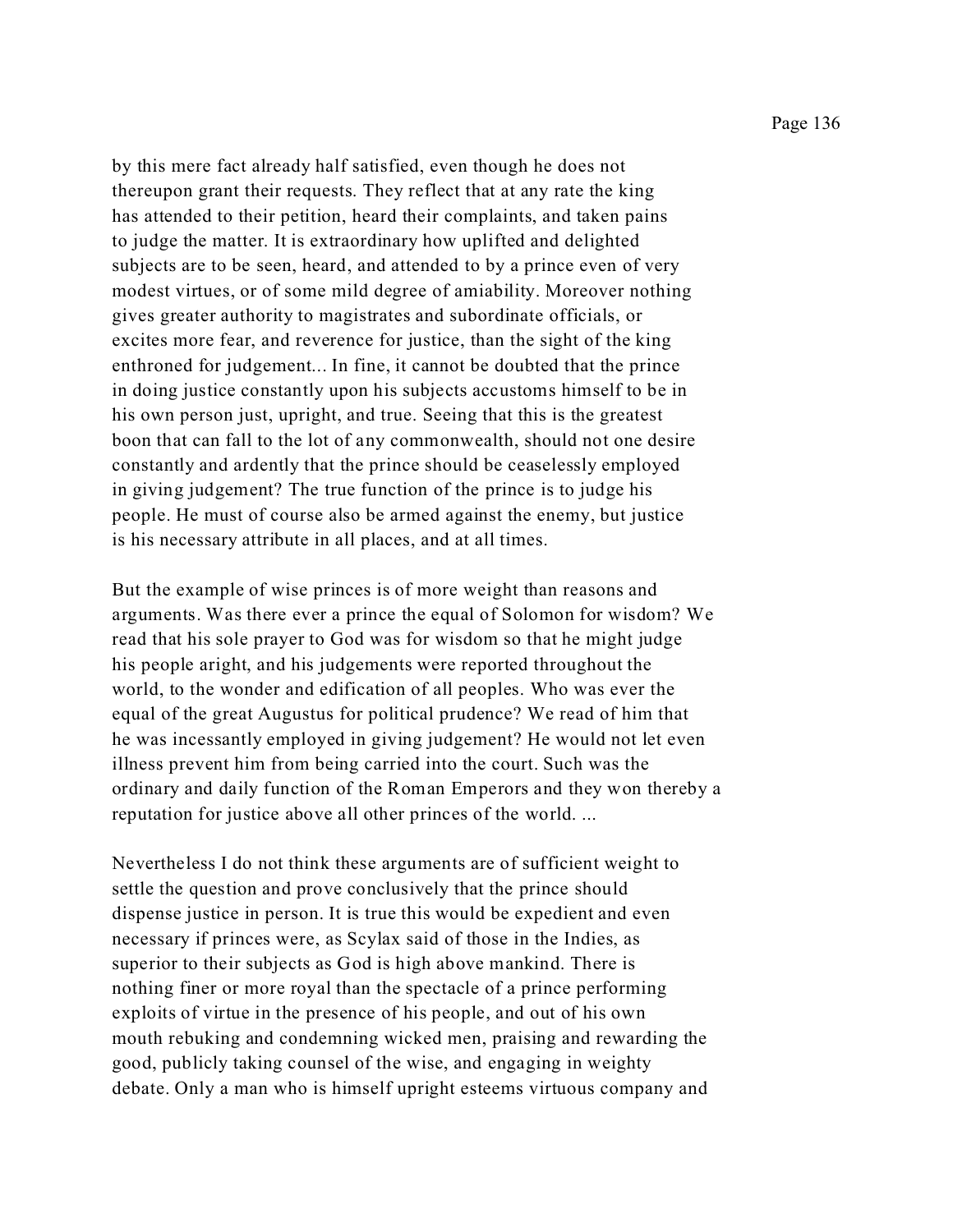hates evil men, and only a prince who is himself just and true can dispense impartial justice.

But should we agree that vicious princes ought also to live in the public eye, and thereby communicate their vices to their subjects?

The least vice in a prince defaces his fair image, and cannot but have the effect of attracting, persuading, or even compelling his subjects to evil. It is the most natural thing in the world for subjects to model themselves on the manners, the behaviour, and the conversation of their prince. No gesture, action, or expression of his escapes the notice of those who observe him with the closest attention with a view to imitation ... We have seen how, when Francis I, King of France, and Mansur called the Great, Emperor of Africa and Spain, each in their several times and places began to patronize learning, immediately the princes, the nobles, the clergy, and common people devoted themselves with such ardour to the sciences, that never was such a concourse of men learned in all languages and sciences seen as in their time. Since princes then are a model to their subjects, let them be as perfect as in them lies, and if they fall short in this respect, let them not make public appearances.

It may be objected that this is not a good enough reason why a prince should live retired, and not appear to judge and communicate directly with his people, since they have the wits, which they should employ, to judge of his actions, and follow the good and eschew the evil. But I would answer that it is much easier to imitate vice than virtue, for men are naturally inclined more to evil than good, and whereas there is only one straight and narrow way that leads to virtue, there are a hundred thousand side paths that lead to vice ... Such power has a faulty prince of transforming and turning the hearts of his subjects according to his own good pleasure. He has even greater power of turning them to folly. I can give another example from the conduct of King Francis. He once shaved his scalp in order to assist his recovery from a wound in the head. Immediately first his court, and then everyone else shaved too, so that from that time long hair which was once a mark of beauty and privilege of nobility became an object of ridicule. ...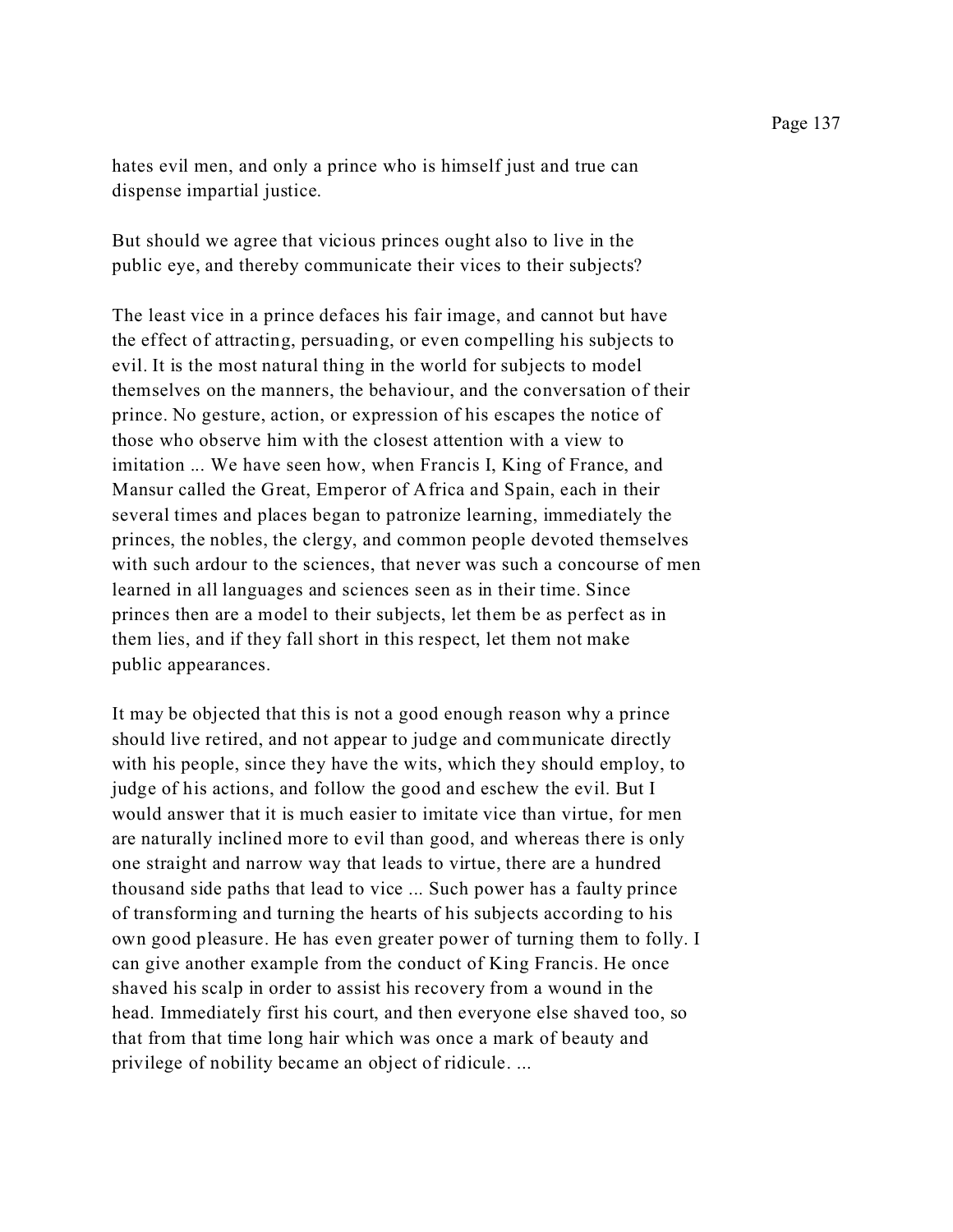Suppose however we grant that the prince is neither inept, ridiculous or vicious, but virtuous and well-conducted, the fact remains that daily communication and a too great familiarity with his subjects engenders a certain contempt for the sovereign. Contempt of him leads to disobedience to his commands and his laws, and disobedience spells the ruin of the state. On the other hand, if the prince makes a habit of appearing in public, but always in great state and in the guise of a severe and terrible judge, it is true that he may inspire his subjects with respect, but he will also run the risk of losing their love. Love of the subject for his sovereign is much more conducive to the preservation of the state than fear, for love always has an element of fear in it, the fear of offending the object of one's love. But fear by itself can be, and mostly is, devoid of any admixture of love. Almighty God, the ruler of the whole world, made manifest what relations earthly princes, who are his true images, ought to have with their subjects. For God only communicated with men in dreams and visions, or through the very small body of the elect, and the greatest saints. When He declared the decalogue in His own voice, divine fire filled the heavens, and thunder like the terrible sound of trumpets shook the mountains, so that the people threw themselves upon their faces, praying Him to cease speaking lest they should die. It is written that He caused them to hear His voice that they might for ever after tremble to offend Him. Nevertheless He moved them to love Him by blessing them with manifold and great favours and bounties. The wise prince who imitates in the management of his subjects the wisdom of God in governing the world will show himself little to his subjects, and then in solemn state as befits his high authority. He should moreover choose men of great worth, such as are not easily found, to make known his will. For the rest, he should constantly bestow his graces and favours on all his subjects. ...

But granted that the prince has wisdom, understanding, prudence, discretion, experience, patience, and all the virtues, it is still of doubtful advantage for him to judge his subjects in person. The best means of preserving the authority of the monarchy is that the prince should be loved by all, without any alloy of contempt, and as far as possible hated by none. To achieve this two things are necessary. First, just punishments must be meted out to malefactors, and rewards to the worthy. But seeing that whereas the latter is a pleasing task, and the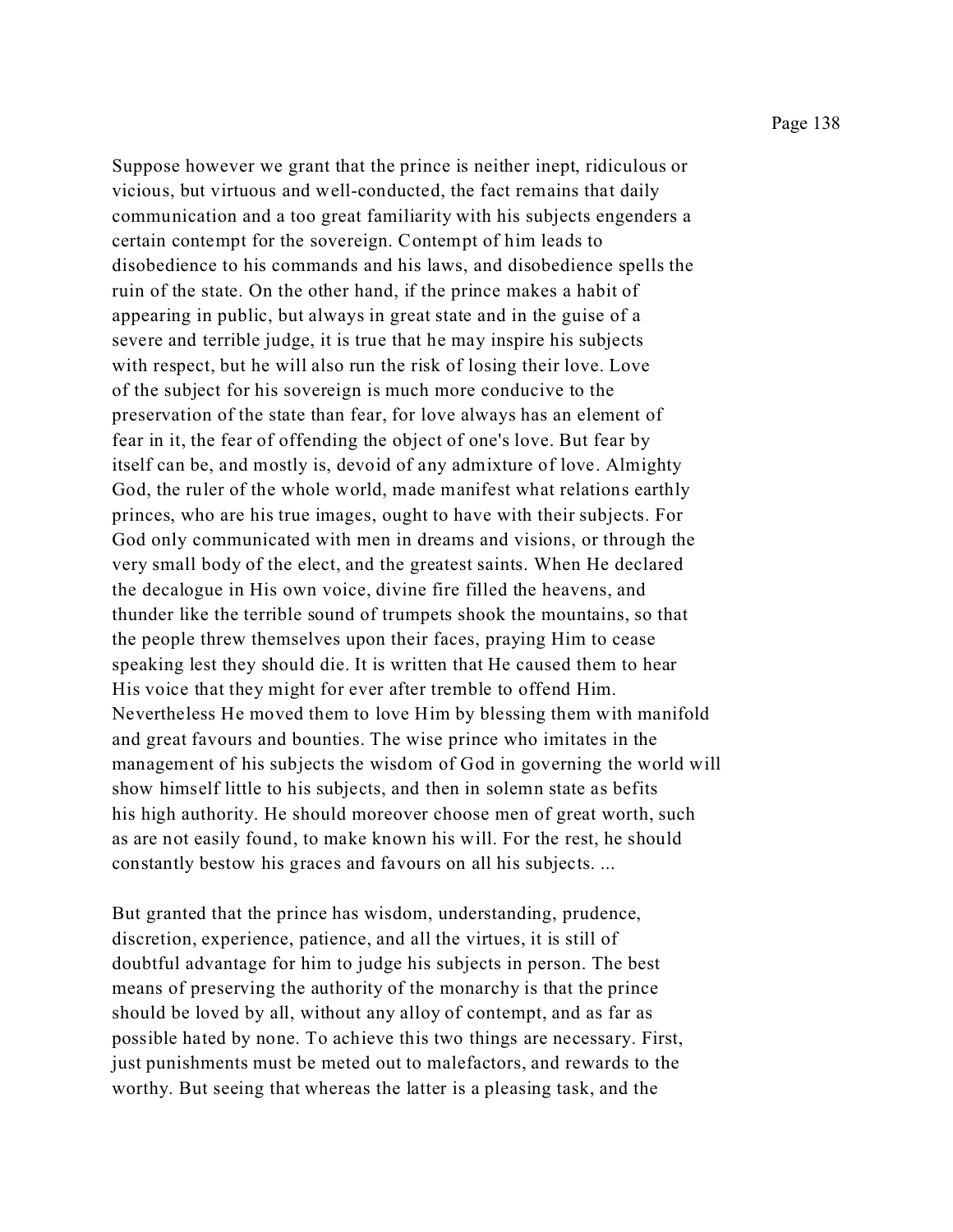former is invidious, the prince who wishes to command the affection of his subjects should reserve to himself the distribution of rewards, whether estates, honours, offices, benefices, pensions, privileges and concessions, grants of immunity, exemptions, and restitutions, and all such graces and favours. Any prudent prince should bestow such himself. But for condemnations, fines, confiscations, and all like penalties, let him delegate their infliction to his officers, for them to administer good and expeditious justice. If he manages his affairs in this way, those who have received benefits at his hands are constrained to love, respect, and honour their benefactor; those who have been punished will have no occasion to hate him, but will vent their anger on their judges. The prince, showering benefits on all, but injuries on none will be welcome to all and hated of none. Nature has provided us with a model in the king of the bees, who has no sting ... I myself think that one of the admirable secrets of the long success of this monarchy is the wise practice of our kings, since earliest times, of themselves distributing graces and favours, while delegating the duty of punishment, without respect of persons, to their officers. ...

What I have said about the inadvisability of the prince assuming the role of judge has even more force in popular states, because of the great difficulty of assembling the people, of making them listen to reason when they are assembled, and having listened, to pass sound judgement. Such difficulties were the greatest single cause of civil wars among the Romans until the dictator Sulla vested the cognizance of all causes, save treason in the first degree, in the magistrates. Moreover the denial of the exercise of their ordinary and legitimate powers to the senate and the magistrates, in order to attribute them to those in whom sovereign power is vested, has been a most frequent cause of the ruin of commonwealths. The true attributes of sovereignty apart, the more powers a sovereign has, the less secure he is... Perhaps the thing that has most conduced to the preservation of the Venetian state is that there has never been a republic in which those in whom sovereign power was vested interfered less with the business of the council and the magistrates. The Great Council hardly concerned itself with anything save the appointment of magistrates, the issue of general ordinances, and the granting of graces, which are, of course, the principal attributes of sovereignty. All other affairs of state were attended to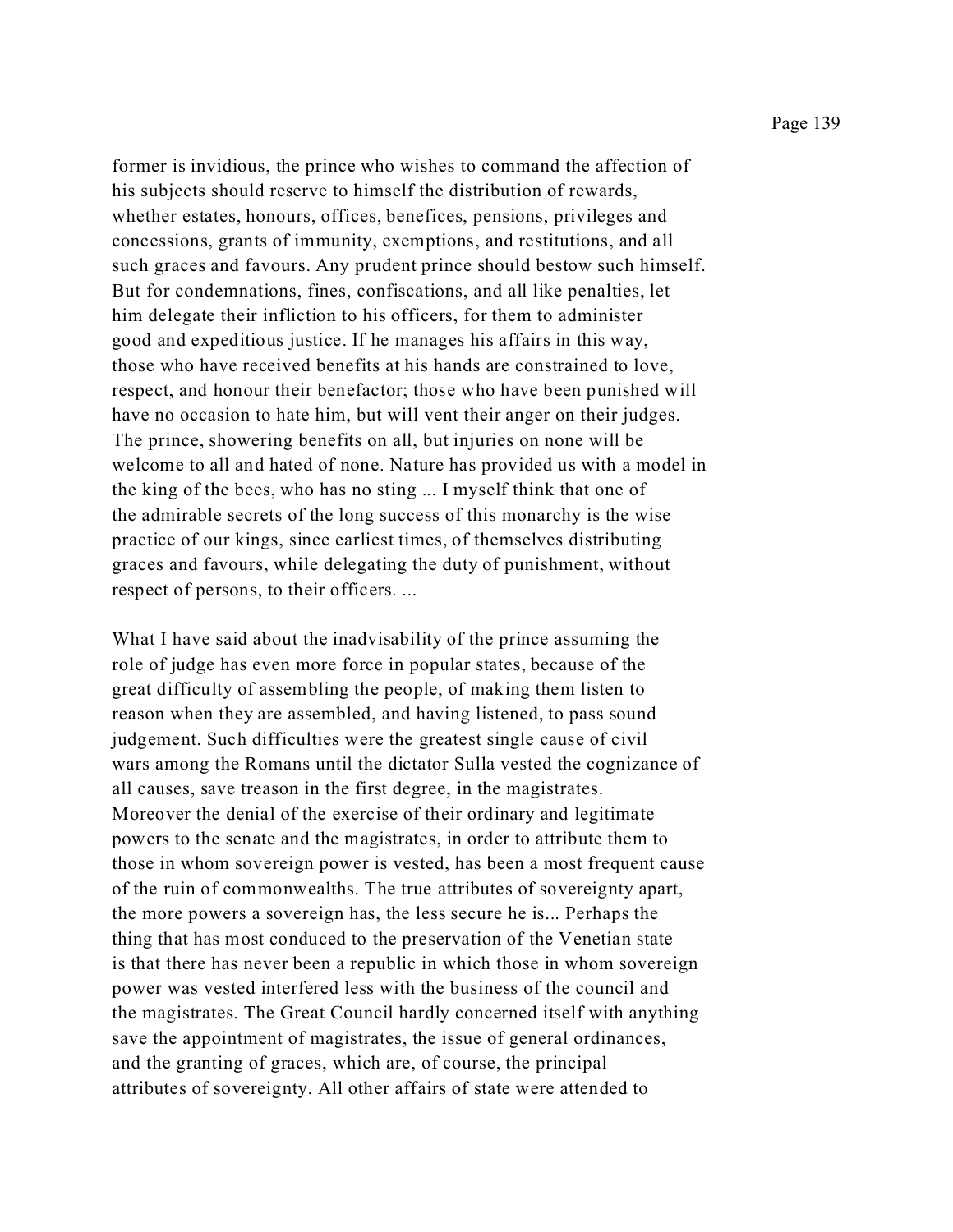by the Senate, or the Council of Ten, and the administration of justice by the magistrates.

If this is well-ordered and praiseworthy in an aristocracy, it is even more desirable in a popular state, for the more heads, the less counsel, and the less resolution ... We read that the Roman Republic was never more flourishing than at the time when the people did not concern themselves with any exercise of power save their rights of sovereignty. This was the period from the first Punic war till the conquest of the kingdom of Macedon. But once the Tribune Caius Gracchus curtailed the powers of the Senate and the magistrates in order to make the people cognizant of matters of all sorts, nothing but seditions, assassinations and civil wars followed, till this outrageous licence of the people was exchanged for an extreme servitude. ...

A state cannot fail to prosper where the sovereign retains those rights proper to his majesty, the senate preserves its authority, the magistrates exercise their legitimate powers, and justice runs its ordinary course. Otherwise, if those who have sovereign power attempt to invade the sphere of the senate or the magistrate, they only risk the loss of their own authority. They are much mistaken who think to exalt the sovereign by making him aware of his claws, and impress on him that his will, his very glance, has the force of an edict or a judgement, so that none of his subjects can take cognizance of any matter which may not be revised or reversed by him. This engenders an insupportable arrogance and tyranny in the prince. ...

## How Seditions may be Avoided [CHAPTER VII]

...WE put first as a general maxim that factions and parties are dangerous, and threaten the well-being, of all kinds of commonwealths. They must therefore be prevented wherever possible by wise counsel, and if only discovered after they have been set on foot, every means should be taken to cure them, or at the worst, nothing should be omitted which is likely to mitigate the evil. I would not deny that factions and seditions bring in their train great benefits, such as some wise law, or beneficial reform, which would hardly have come about without agitation. But this does not disprove the fact that sedition is in itself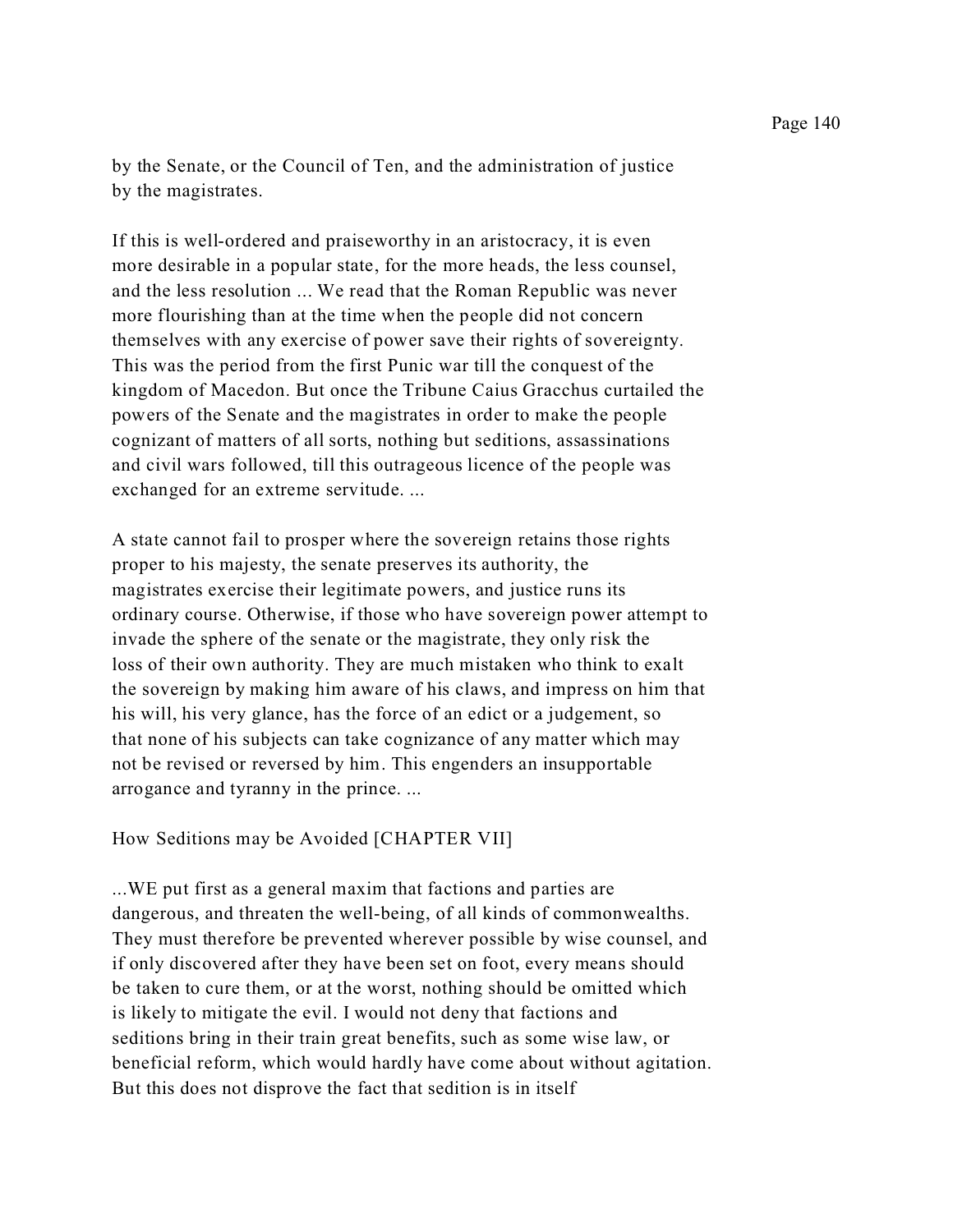Page 141

dangerous, for its good results are purely fortuitous and accidental... Seditions often lead to the death or banishment of evil men, which allows the rest to live thereafter in peace. Or unjust laws and ordinances may be abolished, and replaced by just ones which otherwise would not have been accepted ... But just as diseases are pernicious to the body, so conspiracy and conjuration is pernicious to the commonwealth.

Someone may say that factions are necessary to the preservation of tyrants, since they are inevitably the enemies of their subjects, and could not long maintain themselves in the face of a united people. We have already shown that tyranny is the weakest of all forms of the commonwealth, since it is upheld by cruel and wicked deeds. Nevertheless tyrannies are generally brought to an end by sedition or civil war. Even the most ingenious of tyrants, who have committed their murders one at a time, growing fat on the life-blood of their subjects, and preserved their own miserable lives, though dragged out in terror and despair, have not escaped the knife of the conspirator. The more subjects they put to death, the more are conspiracies against them nourished by the avengers of murdered kindred. Even should whole families be exterminated, in the end all good men and true rise against them ... Therefore the Florentines were mistaken in thinking that their authority in Pistoia was the better secured by nourishing factions among its inhabitants. They only lost influence by the death of good citizens destroyed in civil strife.[14]

But if factions and seditions are dangerous to monarchies, they are even more so to popular states and to aristocracies. Monarchs can preserve their authority, either by impartially composing quarrels, or in alliance with one of the parties by bringing the other to reason, or by destroying it altogether. But if the people in a popular state are divided, there is no sovereign to appeal to, any more than there is when the governing class in an aristocracy splits up into cliques. ...

If it is obvious that the opposing factions cannot be dealt with by process of law, the sovereign ought to resort to force to extinguish them altogether, by the punishment of the manifest leaders before they have become so strong that there is no prevailing against them ... The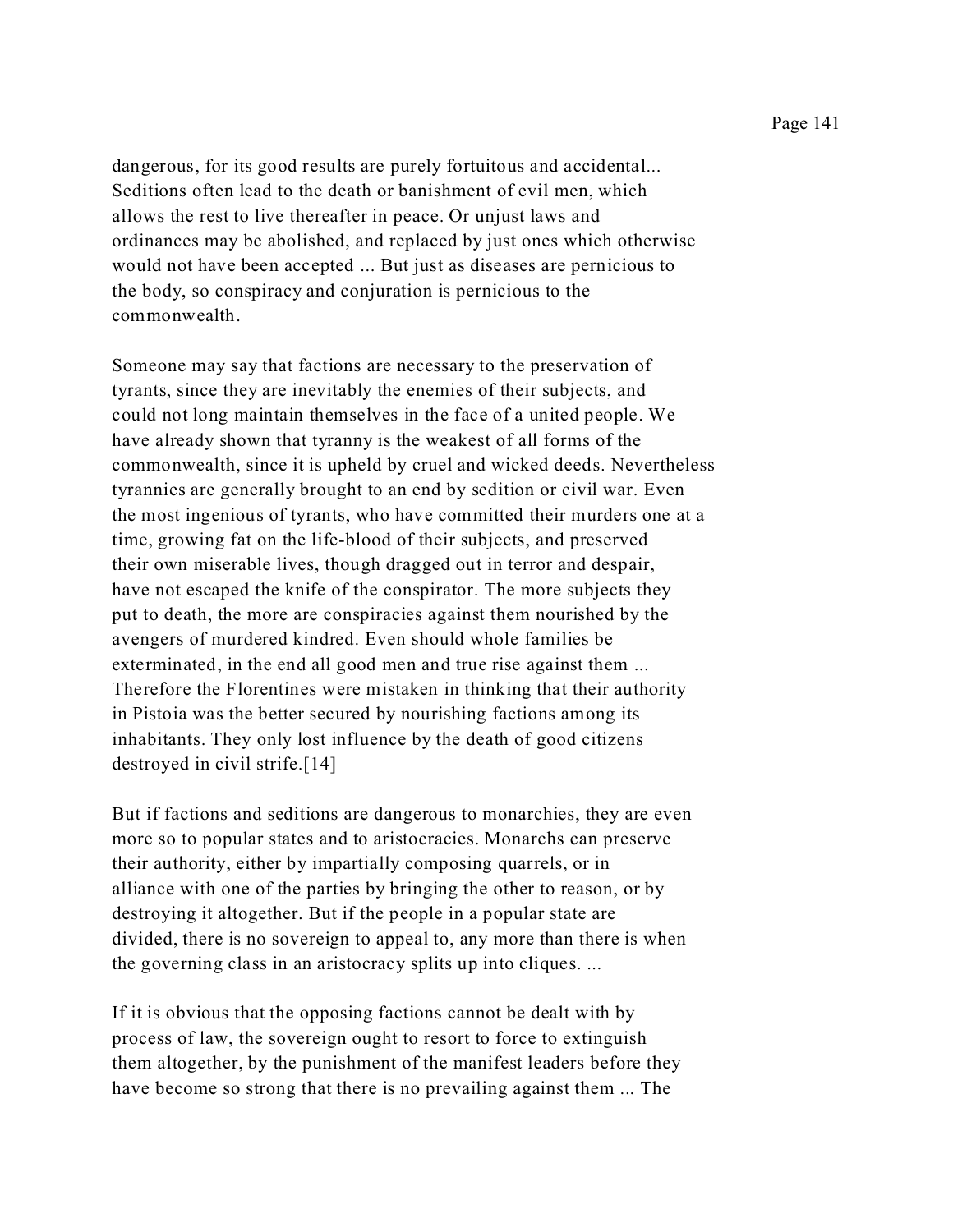punishment of a few may then induce the rest to remember their allegiance, and discourage those who have not yet openly joined in. The prince should avoid however mass executions, or the torturing of suspects. ...

In the case of factions and conjurations which are not directed against the prince personally, nor against his government, but divide the nobles, or the towns, or the provinces subject to him from each other, he ought by all means in his power to stop them developing. He should not omit the smallest precaution. Great storms and tempests are bred from almost imperceptible mists and vapours, and civil wars can originate in the most trivial circumstances. ...

Just as it is easier to prevent an invasion than to expel the enemy once he has effected an entry, so it is better to prevent sedition than to try and cure it. This is even more difficult in a popular state than in any other. The prince in a monarchy, and the governing class in an aristocracy are, and ought to be, the sovereign judges and arbiters of the quarrels of their subjects. Often enough their absolute authority is sufficient to put an end to conflicts. But in a popular state sovereignty is vested in the very people who are divided, and the magistrates are nothing more than their subjects.

There is need then for wise statesmen to come to terms with the people in such a case, and to humour them in order to bring them to reason. The lunatic who cannot stop dancing and singing incessantly cannot be calmed unless the musician first attunes his violin to the patient's mood, and then gradually modifies the rhythm till he has cured him. So the prudent magistrate, faced with an excited people, at first gives way to their temper in order to be able to bring them to reason by gradual means. To resist an exasperated multitude is no more possible than to oppose oneself to a torrent dashing down from some great height. It is even more dangerous to resort to force against one's subjects, unless one is absolutely certain of victory. If the subject is victor, he will most certainly displace the vanquished. Even if the prince is not vanquished, but merely fails of his objective, he renders himself contemptible, and encourages other of his subjects to revolt, foreigners to attack him, and all to despise him. The danger is greatest in popular states. It is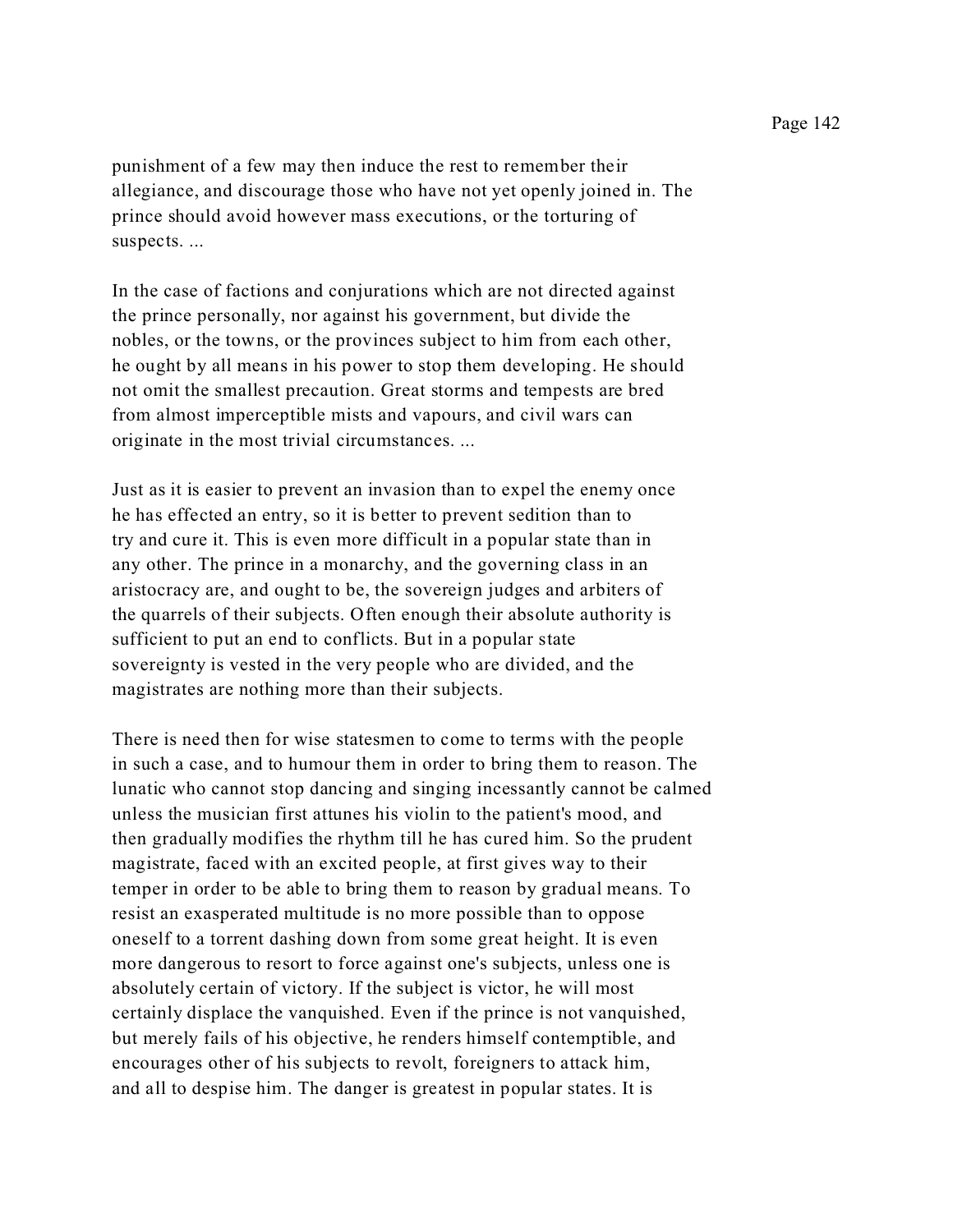Page 143

evident in all the seditions that vexed Rome, that those who wished to proceed by force, and openly resist the wishes of an angry people ruined all, but those who proceeded mildly and cautiously brought the people to reason. One must humour the people, and make some concession to them, even an illicit one. But let it be understood that this is only when they are in a rebellious mood. It is not meant that one should always pander to the passions, but hold them in check rather. ...

But should the sovereign prince take sides, he abdicates his role of sovereign judge and becomes merely party leader. He thereby puts his life in hazard, even if the revolt is not specifically directed against his authority. We have seen this in the wars of religion which have ravaged Europe for the past fifty years. We have seen the kingdoms of Sweden, Scotland, Denmark, and England, the Swiss Confederates and the Empire of Germany all change their religion, though the commonwealth preserved its republican or monarchical form unaltered in each case. In many places this has not been accomplished without much violence and shedding of blood. But once a form of religion is accepted by common consent, further disputation should on no account be admitted. All questions which are made matters of debate become thereby matters of doubt. But it is a great impiety to make a matter of doubt of the thing which each man should be certain about and hold to resolutely. But there is no matter, however simple and true, which is not made confused and obscure by dispute, especially any matter which does not depend on reason and demonstration, but on belief simply. If philosophers and mathematicians do not question the principles of their sciences, why should one be permitted to question a religion which has once been accepted and approved ... It is well known that the kings of the East and of Africa strictly forbid any discussion of religion. The same prohibition is contained in the Ordinances of Spain, and of those of the King of Muscovy. The latter, seeing his people divided into sects and factions in consequence of the disputatious sermons of ministers of religion, forbad preaching, or even discussion of religion on pain of death. Priests were provided with a written creed and exhortations to be read to the faithful without comment or addition, on the festivals of the Church. By the law of God it is expressly commanded that the Scriptures should be read constantly to people of all ages and both sexes. It is not said that they should be discussed. On the contrary,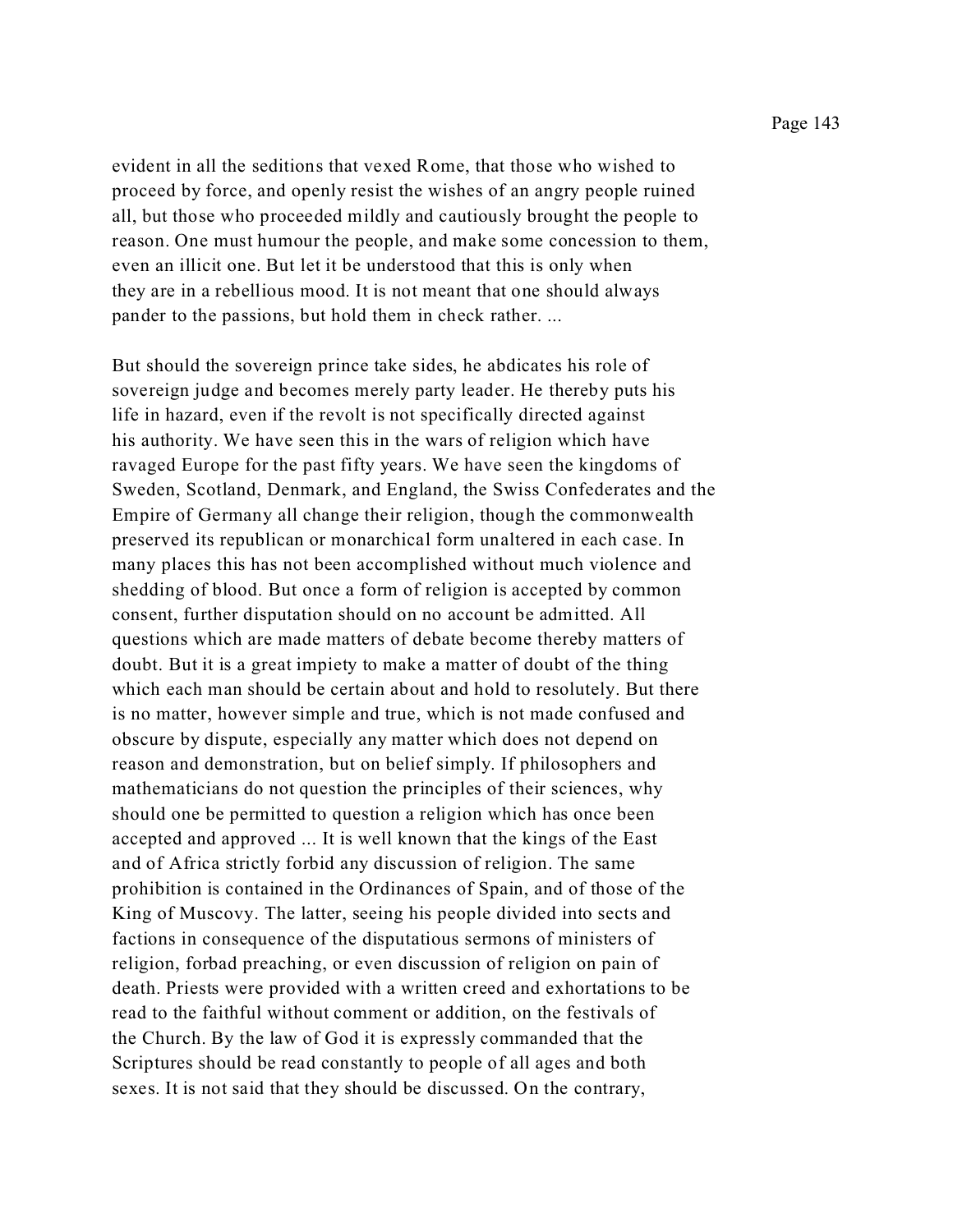the Hebrews, taught by the Prophets from father to son, expounded the law of God in the seven colleges on Mt. Sion, but they never disputed, as we read in Optatus Milevitanus. The disputation was devised to investigate matters of probability, and not matters necessary and divine, since the latter are always rendered doubtful, being the subject of disputation. Therefore all discussion of religion was strictly forbidden on pain of death, and the prohibition rigorously enforced in certain German towns, after the Imperial Diet of 1555.[15]

Even atheists agree that nothing so tends to the preservation of commonwealths as religion, since it is the force that at once secures the authority of kings and governors, the execution of the laws, the obedience of subjects, reverence for the magistrates, fear of ill-doing, and knits each and all in the bonds of friendship. Great care must be taken that so sacred a thing should not be brought into doubt or contempt by dispute, for such entails the ruin of the commonwealth.

I am not concerned here with what form of religion is the best. (There is in fact only one religion, one truth, one divine law proceeding from the mouth of God himself.) But if the prince who has assurance of the true religion wishes to convert his subjects, split by sects and factions, he should not, in my opinion, attempt to coerce them. The more one tries to constrain men's wills, the more obstinate they become. But if the prince in his own person follows the true religion without hypocrisy or deceit, without any use of force, or any infliction of punishments, he may turn his subjects' hearts. In doing this, not only does he escape unrest, trouble, and civil strife, but he guides his errant subjects to the gates of salvation. ...

The King of the Turks, who rules over a great part of Europe, safeguards the rites of religion as well as any prince in this world. Yet he constrains no one, but on the contrary permits everyone to live according as his conscience dictates. What is more, even in his seraglio at Pera he permits the practice of four diverse religions, that of the Jews, the Christian according to the Roman rite, and according to the Greek rite, and that of Islam. He also sends alms to the good fathers or Christian monks of Mount Athos, in order that they shall pray for him. Augustus did likewise with the Jews, sending the usual alms and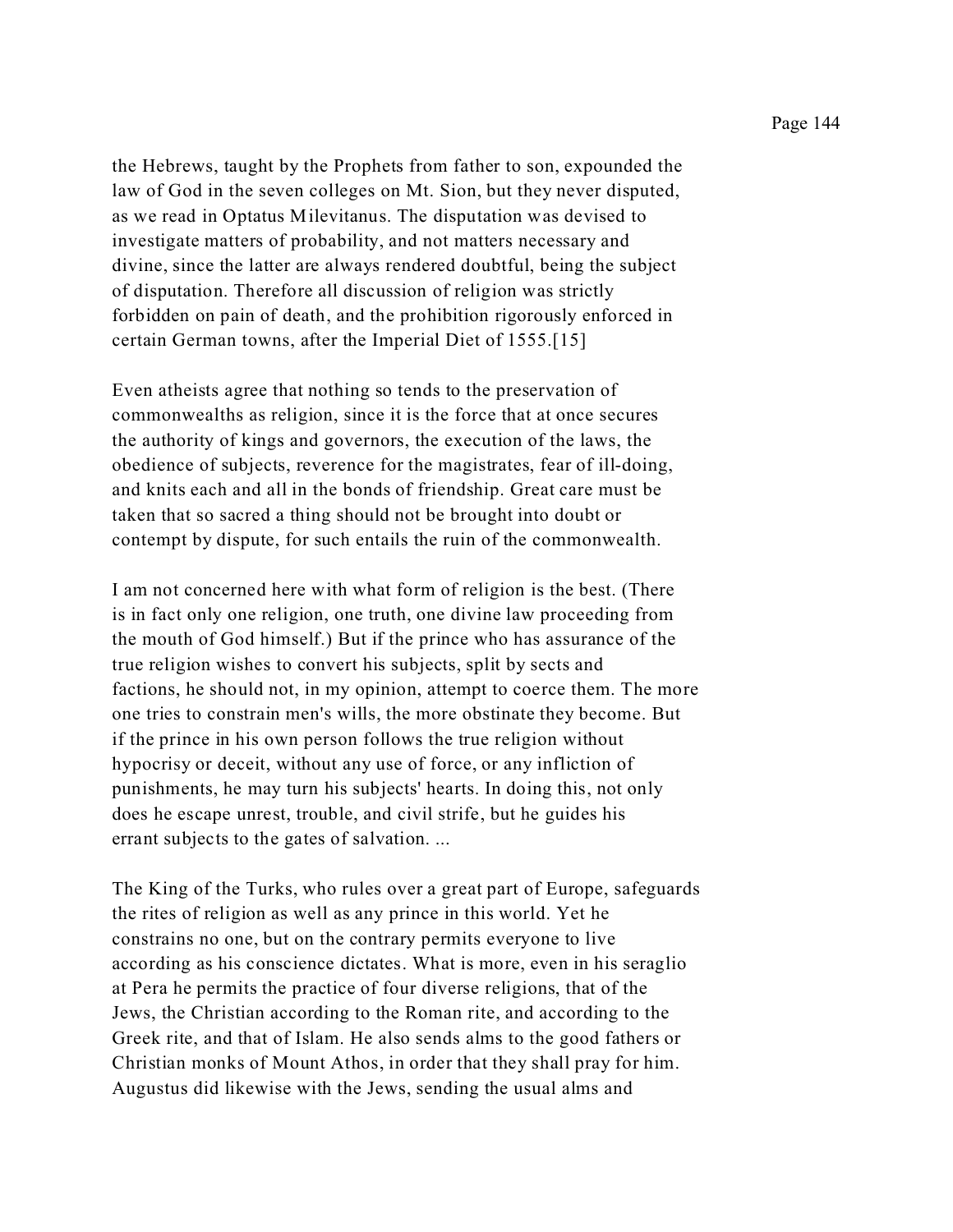oblations to Jerusalem. Although Theodoric, King of the Goths, favoured the Arian sect, he did not force the consciences of his subjects, giving as his reason, according to Cassiodorus, that he could not command in matters of religion, since no one can be forced to believe against his will.

If a prince does otherwise, those who are prevented from the exercise of their own religion, and not in sympathy with any other, end by becoming atheists, as we know. Once they have lost the fear of God, they trample under foot the law and the magistrate, and give themselves over to every sort of impiety and wickedness, beyond the power of any human laws to remedy. And just as the cruellest tyranny does not make for so much wretchedness as anarchy, when neither prince nor magistrate is recognized, so the most fantastic superstition in the world is not nearly so detestable as atheism. One must therefore avoid the greater evil if one cannot establish the true religion. ...

We have spoken of the causes leading to changes in the form of governments and of commonwealths. The same causes give rise to unrest and civil war; that is to say failure to do justice, oppression of the poor and humble, the unfair distribution of punishments and honours, excessive riches in a few and excessive poverty in the rest, idleness in the subject, and impunity in ill doing. This last is of the greatest importance, though it is mostly considered the least. I have already said this, but it bears frequent repetition. In proportion as princes and magistrates try to win a reputation for mercy, so they call down on their own heads the penalties that evil-doers have merited. ...

But besides these causes of unrest there is another which proceeds from the freedom which is allowed to orators, who play upon the emotions and fan the desires of the people as they choose. There is nothing which has greater influence over men's souls than the art of eloquent speech. Our forefathers portrayed the Celtic Hercules as an old man, trailing after him a crowd of people fastened by the ears with chains issuing from his mouth. They thus intimated that the powers and armed forces of kings and princes are not so potent as the vehemence of an ardent and eloquent man. He can excite the most cowardly to overcome the bravest, he makes the proudest cast aside their arms, turns cruelty into gentleness,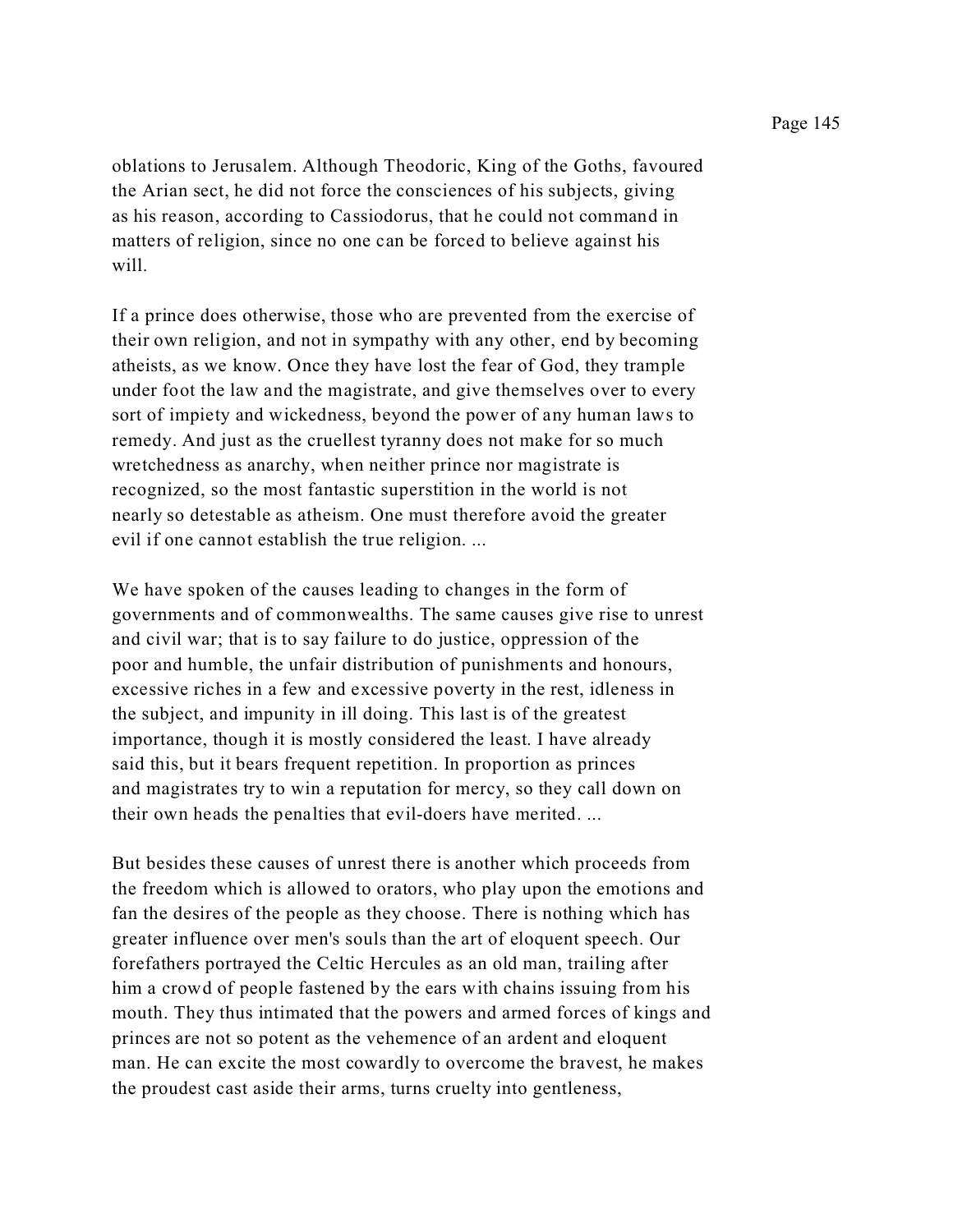barbarity into humanity, revolutionizes a commonwealth, and plays upon the people at will. I don't say all this in praise of eloquence, but to show what force it has, for it is a force more often used for ill than good ends. It is nothing more than the art of disguising the truth, an artifice to make that which is evil seem good, that which is right, wrong, make a mountain out of a molehill and an elephant out of a mouse. In other words it is the art of successful lying. There is no doubt that for one who makes a good use of this art, fifty abuse it ... There is no need to prove this by examples from Greece and Rome, one can see it in our own age ... John of Leyden, who was a cobbler turned preacher, seized Münster, the capital city of Westphalia, caused himself to be crowned its sovereign king, and sustained a seige by the imperial army for three years. The preacher Geronimo Savonarola, supported by Pagolantonio Soderini, moved the people to choose a popular form of state when it was in doubt whether Florence should become an aristocracy or a popular state. In the same way Pericles employed the orator Ephialtes to persuade the Athenians to a popular state of an extreme type. In brief, we have seen all Germany in arms, and a hundred thousand people killed in less than a year because unruly preachers incited the people against the nobles. ...[16]

Nevertheless, for those who wish to make good use of this weapon, it is a means of converting a people from barbarism to humanity, it is a means of reforming manners, improving the laws, expelling tyrants, banishing vice, and strengthening virtue. There is no better means of appeasing discontent, and persuading subjects to obedience than to employ a good preacher, for he will find a way to soften and turn the hearts of the most obstinate rebels. This is especially true in a popular state where an ignorant people is master, and cannot be restrained except by orators. For that reason they have always enjoyed the highest degree of honour and power in popular states, controlling the distributions of offices and charges, gifts and honours according to their good pleasure. In brief, the issues of peace and war, arms and laws hang upon the words of orators. On the other hand there is nothing that the tyrant has to fear more than a popular orator, if his tyranny is hated.

But since these rules which we have formulated should be adapted to the nature of the commonwealth and the type of government, laws, and customs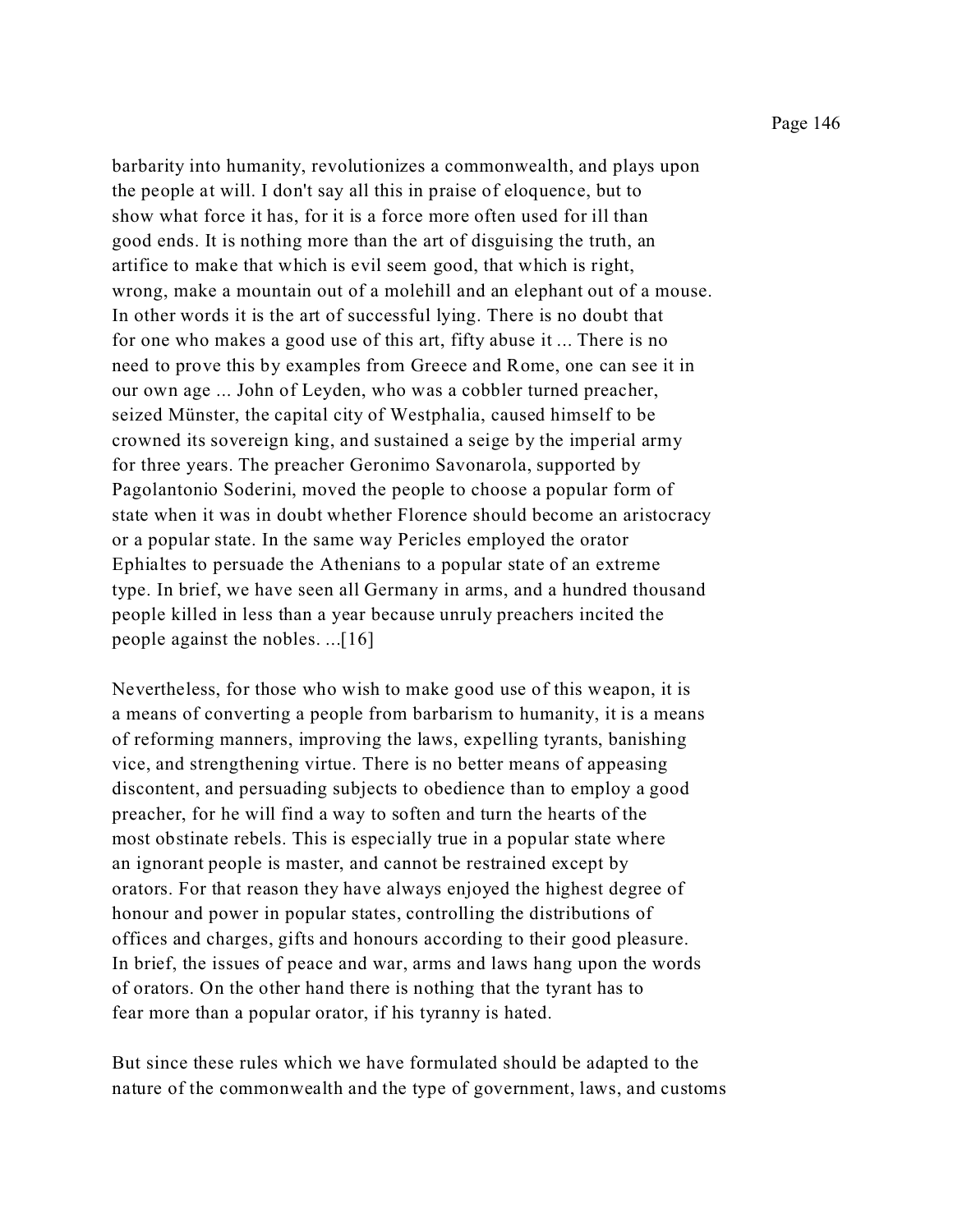to the nature of each particular people, let us consider the nature of the various peoples as a matter most necessary to be understood for the good government of commonwealths.

1. Paolo Manuzio was the son of Aldo Manuzio and carried on the work of the Aldine Press after him. I cannot find that he composed any work on Venice. But his son, Aldo Manuzio il Giovane, who was associated with him in the work of editing and publishing, wrote a book Discorso intorno all' excellenza delle repubbliche, published in 1575. I have not been able to consult it, but possibly the two men were confused by Bodin.

2. In 1524, 12 years after the death of Pandolfo Petrucci, virtual despot of Siena, there was a rising against his son, and a government of all sections established. In 1525, after Pavia, there were further disturbances when the city put itself under the protection of the Emperor Charles V on payment of a tribute. The extreme republican party restored order, and confirmed the agreement with the Emperor, whereupon a number of their aristocratic opponents withdrew from the city.

3. A Medici who governed Florence through the Cardinal Passerini. Hence the outbreak against the regime when the Pope became a prisoner in Castel Sant' Angelo in 1527 when Rome was sacked by the Imperial army under the Constable de Bourbon.

4. Duke Cosimo I de' Medici, 1537-74.

5. He supported Savonarola and the popular party against the aristocrats, and was set upon and killed by his enemies when Savonarola fell.

6. Venetian admiral commanding in the wars of the early fourteenth century, victor over the Turks at Gallipoli in 1416, over the Genoese at Rapallo in 1431, and defender of Constantinople 1421-24.

7. Bodin is referring to the situation of France after Pavia, when the King was captive and the alliance between Pope and Emperor brought a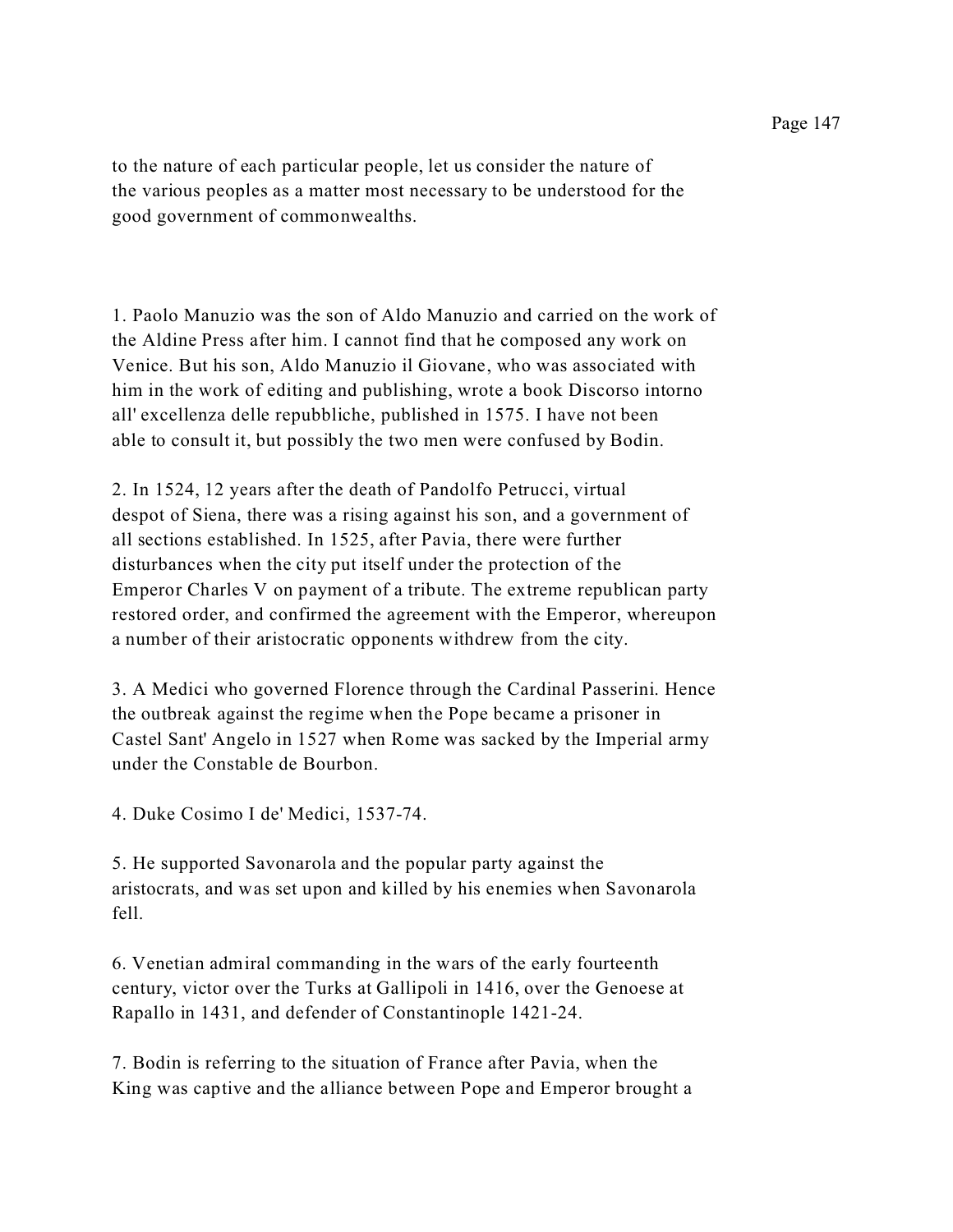general alignment against her.

8. Chapter II is devoted to a discussion of the predictability of political changes. It is almost entirely astrological. The conclusion is very fairly summed up at the beginning of chapter III. 'Though the principles of astrology are generally accepted, and proved by experience, the influence of the stars does not imply an order of necessity. God has given men wisdom and understanding, whereby they may preserve the good order of commonwealths, and forestall the ruin they foresee.'

9. Agostino Barberigo was Doge from 1486 to 1501. He was suspected of corrupt practices, but an enquiry was deferred till after his death.

10. In 1357 while King John was a prisoner in England, the Estates-General, angry at heavy taxation and the disastrous course of the war, and suspicious of misgovernment, forced upon the Dauphin Charles, as regent, a council of 36 reformer-generals with wide powers of correction. One of its first acts was to suspend all officers of Justice and finance, pending an enquiry into their conduct. The consequent anarchy brought its own reaction, and assisted Charles in getting rid of the Estates and re-establishing the authority of the Crown.

11. The Count Valentino was Cesare Borgia. Louis XII intervened on behalf of the Republic to check his conquests in Tuscany. The office referred to, that of Gonfaloniere a vita was instituted in 1502, but its holder, Piero Soderini, was forced to resign when the Medici, with the support of Spanish arms, re-entered the city in 1512.

12. This question was not entirely academic in Bodin's day. Louis XII still attended and heard cases in the Parlement of Paris. The practice however was discontinued after his death. However Henry III could still promise in the Ordinance of Blois, 1579, to render justice personally to such of his subjects as sought it, but by then such action no longer corresponded with the facts.

13. Chapter V is devoted to considering whether magistrates ought to be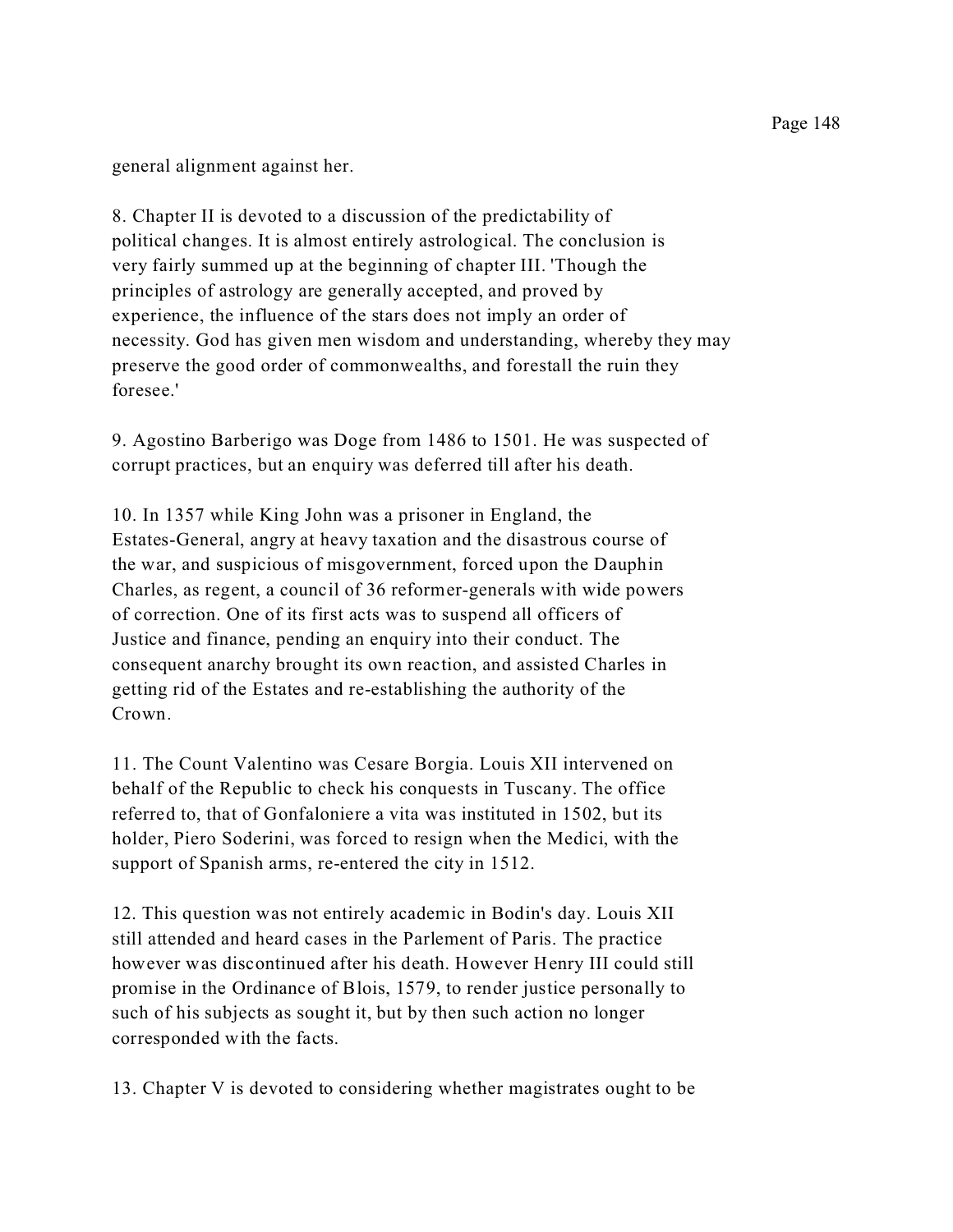unanimous or divided in their opinions and policies. The general conclusion is that division is mischievous in popular and aristocratic states, but not very dangerous in a monarchy where the king can hold the balance.

14. Pistoia was a subject city to Florence. Its inhabitants were divided into the factions of the Panciatichi and the Cancellieri. Their rivalries prevented any united resistance to Florentine domination, but assumed such proportions that from 1500 to 1502 it was not possible to exercise any control in the city, till some sort of a compromise was negotiated by the Florentine government.

15. The Diet of Augsburg, which finally permitted Princes of the Empire to establish Lutheran forms of worship in their principalities, if they thought fit.

16. A reference to the Peasants' Revolt of 1524-25.

## **BOOK V**

\_\_\_\_\_\_\_\_\_\_\_\_

The Order to be observed in adapting the Form of the Commonwealth to Divers Conditions of Men, and the means of determining their Dispositions. [CHAPTER I]

So far in discussing the commonwealth we have been concerned with general principles. It remains to discuss the particular characteristics of the different sorts of commonwealth that the diversity of races requires. Political institutions must be adapted to environment, and human laws to natural laws. Those who have failed to do this, and have tried to make nature obey their laws, have brought disorder, and even ruin, on great states. One observes very great differences in the species of animals proper to different regions, and even noticeable variations in animals of the same species. Similarly, there are as many types of men as there are distinct localities. Under the same climatic conditions oriental types are different from occidental, and in latitudes at equal distances from the equator, the people of the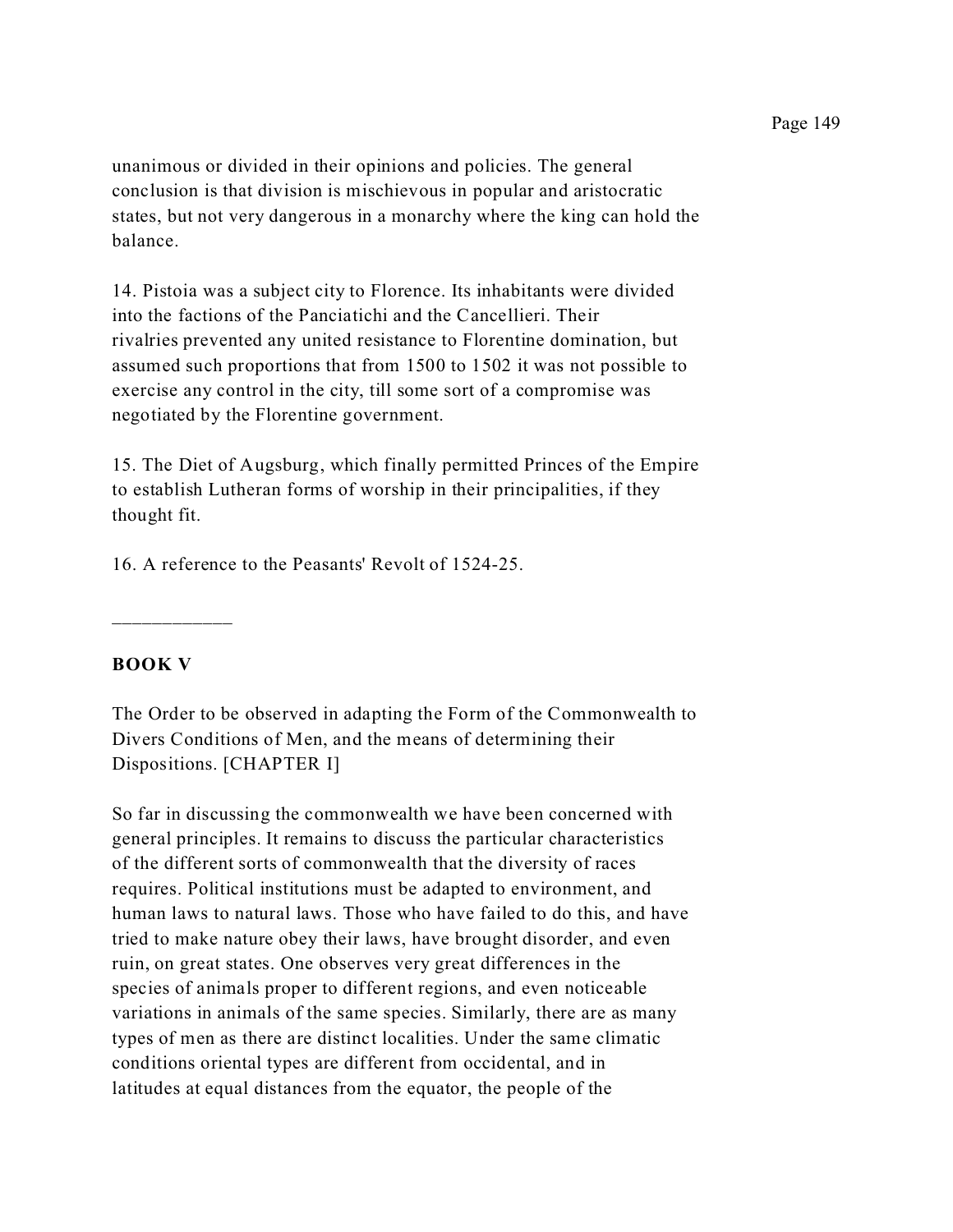northern hemisphere are different from those of the south. What is more, when the climate, latitude, and longitude is the same, one can observe variations between those who are mountaineers, and those who live on the open plains. Even in the same city there is a difference in humour and in habits between those who live in the upper and those who live in the lower parts of the town. This is why cities built in hilly country are more subject to disorders and revolutions than those situated on level ground. Rome, built on seven hills, was hardly ever free from civil commotions ... The Swiss, a people that came originally from Sweden, afford another example, for they are of the most various temperaments, dispositions, and forms of government. Though they are more closely related one to another than any other people, the men of the five Forest Cantons and the Grisons are the more proud and warlike, and prefer an extreme form of popular government. The others are more tractable, and they are governed by aristocracies, for they are by nature more inclined to that form of government than to a popular one. ...

A wise ruler of any people must therefore have a thorough understanding of their disposition and natural inclinations before he attempts any change in the constitution or the laws. One of the greatest, if not the principal, foundation of the commonwealth is the suitability of its government to the nature of the people, and of its laws and ordinances to the requirements of time, place, and persons. For although Baldus says that reason and natural equity are not conditioned by time and place, one must distinguish between universal principles, and those particular adaptations that differences of places and persons require. The governments of commonwealths must be diversified according to the diversities of their situations. The ruler must emulate the good architect who builds with the materials locally available. The wise statesman must do this too, for he cannot choose such subjects as he would wish.

Let us then first consider the nature of northern peoples, and southern, then of eastern and western, and the difference between those who inhabit mountainous country, and those who live on flat plains, or in marshy districts, or who are exposed to perpetual strong winds. We will then consider how the discipline of laws can modify the natural disposition of men, for we reject the doctrine of Polybius and Galen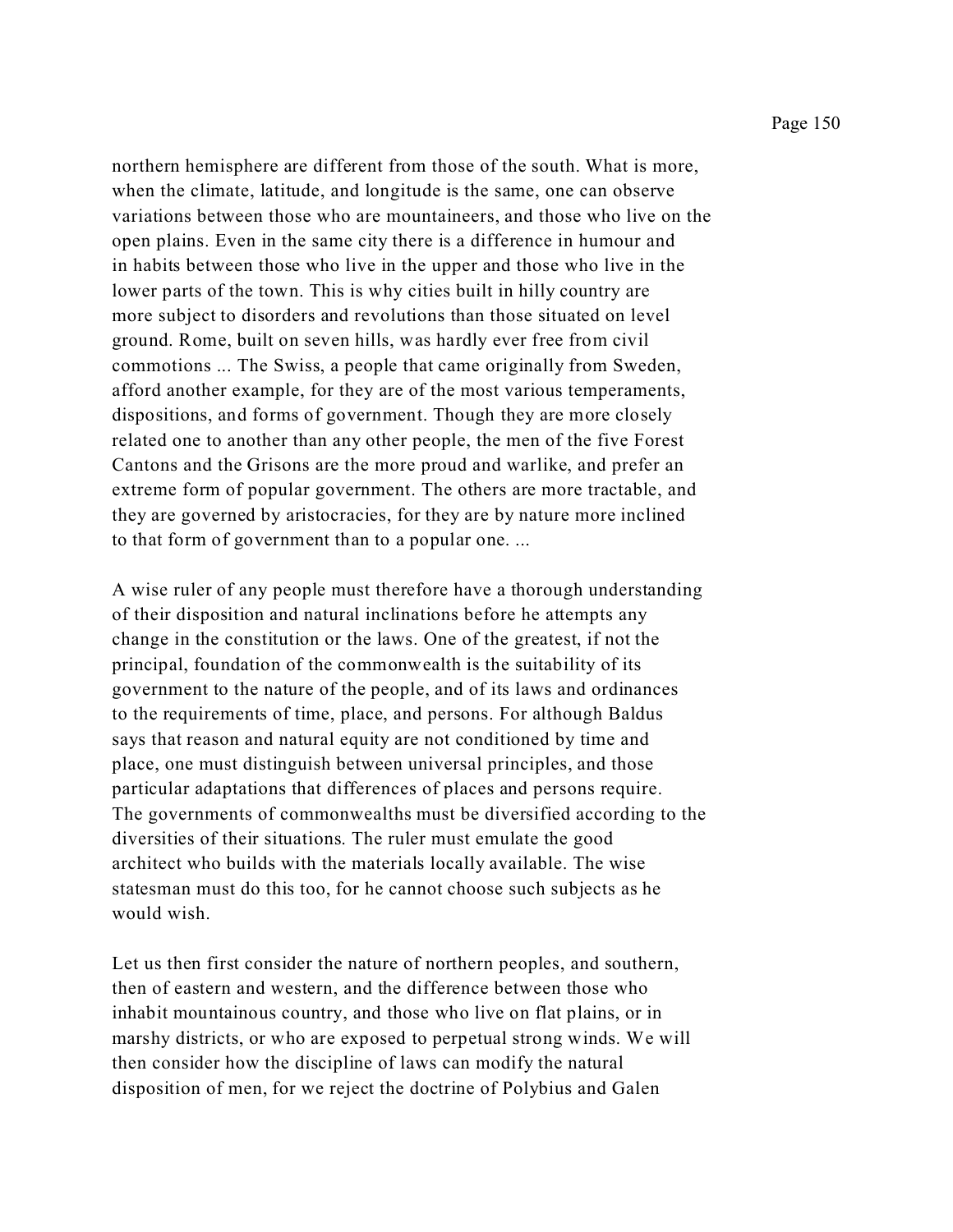that their natural environment has an absolute and necessary effect in forming men's morals. Furthermore, in order the better to distinguish the very great differences there are between those who live in the north and those who live in the south, we propose to divide all those who live this side the equator into three sections. The first are those who live between the equator and the thirtieth parallel. This is the torrid zone, and its inhabitants southerners. The next thirty degrees, to the sixtieth parallel, is the temperate zone, and its people therefore occupy a middle situation. From the sixtieth parallel to the pole is the frigid zone, inhabited by northerners. The same divisions can be applied to the people in the southern hemisphere, between the equator and the antarctic pole ... The climate between the sixtieth and the seventy-fifth parallel is severely cold, but there are nevertheless people living there, and a number of commonwealths. But one can have little to say about the last fifteen degrees below the pole, for there are no men there, or only very few, and those savage creatures who live like beasts in caves, so traders tell us, and what they say is confirmed by our histories. ...

Just as in winter, places underground, and the internal organs of animals, conserve the heat that is dissipated in summer, so people inhabiting the northern latitudes have a more vehement internal heat than those living in southern latitudes. This internal heat gives them much greater strength and natural vigour than have the rest. The coldness of the climate, by conserving their natural heat, gives them a greater appetite, and they eat and drink more than others. In consequence when armies drawn from the more southerly regions invade the frigid zone, they become more vigorous and bold. This was evident when Hannibal's army invaded Italy, or when the Arabs and the Moors invaded Spain, or in the case of the seven thousand Spaniards the Emperor Charles V took to Germany.[1] They all won notable victories. On the other hand northern troops lose their vigour and become dispirited when they are transported into southern countries, especially if it be in summer. The Cimbrians were an example. Plutarch says that the heat they had to endure in Provence completely exhausted them by keeping them in a perpetual sweat. Had not the Romans vanquished them first they would almost certainly have died. The same fate overtook the French before Naples,[2] and the lanzknechts who were led into Italy by Charles of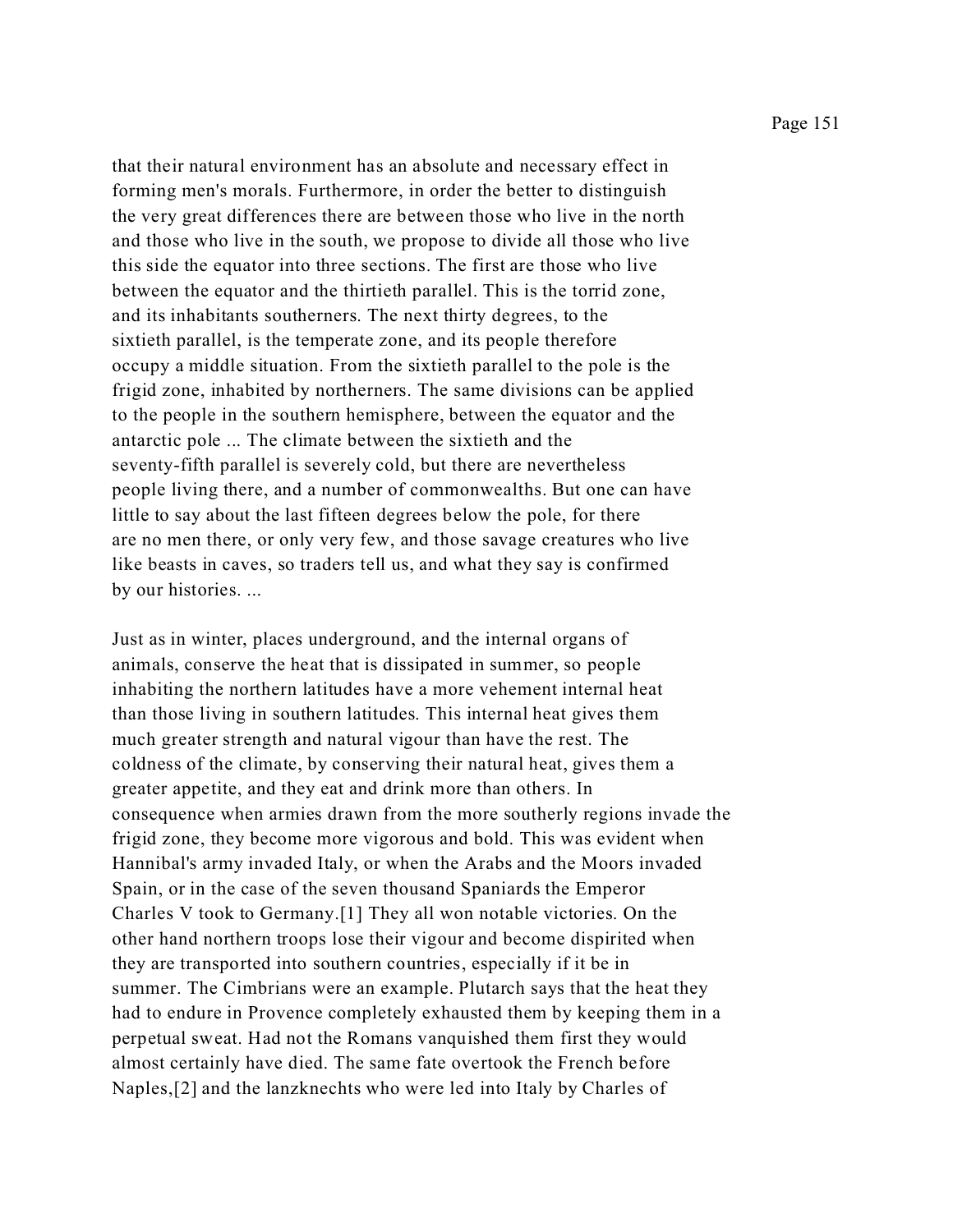Bourbon and George Fronsberg.[3] After they had sacked Rome, before the year was out, ten thousand of them had perished without a blow struck, according to Guicdardini.[4] The same effects are to be observed in cattle that are transported from the north to some southern country. They lose their fat, fail to give milk, and suffer a general decline. Pliny remarked on it, and traders are always experiencing the same thing. A Spaniard doubles his energy and his appetite when he goes into France, while a Frenchman in Spain becomes languid and dainty. If he tries to go on eating as he was accustomed to do at home, he runs the risk of putting a term to his existence. Northerners feel languid when a south wind blows. For the same reason men and animals, and especially birds, who are very sensitive to change, grow fat in winter and thin in summer.

If Leo Africanus[5] and Francesco d'Alvarez,[6] the authors of histories of Africa and of Ethiopia, had observed the working of these natural causes, they would not have praised the abstinence of the people of these regions so highly. They cannot have much appetite if they lack internal heat. For the same reason one should not blame northerners for their gross appetites, and for eating more voraciously than southerners; it is a consequence of the heat, the size and the bulk of their bodies. The same effects may be found in antarctic regions. We read in the History of the Indies[7] that Magellan found in those territories which were named after him, Patagonian giants, so large and so powerful that eight armed Spaniards were hardly sufficient to hold their own against one of these simple and stupid people.

Northerners succeed by means of force, southerners by means of finesse, people of the middle regions by a measure of both. They are therefore the most apt for war, in the opinion of Vegetius and Vitruvius. It is they who have founded all the great empires which have flourished in arms and in laws. God has so distributed His favours that great strength and great cunning are never allied either in men or in beasts, for there is nothing more cruel than injustice armed with force. People of the middle regions have more physical energy but less cunning than southerners, and more intelligence but less strength than northerners. They are better fitted to command, and to govern commonwealths, and they are more just in their conduct. If one reads the histories of these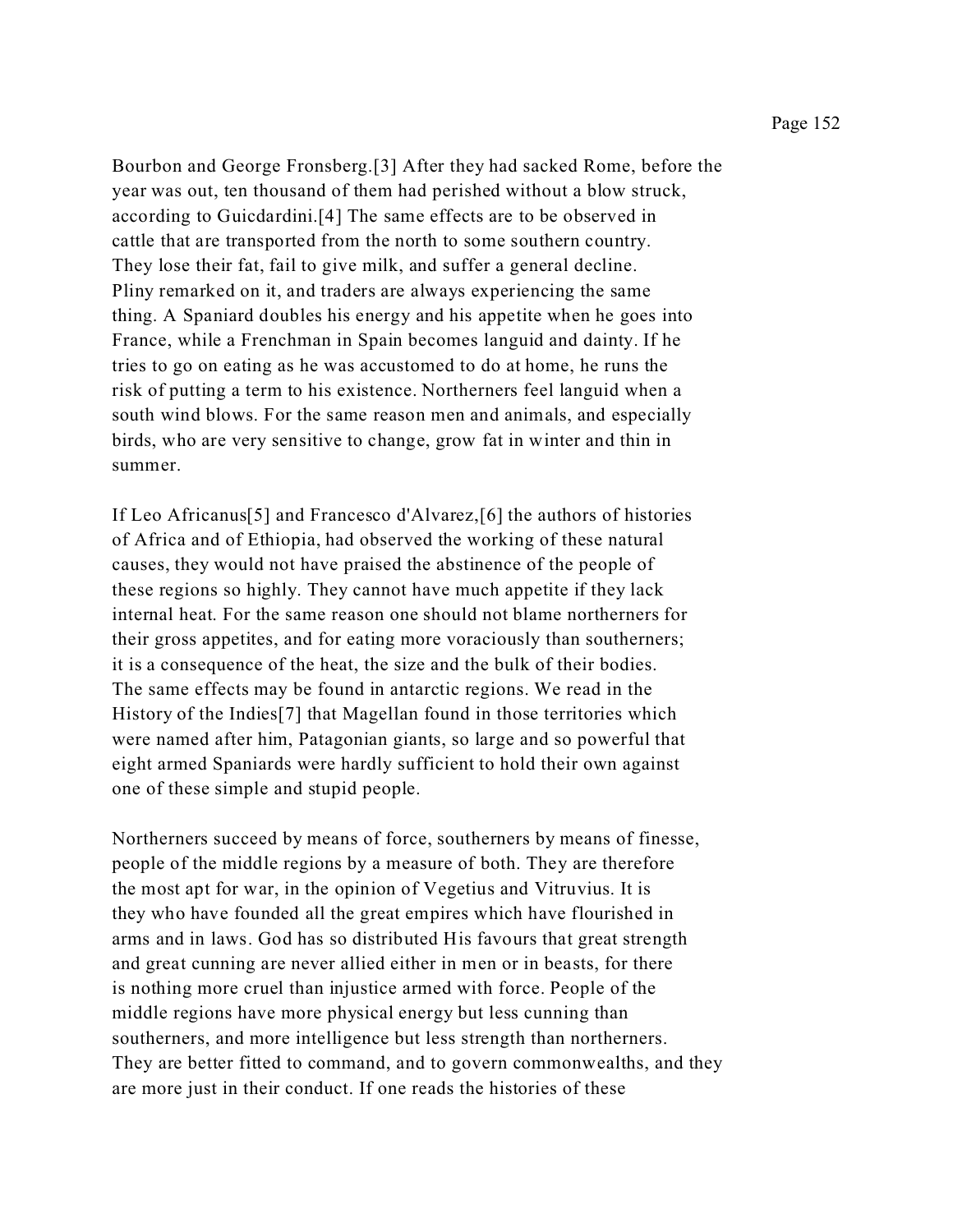Page 153

various peoples attentively, one will find that great and powerful armies have always been raised in the north, while the occult sciences, philosophy, mathematics, and other pure sciences are the achievement of southern races. But political sciences, law, jurisprudence, rhetoric, and logic originated among the people of the middle regions. These people have established all the great empires the world has known, that of the Assyrians, the Medes, the Persians, the Parthians, the Greeks, the Romans, the Celts. Though the Arabs and the Moors for a time conquered the empire of Persia, Syria, Egypt, and Barbary, and subjected a great part of Spain, they could never subject Greece or Italy, and when they tried to subject France they were defeated, and an army of three hundred thousand men routed. The Romans extended their empire over the peoples of the south and east. But they had only moderate success against those of the west and north, though victors over all other peoples. Nevertheless they applied all their resources and made the greatest efforts to parry the blows delivered by those northern races who had, as Tacitus says, speaking of the Germans, neither walls, towns, nor fortifications. Although Trajan constructed a great bridge over the Danube and defeated Decebalus, King of the Dacians, his successor the Emperor Adrian caused it to be demolished, being afraid that the northern barbarians would destroy the empire and the power of the Romans. This they did after Constantine had disbanded the Roman legions that held the frontiers of the Rhine and the Danube. Thereafter first the Germans, then the Goths, Ostrogoths, Vandals, Franks, Burgundians, Herules, Hungarians, Gepidae, Lombards and finally the Normans, the Tartars, and the Turks overran the provinces that the Romans had once held. Though the English have won notable victories over the French, in nine hundred years they have not been able to expel the Scots from the island, although one knows how much more numerous the French are than the English, and the English than the Scots. ...

In my opinion Aristotle was mistaken in thinking that people who lived either in extremely cold or extremely hot climates were barbarous. On the contrary their histories, and experience shows that people who live in the extreme south are much more ingenious than those of the middle regions. Herodotus has left it on record that the Egyptians were the most subtle and ingenious people in the world. Seven hundred years later Caesar in his history of the civil wars made the same judgement on them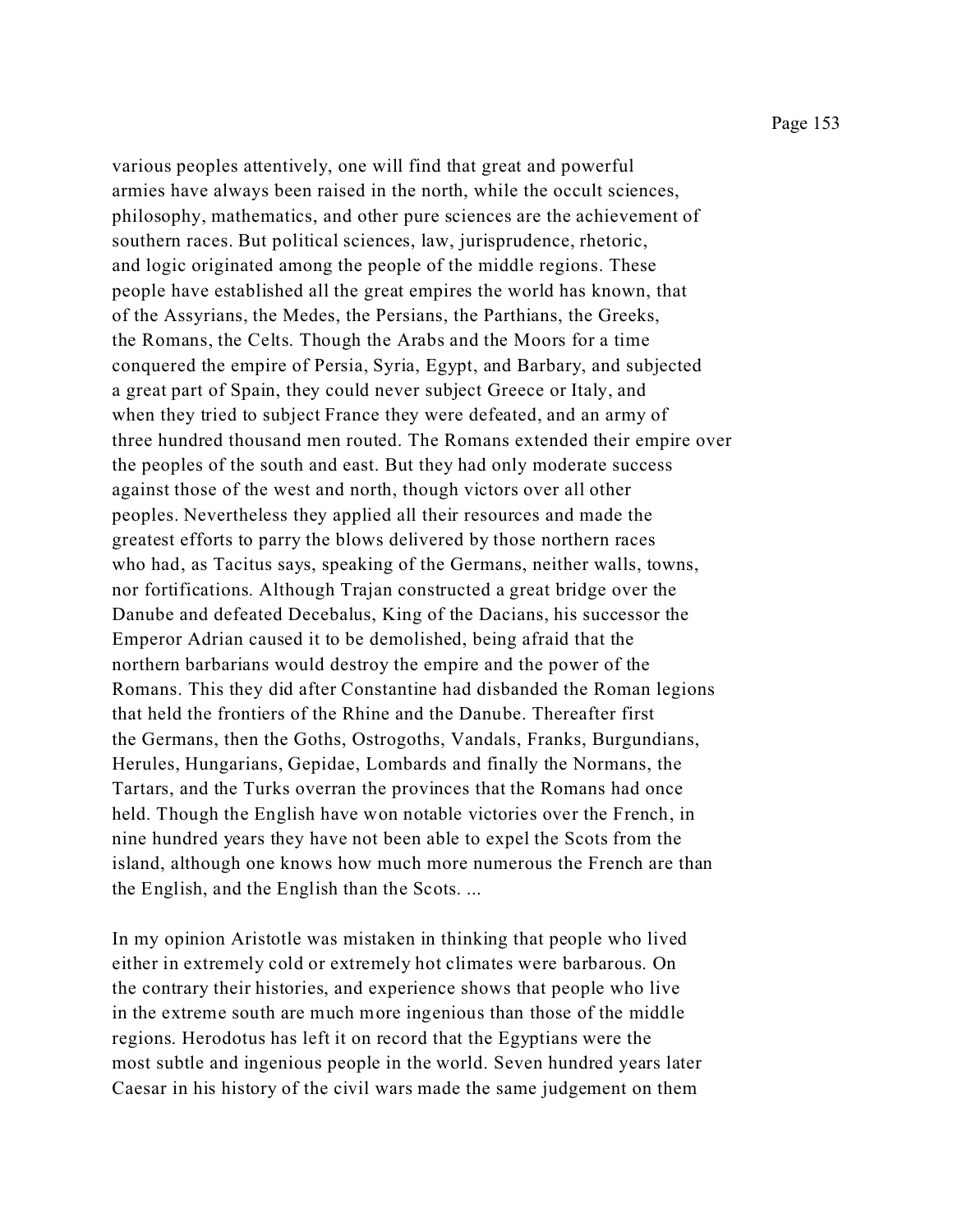... Without looking further afield, we have the same point illustrated in the difference in intelligence between the French and the English. The latter complained to Philippe de Comines that to their surprise the French generally lost the battles they fought against them, but recovered their advantage in the subsequent treaties. We can say the same thing of the Spaniards. For the past hundred years they have not made a treaty with the French in which all the advantages have not been on their side. This would take a long time to demonstrate in detail, but I can take an example in the treaty of Cambrécis made in the year 1559. It could not be denied that the strength of the king of France was very great and sufficient to set him above his enemies. Nevertheless the Spaniards gained more in this treaty, without striking a blow, than they had for the past ninety years, for they had never hoped, as they afterwards confessed, to snatch Savoy and Piedmont from the hands of the French. ...

Those who live at the extremities near the poles are phlegmatic and those in the extreme south, melancholic. Those who live thirty degrees below the pole are of a more sanguine complexion, and those who are about midway, sanguine or choleric. Further south they become more choleric or melancholic. They are moreover tanned black or yellow, which are the colours of black melancholy and yellow choler. Galen tells us that phlegm makes a man heavy and dull; blood, joyous and robust; choler, ready and active; melancholy, invariable and set in his ways. There are as many varieties of human types as there are possible ways of combining these four humours. ...

The ancients remarked on the barbarity and cruelty of northern races. Thucydides son of Olorus, King of Thrace, even calls the Thracians a cruel nation. Tacitus, speaking of the Germans says that they do not execute criminals according to the forms of justice, but kill them cruelly, as they serve their enemies. I will content myself with contemporary evidence, without going back to ancient times... We know that the torture of the wheel is employed in Germany, and men are impaled alive in Tartary. They are no less cruel in Lithuania where they compel the condemned to hang themselves, or they first scourge and torture them before they are hanged. Such things make one think that the cruelties that have been published about the King of Muscovy are only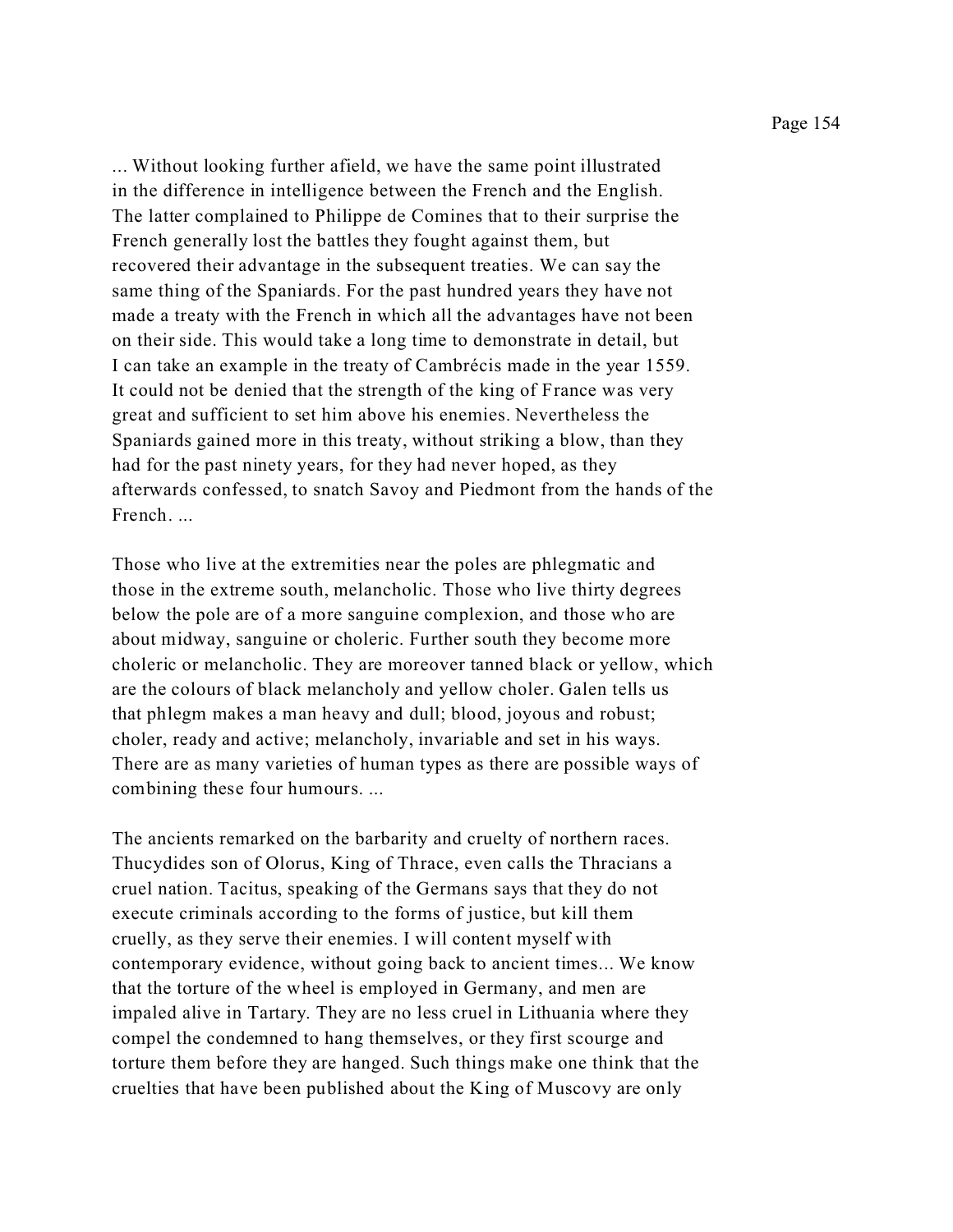too likely to be true. The less reasonable men are, and the less they use their judgements, the more they share the brutal nature of beasts, for they cannot be guided by reason nor put any restraints on themselves, any more than can beasts.

On the other hand southern peoples are cruel and vindictive in consequence of their melancholy, which engenders extreme violence in the passions and impels men to take vengeance for what they suffer... Their cruelty is all the more noticeable when it is a question of sentences executed in the course of justice. Such should be without passion and the expression of a sane judgement. Yet we find that the penalties inflicted in ancient Persia passed all measure of cruelty. Even today they flay thieves alive, stuff the skin of the victim and mount it on an ass. The people who live in the temperate regions cannot contemplate, or even hear of such cruelties without horror. It was probably for this reason that the Romans let their criminals die by hunger, and the Greeks gave them the gentlest poison that they knew. The cruelty of the north is therefore not the same as that of the south. The one comes from a brutal impetuosity such as one finds in irrational animals. The other resembles more the deliberate cruelty of the fox who savours his revenge. ...

There is another very notable difference between northerners and southerners, in that the former are modest and chaste, and the latter very libidinous as a result of their melancholy temperament. We read that the Kings of Africa and of Persia always kept a harem of wives. This cannot be imputed to depraved morals seeing that in the New World King Alcazares had four hundred wives, and the father of Atabalippa, the last king of Peru, who was done to death by the Pizarro brothers, had two hundred wives and fifty children... Among the barbarians Tacitus says the Germans only allowed one wife. Sometimes they even lived together in perpetual virginity, as did the Emperor Henry II. Casimir I, King of Poland, and Wenceslas, King of Bohemia, never married at all. This was not however so much that they were chaste, as naturally impotent ... People of the middle regions are moderate in these matters. Their laws for the most part allow one legitimate wife ... The Roman Emperors even made a general law, applying to all peoples indifferently, that the stigma of infamy should attach to anyone who took more than one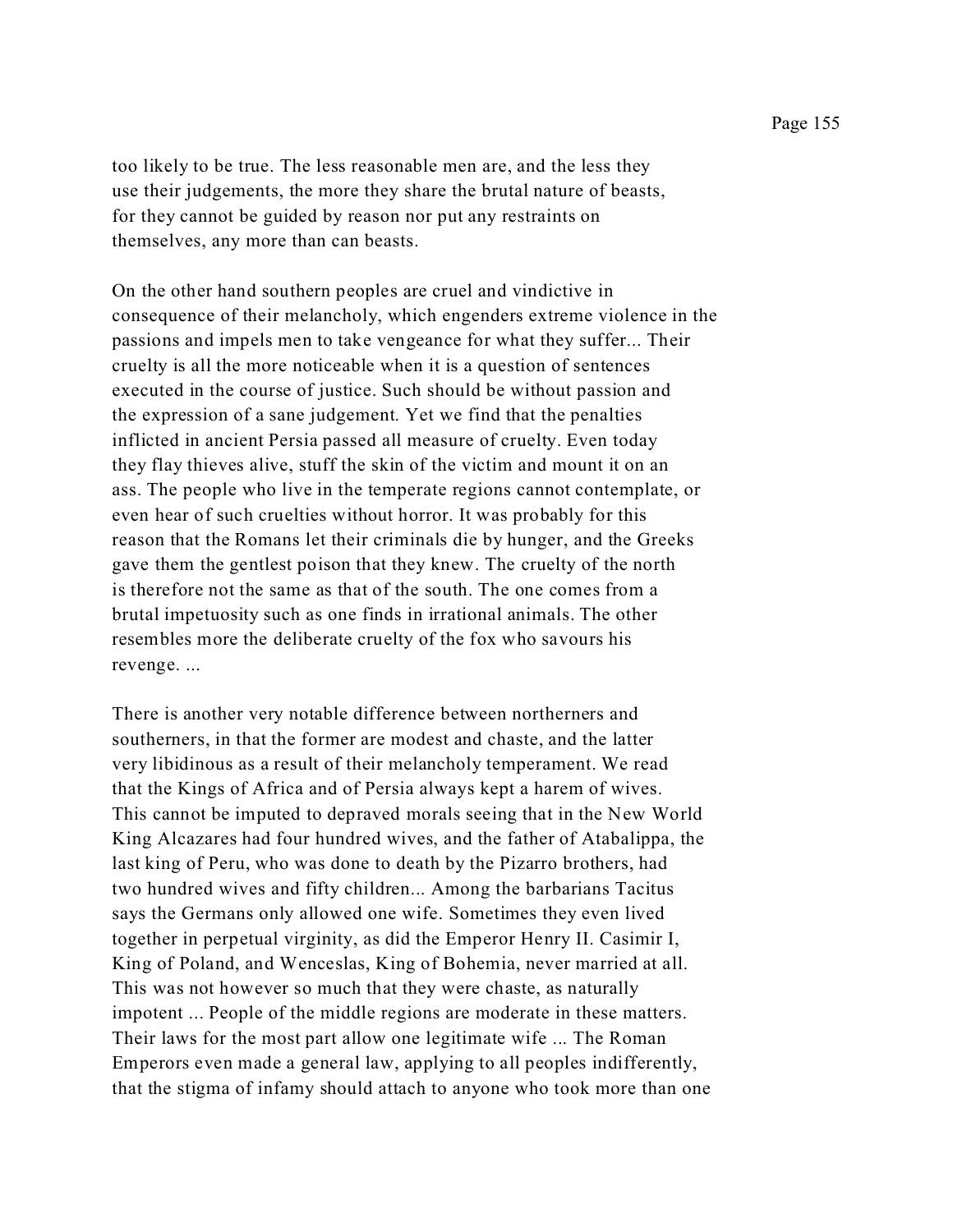wife. Later they made it a matter of capital punishment. But this law, acceptable to the Romans, was never taken much account of by the Africans, since it was ill-suited to their dispositions. This is what happens to the schemes of anyone who tries to apply laws proper to northern races to people of the south, without considering their dispositions... The historians of the ancient world would make the same sort of mistake in praising the goodness and honesty of the Scythians and their neighbours. They deserve no praise for their virtue who lack the spirit to do evil, and do not know how to sin. Machiavelli was also wrong in saying that the Spaniards, the Italians, and the French were the corruptors of the world. He had not read good books, nor had he experience of other races. ...

If one considers carefully the natures of the peoples of the northern, southern, and temperate zones, one finds that they can be compared to the three ages of man, youth, age, and maturity, and the qualities characteristic of these ages. Moreover in the governing of their commonwealths, they rely on those appeals which carry most weight in each case. Northerners rely on force, those in the middle regions on justice, and southerners on religion. The magistrate in Germany, says Tacitus, can command nothing except he does it sword in hand. Caesar says in his Memoirs that the Germans have no religion, and only respect prowess in war and the chase. The Scythians, says Solinus, set a sword in the earth and worship that, founding all their actions, laws, religion, and judgements on force and the sword. We find that judicial combats are characteristic of northern races, and are freely enjoined in the laws of the Salians, the Franconians, the Angles, the Ripuarians, and other such peoples. Fronton[8], King of Denmark, enacted that all quarrels were to be settled by combat. No one has ever been able to abrogate these laws, although popes and other princes have tried, regardless of the fact that the nature of northern races is quite different from that of southern. ...

It is equally obvious that laws and the forms of justice originated with the people of the temperate regions such as Asia Minor (where orators and rhetoricians were held in high honour), Greece, Italy, France. It is not just a present day phenomenon that the French are continually employed in litigation. Whatever laws or ordinances are made to diminish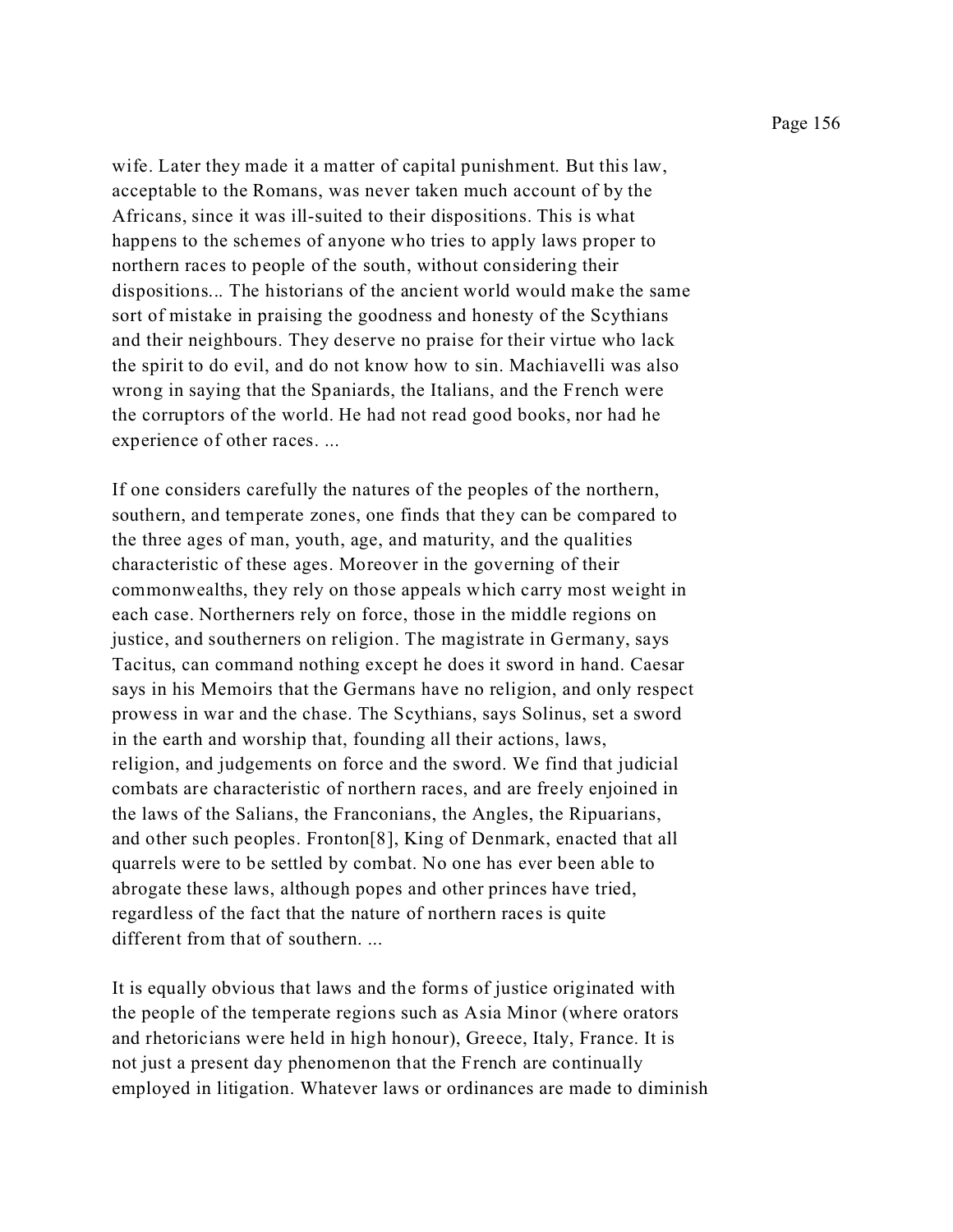it, the natural inclination of the people will always reassert itself. In any case it is much better to decide disputes by legal process than by the sword. In short, nearly all the great orators, legislators, jurisconsults, historians, poets, satirists, and all such like who win men's hearts by argument and fair speech, come from the temperate regions. We find in the histories of the Greeks and the Romans that before they embarked on the most insignificant little war, they debated the rights of the case with much discussion, denunciation, and solemn protestation. This is not at all characteristic of northern races, who rush to take up arms at once. They resort to force for all purposes, as do lions; those of the temperate regions to reason and law.

Southern races rely on diplomacy and finesse as do foxes, or they appeal to religion. Rational argument is too mild for the crude northern races, and too prosaic for southerners, who do not want to bother with legal opinion and forensic conjectures, where truth and falsehood are weighed against each other. They wish to be made certain by proofs, or by divine oracles which transcend human reason. Thus we see that southern races, the Egyptians, the Chaldaeans, and the Arabs, have developed the occult, the natural, and the mathematical sciences. These have always fascinated the greatest spirits and constrained them to the pursuit of truth. All great systems of religion have originated in the south and from there have spread throughout the world. Not that God respects either places or peoples, or fails to pour out His divine light over all. But just as the sun is reflected more brilliantly in clear still water than in rough water or a muddy pool, so the divine spirit, so it seems to me, illumines much more clearly pure and untroubled minds than those which are clouded and troubled by earthly affections. If it is true that the soul is purified by divine illumination, and by the force of the contemplation of the most lofty matters, it is understandable that those only arrive at such heights who have wings to raise their souls to heaven. This is the privilege of the melancholy temperament which is composed in spirit, and given to contemplation. This is what the Hebrews and the Platonists call euthanasia because it elevates the soul above its terrestrial body to spiritual realities. It is no wonder then if the people of the south are better ruled by means of religion, than by force or by reason ... Anyone who tried to govern such people by means of the laws and customs observed in Turkey, Greece, Italy, France, and other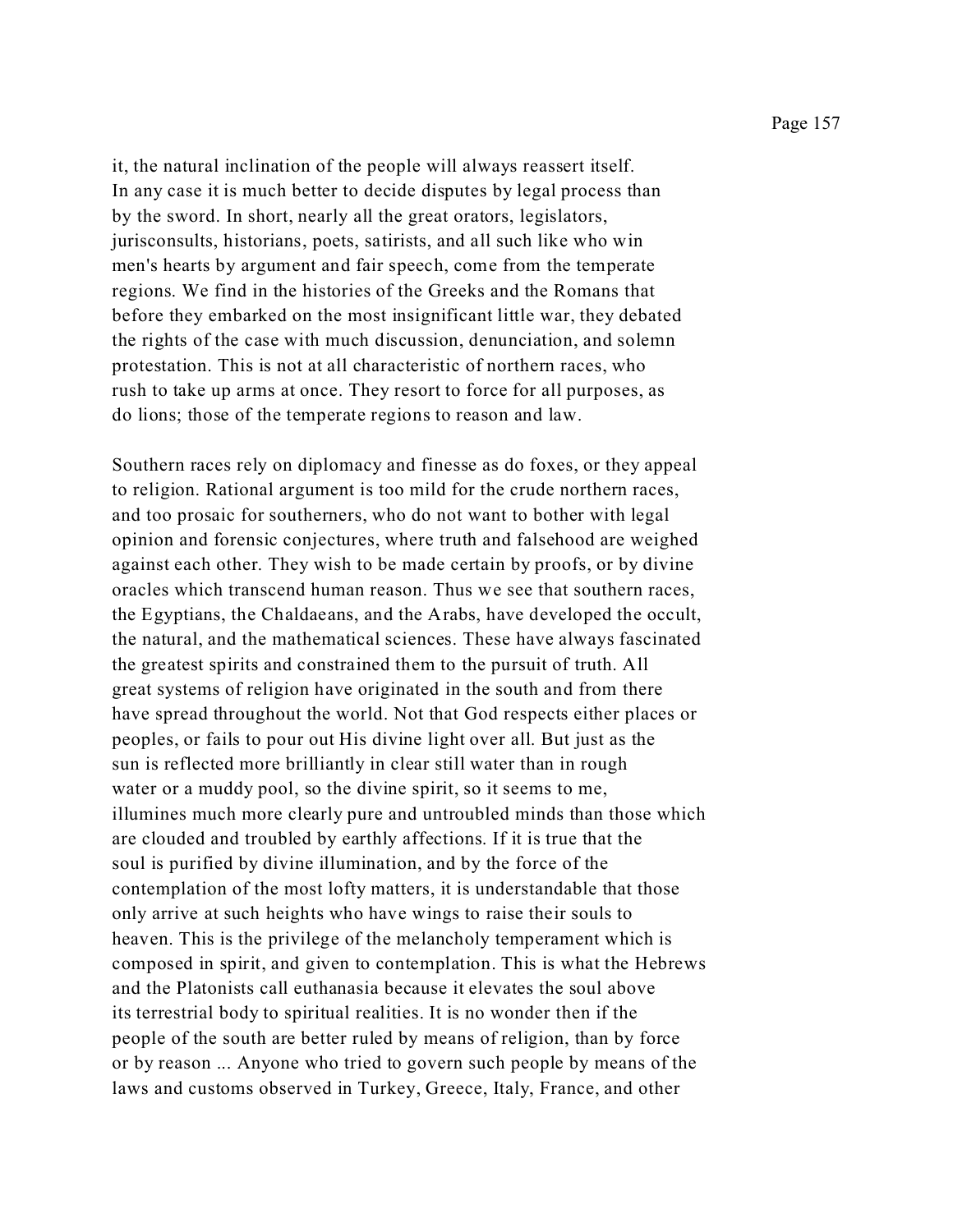countries of the temperate zone, would soon bring his government to the point of collapse. Similarly anyone who tried to accustom northern people to the legal pleadings of France and Italy would find himself frustrated in the attempt. This was the experience of Matthias, King of Hungary. He sent to Italy for jurists to reform the legal system of Hungary; but in a very short time his subjects found themselves so entangled in legal subtleties that the King was compelled, upon the petition of the Estates, to send the Italians back to their country. ...[9]

One can judge from all these things that the people of the temperate zone are better fitted than the rest for the management of commonwealths, for they have by nature the virtue of prudence, and prudence is the measure of human actions, a touchstone whereby men distinguish good from evil, justice from injury, honest proceedings from dishonest. Prudence is the quality proper to command, just as force which is the characteristic of northern races, is to execution. Southern races, less adapted to political activity, are contented with the contemplation of the natural and divine sciences, and the problem of distinguishing the false from the true. And just as prudence, distinguishing good and evil, is characteristic of people of the temperate zone, and the scientific pursuit of truth to the southern races, so that art which lies in manual dexterity is more marked among northern races than any other.

Spaniards and Italians are filled with admiration at the many and diverse manufactured articles that they import from Germany, England, and Flanders.

There are three principal parts of the soul in a man, that is to say the speculative reason, the practical reason, and the factive imagination. Similarly in the commonwealth priests and philosophers are concerned with the exploration of divine and occult science, magistrates and officers with commanding, judging, and providing for the government of the commonwealth, the ordinary subjects with labour and the mechanical arts. The same characteristics are to be observed in the universal commonwealth of the world. God in His miraculous wisdom has so ordered it that the southern races are ordained to search into the most abstruse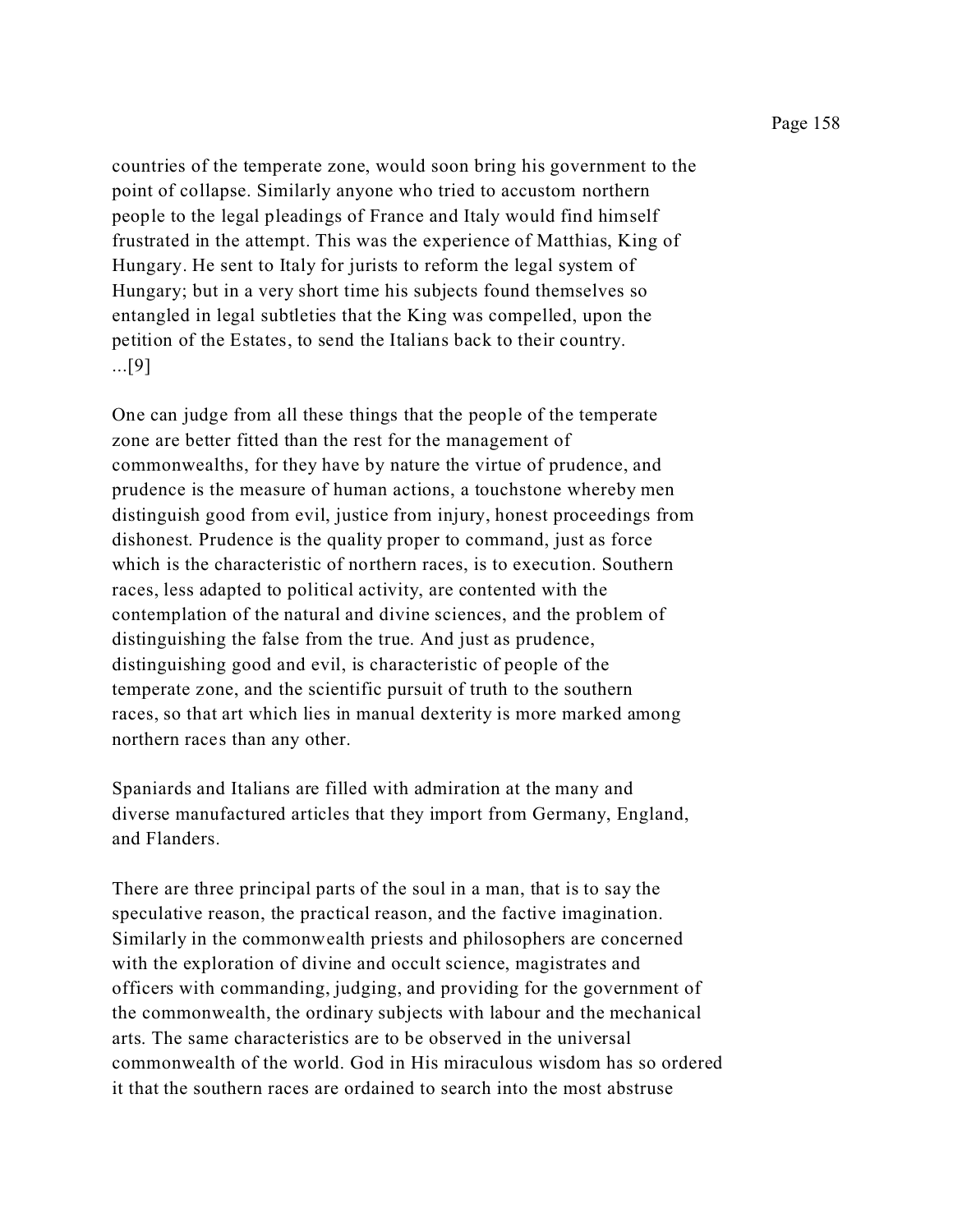sciences in order that thereby they might teach the rest. The northern races are ordained to labour and the mechanical arts, and the people of the middle regions to bargain, trade, judge, persuade, command, establish commonwealths, and make laws and ordinances for the other races. The northern peoples from lack of prudence are not apt for this, neither are southern peoples, either because too given up to the contemplation of matters divine and natural, or because they lack that promptness and energy required in human activities, or because they cannot compromise, nor dissimulate, nor endure the fatigues necessary to a life given to active politics. ...

These are the general characteristics of the different races of men. As for their particular characteristics, there are of course men of all kinds of temperament in all localities and countries, though more or less subject to these general conditions which I have described. Moreover the particular can greatly modify the general character of the country. Though there is no identifiable boundary between east and west, as there is between north and south, all the ancients held that oriental peoples were gentler, more courteous, tractable, and intelligent than western peoples, though less warlike. 'See', said the Emperor Julian, 'how docile and tractable are the Persians and Syrians, the Germans and Celts proud and jealous of their liberty, the Normans both courteous and warlike, the Egyptians intelligent, subtle and generally effeminate.' The Spaniards have observed that the Chinese, the most eastern people we know, are the most intelligent and courteous people in the world, while the Brazilians, the most occidental race, the most barbarous and cruel. In brief, if one reads histories carefully one will find that within the same latitudes the western peoples approximate more to the character of northerners, and orientals to southerners. ...

But the most notable cause of variation is the difference between mountains and plains. Moreover it makes a great difference whether valleys in the same latitude or even on the same parallel are opened to the north or south. This can be seen where a mountain range runs from west to east as do the Apennines dividing Italy into two halves, or the Auvergne mountains in France, the Pyrenees between France and Spain, and the Atlas mountains in Africa, which extend from the Atlantic ocean to the frontiers of Egypt, a distance of six hundred leagues, or the Alps,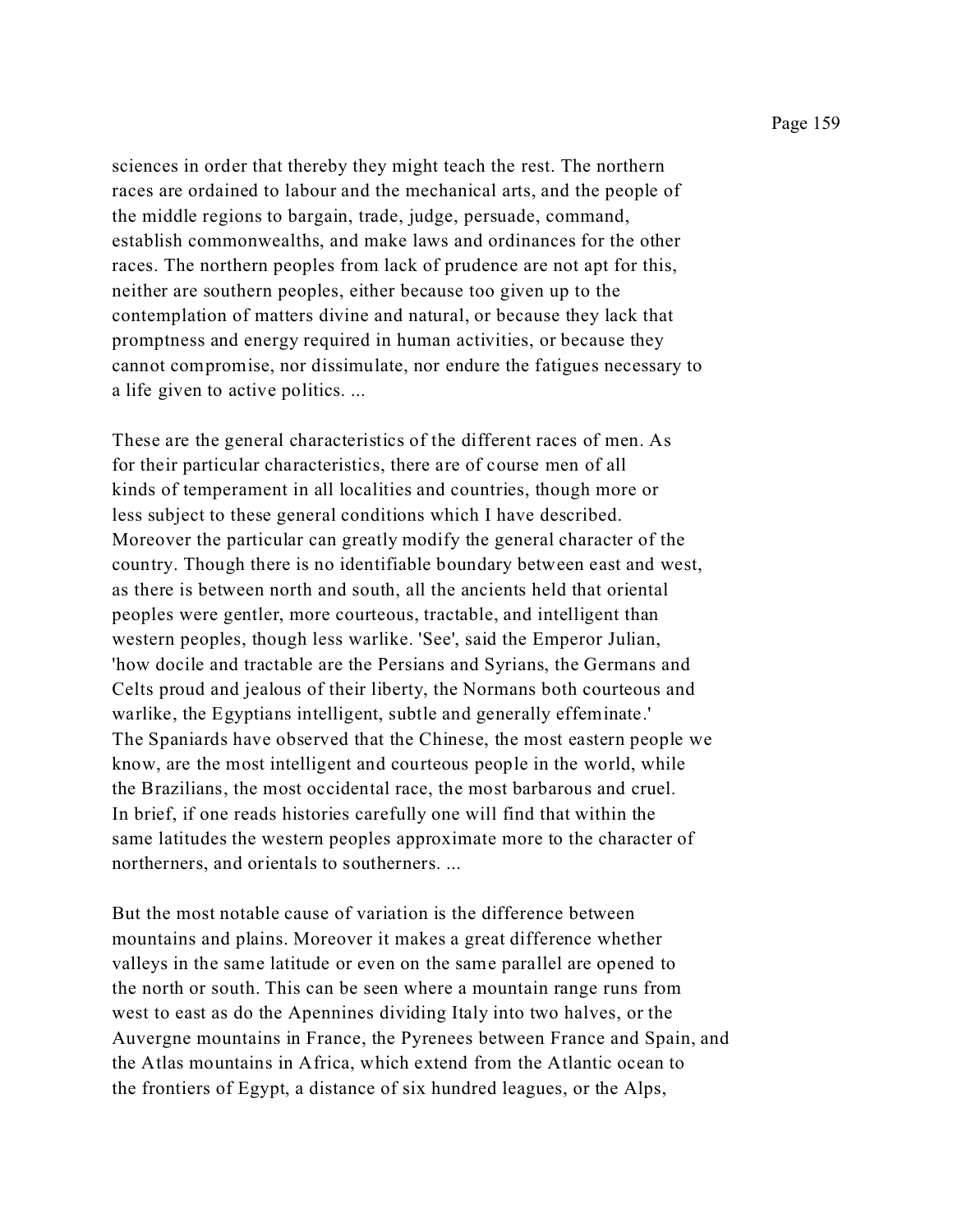which start in France and stretch as far as Thrace ... In consequence those who live in Tuscany, for instance, are of a very different complexion and much more intelligent than the inhabitants of Lombardy. Again the natives of Aragon, Valencia, and other provinces south of the Pyrenees differ markedly from Gascons and the men of Languedoc, who have many of the characteristics of northern races ... It is no wonder then that the Florentine, whose country lies open on the east and the south and is protected by mountains to the north and west has a much more subtle nature than the Venetian and is more skilled in the management of affairs. All the same, when Florentines attempt collective action they ruin all, whereas Venetians in council manage affairs most capably and have done for the past two hundred years. For men of a less subtle spirit listen to reason, are capable of modifying their opinions, and are guided by the most experienced. But subtle and ambitious spirits hold to their own point of view and abandon their preconceptions with reluctance. As each believes himself capable of commanding the rest they prefer a popular form of government. But they cannot maintain such without incessant disputes and disorders, because of the natural obstinacy characteristic of a southern and melancholic race, or one whose particular situation inclines them to the characteristics of a southern race. ...

But one sees the Swiss Confederates wisely preserve their popular forms of government in a way that the Florentines and inhabitants of Genoa, for all their talents, cannot accomplish. For northern races, or those who live in mountainous regions, are proud and warlike, relying on their physical prowess, and so they prefer popular states, or at any rate elective monarchies, and will not endure to be ruled by pretentious boasters. All their kings are elective, and they expel them the moment they turn tyrant, as was done to the Kings of Sweden, Denmark, Norway, Poland, Bohemia, and Tartary. What I have said about the characteristics of northern countries applies also to mountainous countries, where the climate is often colder than it is in the extreme north ... Their strength and vigour disposes mountaineers to love popular liberty, and to be impatient of dictation. We have pointed this out in the case of the Swiss and the inhabitants of the Grisons. It is also true of the people of Fez, Morocco, and Arabia, who live in complete liberty without anyone lording it over them. This is not a consequence of confidence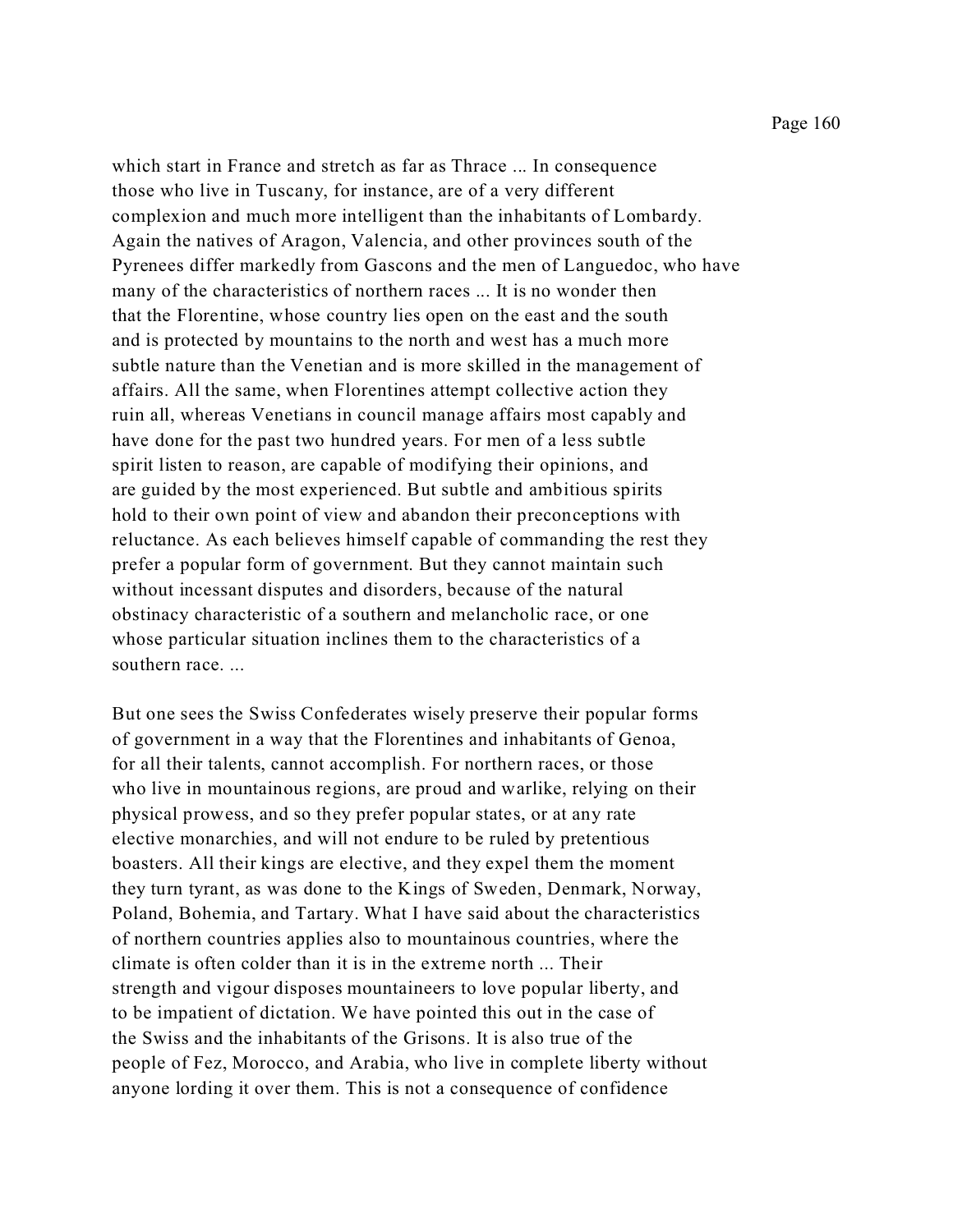Page 161

born of the natural impregnability of their country, but comes from their naturally savage nature which cannot be easily tamed. Herein lies the answer to a question raised by Plutarch, as to why the dwellers on the acropolis in Athens demanded a popular form of government, while those of the lower town preferred the government of an aristocratic group. They are much mistaken therefore who wish to convert the popular states of the Swiss, the Grisons and other mountain people into monarchies. For although monarchy is absolutely the best type of government, they are not fit subjects for such a form. ...

Another factor in the variations of climate is the prevailing wind. Places subject to strong winds induce a different moral type in their inhabitants from other places in the same latitude. Where the air is soft and gentle, men are much more composed and equable than are those who are buffeted by violent tempests. France, especially Languedoc, southern Germany, Hungary, Thrace, Portugal, and Persia are inhabited by men of a much more turbulent and excitable temperament than are the Italians, Anatolians, Assyrians, or Egyptians, where the stillness of the atmosphere makes men much more docile. Marshes also produce a different type of men than do mountains. Even the relative sterility or fertility of the soil modifies the natural effects of climate. Livy remarks that the inhabitants of rich and fertile country are normally mean and cowardly, whereas a barren soil makes men sober of necessity, and in consequence careful, vigilant, and industrious. The Athenians were of this type, and they punished idleness with death. ...

If anyone would understand how nurture, laws, and customs have power to modify the natural disposition of a people, he has only to look at the example of Germany. In Tacitus' day its inhabitants knew neither laws, religion, the sciences, nor any form of commonwealth. Now they are second to none in all these achievements ... On the other hand the Romans have lost the greatness and virtue of their fathers and are nowadays idle, mean, and cowardly ... If the discipline of laws and customs is not maintained, a people will quickly revert to its natural type. If men are transplanted from one country to another, although they do not react as quickly as plants which suck their nourishment from the very soil, nevertheless in time they also will change. The Goths who invaded Spain and southern Languedoc illustrate this point, and so do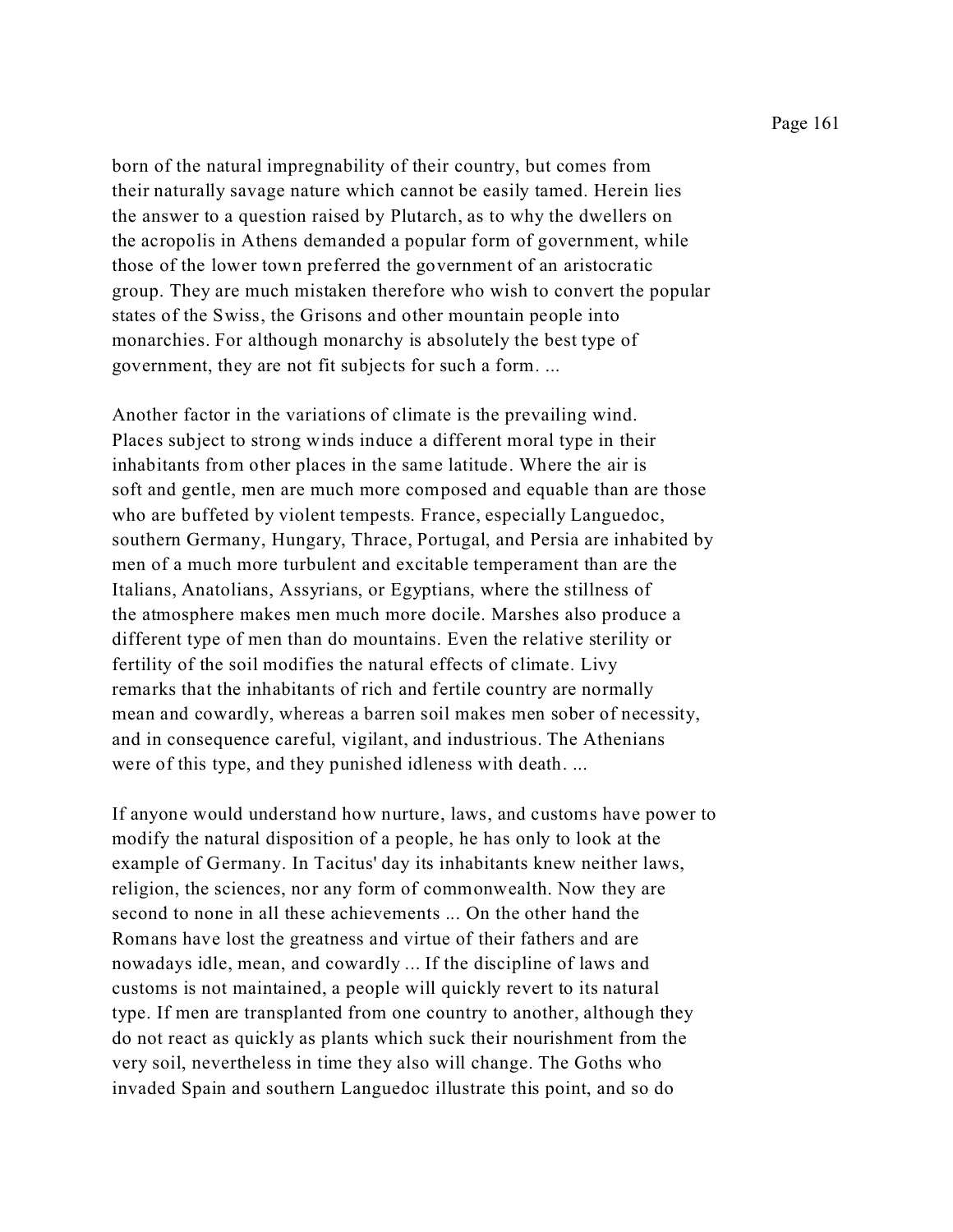the ancient Gauls who peopled the Black Forest region of Germany. Caesar said that in his time, which was five hundred years after their migration, they had so changed their nature and their habits as to have become German. ...

We have said in general terms that southern races are by nature contrary to northern races. The latter are tall and robust, the former small and feeble. The one rustic and uncouth, the other courteous and ceremonious. The one extravagant and rapacious, the other tenacious and avaricious. The one warlike, the other philosophical. The one inured to arms and to labour, the other to learning and repose. If the southerner is opinionated, as Plutarch says he is when he is discussing Africans, and sticks to the same ideas throughout his life, the others are obviously unstable and incapable of persisting in anything. But those of the middle region display a mean of virtue, between obstinacy and frivolity. They cannot be dissuaded of their opinions without reason, as can northerners, nor are they so set that they would rather overturn the state than alter their views ... When one considers the inhabitants of the middle region, one must always think of them in relative terms, as having the propensities of the extremities but in a modified form. One must also take into consideration the particular influences of winds, humidity, the soil, the influence of laws and customs, and not merely concern oneself with climate.

So much for the natural inclinations of peoples. As I have said, this compulsion is not of the order of necessity. But it is a very important matter for all those who are concerned with the establishment of the commonwealth, its laws and its customs. They must know when and how to overcome, and when and how to humour these inclinations. Let us now consider means of preventing disorders that arise over the question of property.

How to Prevent those Disorders which spring from Excessive Wealth and Excessive Poverty [CHAPTER II]

THE commonest cause of disorders and revolutions in commonwealths has always been the too great wealth of a handful of citizens, and the too great poverty of the rest. The histories are full of occasions on which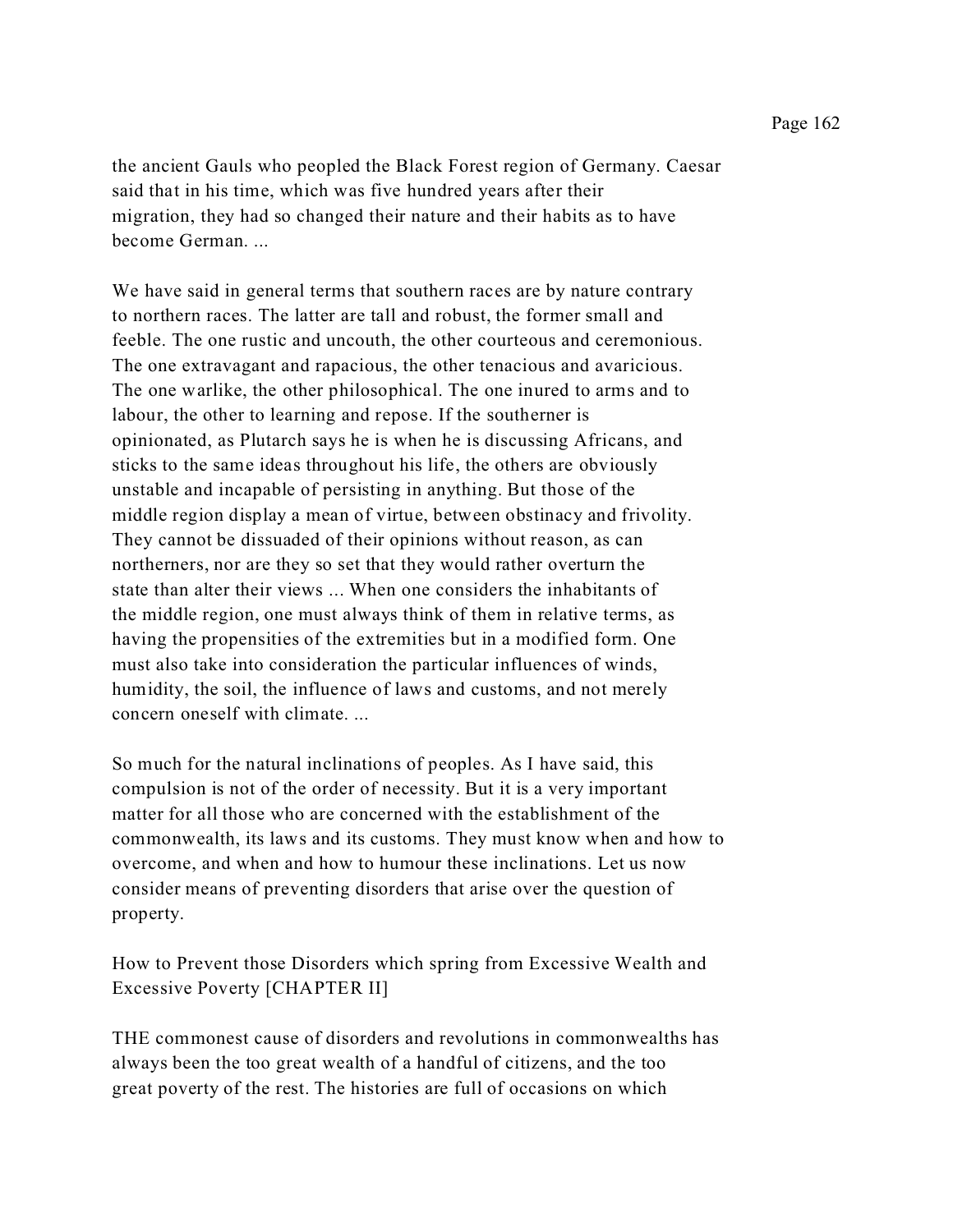those who have given all sorts of reasons for their discontents have taken the first opportunity that offered of despoiling the rich of their possessions ... For this reason Plato called riches and poverty the two original plagues of the commonwealth, not only because of the misery that hunger occasions, but the shame, and shame is a very evil and dangerous malady. To remedy this condition of things, it has been suggested that there should be an equality of possessions. This suggestion has been strongly supported, and it has been claimed that it would prove a source of peace and amity among subjects, whereas inequality is the source of enmity, faction, hatred, and prejudice. He who has more than another, and is conscious of being richer in possessions, thinks he should also enjoy a greater measure of honour, luxury, pleasure, have more food and more clothes. He thinks he should be looked up to by the poor whom he despises and treads underfoot. The poor, for their part, suffer acute envy and jealousy in considering themselves just as worthy or even more worthy of riches, yet oppressed by hunger, poverty, misery, and contempt. Therefore many architects of republics in the ancient world advocated an equal division of property among all subjects. Even within living memory Thomas More, the Chancellor of England, in his Republic laid down that a necessary condition of general well-being was that men should enjoy a community of goods, which is not possible where there are private property rights ... Lycurgus accomplished this at the risk of his life, for after having prohibited the circulation of gold and silver, he made an equal division of all lands... The Romans as a people were more equitable and had more understanding of the principles of justice than any other. They often decreed a general remission of debts, sometimes to the amount of one quarter, or one third, sometimes even the whole amount. This was the best and quickest way they found of composing disorders and discontents. ...

On the other side it can be argued that equality of possessions is subversive of the commonwealth. The surest foundation of a commonwealth is public confidence, for without it neither justice, nor any sort of lasting association is possible. Confidence only arises where promises and legal obligations are honoured. If these obligations are cancelled, contracts annulled, debts abolished, what else can one expect but the total subversion of the state, for none would any longer have any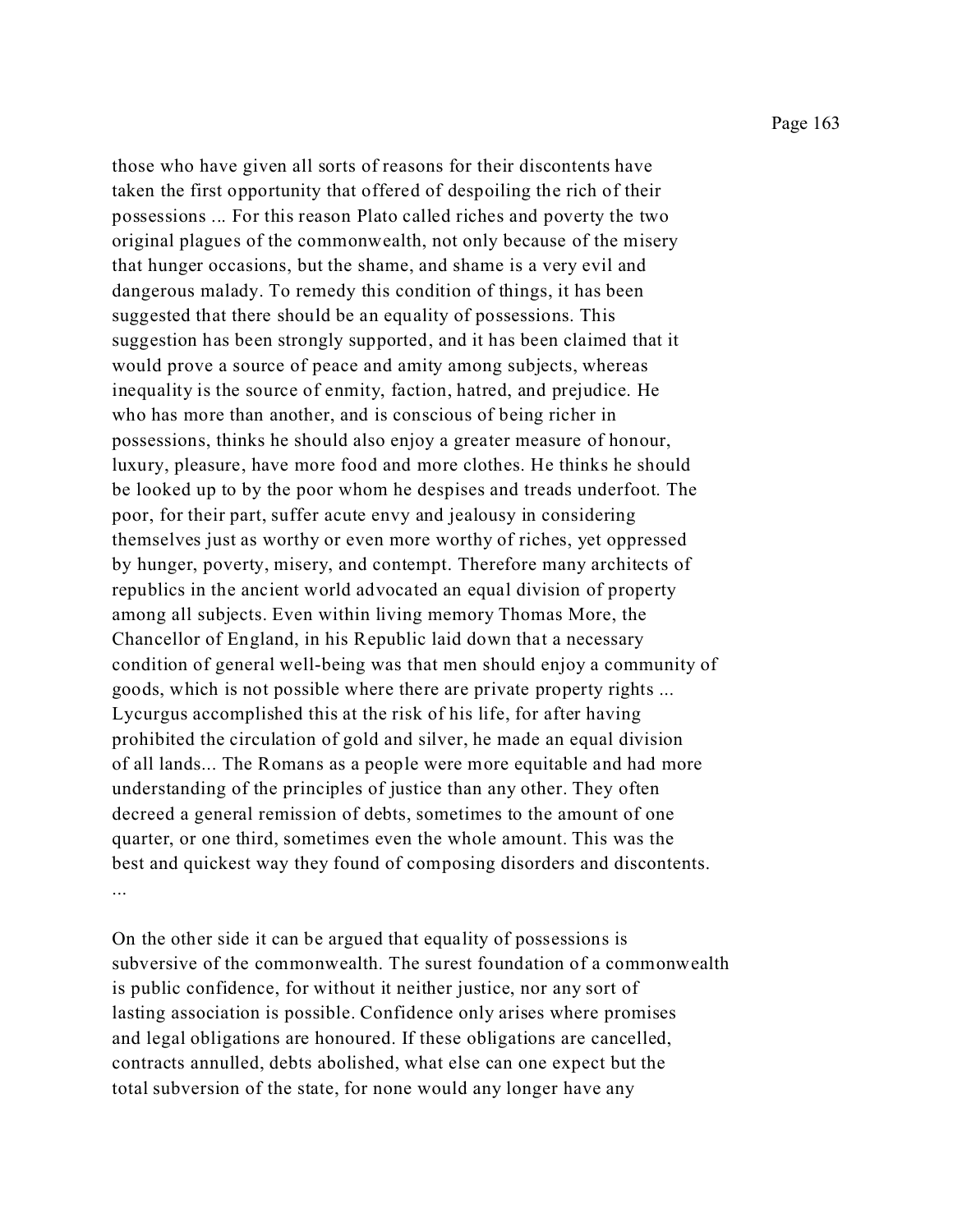confidence in his fellows ... But if the inconveniences of such abolitions are obvious, still more unfortunate is the equal division of lands and possessions which are cither rightful inheritances, or justly acquired. In the case of debts, one can make the excuse of usury. But this cannot be alleged against lands legitimately inherited. Such partitions of the goods of another is robbery in the name of equality. Moreover to say that equality is the mother of amity is to abuse the ignorant, for there is no hatred so bitter, or enmity so deadly as that between equals. Jealousy of equals one of another is the source of unrest, disorder, and civil war. On the other hand the poor, the weak, and the unprotected defer to and obey their betters, the rich and the powerful, most willingly, with a view to their assistance, and the advantages they hope will accrue. ...

Besides, what Lycurgus intended in dividing up property among individuals to preserve equality of heritages in perpetuity was a thing impossible of achievement. He could see for himself that the original equality between individuals was almost immediately upset by the fact that some parents had twelve or fifteen children, and others one or two, or even none at all... Some, like Hippodamus the Milesian lawgiver, have tried to solve this difficulty by limiting the citizen body to ten thousand ... Sir Thomas More, the English Chancellor, thought that no family should consist of less than ten or more than sixteen children, as if he could command nature ... But one should never be afraid of having too many subjects or too many citizens, for the strength of the commonwealth consists in men. Moreover the greater the multitude of citizens, the greater check there is on factious seditions. For there will be many in an intermediate position between the rich and the poor, the good and the bad, the wise and the foolish. There is nothing more dangerous to the commonwealth than that its subjects should be divided into two factions, with none to mediate between them. This is the normal situation in a small commonwealth of few citizens. Let us therefore reject the schemes of those who wish to introduce equality of property in commonwealths already founded, by taking a man's property from him, instead of securing to each that which belongs to him, for this is the only way of establishing natural justice. Let us also reject the idea of limiting the number of citizens, and conclude that there should be no partition of inheritances except on the foundation of a new commonwealth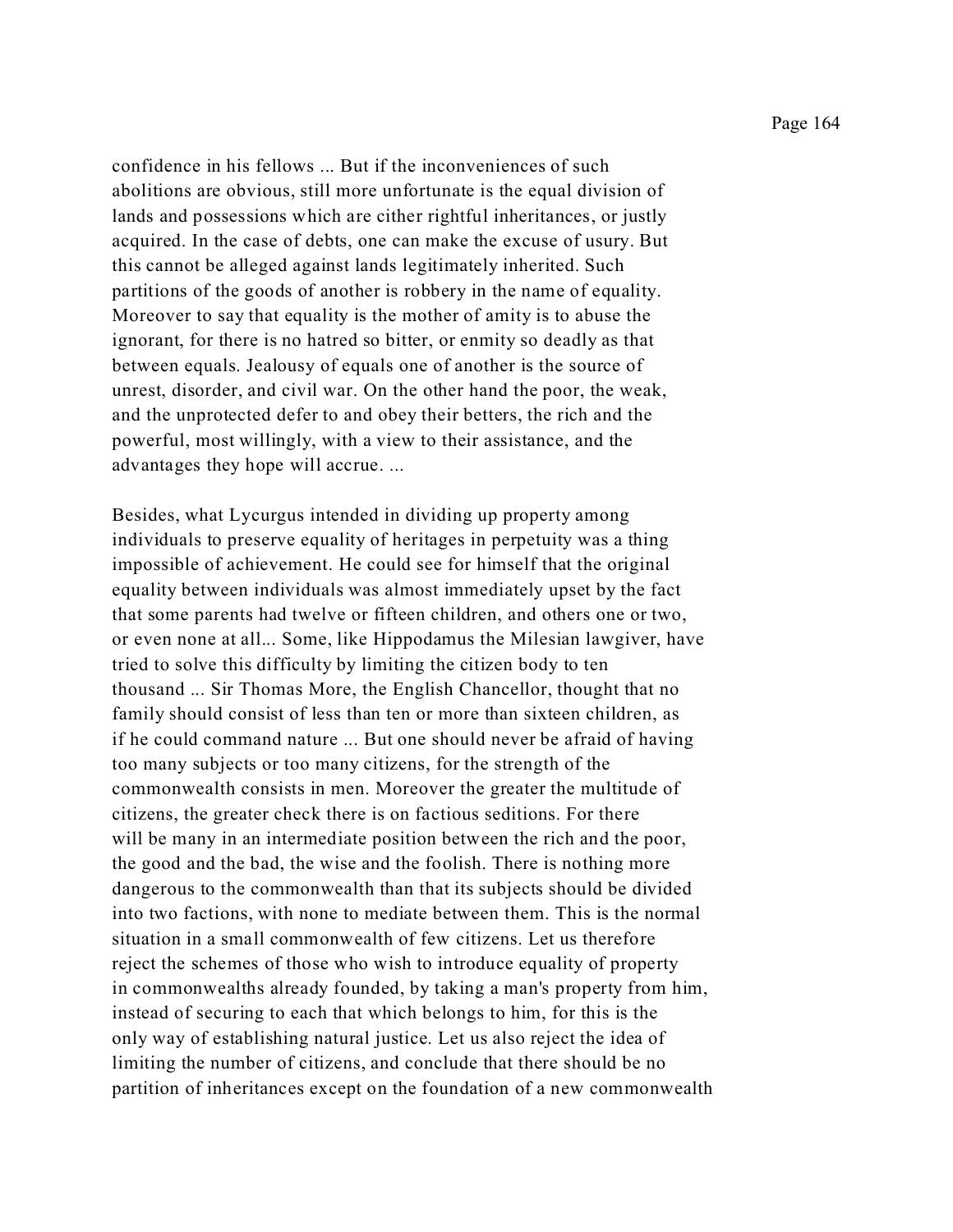in a conquered country. In such case the division should be by families and not by individuals, and a certain pre-eminence should be accorded to one particular family, and an order of priority established within each family. ...

The law of God shows us plainly how matters should be arranged ... By that law the principle of an exact equality is not sustained, for some are assigned more, some less than others. The tribe of Levi apart, there was an even distribution of lands among the twelve tribes. In the family there was an equal division of property among the younger sons, saving the right of the first-born (to a double portion). He was not allowed even four-fifths or two-thirds, much less the whole of the inheritance. This was for fear that so great a degree of inequality might occasion fratricides, quarrels between the tribes, or conflicts and civil wars between subjects. But in order to maintain this balance between too much or too little, alienation either to living persons, or by will, must not be prohibited, as it is in some places, provided that the provisions of the law of God are observed. That is to say all alienated inheritances revert to the house or family from which they have been withdrawn after fifty years. In this way those who get into difficulties, and have to sell their heritages in order to provide for the necessities of life, can redeem them any time within fifty years, at which term they will return to them or their heirs. In this way bad managers are not able to dissipate their estates permanently, and the avarice of successful managers is kept in check.

As to the abolition of debts, such a proceeding sets a very bad example, as already said. This is not so much because of the loss to creditors, for this is a matter of little moment by comparison with the public interest. What is more serious is the excuse it affords of violating legitimate agreements, and the encouragement it gives to dissatisfied persons to make trouble, in the hope of promoting a remission of debts. ...

What is most to be feared is that one of the estates of the commonwealth, and that the weakest and least numerous, should become as rich as all the rest put together. This was once the position of the estate of the clergy. An estate of the commonwealth which numbered only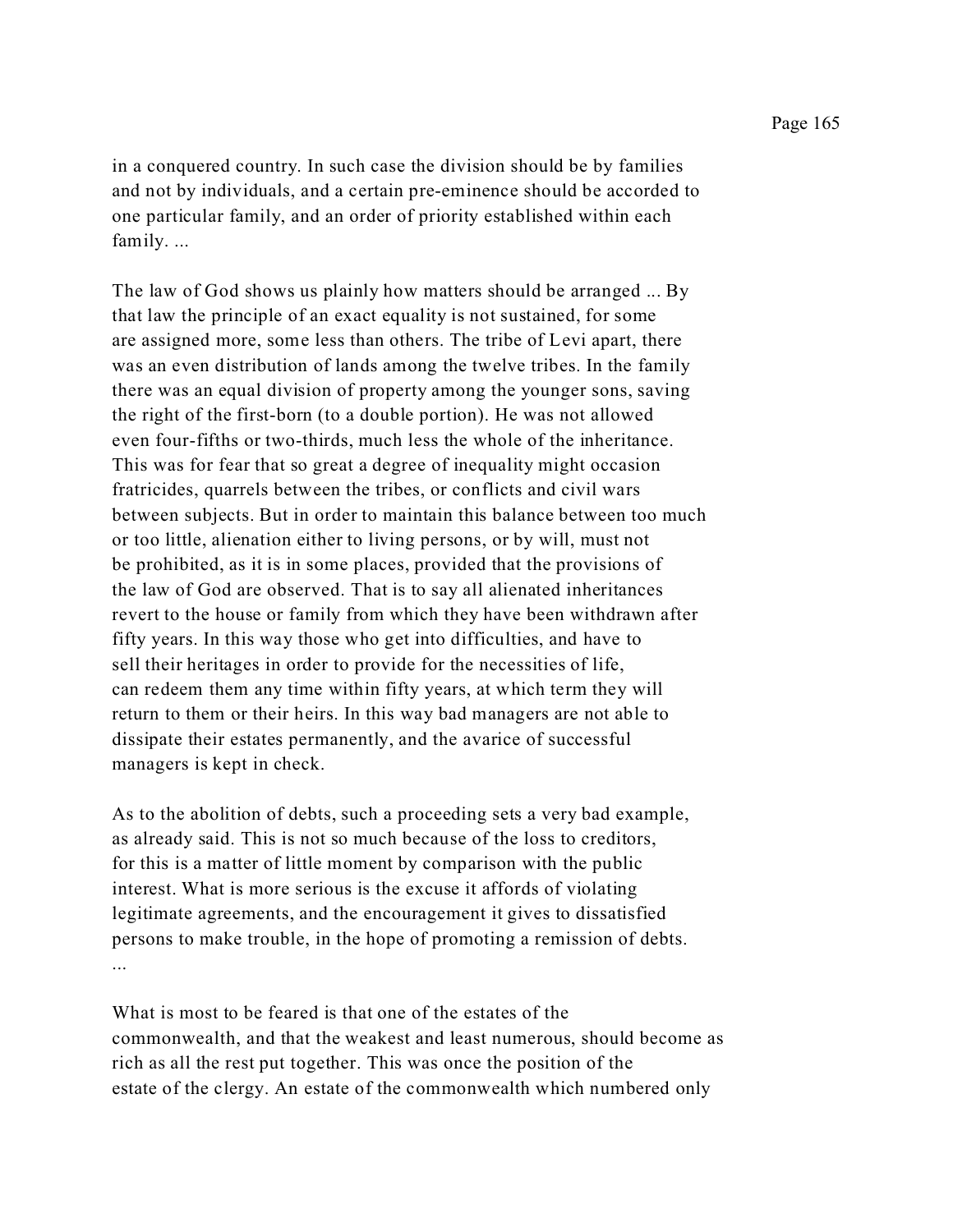one hundredth part of the subjects, collected tithes of all sorts, and, in defiance of the decrees of the primitive Church, as the popes themselves confessed, secured testamentary bequests of both movables and real estate, duchies, counties, baronies, fiefs, castles, houses in town and country, rents all over the place, and sold or exchanged them, and acquired and pledged the revenues of benefices to use the money for further acquisitions. Moreover all this property was exempt from taxes, imposts, and charges of all sorts. It was in the end found necessary to issue an injunction requiring ecclesiastics to surrender inheritances and real estate left to the Church, within a certain time on pain of confiscation, as was done in England by a statute of King Edward I ... I am not concerned as to whether this property was employed as it ought to have been. What I do say is that so unequal a distribution was perhaps the cause of the disorders and revolts against the estate of the clergy which broke out over practically all Europe, though all was done under the pretext of religion. But if that pretext had not been to hand, another would have been found, as was the case earlier when attacks were made on the Order of the Temple, and on the Jews. ...

It would seem however that where the eldest son succeeds of right to the whole estate, as was the rule with the seven thousand Spartan citizens, the splendour and dignity of ancient families is much better preserved and their decline prevented. This, it is argued, benefits the whole estate of the realm, for it is the more firmly established and more stable for being founded on old-established families as upon great and immovable pillars. The weight of a great building cannot be borne by slender columns, even if they are numerous. In fact it appears that the greatness of the kingdoms of France and Spain is largely due to their noble and illustrious houses, and on their ancient guilds and corporations, which once dismembered would lose their value.

But this argument appears more convincing than it is, except where the state is an aristocracy. What the monarch, especially the despotic or tyrannical monarch, has most to fear, are the noble houses and powerful guilds and corporations. As for the popular state, based as it is upon the principle of equality in all things, how can it allow so great an inequality within families that one inherits all and the rest starve? All the rebellions that vexed Greece and Rome arose out of this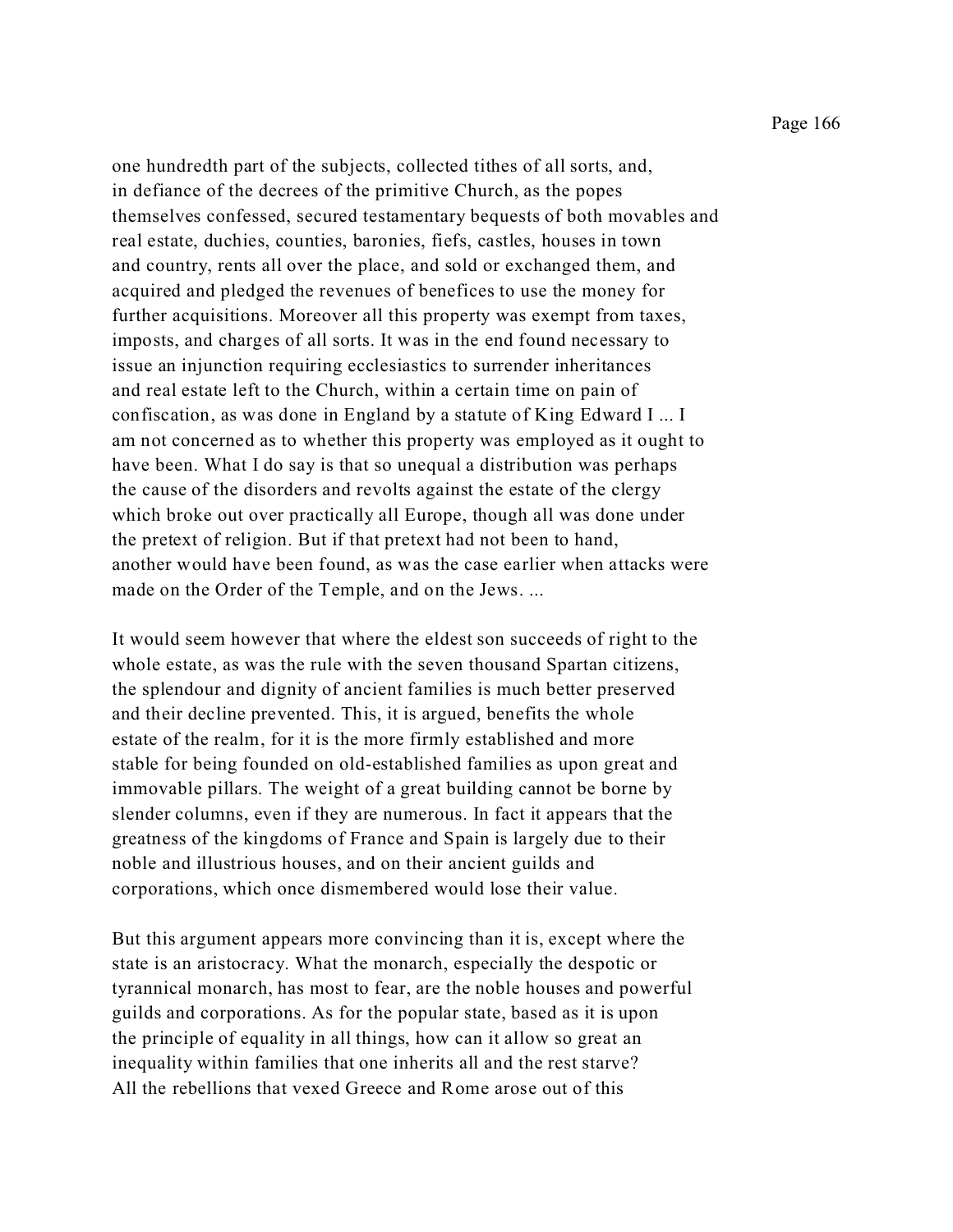circumstance. But in the aristocratic state, where the rulers are in principle not the equals of ordinary folk, the custom of primogeniture is preservative, as it was in the aristocratic state of Sparta. ...

Concerning Rewards and Punishments [CHAPTER IV][10]

THE subject of rewards and punishments must be treated very briefly. To do so exhaustively would require a major work, for these two things affect every aspect of the life of all commonwealths. If punishments and rewards are well and wisely distributed, the commonwealth will continue happy and flourishing. But if able and upright citizens do not receive the reward of their merits, or wicked ones the punishments which they deserve, there is no hope that the commonwealth can long endure. There is probably no more frequent occasion, or more immediate cause of troubles, disorders, and civil wars, leading to the downfall of commonwealths than the neglect of men of ability, and the favour that it shows to the unworthy. It is not however so necessary to discuss punishment as to discuss rewards, since all laws and customs deal extensively with them, for vice is commoner than virtue, and there are more wicked men than virtuous. But since punishments are in themselves hateful, and rewards acceptable, wise princes have always been accustomed to hand over the infliction of penalties to magistrates, but to reserve the bestowing of favours to themselves. They thus win the love of their subjects and avoid all ill will. For this reason jurists and magistrates have treated the theme of punishment very fully but hardly touched on rewards. ...

All rewards are either honourable or profitable ... When we speak of rewards we mean triumphs, statues, honourable charges, estates, offices, benefices, gifts; or immunities from all or some particular burdens such as tallages, imposts, wardship, military service, and exemptions from the jurisdiction of the ordinary courts; or letters patent of citizenship, of legitimization, of nobility, knighthood, and such like honours. If however the office is an obligation without honour, then it is not a reward, but on the contrary a charge or burden.

Honours must not be confused with favours, for honours are the reward of merit, but favours are acts of grace. The diversity of character in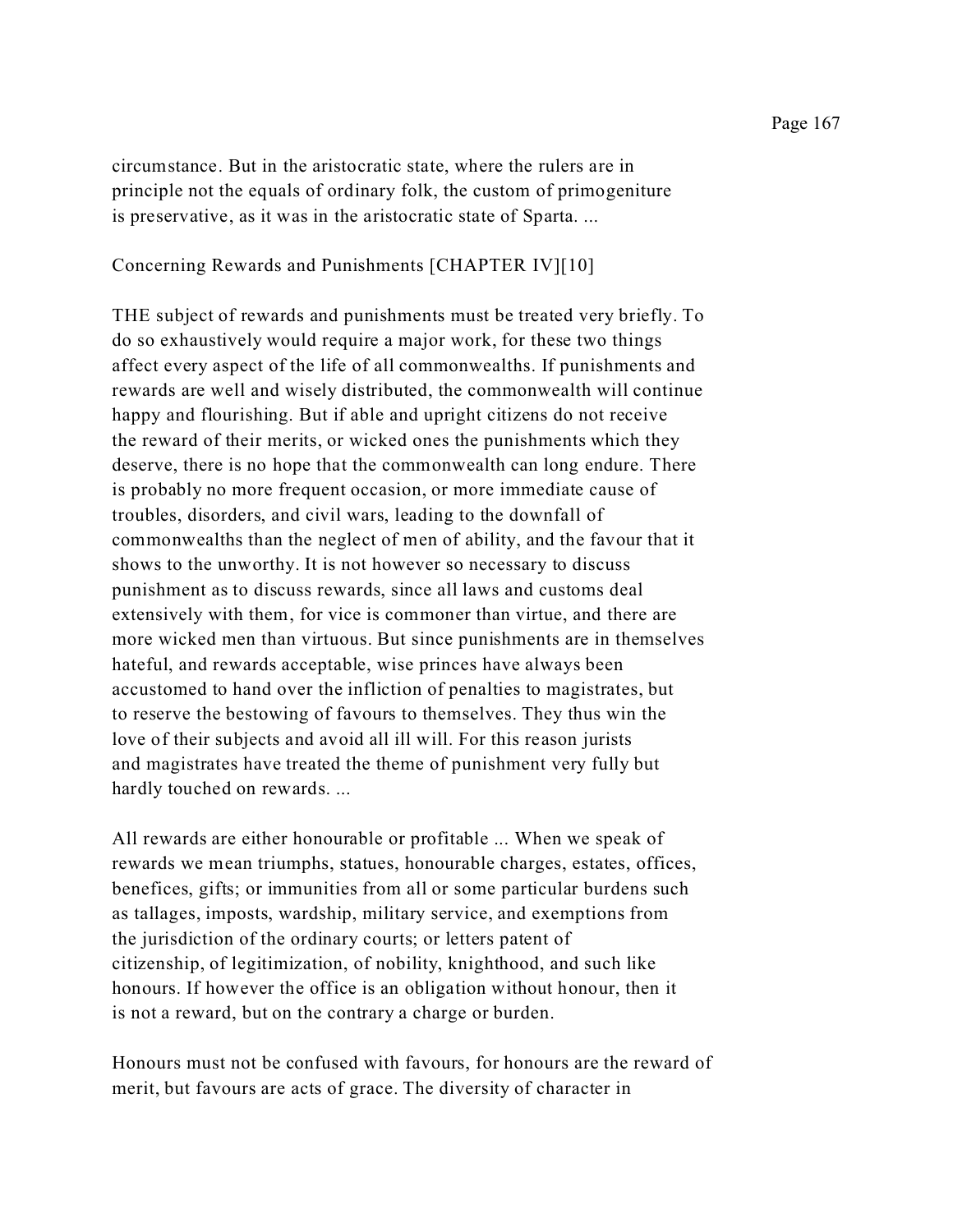commonwealths diversifies the principles on which honours and favours are distributed. There is a great difference between monarchies and popular and aristocratic states. In popular states rewards are more honourable than profitable, for humble folks are only concerned with profit, and care little about honours. They therefore bestow them easily and willingly on those who want them. The contrary is the case in a monarchy, for the prince, who distributes all awards, is more jealous of bestowing honour than profit. In a tyranny especially, there is nothing that a prince more dislikes than to see a subject honoured and respected, for he fears that a taste for honours will incite the subject to aspire higher, and aim at the state itself. Sometimes the nature of the tyrant is such that he cannot endure the light of virtue. We read of the Emperor Caligula, that he was jealous and envious of the honour paid to God Himself, of the Emperor Domitian, the meanest and most cowardly tyrant that ever was, that he was so unable to endure that honour should be paid to those who had most merited it, that he caused them to be put to death. Instead of rewarding illustrious citizens, princes do sometimes cause them to be killed, or banished, or condemned to perpetual imprisonment in order to safeguard their own position. Alexander the Great did this to his Constable Parmenion, Justinian to Belisarius, Edward IV to the Earl of Warwick. Many others have been killed, poisoned, or maltreated as a reward for their prowess. ...

One never finds monarchs therefore and still less tyrants, who are willing to grant triumphs or state entries to their subjects, however overwhelming the victory they may have won over the enemy. On the contrary, the wise captain, in place of a triumph on his return from the wars bares his head before his sovereign with the words, 'yours, Sire, is the glory', even though the prince was nowhere near the field of battle ... One could of course say of popular states as well that the victory of its captains is ascribed to the people under whose banner they fought. Nevertheless the honour of a triumph is accorded the captain, a thing which never happens in a monarchy. This is the principal, and perhaps the sole reason, why there is always a greater number of illustrious citizens to be found in well-ordered popular states than in a monarchy. Honour, which is the sole reward of virtue, is denied or severely restricted in the case of those who have merited it in a monarchy, but freely granted in a well-ordered popular state, especially for prowess in war. A high and generous spirit covets honour more than all the riches in the world, and will not hesitate to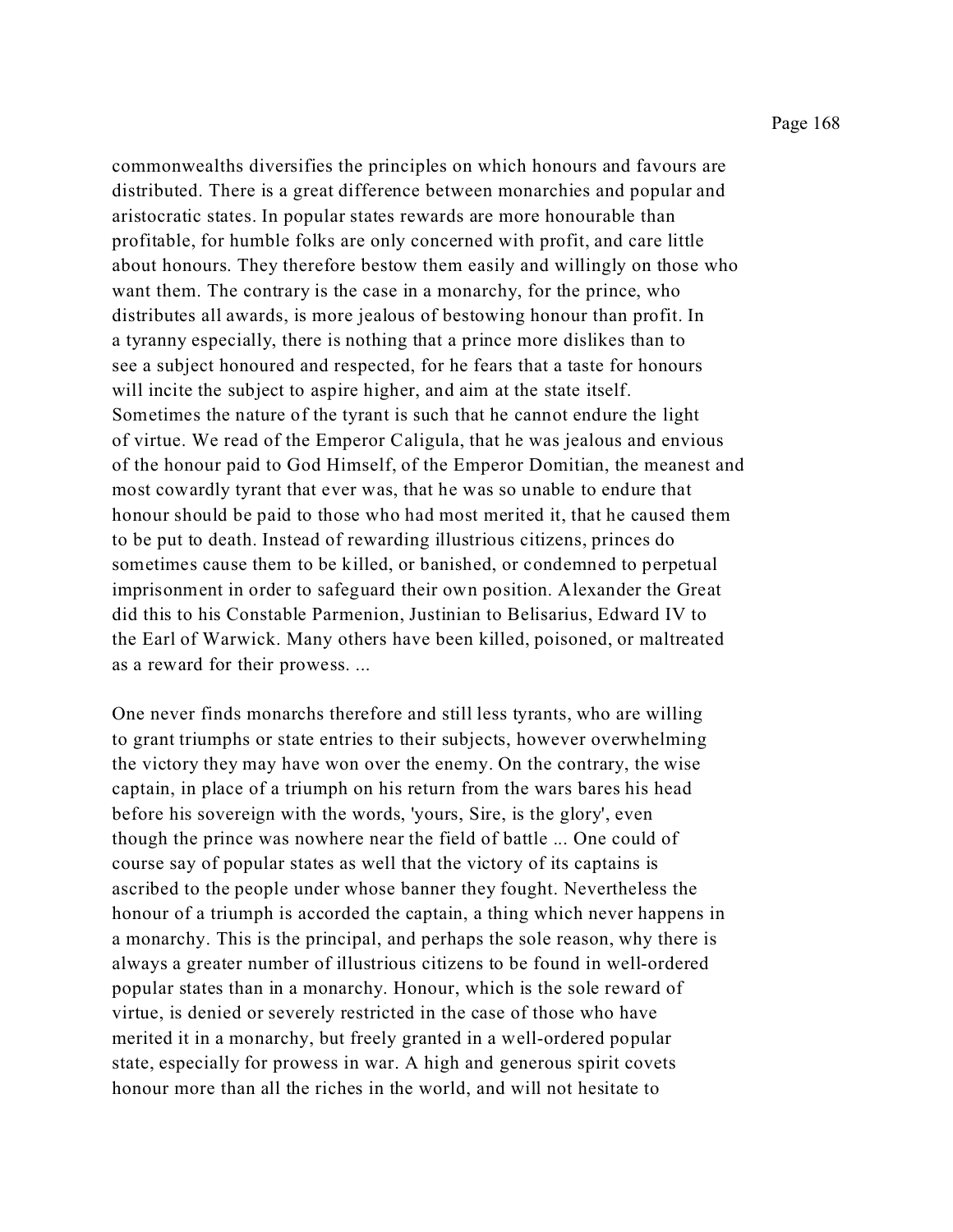sacrifice life and possessions for the sake of the glory it aspires to. The greater the honours awarded, the more men will be forthcoming who merit them. It was for this reason that the Roman Republic produced more great captains, wise senators, eloquent orators, and learned judges than any other republic, barbarian, Greek, or Latin. Anyone who had put to flight a legion of the enemy could demand a triumph, or at least some honourable distinction, and he could hardly fail to achieve one or the other ... The wisdom of the ancient Romans is to be much admired in this respect. By the same expedient they avoided both a money recompense and the appeal to avarice, and engraved the love of virtue on the hearts of their subjects with the graving-tool of honour. Other princes found enough money for material rewards with the greatest difficulty, exhausting their revenues, selling domain, oppressing their subjects by confiscating the property of some and despoiling others to recompense their creatures (though indeed virtue cannot be calculated in terms of money). The Romans only gave honours. ...

It is however impossible ever to control the distribution of honours and punishments once the prince has offered offices and benefices for sale. This is the most dangerous and pernicious evil that can befall the commonwealth. All nations have provided against it by good laws. In this kingdom the ordinances of St. Louis brand with infamy those who have used influence to get offices of justice. This rule was well kept till the time of Francis I, and is most strictly observed in England, as I have learned from the English ambassador Randon[11] ... There is no need to enumerate the disadvantages and miseries that befall the Republic where office is sold; it would be a long recital, and only too familiar to everyone. It is more difficult to persuade a popular state that such traffic is desirable than an aristocracy. It is a means of excluding the lower classes from positions of importance, for in popular states the poor expect to enjoy office without paying for it. All the same, it is not easy even there to enforce the prohibition when the poor see a chance of profit in electing ambitious men.

In the case of a monarchy, financial pressure sometimes forces the monarch to set aside good laws to relieve his necessity. But once one has opened the door to such a practice, it is almost impossible to halt the decline ... For it is unquestionable that those who put honours,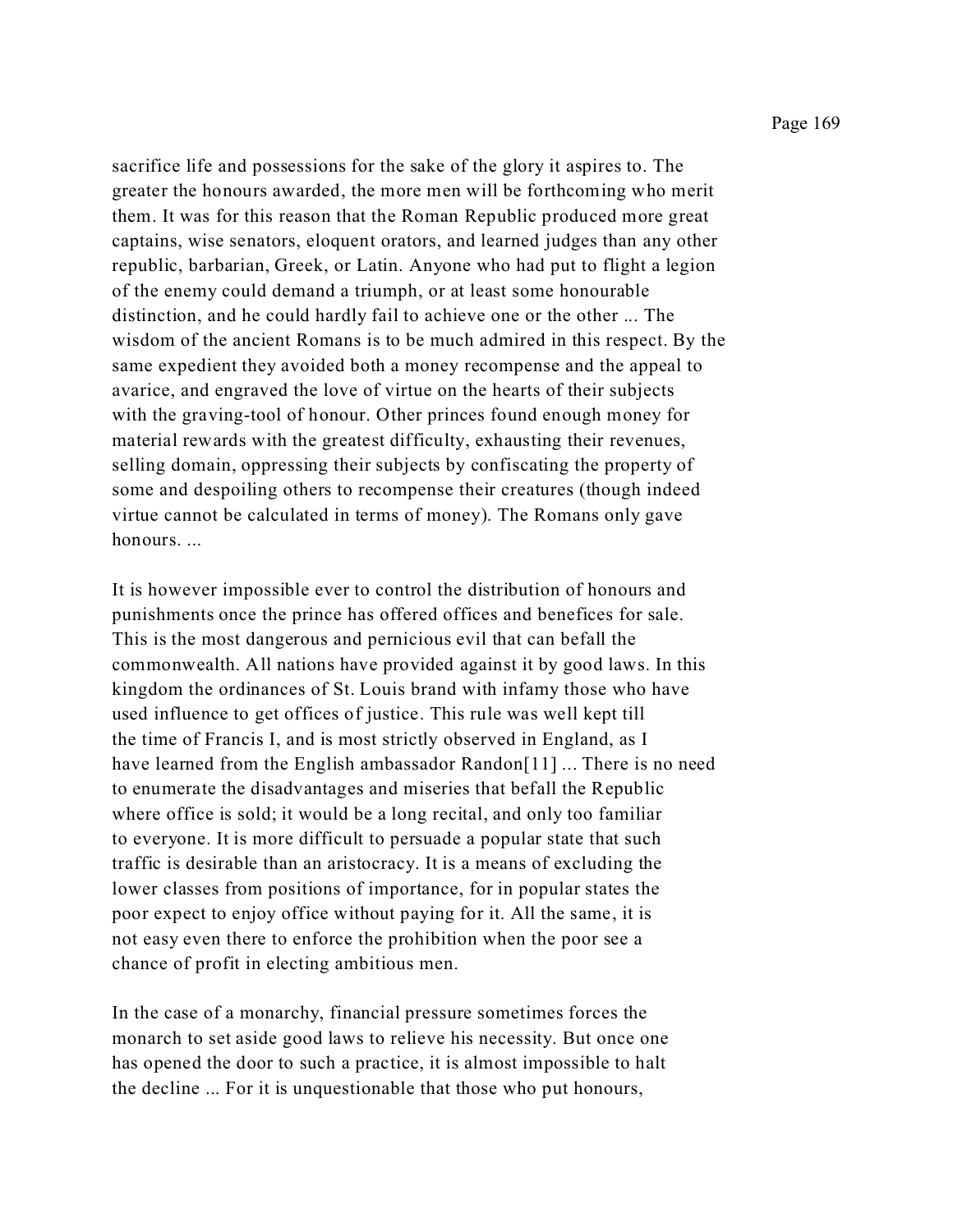offices, and benefices up for sale, thereby sell the most precious thing in this world, and that is justice. They sell the commonwealth, they sell the blood of its subjects, they sell the laws. In taking away the rewards of honour, virtue, learning, piety, and religion, they open the door to robbery, extortion, avarice, injustice, ignorance, impiety, in short, every sort of vice and corruption. The prince cannot excuse himself on grounds of poverty. There is no real or even likely excuse for compassing the ruin of the commonwealth under cover of poverty. It is in any case ridiculous for a prince to plead poverty when there are so many other ways of relieving it, if he will give his mind to the matter. ...

Let then the prince leave the infliction of punishments to his magistrates and officers, as we have said is expedient, and himself distribute honours to whom they pertain, giving favours little by little, in order that the grace may be more lasting, and punishments immediately, in order that the pain may be less grievous to him who suffers it, and fear the better impressed on the hearts of the rest. In so doing, he will not only fill the commonwealth with virtuous men and drive out the wicked, which is the sum of the felicity of the commonwealth, but he will acquit himself of his debts, if he is indebted, and if be is quit already, he will preserve the funds in his treasury. ...

Therefore if on enquiry into the career and character of all who aspire to honours, offices, benefices, knighthoods, exemptions, immunities, gifts, and honours of all sorts, their lives are found to be evil and depraved, not only ought they to be refused, but punished. But honours should be given to worthy men, according to the deserts of each on the principle of harmonic justice. That is to say that finance should go to the most honest, arms to the bravest, justice to the most upright, moral discipline to those of greatest integrity, work to the strongest, government to the wisest, priesthood to the most devout. At the same time due regard must be paid to the birth, riches, age, and capacity of each, and the requirements of the various charges and offices. For it is ridiculous to seek to appoint a warlike judge, a courageous prelate, a conscientious soldier. ...[12]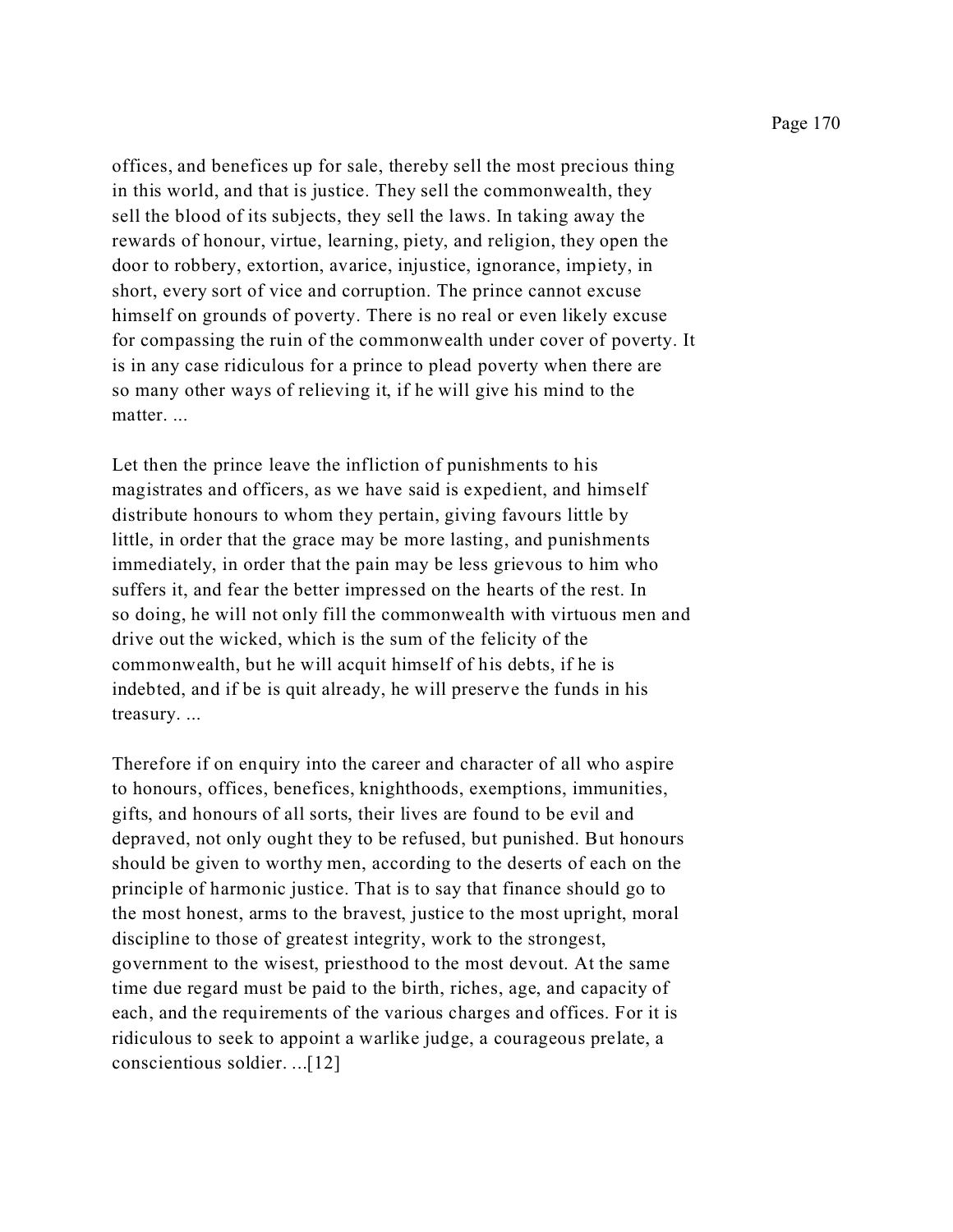Whether it is expedient to Arm Subjects, Fortify, and organize for War [CHAPTER V]

THIS is one of the most important problems of policy, and one of the most difficult to solve, because of the disadvantages of either course of action. I will summarize them as well as I can, and indicate what I think the best course, but the practical solution must be left to the skill of statesmen. Simply to follow Aristotle and say that the city should be well fortified, and so placed as to be a good base for aggressive operations, but difficult of access to the enemy, does not take into account the real difficulties. One must consider whether the same policy is as suitable in a monarchy as in a popular state, and in a tyranny as in a kingdom, seeing that, as we have already shown, commonwealths of contrary tendencies need regulating by contrary institutions.

It is said, for instance, that nothing is more destructive of a warlike spirit in the subject than fortifications, since they turn the inhabitants into cowards ... Again, citadels and defence works encourage bad rulers to oppress their subjects. Strong walls also enable subjects to rebel against their sovereign lords and rulers. For this reason the Kings of England do not allow any of their subjects to fortify their houses, even with a moat ... But all fortified cities, which cannot hope to sustain a long siege, generally treat and secure the withdrawal of the enemy by an indemnity, and they can do this without any shame or reproach ... This could not be done if the city were well fortified, because of the dishonour attached to those who make composition with an enemy they could have resisted ... If then it is true that fortresses offer opportunities to evil princes to tyrannize over their subjects, to enemies to occupy the country, to subjects to show themselves cowards in the face of the enemy, rebel against their prince, and scheme against one another, it cannot be argued that they are either useful or necessary, but on the contrary, they are harmful and destructive of the commonwealth.

But on the general question of whether one should train citizens to arms, and seek war rather than peace, there appears to be no doubt as to the answer. A commonwealth is to be esteemed happy where the king is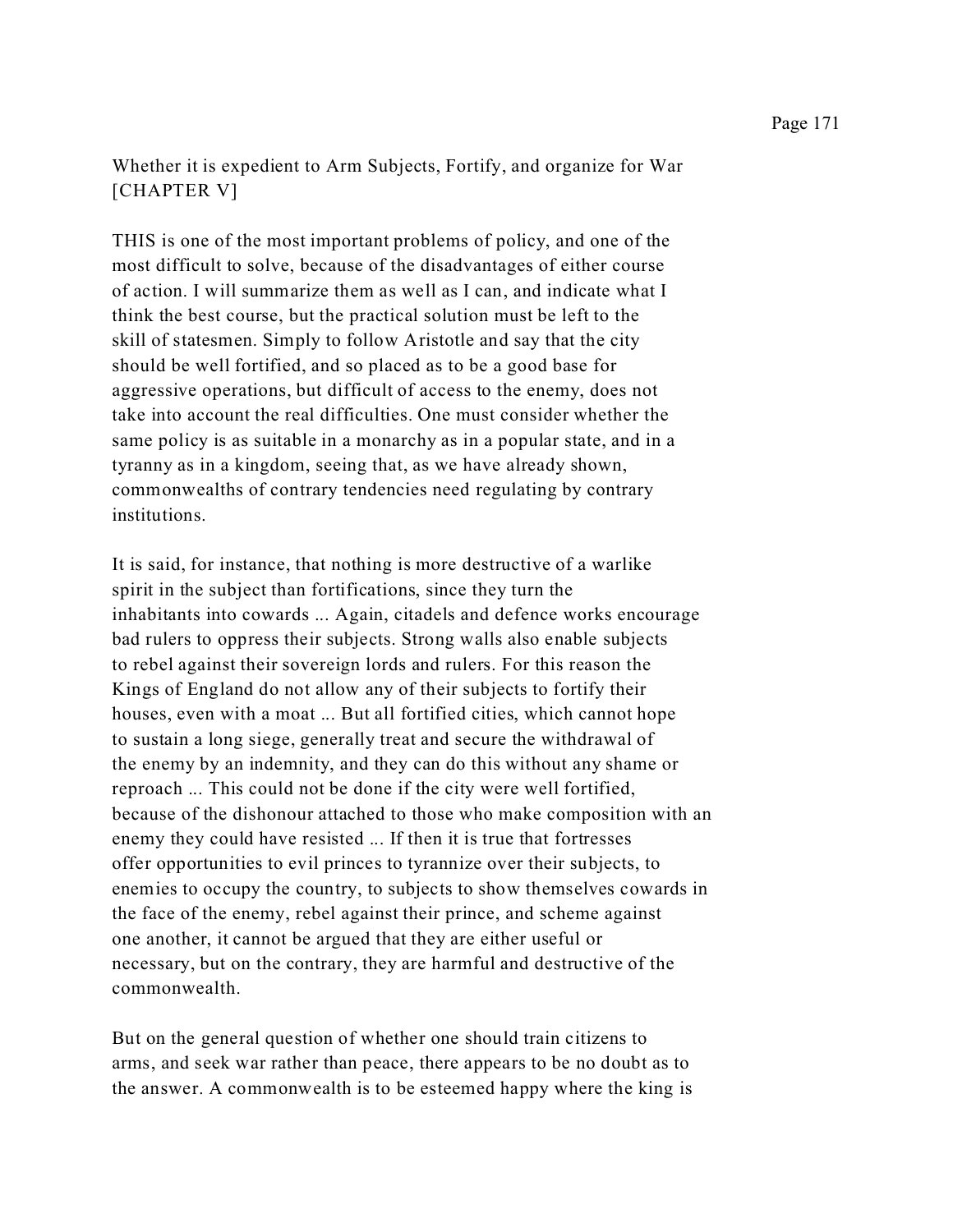Page 172

obedient to divine and natural law, the magistrate to the king, subjects to the magistrate, children to parents, servants to masters, and where subjects are bound to each other and to their prince by ties of affection, for the enjoyment of the blessings of peace and true tranquillity of spirit. War is a condition quite contrary to this, and warriors are sworn enemies to such a way of life. It is not possible for religion, justice, charity, security of life, in short, all the liberal sciences and mechanical arts to nourish in any commonwealth which does not enjoy a profound and lasting peace. But such a state of affairs is ruination to professional soldiers, for times of piping peace render their calling useless. No one is a greater enemy to a man of peace than a rough soldier, to the good peasant than brutal mercenary, to the philosopher than the captain, to the wise than fools. What the fighting man most enjoys is to devastate the countryside, rob peasants, bum villages, besiege, storm and sack towns, slaughter good and evil alike, young and old of whatever age or sex, ravish women, drench themselves in blood, defile sacred things, raze churches, blaspheme the holy name, and tread underfoot all rights, human and divine. Such are the fruits of war, pleasing and agreeable to men of war, but abominable to men of good will, and detestable in the sight of God. There is no need to enlarge upon what has been practised in so many places, when the very memory is sufficient to make the hair of the boldest stand on end. If this be so then one should on no account train subjects in arms and start them on the road to so execrable a way of life, nor indeed make war at all, except as a measure of defence in cases of extreme necessity. ...

Such are the arguments on one side. But one can argue on the other side that unfortified towns are exposed to spoliation by the first comer, and the lives of their inhabitants are at the mercy of all. Moreover it would appear that open towns are a temptation to all those who contemplate aggression, whereas walls deprive the enemy of both the will and the power to attack. In like case those who travel unarmed invite thieves and robbers to kill them for what they carry on them. One knows very well that the loot of captured towns is held out as a reward to troops. They are the natural enemies of the weak, but dare attempt little against the well-armed. It must also be remembered that the first and only occasion of men gathering together into societies and communities was for the safety and defence of each in particular and all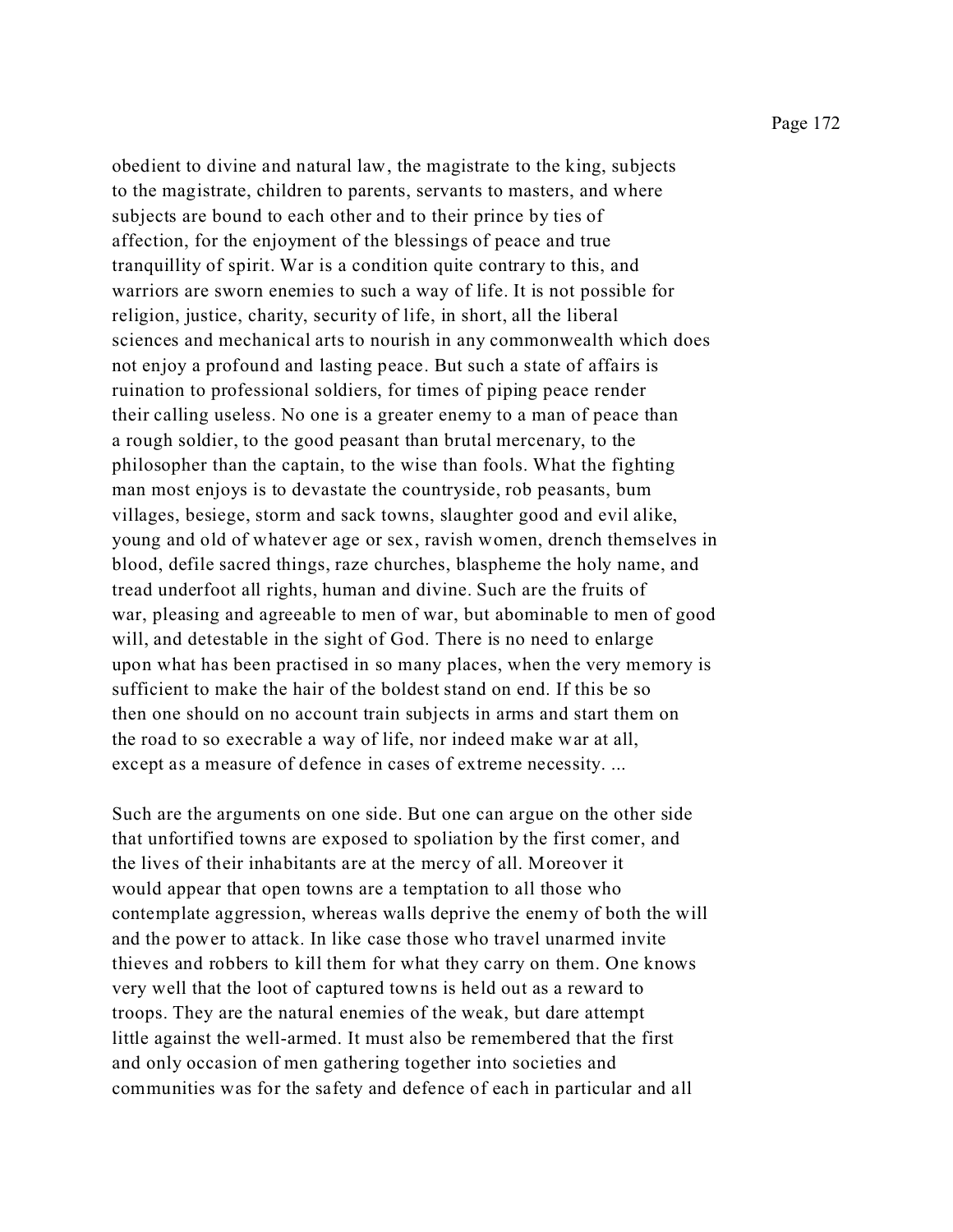in general whether women and children, or goods and chattels. This could not be secured unless towns were fortified. For to say that men are the best defence against the enemy is only applicable on the actual field of battle. In any case those who can thus defend themselves are never more than a fourth part of the inhabitants, for there are always more women than men in any community, and there are besides children and old people, the sick and the helpless, and their protection must he in strong walls. It is moreover ridiculous to say that men are more valiant if they have no fortifications to rely on. If this is so, one should not permit the use of a shield or defensive armour in face of the enemy. Logically we should then prohibit men from fighting otherwise than quite naked ... Besides, the experience of many centuries has shown that we must do as the Persians, the Egyptians, the Greeks, the Romans, and the Gauls did of old, and fortify, equip with arms, and provision towns, ports and fortifiable sites, for the defence and security of friends, and resistance against the enemy.

Such are the arguments in support of the view that towns should be fortified. For the same reasons we hold that the subject should be trained to arms. For since the right to preserve life and punish thieves is recognized by divine, natural, and positive law, it must be presumed that subjects ought to be practised in arms, not only for defensive, but also for offensive purposes, in order to shield the innocent and repulse the wicked. I call all those who bring unjust war, and lay hands upon the possessions of others, thieves and villains. If one must take vengeance on thievish and predatory subjects, it follows that one must also do so on foreigners who behave as such, whatever title of kingship they bear. This obligation is founded on divine and natural law.

There are other and more particular considerations. In the first place, the best way of preserving a state, and guaranteeing it against sedition, rebellion, and civil war is to keep the subjects in amity one with another, and to this end, to find an enemy against whom they can make common cause. Examples of this can be found in all commonwealths. The Romans are a specially good illustration. They could find no better antidote to civil war, nor one more certain in its effects, than to oppose an enemy to the citizens. On one occasion, when they were engaged in bitter mutual strife, the enemy found his way into the city and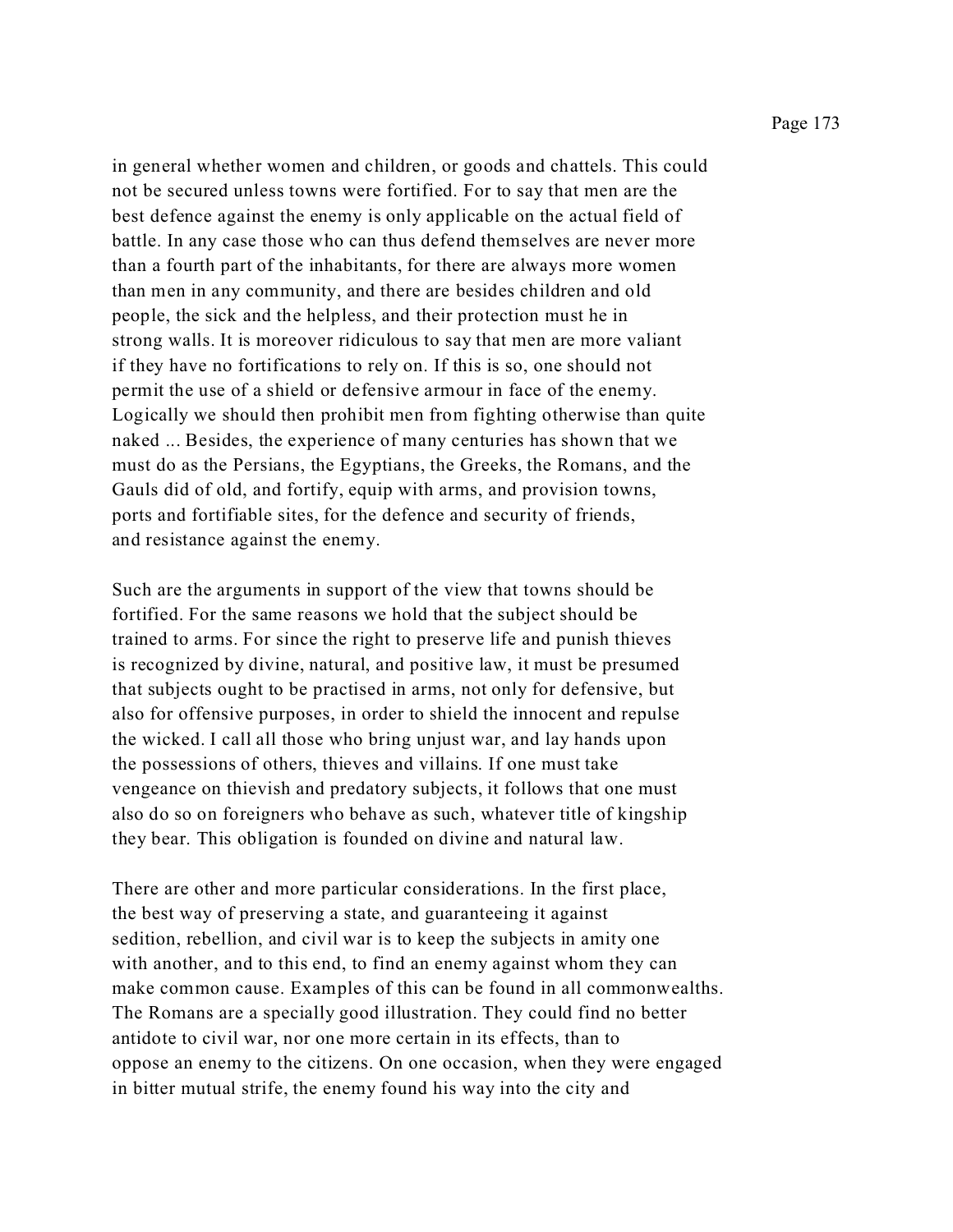seized the Capitol. The citizens instantly composed their differences, and united to expel the enemy... Without looking further afield, we have an example in this kingdom when it was in grave peril in 1562. The English set foot in France and seized Havre de Grace, whereupon the civil war was abandoned, and the subjects united to make common cause against the enemy. Perceiving which, the English resolved to leave the French to fight one another, and wait till they were thereby altogether ruined, when they might invade the kingdom without difficulty, or the danger of encountering resistance. ...

Unrestrained freedom inflates men and encourages them to abandon themselves to every sort of vice. Fear however keeps them mindful of their duty. One can have no doubt that the great Ruler and Governor of the whole world, in creating things so that each is balanced by its contrary, permits wars and enmities between men to punish them the one by the other, and keep all in fear, for fear is the sole inducement to virtue. When Samuel addressed the people, he told them plainly that God had raised up enemies against them to keep them humble, and to try, prove, and punish them. These considerations serve to show how wrong are those who say that the sole end of war is peace. ...

These arguments have a measure of truth, and are in part valid, and can on the one side or the other blind the eyes of the most clear-sighted, if one does not look too carefully into them. To resolve the problem satisfactorily one must distinguish between the different kinds of commonwealth. I hold that in a popular state it is expedient to train the subjects to arms because of the weaknesses to which I infer popular states are prone by their very nature. If the subjects are naturally warlike and intractable, as are northern peoples, once they are trained in the art of war and in military discipline, it is expedient to keep them frequently engaged against an enemy, and only make peace, a condition not adapted to a warlike people, on very advantageous terms. Even when peace is concluded, an army must be maintained and kept on the frontiers. This was Augustus' policy after he had converted a popular state into a monarchy. The alternative is to hire them out to allied princes, as the governments of the Confederates very wisely do, to keep them practised in the military art. They have to deal with a mountain population, apt for war and difficult to keep at peace, and used to the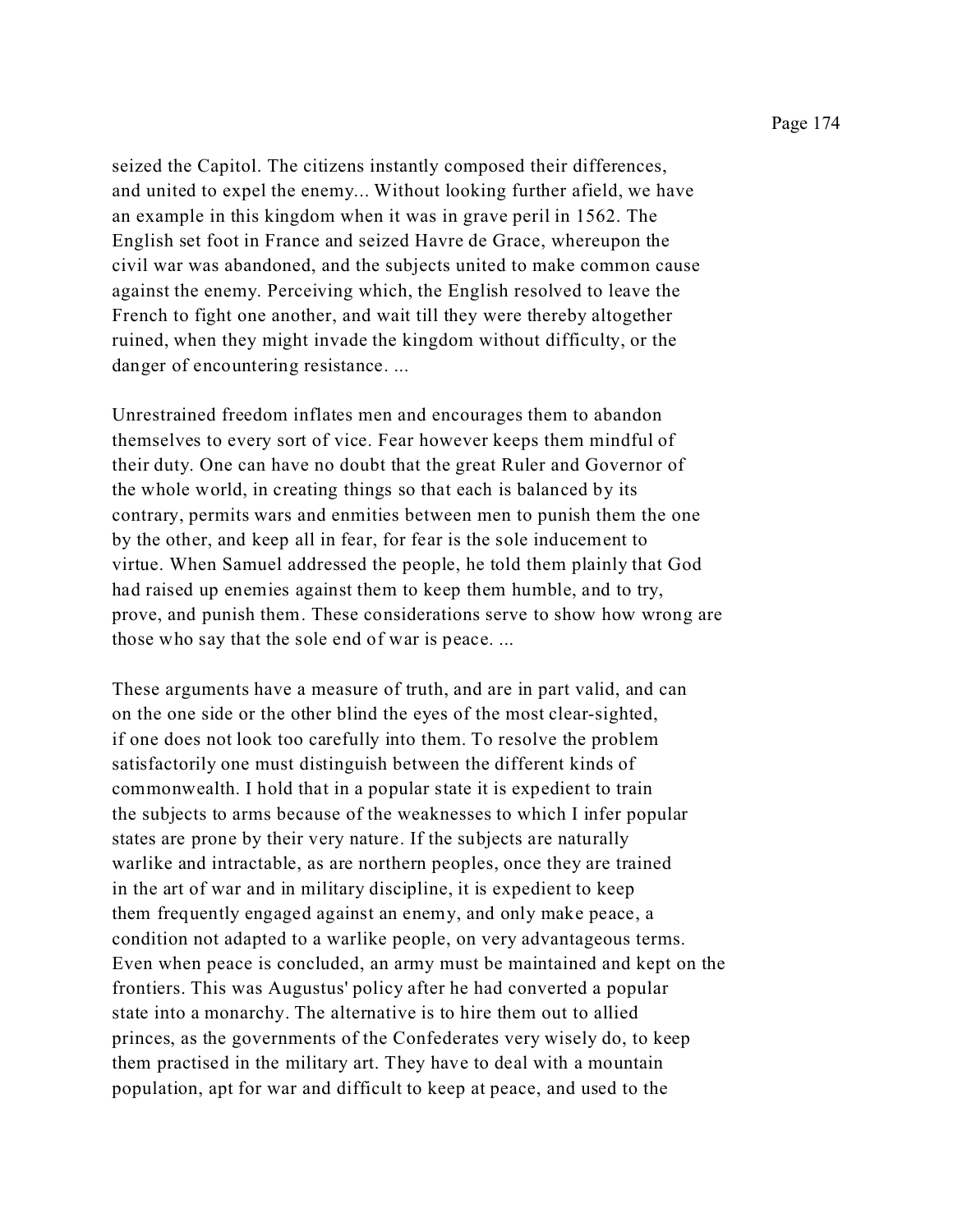enjoyment of popular liberty. By this policy they are always provided with experienced soldiers, maintained at the expense of others, who at the same time earn considerable subsidies for the state, and pensions for individuals. Added to which their safety is assured by the alliances thus formed with some puissant king.

As to fortifications, there is no need for the towns to be very heavily fortified except the capital city, which is the seat of government in a popular state. Even less is there any need of a multiplication of castles and citadels. For one may be sure that ambition will move someone or other to seize a fortified place, and then convert the popular state into a monarchy, as did Dionysius the tyrant, after taking Acradine in Syracuse ... In our own day Cosimo de' Medici, Duke of Florence, constructed two citadels in Florence and garrisoned them with foreigners, having found out that it was impossible to live secure in the midst of his subjects once he had converted the popular state into a monarchy. Such considerations explain why the Cantons of Uri, Interwalden, Glarus, and Appenzel, which are extreme democracies, have no fortified towns as have the others whose government is aristocratic.

The same considerations regarding fortresses hold good in aristocracies as in popular states, for there is no less danger that one of the seigneurs will make himself master of his colleagues. Indeed it is even more to be feared in that it is easier for one of the seigneurs to secure a following among the simple citizens and so make head against the more powerful. Above all, in kingdoms which are long-established and extensive, it is never expedient for the prince to erect citadels and strongholds except on the frontiers, least his subjects suspect that he intends to become their tyrant. But if he encircles his kingdom with strong frontier posts, his subjects will believe that they are directed against the enemy, and the prince, at need, can use them either to repel the enemy, or master his subjects should they rebel. ...

So much for fortifications. It is much more difficult to determine, in an aristocracy, whether it is better to arm only the governing class, or the ordinary citizen as well, or to keep all indifferently unarmed. If the lower classes are once armed, and not then constantly employed against the enemy, there is no doubt that sooner or later they will try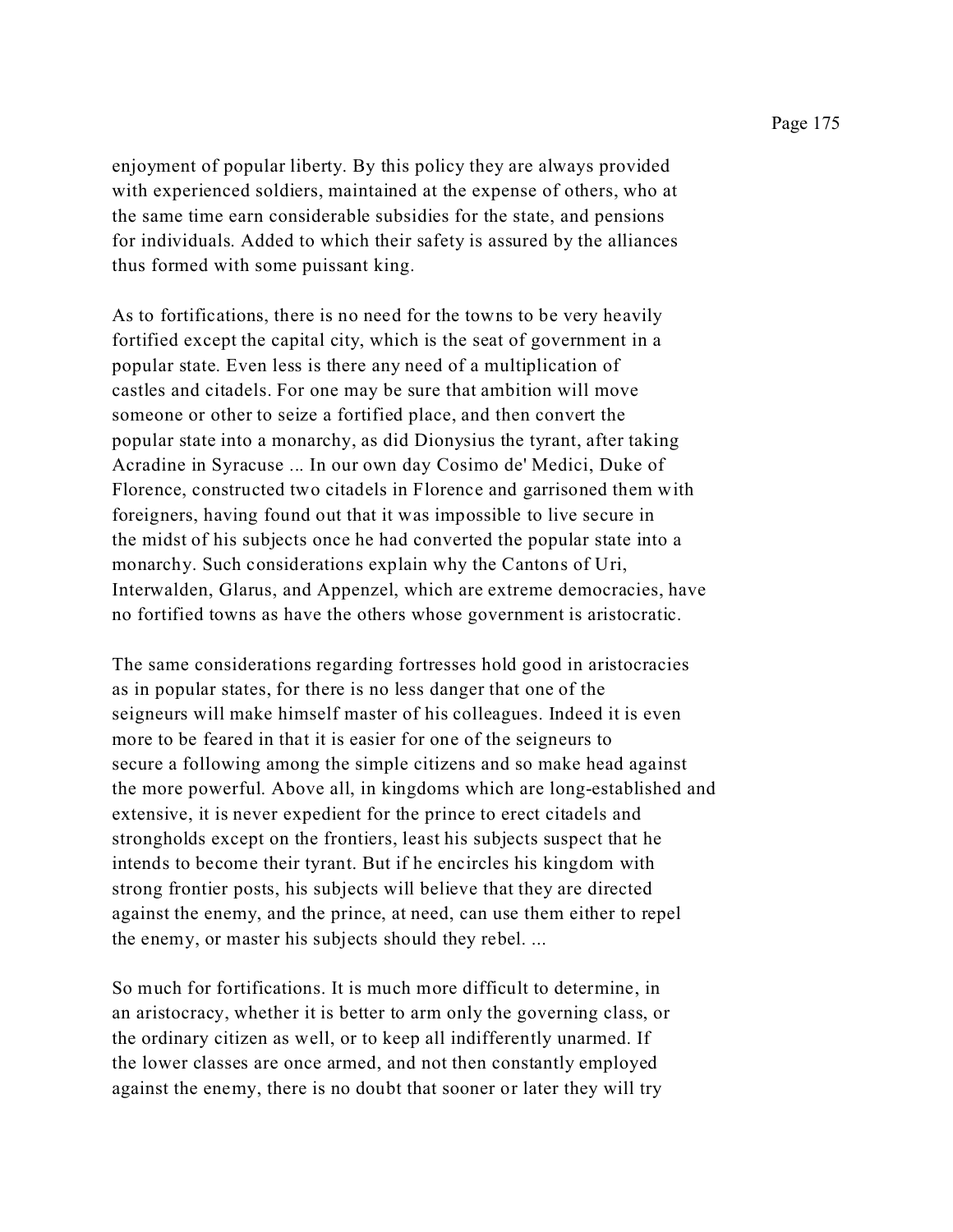to, and succeed in, changing the form of the government in order to have a share themselves, as I have already shown. If only the ruling class is armed, one day they will be defeated in the field, and again, this will of necessity entail a change of government. If on the other hand they prohibit the practice of military art altogether in the commonwealth, they will by and by fall a prey to their neighbours, unless protected by a close alliance with powerful friends, or unless their cities are inaccessible and their fortifications impregnable. There is the example of the Venetians. Fearful of the dangers I have described, they prohibited the practice of arms altogether, as the Cardinal Contarini has shown, though they achieved this only gradually over a period of about two hundred years. They were once a belligerent people, and sustained long wars, and beat the Genoese in set battles by sea and by land. But since then they have enjoyed a long period of secure peace, and have gradually abandoned the military arts, relying for their assistance on foreigners... And if, as many think, one should only make war to secure peace, and all that is required for the welfare of the commonwealth is that by being well armed and fortified it can defend its own against an enemy and enjoy the blessings of peace, the Republic of Venice may be called happy. It is situated in an impregnable position, and cares little for conquest, or the expansion of its territories. We find that the Venetians have always avoided war like the plague, and never wage it save in cases of extreme necessity, but seek peace at any price, even at the cost of the loss and diminution of their domains ... But such a policy seems contemptible to a warlike people, or an ambitious prince, who cannot sue for peace at the hands of the enemy without shame. ...

A wise prince should never permit the enemy to invade his kingdom if he can by any means scatter their forces or check their advance before they can cross the frontier, or at any rate unless he has a second army, and some impregnable base to which he can retreat. Otherwise he risks all on a single battle. This was the error of Antiochus, Perseus, and Ptolemy, the last King of Egypt, in the war with the Romans; of Darius in the war with Alexander, and the French time and time again in the wars with England ... But Francis I took his army across the Alps in order to keep his country free from war, and attacked the enemy in laying siege to Pavia. Apart from the devastation which two powerful armies would have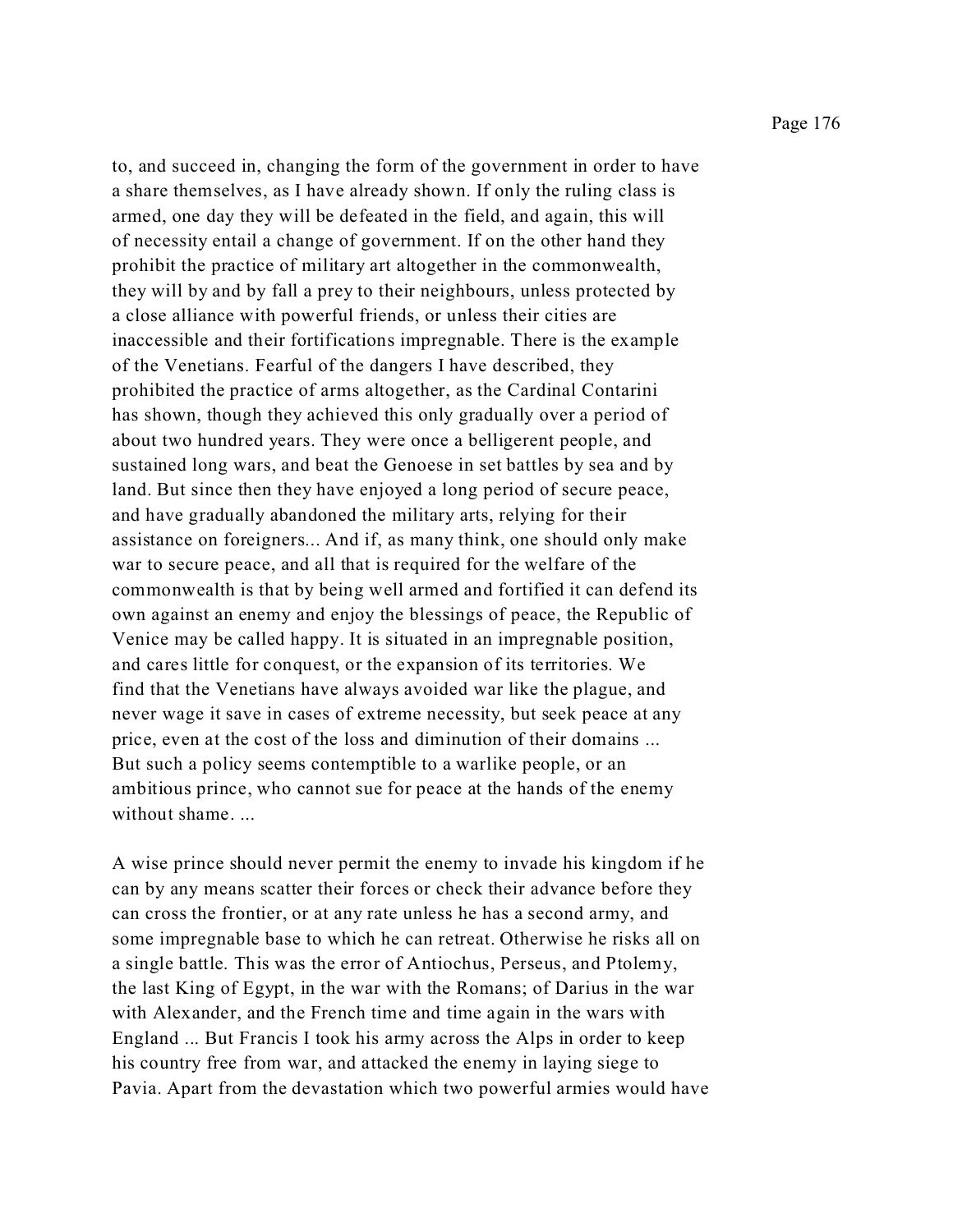caused in France, the capture of the King would have exposed the kingdom to great danger. But happening, as it did, in Italy, and the victors being at first content with their success, time was given to the King's subjects to rally their forces and secure the frontiers ... I do not wish to enter into any discussion of the art of war, for others have treated of this subject.[13] I am only concerned with what touches the state. I hold that the prince should provide for the thorough fortification of his frontiers, and if he suspects that any enemy contemplates invading his territory, he ought to anticipate him and wage war as far from his own frontiers as possible. ...

Experienced statesmen separate the profession of arms from other employments. In the Republic of Crete only certain persons were permitted to bear arms, just as in France in ancient times only men provided with a horse had such a duty, and the druids were exempt... For this reason Plato divided the people into three classes of guardians, warriors, and producers, following in this the example of the Egyptians who distinguished three estates, according to employment. Gradually the Athenians too separated the profession of arms from that of justice and administration. The Romans did the same in the time of the Emperor Augustus. He forbad to senators, proconsuls, and governors of provinces the carrying of arms, so much so that in course of time non-military offices came to be known as honours, as we may read in Cassiodorus' letters, concerning the state of a provincial governor. In consequence all nations in their turn separated the callings of arms, and of justice and civil administration. For it is very difficult to excel in one profession, and quite impossible in many. One cannot worthily fill many offices. Furthermore it is almost impossible to train all the subjects of a commonwealth in the use of arms, and at the same time keep them obedient to the laws and to the magistrates. ...

This was the reason why Francis I disbanded the seven regiments each of six thousand foot in 1534. Although his successor raised them again eighteen years later, they had to be again disbanded because of the disorders and riots they occasioned in various places. All the same, in the opinion of foreign experts who had examined the ordinances establishing these regiments, no better scheme could have been devised for fostering the profession of arms. It is a policy more necessary to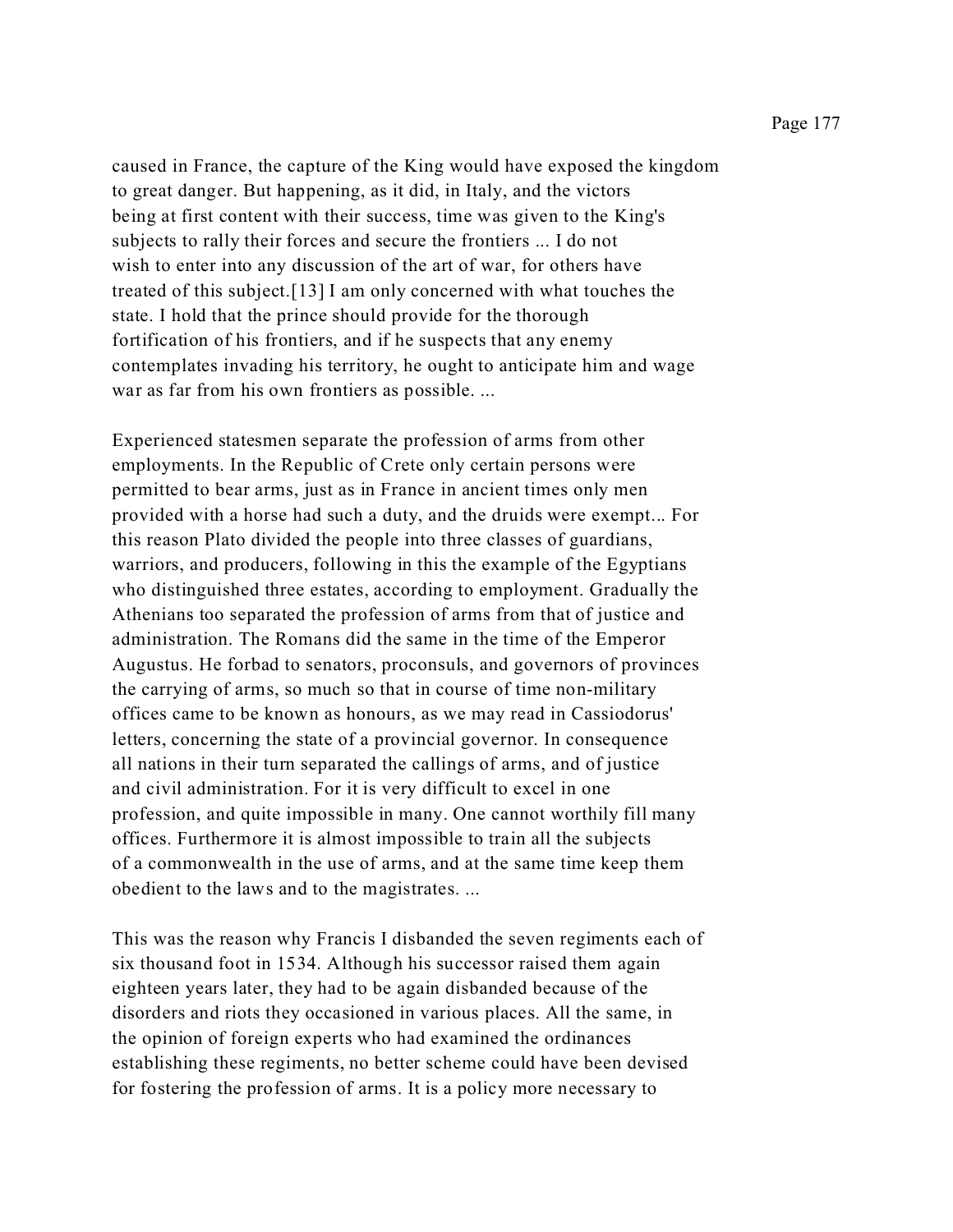this country than any other in the world, seeing that it is surrounded by powerful neighbours who have the habit of raiding it as if it were conquered territory. ...

In conclusion it seems to me that the well-ordered commonwealth of any type whatsoever should keep its approaches and frontiers well fortified, and should provide itself with an adequate force of trained fighting men. These should be maintained by grants of land reserved for combatants, but granted for life only, as was originally the practice with fiefs and feudal lands, and as is still the practice with the timars and timariots of Turkey, on condition that they serve four or at the least three months of the year without pay, following ancient custom. Moreover it must be emphasized that these holdings can no more be made heritable, pledged, or alienated than can benefices.

Until the time that one can restore the original character of fiefs, a certain number of regiments of foot soldiers and mounted men should be raised, according to the importance, extent, and greatness of the commonwealth. In time of peace these men should be trained in military discipline from their youth up, in garrison duty on the frontiers, after the example of the ancient Romans. The Romans did not even expect free maintenance for their pains, much less the right to loot, rob, beat up, and murder civilians as troops now do. A camp with them was a school of honour, of sobriety, chastity, justice, and virtue, and no one was allowed to avenge his own injuries or take the law into his own hands.

In order to maintain this discipline, one should follow the Turkish practice and reward good officers and men, especially when they grow old, with certain exemptions, privileges, immunities, and benefits. It is not excessive if a third part of the revenues are assigned to the payment of the army, in order to secure that there are men ready for the defence of the state when need arises, especially if the commonwealth is an object of envy, and surrounded by warlike neighbours, as are the people inhabiting the temperate and fertile regions of France, Italy, Hungary, Greece, Asia Minor, Syria, Egypt, Persia, and the islands of the Mediterranean. The people situated at the extremes of north and south, such as the Ethiopians, Numidians, Negroes, Tartars, Goths, Russians, Scots, and Swedes have no need of strong fortifications or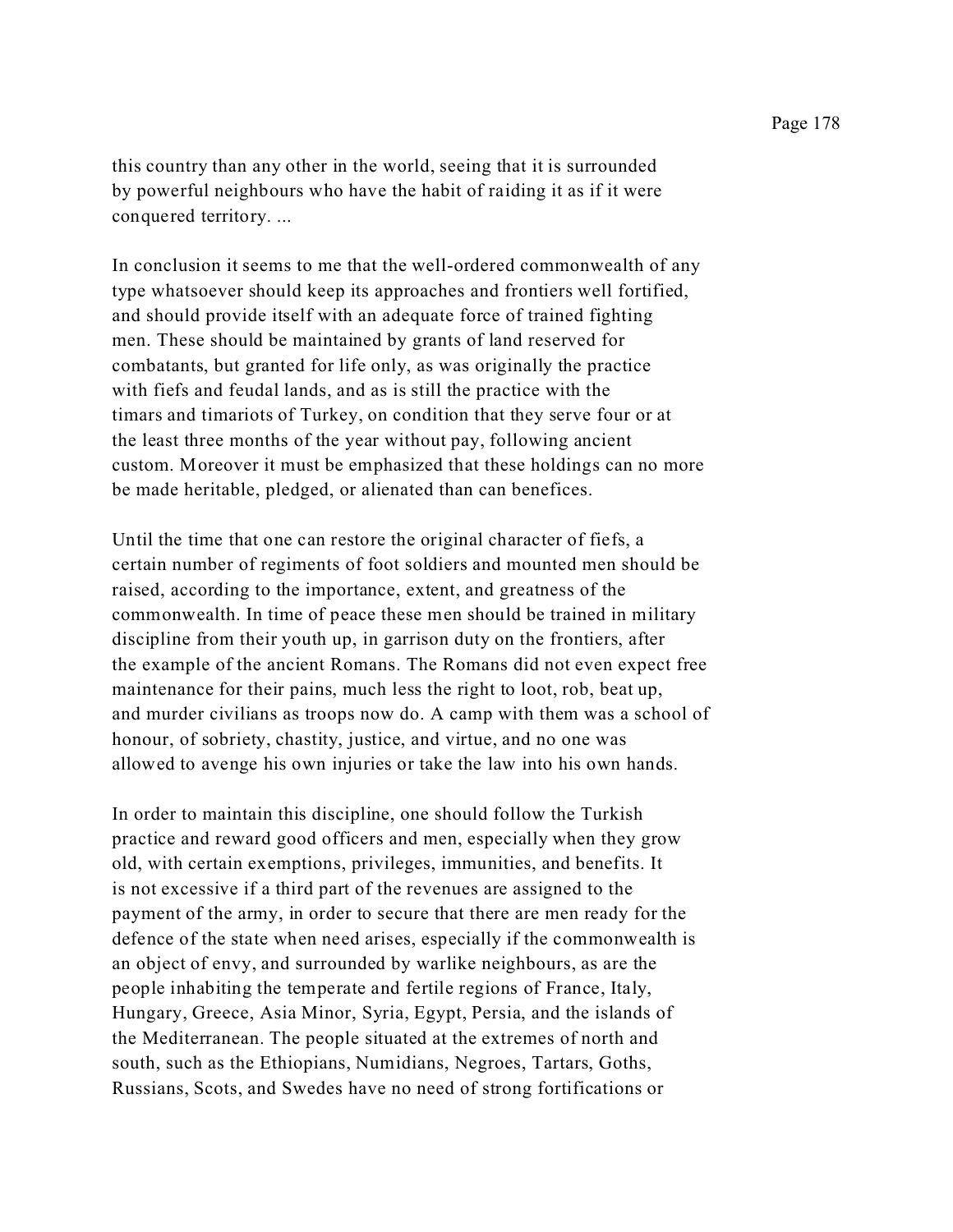standing armies in times of peace, having no enemies other than themselves. In any case the people of the extreme north are naturally only too warlike. Most or all of them are horsemen and skilled in arms, and need no special training for such pursuits, or to be set to fight, unless it be to rid the country of those that cannot be induced to live peaceably. ...

For the rest, the carrying of arms should be forbidden to all other subjects in order that labourers and craftsmen should not be tempted to desert the plough and the workshop and take to robbery. Not having any experience of the proper use of weapons, when it is a question of marching against the enemy, they either desert, or panic at the first onset and throw the whole army into confusion. As Thomas More says in his Republic, all the ancients and all wise captains agree that craftsmen and men of sedentary occupations, used to security, are totally unfitted for the business of war.

## The keeping of Treaties and Alliances between Princes [CHAPTER VI]

THIS discussion arises out of the foregoing, and must on no account be omitted, seeing that writers on law and politics have never treated of it, though there is no matter of state that more exercises the minds of princes and rulers than the securing of treaties, whether with friends, enemies, neutrals, or their own subjects. Some rely on mutual good faith simply. Others demand hostages. Many add the surrender of fortified places. Others cannot feel safe unless they totally disarm the conquered. It it has always been considered that the best guarantee of a treaty is ratification by a marriage alliance. But just as there is a difference between friends and enemies, victors and vanquished, equals in power and the weak, princes and subjects, so also must the forms of treaties and their appropriate guarantees be diversified. But there is one general and indisputable principle to be observed, and that is that in all treaties there is no better guarantee of its observation than that the clauses and conditions included in it should be suitable to the parties concerned, and conformable to the matters in dispute. ...

As we have shown, true protection is given where a prince freely undertakes to defend another without recompense of any kind.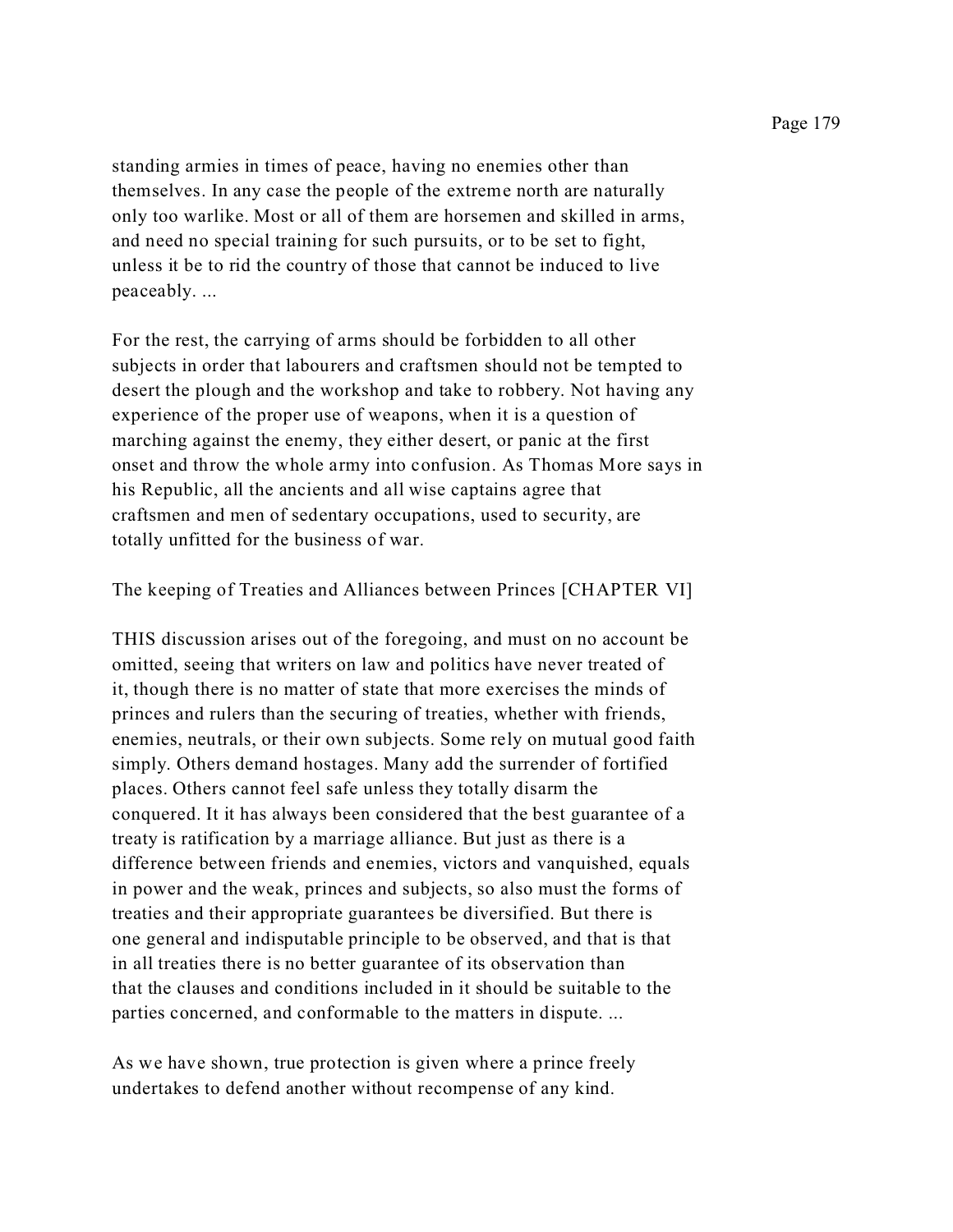Nevertheless for the better securing of these treaties of protection or commendation, it is customary to offer a pension to the protector or advocate, in the hope that the protector, being bound not only by his oath, but by the payments received, will be more ready to succour his adherent when need arises. It is true that the ancients never followed such a proceeding. But now that honour is weighed against profit, protection is sold for money. This is why a Salvian of Marseilles[14] complains that when the weak seek the protection of the strong, they have to part with all they have to secure it. One knows what enormous sums the people of Lucca, Parma, and Siena, and many other towns, disbursed for their protection.[15] Often enough the pension is paid not so much to secure oneself against one's enemies, as against the protector himself. This happened after the battle of Pavia. All the rulers of Italy turned their attention to the Spaniards, and in order to buy themselves off from the threat of invasion, put themselves under their protection. ...

Treaties of protection expose the protected party to much greater risks than any other kind of alliance, and therefore it is important that the guarantees should be most carefully considered. For lack of such, how often has one not seen an obligation to protect transformed into sovereign rights. He feels safe indeed who commits the sheep to the care of the wolf. It is therefore in the first instance important that treaties of protection should be limited in time, even in the case of aristocracies and popular states where the ruler never dies. For this reason when Geneva put itself under the protection of Berne, the citizens did not wish to bind themselves for more than thirty years. The treaty expired in 1558, when Geneva proposed an alliance with Berne on equal terms. This was only concluded with great difficulty, and only after a crisis in which the city was nearly brought into subjection through the machinations of certain citizens who paid the penalty with their lives ... But the best guarantee for the protected party is to prevent, if possible, the seizure of the fortresses of their towns by the troops of the protector and the introduction of his garrisons into them. The words of the Tribune Brutus to the nobles and people of Rome should never be forgotten, that the only protection that the weak have against the strong whom they fear, is that the latter should not be able to harm them even if they wish to, for the desire to do harm is never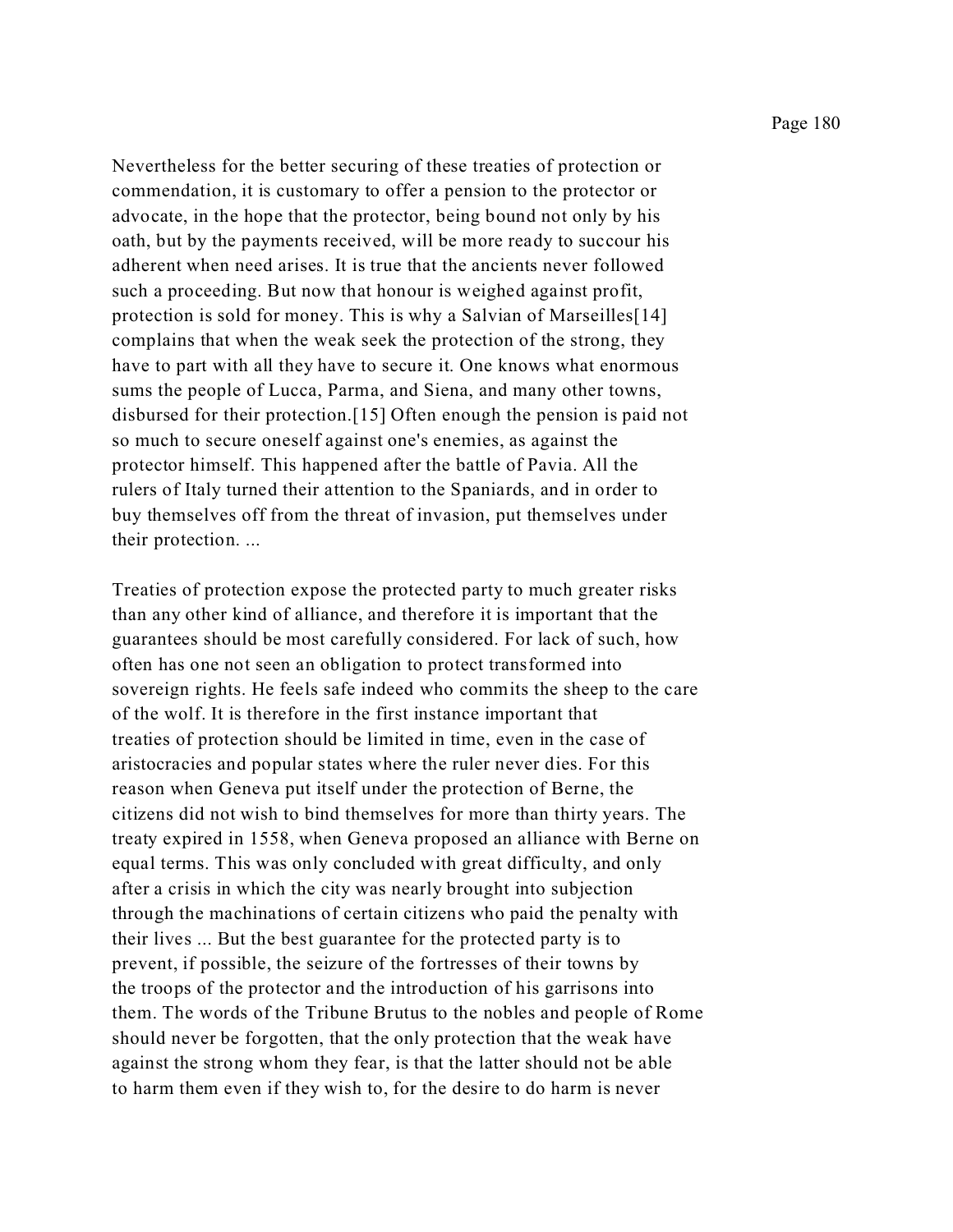lacking in ambitious men who have power to inflict it. On these grounds the Scots were wise when in the treaty which they made in 1559 with the Queen of England, to secure her protection, they stipulated that the hostages surrendered should be changed every six months, and that no fortress should be constructed in Scotland without the consent of the

Scots themselves. ...<sup>[16]</sup>

Many think that it is safest for a prince to adopt a policy of neutrality, and so keep out of other people's wars. The principal argument in support of this view is that whereas loss and expense is shared in common, the fruits of victory all accrue to the ruler on whose behalf the quarrel is sustained, added to which one must declare oneself the enemy of princes who have in no way offended one's interests. But he who remains neutral often finds means to reconcile enemies, and so remains himself everyone's friend, and receives honours and rewards at the hands of both parties. If all princes were aligned against one another in hostile camps, who could compose their differences' And again, what better way is there of maintaining one's state in all its strength than to stand aside while one's neighbours ruin one another? In truth, the greatness of a prince largely depends on the decline and fall of his neighbours, and his strength is measured by other people's weakness. ...

But the arguments on the other side appear stronger. First of all, in matters of state one ought always to be either the stronger, or of the stronger party. There are few exceptions to this rule, whether one is considering a single commonwealth, or a number of princes. Otherwise one falls a prey to the whim of the victor ... Without looking further afield, we have the example of the Florentines. Having abandoned their alliance with the French royal house, but at the same time refusing to join the league of the Pope, the Emperor, the Kings of England and of Spain, they almost immediately felt the evil effects of their neutrality. Someone may object that it was not open to them to join the League. That is true. But it was not open to them either to abandon their obligations to an ally at will, as they  $di\llbracket 17 \rrbracket$ ... One cannot take up a neutral position if one owes assistance to one of the parties under some treaty. The only way of remaining neutral without going in fear of the victor is to secure the consent of the other parties to such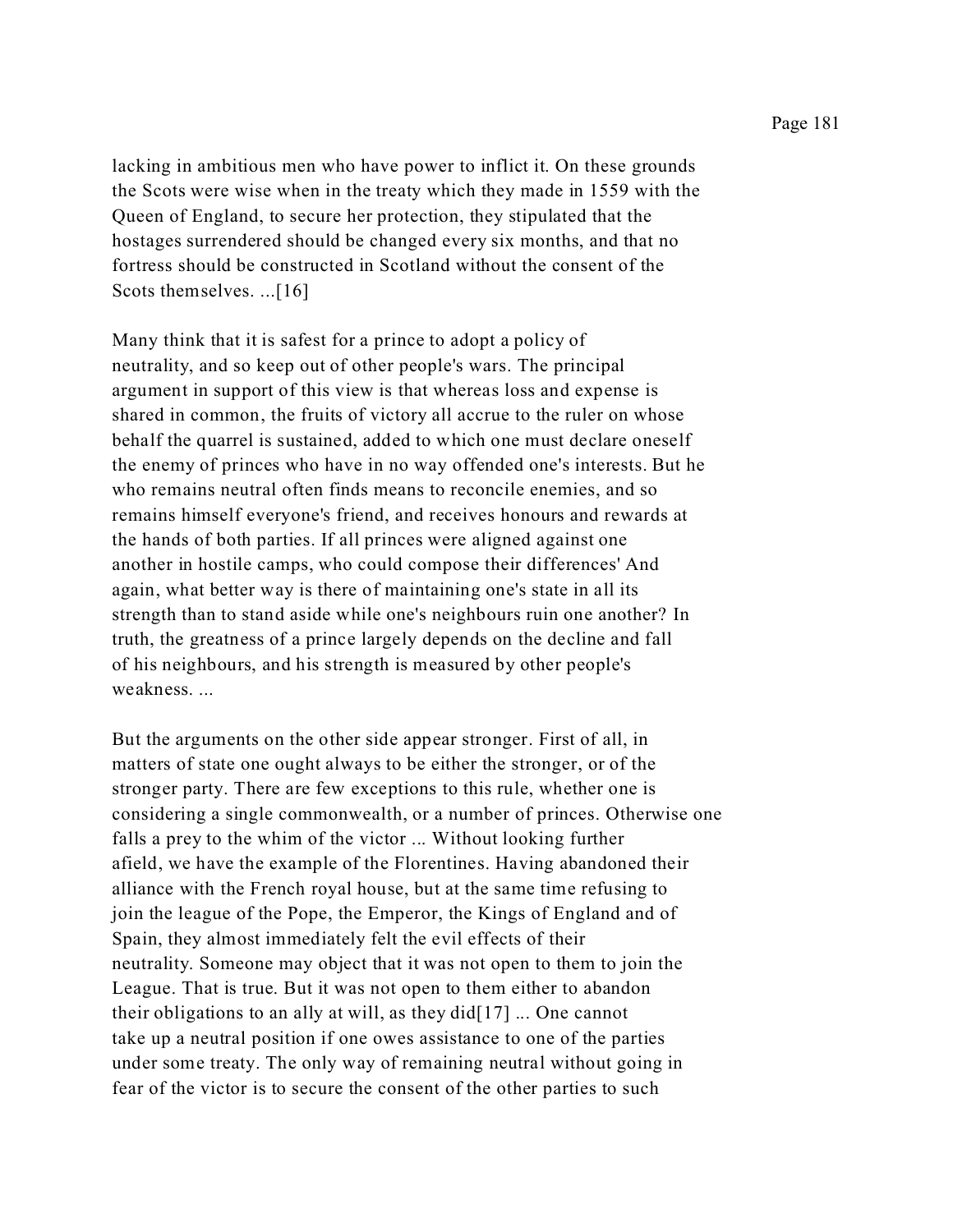a course of action. In fact the duchies of Lorraine, Burgundy, and Savoy maintained their independence so long as they followed a policy of neutrality. But as soon as the Duke of Savoy took sides with the Spaniards, the French drove him from his principality.[18] But there is a great difference in being neutral because the friend of neither party, and neutral because the ally of both. The latter situation is much the safer, since one is secure from attack by the victors, and if any treaties are agreed upon by the contending parties, one is included by both sides.

If neutrality is to be commended in such a case, it is even more laudable in a great prince who surpasses all others in power and dignity. To him falls the honour of being judge and arbiter, for it always happens that the quarrels between princes are composed by some common friend, especially by those who stand above all the others in greatness. In former times many popes, who rightly understood their office, made it their business to reconcile Christian princes and thereby win honour and respect, and favours and protection for their own person and for their office. But those who took sides with one or other party brought ruin on others. The Spaniards thought it very unfitting that Alexander VI, himself a Spaniard by birth, should ally with Louis XII against them. But when the Spaniards themselves had the mastery, he said to the French ambassador that he considered it his role to remain neutral. But it was a little late to try and extinguish the fire he had kindled by putting on a show of piety. ...[19]

Good faith is little regarded by many princes in the alliances which they make with one another. What is more, there are those so perfidious that they only enter into solemn engagements with the intention of deceiving, in this emulating the captain Lysander, who boasted that he cheated adults by his sworn assurances, and children by his conjuring. But God punished his perfidy according to his merits. Perjury is more to be detested than atheism. Since the atheist does not believe in God, he cannot sin so gravely against one in whose existence he does not believe, as the man who does believe, and mocks God in perjuring himself. Perjury therefore always implies impiety and a wicked heart, for he who swears in order to deceive evidently mocks God, fearing only his enemy. It would be better never to call God to witness, or that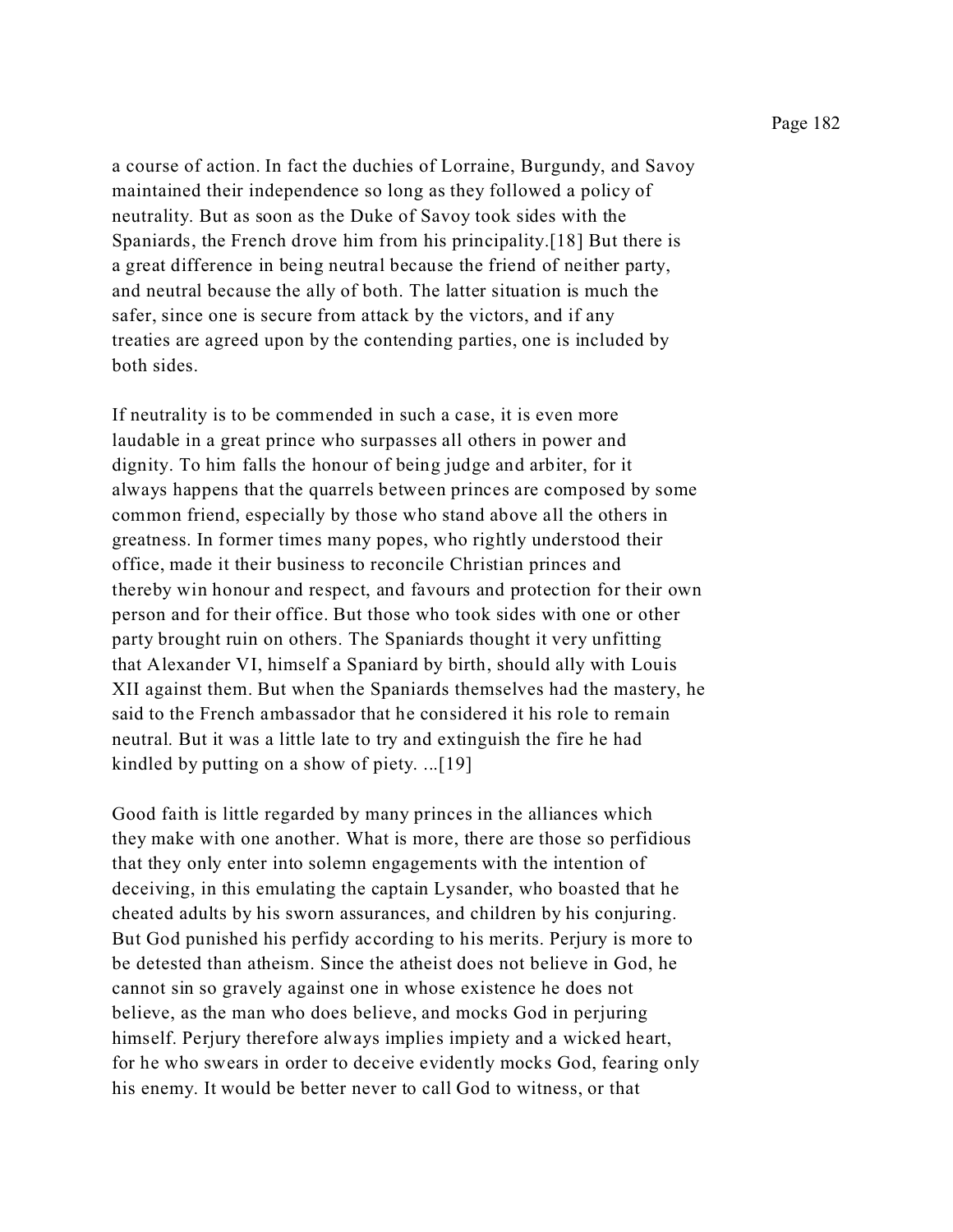power one believes to be God, only to mock Him, but only call oneself to witness. That is what Richard, Count of Poitiers, son of the King of England did when he confirmed the privileges of La Rochelle, he simply added the words teste meipso.

Since faith is the sole foundation and prop of that justice on which all commonwealths, alliances, and associations of men whatsoever, is founded, it should be preserved sacred and inviolable in all cases where no injustice is contemplated. This applies most particularly to the relations between princes, for seeing that they are the guarantors of good faith and sworn engagements, what assurance will those subject to them have of their own mutual undertakings if the rulers themselves are the principal breakers and violators of good faith? I have added, 'in all cases where no injustice is contemplated', for it is a double sin to engage one's faith to do an evil act. In such a case he who fails of his promise, so far from being perfidious, is to be commended. In like case, if the prince promises not to do something permitted by natural law, he is not perjured if he breaks his oath. Even the subject is not foresworn who breaks his oath regarding any action permitted by the law. But wise princes should never bind themselves by oath to other princes to do anything forbidden by natural law, or the law of nations, nor should they ever compel princes weaker than themselves to swear to an agreement quite unreasonable in its terms... Not that princes who fail to carry out promises to their disadvantage, which have been exacted from them by their conquerors, escape the dishonour of perjury, as certain doctors argue. These doctors are as ill-informed about the character of the commonwealth as they are about past history, and the true foundations of justice. They treat engagements between sovereign princes as if they were of the same order as contracts and agreements between private citizens. The consequences have been most unfortunate. During the last two to three hundred years this opinion has gained ground, with the result that there has been no treaty, however beneficial, which has not been infringed. It is remarkable that the first legislators and jurists, and the Romans who were models of justice, never thought of such subtleties. For it is very obvious that most treaties of peace are made under constraint, from fear of the victor, or of him who is the stronger party. What fear is more excusable than fear for one's life? Yet the Consul Attilius Regulus, having sworn to the Carthaginians to return,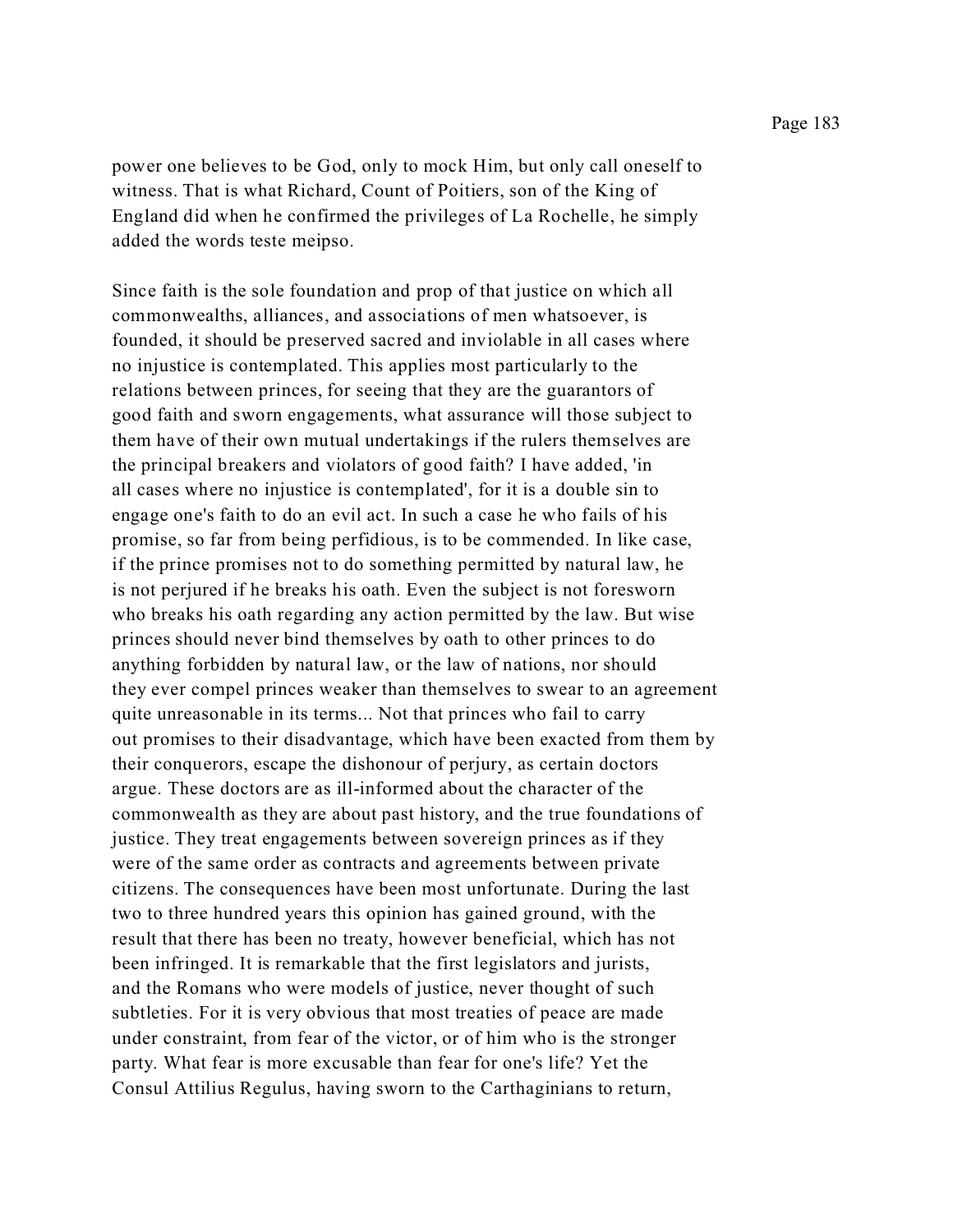knowing that he was going to his death, took refuge in no such subtle excuses. ...

Jurists rightly hold that faith is not to be kept with him who breaks it. But they go further. They allege that by the decree of the Council of Constance it was laid down that one is not bound to keep faith with enemies of the faith. The Emperor Sigismund had pledged his word to Wenceslas, King of Bohemia, and given a safe-conduct to John Huss and Jerome of Prague, and therefore resisted proceedings against them. To satisfy his conscience a number of jurists, canonists, and theologians, especially Nicholas, Abbot of Palermo, and Luigi da Ponte surnamed

Romanus elaborated this opinion, and it was given the backing of a decree published by the Council. John Huss and his companion were executed, though neither the Council nor the Emperor had any jurisdiction over them, and their natural lord, the King of Bohemia, did not give his consent. But no attention was paid to these things. This is no matter for surprise seeing that Bartolus, the first jurist of his age, maintained that one was not bound to keep faith with individuals in the enemy camp who were not responsible leaders. ...

But if faith should not be kept with the enemy, it ought never to be pledged. On the contrary, if it is permissible to treat with the enemy, it follows that one is bound to honour one's engagements to him. This raises the question as to whether it is permissible to treat with pagans and infidels, as the Emperor Charles V treated with the King of Persia... The Kings of Poland, the Venetians, Genoese, and Ragusans, all made similar alliances with them. The Emperor Charles V himself pledged his word to Martin Luther, though he had been denounced as an enemy to the faith in a Papal bull, that he might safely attend the Imperial Diet at Worms in 1519. There van Eyck, seeing that Luther would not renounce his opinions, cited the decree of Constance as grounds for proceeding against him regardless of the pledged word of the Emperor. But there was not a prince present that did not express horror at van Eyck's petition, and in fact the Emperor dismissed Luther with a safe-conduct, and under armed protection. I do not wish to discuss the merits of the decree, but the opinion of Bartolus, and those who maintain that one need not keep faith with the enemy is not worthy of formal refutation, so contrary is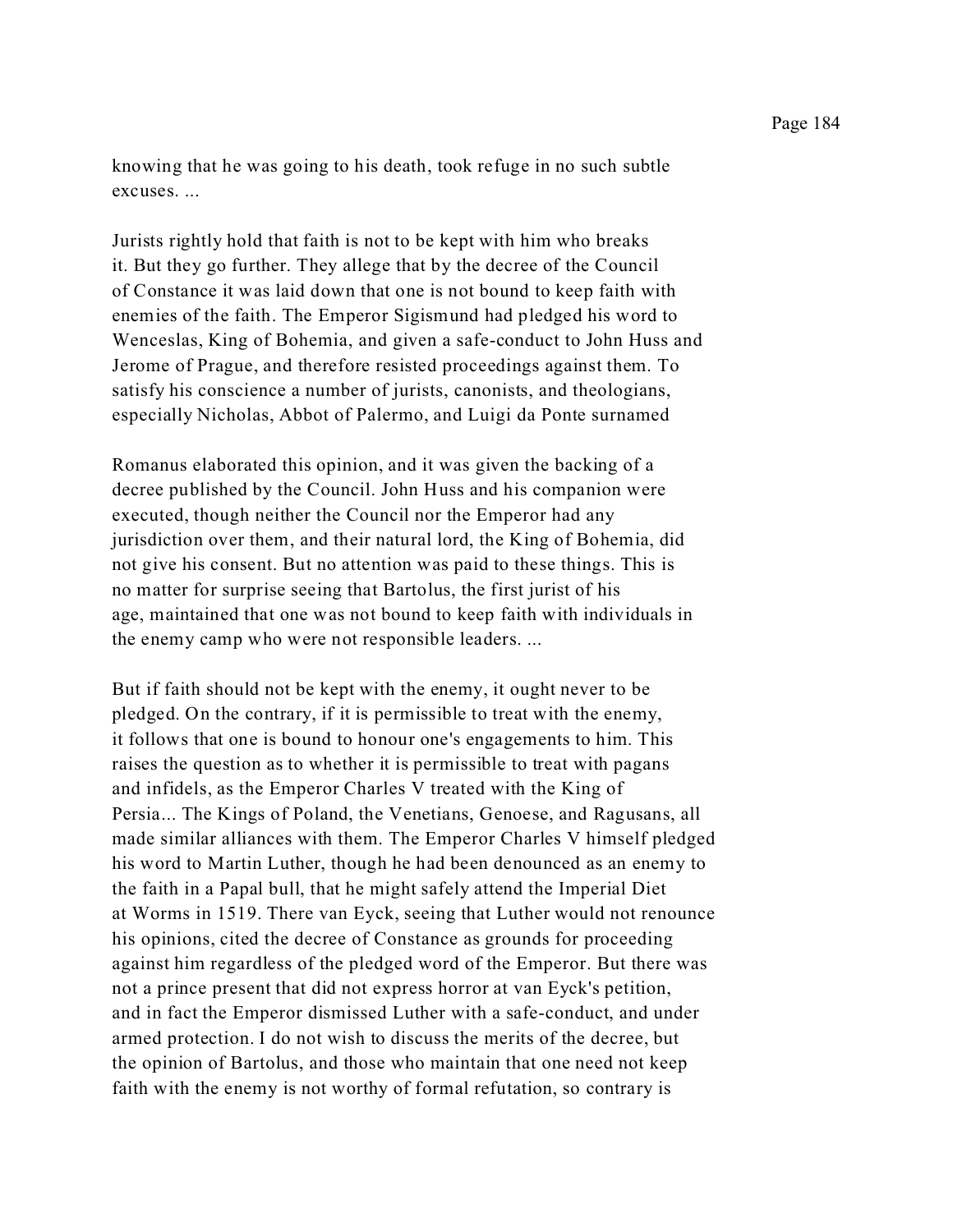it to ordinary common sense. ...

There have been no greater exponents of the principles of justice and good faith than the ancient Romans. Pompey the Great treated with sea-rovers and pirates, and allowed them to take refuge in certain towns and territories where they could settle under the authority of Rome. But he was well aware that the pirates had a fleet of nine hundred sail, and access to some five hundred coastal towns and villages. Governors could not reach their provinces, nor merchants carry on their business of trading. War could not be made on such a power without exposing the whole Roman state to danger, whereas its dignity was preserved intact by this treaty. If he had not honoured the agreement he made with them, or the Senate had refused to ratify the treaty, the honour of the Republic would have been smirched, and the glory of Pompey's achievement obscured. In normal circumstances however we do not hold that one should either give or receive pledges where pirates are concerned, for one should have no dealings with them, nor observe the rules of the law of nations where they are concerned ... But once one has pledged one's faith to an outlaw, one should keep the engagement. I can think of no better instance of this than that afforded by the Emperor Augustus. He caused it to be published, to the sound of trumpets, that he would give twenty-five thousand scudi to anyone who could deliver to him Crocotas, leader of the Spanish brigands. Crocotas, hearing of it, presented himself before Augustus and claimed the reward of twenty-five thousand scudi. Augustus ordered that he should be paid, and then granted him a free pardon, in order to give a good example of keeping faith, for in such matters the honour of God and of the Republic is involved. ...

1. In 1546 Charles brought a Spanish army under the Duke of Alva to Germany to deal with the rebel Princes, which defeated them at the battle of Mühlberg in 1547.

2. Many French armies perished before Naples. This is probably a reference to the disastrous expedition under de Lautrec in 1528, an incident in the war against Charles V for Italian territory.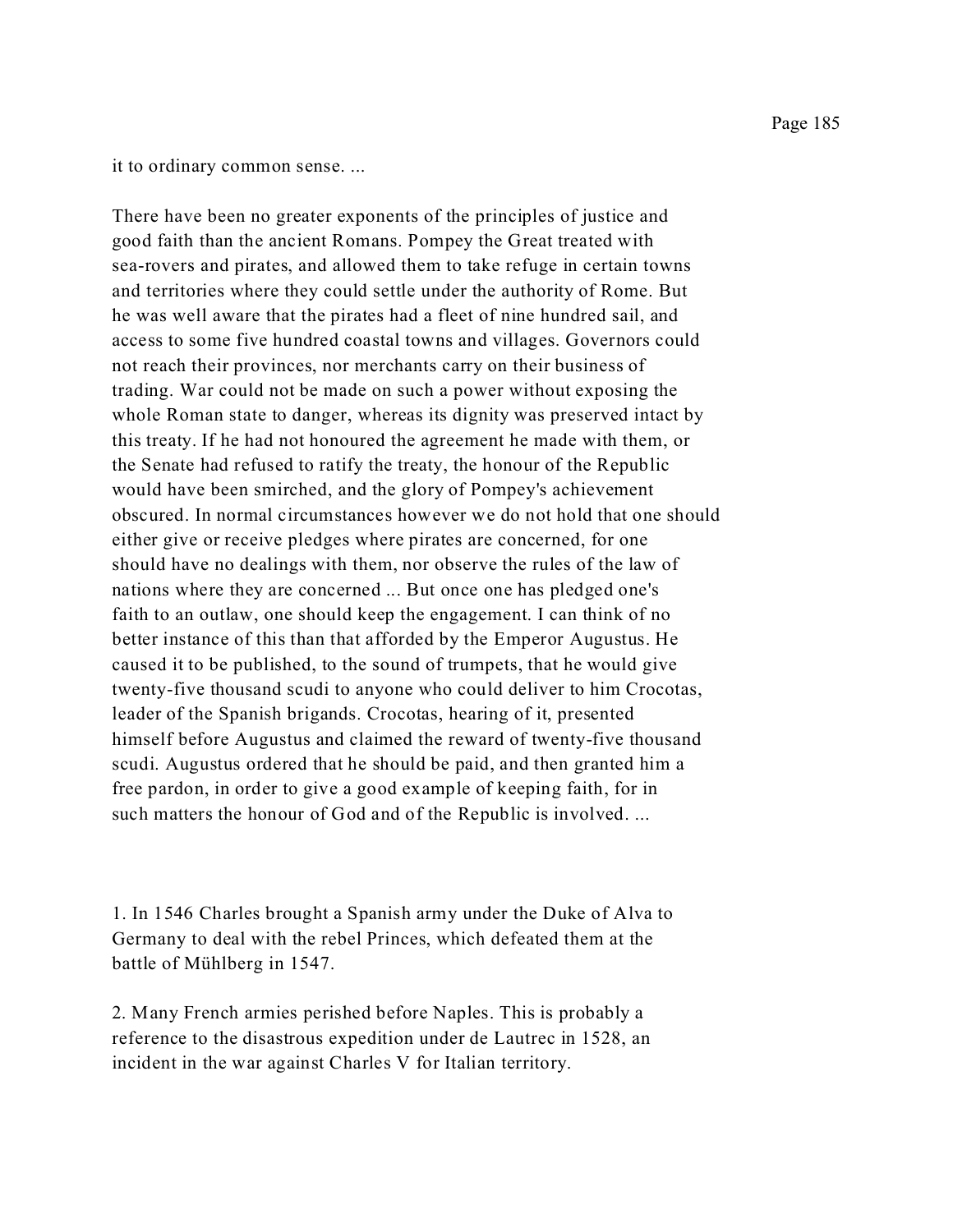3. The Imperial army that sacked Rome in 1527.

4. Bodin makes much use of his Storia d'ltalia, published in 1561, for his treatment of Italian politics.

5. An Italian translation of the original Arabic, Descrittione dell' Africa: e delle cose notabile che ivi sono, appeared in 1550, and a French one, Historiale description de I'Afrique, in 1556.

6. The original Spanish appeared in a French translation as Histoire de I'Ethiopie décrite par dom. F. Alvarez en son voyage, 1566 and 1568.

7. B. de las Casas, Brevissima relacíon de la destruycíon lie las Indas, 1552.

8. Frothe was a legendary King of Denmark, who appears in Saxo Grammaticus, Historia Danerum (published 1514) as a pattern of the primitive legislator.

9. Matthias Hunyady, surnamed the Just, for his great work of legal reform. He was a prince of the renaissance, who preferred Italian models in architecture, learning, and legal administration, to the traditional feudal institutions of Hungary. Hence the measure of resistance referred to by Bodin.

10. In chapter III confiscations are discussed, with a view to showing how dangerous and short-sighted is this form of revenue-hunting.

11. This must be Sir Thomas Randolph. He was sent twice to Paris on a special mission, in 1573 and again in 1576. On each occasion he had some private talks with the Duc d'Alençon, Bodin's patron.

12. Much of what Bodin had to say about the distribution of rewards must have been inspired by dislike of developments in France, for Francis I had systematized the traffic in offices, and in 1522 set up a special Bureau des parties casuelles to administer it. Much opposition was offered. Complaints were made already at the Estates of Tours in 1484. The practice was forbidden by the Ordinance of Orleans in 1561 and that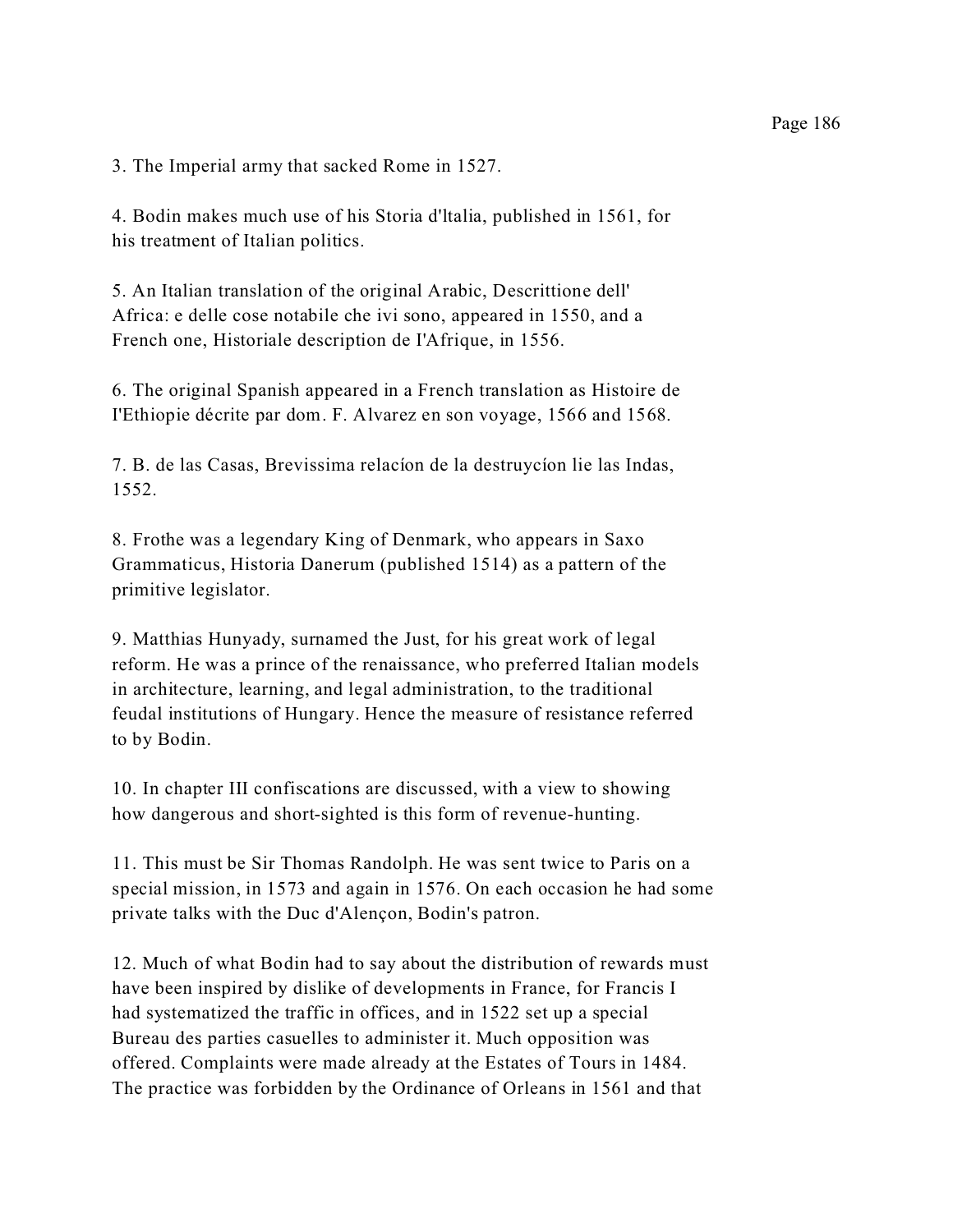of Moulins in 1566, and officials on appointment had to take an oath that they had not purchased their offices. This was so flagrantly in defiance of the facts that it was abolished in 1597. Heritability of office was a consequence.

13. This chapter is largely based on Machiavelli's Arte delta guerra, published in 1521, though characteristically adapted to Bodin's political views.

14. A fifth-century Christian writer, whose book De Gubernatione Dei, a jeremiad on the state of the world, was published in Basel in 1530.

15. To Charles V after his victory at Pavia, 1525.

16. A reference to the agreement made by the Duke of Norfolk on behalf of the Queen with the Scots Lords in rebellion against the regent, Mary of Guise, and in alliance with Knox. It was concluded in February 1560.

17. In 1512 a Papal-Spanish army compelled the re-admittance of the Medici into Florence, whereupon the Republic collapsed. It is true Florence had abandoned the French alliance, but since the French had been driven entirely from Italy earlier in the year, they could have done nothing in any case to save Florence.

18. Charles V brought Savoy over to an Imperial alliance by the marriage of his sister-in-law, Beatrice of Portugal, with the Duke, thus closing the route into Italy hitherto open to the French armies. Francis I thereupon claimed the duchy, overran it and incorporated it in the kingdom of France in 1536.

19. Alexander VI allied with France to facilitate the reduction of the Romagna carried out by Cesare Borgia. Early in 1503 Louis XII prohibited further conquests to him, and at the same time launched an expedition against the Spaniards in Naples. Alexander excused himself from giving assistance, having already opened secret negotiations with the Spanish viceroy. But he died suddenly, and Cesare's power immediately crumbled, later that summer.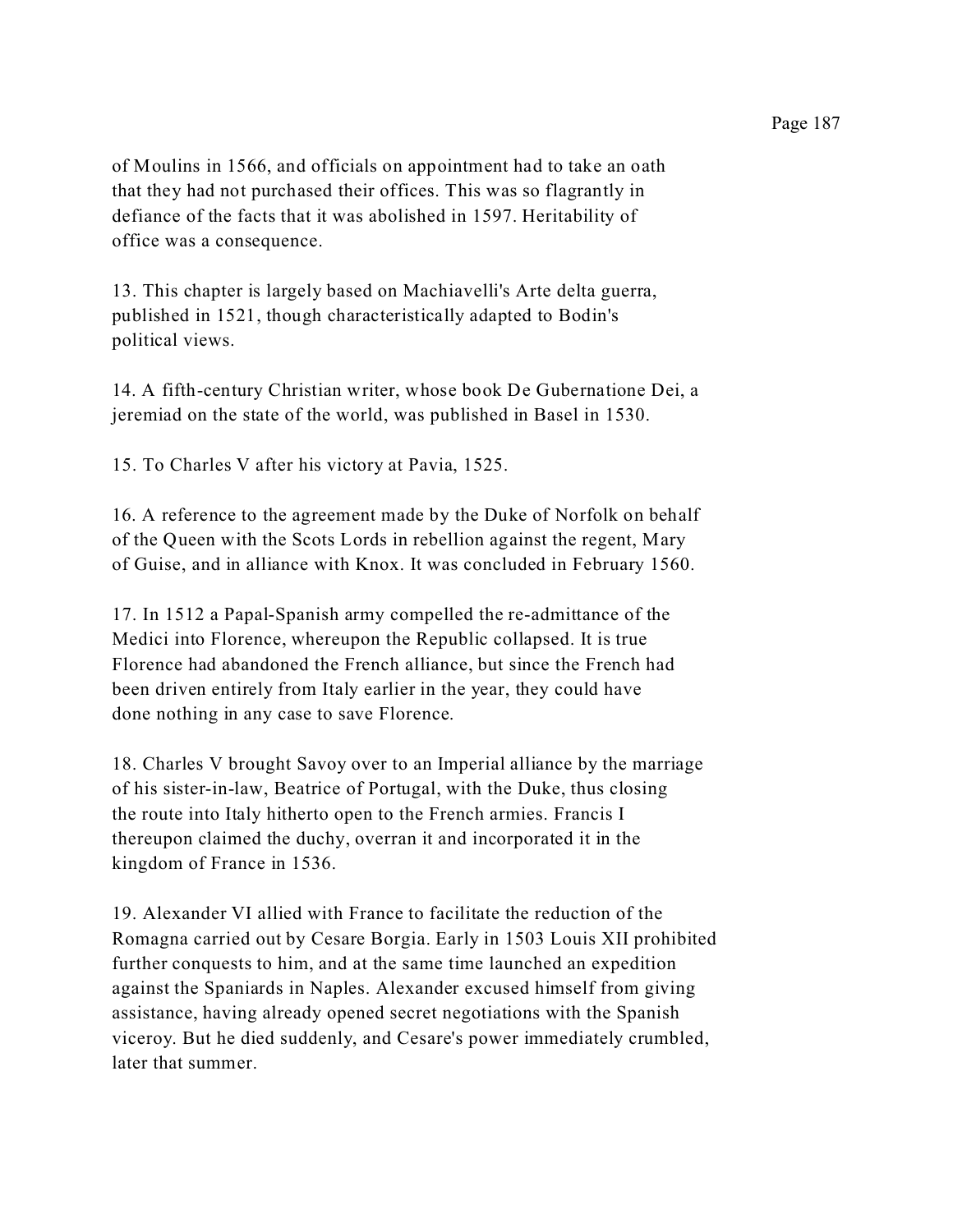## **BOOK VI**

\_\_\_\_\_\_\_\_\_\_\_\_

The Census and the Censorship[1] [CHAPTER I]

... WE must now discuss the remaining term in our definition of the commonwealth, namely what are those things which are of common interest. The common interest is secured by the administration of the revenue, the domain, rents, revenues, taxes, or imposts and other such charges necessary for the maintenance of the commonwealth. We must therefore first consider the census.

Rightly understood the word census means simply an assessment of each individual's belongings. If we are going to discuss the revenue, we must first enquire into the census, for of all the magistrates in a commonwealth, none are more indispensable than those responsible for it. If the necessity of their function is evident, even more so is its utility, both in establishing the number and quality of persons, and the amount and character of each individual's possessions, but also as a means of disciplining and reprimanding the subject. It astonishes me that so excellent an institution, at once so necessary and useful to the commonwealth, should have been allowed to lapse, seeing that in ancient times all Greek and Latin communities knew it... They spoke of it as a divine institution, and one which preserved the greatness of the Roman Empire, so long as the office retained its prestige. ...

The first advantage to be derived from taking a census relates to the ordering of persons. If one knows the number, age, and status of all one's subjects, one can judge how many can be called upon for military service and how many must be left at home, how many can be despatched abroad to found colonies and how many employed in forced labour upon public works such as fortifications. One can also estimate the supply of food necessary for the needs of the inhabitants of each town, especially useful when one has to provision a town against a siege. None of these things can be done well if one has no idea of the number and distribution of the population. ...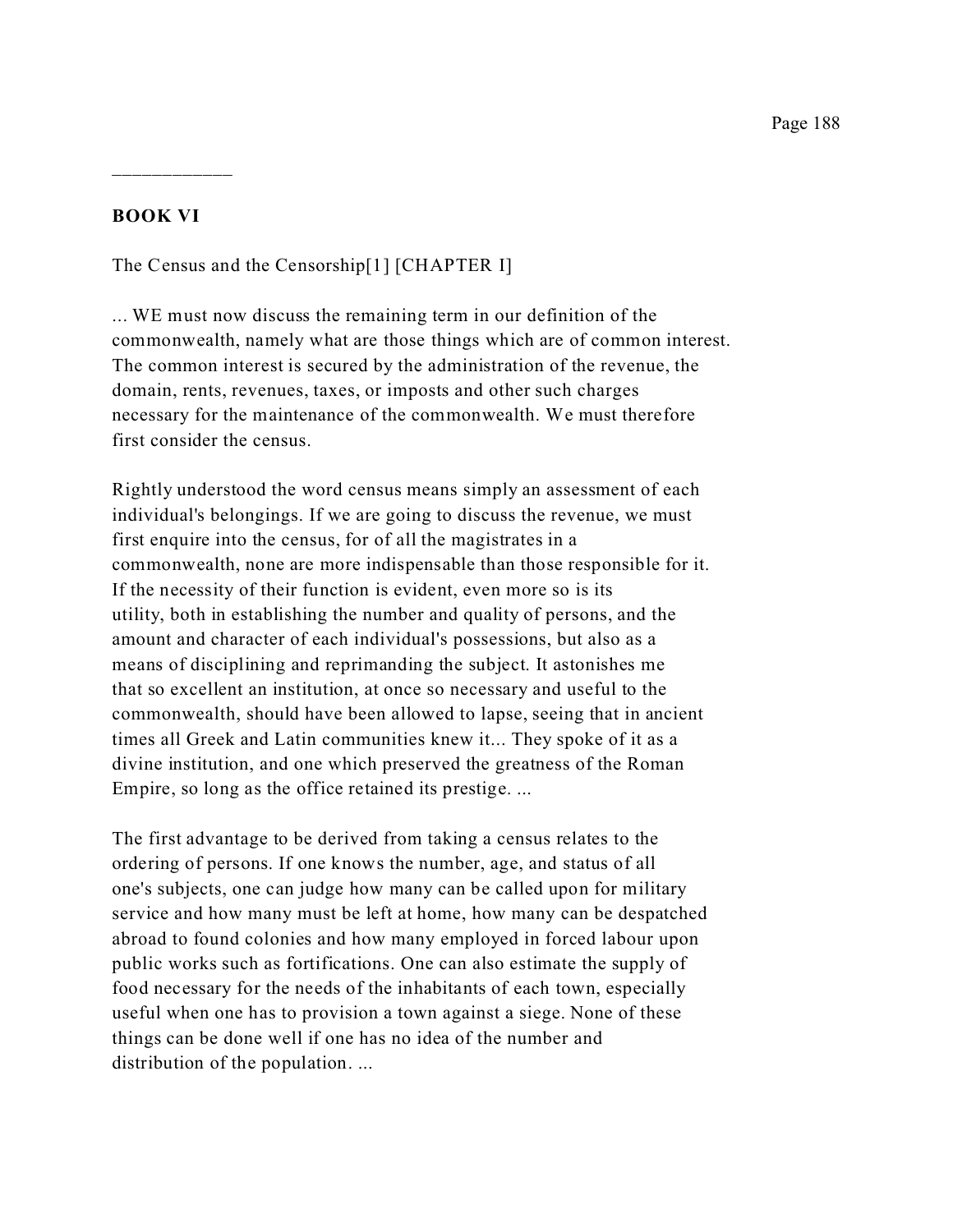Page 189

But one of the most important good consequences of numbering the people is that one can find out the standing and the calling of each individual, and how he earns his living. This makes it possible to get rid of those parasites which prey upon the commonwealth, to banish idlers and vagabonds, the robbers and ruffians of all sorts that live among good citizens like wolves among the sheep. One can find them out, and track them down wherever they are.

A declaration of property is as necessary as a census of individuals... Such a survey was made throughout the Roman Empire in order that the burdens which each ought to bear could be fairly assessed. Such a measure is even more necessary now when there are so many more charges than the ancients ever knew. It is of the first importance that every subject should be required to make a return of his property and his revenues. This was done in Provence in 1471. It immediately became clear that one third of the population bore all the burdens of the other two thirds ... Such enquiries reveal the frauds and favours of the tax collectors and assessors, whose duty it is to secure an equal distribution of imposts.

The periodic reformation of abuses was one of the best and most excellent measures that was ever introduced into any commonwealth, and the one which most contributed to the preservation of the Roman Empire. The censors were always elected from among the most upright men to be found in the whole commonwealth, and they endeavoured to the utmost of their powers to inculcate in the subject true sentiments of honour and virtue. They carried out this duty every five years, after they had put the finances in order and farmed out the domain. If at any time they omitted the censorship, as occasionally happened during a long war, one can see at a glance how the morals of the people declined, and the commonwealth fell sick, like a body denied its customary purgations. ...

They concerned themselves always only with those abuses which did not come before the courts. The magistrates and the people took cognizance of murders, parricides, robberies, assaults, and such like crimes, punishable by the laws. But someone might ask whether it is not sufficient only to punish the crimes and misdemeanours forbidden by law. I would answer however that the law only punishes those misdeeds which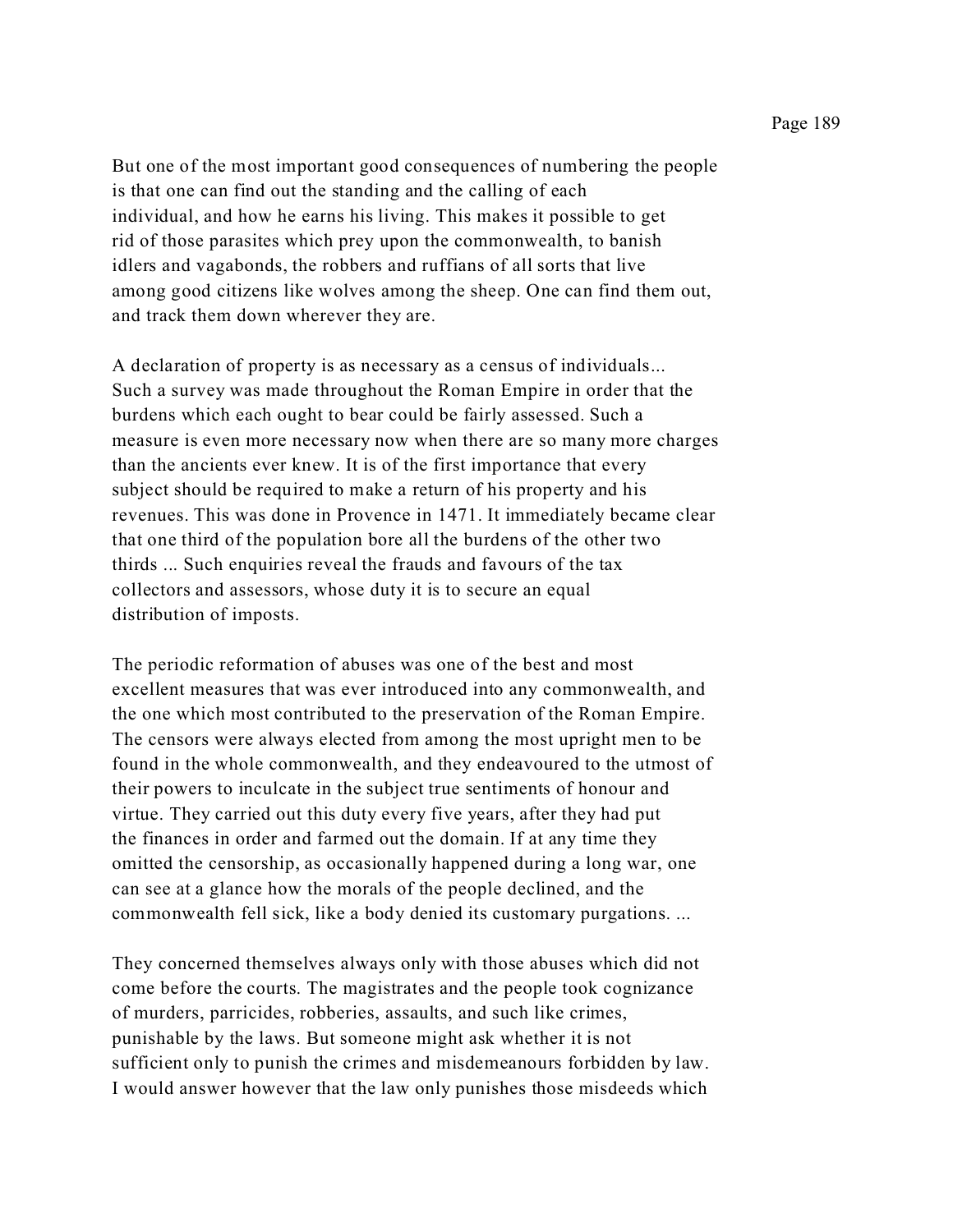trouble the public peace, but the most evil men often enough escape the penalties of the law, like strong animals brushing aside spiders' webs. What man is so mistaken as to measure honour and virtue solely by the rules of the law? It is sufficiently obvious that the most detestable vices that poison the whole body politic cannot be punished in the courts. Perfidy, one of the most abominable of vices is never punishable by law. But the censors, said Cicero, were more anxious to punish perjury than anything else. Again, drunkenness, gambling, fornication, and lust can be indulged in without check from the law. Who can remedy this state of things but the censor? One sees also how most commonwealths are afflicted with vagabonds, idlers, and ruffians who corrupt good citizens by their deeds and their example. There is no means of getting rid of such vermin save by the censor.

There is however a more particular reason which makes the censorship more necessary today than ever it was before. In ancient times each head of a family had high, middle, and low justice; as father over his children, as master over his slaves he had sovereign power, so to speak, over life and death, without appeal. The husband had such authority over his wife in four respects, as we have shown in its proper place. But now that this condition of things no longer obtains, what justice can one expect from the impiety of children towards their parents; from the ill-regulated relations of married people, or contempt for masters? How often do we see daughters sold or dishonoured by their own parents, so that often enough they prefer to be cast off than to be married to the husband chosen for them? There is no possible remedy save in the establishment of a censorship.

I am not here concerned with the question of reverence towards God, which should be the first and principal care of every family and every commonwealth. This has always been the concern of popes, bishops, and ministers of religion, to whom magistrates ought always to give every assistance. For though the law of God commands that everyone should attend divine worship at least at the three great festivals of the year, one finds a great number who never do so at all. This neglect of religion encourages the insidious growth of the detestable sect of atheists. They have nothing but blasphemies on their lips, and despise all laws equally, whether human or divine. From this state of affairs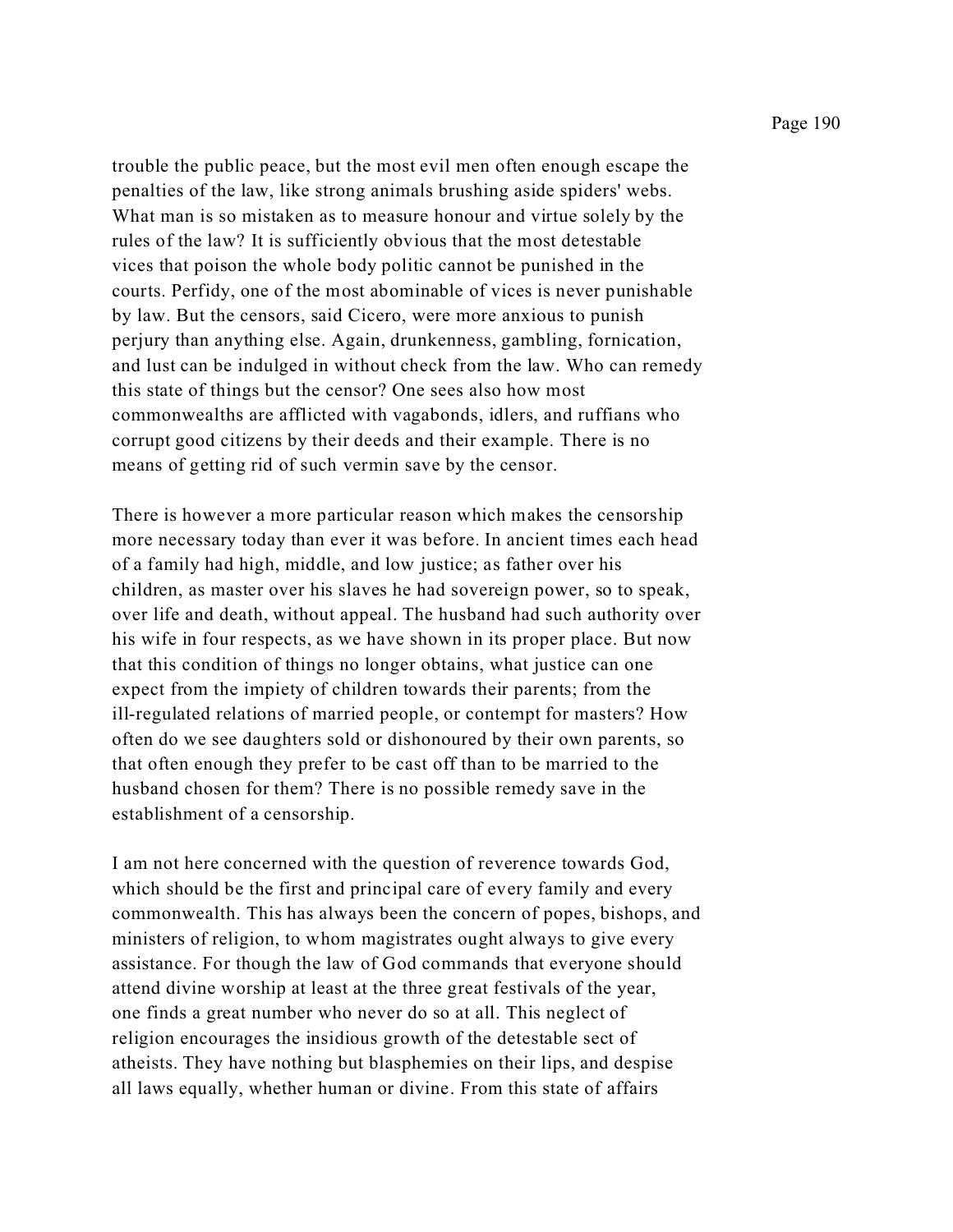follows an infinity of crimes such as murder, parricide, treason, perjury, adultery, and incest. For one cannot expect princes and magistrates to succeed in making those of their subjects who trample all religion underfoot amenable to their own laws. This is a matter for ministers and censors, who can appeal to divine laws where human laws have lost their force. As Lactantius said 'those actions which fear of the laws prevent are acts of violence, not sins. The laws can punish crimes but cannot stir the conscience'.

One sees how much the education of young people is neglected nowadays, though it should be one of the principal concerns of every commonwealth. The young are tender plants, and must be raised with great care. But what should be a matter of public policy is now left to each individual's private discretion, and each does as he chooses, one one thing and one another... All these things should depend on the care and attention of censors, whose first concern should be to provide for the education of the young, and teachers for this purpose. ...

But censors should not be given any powers of jurisdiction, for their activities should not be encumbered by legal proceedings. The Roman censor had no jurisdiction, but a word, a look, a stroke of the pen from him inspired a more lively dread than all the sentences and penalties of the magistrates. ...

It is not my intention to discuss the justification of ecclesiastical jurisdiction. But such as it is, there is a danger of it disappearing and with it the Church's power of censure, as a result of its excessive use. Such censure used always to be remarkably effective. The Druids of old, who were sovereign judges and high priests in Gaul, excommunicated kings and princes who would not obey their injuctions. Among Christians ecclesiastical censure has maintained discipline and good morals for many centuries. Tyrants have been made to tremble before it, and kings and princes have been brought to reason. Their crowns have been struck from off their heads and their sceptres out of their hands. Kings have been constrained to make peace or war, to reform their way of living, or amend their laws. History is full of such occasions. The outstanding instances are the censuring of Theodosius by St. Ambrose, and of Lothar by Nicholas I, and the excommunication of Louis VII of France by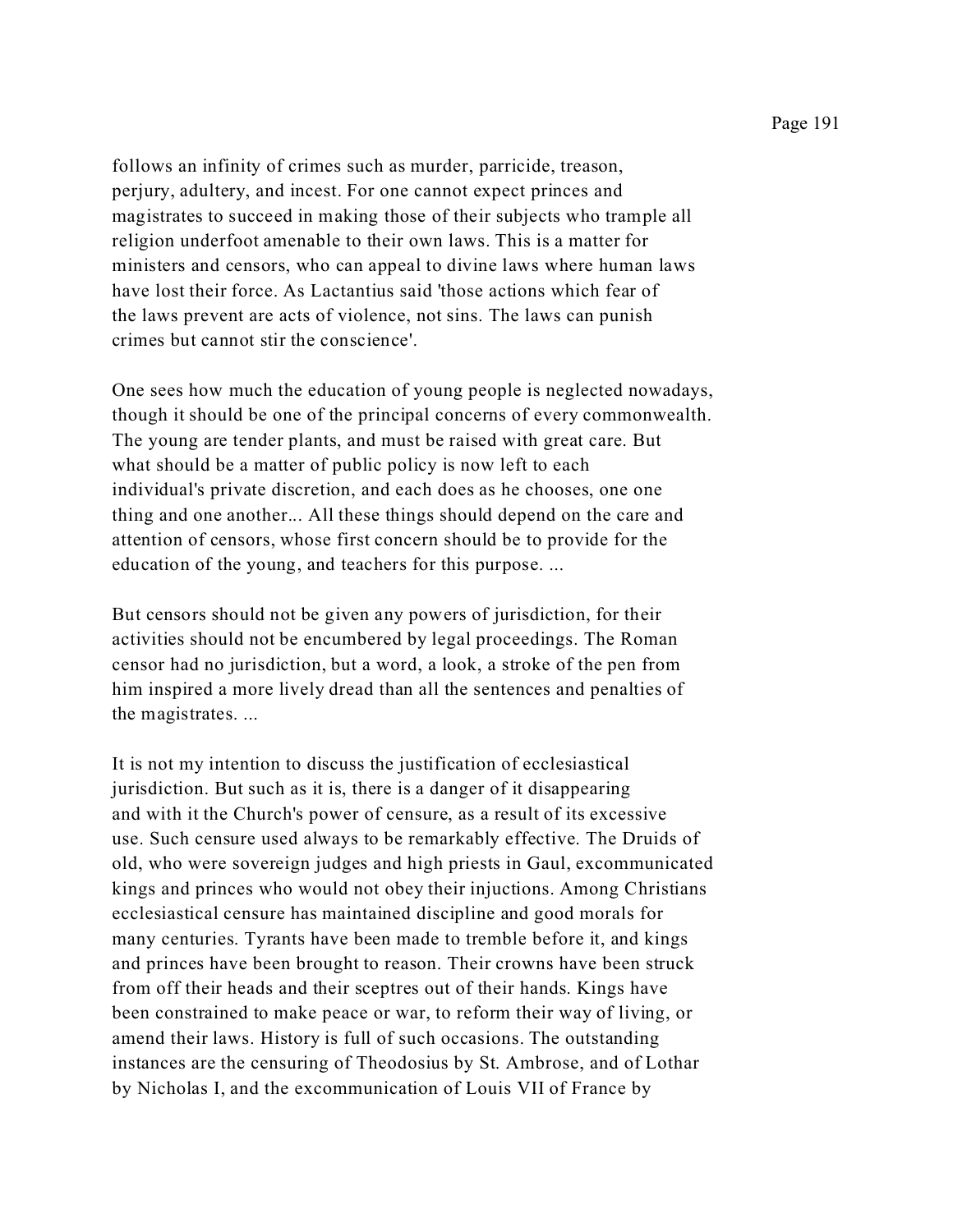Innocent.

Priests, bishops, and popes have always claimed the censorship of morals and religion, as a matter not pertaining to judges and magistrates, except by way of executing sentence. But elders and overseers have exercised the same prerogative in many places, a very necessary concession where there are no censors, both for regulating the morals of the people and superintending them diligently, and to support the authority of pastors, bishops, and ministers, for they cannot be too highly honoured and respected for the dignity and responsibility of their office. God in His wisdom so provided, appointing ministers, and giving the prerogative of honour over all the rest to the tribe of Levi, and among the Levites, to the house of Aaron who were all priests, giving them the tithe of all cattle, harvests, and inheritances, together with many honours and privileges. By an article of the divine law, the man who disobeyed the High Priest was adjudged worthy of death.

Those who wish to diminish the estate of bishops, ministers, and overseers, and deprive them of their powers of ecclesiastical censure, their possessions and their privileges, to trample them underfoot, dishonour God, and destroy all religion. This important question was in part the reason why the chief minister of Lausanne left the town, for the governing bodies of the confederate states would not submit to the censorship of the elders. One must in that case institute special censors. The governing body of Geneva has however reserved this prerogative to bishops, ministers, and elders. They have corporate rights, and can, in their consistory, censure morals. They have no jurisdiction, or power of compulsion, or of execution, either themselves or in the persons of the public officials. But in case of disobedience they excommunicate. This involves the most serious consequences, for the excommunicate, after a certain lapse of time, is liable to a criminal prosecution before the magistrates, by the Inquisitor of the faith. There is the same system in the Catholic Church, but proceedings are not there so expeditious. ...

I leave it to wiser heads then mine to decide whether one should divide temporal censorship in matters touching morals and other matters remarked on, from ecclesiastical censorship, or to unite the two. But it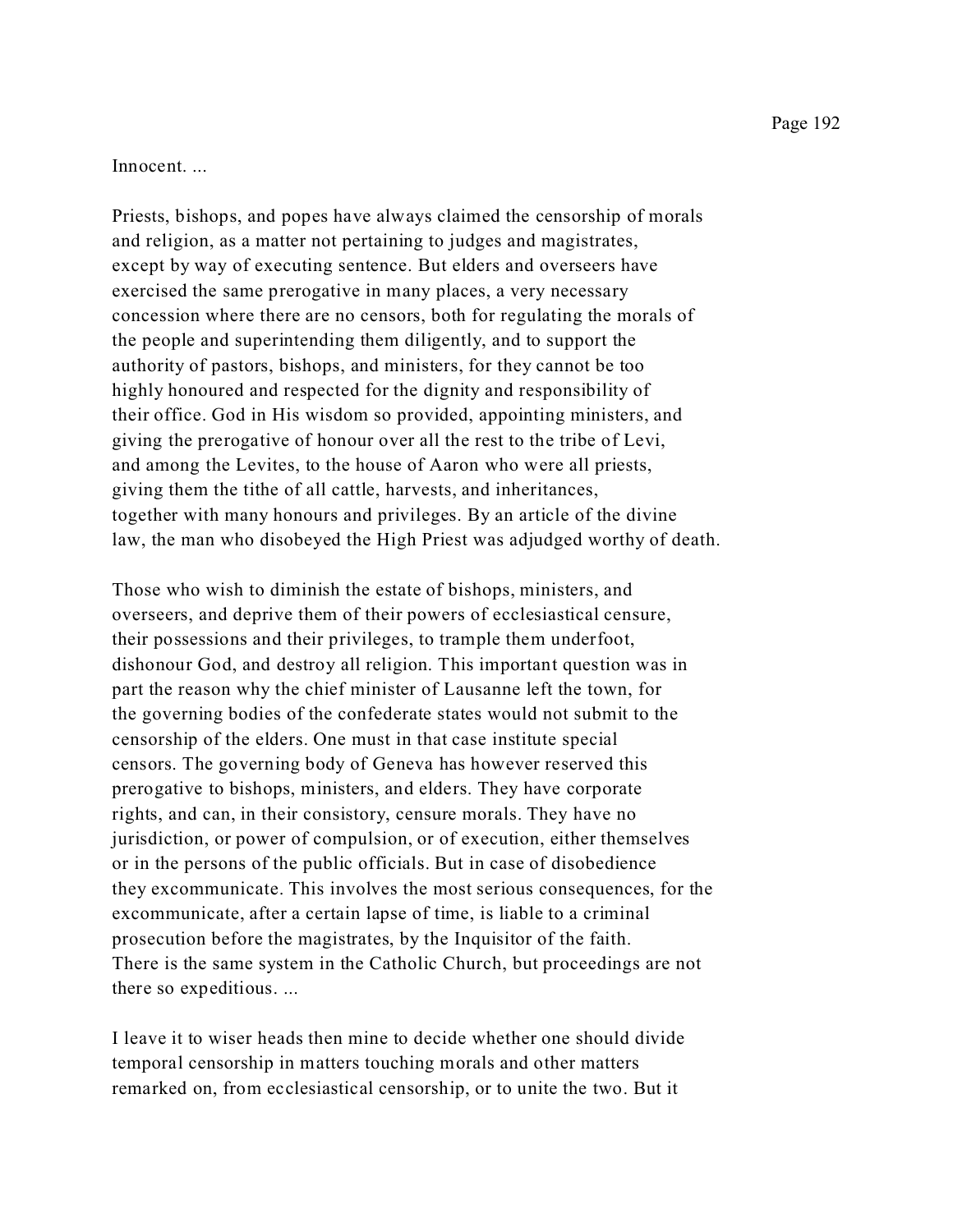is better to let bishops and ministers exercise both than to deprive them of such powers altogether, and so deny the commonwealth that which is most necessary to its welfare. One sees commonwealths that have such an institution nourish in laws and morals. Licence, usury, excesses of all sorts are prevented; blasphemers, ruffians, idlers, expelled. One cannot question that commonwealths that employ these measures of censure are lasting, and fortified by all the virtues. But once the censure is neglected, laws, virtue, and religion are despised, as happened in Rome a short time before the Empire collapsed in ruins. ...

## The Revenues [CHAPTER II]

... THERE are, generally speaking, seven sources of revenues which include all the possible sources that one can well imagine. The first is the public domain, the second the profits of conquests, the third gifts from friends, the fourth tribute from allies, the fifth the profits of trading ventures, the sixth customs on exports and imports, and the seventh taxes on the subject. The first, which is the domain, appears to be the most defensible and the most reliable of all sources of income. We read that all ancient kings and legislators who founded commonwealths or planted colonies, besides public buildings such as roads, temples, and theatres, assigned certain lands to the commonwealth which belonged to all in general, and these they called common lands. Other lands were farmed or leased to private individuals for a term of years, or in perpetuity, and the rents of these lands were paid into the treasury for the discharge of the expenses of the commonwealth. We read, for instance, that Romulus, founder of Rome and the Roman Republic, divided the whole territory into three parts, assigning one third for the upkeep of the Church, a second as the public domain, and the rest was divided among private individuals. ...

In order that princes should not be constrained to burden their subjects with imposts, or devise excuses for confiscating their possessions, all kings and people have taken it for a universal and unchallengeable rule that the public domain should be sacred, inviolable, and inalienable, either through contract or prescription. Kings therefore even in this kingdom, issuing letters patent for the recovery of domain, declare that on their accession to the throne they took an oath never to alienate the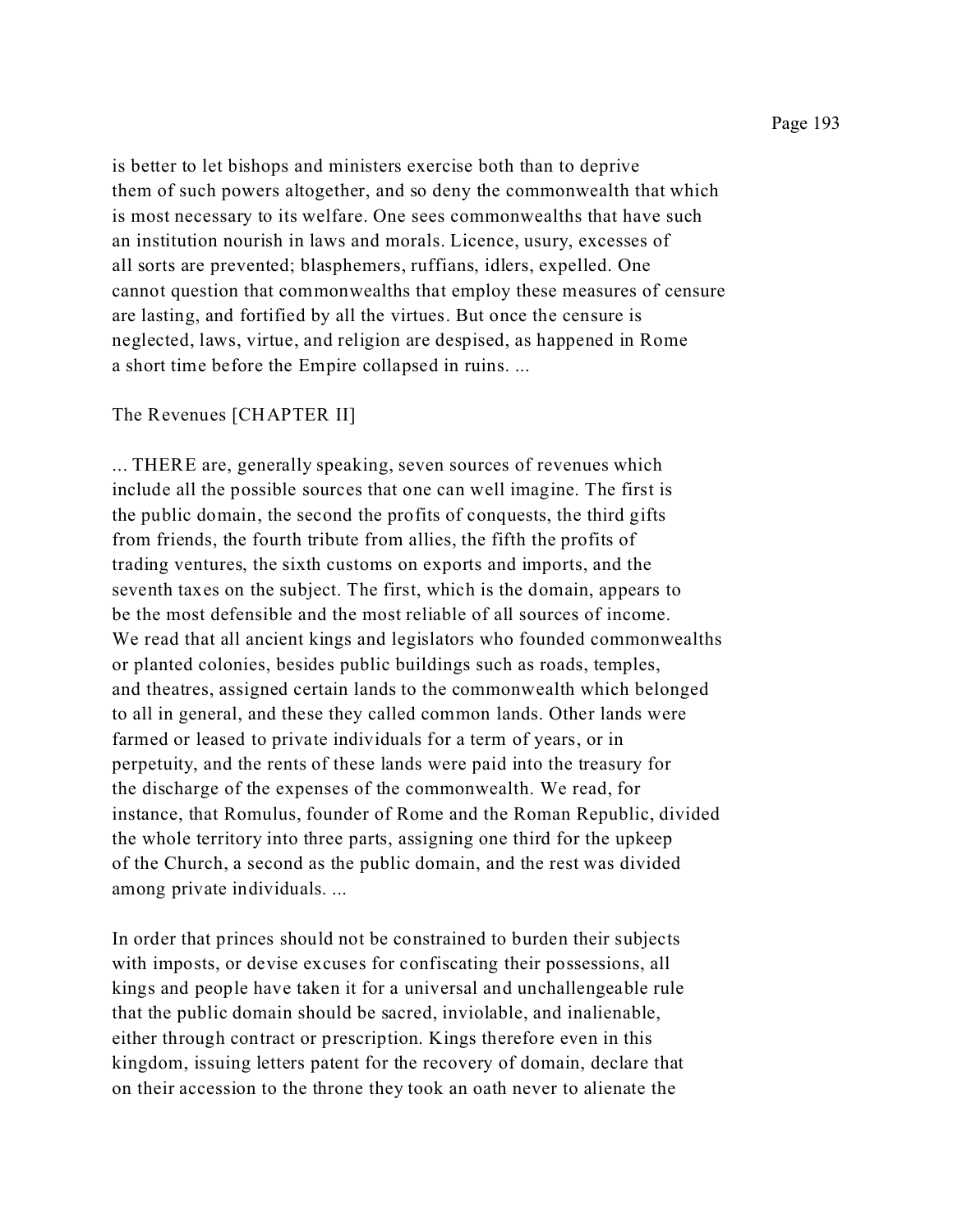domain. If it has been alienated, even according to the proper legal forms, and in perpetuity, it nevertheless remains susceptible of recovery, so that prescription of one hundred years, which normally constitutes a title to possession, does not hold for the domain. Edicts, judgements, and ordinances on the subject are sufficiently familiar in this kingdom, not only directed against private citizens, but even against Princes of the Blood who have been deprived of domainal lands after a hundred years' prescription. This is not a rule peculiar to this kingdom, but is a custom binding on the Kings of Spain, Poland, and England, for they also are required to take an oath against alienating the domain. The rule is also observed in aristocracies and popular states ... It is therefore never permissible for sovereign princes to misappropriate the revenues from the domain. They have not the right of usufruct, but simply of administration, and they must, once the expenses of maintaining the commonwealth and their own estate are met, reserve the rest for some public necessity ...

It is to be observed however that the conservation of the domain is much better secured in a monarchy than in an aristocracy or a popular state. There the magistrates and collectors of taxes are only concerned to convert what belongs to the public to their own private advantage, and each thinks only either of gratifying his friends, or of winning popular favour at the public expense. ...

The second means of replenishing the treasury is by the profits of foreign conquests ... When William the Conqueror subjugated the realm of England, he declared the whole country in general, and the estates of each particular person forfeit to him by the conventions of war, and he treated the English simply as his tenants. The Romans were more civilized and farseeing in this respect, for they despatched colonists for whose benefit a proportion only of the land was confiscated. In this way they got rid of the indigent, disorderly, and idle elements among their own people, and at the same time planted settlements among the conquered people. Subsequent intermarriage bred mutual trust, so that the conquered came to submit to Rome willingly. The world was thus populated with colonies of Romans to the enhancing of their reputation for justice, wisdom, and power. Nowadays most victorious princes establish garrisons of professional soldiers, who think only of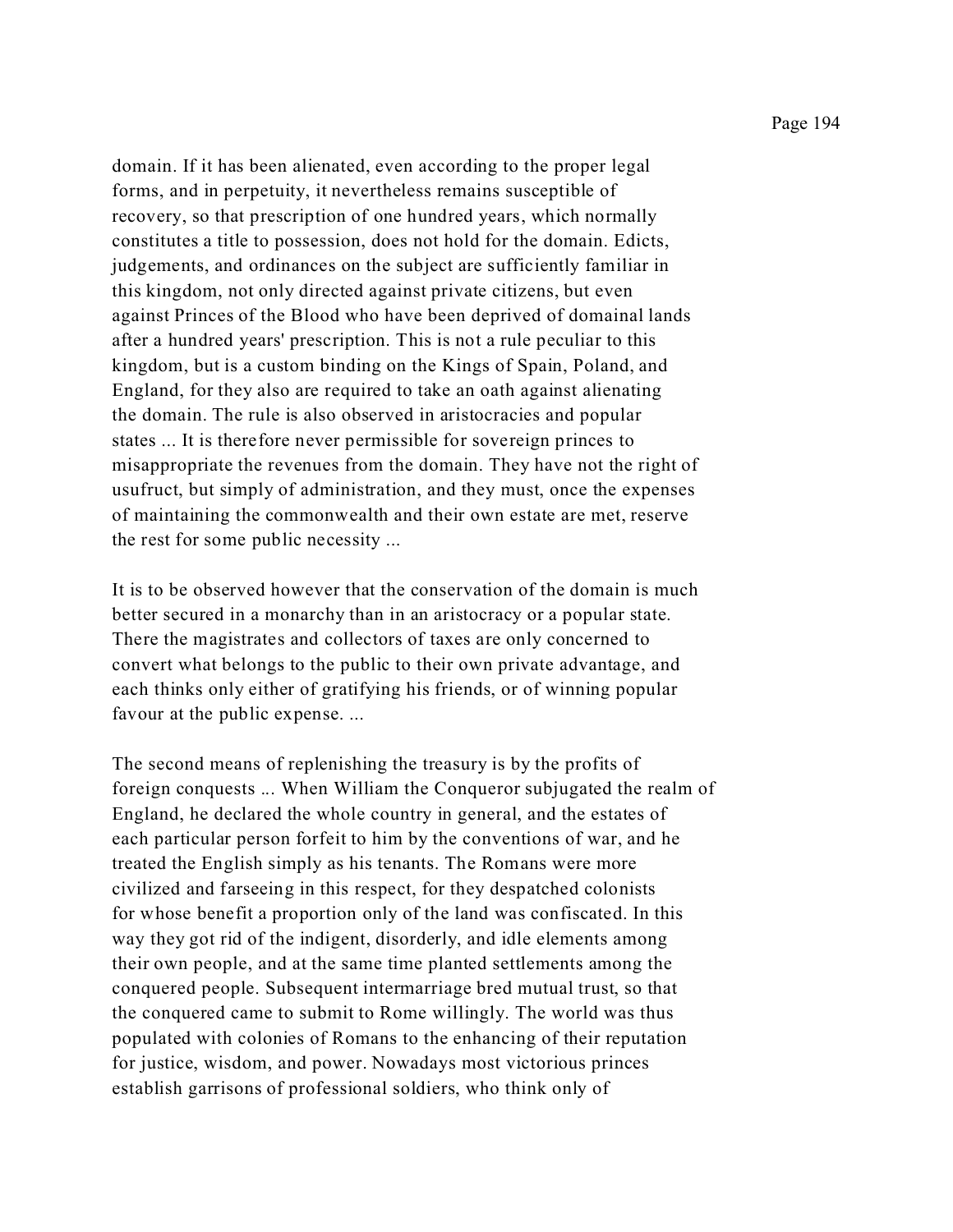pillaging and so exasperate the subject population into revolt. If Roman examples had been followed when the French conquered Naples and Milan, these cities would still be obeying our kings. ...

The third means of increasing the revenues is by gifts, furnished by friends or subjects. There is not much to be said about this, for it is not a certain source of income. Few princes offer such gifts, and still fewer receive them without returning some equivalent... As to gifts offered by subjects, such as the Romans called oblations, one very seldom hears of them these days, for so-called free gifts are for the most part compulsive. ...

The fourth resource is the pension received from an ally. These are paid in time of peace as well as war to secure defence or protection against enemies, or aid and assistance of any sort at need, according to the terms of the treaty ... By the terms of the treaties of alliance between the King of France and the Swiss, the king gave to each Canton a pension of one thousand livres to secure peace with them, and a pension of two thousand livres for their active co-operation, besides extraordinary payments. He also undertook to pay the expenses in war, and the salaries of those who entered his household, or acted as his bodyguard. By these terms it was clear that the Swiss were the king's pensioners. ...

The fifth expedient is for the prince or the signory to engage in commerce ... Everyone knows how for the last century, ever since the discovery of the gold mines and other riches of Guinea, and of the spices of Calicut and the East twelve years later, the Kings of Portugal have engaged in trade with such success that they have made themselves masters of the best harbours of Africa, occupied the island of Ormuz in the teeth of the opposition of the Shah of Persia, and subjected a great part of Morocco and Guinea ... But of all forms of traffic in which a prince can engage, the sale of honours, offices, and benefices is the most pernicious and sordid, as I have already said. ...

The augmentation of the revenue by charging the merchants who import and export commodities is one of the oldest and commonest customs of commonwealths. It is founded in equity, for it is reasonable that the man who wants to make his profit out of the subjects of another should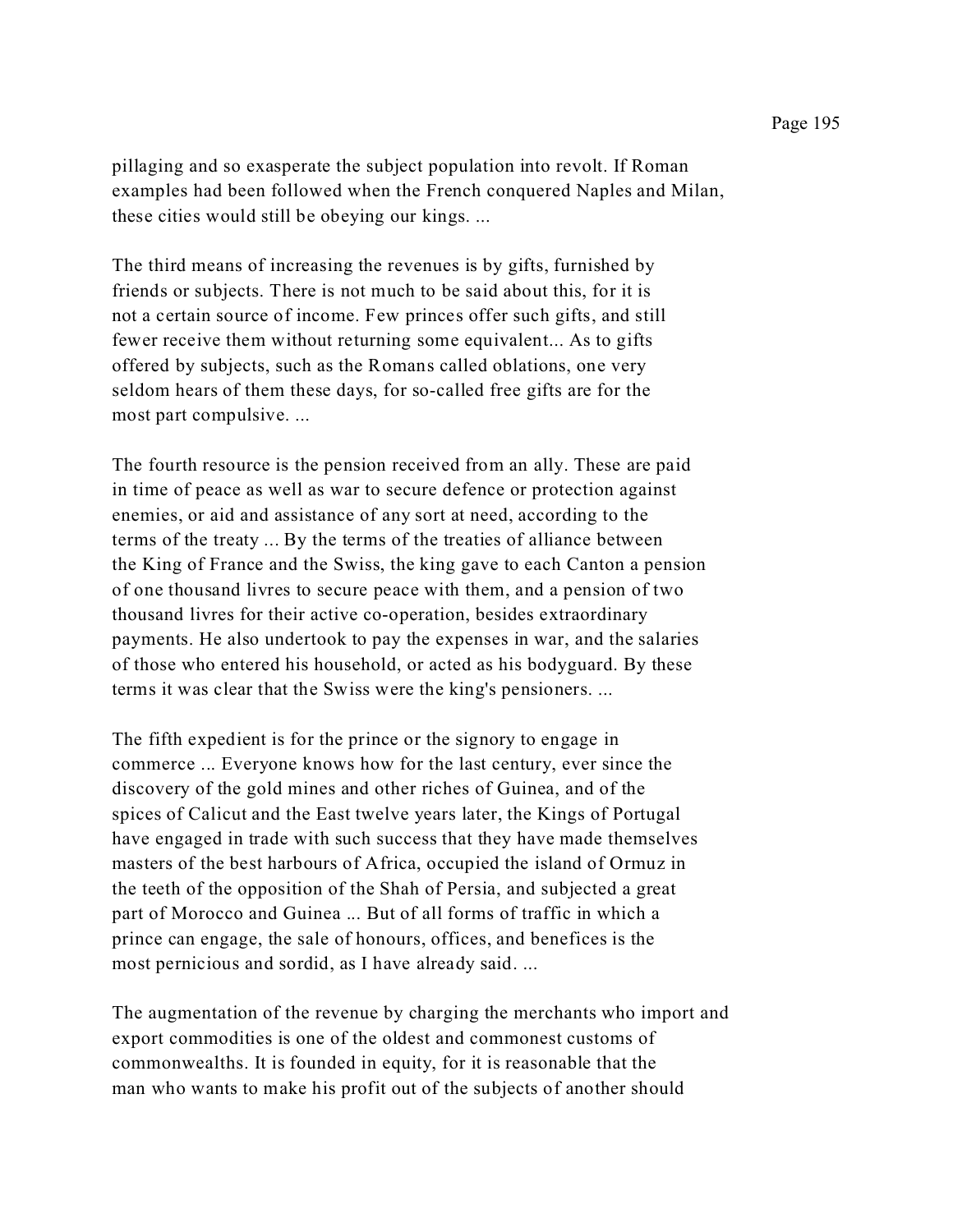Page 196

pay some duty to the prince or the people, as the case may be... One should go upon the principle of increasing the export duties, payable by foreigners, on things they cannot well do without, for this both increases the revenues, and helps the subject. The customs on raw materials imported from abroad should be lowered, and that on manufactured articles increased, and their import from abroad, or the export from this country of such raw materials as iron, hides, steel, wool, linen thread, raw silk, and such like should be prohibited altogether. In this way the subject makes his profit on the manufactured article, and the prince on the customs. Such a prohibition was imposed in 1563 by Philip II of Spain, as an act of retaliation against a similar measure of the Queen of England three years earlier. ...

The last method of raising revenue is to tax the subject. One should never have recourse to it till all other measures have failed, and only then because urgent necessity compels one to make some provision for the commonwealth. In such a case, seeing that the security and defence of each private citizen depends on the preservation of the common good, each individual must be prepared to assist in the matter. In such a crisis, taxes and impositions are most just, for nothing is more just than that which is necessary, as a Roman senator once observed. Nevertheless, in order to secure that an extraordinary tax, imposed in time of war, should not be continued in peace time, it is better to impose it in the form of a forced loan. Moreover the money comes in more readily when the payer hopes both to receive his money back again sometime, and to enjoy the distinction of having made a contribution ... Louis IX was the first to levy a general tax, as President Le Maître has shown. The President did not add however that it took the form of an extraordinary subsidy in time of war, justified by necessity, and never became part of the ordinary revenues. On the contrary, St. Louis in his testament addressed Philip, his elder son and successor in these words: 'Be devout in the service of God; be merciful and charitable at heart to the poor, and comfort them with your assistance; keep the good laws of your kingdom; do not levy taxes or impositions on your subjects, unless urgent and evident necessity forces you to it, and for some just cause, but not arbitrarily. If you do otherwise, you will not have the reputation of a king, but of a tyrant. ... '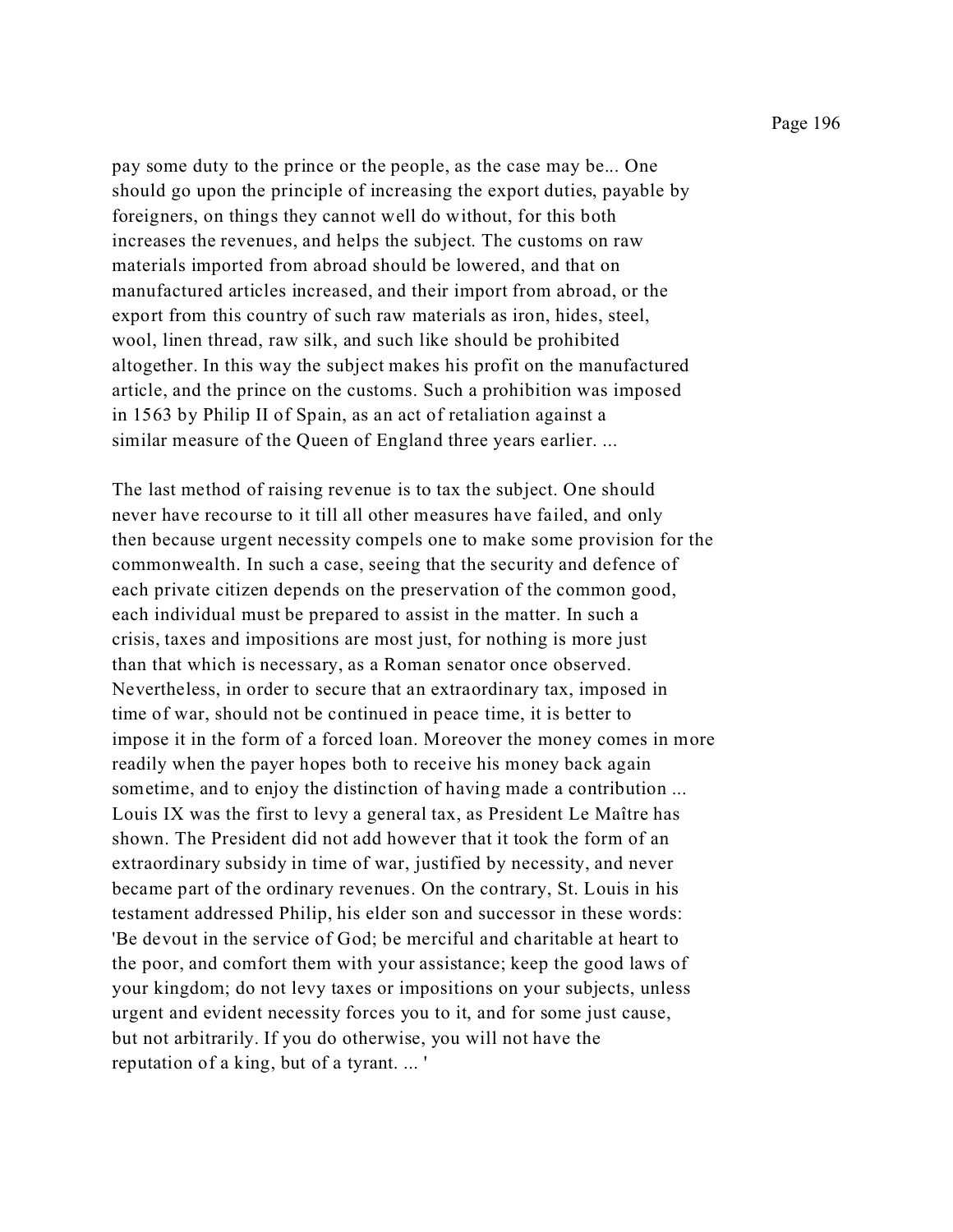Page 197

It was declared by the estates of this realm, in the presence of King Philip of Valois in the year 1338, that he could not levy any tax on his people without their consent ... This rule has always been observed, and is also a well established custom in Spain, England, and Germany. At the Estates of Tours, assembled in the time of Charles VIII, Philippe de Comines declared that there was nowhere a prince who had power to levy taxes on his subjects, nor could he acquire such a right by prescription, without their consent. ...

If anyone asks what form taxes should take which are to redound to the honour of God, and the profit of the commonwealth, to the satisfaction of men of substance, and the relief of the poor, I suggest that they should be levied on those commodities which corrupt the subject. Taxes should be raised on luxuries and ornaments of all sorts, perfumes, cloth of gold and silver, silk, lace, fine tissues, gold and silver enamel. They should also be charged on all unnecessary articles of clothing, and on scarlet, crimson, and cochineal dyes and so forth. One should not prohibit the sale of these articles. Men are so made by nature that they find nothing more attractive than that which is strictly forbidden. The more superfluities are denied to them, the more earnestly are they desired, especially by giddy and unstable natures. It is better to make such things so expensive by heavy taxes that only the very rich and indulgent can afford them. ...

There is also the problem of the right use of the public revenues. The upkeep of the king's household should first be provided for.

That secured, and the army and the officers of the crown paid regularly, all poor subjects will benefit. If funds then permit, part should be employed in constructing fortifications in strategic positions on the frontiers, making roads, building bridges, chartering ships, erecting public buildings, founding colleges of learning and of honour. This work of upkeep is not only necessary, but it redounds to the profit of the whole commonwealth. Crafts and craftsmen are encouraged, and the necessities of the poor relieved. Moreover the unpopularity of taxation is mitigated when the ruler sees to it that the money he takes from his subjects is used for the benefit of all in general, and each in particular. ...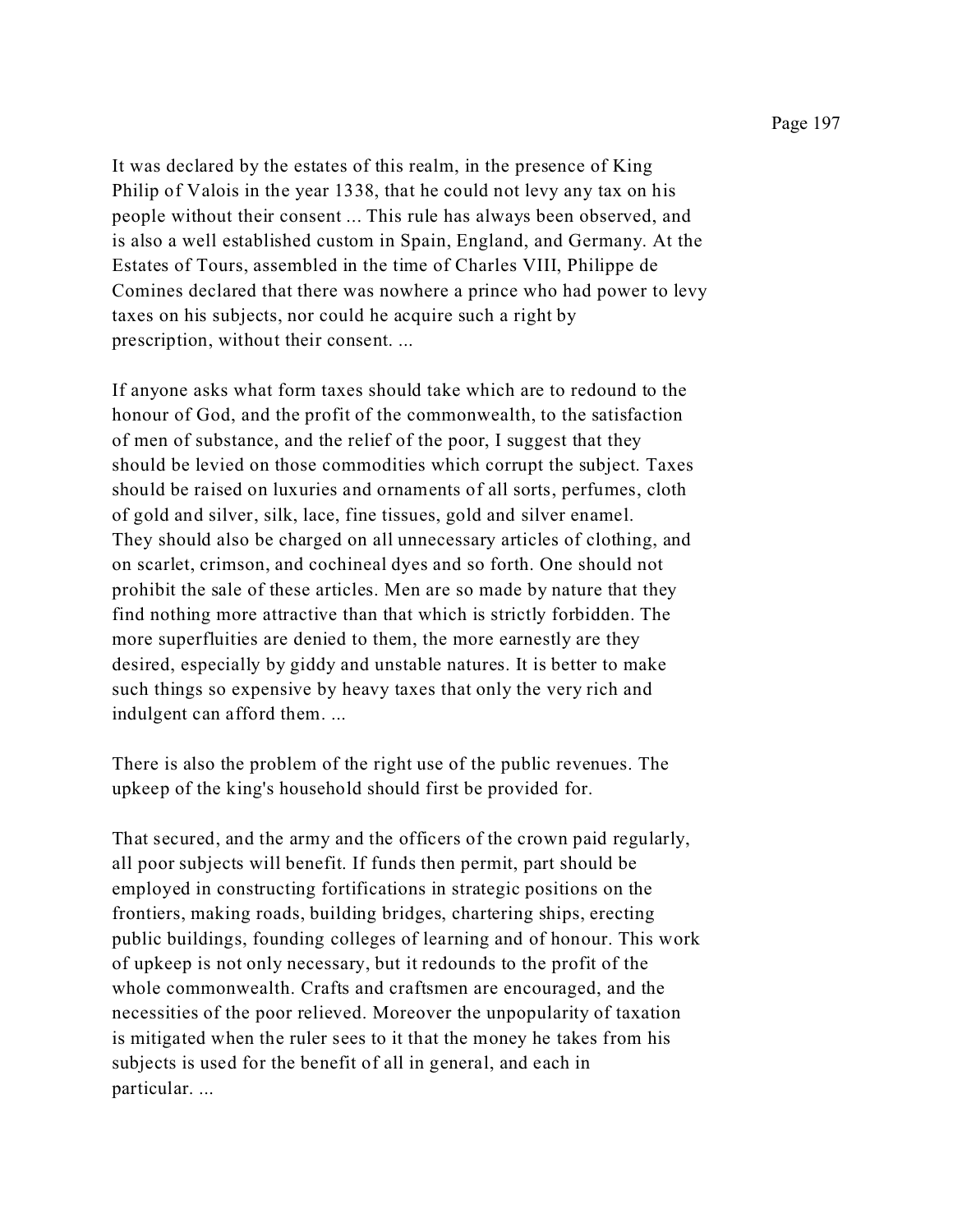A Comparison of the three Legitimate Types of Commonwealth, Popular, Aristocratic, and Monarchical, concluding in favour of Monarchy [CHAPTER IV][2]

WE have now discussed the commonwealth fairly fully from all points of view. It remains to draw our conclusions, that is to say to consider the advantages and disadvantages of each type, and then pronounce on the best. This can only properly be done after one has discussed all aspects of the commonwealth, both general and particular ... Tyranny in a prince is evil, but it is even worse where many rule. As Cicero says, there is no more remorseless tyranny than that of the people. All the same it is a condition of things to be preferred to anarchy, where there is no form of a commonwealth whatsoever, and where none can command, and none are obliged to obey. Let us avoid such evil conditions as these, and consider which is the best of the three legitimate forms of commonwealth, that is to say a popular state, an aristocracy, or a royal monarchy. In order to make my conclusions quite clear, I shall first set out the arguments for and against each type.

In the first place it can be argued that the popular state is the most to be esteemed since it aims at an indifferent and equal rule of law, without favour or exception of persons. In such a state civil constitutions are brought into conformity with the laws of nature. In equalizing men it follows the order of nature, under which riches, estates, and honours are not attributed to one more than to another. Similarly, in a popular state all enjoy equality in respect of goods, honours, and legal rights, without any being privileged or entitled to prerogatives... For instance, when Lycurgus converted the monarchy into a popular state, he burnt all records of debts, forbad the use of gold or silver, and divided the land into equal lots. It gave him great satisfaction to see an equal harvest gathered in from each holding. By such means the two most ruinous plagues of the commonwealth, the avarice of some and the arrogance of others, were avoided. By such means also he got rid of all thefts and robberies, disorders, libels, parties and factions, for such cannot develop where all are equal, and no one has the advantage over another. Again, if friendship is the necessary foundation of human society, and if equality is a condition of friendship, since there is no equality except in a popular state, it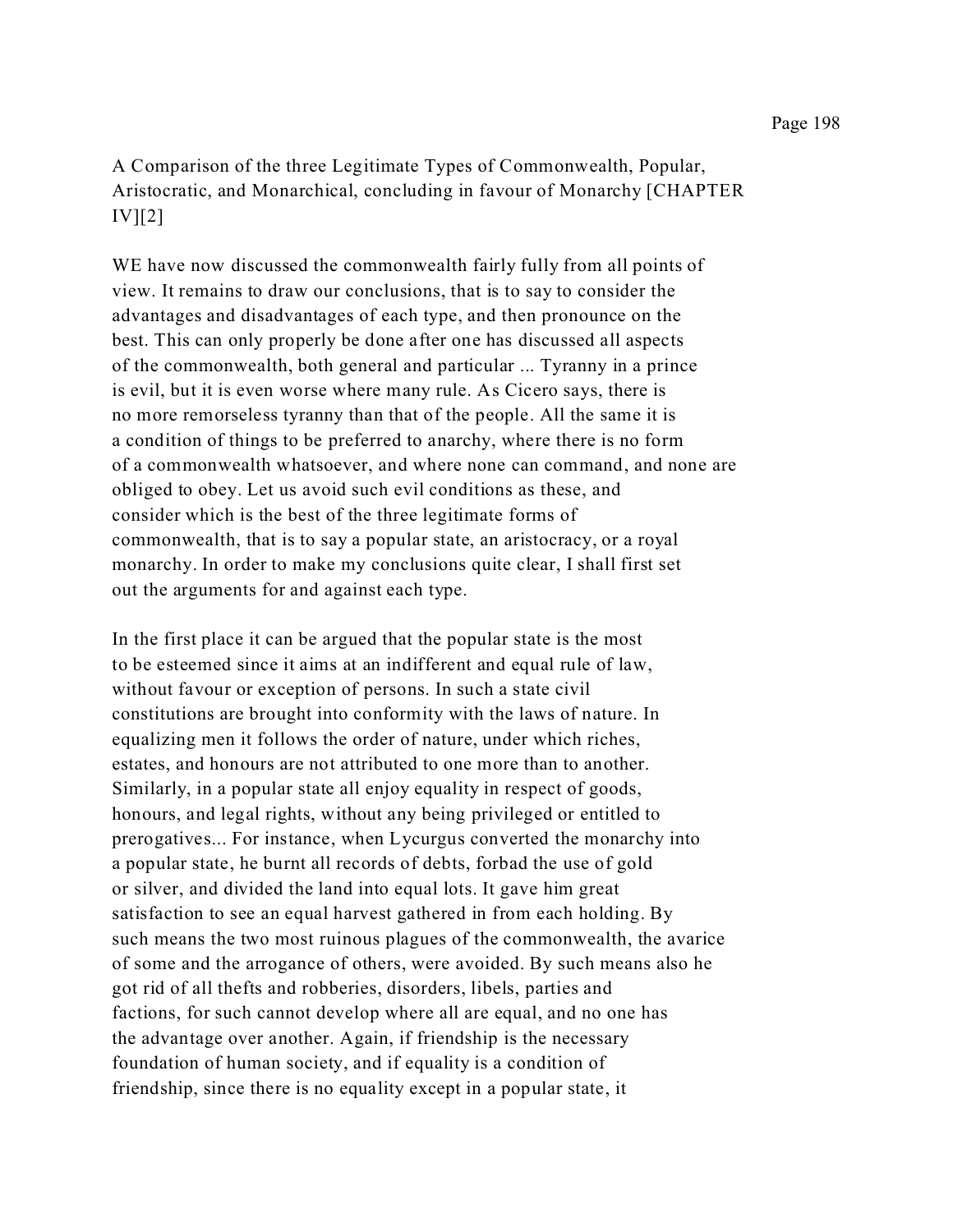follows that this is the best form of the commonwealth, and ought to be preferred to all others. In it is to be found natural liberty, and equal justice for all, without fear of tyranny, cruelty or oppression, and the charms of a social intercourse open to all alike, which would seem to secure to men that felicity that nature intended for them. But there is an even stronger argument to prove that the popular state is the best, most worthy and most perfect form, and that is that democracies have generally produced the men who have most excelled in arms and in justice, the greatest orators, jurists, and craftsmen. In other commonwealths, factions among the ruling class, or the king's jealous regard for his own honour and glory, have discouraged subjects from attempting anything outstanding. And finally, it would seem that a popular state alone bears the true mark of a commonwealth. In it everyone partakes in the common good, having a share in the common property, the spoils of war, public honours, and conquered territory, whereas in an aristocracy a handful of the upper class, in a monarchy a single person, appear to convert what should be enjoyed in common to their private advantage. Briefly, if what is most to be hoped for in the commonwealth is that magistrates should be subject to the laws, and the subjects to the magistrates, this seems best secured in a popular state where the law is lady and mistress of all.

These are the principal arguments in favour of the popular state. They appear conclusive, but in effect are no better than spiders' webs, glittering, subtle, and fine-drawn, but of no strength. In the first place, there has never been a commonwealth in which it has been found possible to preserve equality of property and of honours. With regard to honours, such equality is contrary to the laws of nature, for by nature some are wiser and more inventive than others, some formed to govern and others to obey, some wise and discreet others foolish and obstinate, some with the ascendancy of spirit necessary to guide and command others, some endowed only with the physical strength to execute orders. As to natural liberty, which is so much cried up in the popular state, if such a condition were realized anywhere, it would preclude the existence of any magistrates, laws, or form of state, since such presuppose inequalities. As for the common good, it is quite clear that there is no form of commonwealth where it is less regarded than in a popular state. ...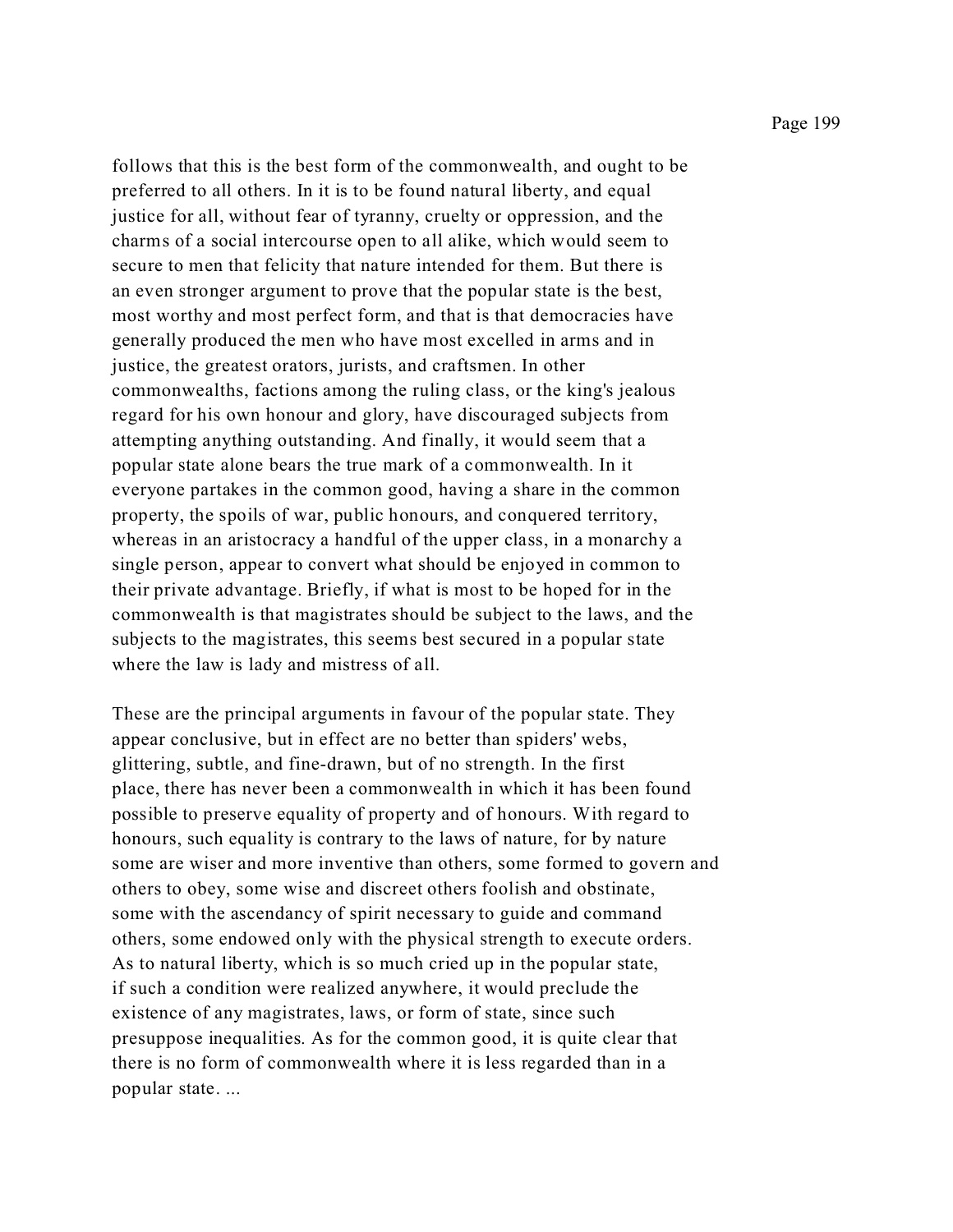All those who have discussed the subject are agreed that the end of all commonwealths is the encouragement of honour and virtue. But a popular state is hostile to men of reputation. The preservation of a popular state, according to Xenophon, depends on the promotion of the most vicious, and least worthy, to all honours and offices. If the people are so ill-advised as to bestow honourable charges and dignities on upright and virtuous men, they lose their ascendancy. Honest men advance others like themselves, and such people only ever form a small handful of the community. The bad and the vicious, who are the great majority, are denied advancement, and gradually deprived and superseded by just and upright judges. In this way the best men come to control the state, and take it out of the hands of the people. For this reason, said Xenophon, the Athenians always gave audience to the most evil, knowing full well that they would say those things which were welcome and useful to the wicked men who made up the majority of the people. 'This is why', he said 'I blame the Athenians, for having chosen the worst form of commonwealth there is, but having chosen it, I commend them for conducting their affairs the way they did, that is to say for resisting, persecuting, and banishing the noble, the wise, and the virtuous, and for advancing the impudent, vicious, and evil. For the vice', he said, 'which you denounce so severely is the very foundation of the popular state.' As for justice, he thought that they cared nothing for it. They were only anxious to secure the profits of selling to the highest bidder, and to find means of ruining the rich, the noble, and the incorruptible. Such men they harassed without any justification, because of the hatred they felt for a type quite contrary to their own natural temperament. For this reason a popular state is always the refuge of all disorderly spirits, rebels, traitors, outcasts, who encourage and help the lower orders to ruin the great. The laws they hold in no esteem, for in Athens the will of the people was law. Such was Xenophon's judgement on the Athenian republic, which was the best-ordered of any popular state of its times, and he did not see how it could be in the least changed if the people were to be continued in authority ... Those who praise the Roman Republic to the skies should remember the disorders and evil commotions to which it was a prey. ...

Someone may quote against me the case of the Swiss republics. There you have admirable popular states which have nourished for upwards of three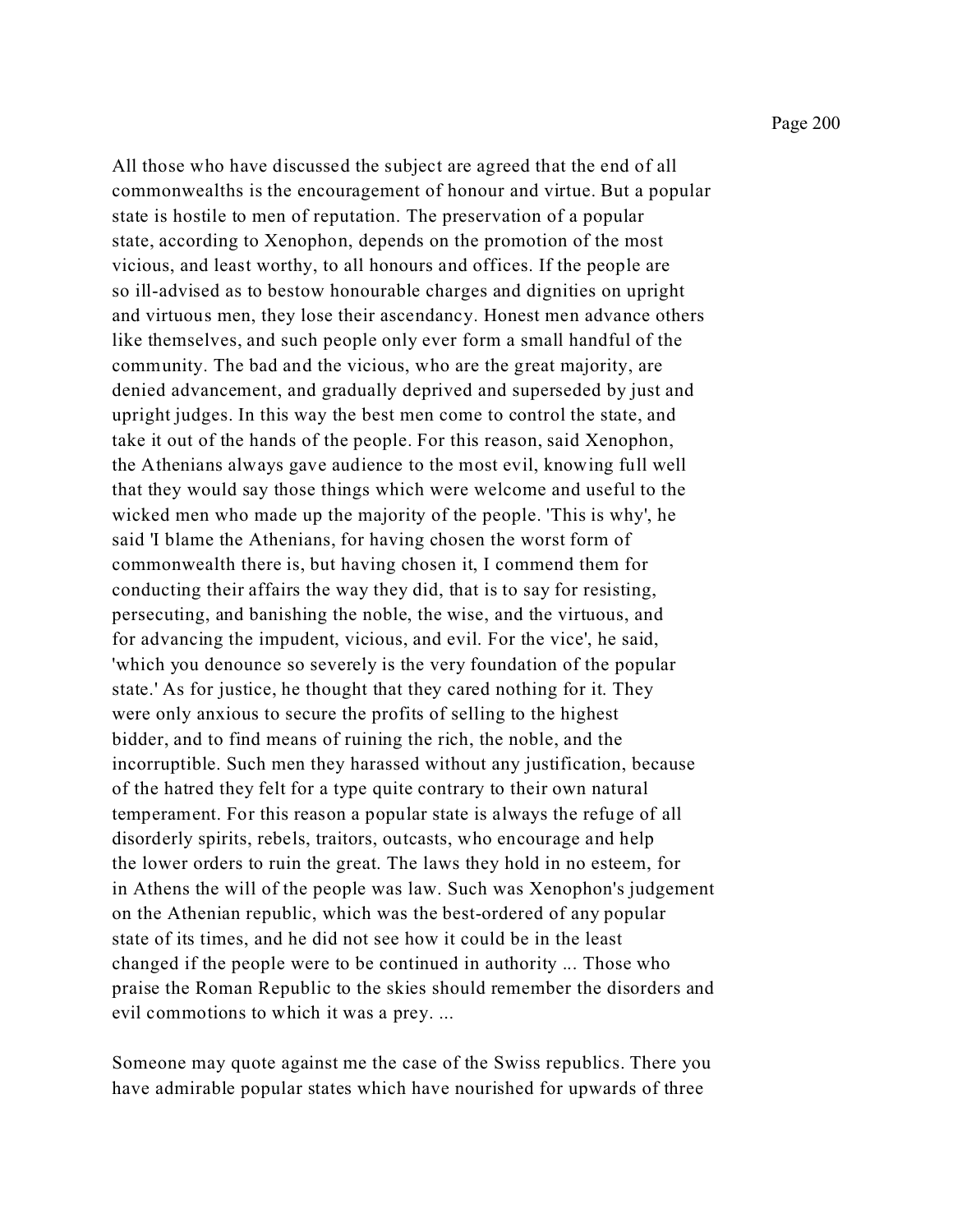hundred years. They have not only rid themselves of tyrants, but helped to free their neighbours too. But I think the reason is first that a popular form of government is suited to the temperament of the inhabitants, as I said before, and second, that the most restless and intractable go abroad and take service with foreign princes. Those that remain at home are the more peaceable and manageable, and have little desire to concern themselves with politics. ...

The ability to command cannot be made equal, as the citizens of popular states desire, for we all know that some have no more judgement than brute beasts, while in others the illumination of divine reason is such that they seem angels rather than men. Yet those who want to make all things equal want to give sovereign authority over men's lives, honour, and property, to the stupid, ignorant, and passionate, as well as to the prudent and experienced. In popular assemblies votes are counted, not weighed, and the number of fools, sinners, and dolts is a thousand times that of honest men. ...

I have said all this to bring out the disadvantages of the popular state, and to induce a little reason in those who would incite subjects against their natural prince, in the illusory hope of enjoying liberty under a popular government. But unless its government is in the hands of wise and virtuous men, a popular government is the worst tyranny there is.

Let us now see whether aristocracy is better than the others, as some think. If we adopt the principle that the mean between two undesirable extremes is the best, it follows that if such extremes are to be avoided, the mean is aristocracy, where neither one nor all have sovereign power, but a small number ... There is another argument of equal weight in favour of aristocracy, and that is that the right of sovereign command ought, by the light of natural reason to go to those most worthy of it. But worth must be identified with virtue, nobility, or riches, or all three. Whether one thinks it should be any one of these, or a combination of all three, the result is still an aristocracy. For the well-born, the rich, the wise, the worthy are always the minority among the citizens, wherever you go. Natural reason would thus seem to indicate that an aristocracy where a group of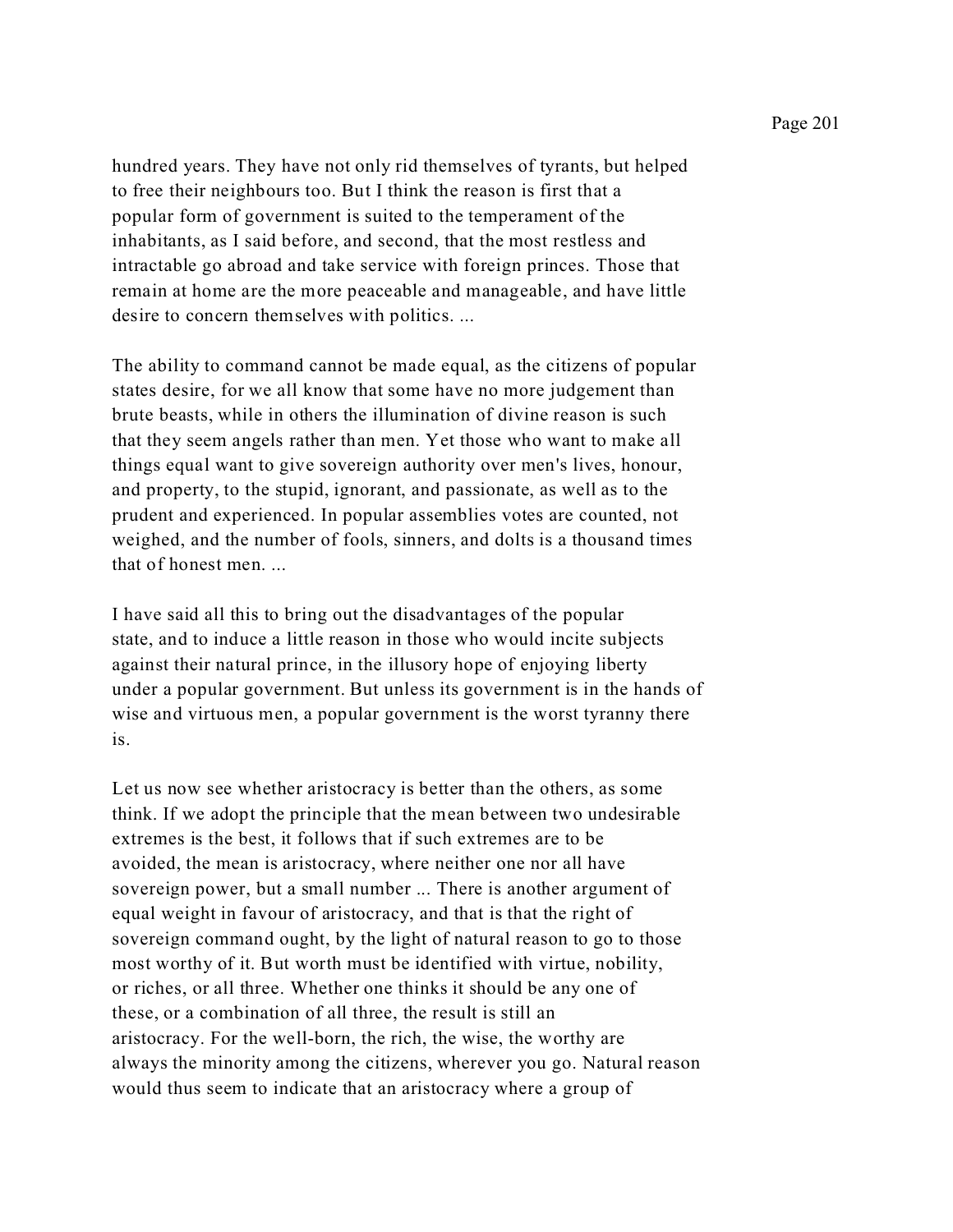citizens, and that a minority, govern, is the best. More properly speaking it is the state in which only the most worthy are admitted as rulers. One can even argue that this means that government should be in the hands of the wealthy, since they are most concerned for the preservation of the commonwealth. They are interested because they undertake much heavier burdens than the poor, who having nothing to lose by it, back out of responsibility at will. For this reason Q. Flaminius bestowed sovereign power on the richest towns in Thessaly because, as he said, they had most interest in preserving the state. Moreover it would seem that aristocracy is necessarily the best state, for in either a popular state or a monarchy, though in appearance sovereignty belongs either to the people or the king, in effect they are compelled to leave government in the hands of the senate or the privy council which deliberate, and often enough determine, all important affairs of state. In fact, all types are in reality aristocratic. If the people or the king is so ill-advised as to govern in any other way than through the advice of a wise council, ruin must inevitably follow.

Nevertheless all these reasons do not seem to me to add up to a sufficient total. The golden mean that everyone is looking for is not secured by a numerical calculation, but in the sphere of morals means the rule of reason, as all the philosophers agree ... The same disadvantages that we have noticed in the case of popular states characterize aristocracies, as a result of the multiplication of rulers. The greater the number of those that rule, the more opportunities are there for faction, the more difficult it is to arrive at any agreement, and the more irresponsible are the decisions taken. In consequence the aristocracies which have been the most lasting and the most stable have been those that have been ruled by the fewest in number. The thirty in Sparta, and the twenty or so in Pharsalia long maintained their authority. Others have not been so lasting ... It is very difficult for a handful of rulers to preserve their authority over a whole people who have no share in the honours of office, especially as the ruling class generally despise the populace, and the poor feel a deadly hatred of the rich. On the least disagreement between members of the ruling class - inevitable if they are naturally enterprising and aggressive -- the most factious and ambitious go over to the people, and subvert the aristocratic form of the government. This has been the most frequent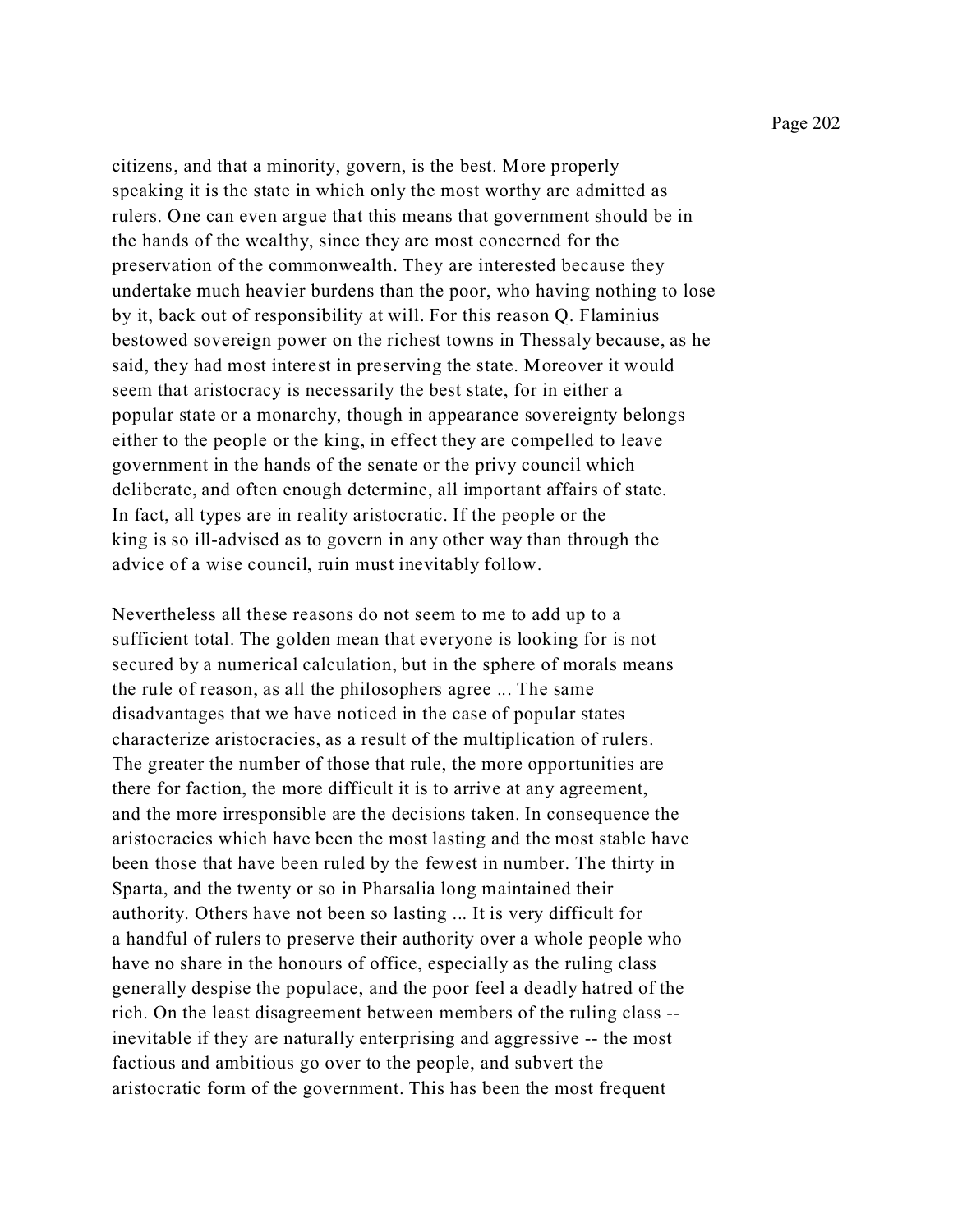cause of the ruin of seigneuries such as those of Genoa, Siena, Florence ... In the state of fear in which they live, the ruling class do not dare to train their subjects to arms. They cannot go to war without being in danger of losing their authority should they lose a single battle. They cannot secure themselves against their enemies, and live in perpetual dread of defeat. A popular state is not exposed to such dangers, since everyone has a share in power. Therefore an aristocracy is in danger not only from foreign enemies, but also from their own subjects whom they must satisfy, or hold down by force. It is extremely difficult to satisfy them without admitting them to the estates, and impossible to concede honourable charges to them without converting the aristocracy into a popular state. As for holding them down by force, it offers no security, even when it can be done. It means inspiring fear and mistrust in those whom one should win over by services and patronage, otherwise the most insignificant foreign attack against the state, or the least disagreement within the ruling class, means that the people take up arms in the hope of shaking off their yoke. For this reason, in order to preserve their aristocratic form of state, the Venetians threw open certain minor offices to the people, intermarried with them, created a state debt to give them a vested interest in the regime, and totally disarmed them. ...

It is obvious then that the principal foundation of an aristocracy is the preservation of concord within the ranks of the ruling class. If they can maintain their solidarity, they can maintain their government much better than can the people. But if they allow factions to develop, there is no form of government more difficult to maintain, for the reasons I have given, especially if it is a military aristocracy, for nothing is more contrary to the temper of such than the preservation of peace. It is not to be wondered at that the aristocracies of Venice, Ragusa, and Lucca have endured for so many centuries, for they renounced all armed enterprises, and occupied themselves exclusively with commerce and banking. ...

There remains monarchy to be considered. All great men have preferred it to any other form. Nevertheless it is beset by many dangers, for even when the succession of a new king means a change from a bad king to a good, or from a good king to a better, there is necessarily a change in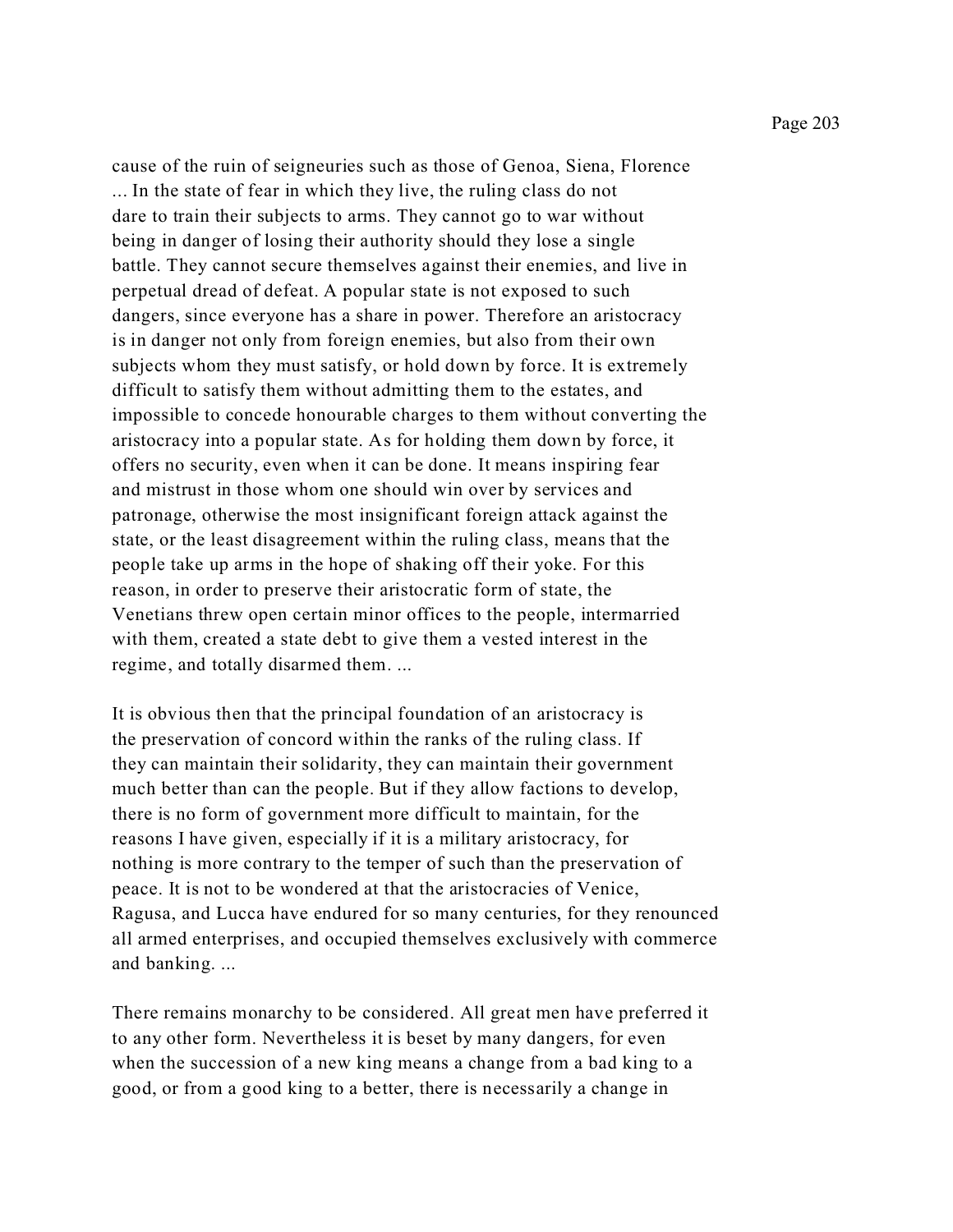the seat of sovereignty, and such a change is critical in all kinds of commonwealth. It is a matter of common experience that when a new prince succeeds, all sorts of new plans, new laws, new officials, new friends, new enemies, new customs, new social habits spring up. Most princes are pleased to introduce novelties of all sorts, just to get themselves talked about. This often entails the most serious consequences, not only for their individual subjects, but for the whole body of the commonwealth. Even when a prince is the wisest of men, and does not behave in this manner, the alliances and peace settlements made by his predecessor are dissolved by his death. That being so, neighbouring princes take up arms, and the stronger attacks, or dictates terms to the weaker. This cannot happen to the undying sovereigns of popular and aristocratic states, for they can make perpetual alliances ... The other drawback to monarchy is the danger of civil war between aspirants to the crown, especially where it is elective. This has often brought ruin on the state. Even when the crown is hereditary there is no little danger when there is a dispute between claimants of the same degree of relationship. Assassinations follow, and divisions among the subjects, and often the legitimate heir is expelled by the man with the worse title. We have had only too many examples of this before our eyes. Even when the succession is not in question, if the king is under age there are conflicts about the regency, either between the Queen Mother and Princes of the Blood, or among the Princes themselves. When God intended to punish the sins of the people, he threatened them with women and children as rulers ... Even if a people enjoys the greatest blessing it can hope for -- and this seldom happens -- and the prince on his accession is of mature years and experienced in affairs, nevertheless the enjoyment of sovereign power too often has the unhappy effect of making fools of wise men, cowards of brave ones, wicked men of honest. There have been too many instances for any examples to be necessary. ...

Such are the dangers inherent in the monarchical form of government. They are great enough. But they are not so great as those which threaten an aristocracy, and even less than those that threaten popular states. Most of these dangers are avoided when the monarchy passes by hereditary succession, as we shall show in its proper place. Sedition, faction, civil war are a perpetual threat to all types of commonwealth, and the struggle for power in aristocracies and popular states is frequently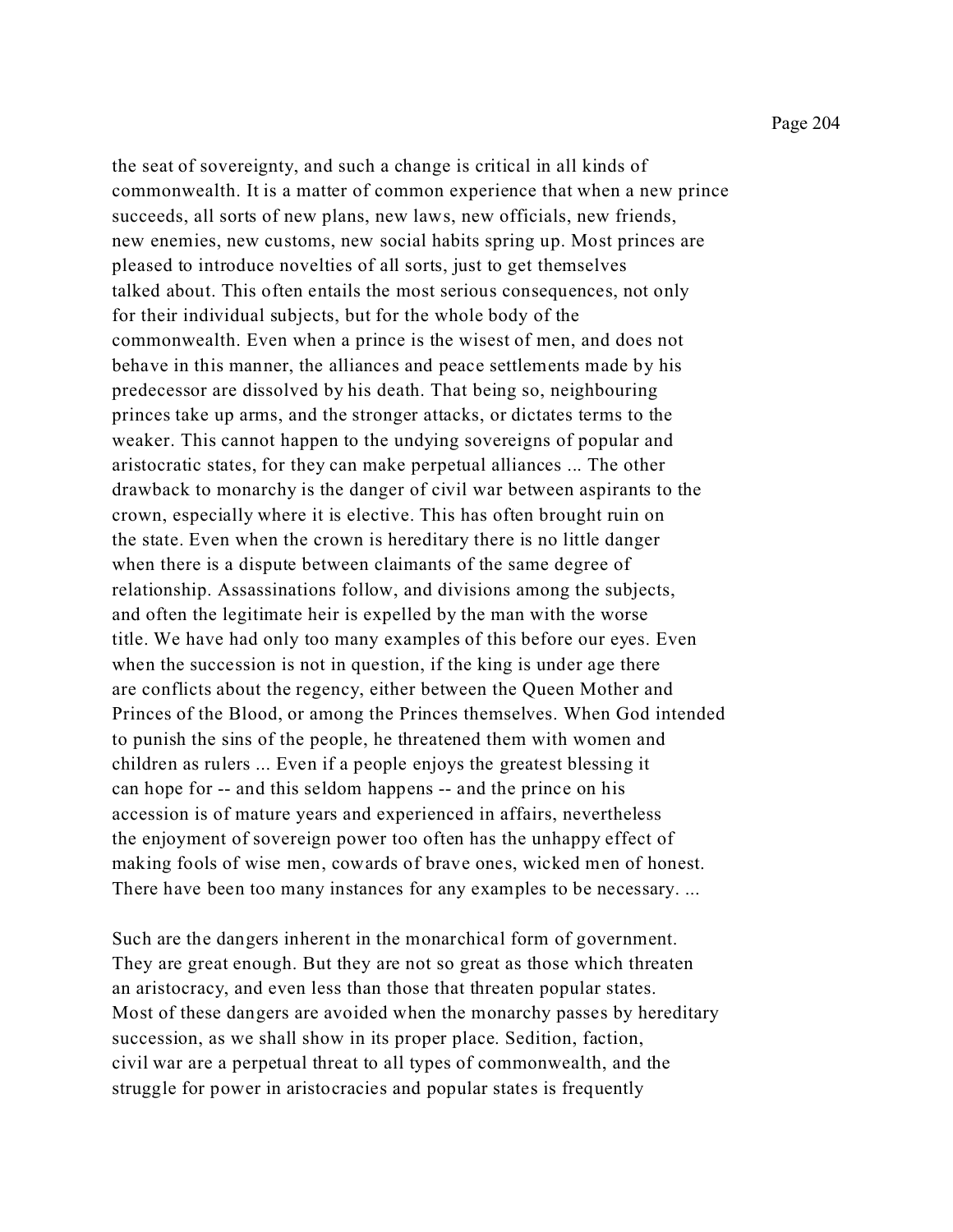much more bitter than in a monarchy. In a monarchy conflict over office and over political power only breaks out openly on the death of the prince, and then not very often.

The principal mark of a commonwealth, that is to say the existence of a sovereign power, can hardly be established except in a monarchy. There can only be one sovereign in the commonwealth. If there are two, three or more, not one of them is sovereign, since none of them can either impose a law on his companions or submit to one at their instance. Though one can imagine a collective sovereign power, vested in a ruling class, or a whole people, there is no true subject nor true protector if there is not some head of the state in whom sovereign power is vested, who can unite all the rest. A simple magistrate, not endowed with sovereign authority, cannot perform this function. Moreover if the ruling class, or the people are, as often happens, divided, the dispute can only be settled by force, and by one taking up arms against another. Even when the majority is agreed, it can easily happen with a people that the minority have considerable resources, and choose a leader whom they force upon the majority, and so carry all before them. We have plenty of evidence of the difficulties that arise in aristocracies and popular states when there is a divergence of opinion and diverse views taken by the magistrates. Some want peace, some war; some want this law, some another; some this president, some that, some alliance with the King of France, others with the King of Spain ... Again, in a popular or aristocratic state numbers always carry the day. But the wise and virtuous are only a small minority in any community, so that for the most part the more reasonable and discrete are compelled to give way to the majority, at the dictation of some impudent tribune or envious demagogue. But the sovereign monarch can seek the support of the smaller and wiser part, and choose expert advisers, experienced in affairs of state. In popular and aristocratic states, wise and foolish alike have to be admitted to the estates and to the councils.

It is impossible for a people or an aristocracy themselves to issue sovereign commands, or give effect to any project which requires a single person to undertake it, such as the command of an army and such like matters. They have to appoint magistrates or commissaires to this end, and these have neither the sovereign power, the authority, nor the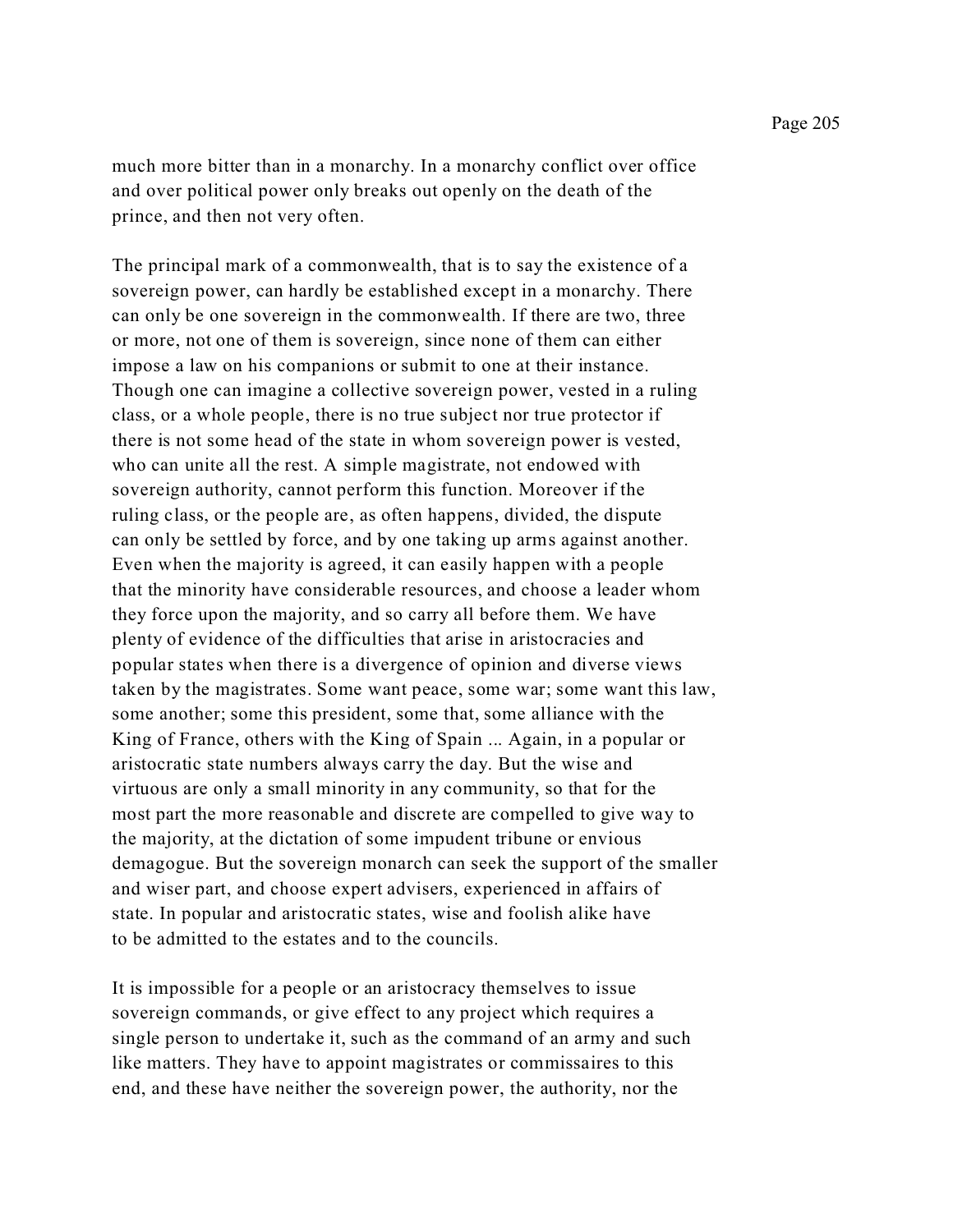majesty of a king. Whatever powers they have in virtue of their sovereignty, when popular or aristocratic states find themselves engaged in a perilous war either with a foreign enemy, or with one another, or in difficulty in bringing some overmighty subject to justice, in securing public order in times of calamity, in instituting magistrates, or undertaking any other weighty matter, they set up a dictator as sovereign ruler. They thereby recognize that monarchy is the sacred anchor on which of necessity, all must in the last instance rely. ...

There are many who make the mistake of thinking that an aristocracy is the best kind of state because many heads better than one in all matters requiring judgement, experience, and good counsel. But there is a great difference between counsel and command. It is better to take the opinion of many than of one in all matters of counsel, for it is said that many understand better than one. But for taking a decision and issuing an order, one is always better than many. He can think over the advice that each has given and then reach a decision without being challenged. Many cannot achieve this so easily. Moreover ambition is unavoidable where there are several rulers sharing power equally, and there are always some who would rather see the commonwealth ruined than recognize that another was wiser than they. Others recognize it well enough, but pride, and fear for their reputation, prevents them from changing their opinions. In fact it is necessary that there should be a sovereign prince with power to make decisions upon the advice of his council. It is impossible that the commonwealth, which is one body, should have many heads, as the Emperor Tiberius pointed out to the Senate.

It is said that new princes run after novelties. If it is true that some, in order to make their power felt, published new laws with and without reason, this evil is much more characteristic of popular and aristocratic states. Magistrates who are in the place of kings in such commonwealths, but have only a very short term of office, are consumed with anxiety lest their year of authority should pass by without anything having been accomplished for which they could be well or ill spoken of. More laws were published in Rome and Athens than all the rest of the world put together. From jealousy of their predecessors magistrates continually undid their work, and always to get credit for themselves, and to steal honour from their compatriots at the expense of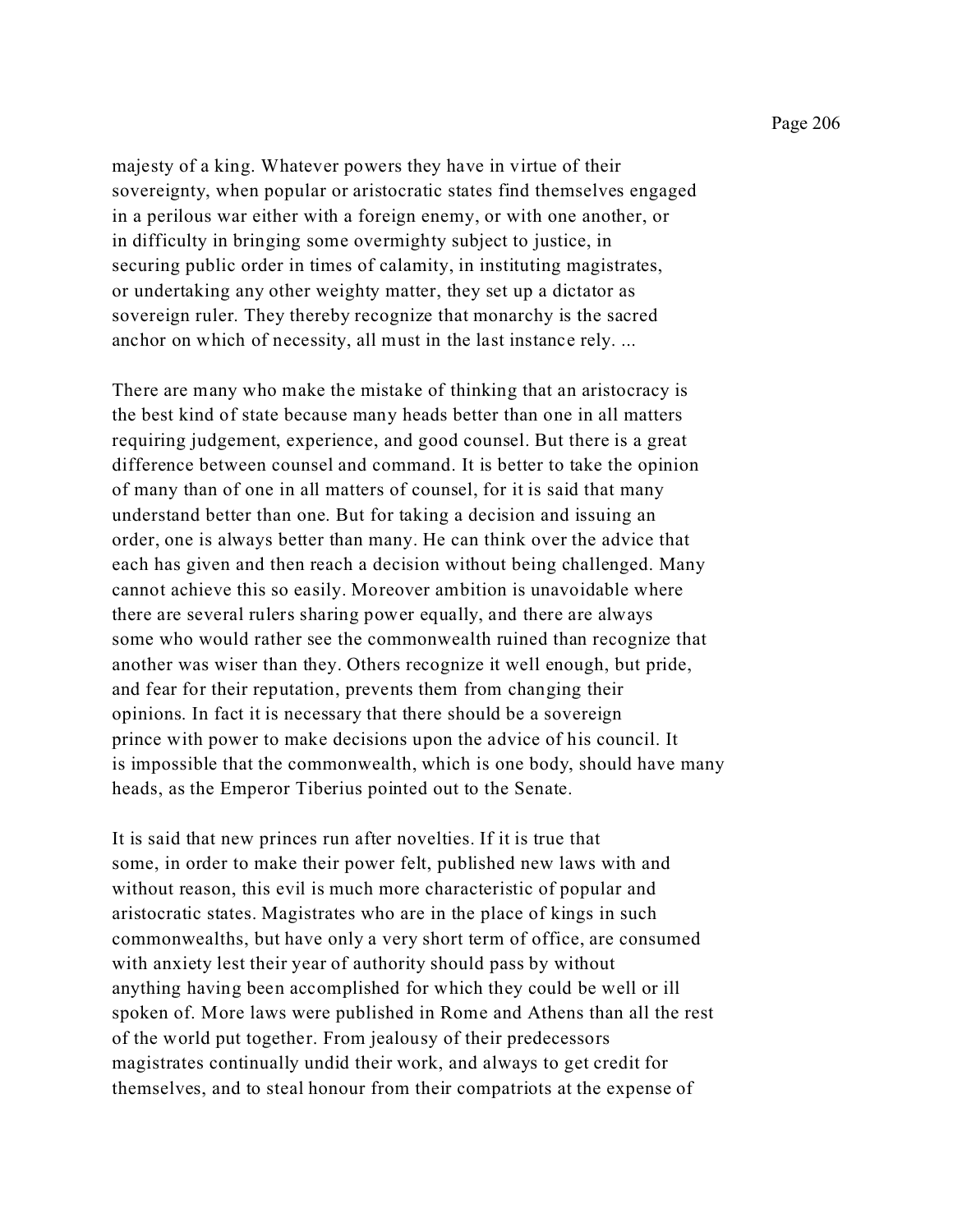the commonwealth. In order to circumvent such dangerous and insatiate ambition, in popular and aristocratic states the name of the magistrate proposing it should not be prefixed to a law, as was the practice in Rome and Athens. This was the cause of such an excess of law-making.

It is not true to say that alliances and treaties of peace perish with the prince who made them. This does not always happen, for the terms may include a clause relating expressly to the life-time of the prince, and for a certain number of years after his death. In the treaties between the Kings of France and the Confederates it is always laid down that the alliance shall continue for the lifetime of the prince and for five years after his death. Moreover as we have already said, it is better that alliances should not be perpetual. For this reason even aristocracies and popular states frequently limit their alliances to a certain term of years. ...

There is no need to insist further that monarchy is the best form, seeing that the family, which is the true image of the commonwealth has only one head, as we have shown. All the laws of nature point towards monarchy, whether we regard the microcosm of the body, all of whose members are subject to a single head on which depend will, motion, and feeling, or whether we regard the macrocosm of the world, subject to the one Almighty God. If we look at the heavens we see only one sun. We see that even gregarious animals never submit to many leaders, however good they may be ... Moreover we may observe that all the peoples of this world since the most ancient times adopted the monarchical form of commonwealth by the light of natural reason. One hears nothing of aristocracies, much less of popular states among the Assyrians, Medes, Persians, Egyptians, Indians, Parthians, Macedonians, Celts, Gauls, Scythians, Arabs, Turks, Muscovites, Tartars, Poles, Danes, Spaniards, English, Africans, and inhabitants of Persia. Even the ancient inhabitants of Greece and Italy were ruled by kings alone until they were corrupted and degraded by ambition. It is a matter of wonder that the popular state of the Romans and the aristocracies of Sparta and Venice have endured for so long as four hundred years. There is reason to wonder how it came about that two or three republics among a hundred others managed to survive for several centuries, seeing that their form is contrary to the course and order of nature. But no one is surprised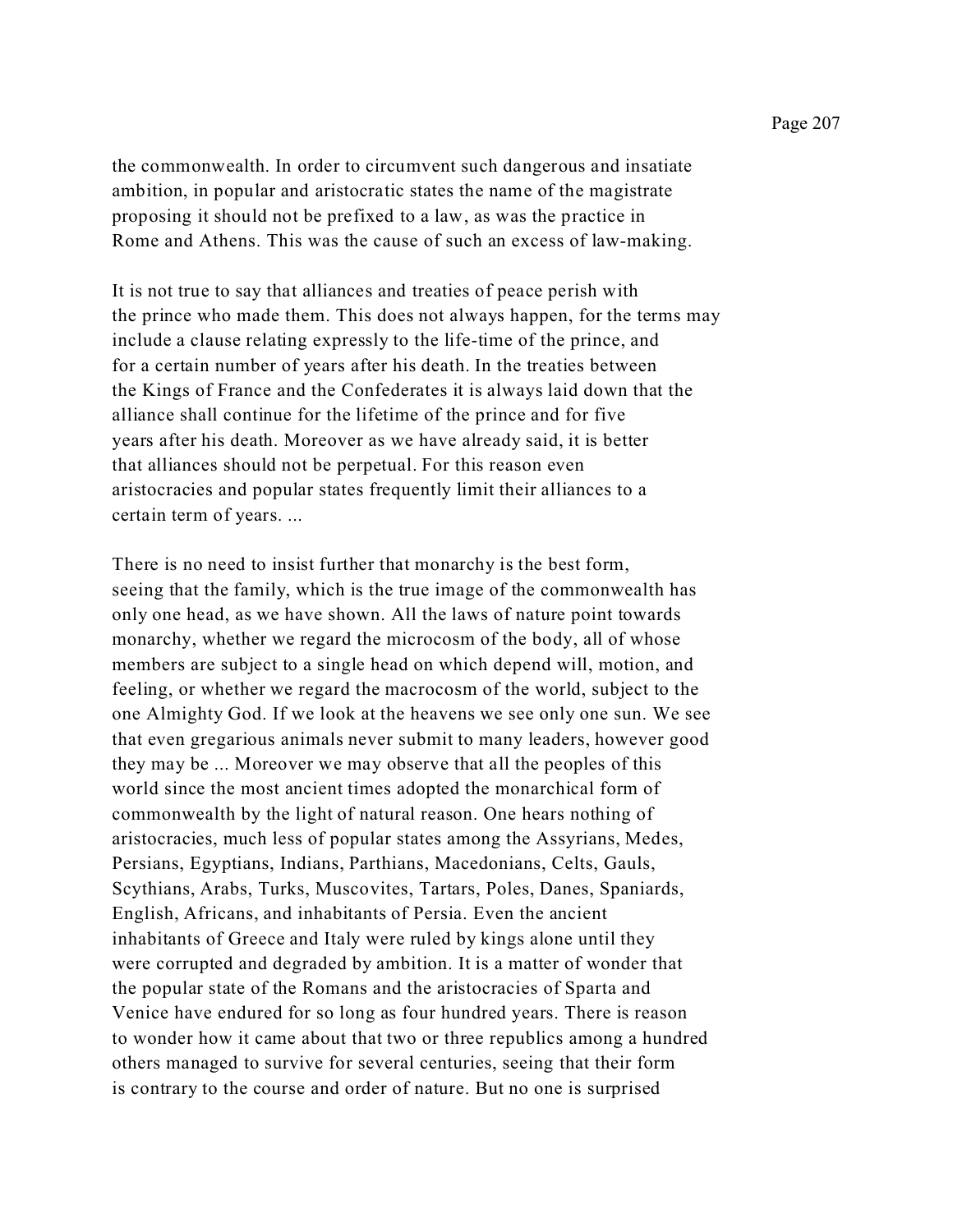to see many great and powerful monarchies maintain themselves in all their glory for a thousand or twelve hundred years, for they are ordered according to the laws of nature. ...

It seems to me that for these reasons, and for others that one need not go in to, it is clear that of the three types of commonwealth monarchy is the most excellent. Among those that are not so well regulated, democracy is the most perverted. The true monarchical state, like a strong and healthy body, can easily maintain itself. But the popular state and the aristocracy are weak and subject to many ills, and must be supported by strict diet and discipline. It is not however always in the power of even wise men, and those practised in affairs of state, either to choose the best or avoid the worst ... The statesmen, the philosophers, theologians, and historians who have praised monarchy above every other form of state, have not done so to flatter the prince, but to secure the safety and happiness of the subject. But if the authority of the monarch is to be limited, and subjected to the popular estates or to the senate, sovereignty has no sure foundations, and the result is a confused form of popular state, or a wretched condition of anarchy which is the worst possible condition of any commonwealth. These matters should be weighed carefully, and the deceptive arguments of those who would persuade subjects to subordinate the king to their own pleasure, and impose laws on him, should be exposed as leading to the ruin not only of the monarchy, but of the subject. ...

The lot of the subject of a powerful king ruling a wide domain is a happy one if he makes any attempt to rule justly. Aristocracy is better suited to a small state, but is always preferable to a weak tyranny. There are eighteen aristocratic or popular republics in the Swiss Confederation, without counting the Grisons, though the distance from Geneva to Constance is only two hundred and forty thousand paces, and that from the Alps to the Jura, one hundred and sixty thousand paces. A good deal of this area is besides barren rock. Yet their inhabitants have lived happily enough for a very long time. But if such a people begin to covet the territories of their neighbours, they risk losing their own. On the other hand the more extensive a monarchy, the more nourishing it is, and the better assured are its people of peace and contentment. If it breaks up into democracies and aristocracies, or into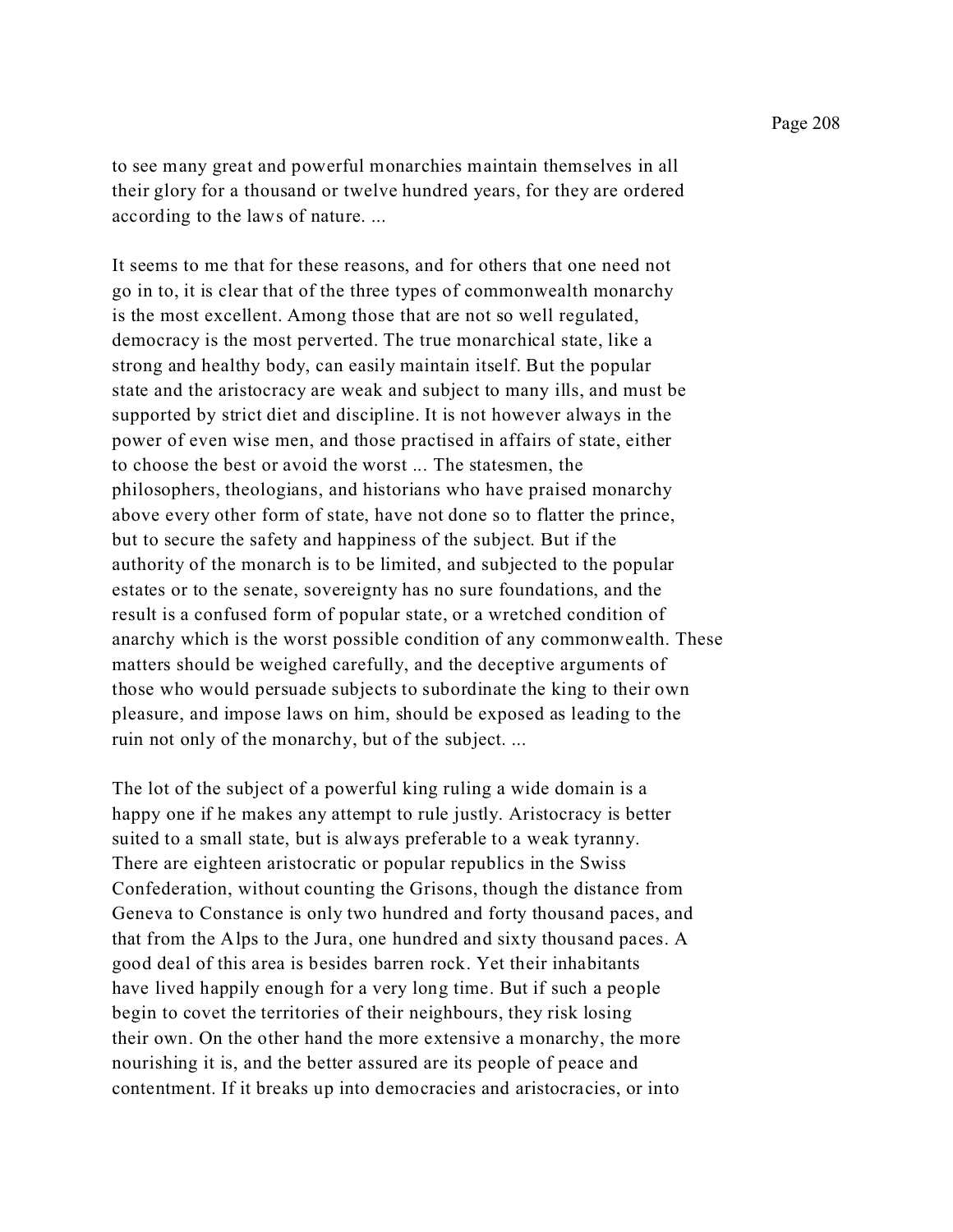a number of petty tyrannies, its people fall a prey either to tyranny, or civil disorders, or perpetual struggles with their neighbours. ...

That in a Royal Monarchy Succession should not be by Election nor in the Female Line, but by Hereditary Succession in the Male Line... [CHAPTER V]

IT is not sufficient to say that a royal monarchy is better than cither democracy or aristocracy if one does not add that the monarchy should devolve undivided, and by right of inheritance, on the next male heir. Just as monarchy is to be preferred to any other form of commonwealth, among monarchies those that pass by right of inheritance to the next heir in the male line are more ordered and stable than those that pass by election ... However it is not only simple people and those who have little understanding of politics, but even those who are experienced in such matters, who are led astray by considering all the advantages, and ignoring all the many absurdities and difficulties that arise from some particular line of action. Even Aristotle thought that kings should be elected, and stigmatized as barbarians all those peoples who are ruled by hereditary kings. ...

But all elective monarchies are constantly menaced by the danger of a relapse into anarchy on the death of each king. The state is left without a ruler or regular government, and is in imminent danger of destruction, just as a ship without a master is liable to be wrecked by the first wind that blows. During such an interregnum, thieves and murderers are encouraged to rob and kill as they please, having little fear of punishment. This is the usual state of affairs, for instance, on the death of a Pope ... As to the civil wars of the Romans, and in more recent times of the Germans, incidental to the elections to the Empire, their histories are full of nothing else. Anyone may read therein the hideous story of looted cities, and of whole provinces pillaged and ravaged by one side or the other.

There is another disadvantage, and that is the danger that the public domain will be converted to private ownership. This has happened to the temporalities of the Holy See, and to the Empire. Elected rulers, knowing they cannot pass on their position to their sons, endow them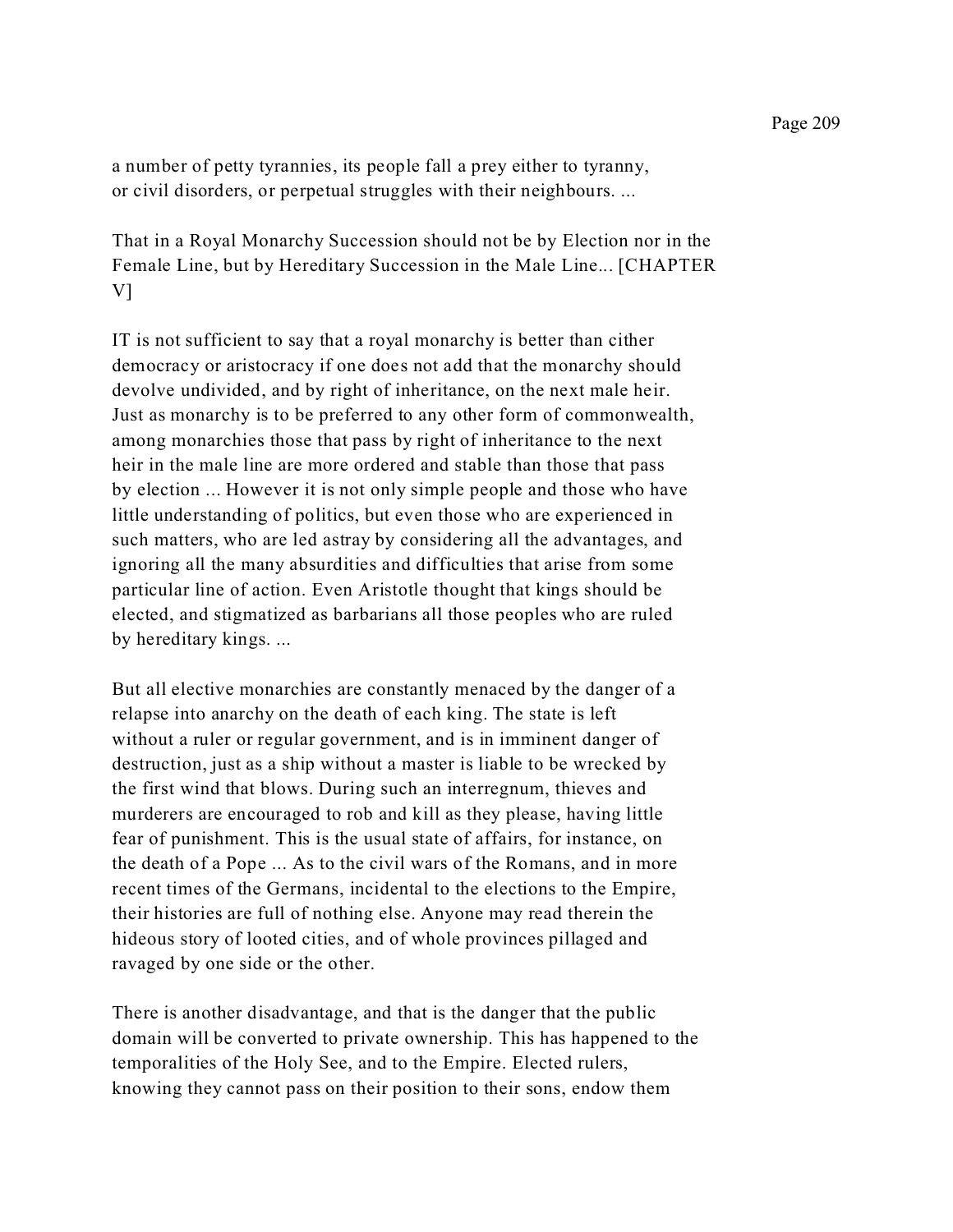from the public resources by gifts or sales ... Charles IV not being able to find the hundred thousand crowns promised to each Elector, sold them imperial rights to procure the election of his son as Emperor, the same who was shortly after dethroned by those same Electors.

There is another factor to be considered. A man of mean extraction, suddenly advanced to the first rank of honour, thinks himself a god on earth. As the wise Hebrew remarked, no ruler is more unendurable than the slave turned master. Moreover the love of a father for his son is so strong that he would subvert heaven and earth, if he could, if he might thereby leave the crown to his son.

But these are not the most serious difficulties. In the choice of a prince, the election must fall either on a foreigner or a native. In an elective monarchy each aspires to the crown, and among so many equals serious factions cannot be avoided, and these divide the whole population into mutually hostile camps. Even if the candidates are not equal in ability, or in resources, they consider themselves to be so, and are reluctant to obey one of themselves. Tacitus says that the ruling class in Armenia would not choose a native king, and in Poland recently the senate disqualified all natives of the country from competing, as I learned from Baron Horbort, one of the thirteen ambassadors from Poland[3]... As for foreign princes, they always endeavour, as far as they are able, to subvert the laws, customs, and religion of the country. For this reason God forbad His people to choose an alien ruler. Wherever there is an election, and the way is open to a number of competitors, if recourse is had to force, it is always the most unscrupulous and cunning, or the boldest who is willing to risk everything for the chance of success, who prevails. If by any chance an honest man is elected, his life is in perpetual danger from each of his powerful rivals. During the three hundred and sixty years that the crown in Germany has been elective, eight or nine Emperors have been killed or poisoned, as was William of Holland, Rudolf, Albert, Henry VII, Frederick II, Louis of Bavaria, and Charles IV, not counting those who have been shamefully ousted from the imperial throne....

Therefore even if it were possible that good and virtuous princes were invariably elected, the difficulty of securing this, and the dangers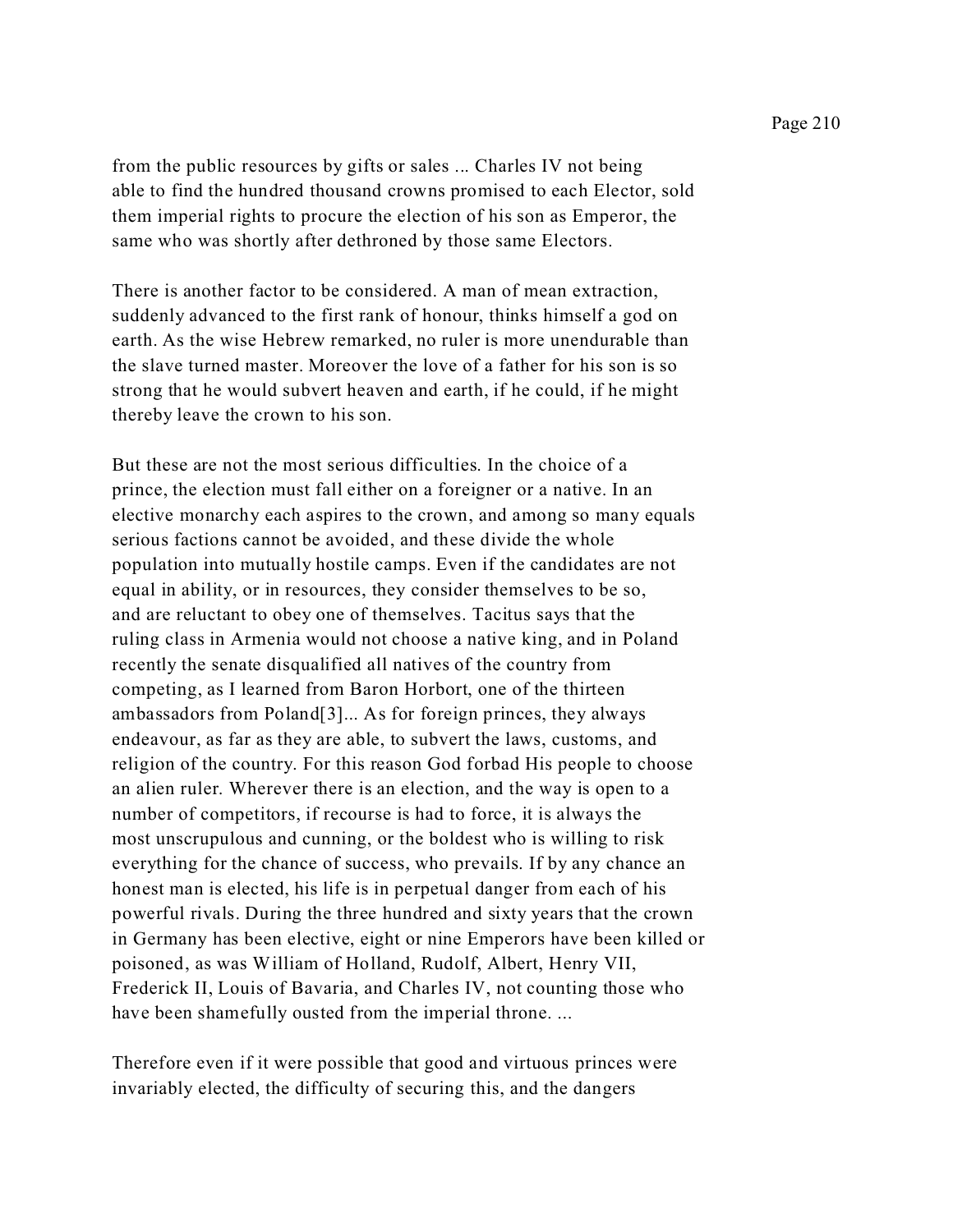that threaten on all sides, should be sufficient to deter men from allowing monarchy to become elective, so long as it is possible to observe a rule of succession ... Any law of succession however will not do equally well. It must be that of primogeniture in the male line, the right of the first born son to bear his father's name, to the succession. The order of nature requires that the eldest should come next after his father, and the rest follow each in order. The eldest is therefore to be preferred to the others. One may regard this as a law of nature, and it has been commonly observed among practically all peoples. ...

I have said that the crown ought to descend in the male line, seeing that gynecocracy is directly contrary to the laws of nature. Nature has endowed men with strength, foresight, pugnacity, authority, but has deprived women of these qualities. Moreover the law of God explicitly enjoins that the woman should be subject, not only in matters concerning law and government, but within each particular family. The most terrible of maledictions uttered against the enemy was that they might have women to rule over them. Even the civil law forbids to women all charges and offices proper to men, such as judging, pleading, and such-like acts. This is not only because of their lack of prudence, but also because vigorous action is contrary to the sex, and to the natural modesty and reserve of women.

But dangerous as elections to the crown are, for the reasons we have already given, should there be a failure of heirs male, this expedient is to be preferred to the succession of women, for that means outright gynecocracy in defiance of natural law. Should the sovereign princess marry, as she must do to secure the succession, she must marry either a subject or a foreigner. If a subject, it is a great abasement for a princess to marry one other servants, seeing that the greatest sovereign princes in the world have found all sorts of difficulties follow marriage to a subject. There is besides the risk of the envy and jealousy of great and powerful nobles, in the contempt they always feel for men of inferior station, if she insists on marrying the man of her preference ... On the other hand no foreign prince who tries to rule over an alien people can be secure of his life unless he lives behind fortifications, and goes about strictly guarded. But if he thus has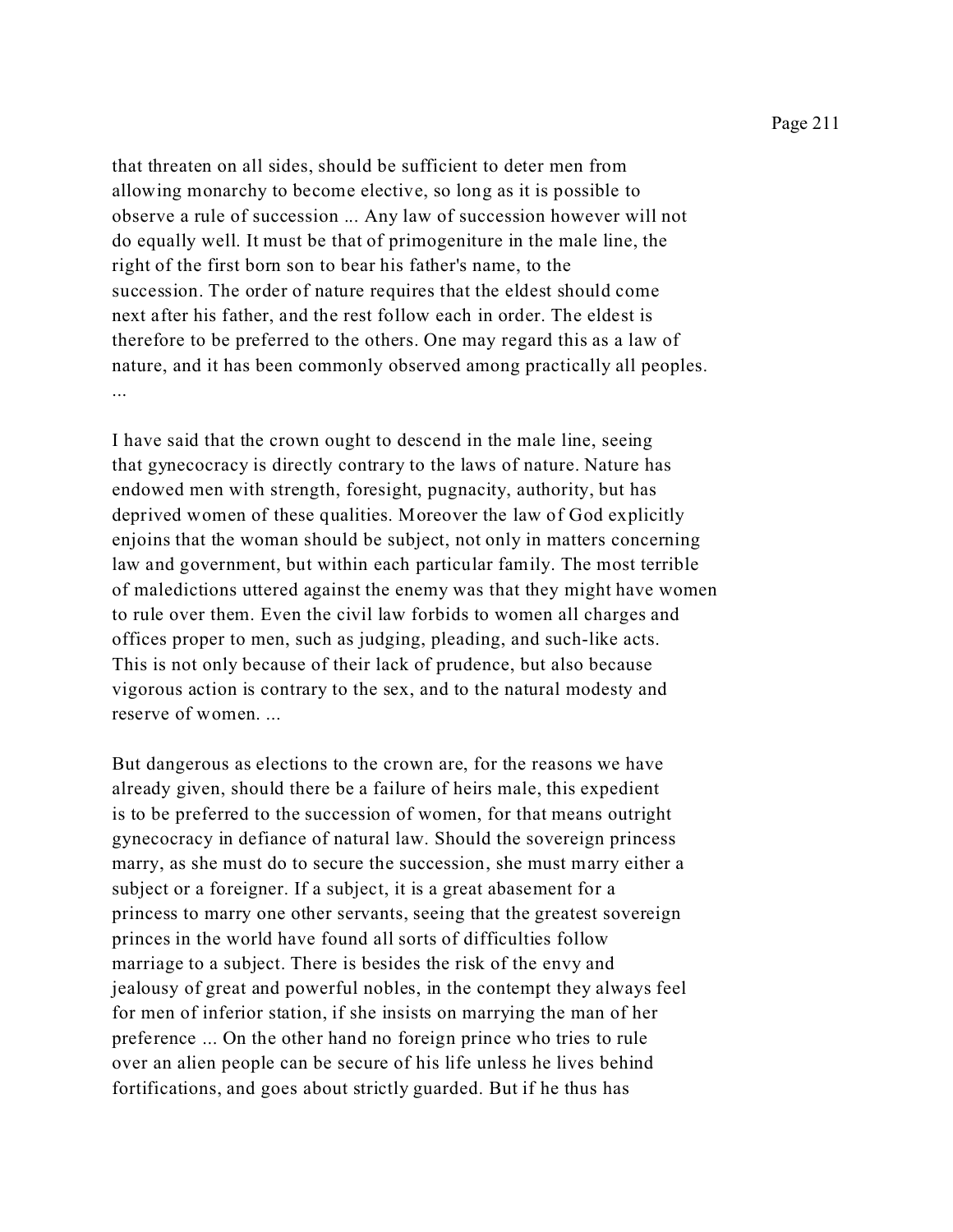control of the armed forces he can control the state, and in order then to make himself the more secure, he is tempted to advance his own compatriots. This is a thing which no nation in the world will endure. We have a thousand examples, among them that of William of Sicily. In 1268 the people of Naples were so enraged that a Frenchman should be promoted to the office of chancellor that they conspired to kill, and in fact did kill every Frenchmen in either Naples or Sicily. If the foreigners are not the stronger party, they get their throats cut on the slightest provocation by patriots. ...

If natural law is violated by gynecocracy, so are the civil law and the law of nations, and to an even greater degree. By them the woman is required to follow her husband though he have neither lands nor possessions. In this opinion canonists, doctors of civil law, and theologians are all agreed. The woman is bound in obedience to her husband, her dowry is his by right, as are likewise all properties accruing to her ... Nevertheless under the marriage treaty between Philip of Castile and Mary, Queen of England, contrary principles were laid down, although many are of opinion that when a foreigner marries a queen, the rights and revenues of the kingdom belong to him, although the kingdom, and sovereign authority over it inheres in the queen ... Such are the inconveniences and absurdities attendant on gynecocracy. ...

The most excellent conclusion possible to this whole work is a discussion of justice, since such is the foundation of all commonwealths. It is of such importance that Plato called his book on the Republic a discussion of right or justice. It is to be observed that he spoke as a philosopher rather than as a legislator or a jurist.

Concerning Distributive, Commutative, and Harmonic justice, and their Relation to the Aristocratic, Popular and Monarchical States [CHAPTER VI]

THE nearer a kingdom approaches to realizing harmonic justice, the nearer it is to perfection. By justice I mean the proper distribution of rewards and punishments, and of those advantages due to each individual as a matter of right. This distribution must be based partly on the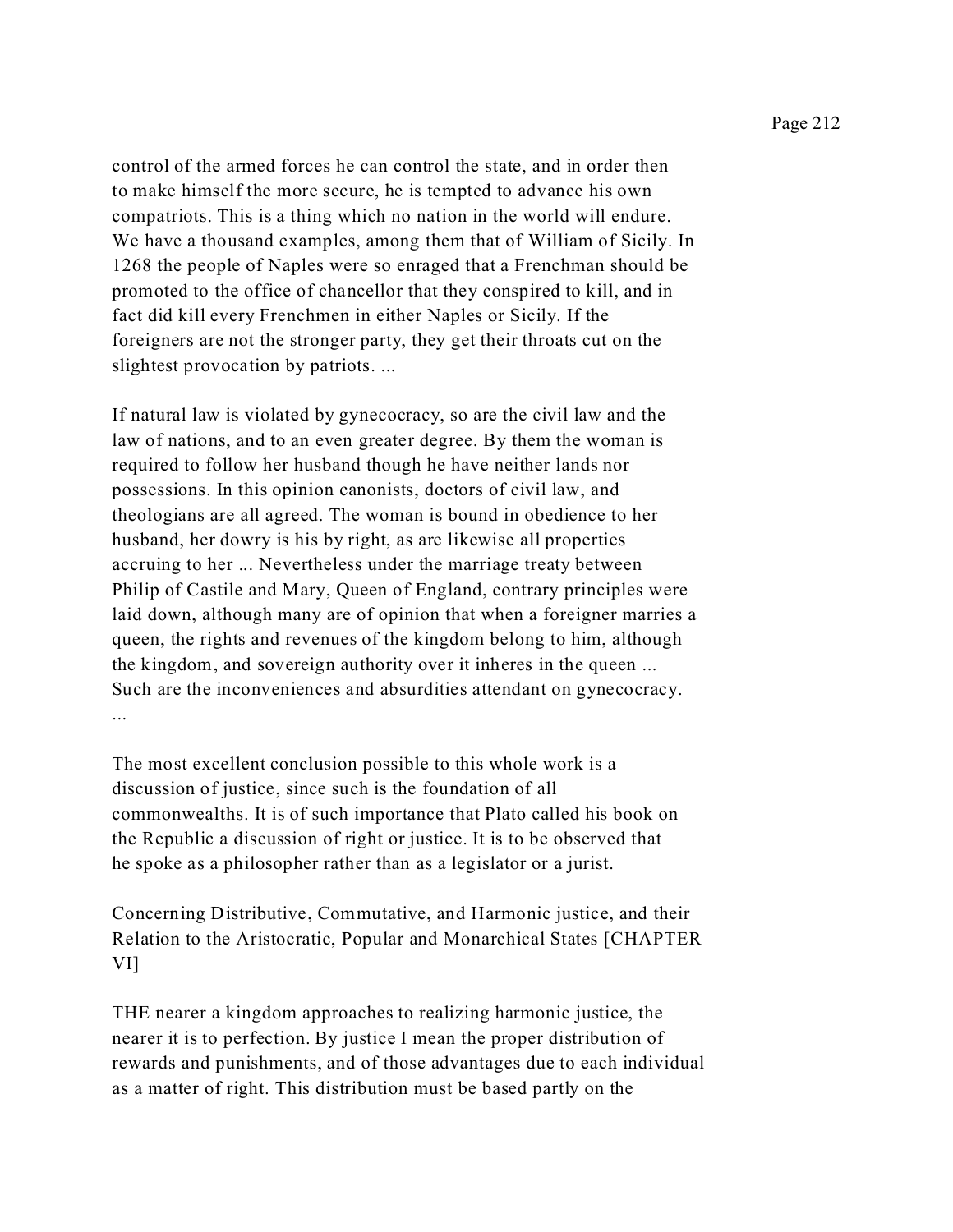Page 213

principle of equality and partly on that of similarity, which properly conjoined issue in harmonic justice[4] ... But neither the Greeks, the Romans, nor anyone since has considered it either in relation to the administration of the law, or the government of the commonwealth. Yet it is the most perfect form of justice, and proper to a royal monarchy, governed in part through popular, in part through aristocratic institutions. ...

Geometric or distributive proportion is based on the principle of similarity, arithmetic or commutative proportion on the principle of equality. Harmonic is a fusion of the two which nevertheless does not resemble either ... Government by distributive proportion unites like to like. This is illustrated by the marriage laws of the Twelve Tables, under which nobles were required to marry nobles, commoners, commoners. This rule is still strictly followed in Ragusa. By this principle princes should only marry princesses, wealthy men rich wives, poor men poor ones, and slaves slaves. If however marriages were arranged by casting lots, a slave might marry a king. Poor and humble people would not ask anything better, for they want to make things more equal. But these two principles of government both involve many disadvantages, for by the one the poor are oppressed, and by the other the nobles slighted. The harmonic principle however unites the two. Still keeping to the example of the marriage laws, one would not insist that noblemen of four quarterings should only marry those of a like descent, as is still the case in some places in Germany... It is better if the rich burgess marries a poor noblewoman, or a poor gentleman a rich commoner, the man with some grace of mind a wife with some grace of body. This is to be preferred to marriages between people quite alike in all respects. We see the same thing in business, for the most successful partnerships are those between a rich sleeping partner and a poor man of ability to run the business. There is both equality and similarity between them. Equality in that each has some contribution to make, similarity in that each lacks some indispensable attribute. ...

An egalitarian order, based on the principle of commutative justice, is natural to popular states. It is agreed that estates, honours, offices, benefices, booty, and confiscated lands ought to be equally divided, and that when laws are to be made, officers appointed, or a matter of life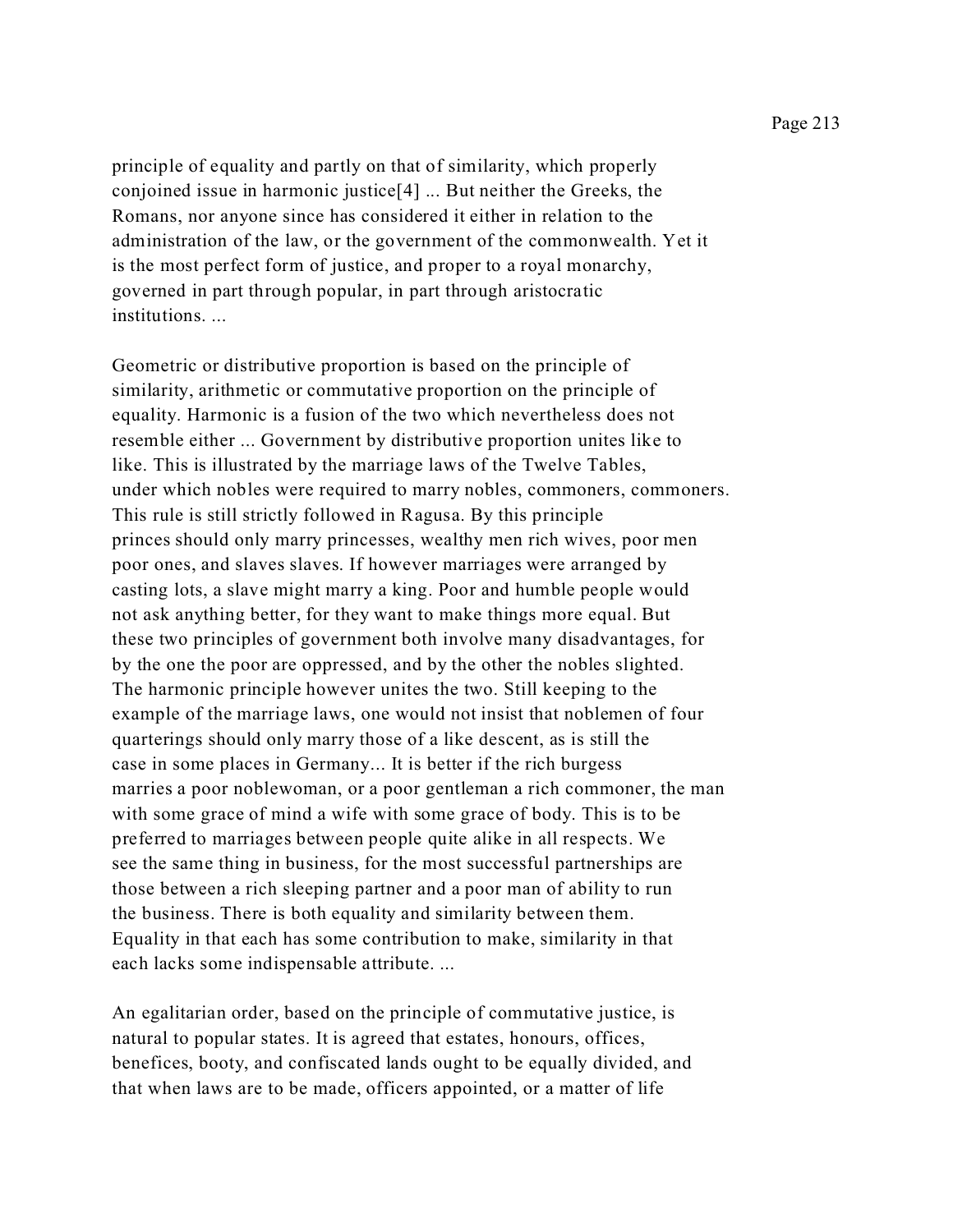and death determined, everyone is called upon to take part, the most foolish and irresponsible having exactly the same importance and influence as the wisest... In popular states everything is decided by lot, and regulated by fixed and invariable laws, not susceptible of any equitable interpretation, nor admitting any privilege or exception of persons, so that nobles are liable to the same punishments as commoners, fines imposed on the rich are the same as those imposed on the poor, and the same rewards are bestowed upon the able and the feeble, upon the commander of an army and the private soldier.

On the other hand aristocracies are regulated by the principle of distributive justice ... and it is agreed that the execution of the law ought to be adapted to the circumstances of each case. It is however impossible that a so-called law can really be regarded as such if it is indefinitely flexible. A law is not properly speaking a law if it is as malleable as wax, and the man who should obey it can mould it as he wills. In order therefore to avoid on the one hand the unmitigated rigidity of the commutative principle, and the variability and uncertainty of the distributive on the other, one needs to find a third principle which is not so rigid that it cannot be modified if circumstances require it. One must, in fact, aim at the principle of harmonic justice, which combines harmoniously law, equity, the execution of the law, and the function of the magistrate, both in the administration of justice, and in the governance of the state. In the series 4, 6, 8,12, there is the same ratio between 4 and 6 as there is between 8 and 12, and also between 4 and 8 as there is between 6 and 12. Similarly there is the same relation between law and equity as there is between the execution of the law and the function of the magistrate, and also between law and its execution as there is between equity and the function of the magistrate....

If we apply this to the commonwealth, whether sovereign power is vested in a prince, the nobles, or the entire people, and the state be a monarchy, an aristocracy or a popular state, if it is governed without law and all is left to the discretion of the magistrates to distribute pains and penalties according to the importance and status of each individual, such a state could be neither stable nor durable, even though it had a fair appearance because all was managed without fraud or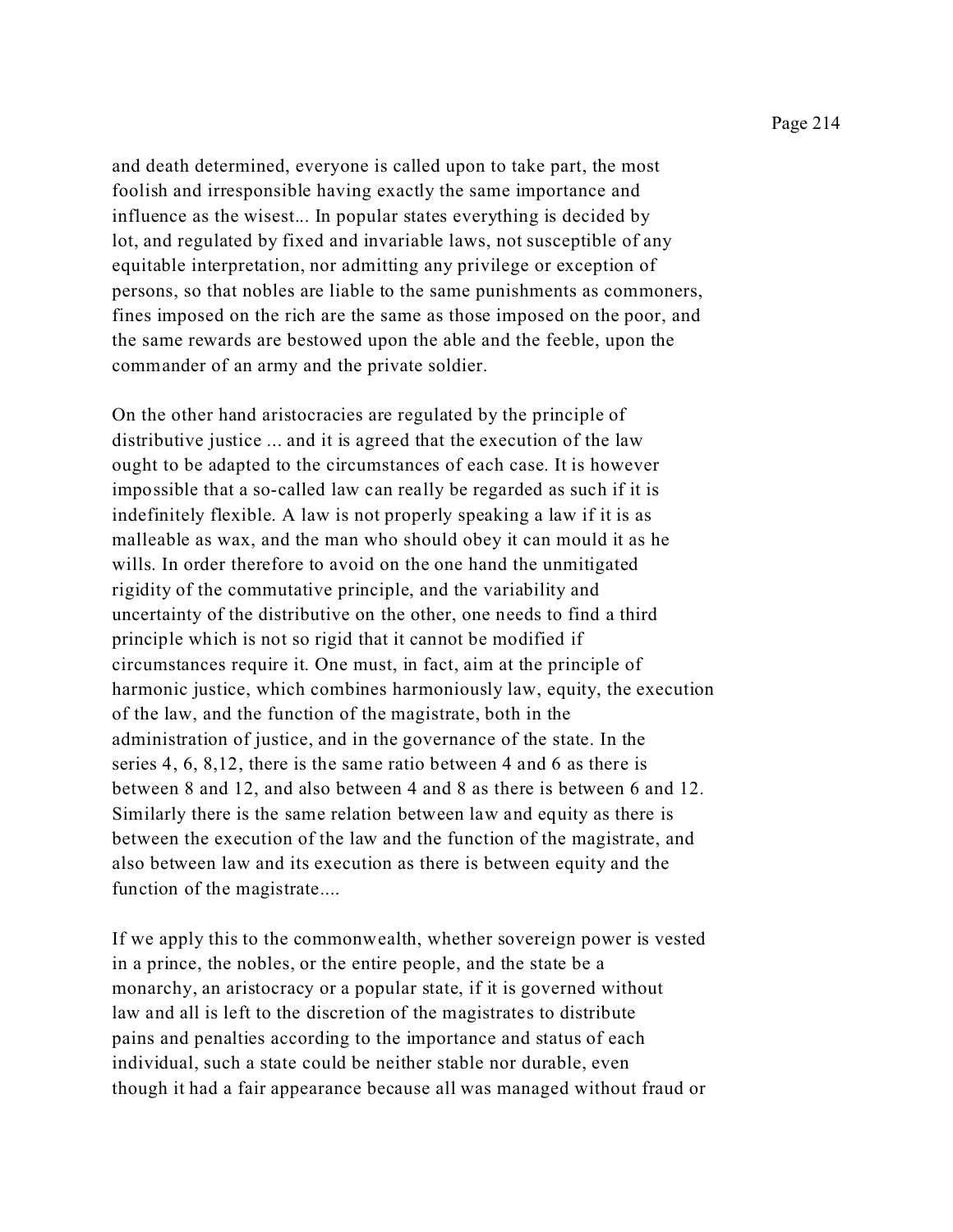favour, a thing impossible in itself. There would be no bond of union between the great and the humble, and therefore no harmony between them. There is even less stability where a principle of strict equality is observed, and all matters are regulated by immutable laws, without any means of equitable adjustment to suit the requirements of time, place, and persons. Just as two simple substances, qualitatively extreme opposites, may be each in themselves lethal, yet combined and tempered the one by the other produce a health-giving medicine, so the two opposed principles of commutative and distributive justice are in themselves destructive of commonwealths, but combined as harmonic justice supply the means of their preservation.

Aristotle was therefore wrong in maintaining that that state was happy which was governed by so good a ruler that he was never swayed by prejudice or passion, for in such a case, he said, there would be no need of laws. But laws are not for those who exercise sovereign power, as we have already shown. They are intended in the first place as a guide to magistrates, who are frequently so bunded by passion, by intrigues, or by ignorance, that they have no conception at all of the beauty of justice. Even were they very angels, incapable of any fault, the subject still has need of the law to illumine a path for him amid the dark promptings of his heart. Wicked men need it to prevent them excusing their misdeeds on the grounds of real or pretended ignorance. Again, if for no other reason, the law is required to fix punishments, for knowledge of what is the appropriate punishment is not rooted in conscience as is knowledge of what are those actions forbidden by natural law....

The first occasion of men making laws was when primitive monarchies were converted to popular states, as happened in Athens in the time of Dracon and Solon, and in Sparta when Lycurgus broke the power of the two kings. The common people demanded equality with the rich and the noble, and this could only be achieved through equalizing laws. The rich on the other hand insisted on their privileges. Because the burden of maintaining the commonwealth fell on them, they considered that the rich should be advanced in proportion to the size of their estates and the importance of their charges. Therefore the Tribune Terentius Arsa proposed a law to the people requiring the magistrates for the future to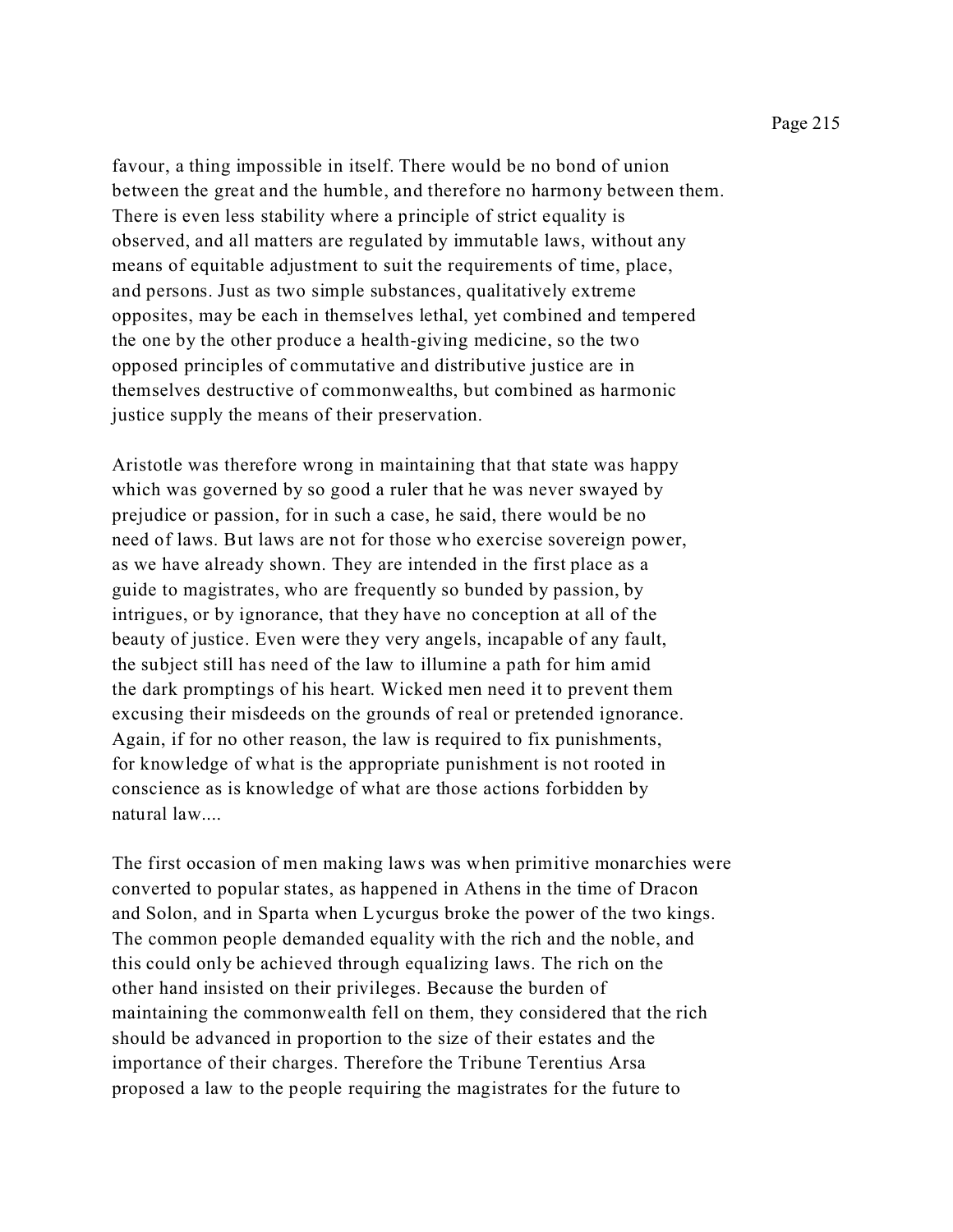be guided in their actions by certain fixed rules. The nobles opposed the measure, which to them spelt ruin, and would have preferred to restore the monarchy. The matter was disputed for six years, but in the end the commons defeated the nobles. The Twelve Tables were therefore published, including a provision that no privilege was to be granted anyone, on pain of death, at least without the consent of the popular assembly. Under these laws the magistrates were required to govern by strict rules which did not permit of any exercise of discretion, or appeal to equity....

It is important to notice however that the word equity can be used diversely. Equity in a ruler is the power to declare or to correct the law. In a magistrate it is the power of applying it by relaxing its rigour or stiffening its leniency when there is need, and by supplying its defects where its provisions are inadequate to a given case ... In this respect the most humble judges have the same kind of discretion as the most exalted, but neither of them can do what a sovereign court can, that is to say reverse a judgement on appeal, or exempt an accused person entirely from paying the penalty under the law. They can only act within their terms of reference ... But to speak truly, law without equity is like a body without a soul, seeing that the law can only lay down general rules, while equity is dependent on the circumstances of particular cases, which are infinitely variable. The law must be accommodated to these circumstances, whether it is a matter of the administration of justice or affairs of state, if awkward or absurd consequences are to be avoided. The magistrates however must not bend the law so much as to break it, even if it is a severe law, when its intention is unambiguous ... As an ancient doctor once said, it does not pertain to the magistrates to judge of the law, but to judge according to the law. If he does otherwise, he is by common agreement unworthy of his office ... The magistrate is under the law, and equity should be in his soul, whereby it is his duty to supply its defects, and elucidate its principles, for the right interpretation of law is the very essence of law.  $\ldots$ 

In nearly all the customs and ordinances of this realm, fines are of fixed amounts ... and embody a clause 'it is forbidden to our judges to modify this penalty'. If the convicted person has not the wherewithal to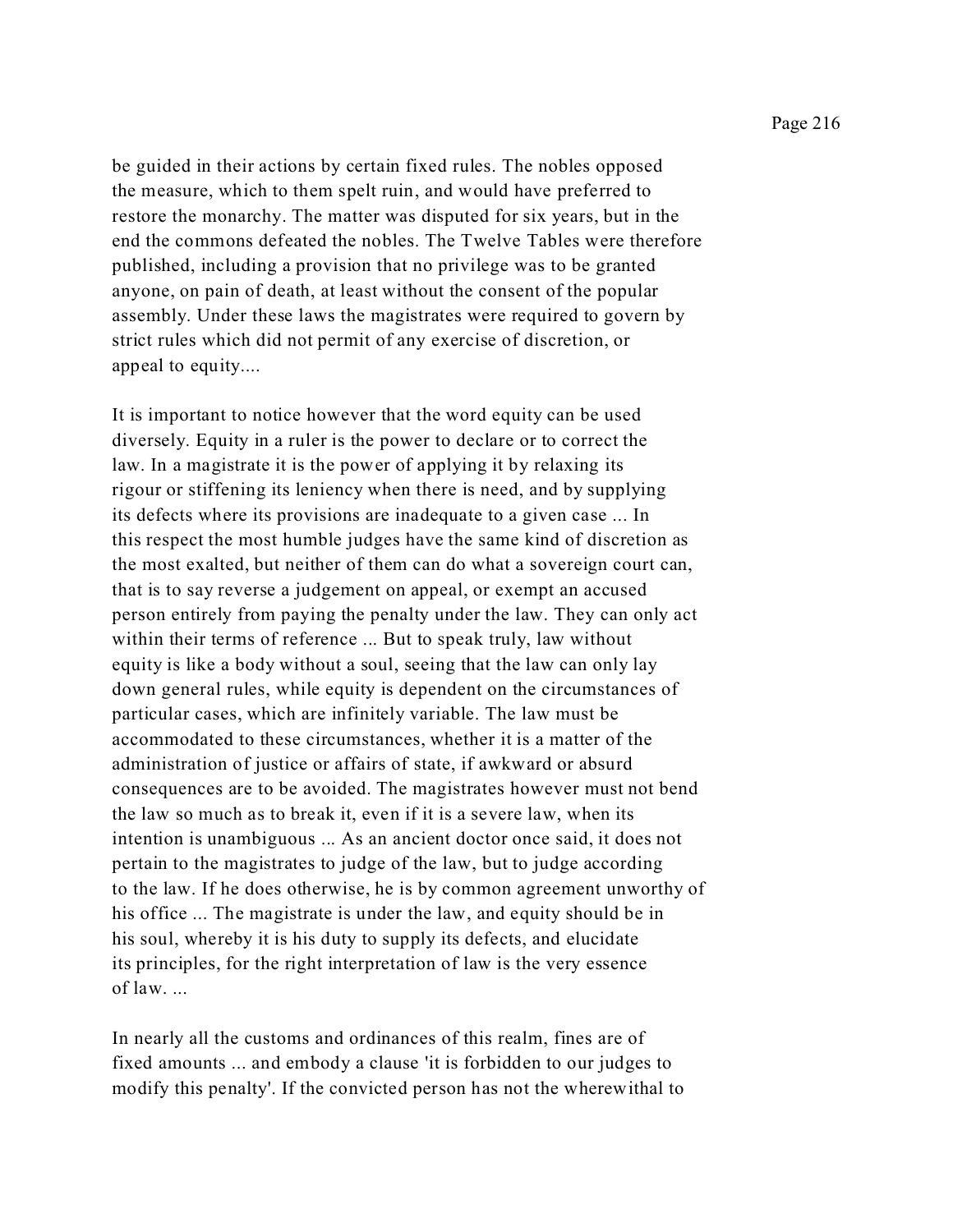Page 217

discharge the fine imposed for his default or fraud, by a general rule common to all peoples, he must then suffer corporal punishment. To this it may be objected that it is unjust to condemn a poor man to a fine of say sixty livres on some frivolous charge, and require no greater sum from a rich man. By the principle of distributive justice, if a poor man whose total assets only amounted to one hundred livres was sentenced to a fine of sixty livres, the rich man who has one hundred thousand livres ought to pay sixty thousand livres, since sixty bears the same proportion to a hundred, as sixty thousand to a hundred thousand. The consequence is that in the one case the principle of distributive justice deprives the rich of their privileges, and in the other the principle of commutative justice can be used by the rich as a means of ruining the poor under the cloak of justice. For this reason our ordinances permit a judge to levy an extraordinary fine where the circumstances warrant it, in addition to the ordinary amount fixed by law. This comes very near the principle of harmonic justice. What further is required is that the ordinances should allow judges, or at least supreme courts also to abate a fine, having regard to the resources of the poor and ignorant, as in fact is always done by the high court of Rouen ... But he who would be guided by the principle of strict distributive justice, and make the punishment exactly fit both the crime and the criminal must give up the attempt to formulate laws for this purpose, for the variety of persons, acts, times, and places is infinite, and cannot be comprehended within the scope of any general rule. On the other hand a strict equality of penalties on the principle of commutative justice is unjust. ...

However although a popular state is characterized by equal laws on the principle of commutative justice, whereas an aristocracy preserves the principle of distributive justice, each must borrow something from the other if they are to be preserved, and so approximate to harmonic justice. Otherwise, were an aristocracy to exclude the common people from the estates, and from all honours and offices, denying them any share in the spoils of war or conquered territories, the common people, however much they might be strangers to arms, would revolt and bring a revolution in the government as soon as an opportunity offered. This may be seen in the Signory of Venice, which is an aristocracy if ever there was one, and governs itself in accordance with aristocratic principles,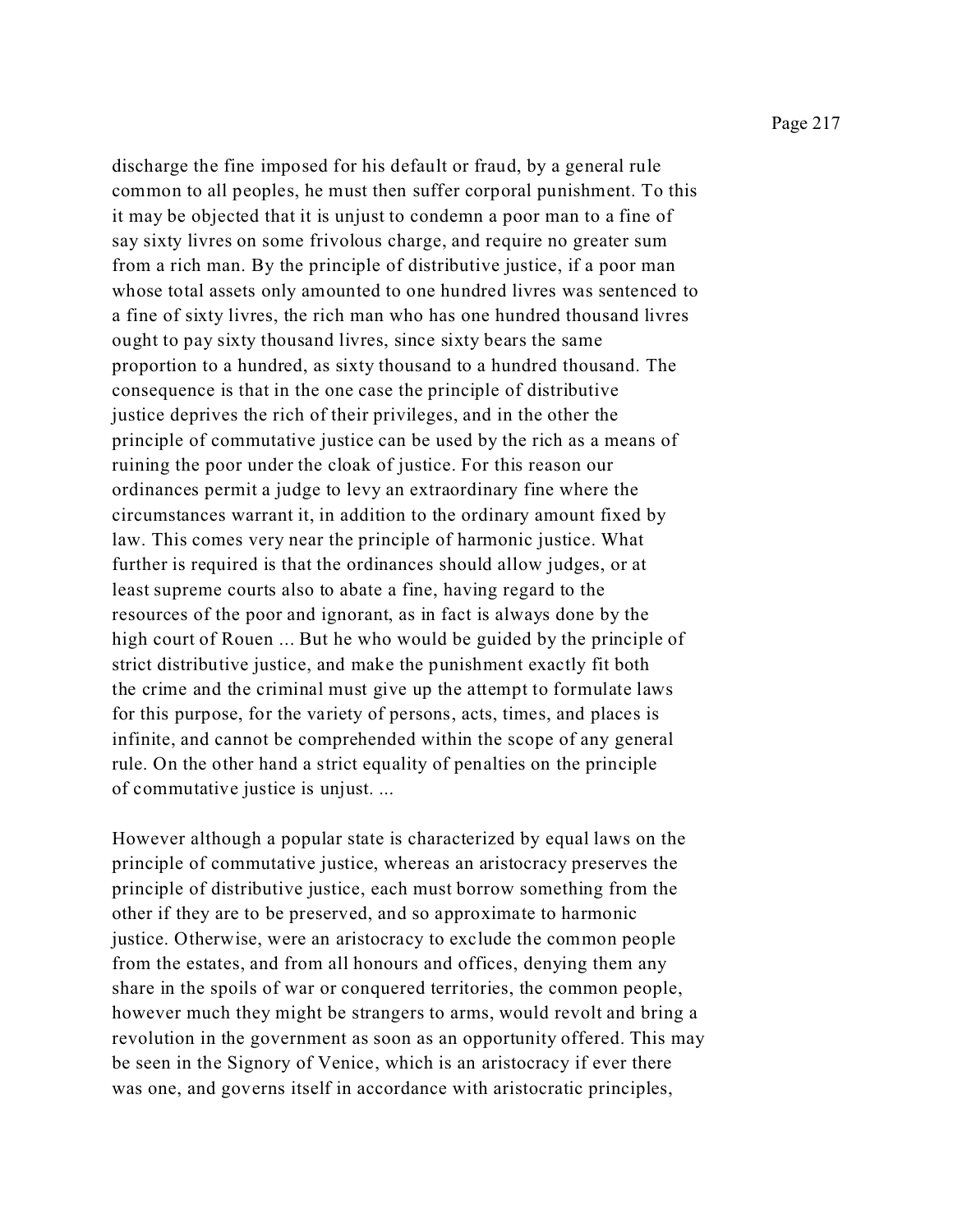Page 218

reserving all high honours and dignities, benefices, and magistracies to Venetian gentlemen, and only giving subordinate offices to which no power is attached to commoners, following therein the principle of distributive justice, much to the great, little to the humble. Nevertheless, in order to keep the common people content, they open to them the office of Chancellor which is one of the highest and most honourable, besides being a perpetual office. To this they add the Secretaryships of State, also very important and honourable offices. Furthermore the least offence committed by a Venetian gentleman against any inhabitant of the city is strictly punished, and indeed, there is a general ease and liberty for all which is more suggestive of a popular than an aristocratic state. Magistrates are appointed by a mixed system of election and lot, the one characteristic of aristocracies, the other of popular states. In short, the two types of institutions are so well combined that it is clear that though an aristocracy, it is the fact that it is regulated according to the principles of harmonic justice that has made this republic so admirable and so nourishing. ...

The monarchical state is necessarily founded upon the principles of harmonic justice, and if it is governed royally, that is to say harmoniously, it is the best, the most happy, and the most perfect type of state there is. I do not include despotic monarchy where the king, as the natural lord of his subjects, governs them as his slaves, disposing of their persons and their goods as he thinks fit. Still less do I include tyrannies where the king, not being the natural lord of his subjects, usurps an improper authority over their persons and their possessions, reducing them to slavery, and worst of all, making them the objects of his cruelty. I am speaking of legitimate monarchy, whether elective, hereditary, or founded in a conquest voluntarily submitted to, where the king's relations to his subjects is that of a father to his children, for he does justice among them.

A king can however, in the first place, govern his kingdom as if it were a popular state, on egalitarian principles, throwing open all public office whatsoever to all his subjects indifferently, without distinguishing merit, or suitability, by the means of filling offices, either by casting lots, or by a strict system of rotation. There are however few or none such monarchies. Or the king can govern his kingdom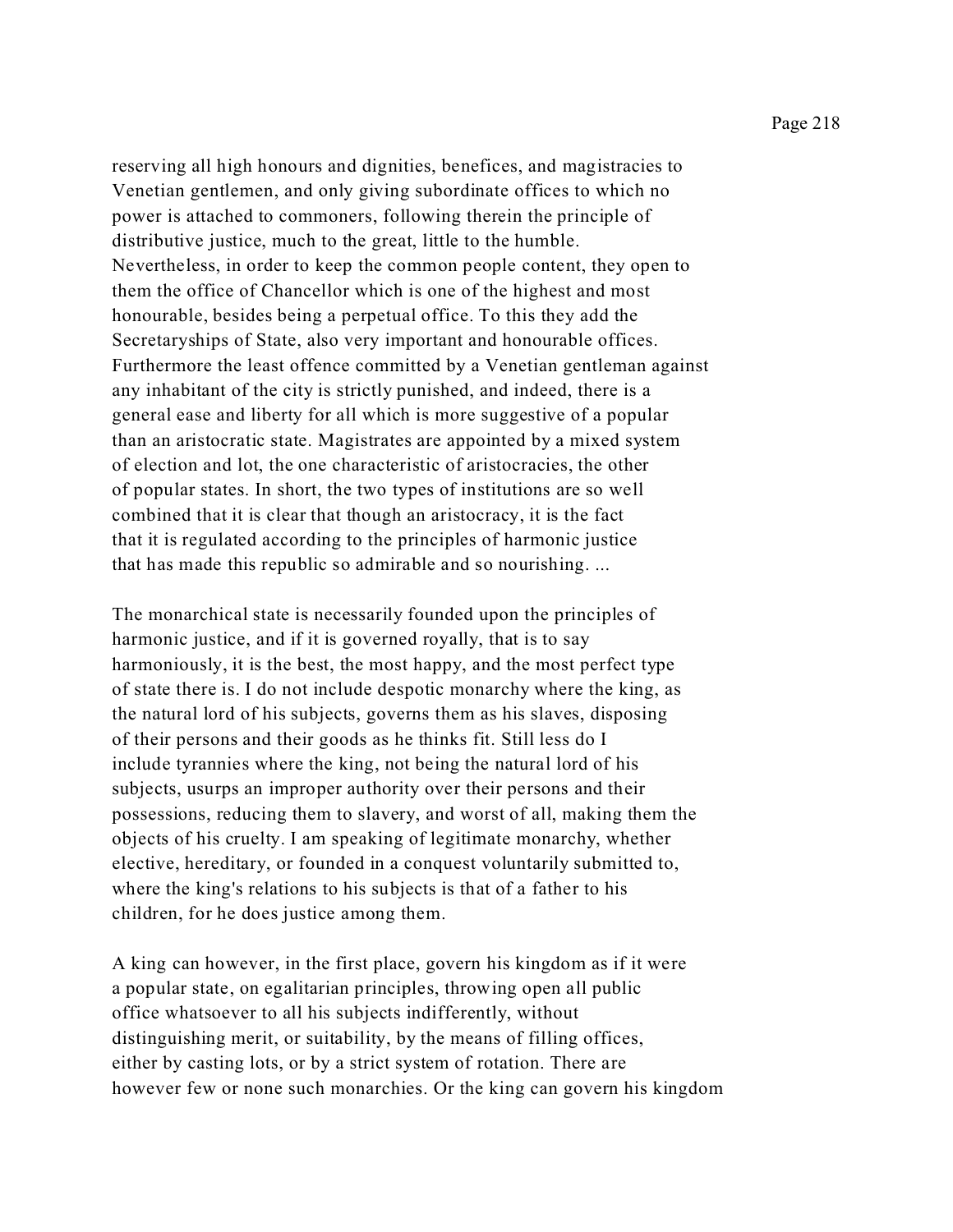aristocratically, distributing honours and honourable charges, rewards and penalties in proportion to the nobility of some, and the wealth of others, but excluding poor commoners, without regard to their merits, but singling out only those with birth or wealth.

Though both these systems are bad, the latter is much the more tolerable since it approaches nearest to an harmonious system. For the king, in order to protect his authority from the envy of the common people, inclines to the nobility, whose quality more nearly approaches his own than that of the commoners, with whom he is not on terms of social intercourse, for he cannot very well so far abate his dignity as to be on terms of familiarity with them. He would have to do this if he were to open honours and honourable charges to them. Such a government however is as damaging to the noblesse and the king as it is to the commons, for they both necessarily live in fear of the discontented masses, who must always heavily outnumber the rich and the nobly born. If they take to arms they are the stronger party, and can rise against the king, expel the nobility, and defy his authority, as happened with the Swiss, and many commonwealths in the ancient world. The explanation is obvious. The common people were not bound by any tie either to the king or to the nobility. ...

A wise king ought therefore to govern his kingdom harmoniously, subtly combining nobles and commons, rich and poor with such skill as always to preserve some advantage for the noble over the commoner. For it is right that the gentleman who is as practised in arms and in law as a commoner should be preferred to him in matters of justice and of war, or that the rich man, equal in all other respects to the poor one should be preferred in those offices which carry with them greater honour than profit. Both will then be content, for the rich man only looks for honour, but the poor man for profit... There is no way of combining great and small, nobleman and commoner, rich and poor, save by giving estates, dignities, and benefices to those who deserve them. But deserts are various. If responsible and honourable charges were only given to the virtuous the commonwealth would always be in a state of confusion, seeing that such men are always few in number, and easily overcome by the rest. But in associating upright men now with nobles, now with rich citizens, even though these last may be quite devoid of virtue, they are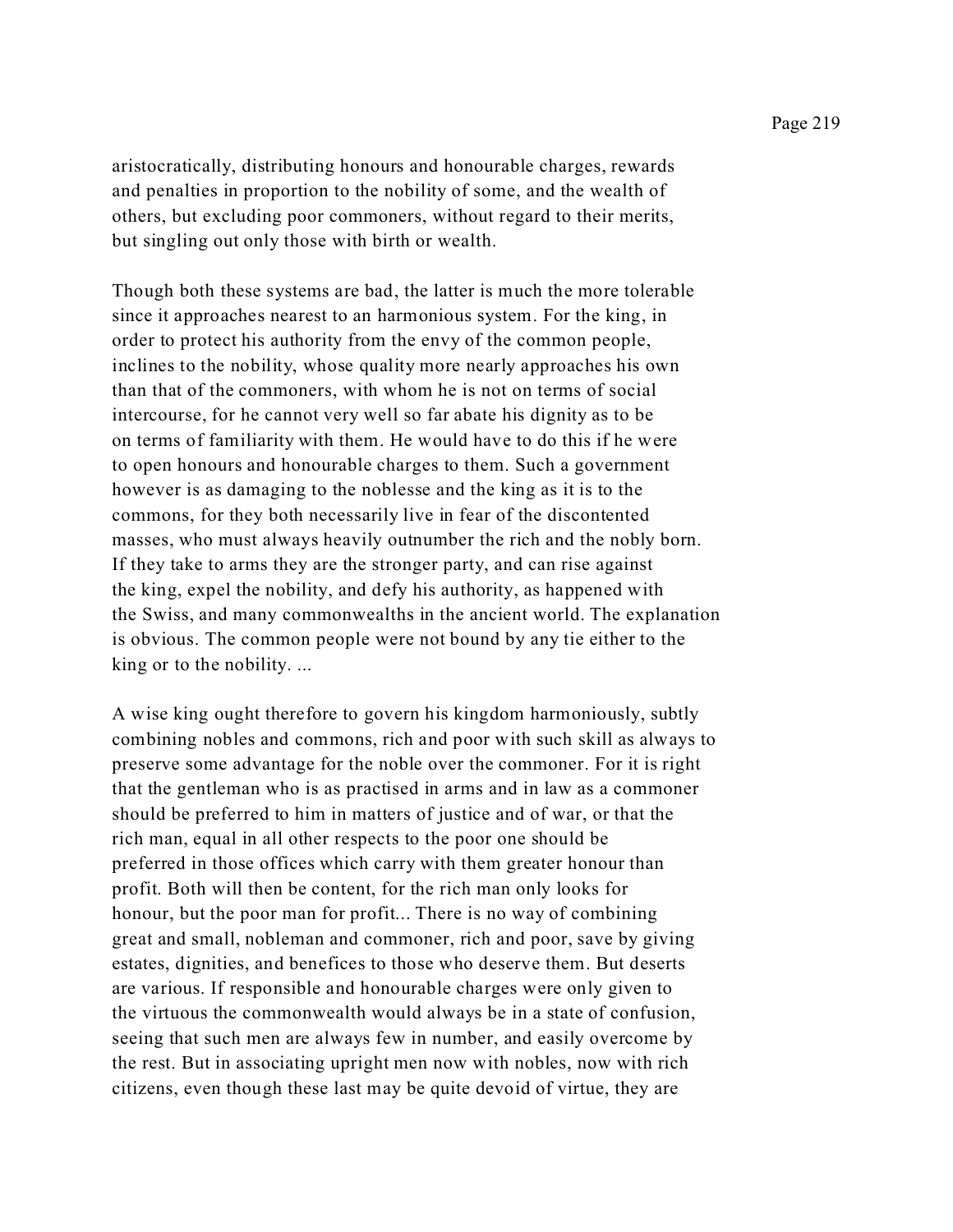nattered to be associated with those who possess it, while they in their turn are gratified to find themselves advanced to some honourable employment. Thus on the one hand the nobility are satisfied that birth is respected in the distribution of honours, on the other the commons are deeply gratified and feel themselves generally honoured. In fact they are so honoured when the son of a poor physician can become the Chancellor of a great kingdom, or the son of a poor soldier High Constable, as happened in the case of Michel de l'Hôpital and Bertrand du Guesclin among many others, whose virtues alone led to their promotion to the very highest offices. But all classes see with impatience the most unworthy promoted to the most responsible positions, though it is occasionally necessary to give some offices to incapable and unworthy persons, provided it is done so sparingly that their ignorance or vice cannot do any great harm in the position they hold. It is not sufficient to entrust finance to the most trustworthy, war to the most valiant, justice to the most upright, censure to the most incorruptible, work to the strongest, government to the wisest, religion to the most devout, as the principle of distributive justice requires, though this in fact cannot be achieved because of the scarcity of good men. To ensure a general harmony one must combine those who can supply one another's shortcomings. Otherwise there will be no harmony than if one sounded separately notes sweet in themselves, but only capable of producing a consonance when struck together. In doing this the prince reconciles his subjects to one another, and all alike to himself. ...

The prince exalted above all his subjects, whose majesty does not admit of any division, represents the principle of unity, from which all the rest derive their force and cohesion. Below him are the three estates, which have always been disposed in the same way in all well-ordered commonwealths. The estate of the clergy is placed first because of its dignity in ministering to religion. It includes both nobles and commoners. Next comes the military estate, which also includes nobles and commoners. Last there is the third estate of scholars, merchants, craftsmen, and peasants. Each of these three estates should have a share in public offices, benefices, jurisdictions, and honourable charges, each according to the merits and qualities of persons. Thus an admirable harmony will subsist between the subjects themselves, and the subjects and their prince ... Aristocratic and popular states also nourish and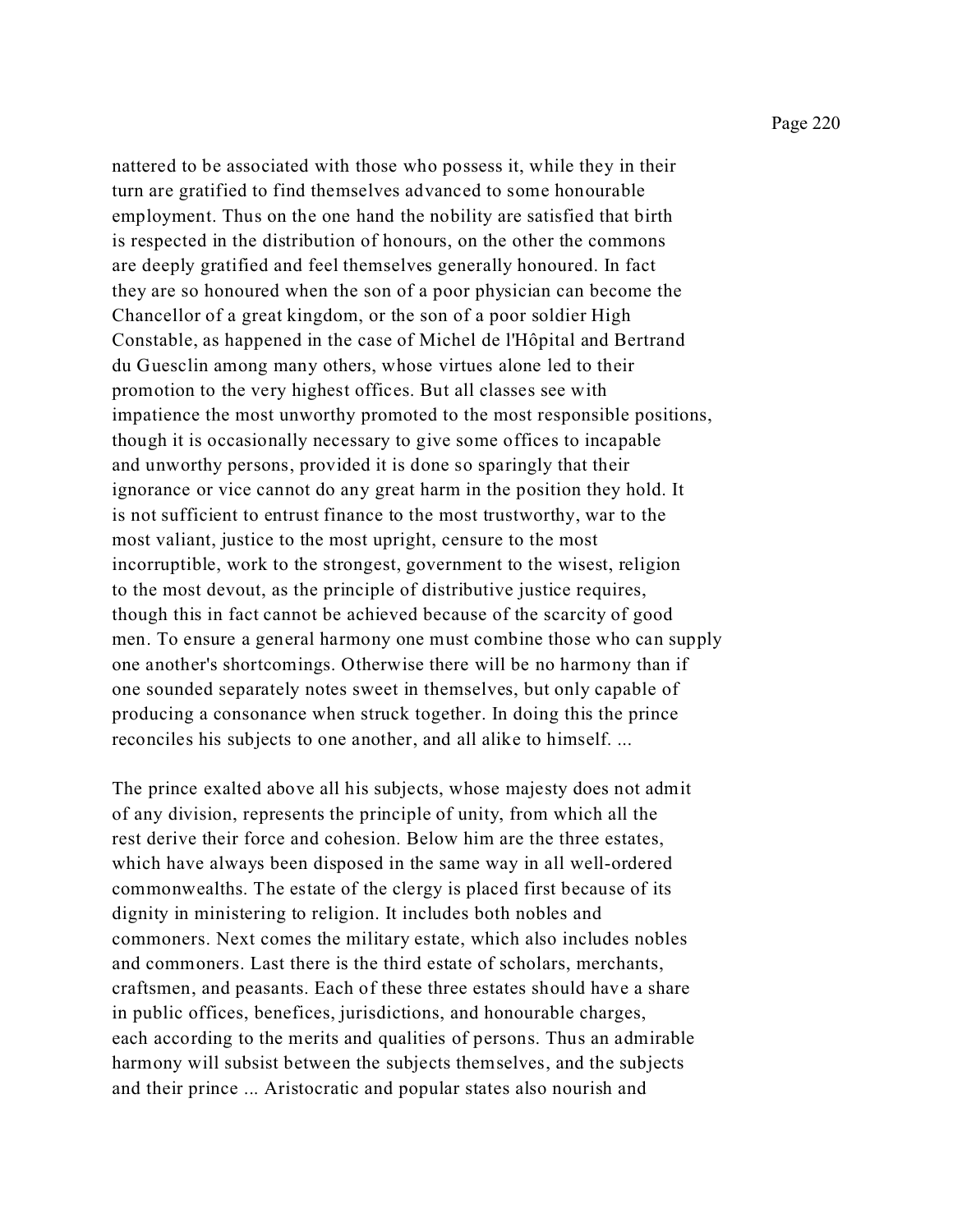maintain a government. But they are not so well united and knit together as if they had a prince. He unites all parts and relates them one to another ... One can regard the three estates as characterized by prudence, courage, and temperance respectively. These three virtues complement each other, and that of the king, who supplies the rational and contemplative element. Such a form of commonwealth is harmonious and therefore admirable, for the union of its members depends on unity under a single ruler, on whom the effectiveness of all the rest depends. A sovereign prince is therefore indispensable, for it is his power which informs all the members of the commonwealth. ...

1. The heading of the chapter is simply LA CENSURE. Bodin uses the term for both census and censorship, following the union of these two functions in a single magistrate in Rome.

2. Chapter III deals with the establishment of a pure standard coinage, and is an abstract of his tract on currency already referred to (see note, p. 47).

3. In August 1573 a magnificent Polish embassy arrived in Paris to conduct the Duke of Anjou back to Poland, following his election to the throne in the preceding May. Bodin was a member of the deputation that met the embassy at Metz.

4. As a Platonist Bodin thought that moral as well as physical relationships could be expressed mathematically. So, commutative justice, or the principle of equality, is like an arithmetical progression -- 3, 9, 15, 21 -- arising from the addition of a constant number. Distributive justice, or the principle of similarity, is like a geometrical progression -- 3, 9, 27, 81 -- made by multiplication in a constant ratio. The only way of combining these diverse kinds of proportion is in a harmonic progression -- 3, 4, 6, 8, 12 -- in which alternate terms are in a constant ratio, but consecutive terms linked by a number alternately added and multiplied. This he thought provided a scheme of subtle and complex relationships more expressive of right order in the commonwealth than either of the other two, which only allow